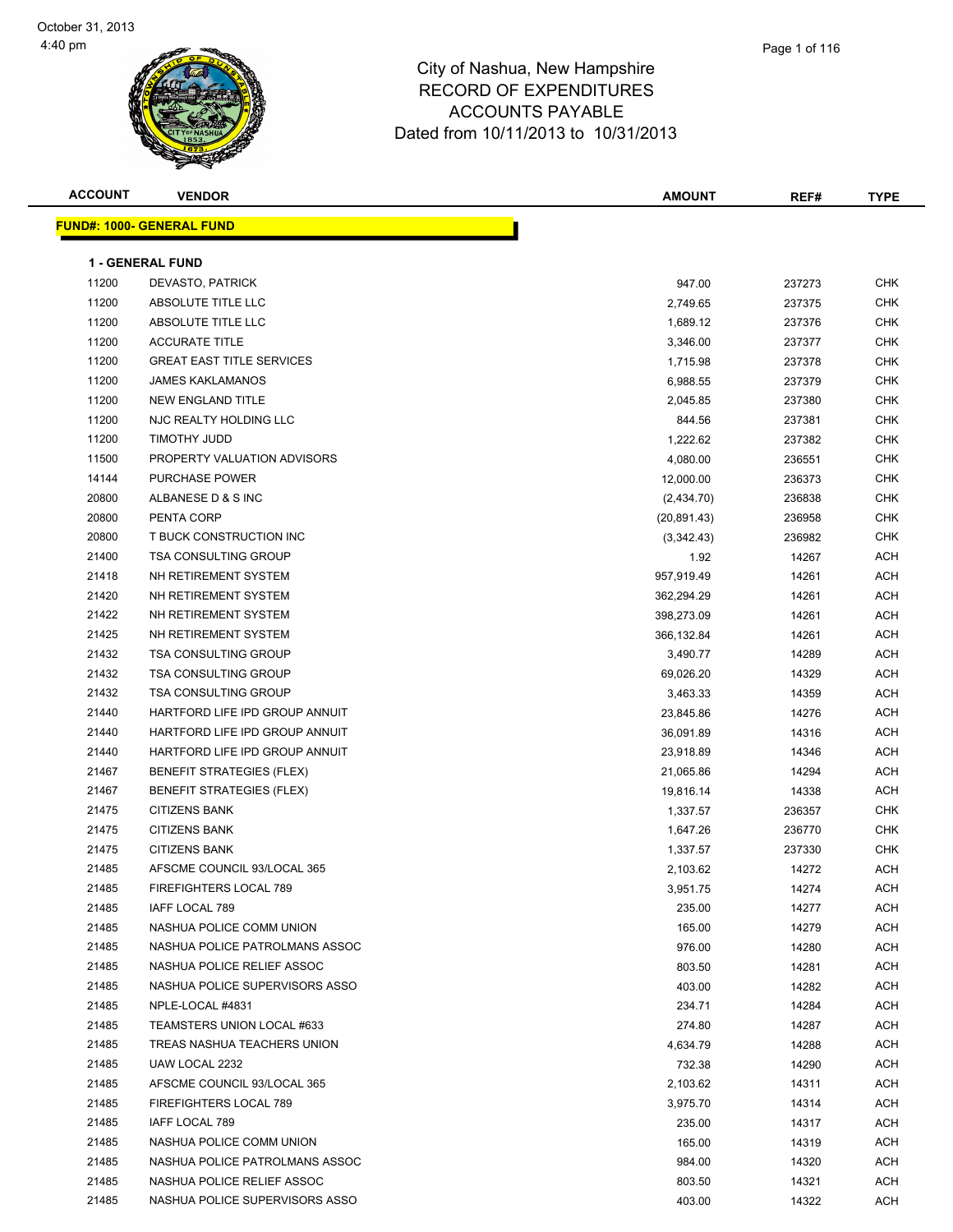

| <b>ACCOUNT</b> | <b>VENDOR</b>                    | <b>AMOUNT</b> | REF#   | <b>TYPE</b> |
|----------------|----------------------------------|---------------|--------|-------------|
|                | <b>FUND#: 1000- GENERAL FUND</b> |               |        |             |
|                |                                  |               |        |             |
|                | <b>1 - GENERAL FUND</b>          |               |        |             |
| 21485          | NPLE-LOCAL #4831                 | 242.70        | 14324  | ACH         |
| 21485          | TEAMSTERS UNION LOCAL #633       | 274.80        | 14327  | ACH         |
| 21485          | TREAS NASHUA TEACHERS UNION      | 29,253.91     | 14328  | ACH         |
| 21485          | UAW LOCAL 2232                   | 738.79        | 14330  | ACH         |
| 21485          | AFSCME COUNCIL 93/LOCAL 365      | 2,085.62      | 14342  | ACH         |
| 21485          | <b>FIREFIGHTERS LOCAL 789</b>    | 3,975.70      | 14344  | ACH         |
| 21485          | IAFF LOCAL 789                   | 235.00        | 14347  | ACH         |
| 21485          | NASHUA POLICE COMM UNION         | 165.00        | 14349  | ACH         |
| 21485          | NASHUA POLICE PATROLMANS ASSOC   | 992.00        | 14350  | ACH         |
| 21485          | NASHUA POLICE RELIEF ASSOC       | 803.50        | 14351  | ACH         |
| 21485          | NASHUA POLICE SUPERVISORS ASSO   | 403.00        | 14352  | ACH         |
| 21485          | NPLE-LOCAL #4831                 | 240.78        | 14354  | ACH         |
| 21485          | TEAMSTERS UNION LOCAL #633       | 274.80        | 14357  | ACH         |
| 21485          | TREAS NASHUA TEACHERS UNION      | 4,594.27      | 14358  | ACH         |
| 21485          | UAW LOCAL 2232                   | 730.65        | 14360  | ACH         |
| 21485          | AMERICAN FEDERATION OF TEACHER   | 15.25         | 236358 | CHK         |
| 21485          | AMERICAN FEDERATION OF TEACHER   | 199.25        | 236771 | <b>CHK</b>  |
| 21485          | AMERICAN FEDERATION OF TEACHER   | 15.25         | 237329 | <b>CHK</b>  |
| 21490          | UNITED WAY OF GREATER NASHUA     | 239.56        | 236371 | CHK         |
| 21490          | UNITED WAY OF GREATER NASHUA     | 847.46        | 236786 | <b>CHK</b>  |
| 21490          | UNITED WAY OF GREATER NASHUA     | 236.56        | 237343 | <b>CHK</b>  |
| 21495          | <b>WAGE ASSIGNMENT</b>           | 318.00        | 14273  | ACH         |
| 21495          | <b>WAGE ASSIGNMENT</b>           | 184.75        | 14275  | ACH         |
| 21495          | <b>WAGE ASSIGNMENT</b>           | 219.23        | 14278  | ACH         |
| 21495          | <b>WAGE ASSIGNMENT</b>           | 175.00        | 14285  | ACH         |
| 21495          | <b>WAGE ASSIGNMENT</b>           | 259.00        | 14286  | ACH         |
| 21495          | <b>WAGE ASSIGNMENT</b>           | 318.00        | 14312  | ACH         |
| 21495          | WAGE ASSIGNMENT                  | 594.00        | 14313  | ACH         |
| 21495          | <b>WAGE ASSIGNMENT</b>           | 184.75        | 14315  | ACH         |
| 21495          | <b>WAGE ASSIGNMENT</b>           | 219.23        | 14318  | ACH         |
| 21495          | <b>WAGE ASSIGNMENT</b>           | 175.00        | 14325  | ACH         |
| 21495          | <b>WAGE ASSIGNMENT</b>           | 259.00        | 14326  | <b>ACH</b>  |
| 21495          | <b>WAGE ASSIGNMENT</b>           | 318.00        | 14343  | <b>ACH</b>  |
| 21495          | <b>WAGE ASSIGNMENT</b>           | 184.75        | 14345  | ACH         |
| 21495          | <b>WAGE ASSIGNMENT</b>           | 219.23        | 14348  | <b>ACH</b>  |
| 21495          | <b>WAGE ASSIGNMENT</b>           | 175.00        | 14355  | <b>ACH</b>  |
| 21495          | <b>WAGE ASSIGNMENT</b>           | 259.00        | 14356  | <b>ACH</b>  |
| 21495          | <b>WAGE ASSIGNMENT</b>           | 135.80        | 236359 | <b>CHK</b>  |
| 21495          | <b>WAGE ASSIGNMENT</b>           | 1,427.46      | 236360 | CHK         |
| 21495          | <b>WAGE ASSIGNMENT</b>           | 1.15          | 236361 | CHK         |
| 21495          | <b>WAGE ASSIGNMENT</b>           | 290.47        | 236362 | CHK         |
| 21495          | <b>WAGE ASSIGNMENT</b>           | 25.00         | 236363 | CHK         |
| 21495          | <b>WAGE ASSIGNMENT</b>           | 75.12         | 236364 | <b>CHK</b>  |
| 21495          | <b>WAGE ASSIGNMENT</b>           | 53.81         | 236365 | CHK         |
| 21495          | <b>WAGE ASSIGNMENT</b>           | 1,346.85      | 236366 | CHK         |
| 21495          | <b>WAGE ASSIGNMENT</b>           | 80.63         | 236367 | CHK         |
| 21495          | <b>WAGE ASSIGNMENT</b>           | 11.54         | 236368 | <b>CHK</b>  |
| 21495          | <b>WAGE ASSIGNMENT</b>           | 103.50        | 236369 | <b>CHK</b>  |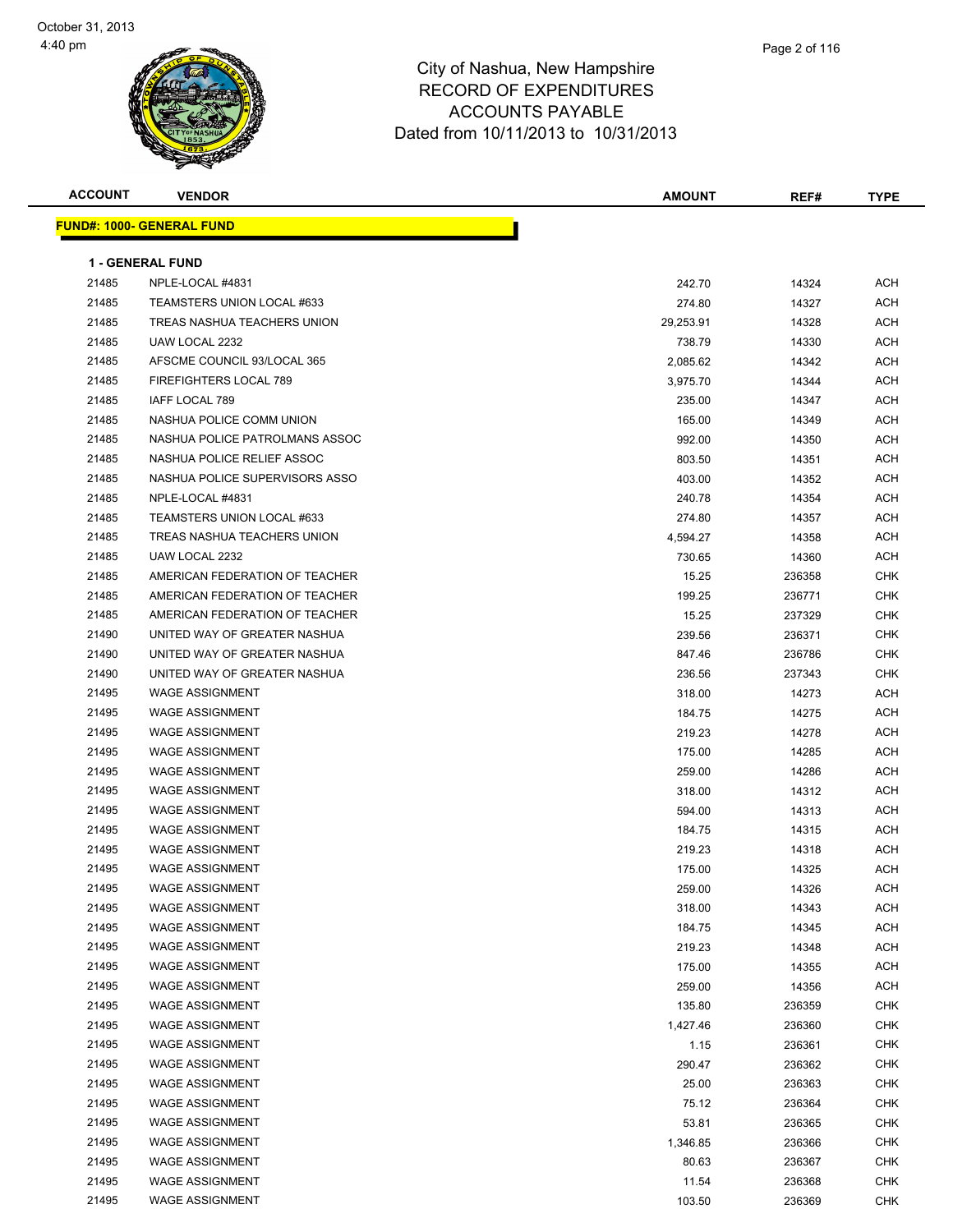

| <b>ACCOUNT</b> | <b>VENDOR</b>                    | <b>AMOUNT</b> | REF#   | <b>TYPE</b> |
|----------------|----------------------------------|---------------|--------|-------------|
|                | <b>FUND#: 1000- GENERAL FUND</b> |               |        |             |
|                |                                  |               |        |             |
|                | <b>1 - GENERAL FUND</b>          |               |        |             |
| 21495          | <b>WAGE ASSIGNMENT</b>           | 237.00        | 236370 | <b>CHK</b>  |
| 21495          | <b>WAGE ASSIGNMENT</b>           | 161.17        | 236372 | <b>CHK</b>  |
| 21495          | <b>WAGE ASSIGNMENT</b>           | 147.37        | 236772 | <b>CHK</b>  |
| 21495          | <b>WAGE ASSIGNMENT</b>           | 1,401.57      | 236773 | <b>CHK</b>  |
| 21495          | <b>WAGE ASSIGNMENT</b>           | 1.15          | 236774 | <b>CHK</b>  |
| 21495          | <b>WAGE ASSIGNMENT</b>           | 13.04         | 236775 | <b>CHK</b>  |
| 21495          | <b>WAGE ASSIGNMENT</b>           | 75.00         | 236776 | <b>CHK</b>  |
| 21495          | <b>WAGE ASSIGNMENT</b>           | 61.63         | 236777 | <b>CHK</b>  |
| 21495          | <b>WAGE ASSIGNMENT</b>           | 40.87         | 236778 | <b>CHK</b>  |
| 21495          | <b>WAGE ASSIGNMENT</b>           | 1,341.85      | 236779 | <b>CHK</b>  |
| 21495          | <b>WAGE ASSIGNMENT</b>           | 80.63         | 236780 | <b>CHK</b>  |
| 21495          | <b>WAGE ASSIGNMENT</b>           | 11.54         | 236781 | <b>CHK</b>  |
| 21495          | <b>WAGE ASSIGNMENT</b>           | 103.50        | 236782 | <b>CHK</b>  |
| 21495          | <b>WAGE ASSIGNMENT</b>           | 369.82        | 236783 | <b>CHK</b>  |
| 21495          | <b>WAGE ASSIGNMENT</b>           | 192.50        | 236784 | <b>CHK</b>  |
| 21495          | <b>WAGE ASSIGNMENT</b>           | 237.00        | 236785 | <b>CHK</b>  |
| 21495          | <b>WAGE ASSIGNMENT</b>           | 385.85        | 236787 | <b>CHK</b>  |
| 21495          | <b>WAGE ASSIGNMENT</b>           | 144.72        | 236788 | <b>CHK</b>  |
| 21495          | <b>WAGE ASSIGNMENT</b>           | 131.98        | 237331 | <b>CHK</b>  |
| 21495          | <b>WAGE ASSIGNMENT</b>           | 1,170.32      | 237332 | <b>CHK</b>  |
| 21495          | <b>WAGE ASSIGNMENT</b>           | 1.15          | 237333 | <b>CHK</b>  |
| 21495          | <b>WAGE ASSIGNMENT</b>           | 75.28         | 237334 | <b>CHK</b>  |
| 21495          | <b>WAGE ASSIGNMENT</b>           | 55.66         | 237335 | <b>CHK</b>  |
| 21495          | <b>WAGE ASSIGNMENT</b>           | 87.57         | 237336 | <b>CHK</b>  |
| 21495          | <b>WAGE ASSIGNMENT</b>           | 1,341.85      | 237337 | <b>CHK</b>  |
| 21495          | <b>WAGE ASSIGNMENT</b>           | 25.00         | 237338 | <b>CHK</b>  |
| 21495          | <b>WAGE ASSIGNMENT</b>           | 80.63         | 237339 | <b>CHK</b>  |
| 21495          | <b>WAGE ASSIGNMENT</b>           | 11.54         | 237340 | <b>CHK</b>  |
| 21495          | <b>WAGE ASSIGNMENT</b>           | 103.50        | 237341 | <b>CHK</b>  |
| 21495          | <b>WAGE ASSIGNMENT</b>           | 237.00        | 237342 | <b>CHK</b>  |
| 21495          | <b>WAGE ASSIGNMENT</b>           | 161.78        | 237344 | <b>CHK</b>  |
| 21538          | NASHUA TEACHERS UNION            | 111.07        | 14283  | <b>ACH</b>  |
| 21538          | NASHUA TEACHERS UNION            | 4,468.35      | 14323  | <b>ACH</b>  |
| 21538          | NASHUA TEACHERS UNION            | 100.32        | 14353  | <b>ACH</b>  |
| 21907          | AMPHENOL CORPORATION             | 10.00         | 237262 | CHK         |
| 21907          | <b>BRIAN R LUPPINO</b>           | 127.00        | 237266 | CHK         |
| 21907          | <b>CLAIRE MURPHY</b>             | 10.00         | 237267 | CHK         |
| 21907          | DAIMLER TRUST                    | 55.00         | 237268 | CHK         |
| 21907          | DIANE BONILLA                    | 66.20         | 237274 | <b>CHK</b>  |
| 21907          | DINKAR MEDATHANA ULLAS           | 12.00         | 237275 | <b>CHK</b>  |
| 21907          | <b>GENA MARSH</b>                | 35.00         | 237281 | CHK         |
| 21907          | HJ STABILE                       | 25.00         | 237284 | CHK         |
| 21907          | JAMES LABARGE                    | 19.80         | 237286 | <b>CHK</b>  |
| 21907          | <b>JENNIFER CAMPBELL</b>         | 20.00         | 237288 | CHK         |
| 21907          | <b>JOHN SANTOS</b>               | 65.00         | 237292 | <b>CHK</b>  |
| 21907          | <b>KERI PITRE</b>                | 10.00         | 237294 | CHK         |
| 21907          | KIG GROUND MAINTENANCE           | 292.00        | 237296 | CHK         |
| 21907          | MARK E & ANNA M HEALEY REVOCAB   | 7.20          | 237304 | <b>CHK</b>  |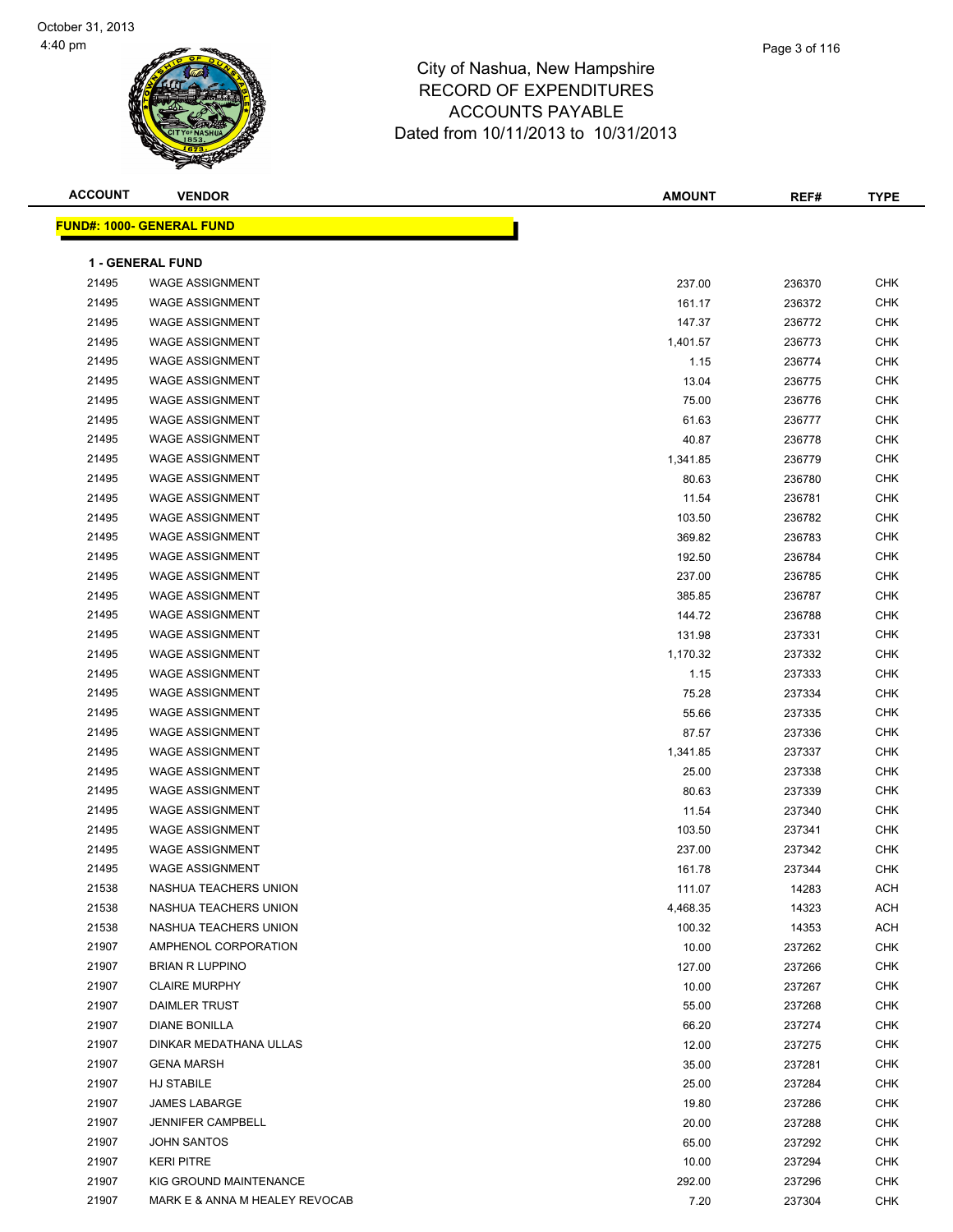

| <b>ACCOUNT</b> | <b>VENDOR</b>                     | <b>AMOUNT</b>  | REF#   | <b>TYPE</b> |
|----------------|-----------------------------------|----------------|--------|-------------|
|                | <u> FUND#: 1000- GENERAL FUND</u> |                |        |             |
|                | 1 - GENERAL FUND                  |                |        |             |
| 21907          | <b>MATTHEW JUNE</b>               | 40.00          | 237306 | <b>CHK</b>  |
| 21907          | <b>MEGHAN FLYNN</b>               | 97.20          | 237307 | <b>CHK</b>  |
| 21907          | PAUL DURAND                       | 8.00           | 237312 | CHK         |
| 21907          | RAJ S VYSETTY                     | 147.20         | 237314 | <b>CHK</b>  |
| 21907          | <b>REGINA SHEARER</b>             | 113.20         | 237315 | <b>CHK</b>  |
| 21907          | <b>RONALD EMOND</b>               | 18.00          | 237317 | <b>CHK</b>  |
| 21907          | RONALD THIBOUTOT                  | 10.00          | 237318 | <b>CHK</b>  |
| 21907          | <b>RYAN WRIGHT</b>                | 114.20         | 237319 | <b>CHK</b>  |
| 21907          | SOLEDAD BUZMAN SALAZAR            | 11.00          | 237321 | <b>CHK</b>  |
| 21907          | <b>TAMMY MITCHELL</b>             | 18.00          | 237323 | <b>CHK</b>  |
| 21907          | <b>THOMAS MAFFEE</b>              | 58.20          | 237324 | <b>CHK</b>  |
| 21907          | UNIFIRST CORP                     | 142.20         | 237325 | <b>CHK</b>  |
| 21907          | <b>WILLIAM KELLOWAY</b>           | 54.00          | 237328 | <b>CHK</b>  |
| 21921          | STATE OF NH-MV                    | 8,426.63       | 14259  | <b>ACH</b>  |
| 21921          | STATE OF NH-MV                    | 13,365.67      | 14264  | ACH         |
| 21921          | STATE OF NH-MV                    | 8,949.85       | 14265  | ACH         |
| 21921          | STATE OF NH-MV                    | 11,402.76      | 14269  | <b>ACH</b>  |
| 21921          | STATE OF NH-MV                    | 14,397.12      | 14291  | <b>ACH</b>  |
| 21921          | STATE OF NH-MV                    | 27,877.66      | 14303  | <b>ACH</b>  |
| 21921          | STATE OF NH-MV                    | 16,785.71      | 14304  | <b>ACH</b>  |
| 21921          | STATE OF NH-MV                    | 26,671.88      | 14306  | <b>ACH</b>  |
| 21921          | STATE OF NH-MV                    | 20,711.28      | 14307  | <b>ACH</b>  |
| 21921          | STATE OF NH-MV                    | 20,943.83      | 14331  | <b>ACH</b>  |
| 21921          | STATE OF NH-MV                    | 13,867.60      | 14332  | <b>ACH</b>  |
| 21921          | STATE OF NH-MV                    | 18,750.41      | 14334  | <b>ACH</b>  |
| 21921          | STATE OF NH-MV                    | 15,951.88      | 14335  | <b>ACH</b>  |
| 21921          | STATE OF NH-MV                    | 21,918.78      | 14336  | <b>ACH</b>  |
| 21921          | STATE OF NH-MV                    | 19,884.89      | 14361  | <b>ACH</b>  |
| 21922          | STATE OF NH DEPT OF SAFETY        | 16.50          | 236427 | <b>CHK</b>  |
| 21922          | STATE OF NH DEPT OF SAFETY        | 33.00          | 236827 | <b>CHK</b>  |
| 21922          | STATE OF NH DEPT OF SAFETY        | 66.00          | 237679 | <b>CHK</b>  |
|                | <b>TOTAL 1 - GENERAL FUND</b>     | \$2,652,761.29 |        |             |
|                |                                   |                |        |             |

#### **101 - MAYOR**

| <b>TOTAL 101 - MAYOR</b> |                            |             | \$241.41 |         |            |
|--------------------------|----------------------------|-------------|----------|---------|------------|
| 68300                    | CITIZENS BANK CREDIT CARD  | Epic Sports | 39.24    | 9201406 | ACH        |
| 61910                    | SAM'S CLUB DIRECT-0860     |             | 116.04   | 237805  | снк        |
| 61100                    | WB MASON CO INC            |             | 17.63    | 236995  | <b>CHK</b> |
| 54421                    | CONWAY OFFICE PRODUCTS LLC |             | 68.50    | 236468  | снк        |

#### **102 - BOARD OF ALDERMEN**

| 54421 | CONWAY OFFICE PRODUCTS LLC | 147.00 | 236468 | CHK        |
|-------|----------------------------|--------|--------|------------|
| 54828 | US BANK EQUIPMENT FINANCE  | 150.40 | 236435 | <b>CHK</b> |
| 61100 | WB MASON CO INC            | 45.61  | 236995 | CHK        |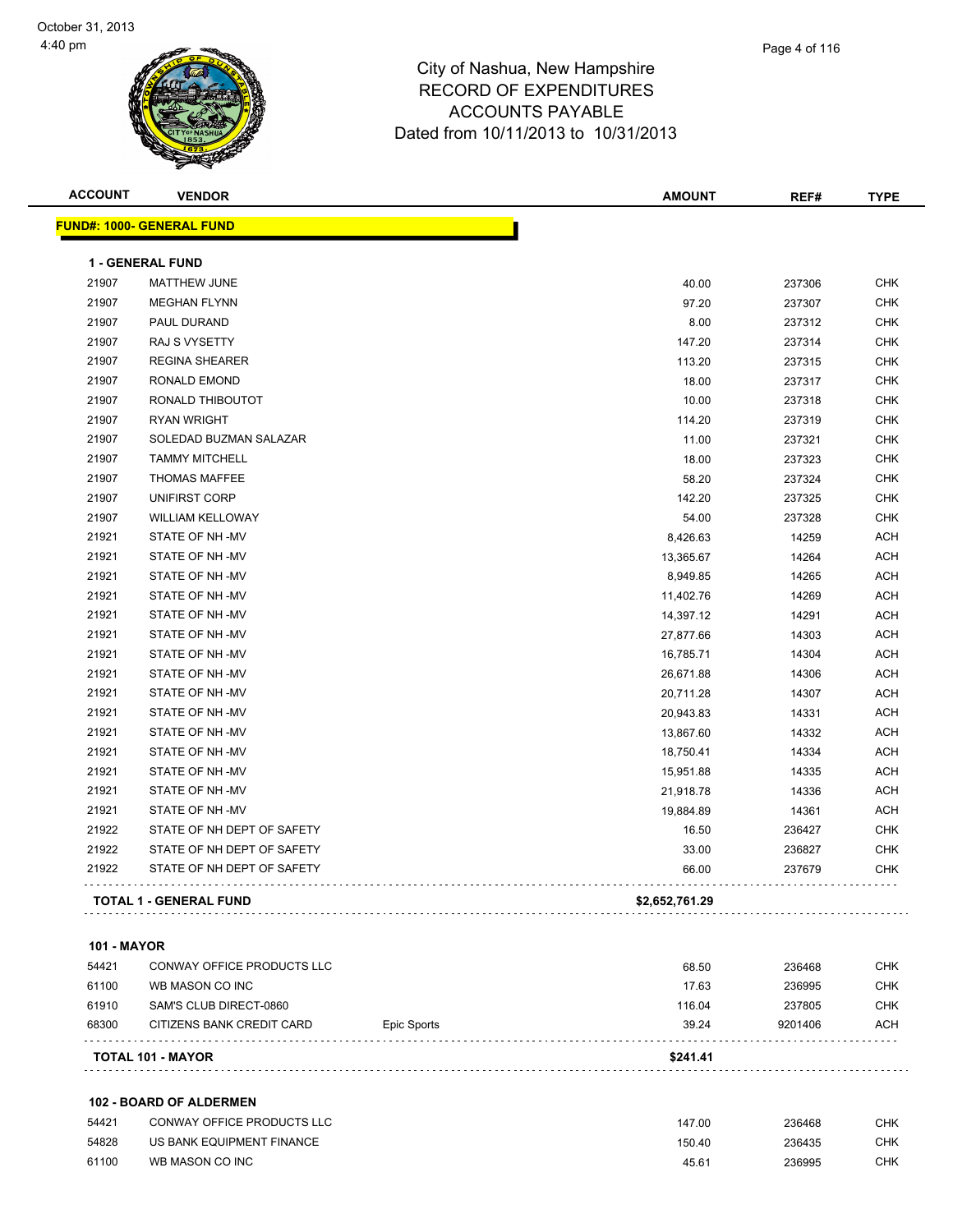

| <b>ACCOUNT</b>     | <b>VENDOR</b>                                       | <b>AMOUNT</b> | REF#   | <b>TYPE</b> |
|--------------------|-----------------------------------------------------|---------------|--------|-------------|
|                    | <u> FUND#: 1000- GENERAL FUND</u>                   |               |        |             |
|                    | TOTAL 102 - BOARD OF ALDERMEN                       | \$343.01      |        |             |
| <b>103 - LEGAL</b> |                                                     |               |        |             |
| 54421              | CONWAY OFFICE PRODUCTS LLC                          | 90.00         | 236468 | <b>CHK</b>  |
| 55614              | ANDRUSKEVICH PHOTOGRAPHY                            | 170.00        | 237693 | <b>CHK</b>  |
| 61100              | ANCO SIGNS & STAMPS INC                             | 17.85         | 236444 | <b>CHK</b>  |
| 61100              | WB MASON CO INC                                     | 168.54        | 236583 | <b>CHK</b>  |
| 61807              | <b>MATTHEW BENDER &amp; CO</b>                      | 74.08         | 237763 | <b>CHK</b>  |
|                    | TOTAL 103 - LEGAL                                   | \$520.47      |        |             |
| 105 - CITI-STAT    |                                                     |               |        |             |
| 54421              | CONWAY OFFICE PRODUCTS LLC                          | 68.75         | 236468 | <b>CHK</b>  |
|                    |                                                     |               |        |             |
|                    | TOTAL 105 - CITI-STAT                               | \$68.75       |        |             |
|                    | <b>107 - CITY CLERK</b>                             |               |        |             |
| 42508              | TREASURER STATE OF NH                               | 2,128.00      | 236428 | <b>CHK</b>  |
| 44149              | TREASURER STATE OF NH                               | 5,689.00      | 236428 | <b>CHK</b>  |
| 54421              | CONWAY OFFICE PRODUCTS LLC                          | 262.00        | 236468 | <b>CHK</b>  |
| 55400              | NH MUNICIPAL ASSOCIATION LLC                        | 55.00         | 236421 | <b>CHK</b>  |
| 55699              | PETTY CASH                                          | 45.00         | 237833 | <b>CHK</b>  |
| 61100              | WB MASON CO INC                                     | 276.41        | 236995 | <b>CHK</b>  |
| 61100              | PETTY CASH                                          | 46.24         | 237833 | <b>CHK</b>  |
| 61650              | WB MASON CO INC                                     | 252.40        | 236995 | <b>CHK</b>  |
| 61807              | <b>WEST PAYMENT CENTER</b>                          | 40.25         | 237829 | <b>CHK</b>  |
|                    | <b>TOTAL 107 - CITY CLERK</b>                       | \$8,794.30    |        |             |
|                    | <b>109 - CIVIC &amp; COMMUNITY ACTIVITIES</b>       |               |        |             |
| 55221              | NASHUA REGIONAL PLANNING COMM                       | 32,860.00     | 236535 | <b>CHK</b>  |
| 56214              | HUMANE SOC OF GREATER NASHUA                        | 8,256.75      | 236494 | <b>CHK</b>  |
|                    | <b>TOTAL 109 - CIVIC &amp; COMMUNITY ACTIVITIES</b> | \$41,116.75   |        |             |
|                    | <b>111 - HUMAN RESOURCES</b>                        |               |        |             |
| 54421              | <b>CONWAY OFFICE PRODUCTS LLC</b>                   | 120.00        | 236468 | <b>CHK</b>  |
| 55200              | THOMPSON INFORMATION SERVICES                       | 456.99        | 237643 | <b>CHK</b>  |
| 55425              | <b>ALLISON COTE</b>                                 | 25.00         | 236470 | <b>CHK</b>  |
| 55425              | <b>KEVIN BRODEUR</b>                                | 40.00         | 236857 | <b>CHK</b>  |
| 55425              | <b>KEVIN STETSON</b>                                | 40.00         | 236981 | <b>CHK</b>  |
| 55425              | <b>CARLA THIBODEAU</b>                              | 40.00         | 237709 | <b>CHK</b>  |
| 55425              | <b>HEALTH STOP INC</b>                              | 188.00        | 237737 | <b>CHK</b>  |
| 61100              | WB MASON CO INC                                     | 17.92         | 236583 | <b>CHK</b>  |
|                    |                                                     |               |        |             |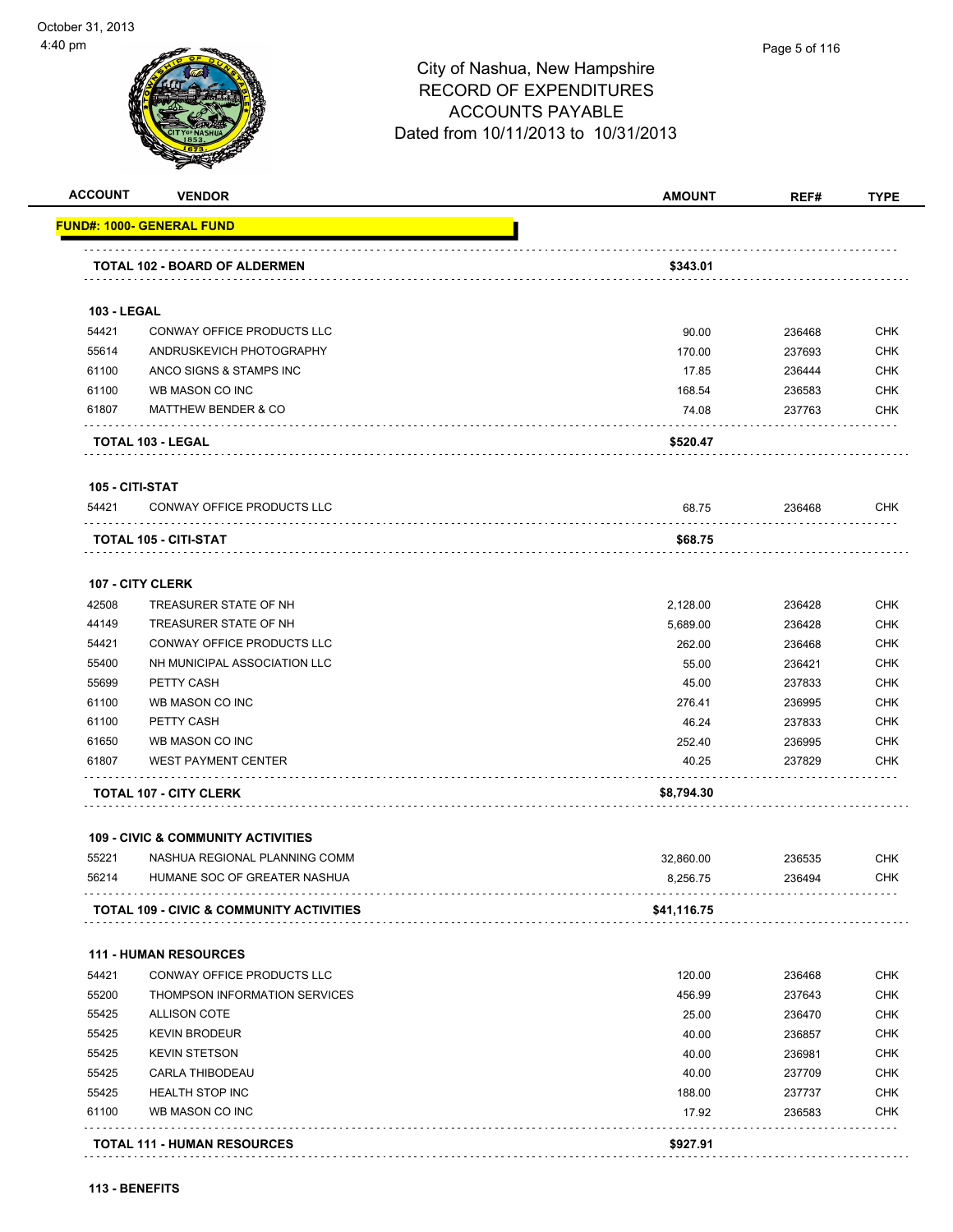| <b>ACCOUNT</b> | <b>VENDOR</b>                                          |                               | <b>AMOUNT</b> | REF#    | <b>TYPE</b> |
|----------------|--------------------------------------------------------|-------------------------------|---------------|---------|-------------|
|                | <b>FUND#: 1000- GENERAL FUND</b>                       |                               |               |         |             |
| 113 - BENEFITS |                                                        |                               |               |         |             |
| 59580          | STATE OF NH UC                                         |                               | 8,335.02      | 236566  | <b>CHK</b>  |
|                | <b>TOTAL 113 - BENEFITS</b>                            |                               | \$8,335.02    |         |             |
|                | <b>118 - OTHER GENERAL GOV'T</b>                       |                               |               |         |             |
| 45370          | NASHUA HYDROPOWER ASSOCIATES                           |                               | 36,677.11     | 14305   | ACH         |
|                | TOTAL 118 - OTHER GENERAL GOV'T                        |                               | \$36,677.11   |         |             |
|                | <b>120 - TELECOMMUNICATIONS</b>                        |                               |               |         |             |
| 55109          | <b>BAYRING COMMUNICATIONS</b>                          |                               | 2,236.34      | 236407  | <b>CHK</b>  |
| 55109          | <b>FAIRPOINT COMMUNICATIONS</b>                        |                               | 777.00        | 236412  | <b>CHK</b>  |
| 55109          | LANGUAGE LINE SERVICES                                 |                               | 423.89        | 236509  | <b>CHK</b>  |
| 55109          | <b>FAIRPOINT COMMUNICATIONS</b>                        |                               | 160.55        | 236816  | <b>CHK</b>  |
| 55109          | <b>SUSAN LOVERING</b>                                  |                               | 33.00         | 237616  | <b>CHK</b>  |
| 55109          | <b>FAIRPOINT COMMUNICATIONS</b>                        |                               | 2,257.39      | 237647  | <b>CHK</b>  |
| 55109          | PAETEC COMMUNICATIONS INC                              |                               | 2,115.69      | 237673  | <b>CHK</b>  |
| 55109          | PAETEC COMMUNICATIONS INC                              |                               | 680.05        | 237674  | <b>CHK</b>  |
| 55109          | PACIFIC TELEMANAGEMENT SERVICE                         |                               | 75.00         | 237788  | <b>CHK</b>  |
| 55118          | AT & T MOBILITY                                        |                               | 104.98        | 236813  | <b>CHK</b>  |
|                | TOTAL 120 - TELECOMMUNICATIONS                         |                               | \$8,863.89    |         |             |
|                | <b>122 - INFORMATION TECHNOLOGY</b>                    |                               |               |         |             |
| 54407          | CITIZENS BANK CREDIT CARD                              | Evernote.com                  | 5.00          | 9201406 | ACH         |
| 54407          | CITIZENS BANK CREDIT CARD                              | CTO Citrix Online.com         | 55.00         | 9201406 | <b>ACH</b>  |
| 54407          | CITIZENS BANK CREDIT CARD                              | NEOVATION.COM                 | 20.00         | 9201406 | <b>ACH</b>  |
| 54407          | CITIZENS BANK CREDIT CARD                              | Foreign Exchange Fee          | 1.50          | 9201406 | ACH         |
| 54407          | CITIZENS BANK CREDIT CARD                              | NLI*SHAREFILE                 | 69.95         | 9201406 | <b>ACH</b>  |
| 54407          | CITIZENS BANK CREDIT CARD                              | Evernote.com                  | 5.00          | 9201406 | <b>ACH</b>  |
|                |                                                        |                               |               |         |             |
| 55118          | AT & T MOBILITY                                        |                               | 108.05        | 236813  | <b>CHK</b>  |
| 61607          | PETTY CASH                                             |                               | 7.19          | 237833  | <b>CHK</b>  |
| 61607          | CITIZENS BANK CREDIT CARD<br>CITIZENS BANK CREDIT CARD | The Home Depot #3484          | 50.49         | 9201406 | <b>ACH</b>  |
| 61607          |                                                        | The Home Depot #3480          | 27.25         | 9201406 | <b>ACH</b>  |
| 61615          | CONWAY OFFICE PRODUCTS LLC                             |                               | 10,370.73     | 236869  | <b>CHK</b>  |
| 71221          | CITIZENS BANK CREDIT CARD                              | www.newegg.com                | 499.00        | 9201406 | <b>ACH</b>  |
| 71221          | CITIZENS BANK CREDIT CARD                              | <b>APL Appleonlinestoreus</b> | 319.00        | 9201406 | <b>ACH</b>  |
| 71221          | CITIZENS BANK CREDIT CARD                              | APL Appleonlinestoreus        | 499.00        | 9201406 | <b>ACH</b>  |
| 71221          | CITIZENS BANK CREDIT CARD                              | <b>APL Appleonlinestoreus</b> | 49.00         | 9201406 | <b>ACH</b>  |
| 71228          | @COMM CORPORATION                                      |                               | 2,417.00      | 236437  | <b>CHK</b>  |
| 71228          | PETTY CASH                                             |                               | 25.97         | 237833  | <b>CHK</b>  |
|                |                                                        |                               |               |         |             |

#### **126 - FINANCIAL SERVICES**

| 42200 | <b>JOSEPH COLARUSSO</b> | 69.00<br>. | 237293 | CHK |
|-------|-------------------------|------------|--------|-----|
| 42200 | LARRY J IVORY JR        | 335.00     | 237300 | CHK |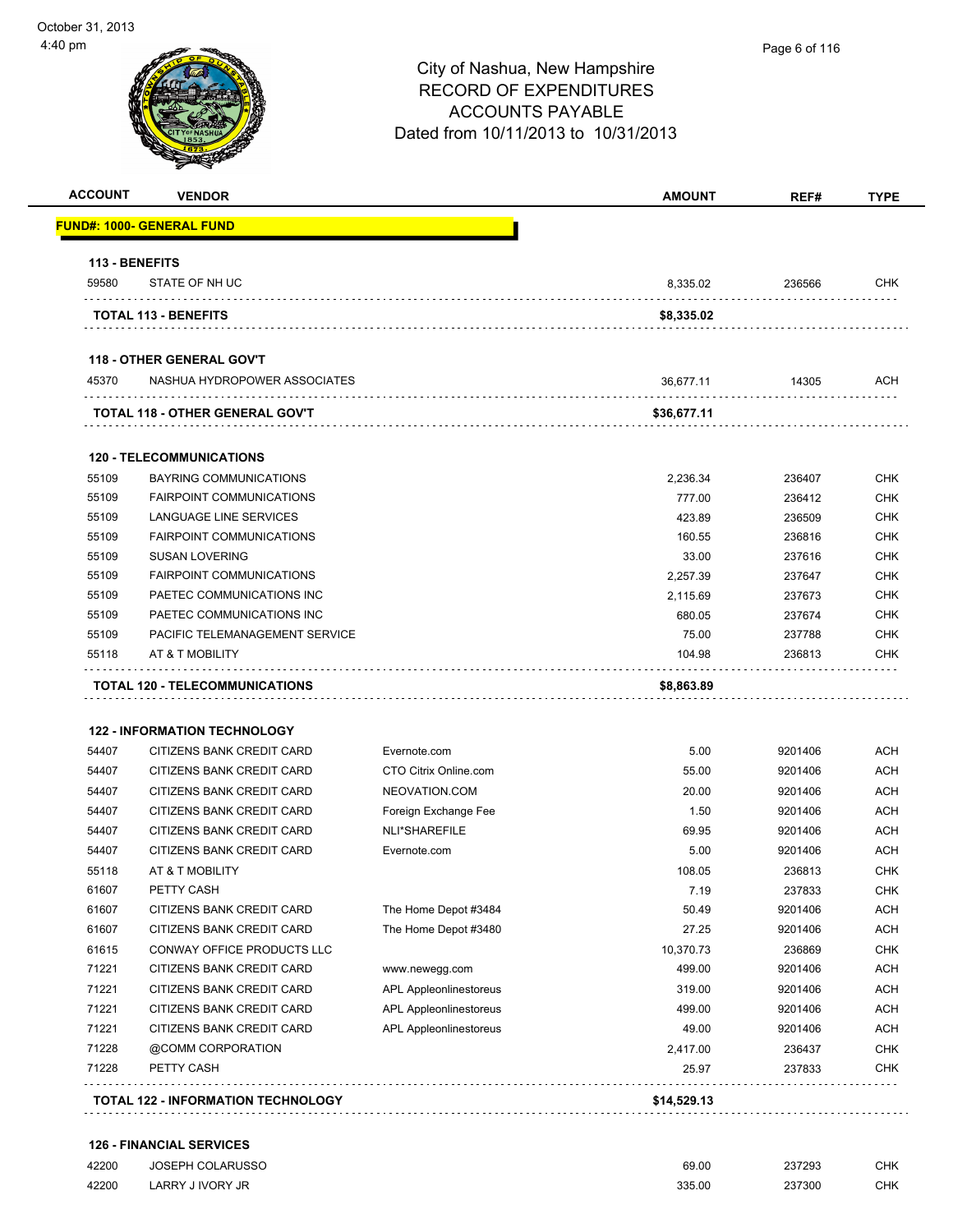

|    | Page 7 of 116 |
|----|---------------|
| re |               |
| :S |               |

| <b>ACCOUNT</b> | <b>VENDOR</b>                         |                    | <b>AMOUNT</b> | REF#    | <b>TYPE</b> |
|----------------|---------------------------------------|--------------------|---------------|---------|-------------|
|                | <u> FUND#: 1000- GENERAL FUND</u>     |                    |               |         |             |
|                | <b>126 - FINANCIAL SERVICES</b>       |                    |               |         |             |
| 45925          | PETTY CASH                            |                    | 15.00         | 237833  | <b>CHK</b>  |
| 53114          | MELANSON HEATH & CO PC                |                    | 7,500.00      | 236523  | <b>CHK</b>  |
| 53114          | MELANSON HEATH & CO PC                |                    | 40,000.00     | 237771  | <b>CHK</b>  |
| 54421          | CONWAY OFFICE PRODUCTS LLC            |                    | 546.00        | 236468  | <b>CHK</b>  |
| 54421          | CONWAY OFFICE PRODUCTS LLC            |                    | 101.86        | 236869  | <b>CHK</b>  |
| 54828          | US BANK EQUIPMENT FINANCE             |                    | 87.58         | 236833  | <b>CHK</b>  |
| 55400          | NH MUNICIPAL ASSOCIATION LLC          |                    | 55.00         | 236820  | <b>CHK</b>  |
| 55400          | NH MUNICIPAL ASSOCIATION LLC          |                    | 75.00         | 237672  | <b>CHK</b>  |
| 55400          | CITIZENS BANK CREDIT CARD             | North Conway Hotel | 772.00        | 9201404 | <b>ACH</b>  |
| 55607          | MAILINGS UNLIMITED - MVR              |                    | 875.00        | 14266   | <b>ACH</b>  |
| 55607          | US POSTAL SERVICE                     |                    | 1,480.00      | 236806  | <b>CHK</b>  |
| 61100          | CENVEO ENVELOPE                       |                    | 164.61        | 236463  | <b>CHK</b>  |
| 61100          | <b>SURPLUS OFFICE EQUIPMENT</b>       |                    | 359.00        | 236569  | <b>CHK</b>  |
| 61100          | WB MASON CO INC                       |                    | 3.05          | 236583  | <b>CHK</b>  |
| 61100          | WB MASON CO INC                       |                    | 96.42         | 236995  | <b>CHK</b>  |
| 61100          | PETTY CASH                            |                    | 1.99          | 237833  | <b>CHK</b>  |
|                | <b>TOTAL 126 - FINANCIAL SERVICES</b> |                    | \$52,536.51   |         |             |
|                |                                       |                    |               |         |             |
|                |                                       |                    |               |         |             |
|                | <b>129 - CITY BUILDINGS</b>           |                    |               |         |             |
| 54100          | <b>PSNH</b>                           |                    | 1,556.71      | 236425  | <b>CHK</b>  |
| 54100          | PSNH-LARGE POWER                      |                    | 5,165.31      | 236825  | <b>CHK</b>  |
| 54114          | <b>LIBERTY UTILITIES</b>              |                    | 158.29        | 236416  | <b>CHK</b>  |
| 54114          | <b>HESS CORPORATION</b>               |                    | 176.18        | 237738  | <b>CHK</b>  |
| 54141          | PENNICHUCK WATER WORKS INC            |                    | 218.68        | 236823  | <b>CHK</b>  |
| 54141          | PENNICHUCK WATER WORKS INC            |                    | 525.90        | 237675  | <b>CHK</b>  |
| 54228          | <b>BAIN PEST CONTROL SERVICE INC</b>  |                    | 75.00         | 236847  | <b>CHK</b>  |
| 54228          | BAIN PEST CONTROL SERVICE INC         |                    | 75.00         | 237698  | <b>CHK</b>  |
| 54243          | HEATING SPECIALTIES OF NH INC         |                    | 205.30        | 236898  | <b>CHK</b>  |
| 54280          | <b>B &amp; S LOCKSMITHS INC</b>       |                    | 451.50        | 236846  | <b>CHK</b>  |
| 54280          | M & M ELECTRICAL SUPPLY CO INC        |                    | 222.81        | 236925  | <b>CHK</b>  |
| 54280          | MARVELL PLATE GLASS INC               |                    | 1,140.00      | 236929  | CHK         |
| 54280          | <b>BLUE TARP FINANCIAL</b>            |                    | 5.39          | 237703  | <b>CHK</b>  |
| 54280          | HOME DEPOT CREDIT SERVICE 3065        |                    | 310.89        | 237740  | <b>CHK</b>  |
| 54280          | PEABODY SUPPLY CO                     |                    | 19.95         | 237789  | <b>CHK</b>  |
| 54280          | PROTECTION ONE SECURITY               |                    | 223.00        | 237797  | <b>CHK</b>  |
| 55118          | AT & T MOBILITY                       |                    | 113.40        | 236813  | <b>CHK</b>  |
|                | <b>TOTAL 129 - CITY BUILDINGS</b>     |                    | \$10,643.31   |         |             |
|                | <b>130 - PURCHASING</b>               |                    |               |         |             |
| 54421          | CONWAY OFFICE PRODUCTS LLC            |                    | 2,190.00      | 236468  | <b>CHK</b>  |
|                |                                       |                    |               |         |             |

| 544Z I | CONWAY OFFICE PRODUCTS LLC | 2.190.00 | 236468 | UMN.       |
|--------|----------------------------|----------|--------|------------|
| 54487  | RICHARD NESMITH            | 1.664.00 | 236559 | <b>CHK</b> |
| 54828  | US BANK EQUIPMENT FINANCE  | 376.75   | 236431 | <b>CHK</b> |
| 55307  | ROBERT GABRIEL             | 76.58    | 236387 | <b>CHK</b> |
| 55500  | LOWELL PUBLISHING CO       | 688.40   | 237668 | <b>CHK</b> |
| 55500  | THE TELEGRAPH              | 742.22   | 237680 | <b>CHK</b> |
| 55500  | THE TELEGRAPH              | 98.35    | 237681 | <b>CHK</b> |
|        |                            |          |        |            |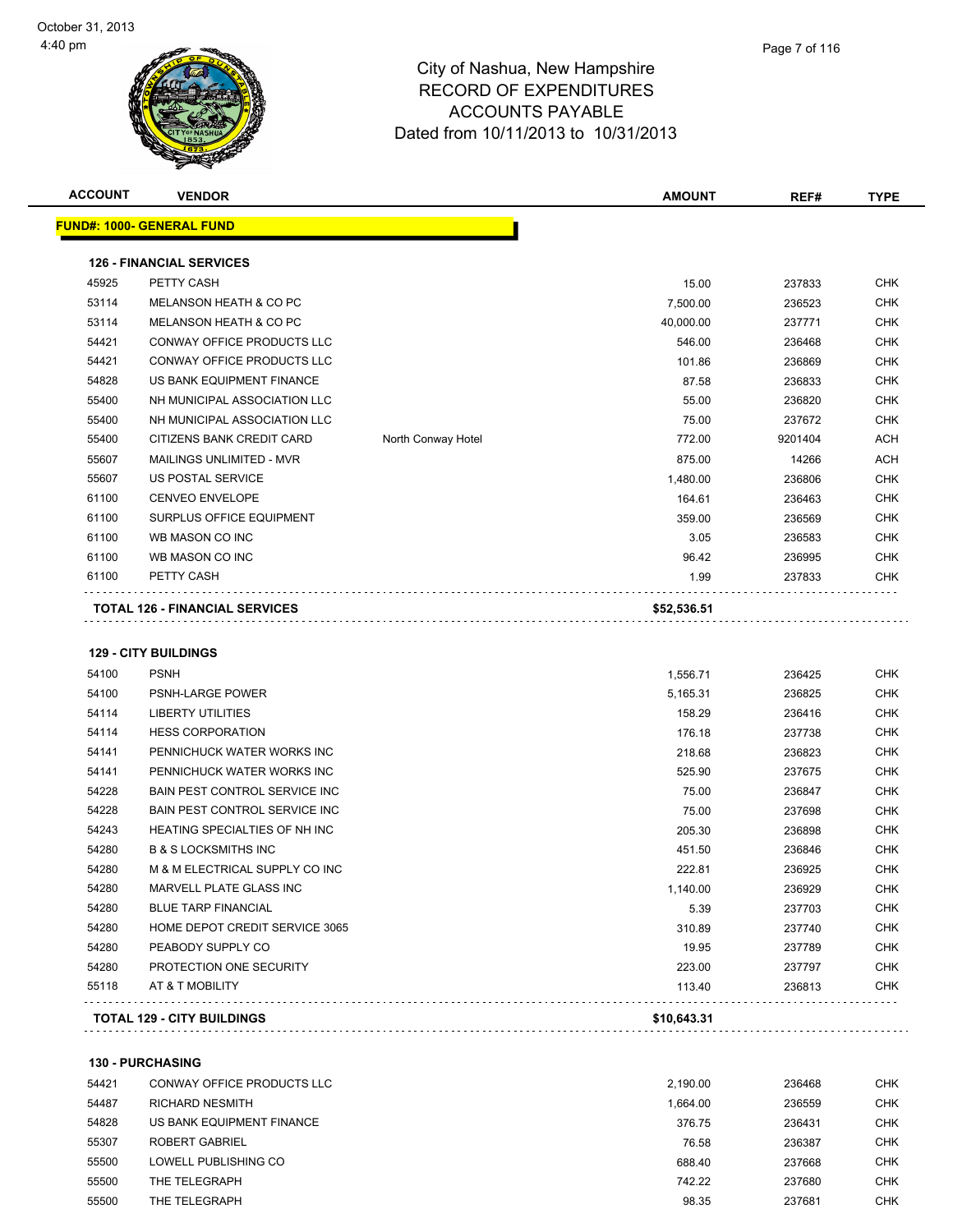| <b>ACCOUNT</b> | <b>VENDOR</b>                        | <b>AMOUNT</b> | REF#     | <b>TYPE</b> |
|----------------|--------------------------------------|---------------|----------|-------------|
|                | <b>FUND#: 1000- GENERAL FUND</b>     |               |          |             |
|                | <b>130 - PURCHASING</b>              |               |          |             |
| 55500          | UNION LEADER CORP -- 19828           | 142.96        | 237682   | <b>CHK</b>  |
| 61100          | PETTY CASH                           | 8.72          | 237833   | <b>CHK</b>  |
| 61295          | LINDENMEYR MUNROE                    | 839.13        | 237759   | <b>CHK</b>  |
|                | <b>TOTAL 130 - PURCHASING</b>        | \$6,827.11    |          |             |
|                | 132 - ASSESSING                      |               |          |             |
| 54421          | CONWAY OFFICE PRODUCTS LLC           | 90.00         | 236468   | <b>CHK</b>  |
| 54828          | US BANK EQUIPMENT FINANCE            | 109.70        | 236433   | <b>CHK</b>  |
| 55400          | NH MUNICIPAL ASSOCIATION LLC         | 150.00        | 236421   | <b>CHK</b>  |
| 55400          | <b>NEARC</b>                         | 300.00        | 236819   | <b>CHK</b>  |
| 55400          | ANGELO MARINO                        | 290.39        | 237618   | <b>CHK</b>  |
| 55400          | NH MUNICIPAL ASSOCIATION LLC         | 55.00         | 237672   | <b>CHK</b>  |
| 61100          | WB MASON CO INC                      | 366.60        | 236995   | <b>CHK</b>  |
|                | <b>TOTAL 132 - ASSESSING</b>         | \$1,361.69    |          |             |
|                |                                      |               |          |             |
|                | <b>142 - WOODLAWN CEMETERY</b>       |               |          |             |
| 54100          | <b>PSNH</b>                          | 282.75        | 236425   | <b>CHK</b>  |
| 54114          | <b>LIBERTY UTILITIES</b>             | 212.73        | 237664   | <b>CHK</b>  |
| 54280          | HOME DEPOT CREDIT SERVICE 3065       | 16.22         | 236901   | <b>CHK</b>  |
| 54487          | <b>BELLETETES INC</b>                | 8.40          | 236453   | <b>CHK</b>  |
| 54487          | SANEL AUTO PARTS CO                  | 10.21         | 236561   | <b>CHK</b>  |
| 54600          | MORIN ENGINE SERVICES LLC            | 194.34        | 236396   | <b>CHK</b>  |
| 55109          | PAETEC COMMUNICATIONS INC            | 12.22         | 237673   | <b>CHK</b>  |
| 61499          | HOME DEPOT CREDIT SERVICE 3065       | 318.65        | 236901   | <b>CHK</b>  |
| 61499          | HOME DEPOT CREDIT SERVICE 3065       | 53.48         | 237740   | <b>CHK</b>  |
| 61560          | <b>BELLETETES INC</b>                | 16.99         | 236851   | CHK         |
| 61560          | HOME DEPOT CREDIT SERVICE 3065       | 32.94         | 236901   | <b>CHK</b>  |
| 61709          | SANEL AUTO PARTS CO                  | 6.15          | 236970   | CHK         |
|                | <b>TOTAL 142 - WOODLAWN CEMETERY</b> | \$1,165.08    |          |             |
|                | 144 - EDGEWOOD CEMETERY              |               |          |             |
| 54100          | <b>PSNH</b>                          | 93.21         | 236425   | <b>CHK</b>  |
| 54141          | PENNICHUCK WATER WORKS INC           | 124.91        | 236423   | <b>CHK</b>  |
| 54280          | <b>CLASSIC SIGNS INC</b>             | 431.00        | 236464   | <b>CHK</b>  |
| 54280          | HOME DEPOT CREDIT SERVICE 3065       | 22.30         | 236490   | <b>CHK</b>  |
| 54280          | HOME DEPOT CREDIT SERVICE 3065       | 17.81         | 237740   | <b>CHK</b>  |
| 54280          | PETTY CASH                           | 30.00         | 237833   | <b>CHK</b>  |
| 54487          | NASHUA OUTDOOR POWER EQUIPMENT       | 7.48          | 236534   | <b>CHK</b>  |
| 54487          | CARPARTS OF NASHIJA                  | 12.75         | $226961$ | <b>CHK</b>  |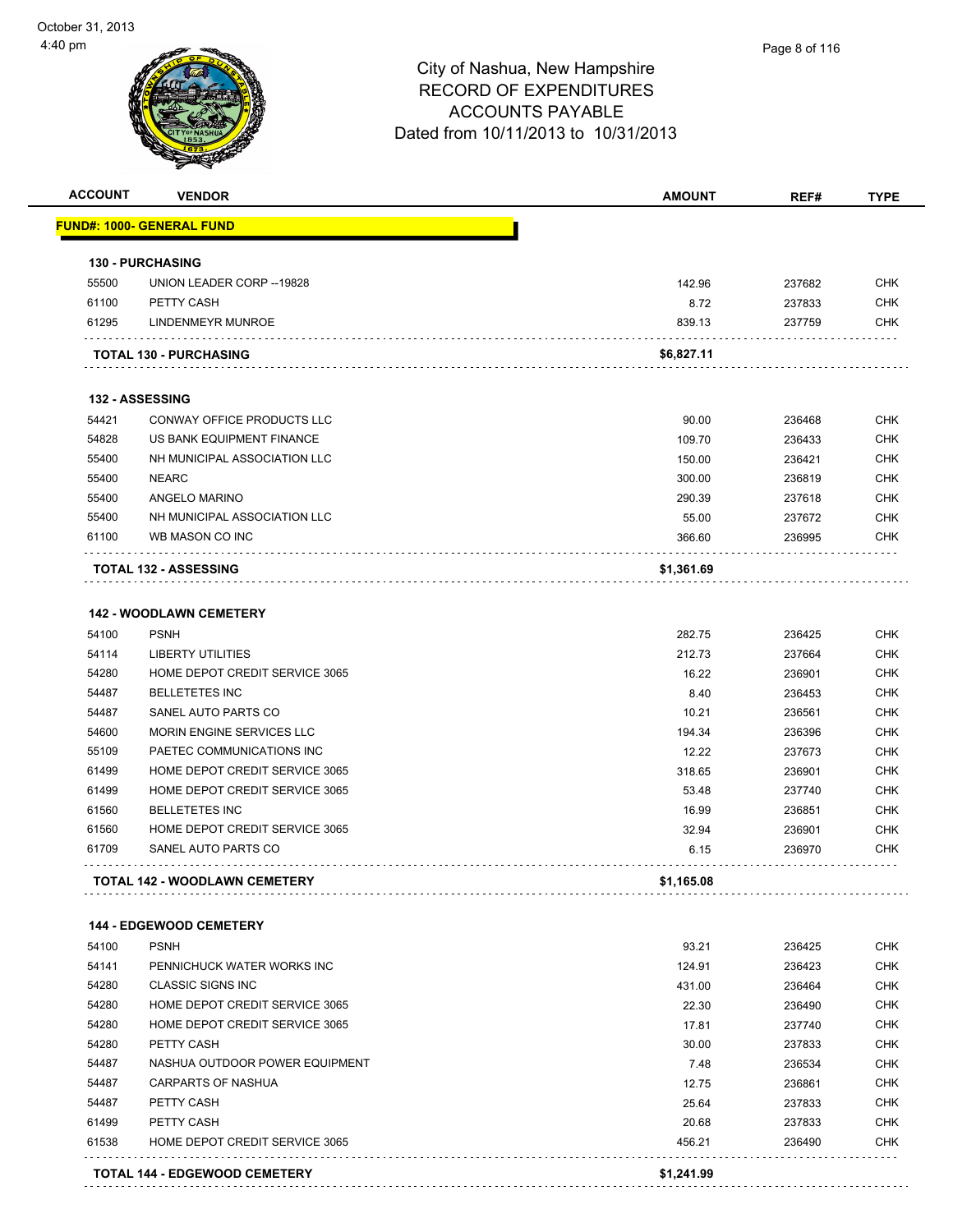| <b>ACCOUNT</b> | <b>VENDOR</b>                     | <b>AMOUNT</b> | REF#   | <b>TYPE</b> |
|----------------|-----------------------------------|---------------|--------|-------------|
|                | <u> FUND#: 1000- GENERAL FUND</u> |               |        |             |
|                | <b>145 - SUBURBAN CEMETERY</b>    |               |        |             |
| 54141          | PENNICHUCK WATER WORKS INC        | 159.36        | 237675 | <b>CHK</b>  |
| 54280          | HOME DEPOT CREDIT SERVICE 3065    | 149.62        | 236901 | <b>CHK</b>  |
|                | TOTAL 145 - SUBURBAN CEMETERY     | \$308.98      |        |             |
| 150 - POLICE   |                                   |               |        |             |
| 52800          | <b>MEGHAN MERCIER</b>             | 400.00        | 237620 | <b>CHK</b>  |
| 52809          | <b>KEVIN PUCILLO</b>              | 200.00        | 237628 | <b>CHK</b>  |
| 53149          | ANIMAL HOSPITAL OF NASHUA INC     | 598.78        | 237694 | <b>CHK</b>  |
| 53450          | <b>IPMA</b>                       | 2,762.00      | 236908 | <b>CHK</b>  |
| 54100          | <b>PSNH</b>                       | 221.10        | 236425 | <b>CHK</b>  |
| 54100          | <b>PSNH</b>                       | 288.74        | 236824 | <b>CHK</b>  |
| 54100          | <b>PSNH</b>                       | 306.58        | 237835 | <b>CHK</b>  |
| 54114          | <b>LIBERTY UTILITIES</b>          | 637.33        | 237648 | <b>CHK</b>  |
| 54114          | <b>LIBERTY UTILITIES</b>          | 7.64          | 237649 | <b>CHK</b>  |
| 54114          | <b>LIBERTY UTILITIES</b>          | 39.59         | 237659 | <b>CHK</b>  |
| 54114          | <b>LIBERTY UTILITIES</b>          | 38.21         | 237662 | <b>CHK</b>  |
| 54114          | <b>HESS CORPORATION</b>           | 1,328.97      | 237738 | <b>CHK</b>  |
| 54141          | PENNICHUCK WATER WORKS INC        | 23.64         | 236423 | <b>CHK</b>  |
| 54243          | AIREX FILTER CORPORATION          | 187.56        | 236441 | <b>CHK</b>  |
| 54243          | J LAWRENCE HALL INC               | 165.00        | 236909 | <b>CHK</b>  |
| 54280          | CARPARTS OF NASHUA                | 12.80         | 236461 | <b>CHK</b>  |
| 54280          | HOME DEPOT CREDIT SERVICE 3073    | 75.21         | 236491 | <b>CHK</b>  |
| 54280          | <b>B &amp; S LOCKSMITHS INC</b>   | 42.50         | 236846 | <b>CHK</b>  |
| 54280          | HOME DEPOT CREDIT SERVICE 3073    | 8.07          | 236902 | <b>CHK</b>  |
| 54280          | LOWE'S - 3502                     | 187.04        | 236924 | <b>CHK</b>  |
| 54280          | NORMAN E DAY INC                  | 228.00        | 236953 | <b>CHK</b>  |
| 54280          | <b>CARPARTS OF NASHUA</b>         | (60.00)       | 237710 | <b>CHK</b>  |
| 54280          | HOME DEPOT CREDIT SERVICE 3073    | 66.02         | 237741 | <b>CHK</b>  |
| 54280          | NASHUA WALLPAPER & PAINT CO       | 38.49         | 237782 | CHK         |
| 54407          | <b>BMC SOFTWARE INC</b>           | 1,015.00      | 237704 | <b>CHK</b>  |
| 54421          | CONWAY OFFICE PRODUCTS LLC        | 1,561.00      | 236468 | <b>CHK</b>  |
| 54487          | TMDE CALIBRATION LABS INC         | 164.29        | 237816 | <b>CHK</b>  |
| 54600          | SULLIVAN TIRE COMPANY             | 369.19        | 236568 | <b>CHK</b>  |
| 54600          | <b>BEST FORD</b>                  | 25.98         | 236853 | <b>CHK</b>  |
| 54600          | SULLIVAN TIRE COMPANY             | 42.00         | 237812 | <b>CHK</b>  |
| 54828          | US BANK EQUIPMENT FINANCE         | 1,385.98      | 236432 | <b>CHK</b>  |
| 54849          | <b>JOSHUA ST ONGE</b>             | 45.96         | 236402 | <b>CHK</b>  |
| 54849          | DIRECTV INC                       | 11.00         | 236411 | <b>CHK</b>  |
| 54849          | <b>FAIRPOINT COMMUNICATIONS</b>   | 236.46        | 236412 | <b>CHK</b>  |
| 54849          | COMCAST CABLE COMMUNICATIONS I    | 124.85        | 236814 | <b>CHK</b>  |
| 54849          | <b>FAIRPOINT COMMUNICATIONS</b>   | 59.17         | 236816 | <b>CHK</b>  |
| 54849          | COMCAST CABLE COMMUNICATIONS I    | 100.00        | 237646 | CHK         |
| 54849          | <b>FAIRPOINT COMMUNICATIONS</b>   | 32.41         | 237647 | <b>CHK</b>  |
| 55109          | PAETEC COMMUNICATIONS INC         | 183.91        | 237674 | <b>CHK</b>  |
| 55118          | VERIZON WIRELESS-581499451        | 419.98        | 236834 | <b>CHK</b>  |
| 55200          | UNION LEADER CORP                 | 109.20        | 237683 | <b>CHK</b>  |
|                |                                   |               |        |             |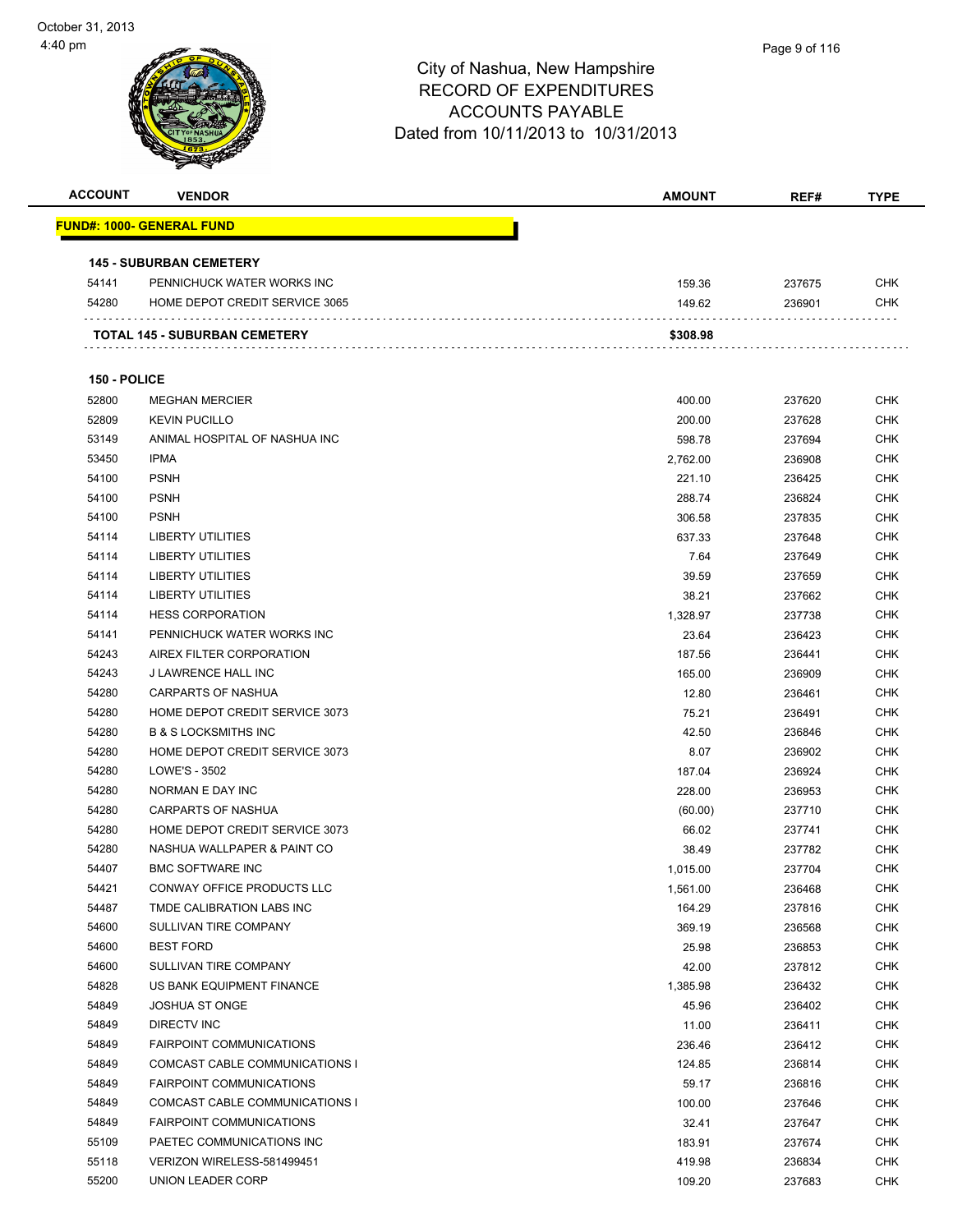

**ACCOUNT VENDOR AMOUNT REF# TYPE FUND#: 1000- GENERAL FUND 150 - POLICE** 55300 CITIZENS BANK CREDIT CARD Airtranai 311.60 9201406 ACH 55300 CITIZENS BANK CREDIT CARD Airtranai 59.78 9201406 ACH 55300 CITIZENS BANK CREDIT CARD Hotels.com 341.26 9201406 ACH JOHN COLANGELO 45.20 236383 CHK ADALBERTO GARCIA 45.20 237614 CHK RYAN MCDERMOTT 45.20 237619 CHK HEATHER WEST 45.20 237640 CHK 55307 CITIZENS BANK CREDIT CARD NH Turnpike E-Z Pass 450.00 450.00 9201406 ACH ADAM ANDERSON 70.00 236377 CHK ANDREW LANE 145.00 236392 CHK 55400 INSTITUTE OF POLICE **CHING A CHING A CHING A CHING A CHING A CHING A CHING A CHING A CHING A CHING A CHING A CHING A CHING A CHING A CHING A CHING A CHING A CHING A CHING A CHING A CHING A CHING A CHING A CHING A CHI** 55400 ACADEMI TRAINING CENTER INC 800.00 236812 CHK TODD MORIARTY 70.00 237622 CHK ALIAS TRAINING LLC 525.00 237644 CHK SONH 40.00 237678 CHK US ARMY GARRISON FORT DEVENS 800.00 237685 CHK 55400 CITIZENS BANK CREDIT CARD Alice Training Institu 595.00 9201406 ACH 55400 CITIZENS BANK CREDIT CARD Ramada Hotel and Confe 308.16 9201406 ACH 55400 CITIZENS BANK CREDIT CARD Alice Training Institu (595.00) 9201406 ACH 55400 CITIZENS BANK CREDIT CARD PayPal 625.00 9201406 ACH UNITED PARCEL SERVICE 27.95 236430 CHK 55607 UNITED PARCEL SERVICE NERVICE And the series of the series of the series of the series of the series of the series of the series of the series of the series of the series of the series of the series of the series of CANAL ART & FRAMING 137.00 236860 CHK J P PEST SERVICES 32.51 236910 CHK LAMAR RAY 393.84 236967 CHK VILLAGE SENTRY KENNEL 308.00 237825 CHK PITNEY BOWES 35.98 236424 CHK A K THOMAS CO INC 111.00 236439 CHK 61100 CONWAY OFFICE PRODUCTS LLC **197.98** 236468 CHK WB MASON CO INC 209.98 236583 CHK er and the conway of Fig. 236869 CHK CHC CHC 360.54 236869 CHK er and the STATIONERS INC and the STATIONERS INC and the STATIONERS INCLUSION ASSOCIATE A SERVER AND THE STATIONERS INCLUSION AND THE STATIONERS INCLUSION AND THE STATIONERS INCLUSION AND THE STATIONERS INCLUSION AND THE S WB MASON CO INC 1,056.96 237827 CHK JOSHUA ALBERT 28.00 236374 CHK MATTHEW ALLEN 79.99 236375 CHK KERRY BAXTER 416.75 236378 CHK DAVID ELLIOTT 233.43 236384 CHK er and the Matter of the Matter of the Matter of the Matter of the Matter of the Matter of the Matter of the Matter of the Matter of the Matter of the Matter of the Matter of the Matter of the Matter of the Matter of the M RYAN JONES 148.00 236391 CHK JASON REINOLD 59.90 236398 CHK ANDREW ROY 84.45 236399 CHK STEVEN SEERO 254.99 236400 CHK ALECS SHOE STORE INC 1,281.20 236442 CHK BENS UNIFORMS 537.00 236454 CHK JONATHAN LEHTO 106.96 236797 CHK BENS UNIFORMS 625.97 236852 CHK er and the GEORGE'S APPAREL And the state of the state of the state of the state of the state of the state of the state of the state of the state of the state of the state of the state of the state of the state of the stat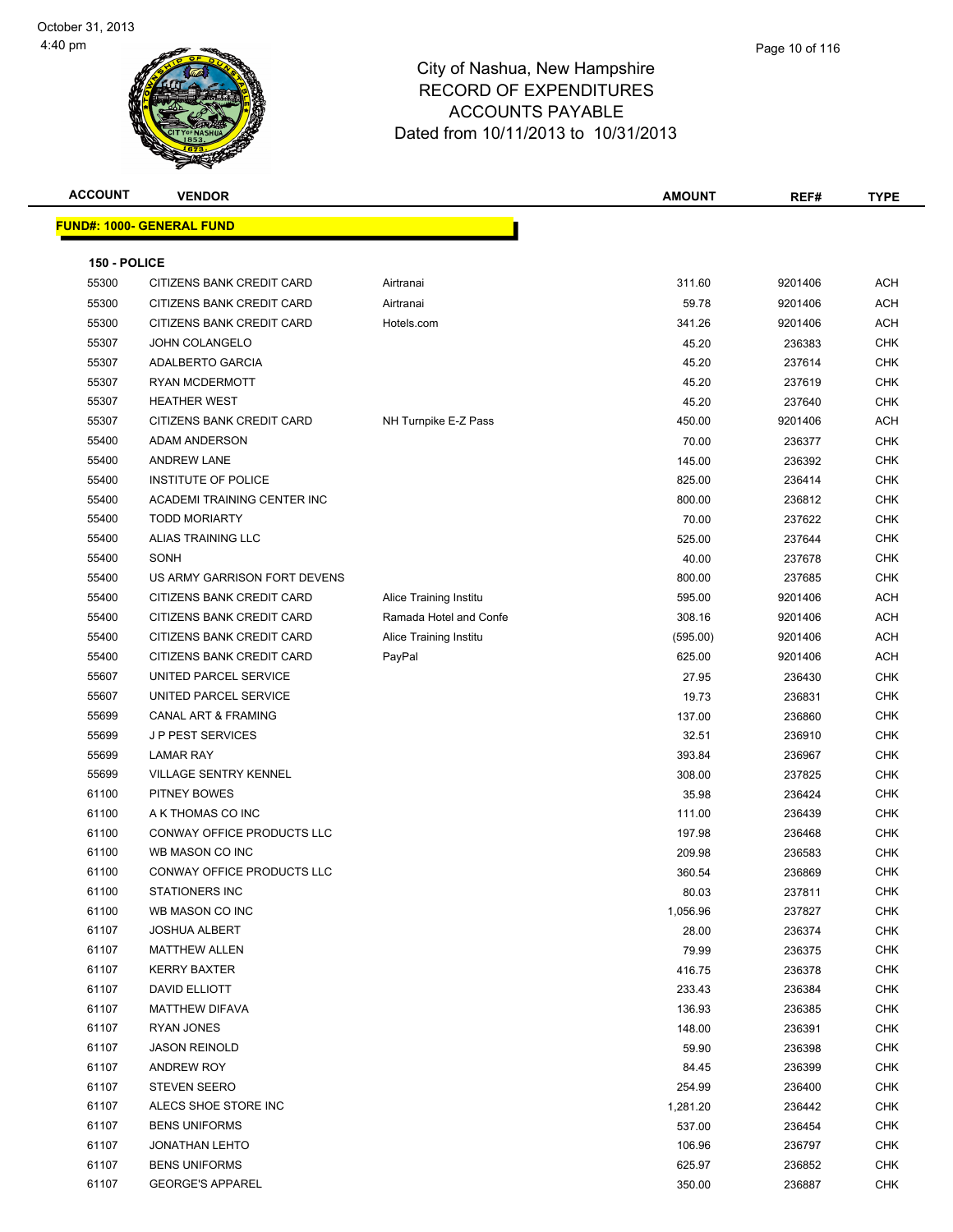

| <b>ACCOUNT</b> | <b>VENDOR</b>                    | <b>AMOUNT</b> | REF#   | <b>TYPE</b> |
|----------------|----------------------------------|---------------|--------|-------------|
|                | <b>FUND#: 1000- GENERAL FUND</b> |               |        |             |
|                |                                  |               |        |             |
| 150 - POLICE   |                                  |               |        |             |
| 61107          | MICHAEL BOULAY                   | 95.00         | 237607 | CHK         |
| 61107          | DONALD DENSMORE                  | 73.30         | 237610 | CHK         |
| 61107          | MICHAEL MOUSHEGIAN               | 114.99        | 237623 | CHK         |
| 61107          | <b>JOSEPH ROUSSEAU</b>           | 95.00         | 237630 | <b>CHK</b>  |
| 61107          | <b>FRANCIS SULLIVAN</b>          | 79.99         | 237634 | <b>CHK</b>  |
| 61107          | MICHAEL SULLIVAN                 | 95.00         | 237635 | CHK         |
| 61107          | <b>HEATHER WEST</b>              | 85.47         | 237640 | CHK         |
| 61107          | <b>BENS UNIFORMS</b>             | 277.00        | 237701 | CHK         |
| 61110          | ALECS SHOE STORE INC             | 404.80        | 236442 | <b>CHK</b>  |
| 61110          | <b>BENS UNIFORMS</b>             | 140.00        | 236852 | <b>CHK</b>  |
| 61110          | <b>STAR PACKER BADGES</b>        | 561.04        | 236978 | CHK         |
| 61110          | <b>BENS UNIFORMS</b>             | 1,366.91      | 237701 | CHK         |
| 61110          | <b>INTERSTATE ARMS CORP</b>      | 199.97        | 237745 | CHK         |
| 61110          | RILEYS SPORT SHOP INC            | 312.50        | 237803 | CHK         |
| 61121          | <b>MERRIMACK FIREARMS</b>        | 84.00         | 236524 | CHK         |
| 61121          | CHIEF SUPPLY CORP INC            | 202.38        | 236864 | <b>CHK</b>  |
| 61142          | BOUND TREE MEDICAL, LLC          | 81.42         | 236856 | CHK         |
| 61142          | AIRGAS USA LLC                   | 636.06        | 237689 | CHK         |
| 61185          | NAT'L LAW ENFORCEMENT SUPPLY     | 87.20         | 236536 | <b>CHK</b>  |
| 61299          | CENTRAL EQUIPMENT CO INC         | 550.00        | 236862 | <b>CHK</b>  |
| 61299          | <b>GRAINGER</b>                  | 134.37        | 236889 | <b>CHK</b>  |
| 61299          | SAM'S CLUB DIRECT-0860           | 73.86         | 237805 | CHK         |
| 61300          | <b>JOSEPH FAY</b>                | 40.00         | 236796 | CHK         |
| 61300          | <b>WEX BANK</b>                  | 870.28        | 236996 | CHK         |
| 61428          | REXEL                            | 392.09        | 236558 | <b>CHK</b>  |
| 61428          | THE WIPER CONNECTION             | 166.79        | 236585 | <b>CHK</b>  |
| 61428          | <b>BELLETETES INC</b>            | 45.48         | 236851 | <b>CHK</b>  |
| 61428          | THE DURKIN CO INC                | 107.78        | 236874 | CHK         |
| 61428          | NASHUA OUTDOOR POWER EQUIPMENT   | 3.14          | 236945 | <b>CHK</b>  |
| 61428          | CENTRAL PAPER PRODUCTS CO        | 588.82        | 237712 | CHK         |
| 61650          | WB MASON CO INC                  | 189.30        | 237827 | <b>CHK</b>  |
| 61705          | MAYNARD & LESIEUR INC            | 579.00        | 237765 | CHK         |
| 61799          | <b>BEST FORD</b>                 | 324.91        | 236455 | CHK         |
| 61799          | CARPARTS OF NASHUA               | 411.78        | 236461 | CHK         |
| 61799          | MACMULKIN CHEVROLET INC          | 198.98        | 236514 | <b>CHK</b>  |
| 61799          | NEW ENGLAND PARTS WAREHOUSE      | 190.58        | 236538 | CHK         |
| 61799          | NORTHERN FOREIGN CAR PARTS INC   | 585.18        | 236540 | CHK         |
| 61799          | QUIRK GM PARTS DEPOT             | (123.52)      | 236553 | <b>CHK</b>  |
| 61799          | <b>BELLETETES INC</b>            | 10.50         | 236851 | CHK         |
| 61799          | <b>BEST FORD</b>                 | 22.50         | 236853 | CHK         |
| 61799          | CARPARTS OF NASHUA               | 16.44         | 236861 | CHK         |
| 61799          | DONOVAN EQUIPMENT CO INC         | 541.10        | 236873 | CHK         |
| 61799          | FISHER AUTO PARTS INC            | (213.56)      | 236883 | CHK         |
| 61799          | CARPARTS OF NASHUA               | 335.38        | 237710 | CHK         |
| 61799          | HOME DEPOT CREDIT SERVICE 3073   | 28.91         | 237741 | CHK         |
| 61799          | <b>LENCO</b>                     | 62.91         | 237756 | <b>CHK</b>  |
| 61799          | MACMULKIN CHEVROLET INC          | 24.61         | 237761 | <b>CHK</b>  |

MAYNARD & LESIEUR INC 377.40 237765 CHK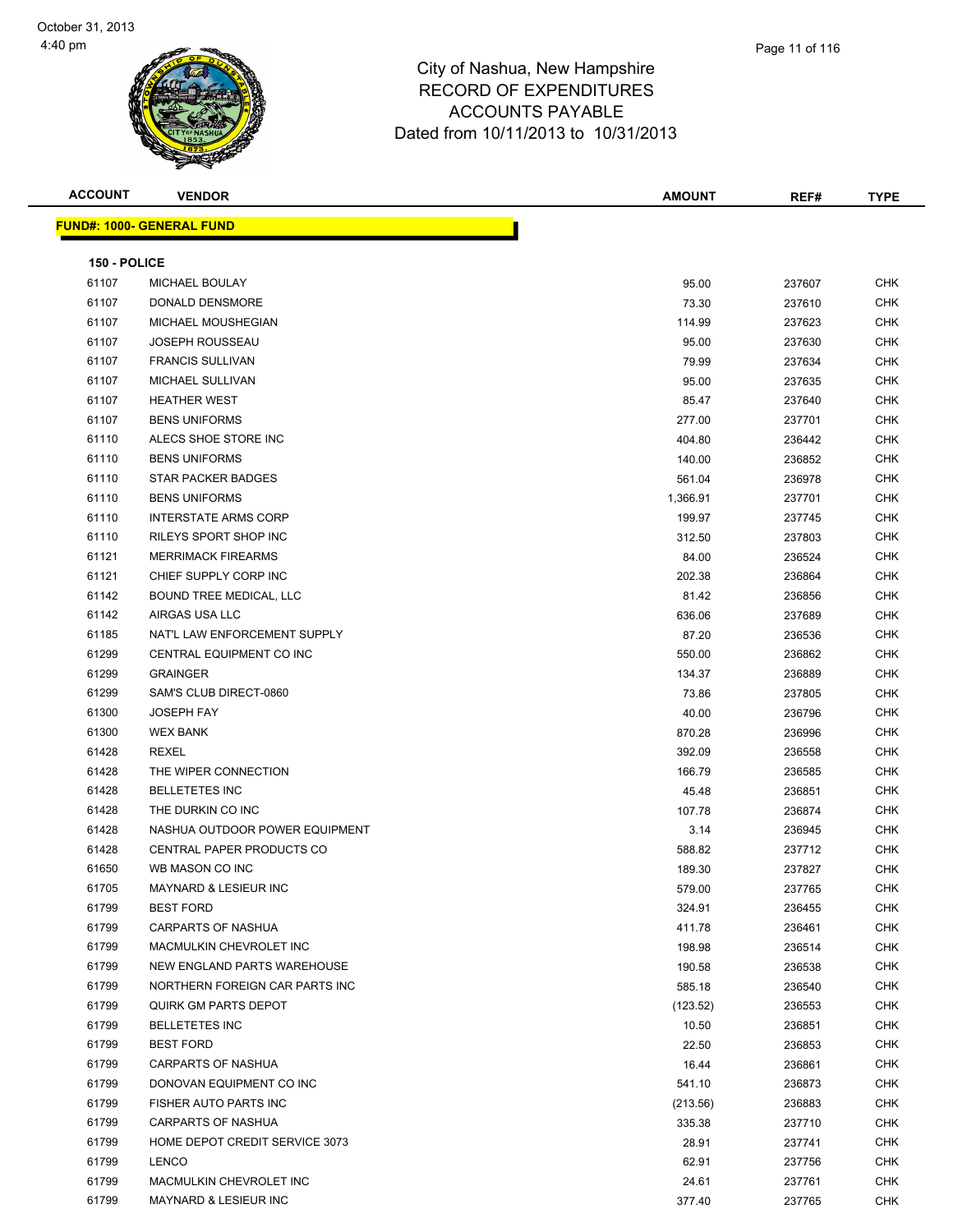

| Page 12 of 116 |  |  |  |  |  |
|----------------|--|--|--|--|--|
|----------------|--|--|--|--|--|

| <b>ACCOUNT</b>    | <b>VENDOR</b>                       | <b>AMOUNT</b> | REF#   | <b>TYPE</b> |
|-------------------|-------------------------------------|---------------|--------|-------------|
|                   | <b>FUND#: 1000- GENERAL FUND</b>    |               |        |             |
|                   |                                     |               |        |             |
| 150 - POLICE      |                                     |               |        |             |
| 61799             | NORTHERN FOREIGN CAR PARTS INC      | 188.15        | 237784 | CHK         |
| 61799             | <b>QUIRK GM PARTS DEPOT</b>         | 372.31        | 237798 | <b>CHK</b>  |
| 61799             | <b>TOWERS MOTOR PARTS CORP</b>      | 2.29          | 237817 | <b>CHK</b>  |
| 61807             | <b>MATTHEW BENDER &amp; CO</b>      | 158.43        | 236930 | <b>CHK</b>  |
| 61907             | SAM'S CLUB DIRECT-0860              | 176.30        | 237805 | <b>CHK</b>  |
| 71025             | NASHUA OUTDOOR POWER EQUIPMENT      | 405.00        | 236945 | <b>CHK</b>  |
| 71025             | HOME DEPOT CREDIT SERVICE 3073      | 40.92         | 237741 | <b>CHK</b>  |
| 71025             | SNAP ON TOOLS                       | 72.11         | 237809 | <b>CHK</b>  |
| 71400             | <b>LOGOS IMAGING LLC</b>            | 32.13         | 236922 | CHK         |
| 71400             | PORTLAND GLASS                      | 83.28         | 237793 | CHK         |
| 71999             | AW DIRECT                           | 663.96        | 237697 | CHK         |
|                   | <b>TOTAL 150 - POLICE</b>           | \$40,278.24   |        |             |
|                   |                                     |               |        |             |
| <b>152 - FIRE</b> |                                     |               |        |             |
| 53135             | ST JOSEPHS BUSINESS & HEALTH        | 1,053.20      | 236564 | <b>CHK</b>  |
| 54100             | <b>PSNH</b>                         | 7,148.25      | 236425 | <b>CHK</b>  |
| 54114             | <b>LIBERTY UTILITIES</b>            | 219.27        | 236418 | <b>CHK</b>  |
| 54114             | <b>LIBERTY UTILITIES</b>            | 54.79         | 236419 | <b>CHK</b>  |
| 54114             | <b>HESS CORPORATION</b>             | 46.02         | 236899 | <b>CHK</b>  |
| 54114             | <b>LIBERTY UTILITIES</b>            | 179.09        | 237661 | <b>CHK</b>  |
| 54114             | LIBERTY UTILITIES                   | 226.40        | 237663 | <b>CHK</b>  |
| 54114             | <b>LIBERTY UTILITIES</b>            | 69.53         | 237665 | CHK         |
| 54114             | <b>LIBERTY UTILITIES</b>            | 114.70        | 237667 | <b>CHK</b>  |
| 54114             | <b>HESS CORPORATION</b>             | 259.61        | 237738 | <b>CHK</b>  |
| 54141             | PENNICHUCK WATER WORKS INC          | 517.99        | 236423 | <b>CHK</b>  |
| 54141             | PENNICHUCK WATER WORKS INC          | 387.53        | 236823 | <b>CHK</b>  |
| 54141             | PENNICHUCK WATER WORKS INC          | 934.04        | 237675 | CHK         |
| 54228             | <b>JP PEST SERVICES</b>             | 150.00        | 236500 | CHK         |
| 54228             | <b>JP PEST SERVICES</b>             | 170.00        | 236910 | <b>CHK</b>  |
| 54280             | <b>GRANITE CITY ELECTRIC SUPPLY</b> | 528.80        | 236485 | <b>CHK</b>  |
| 54280             | <b>GRANITE STATE GLASS</b>          | 2,021.00      | 236487 | CHK         |
| 54280             | HOME DEPOT CREDIT SERVICE 3065      | 33.92         | 236490 | <b>CHK</b>  |
| 54280             | PRECISION FITNESS EQUIPMENT         | 3,409.00      | 236548 | <b>CHK</b>  |
| 54280             | <b>RESCON BASEMENT SOLUTIONS</b>    | 249.00        | 236968 | <b>CHK</b>  |
| 54280             | STANLEY ELEVATOR CO INC             | 258.00        | 237810 | <b>CHK</b>  |
| 54421             | CONWAY OFFICE PRODUCTS LLC          | 683.00        | 236468 | <b>CHK</b>  |
| 54600             | BEARINGS SPECIALTY CO INC           | 25.80         | 236452 | <b>CHK</b>  |
| 54600             | <b>D &amp; R TOWING INC</b>         | 330.00        | 236472 | CHK         |
| 54600             | RADIO SHACK CORP                    | 12.45         | 236555 | <b>CHK</b>  |
| 54600             | A SIGN OF THINGS TO COME            | 35.00         | 236837 | <b>CHK</b>  |
| 54600             | MINUTEMAN TRUCKS INC                | 532.89        | 236938 | <b>CHK</b>  |

 SANEL AUTO PARTS CO 182.59 236972 CHK YANKEE TRUCK LLC 48.44 237000 CHK MINUTEMAN TRUCKS INC 46.60 237774 CHK AT & T MOBILITY 167.92 236813 CHK VERIZON WIRELESS-842015493 80.02 236835 CHK PAETEC COMMUNICATIONS INC 10.58 237673 CHK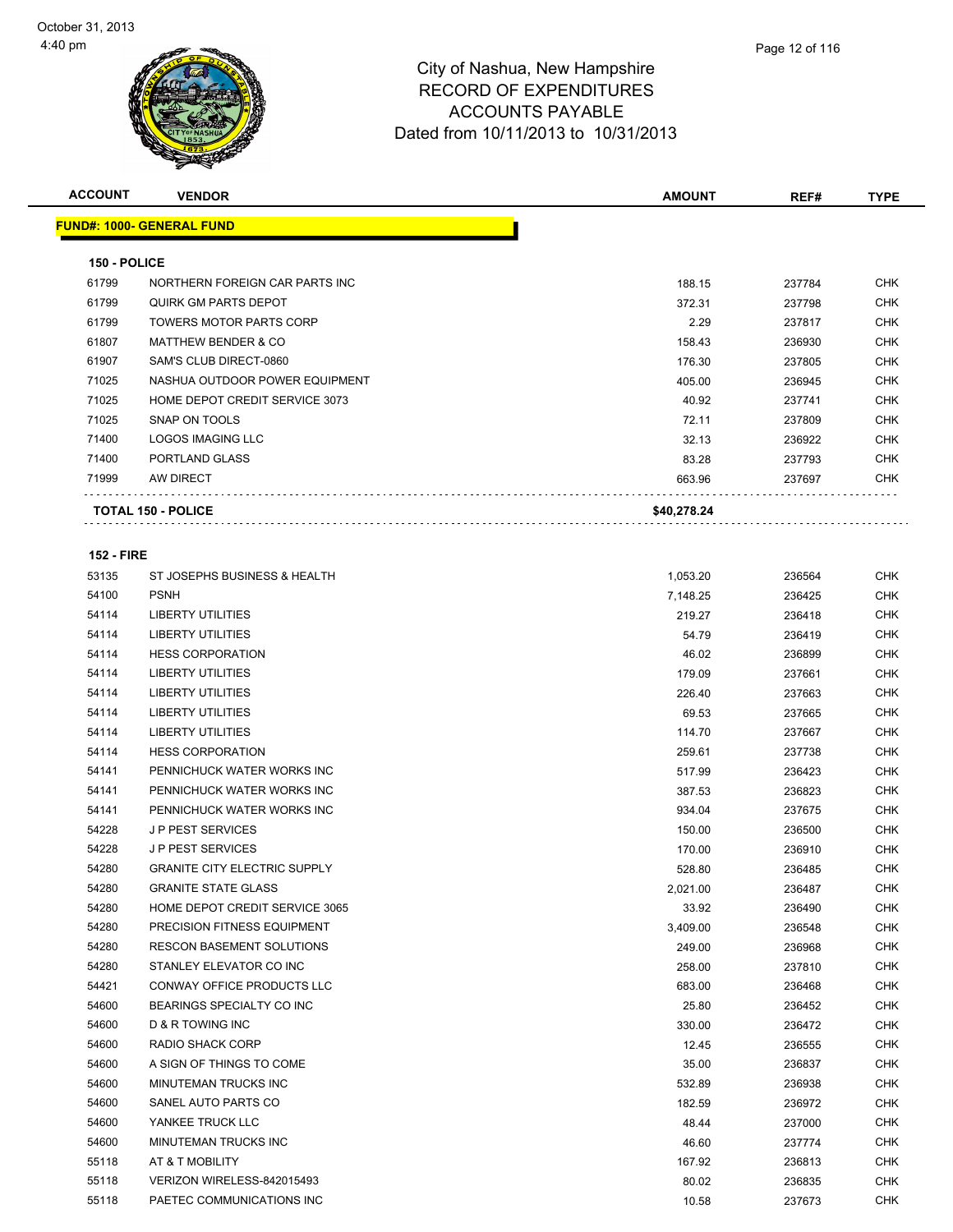

| <b>ACCOUNT</b>    | <b>VENDOR</b>                    |                           | <b>AMOUNT</b> | REF#    | <b>TYPE</b> |
|-------------------|----------------------------------|---------------------------|---------------|---------|-------------|
|                   | <b>FUND#: 1000- GENERAL FUND</b> |                           |               |         |             |
|                   |                                  |                           |               |         |             |
| <b>152 - FIRE</b> |                                  |                           |               |         |             |
| 55421             | PUBLIC AGENCY TRAINING COUNCIL   |                           | 275.00        | 236552  | <b>CHK</b>  |
| 55421             | CITIZENS BANK CREDIT CARD        | Profile Evaluations, Inc. | 169.00        | 9201404 | <b>ACH</b>  |
| 55699             | TRUE BLUE CLEANERS               |                           | 45.24         | 236570  | <b>CHK</b>  |
| 55699             | TRUE BLUE CLEANERS               |                           | 60.32         | 236571  | <b>CHK</b>  |
| 55699             | TRUE BLUE CLEANERS               |                           | 79.40         | 236987  | <b>CHK</b>  |
| 55699             | TRUE BLUE CLEANERS               |                           | 74.24         | 236988  | <b>CHK</b>  |
| 55699             | TRUE BLUE CLEANERS               |                           | 80.40         | 236989  | <b>CHK</b>  |
| 55699             | TRUE BLUE CLEANERS               |                           | 22.62         | 237819  | <b>CHK</b>  |
| 55699             | TRUE BLUE CLEANERS               |                           | 30.16         | 237820  | <b>CHK</b>  |
| 55699             | TRUE BLUE CLEANERS               |                           | 67.86         | 237821  | <b>CHK</b>  |
| 61100             | ANCO SIGNS & STAMPS INC          |                           | 43.80         | 236843  | <b>CHK</b>  |
| 61100             | WB MASON CO INC                  |                           | 112.44        | 237827  | <b>CHK</b>  |
| 61107             | JB SIMONS INC                    |                           | 730.00        | 236501  | <b>CHK</b>  |
| 61107             | <b>STEPHEN COTE</b>              |                           | 140.00        | 236870  | <b>CHK</b>  |
| 61107             | FIRE TECH & SAFETY OF NEW ENGL   |                           | 65.00         | 236882  | <b>CHK</b>  |
| 61107             | <b>JB SIMONS INC</b>             |                           | 65.00         | 237747  | <b>CHK</b>  |
| 61110             | ALECS SHOE STORE INC             |                           | 239.90        | 236840  | <b>CHK</b>  |
| 61142             | MOORE MEDICAL LLC                |                           | 751.50        | 236530  | <b>CHK</b>  |
| 61142             | MOORE MEDICAL LLC                |                           | 558.00        | 236940  | <b>CHK</b>  |
| 61142             | MOORE MEDICAL LLC                |                           | 546.48        | 237775  | <b>CHK</b>  |
| 61299             | SANEL AUTO PARTS CO              |                           | 3.28          | 236562  | <b>CHK</b>  |
| 61299             | SANEL AUTO PARTS CO              |                           | 3.28          | 236972  | <b>CHK</b>  |
| 61428             | NEW ENGLAND PAPER & SUPPLY       |                           | 705.04        | 236537  | <b>CHK</b>  |
| 61428             | NEW ENGLAND PAPER & SUPPLY       |                           | 19.50         | 236949  | <b>CHK</b>  |
| 61428             | NEW ENGLAND PAPER & SUPPLY       |                           | 754.23        | 237783  | <b>CHK</b>  |
| 61699             | <b>BATTERIES PLUS</b>            |                           | 96.00         | 236850  | <b>CHK</b>  |
| 61699             | HOME DEPOT CREDIT SERVICE 3065   |                           | 53.35         | 237740  | <b>CHK</b>  |
| 61699             | L W BILLS (ALARM ENGINEERING     |                           | 1,200.08      | 237755  | <b>CHK</b>  |
| 61699             | <b>RADIO SHACK CORP</b>          |                           | 99.99         | 237800  | <b>CHK</b>  |
| 61705             | MAYNARD & LESIEUR INC            |                           | 402.00        | 236518  | <b>CHK</b>  |
| 61705             | MAYNARD & LESIEUR INC            |                           | 166.00        | 236933  | <b>CHK</b>  |
| 61705             | MAYNARD & LESIEUR INC            |                           | 660.00        | 237766  | <b>CHK</b>  |
| 61799             | MINUTEMAN TRUCKS INC             |                           | 3,703.93      | 236528  | <b>CHK</b>  |
| 61799             | R WHITE EQUIPMENT CENTER INC     |                           | 4.00          | 236554  | <b>CHK</b>  |
| 61799             | SANEL AUTO PARTS CO              |                           | 402.36        | 236562  | <b>CHK</b>  |
| 61799             | JACK YOUNG CO INC                |                           | 123.20        | 236911  | <b>CHK</b>  |
| 61799             | SANEL AUTO PARTS CO              |                           | 229.65        | 236972  | <b>CHK</b>  |

 YANKEE TRUCK LLC 99.48 237000 CHK ADAMSON INDUSTRIES CORP 1,230.00 237687 CHK FASTENAL CO 21.68 236881 CHK The State of the UNDUSTRIAL PROTECTION SERVICES And the State of the State of the State of the State of the State of the State of the State of the State of the State of the State of the State of the State of the State of t BATTERIES PLUS 89.28 236850 CHK The State of the State of the State of the State of the State of the State of the State of the State of the State of the State of the State of the State of the State of the State of the State of the State of the State of t THE TECH & SAFETY OF NEW ENGLASHED AS A SAFETY OF NEW ENGLASHED ASSOCIATE A SAFETY OF NEW ENGLASHED ASSOCIATE A SAFETY OF NEW ENGLASHED ASSOCIATE A SAFETY OF NEW ENGLASHED ASSOCIATE A SAFETY OF NEW ENGLASHED ASSOCIATE A SA The Second Aquatic Special ties and the second second second second second second second second second second second second second second second second second second second second second second second second second second FIRE TECH & SAFETY OF NEW ENGL 2,761.19 236882 CHK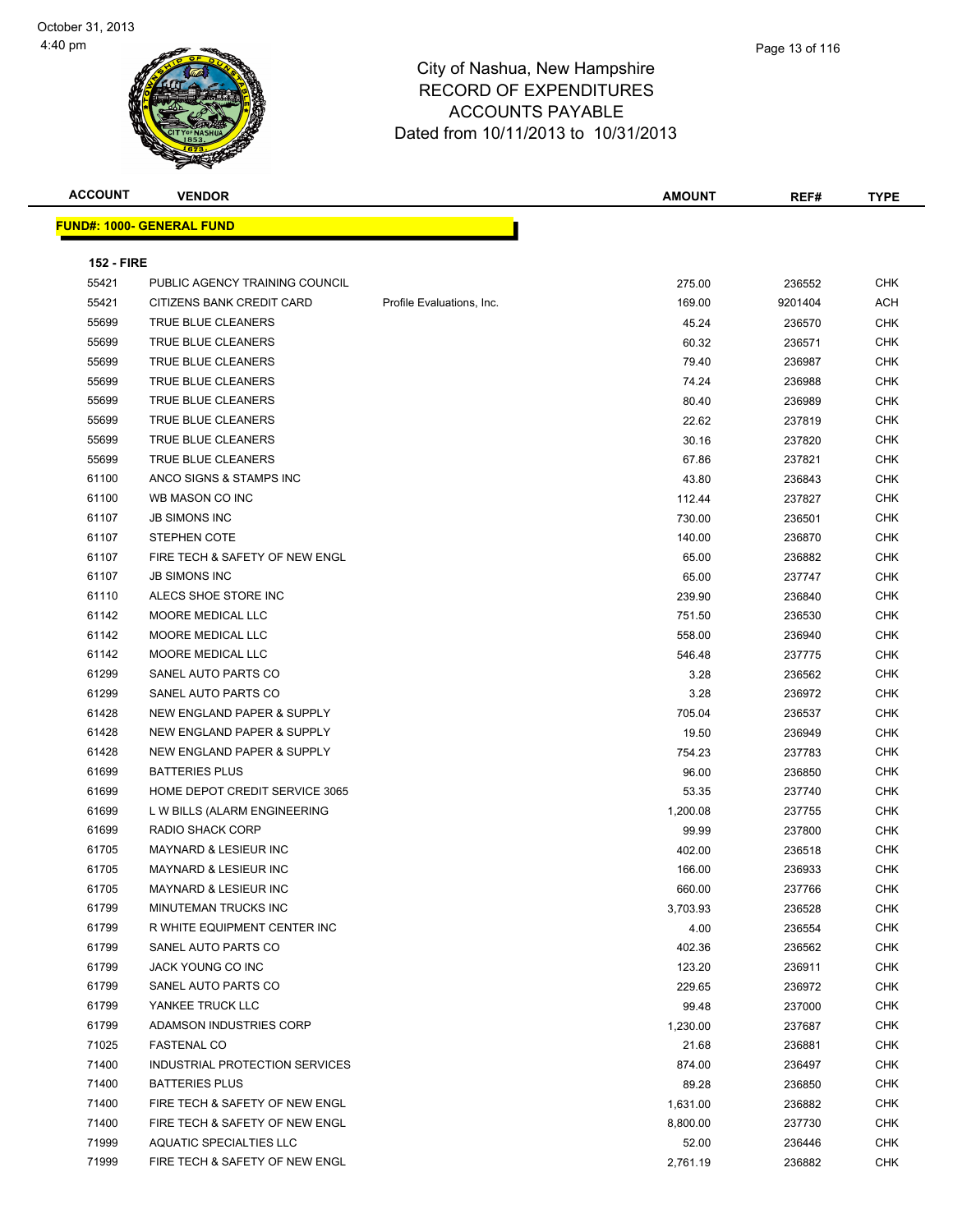|                | <b>VENDOR</b>                                    |                     | <b>AMOUNT</b>      | REF#             | <b>TYPE</b>                                                                                                                                                                                      |
|----------------|--------------------------------------------------|---------------------|--------------------|------------------|--------------------------------------------------------------------------------------------------------------------------------------------------------------------------------------------------|
|                | FUND#: 1000- GENERAL FUND                        |                     |                    |                  |                                                                                                                                                                                                  |
|                | <b>TOTAL 152 - FIRE</b>                          |                     | \$48,526.31        |                  |                                                                                                                                                                                                  |
|                |                                                  |                     |                    |                  |                                                                                                                                                                                                  |
|                | <b>153 - BUILDING INSPECTION</b>                 |                     |                    |                  |                                                                                                                                                                                                  |
| 42307          | <b>KEN ROUSSEAU</b>                              |                     | 16.50              | 236916           | <b>CHK</b>                                                                                                                                                                                       |
| 52800          | <b>WILLIAM MCKINNEY</b>                          |                     | 169.78             | 236393           | <b>CHK</b>                                                                                                                                                                                       |
| 55307          | <b>DAWN MICHAUD</b>                              |                     | 22.60              | 236395           | <b>CHK</b>                                                                                                                                                                                       |
| 55307          | <b>TIMOTHY DUPONT</b>                            |                     | 415.84             | 237611           | <b>CHK</b>                                                                                                                                                                                       |
| 55421          | DAWN MICHAUD                                     |                     | 365.00             | 236395           | <b>CHK</b>                                                                                                                                                                                       |
| 71999          | <b>WILLIAM MCKINNEY</b>                          |                     | 225.28             | 237641           | <b>CHK</b>                                                                                                                                                                                       |
|                | <b>TOTAL 153 - BUILDING INSPECTION</b>           |                     | \$1,215.00         |                  |                                                                                                                                                                                                  |
|                | <b>155 - CODE ENFORCEMENT</b>                    |                     |                    |                  |                                                                                                                                                                                                  |
| 55118          | AT & T MOBILITY                                  |                     | 93.98              | 236813           | <b>CHK</b>                                                                                                                                                                                       |
| 55200          | AACE                                             |                     | 225.00             | 236811           | <b>CHK</b>                                                                                                                                                                                       |
| 55307          | <b>KYLE METCALF</b>                              |                     | 487.03             | 237621           | <b>CHK</b>                                                                                                                                                                                       |
| 55307          | <b>NELSON ORTEGA</b>                             |                     | 235.61             | 237626           | <b>CHK</b>                                                                                                                                                                                       |
| 55307          | ROBERT SOUSA                                     |                     | 312.45             | 237632           | <b>CHK</b>                                                                                                                                                                                       |
| 55421          | CITIZENS BANK CREDIT CARD                        | South West Airlines | 570.60             | 9201404          | ACH                                                                                                                                                                                              |
|                |                                                  |                     |                    |                  |                                                                                                                                                                                                  |
|                | <b>TOTAL 155 - CODE ENFORCEMENT</b>              |                     | \$1,924.67         |                  |                                                                                                                                                                                                  |
|                |                                                  |                     |                    |                  |                                                                                                                                                                                                  |
|                | <b>156 - EMERGENCY MANAGEMENT</b>                |                     |                    |                  |                                                                                                                                                                                                  |
| 61250          | <b>ADVERTEASERS</b>                              |                     | 150.00             | 237688           |                                                                                                                                                                                                  |
| 71000          | <b>GRAINGER</b>                                  |                     | 261.45             | 236483           |                                                                                                                                                                                                  |
|                | TOTAL 156 - EMERGENCY MANAGEMENT                 |                     | \$411.45           |                  | <b>CHK</b><br><b>CHK</b>                                                                                                                                                                         |
|                | <b>157 - CITYWIDE COMMUNICATIONS</b>             |                     |                    |                  |                                                                                                                                                                                                  |
| 54100          | <b>PSNH</b>                                      |                     | 290.84             | 236425           |                                                                                                                                                                                                  |
| 54100          | <b>PSNH</b>                                      |                     | 754.28             | 237835           |                                                                                                                                                                                                  |
| 54487          | <b>HUTTON COMMUNICATIONS</b>                     |                     | 87.50              | 236495           |                                                                                                                                                                                                  |
| 54487          | 2-WAY COMMUNICATIONS SERVICE                     |                     | 610.20             | 236836           |                                                                                                                                                                                                  |
| 54487          | CITIZENS BANK CREDIT CARD                        | Amazon Mktplace     | 24.80              | 9201406          |                                                                                                                                                                                                  |
|                |                                                  |                     |                    |                  |                                                                                                                                                                                                  |
| 54487          | CITIZENS BANK CREDIT CARD                        | Amazon Mktplace     | 18.88              | 9201406          |                                                                                                                                                                                                  |
| 55118          | VERIZON WIRELESS-581499451                       |                     | 40.01              | 236834           |                                                                                                                                                                                                  |
| 55699          | PAGE STREET LEASING LLC                          |                     | 75.00              | 236543           |                                                                                                                                                                                                  |
| 61299          | NEW ENGLAND PARTS WAREHOUSE                      |                     | 207.43             | 236950           |                                                                                                                                                                                                  |
| 61705          | MAYNARD & LESIEUR INC                            |                     | 445.40             | 236932           |                                                                                                                                                                                                  |
| 61799          | CARPARTS OF NASHUA                               |                     | 37.77              | 236861           |                                                                                                                                                                                                  |
| 61799          | FISHER AUTO PARTS INC                            |                     | 137.83             | 236883           |                                                                                                                                                                                                  |
| 71207<br>71207 | MOTOROLA SOLUTIONS INC<br>MOTOROLA SOLUTIONS INC |                     | 1,194.15<br>993.58 | 236420<br>236818 | <b>CHK</b><br><b>CHK</b><br><b>CHK</b><br><b>CHK</b><br><b>ACH</b><br><b>ACH</b><br><b>CHK</b><br><b>CHK</b><br><b>CHK</b><br><b>CHK</b><br><b>CHK</b><br><b>CHK</b><br><b>CHK</b><br><b>CHK</b> |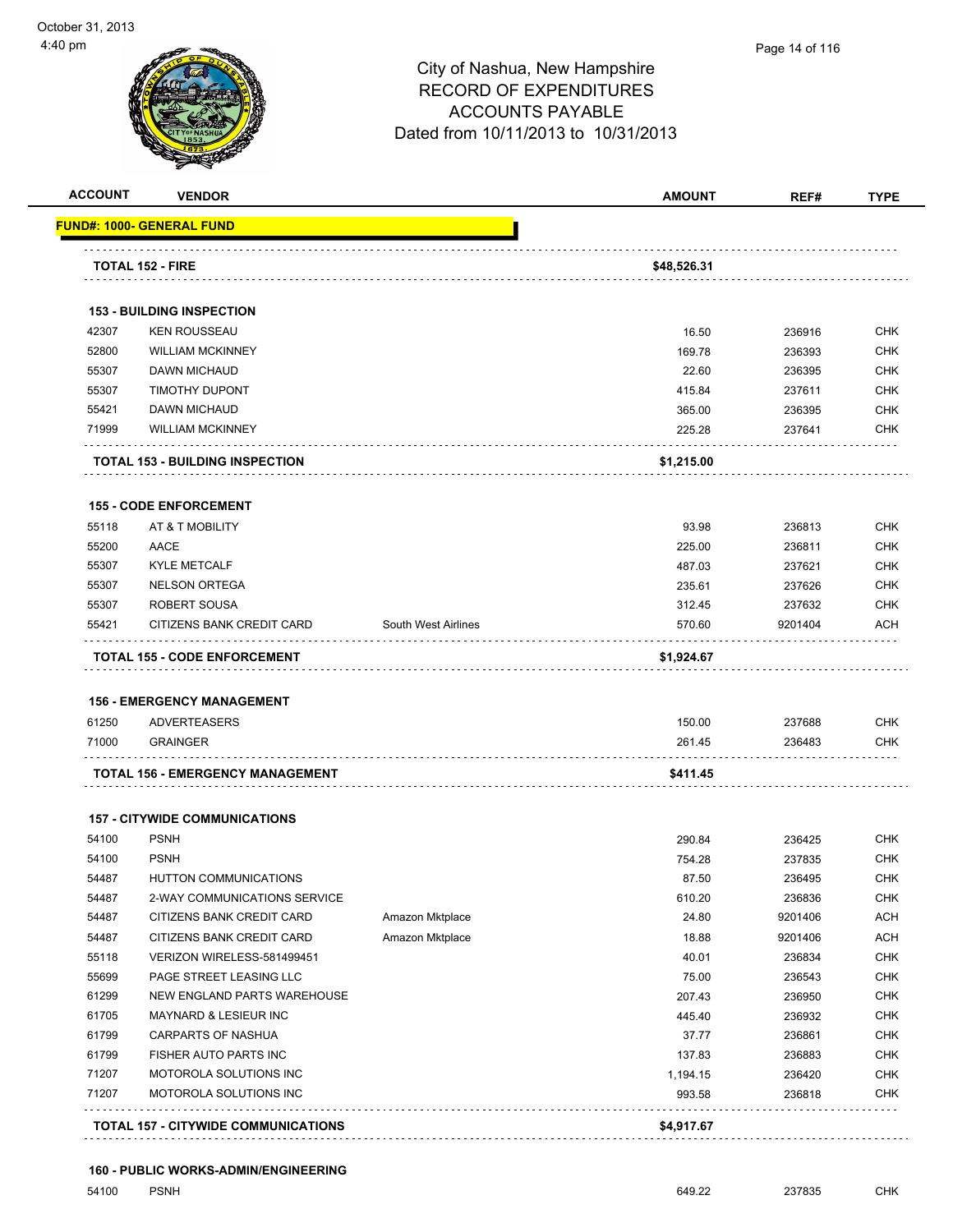

| Page 15 of 116 |
|----------------|
|                |

| <b>ACCOUNT</b> | <b>VENDOR</b>                                     | <b>AMOUNT</b> | REF#   | <b>TYPE</b> |
|----------------|---------------------------------------------------|---------------|--------|-------------|
|                | <b>FUND#: 1000- GENERAL FUND</b>                  |               |        |             |
|                | <b>160 - PUBLIC WORKS-ADMIN/ENGINEERING</b>       |               |        |             |
| 54114          | <b>LIBERTY UTILITIES</b>                          | 16.17         | 237649 | <b>CHK</b>  |
| 54114          | <b>HESS CORPORATION</b>                           | 5.06          | 237738 | <b>CHK</b>  |
| 54141          | PENNICHUCK WATER WORKS INC                        | 60.74         | 236823 | <b>CHK</b>  |
| 54421          | <b>CONWAY OFFICE PRODUCTS LLC</b>                 | 330.00        | 236468 | <b>CHK</b>  |
| 54421          | <b>XEROX CORPORATION</b>                          | 672.00        | 237830 | <b>CHK</b>  |
| 54828          | US BANK EQUIPMENT FINANCE                         | 198.72        | 236435 | <b>CHK</b>  |
| 55109          | PAETEC COMMUNICATIONS INC                         | 6.20          | 237673 | <b>CHK</b>  |
| 55118          | AT & T MOBILITY                                   | 344.20        | 236813 | <b>CHK</b>  |
| 55200          | <b>ASCE MEMBERSHIP</b>                            | 250.00        | 237645 | <b>CHK</b>  |
| 55307          | <b>KELLY ANDERSON</b>                             | 53.11         | 236376 | <b>CHK</b>  |
| 55307          | <b>ROBERT MEUNIER</b>                             | 266.12        | 236394 | <b>CHK</b>  |
| 55307          | MARY WOODS                                        | 22.60         | 236406 | <b>CHK</b>  |
| 55307          | <b>CAROLYN O'CONNOR</b>                           | 40.99         | 236800 | <b>CHK</b>  |
| 55307          | <b>WILLIAM TOOMEY</b>                             | 325.44        | 237638 | <b>CHK</b>  |
| 55699          | <b>JP PEST SERVICES</b>                           | 87.90         | 236910 | <b>CHK</b>  |
| 55699          | JAN PRO CLEANING SYSTEMS NORTH                    | 665.00        | 236912 | <b>CHK</b>  |
| 61100          | WB MASON CO INC                                   | 74.30         | 236583 | <b>CHK</b>  |
| 61100          | WB MASON CO INC                                   | 188.49        | 236995 | <b>CHK</b>  |
| 61100          | NEW ENGLAND PAPER & SUPPLY                        | 132.97        | 237783 | <b>CHK</b>  |
| 61100          | WB MASON CO INC                                   | 223.47        | 237827 | <b>CHK</b>  |
| 61299          | <b>GRAINGER</b>                                   | 111.08        | 236890 | <b>CHK</b>  |
|                | <b>TOTAL 160 - PUBLIC WORKS-ADMIN/ENGINEERING</b> | \$4,723.78    |        |             |

#### **161 - STREETS**

| 54100 | <b>PSNH</b>                       | 3,134.30 | 236425 | <b>CHK</b> |
|-------|-----------------------------------|----------|--------|------------|
| 54100 | <b>PSNH</b>                       | 32.98    | 236824 | <b>CHK</b> |
| 54114 | <b>ENERGYNORTH PROPANE</b>        | 669.12   | 236877 | <b>CHK</b> |
| 54114 | <b>LIBERTY UTILITIES</b>          | 319.74   | 237651 | <b>CHK</b> |
| 54114 | <b>HESS CORPORATION</b>           | 462.85   | 237738 | <b>CHK</b> |
| 54228 | <b>JP PEST SERVICES</b>           | 65.00    | 236910 | <b>CHK</b> |
| 54236 | <b>CALLOGIX INC</b>               | 53.33    | 236859 | <b>CHK</b> |
| 54280 | <b>GRAINGER</b>                   | 344.16   | 236889 | <b>CHK</b> |
| 54305 | <b>MARLIN CONTROLS INC</b>        | 450.00   | 236928 | <b>CHK</b> |
| 54421 | <b>CONWAY OFFICE PRODUCTS LLC</b> | 209.00   | 236468 | <b>CHK</b> |
| 54600 | LIBERTY INTNL TRUCKS OF NH LLC    | 194.95   | 236510 | <b>CHK</b> |
| 54600 | ATLANTIC BROOM SERVICE INC        | 770.00   | 236844 | <b>CHK</b> |
| 54600 | AUTO ELECTRIC WAREHOUSE INC       | 300.00   | 236845 | <b>CHK</b> |
| 54600 | <b>CARPARTS OF NASHUA</b>         | 134.78   | 236861 | <b>CHK</b> |
| 54600 | EASTERN NE HYDRAULICS INC         | 145.00   | 236875 | <b>CHK</b> |
| 54600 | <b>FREIGHTLINER OF NH INC</b>     | 27.00    | 236884 | <b>CHK</b> |
| 54600 | <b>GRANITE STATE GLASS</b>        | 275.00   | 236892 | <b>CHK</b> |
| 54600 | <b>HOWARD P FAIRFIELD LLC</b>     | 107.23   | 236903 | CHK        |
| 54600 | <b>LOU'S CUSTOM EXHAUST</b>       | 50.00    | 236923 | <b>CHK</b> |
| 54600 | MACMULKIN CHEVROLET INC           | 47.02    | 236927 | CHK        |
| 54600 | MCDEVITT TRUCKS INC               | 194.73   | 236934 | <b>CHK</b> |
| 54600 | <b>NAPA AUTO PARTS</b>            | 426.33   | 236941 | CHK        |
| 54600 | NORTHLAND INDUSTRIAL TRUCK CO     | 419.60   | 236955 | <b>CHK</b> |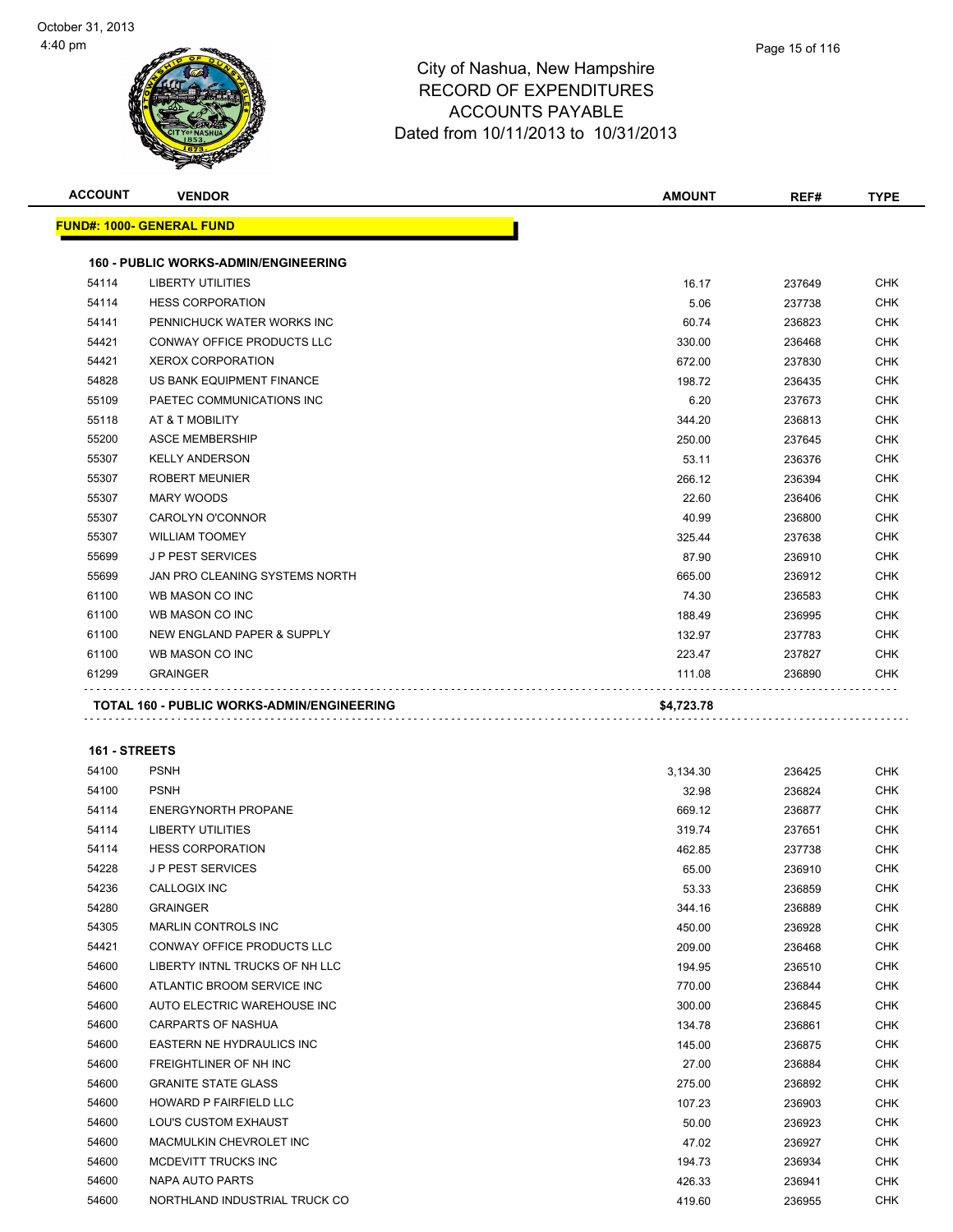

| <b>ACCOUNT</b> | <b>VENDOR</b>                         | <b>AMOUNT</b> | REF#   | <b>TYPE</b> |
|----------------|---------------------------------------|---------------|--------|-------------|
|                | <b>FUND#: 1000- GENERAL FUND</b>      |               |        |             |
|                |                                       |               |        |             |
| 161 - STREETS  |                                       |               |        |             |
| 54600          | TENNANT SALES & SERVICE CO            | 462.20        | 236986 | CHK         |
| 54600          | AUTO ELECTRIC WAREHOUSE INC           | 390.00        | 237696 | <b>CHK</b>  |
| 54600          | <b>BEST FORD</b>                      | 119.95        | 237702 | CHK         |
| 54600          | <b>CARPARTS OF NASHUA</b>             | (6.58)        | 237710 | CHK         |
| 54600          | DONOVAN SPRING CO INC                 | 334.92        | 237722 | CHK         |
| 54600          | <b>EASTERN NE HYDRAULICS INC</b>      | 755.00        | 237725 | CHK         |
| 54600          | LIBERTY INTNL TRUCKS OF NH LLC        | 1,404.37      | 237757 | CHK         |
| 54600          | NAPA AUTO PARTS                       | (34.50)       | 237777 | CHK         |
| 54600          | NASHUA OUTDOOR POWER EQUIPMENT        | 89.98         | 237781 | CHK         |
| 54600          | R WHITE EQUIPMENT CENTER INC          | 75.00         | 237799 | CHK         |
| 54600          | SANEL AUTO PARTS CO                   | 269.97        | 237806 | CHK         |
| 54600          | <b>TENNANT SALES &amp; SERVICE CO</b> | 182.70        | 237814 | <b>CHK</b>  |
| 54828          | US BANK EQUIPMENT FINANCE             | 109.70        | 236434 | CHK         |
| 55109          | PAETEC COMMUNICATIONS INC             | 21.17         | 237673 | CHK         |
| 55118          | AT & T MOBILITY                       | 385.14        | 236813 | CHK         |
| 55400          | UNH TECHNOLOGY TRANSFER CENTER        | 160.00        | 236574 | <b>CHK</b>  |
| 55500          | <b>CONCORD MONITOR</b>                | 196.00        | 236409 | <b>CHK</b>  |
| 55600          | <b>CONCORD MONITOR</b>                | 25.00         | 236815 | CHK         |
| 61107          | ROBERT GENDRON                        | 110.00        | 236388 | CHK         |
| 61107          | <b>WILLIAM WISS</b>                   | 110.00        | 236405 | CHK         |
| 61107          | PAUL WESTAWAY                         | 110.00        | 236808 | CHK         |
| 61107          | UNIFIRST CORPORATION                  | 527.15        | 236990 | <b>CHK</b>  |
| 61107          | UNIFIRST CORPORATION                  | 527.15        | 237822 | <b>CHK</b>  |
| 61142          | <b>BASS FIRST AID SERVICE</b>         | 322.60        | 236451 | <b>CHK</b>  |
| 61166          | <b>BOT L GAS INC</b>                  | 24.75         | 237705 | CHK         |
| 61299          | CENTURY MANUFACTURING                 | 132.72        | 236462 | CHK         |
| 61299          | PETTY CASH                            | 4.00          | 237833 | CHK         |
| 61300          | DENNIS K BURKE INC                    | 17,882.70     | 236872 | CHK         |
| 61300          | <b>DENNIS K BURKE INC</b>             | 18,164.24     | 237721 | CHK         |
| 61307          | SHATTUCK MALONE OIL CO                | 22,397.95     | 236826 | CHK         |
| 61428          | <b>BANNER SYSTEMS OF MASSACHUSETT</b> | 508.26        | 236449 | CHK         |
| 61507          | CONTINENTAL PAVING INC                | 1,236.51      | 236467 | CHK         |
| 61507          | <b>BROX INDUSTRIES INC</b>            | 214.90        | 236858 | CHK         |
| 61507          | CONTINENTAL PAVING INC                | 1,000.58      | 236868 | CHK         |
| 61507          | <b>BROX INDUSTRIES INC</b>            | 4,114.60      | 237708 | <b>CHK</b>  |
| 61507          | CONTINENTAL PAVING INC                | 267.97        | 237717 | CHK         |
| 61535          | <b>BROX INDUSTRIES INC</b>            | 128.86        | 236858 | CHK         |
| 61535          | <b>BROX INDUSTRIES INC</b>            | 468.07        | 237708 | CHK         |
| 61542          | PERMA LINE CORP OF NEW ENGLAND        | 19.95         | 236545 | CHK         |
| 61542          | <b>BLUE TARP FINANCIAL</b>            | 52.01         | 236854 | CHK         |
| 61542          | PERMA LINE CORP OF NEW ENGLAND        | 267.30        | 237790 | <b>CHK</b>  |
| 61560          | NEENAH FOUNDRY CO                     | 1,008.00      | 236948 | CHK         |
| 61560          | CONCRETE SYSTEMS INC                  | 2,700.00      | 237716 | CHK         |
| 61562          | HOME DEPOT CREDIT SERVICE 3065        | 191.84        | 237740 | CHK         |
| 61705          | MAYNARD & LESIEUR INC                 | 234.80        | 237768 | CHK         |
| 61709          | G H BERLIN OIL CO                     | 1,840.53      | 236885 | CHK         |
| 61799          | LIBERTY INTNL TRUCKS OF NH LLC        | (54.00)       | 236510 | CHK         |
| 61799          | CARPARTS OF NASHUA                    | 43.08         | 236861 | <b>CHK</b>  |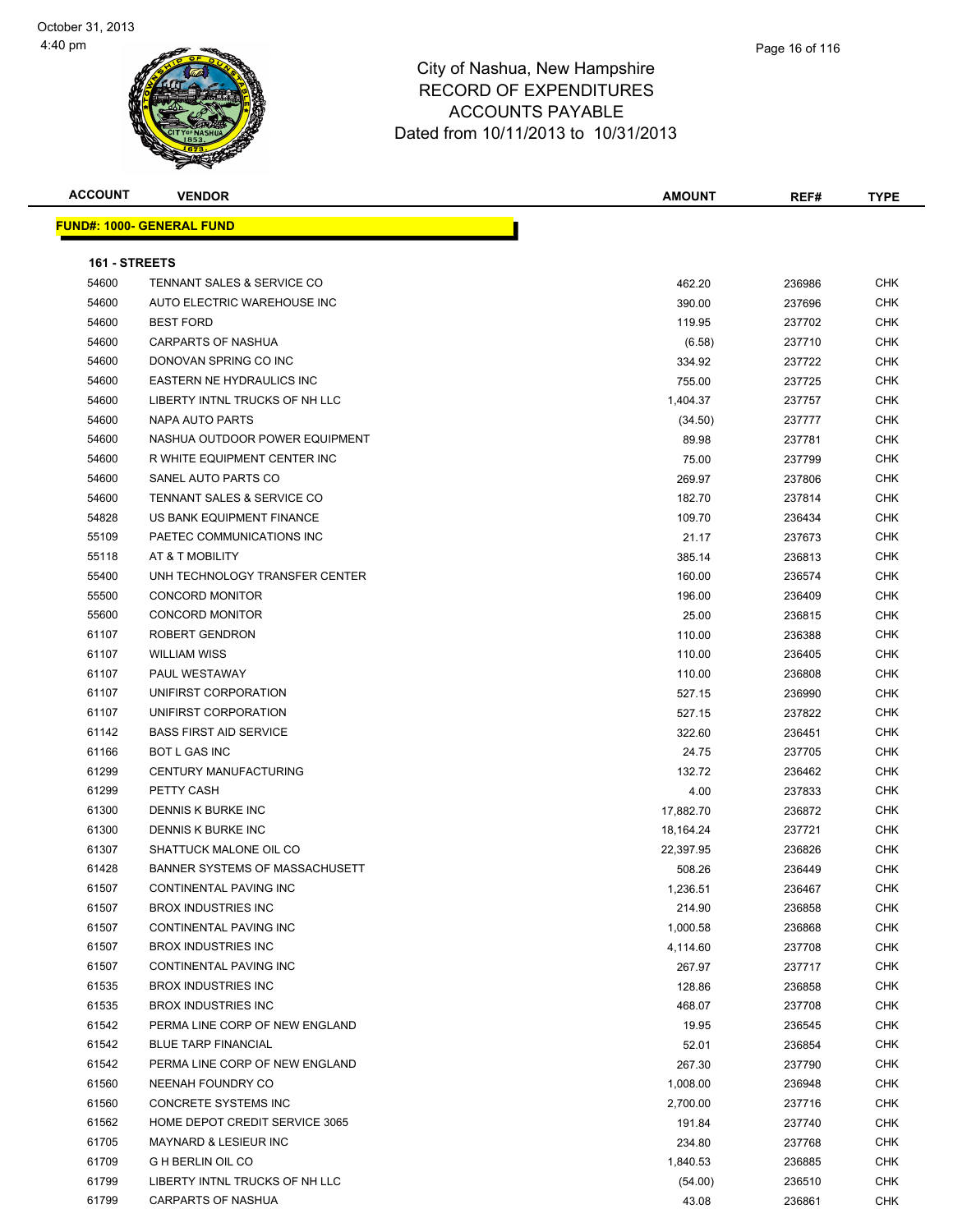

| <b>ACCOUNT</b> | <b>VENDOR</b>                      | <b>AMOUNT</b> | REF#   | <b>TYPE</b> |
|----------------|------------------------------------|---------------|--------|-------------|
|                | <u> FUND#: 1000- GENERAL FUND</u>  |               |        |             |
| 161 - STREETS  |                                    |               |        |             |
| 61799          | F W WEBB CO                        | 19.74         | 236880 | <b>CHK</b>  |
| 61799          | NAPA AUTO PARTS                    | 40.97         | 236941 | <b>CHK</b>  |
| 61799          | CARPARTS OF NASHUA                 | 517.21        | 237710 | <b>CHK</b>  |
| 61799          | LIBERTY INTNL TRUCKS OF NH LLC     | (118.06)      | 237757 | <b>CHK</b>  |
| 61799          | NAPA AUTO PARTS                    | 385.50        | 237777 | <b>CHK</b>  |
| 61799          | NAPA AUTO PARTS                    | 21.33         | 237778 | <b>CHK</b>  |
| 61799          | SANEL AUTO PARTS CO                | 38.81         | 237806 | <b>CHK</b>  |
| 71025          | SNAP ON TOOLS                      | 57.99         | 236975 | <b>CHK</b>  |
| 71025          | <b>CORNWELL TOOLS</b>              | 54.69         | 237718 | <b>CHK</b>  |
| 71025          | EASTERN NE HYDRAULICS INC          | 145.00        | 237725 | <b>CHK</b>  |
| 71025          | NAPA AUTO PARTS                    | 91.61         | 237777 | <b>CHK</b>  |
| 71025          | SANEL AUTO PARTS CO                | 25.62         | 237806 | <b>CHK</b>  |
| 71900          | OFFICE ALTERNATIVES LLC            | 1,982.00      | 237786 | <b>CHK</b>  |
| 71999          | <b>GHBERLIN OIL CO</b>             | 71.10         | 236885 | <b>CHK</b>  |
| 71999          | JOHNSON SUPPLY CO INC              | 335.20        | 236915 | <b>CHK</b>  |
| 71999          | R G TOMBS DOOR CO INC              | 165.00        | 236965 | <b>CHK</b>  |
| 71999          | USP OF NEW ENGLAND                 | 285.45        | 236993 | <b>CHK</b>  |
| 71999          | AIRGAS USA LLC                     | 21.00         | 237689 | <b>CHK</b>  |
| 71999          | <b>MAYNARD &amp; LESIEUR INC</b>   | 35.00         | 237768 | <b>CHK</b>  |
| 71999          | PINE MOTOR PARTS                   | 217.86        | 237792 | <b>CHK</b>  |
| 71999          | SANEL AUTO PARTS CO                | 281.76        | 237806 | CHK         |
|                | TOTAL 161 - STREETS                | \$93,003.44   |        |             |
|                |                                    |               |        |             |
|                | <b>162 - STREET LIGHTING</b>       |               |        |             |
| 54100          | <b>PSNH</b>                        | 536.40        | 236425 | <b>CHK</b>  |
| 54100          | <b>PSNH</b>                        | 80.05         | 236824 | <b>CHK</b>  |
| 54276          | <b>PSNH</b>                        | 96.68         | 237836 | CHK         |
|                | <b>TOTAL 162 - STREET LIGHTING</b> | \$713.13      |        |             |
|                | <b>166 - PARKING LOTS</b>          |               |        |             |
| 54100          | <b>PSNH</b>                        | 1,160.92      | 236425 | CHK         |
| 54100          | <b>PSNH</b>                        | 814.77        | 236824 | <b>CHK</b>  |
| 54141          | PENNICHUCK WATER WORKS INC         | 129.10        | 237675 | <b>CHK</b>  |
| 54487          | NAPA AUTO PARTS                    | 385.69        | 236943 | <b>CHK</b>  |
| 55699          | UNITED SITE SERVICES NORTHEAST     | 54.97         | 236991 | <b>CHK</b>  |
| 61100          | PETTY CASH                         | 23.99         | 237833 | <b>CHK</b>  |
| 61299          | <b>BLUE TARP FINANCIAL</b>         | 4.31          | 236457 | <b>CHK</b>  |
| 61299          | HOME DEPOT CREDIT SERVICE 3065     | 113.34        | 236901 | <b>CHK</b>  |
| 61428          | LOWE'S - 3502                      | 19.29         | 236511 | <b>CHK</b>  |
| 71600          | HOME DEPOT CREDIT SERVICE 3065     | (14.92)       | 236901 | <b>CHK</b>  |
|                |                                    |               |        |             |

#### **171 - COMMUNITY SERVICES**

| 54100 | <b>PSNH</b>                | 966.07 | 236824 | CHK |
|-------|----------------------------|--------|--------|-----|
| 54141 | PENNICHUCK WATER WORKS INC | 218.68 | 237675 | СНК |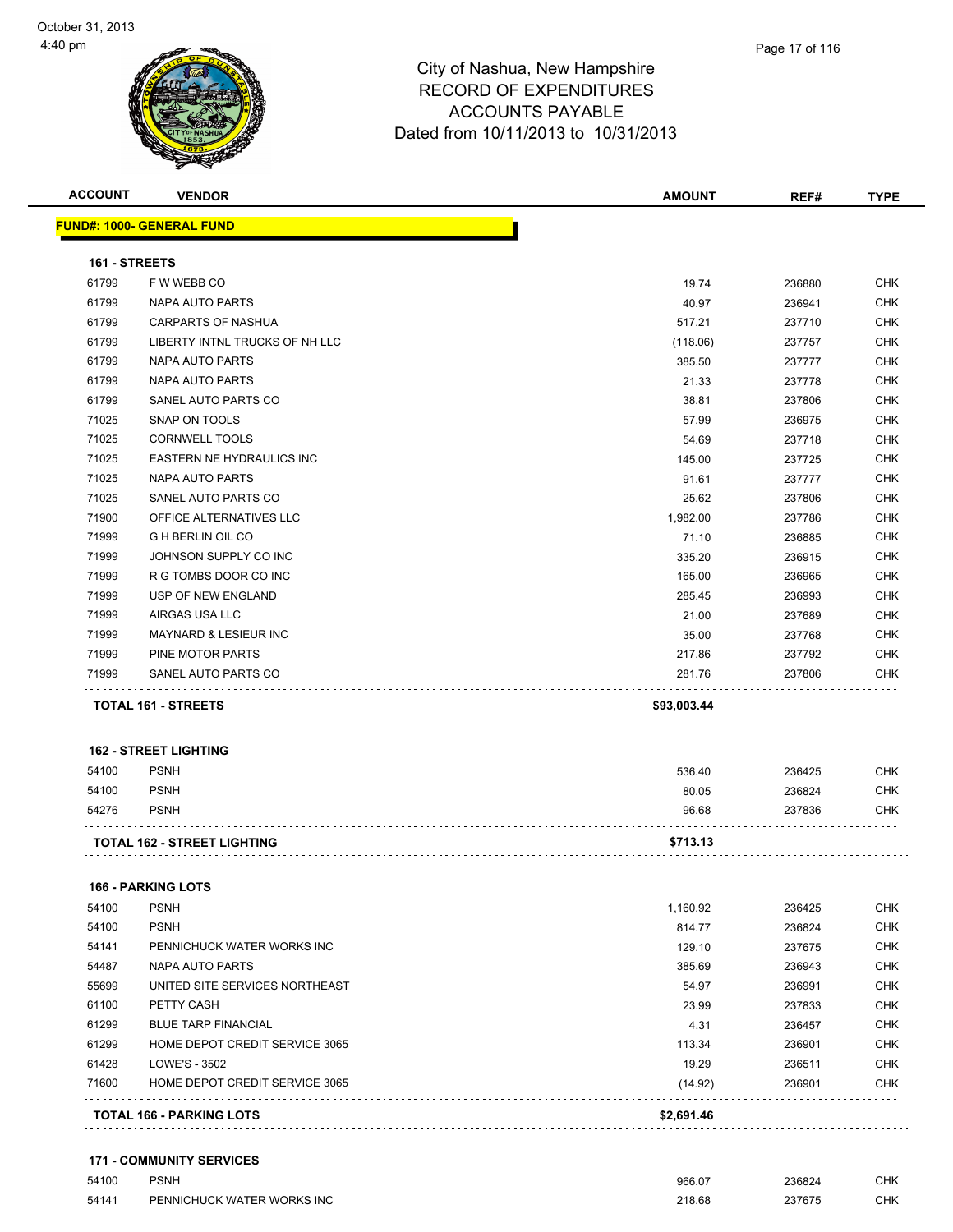| <b>ACCOUNT</b> | <b>VENDOR</b>                              |             | <b>AMOUNT</b> | REF#    | <b>TYPE</b> |
|----------------|--------------------------------------------|-------------|---------------|---------|-------------|
|                | <b>FUND#: 1000- GENERAL FUND</b>           |             |               |         |             |
|                | <b>171 - COMMUNITY SERVICES</b>            |             |               |         |             |
| 54421          | CONWAY OFFICE PRODUCTS LLC                 |             | 340.00        | 236468  | <b>CHK</b>  |
| 54828          | <b>US BANK</b>                             |             | 339.00        | 236832  | <b>CHK</b>  |
| 55200          | CITIZENS BANK CREDIT CARD                  | <b>APHA</b> | 200.00        | 9201406 | ACH         |
| 55400          | CITIZENS BANK CREDIT CARD                  | <b>APHA</b> | 65.00         | 9201406 | <b>ACH</b>  |
| 55400          | CITIZENS BANK CREDIT CARD                  | <b>APHA</b> | 65.00         | 9201406 | <b>ACH</b>  |
| 61100          | <b>M &amp; N SPORTS LLC</b>                |             | 261.35        | 236513  | <b>CHK</b>  |
|                | <b>TOTAL 171 - COMMUNITY SERVICES</b>      |             | \$2,455.10    |         |             |
|                | <b>172 - COMMUNITY HEALTH</b>              |             |               |         |             |
| 55118          | AT & T MOBILITY                            |             | 53.71         | 236813  | <b>CHK</b>  |
| 55307          | <b>SHANNON CASEY</b>                       |             | 59.32         | 236381  | <b>CHK</b>  |
| 55307          | LUIS PORRES                                |             | 25.42         | 236802  | CHK         |
| 55699          | ALEXANDER GRANOK MD                        |             | 1,600.00      | 237735  | <b>CHK</b>  |
|                | TOTAL 172 - COMMUNITY HEALTH               |             | \$1,738.45    |         |             |
|                |                                            |             |               |         |             |
|                | <b>173 - ENVIRONMENTAL HEALTH</b>          |             |               |         |             |
| 53142          | DRAGON MOSQUITO CONTROL INC                |             | 1,800.00      | 236474  | <b>CHK</b>  |
| 53142          | DRAGON MOSQUITO CONTROL INC                |             | 900.00        | 237723  | <b>CHK</b>  |
| 55118          | AT & T MOBILITY                            |             | 31.21         | 236813  | <b>CHK</b>  |
| 55307<br>55307 | <b>HOWARD PRICE</b><br><b>APRIL TORHAN</b> |             | 94.38         | 236389  | <b>CHK</b>  |
|                |                                            |             | 103.96        | 236403  | CHK         |
|                | TOTAL 173 - ENVIRONMENTAL HEALTH           |             | \$2,929.55    |         |             |
|                | <b>174 - WELFARE ADMINISTRATION</b>        |             |               |         |             |
| 55307          | <b>ROBERT MACK</b>                         |             | 147.15        | 236798  | <b>CHK</b>  |
| 55307          | <b>MIKE AMICHETTE</b>                      |             | 26.80         | 237605  | CHK         |
| 55307          | <b>CYNTHIA ROY</b>                         |             | 45.04         | 237631  | CHK         |
|                | TOTAL 174 - WELFARE ADMINISTRATION         |             | \$218.99      |         |             |
|                | <b>175 - WELFARE ASSISTANCE</b>            |             |               |         |             |
| 55810          | 23-25 TEMPLE ST REALTY LLC                 |             | 540.00        | 236748  | <b>CHK</b>  |
| 55810          | 28-34 RAILROAD SQUARE LLC                  |             | 700.00        | 236749  | <b>CHK</b>  |
| 55810          | <b>LUCAS ALMONTE</b>                       |             | 612.23        | 236750  | CHK         |
| 55810          | <b>BCAD PROPERTIES</b>                     |             | 675.00        | 236751  | <b>CHK</b>  |
| 55810          | <b>KENNETH P BLANCHARD</b>                 |             | 889.85        | 236752  | <b>CHK</b>  |
| 55810          | PAUL R BRIAND                              |             | 616.00        | 236753  | <b>CHK</b>  |
| 55810          | CAJUN WAY LLC                              |             | 825.00        | 236754  | <b>CHK</b>  |
| 55810          | ANIL D'SILVA                               |             | 880.00        | 236755  | <b>CHK</b>  |
| 55810          | <b>DIANE DUCHARME</b>                      |             | 320.00        | 236756  | <b>CHK</b>  |
| 55810          | EDMUND W KING JR                           |             | 375.85        | 236757  | <b>CHK</b>  |
| 55810          | FREEDOM APARTMENTS LLC                     |             | 700.00        | 236758  | <b>CHK</b>  |
| 55810          | <b>GAUTHIER REAL ESTATE MGMT CORP</b>      |             | 550.00        | 236759  | CHK         |
| 55810          | GP NASHUA LTD PARTNERSHIP                  |             | 990.08        | 236760  | <b>CHK</b>  |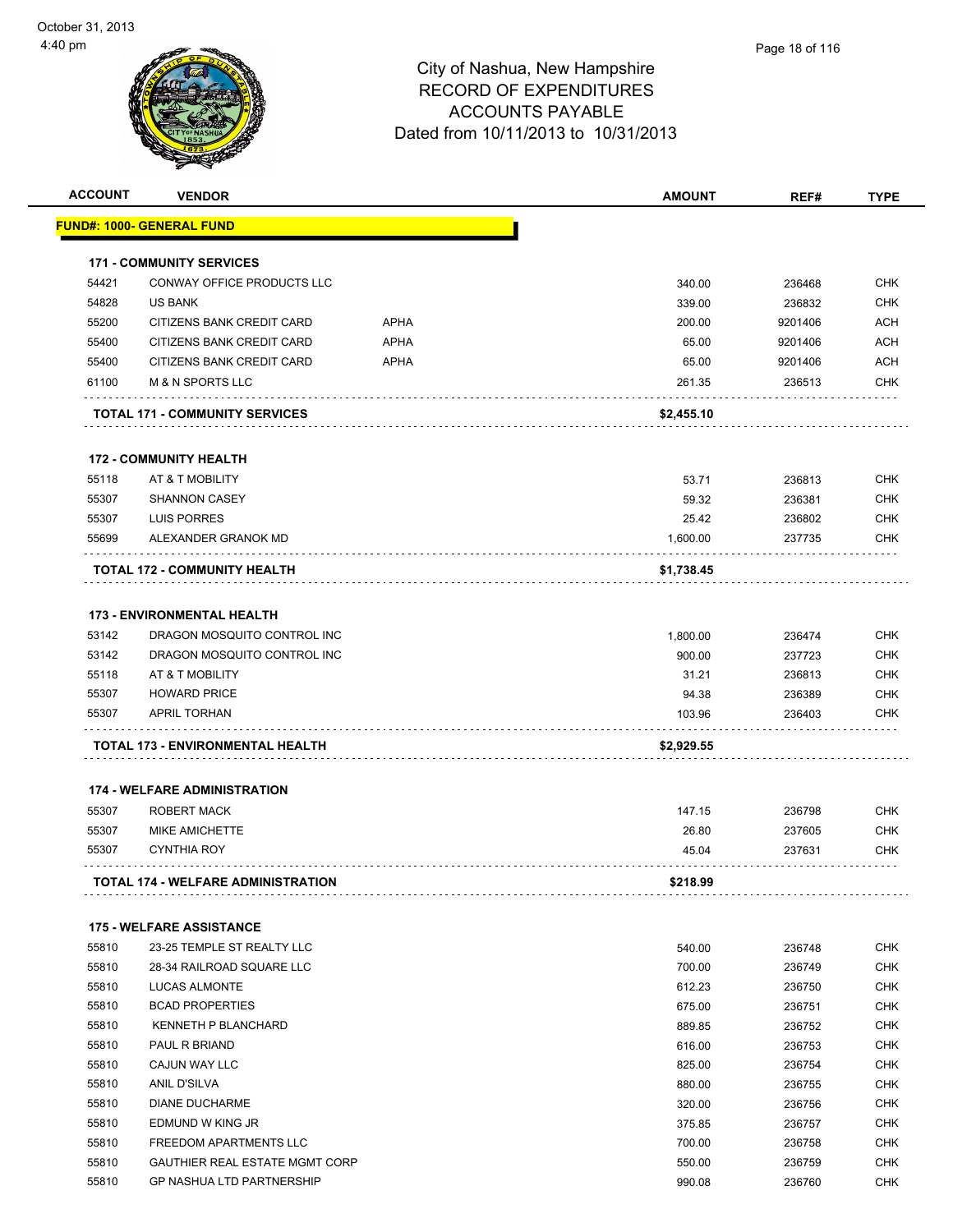



|      | Page 19 of 116 |
|------|----------------|
| hire |                |
| ES   |                |

| <b>ACCOUNT</b> | <b>VENDOR</b>                    | <b>AMOUNT</b> | REF#   | <b>TYPE</b> |
|----------------|----------------------------------|---------------|--------|-------------|
|                | <b>FUND#: 1000- GENERAL FUND</b> |               |        |             |
|                | <b>175 - WELFARE ASSISTANCE</b>  |               |        |             |
| 55810          | <b>HARBOR HOMES INC</b>          | 48.00         | 236761 | <b>CHK</b>  |
| 55810          | <b>LSB LIMITED PARTNERSHIP</b>   | 1,088.00      | 236762 | <b>CHK</b>  |
| 55810          | YILIN MA                         | 1,094.19      | 236763 | <b>CHK</b>  |
| 55810          | SAMUEL K MWANIKI                 | 500.00        | 236764 | CHK         |
| 55810          | <b>MARTIN NAGLE</b>              | 576.00        | 236765 | CHK         |
| 55810          | <b>FERNAND POULIN</b>            | 325.00        | 236766 | CHK         |
| 55810          | SOUTHERN NH SERV MNGT CORP       | 68.00         | 236768 | <b>CHK</b>  |
| 55810          | USA PROPERTY MANAGEMENT LLC      | 305.00        | 236769 | CHK         |
| 55810          | 188 CONCORD ST LLC               | 805.00        | 237227 | <b>CHK</b>  |
| 55810          | 23-25 TEMPLE ST REALTY LLC       | 920.00        | 237228 | <b>CHK</b>  |
| 55810          | 85 1/2 WEST HOLLIS ST            | 400.00        | 237229 | <b>CHK</b>  |
| 55810          | <b>CLOCKTOWER PLACE</b>          | 810.00        | 237231 | CHK         |
| 55810          | COCO ANTHONY PROPERTIES LLC      | 750.00        | 237232 | <b>CHK</b>  |
| 55810          | <b>CLYDE COOPER</b>              | 447.57        | 237233 | <b>CHK</b>  |
| 55810          | PAUL G CORRIVEAU FAMILY TRUST    | 675.00        | 237234 | <b>CHK</b>  |
| 55810          | <b>CONSTANCE GAUTHIER</b>        | 844.00        | 237235 | CHK         |
| 55810          | <b>JAMES W KIRK</b>              | 406.25        | 237236 | CHK         |
| 55810          | THE MILFORD MOTEL                | 287.95        | 237238 | <b>CHK</b>  |
| 55810          | <b>DAMON MILLER</b>              | 245.00        | 237239 | CHK         |
| 55810          | MOTEL 6                          | 847.10        | 237240 | <b>CHK</b>  |
| 55810          | RAFAEL NUNEZ                     | 475.00        | 237241 | CHK         |
| 55810          | ANTHONY R SALAMONES              | 600.00        | 237242 | CHK         |
| 55810          | SOUTHERN NH SERV MNGT CORP       | 50.00         | 237243 | CHK         |
| 55810          | <b>WRN REAL ESTATE LLC</b>       | 530.00        | 237244 | CHK         |
| 55810          | MOTEL 6                          | 15,724.29     | 237352 | CHK         |
| 55810          | 188 CONCORD ST LLC               | 266.00        | 237354 | <b>CHK</b>  |
| 55810          | <b>CHARLES &amp; CROSS ST LP</b> | 875.00        | 237355 | CHK         |
| 55810          | <b>COUNTRY BARN MOTEL</b>        | 203.00        | 237356 | CHK         |
| 55810          | DOWNTOWNER NELSON                | 660.00        | 237357 | <b>CHK</b>  |
| 55810          | <b>MARJORIE P FISCHER</b>        | 400.00        | 237358 | <b>CHK</b>  |
| 55810          | <b>GARY GAUVIN</b>               | 440.00        | 237359 | <b>CHK</b>  |
| 55810          | OLIVER & MARIE LAPOINTE ETAL     | 307.03        | 237360 | <b>CHK</b>  |
| 55810          | RUICONG LI                       | 865.00        | 237361 | <b>CHK</b>  |
| 55810          | EDWARD PAQUIN                    | 680.00        | 237362 | CHK         |
| 55810          | PRA PROPERTIES LTD PARTNERSHIP   | 175.53        | 237363 | CHK         |
| 55810          | <b>JUSSARA ROSA</b>              | 895.00        | 237365 | CHK         |
| 55810          | SANDERS SILVAGNI                 | 650.00        | 237366 | <b>CHK</b>  |
| 55812          | RITE AID ACCT#1009804            | 3,722.03      | 236767 | CHK         |
| 55812          | RITE AID ACCT#1009804            | 2,863.05      | 237364 | <b>CHK</b>  |
| 55814          | NORTHEAST UTILITIES              | 404.68        | 236747 | <b>CHK</b>  |
| 55814          | <b>LIBERTY UTILITIES</b>         | 44.94         | 237224 | CHK         |
| 55814          | NORTHEAST UTILITIES              | 532.06        | 237225 | <b>CHK</b>  |
| 55814          | <b>PSNH</b>                      | 160.00        | 237226 | <b>CHK</b>  |
| 55814          | <b>LIBERTY UTILITIES</b>         | 515.82        | 237351 | <b>CHK</b>  |
| 55814          | NORTHEAST UTILITIES              | 159.25        | 237353 | <b>CHK</b>  |
| 55816          | MARKET BASKET ACCT 2589096       | 1,491.96      | 237237 | CHK         |
| 55818          | MARKET BASKET ACCT 2589096       | 369.86        | 237237 | CHK         |
| 55820          | ANCTIL ROCHETTE FUNERAL HOME     | 750.00        | 237230 | <b>CHK</b>  |
|                |                                  |               |        |             |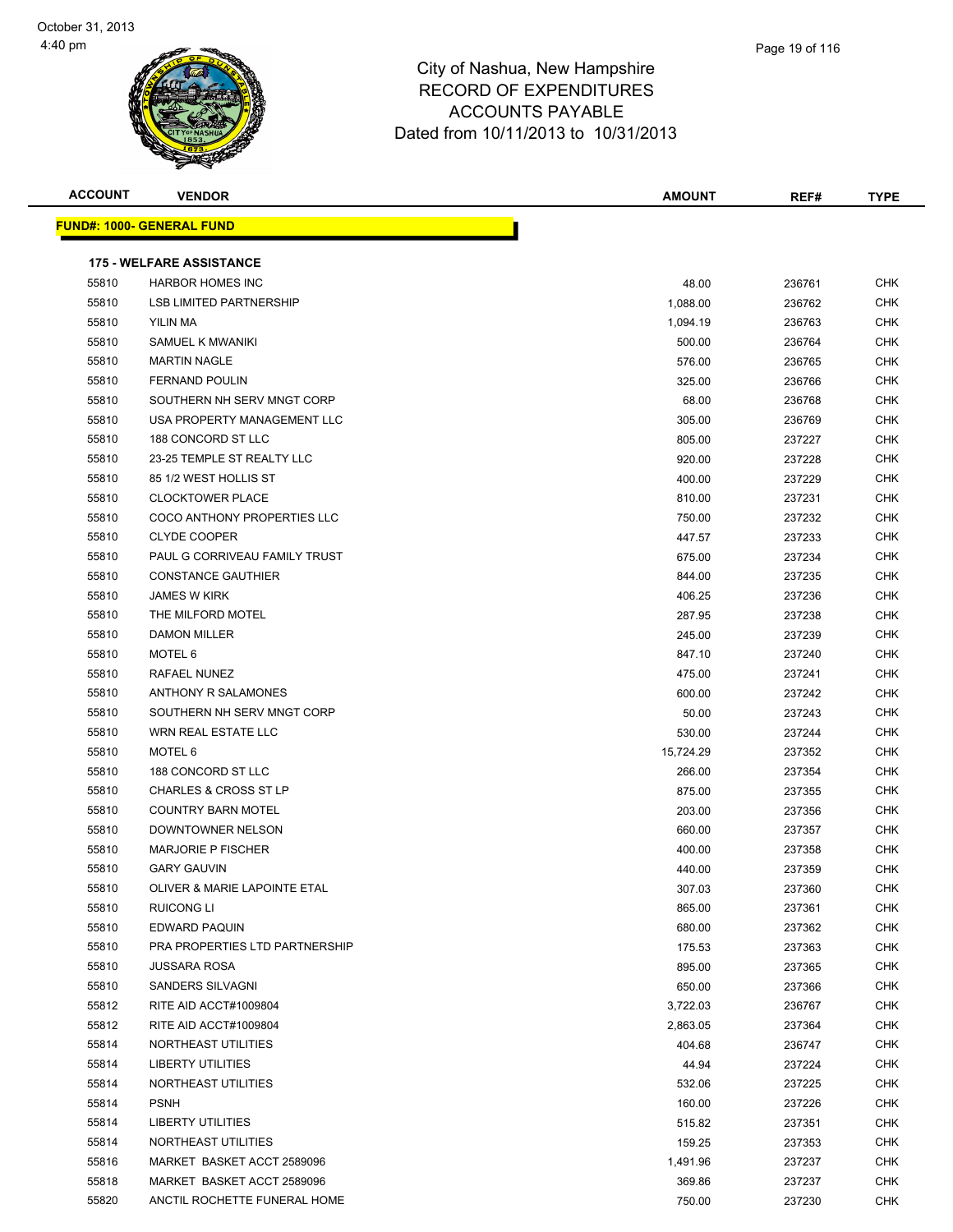

Page 20 of 116

| <b>ACCOUNT</b> | <b>VENDOR</b>                       | <b>AMOUNT</b> | REF#   | <b>TYPE</b> |
|----------------|-------------------------------------|---------------|--------|-------------|
|                | <u> FUND#: 1000- GENERAL FUND</u>   |               |        |             |
|                | TOTAL 175 - WELFARE ASSISTANCE      | \$54,925.57   |        |             |
|                | <b>177 - PARKS &amp; RECREATION</b> |               |        |             |
| 44549          | <b>KEVIN COYLE</b>                  | 45.00         | 237221 | CHK         |
| 44549          | <b>GERALD GADBOIS</b>               | 45.00         | 237222 | <b>CHK</b>  |
| 44549          | <b>BRUCE SMITH</b>                  | 65.00         | 237223 | <b>CHK</b>  |
| 54100          | <b>PSNH</b>                         | 12,835.91     | 236425 | CHK         |
| 54100          | <b>PSNH</b>                         | 122.02        | 236824 | CHK         |
| 54114          | <b>LIBERTY UTILITIES</b>            | 42.30         | 237658 | CHK         |
| 54114          | <b>LIBERTY UTILITIES</b>            | 57.68         | 237660 | CHK         |
| 54114          | <b>HESS CORPORATION</b>             | 92.11         | 237738 | <b>CHK</b>  |
| 54141          | PENNICHUCK WATER WORKS INC          | 2,745.47      | 236423 | CHK         |
| 54141          | PENNICHUCK WATER WORKS INC          | 923.96        | 236823 | CHK         |
| 54141          | PENNICHUCK WATER WORKS INC          | 2,360.55      | 237675 | CHK         |
| 54280          | ASAP FIRE & SAFETY CORP             | 549.85        | 236447 | CHK         |
| 54280          | <b>BRONZE CRAFT INC</b>             | 550.00        | 236458 | <b>CHK</b>  |
| 54280          | <b>FASTENAL CO</b>                  | 25.87         | 236478 | <b>CHK</b>  |
| 54280          | GATE CITY FENCE CO INC              | 1,840.00      | 236481 | CHK         |
| 54280          | <b>GRANITE GROUP</b>                | 244.53        | 236486 | <b>CHK</b>  |
| 54280          | HOME DEPOT CREDIT SERVICE 3065      | 867.31        | 236490 | CHK         |
| 54280          | JOHN DEERE LANDSCAPES               | 941.23        | 236504 | <b>CHK</b>  |
| 54280          | M & M ELECTRICAL SUPPLY CO INC      | 6.82          | 236512 | <b>CHK</b>  |
| 54280          | <b>MD MATERIALS COMPANY</b>         | 360.48        | 236522 | CHK         |
| 54280          | NASHUA FARMERS EXCHANGE INC         | 668.64        | 236533 | CHK         |
| 54280          | PEABODY SUPPLY CO                   | 128.75        | 236544 | CHK         |
| 54280          | <b>POWERPLAN</b>                    | 204.84        | 236547 | CHK         |
| 54280          | <b>TURF PRODUCTS</b>                | 188.30        | 236573 | <b>CHK</b>  |
| 54280          | UNITED SITE SERVICES NORTHEAST      | 54.97         | 236576 | CHK         |
| 54280          | <b>B &amp; S LOCKSMITHS INC</b>     | 6.75          | 236846 | CHK         |
| 54280          | <b>BELLETETES INC</b>               | 177.00        | 236851 | CHK         |
| 54280          | F W WEBB CO                         | 39.90         | 236880 | CHK         |
| 54280          | <b>GRAINGER</b>                     | (78.45)       | 236889 | <b>CHK</b>  |
| 54280          | HOME DEPOT CREDIT SERVICE 3065      | 408.02        | 236901 | <b>CHK</b>  |
| 54280          | JOHN DEERE LANDSCAPES               | 262.39        | 236914 | CHK         |
| 54280          | M & M ELECTRICAL SUPPLY CO INC      | 458.00        | 236925 | <b>CHK</b>  |
| 54280          | NASHUA WALLPAPER & PAINT CO         | 113.96        | 236947 | <b>CHK</b>  |
| 54280          | STANLEY ELEVATOR CO INC             | 4,713.96      | 236977 | <b>CHK</b>  |
| 54280          | STATELINE IRRIGATION                | 747.95        | 236979 | <b>CHK</b>  |
| 54280          | <b>FORESTRY SUPPLIERS INC</b>       | 336.45        | 237731 | <b>CHK</b>  |
| 54280          | FRANKLIN PAINT CO INC               | 50.80         | 237732 | <b>CHK</b>  |
| 54280          | HOME DEPOT CREDIT SERVICE 3065      | 207.57        | 237740 | <b>CHK</b>  |
| 54280          | LOWE'S - 3502                       | 147.23        | 237760 | <b>CHK</b>  |
| 54421          | CONWAY OFFICE PRODUCTS LLC          | 90.00         | 236468 | <b>CHK</b>  |
| 54487          | HUDSON SMALL ENGINE                 | 149.00        | 236492 | CHK         |
| 54487          | HUDSON SMALL ENGINE                 | 417.00        | 237743 | CHK         |
| 54821          | NASHUA OUTDOOR POWER EQUIPMENT      | 60.00         | 236945 | CHK         |
| 54821          | UNITED SITE SERVICES NORTHEAST      | 1,209.34      | 236991 | <b>CHK</b>  |
| 54828          | US BANK EQUIPMENT FINANCE           | 83.85         | 236833 | <b>CHK</b>  |
|                |                                     |               |        |             |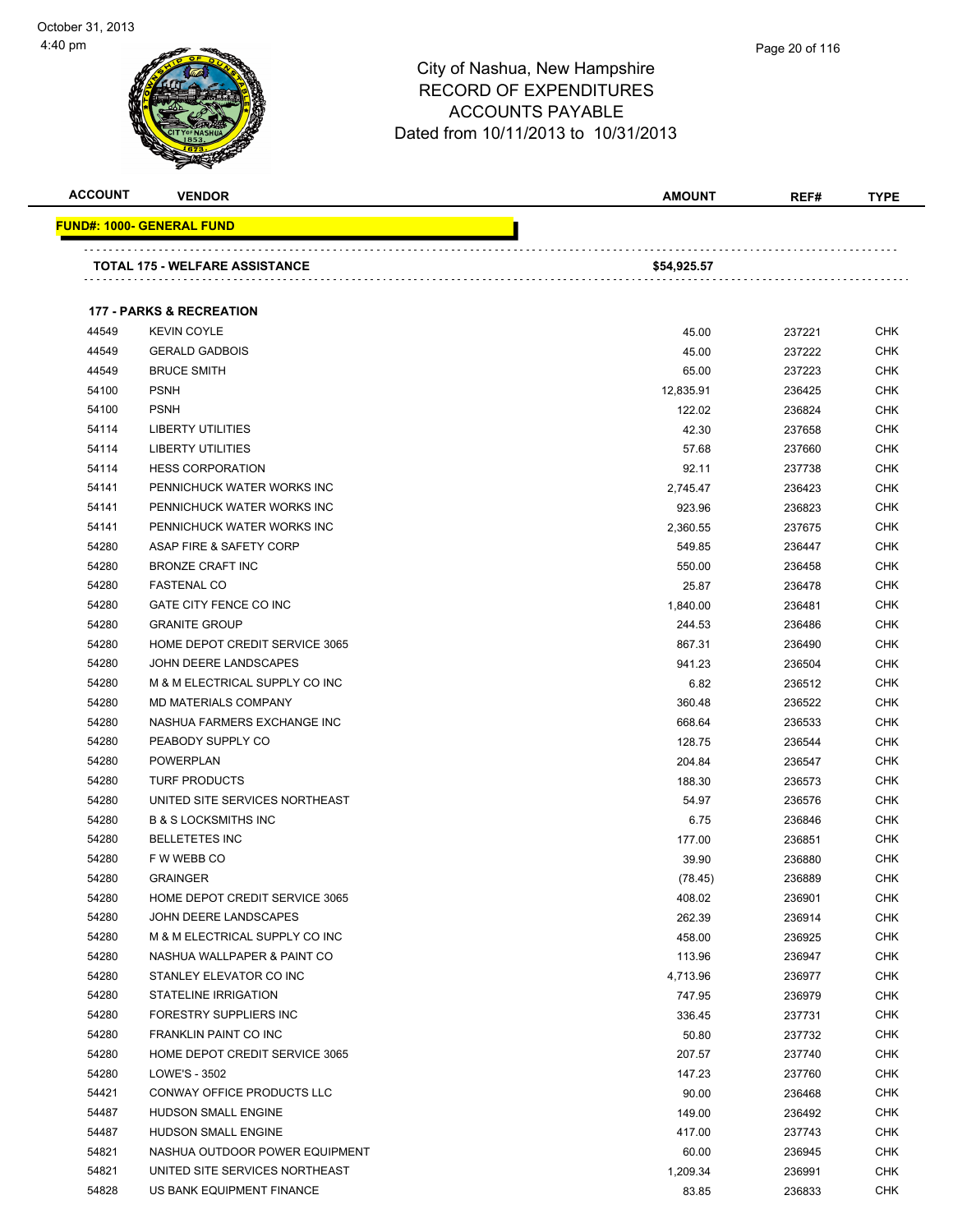| <b>ACCOUNT</b> | <b>VENDOR</b>                             | <b>AMOUNT</b> | REF#   | <b>TYPE</b> |
|----------------|-------------------------------------------|---------------|--------|-------------|
|                | <b>FUND#: 1000- GENERAL FUND</b>          |               |        |             |
|                | <b>177 - PARKS &amp; RECREATION</b>       |               |        |             |
| 55109          | PAETEC COMMUNICATIONS INC                 | 8.46          | 237673 | <b>CHK</b>  |
| 55118          | AT & T MOBILITY                           | 201.77        | 236813 | <b>CHK</b>  |
| 55200          | <b>NHRPA</b>                              | 130.00        | 236422 | <b>CHK</b>  |
| 55656          | NASHUA PARADE COMMITTEE                   | 4,000.00      | 236946 | <b>CHK</b>  |
| 55658          | <b>THOMAS DWANE</b>                       | 300.00        | 236386 | <b>CHK</b>  |
| 61100          | WB MASON CO INC                           | 206.08        | 236995 | <b>CHK</b>  |
| 61114          | CORRIVEAU ROUTHIER INC                    | 74.00         | 236469 | <b>CHK</b>  |
| 61128          | <b>GRAINGER</b>                           | 795.45        | 236484 | <b>CHK</b>  |
| 61128          | <b>M &amp; N SPORTS LLC</b>               | 3,412.75      | 236926 | <b>CHK</b>  |
| 61542          | <b>MARSHALL SIGNS INC</b>                 | 250.00        | 236517 | <b>CHK</b>  |
| 61799          | <b>CARPARTS OF NASHUA</b>                 | 447.64        | 236461 | <b>CHK</b>  |
| 61799          | <b>MAYNARD &amp; LESIEUR INC</b>          | 171.75        | 236519 | <b>CHK</b>  |
| 61799          | NAPA AUTO PARTS                           | 115.54        | 236531 | <b>CHK</b>  |
| 61799          | SANEL AUTO PARTS CO                       | 66.12         | 236563 | <b>CHK</b>  |
| 61799          | <b>D &amp; R TOWING INC</b>               | 125.00        | 236871 | <b>CHK</b>  |
| 61799          | NASHUA OUTDOOR POWER EQUIPMENT            | 8.76          | 236945 | <b>CHK</b>  |
| 61799          | SANEL AUTO PARTS CO                       | 137.45        | 236973 | <b>CHK</b>  |
| 61799          | WOODS CRW CORP OF NH                      | 52.24         | 236998 | <b>CHK</b>  |
| 61799          | <b>CARPARTS OF NASHUA</b>                 | 80.42         | 237710 | <b>CHK</b>  |
| 61799          | LIBERTY INTNL TRUCKS OF NH LLC            | 958.31        | 237757 | <b>CHK</b>  |
| 61799          | <b>MAYNARD &amp; LESIEUR INC</b>          | 455.20        | 237767 | <b>CHK</b>  |
|                | <b>TOTAL 177 - PARKS &amp; RECREATION</b> | \$47,564.25   |        |             |
|                |                                           |               |        |             |

| 179 - LIBRARY |  |
|---------------|--|
|               |  |

| 52800 | <b>MARK R KING</b>                      | 578.00   | 236917 | <b>CHK</b> |
|-------|-----------------------------------------|----------|--------|------------|
| 54114 | <b>LIBERTY UTILITIES</b>                | 106.44   | 236417 | <b>CHK</b> |
| 54114 | <b>HESS CORPORATION</b>                 | (604.66) | 237738 | <b>CHK</b> |
| 54141 | PENNICHUCK WATER WORKS INC              | 612.47   | 236823 | <b>CHK</b> |
| 54280 | DEPENDABLE LOCK SERVICE INC             | 1,055.00 | 236473 | <b>CHK</b> |
| 54280 | NORTHEAST MATERIAL HANDLING             | 44.00    | 236539 | <b>CHK</b> |
| 54280 | <b>JP PEST SERVICES</b>                 | 125.00   | 236910 | <b>CHK</b> |
| 54280 | HOME DEPOT CREDIT SERVICE 3065          | 39.84    | 237740 | <b>CHK</b> |
| 54280 | <b>MAVRIKIS UPHOLSTERING &amp; FURN</b> | 840.00   | 237764 | <b>CHK</b> |
| 54421 | <b>CONWAY OFFICE PRODUCTS LLC</b>       | 300.00   | 236468 | <b>CHK</b> |
| 55109 | AT & T MOBILITY                         | 31.61    | 236813 | <b>CHK</b> |
| 55109 | PAETEC COMMUNICATIONS INC               | 12.70    | 237673 | <b>CHK</b> |
| 55200 | <b>CURRIER MUSEUM OF ART</b>            | 80.00    | 236410 | <b>CHK</b> |
| 55699 | <b>MAUREEN BOVET</b>                    | 328.00   | 236379 | <b>CHK</b> |
| 55699 | <b>CHRISTOPHER DALEY</b>                | 269.00   | 236794 | <b>CHK</b> |
| 55699 | NH HUMANITIES COUNCIL                   | 50.00    | 236951 | <b>CHK</b> |
| 55699 | PETTY CASH                              | 61.44    | 237627 | <b>CHK</b> |
| 61100 | WB MASON CO INC                         | 87.96    | 236995 | <b>CHK</b> |
| 61100 | ANCO SIGNS & STAMPS INC                 | 10.15    | 237692 | <b>CHK</b> |
| 61299 | <b>MIDWEST TAPE</b>                     | 187.99   | 236527 | <b>CHK</b> |
| 61299 | PETTY CASH                              | 4.90     | 237627 | <b>CHK</b> |
| 61428 | NEW ENGLAND PAPER & SUPPLY              | 160.50   | 237783 | <b>CHK</b> |
| 61807 | <b>BAKER &amp; TAYLOR</b>               | 2,402.11 | 236448 | <b>CHK</b> |
|       |                                         |          |        |            |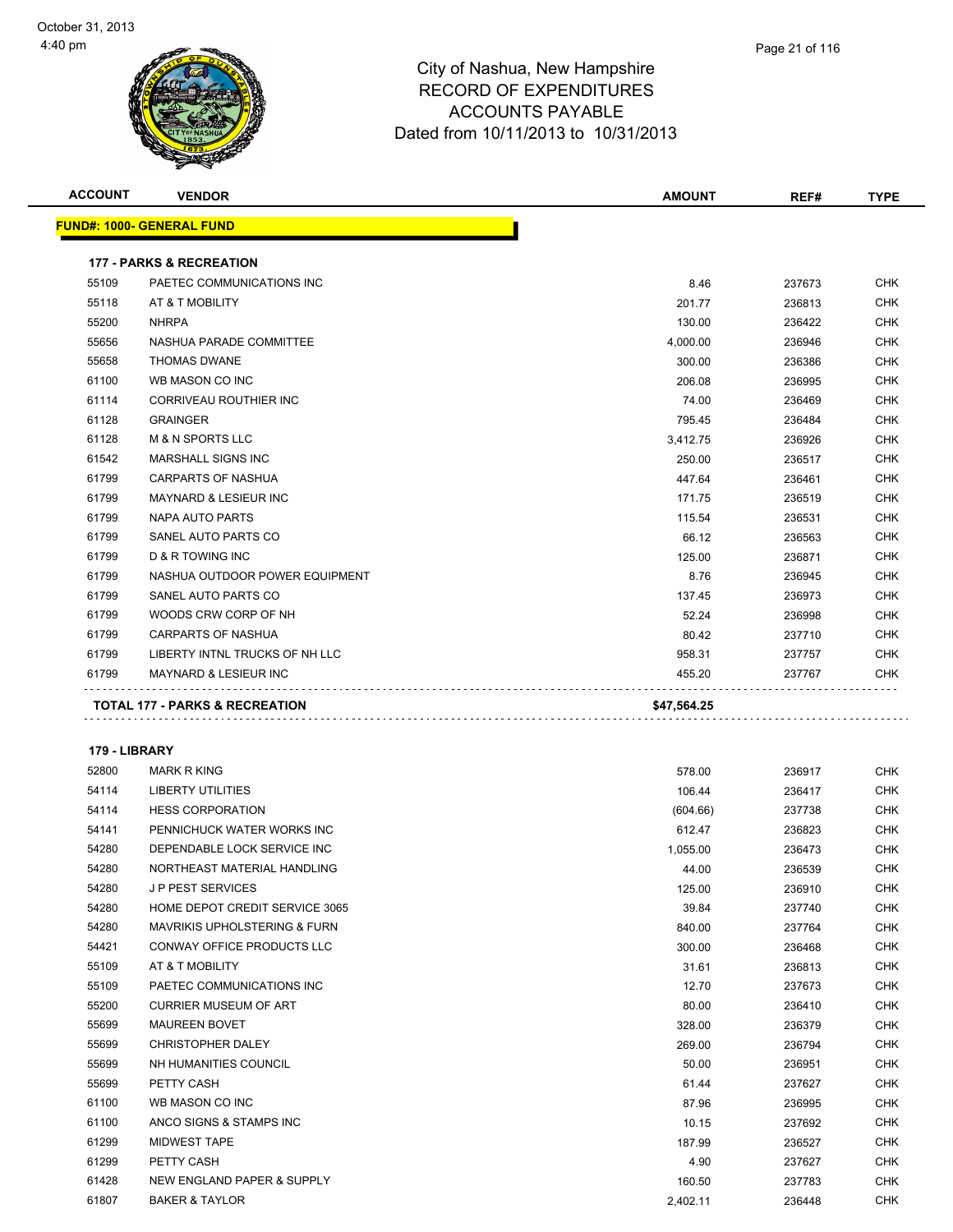

|   | Page 22 of 116 |
|---|----------------|
| е |                |

|               | <b>FUND#: 1000- GENERAL FUND</b>   |             |             |         |            |
|---------------|------------------------------------|-------------|-------------|---------|------------|
|               |                                    |             |             |         |            |
| 179 - LIBRARY |                                    |             |             |         |            |
| 61807         | <b>INGRAM LIBRARY SERVICES</b>     |             | 874.14      | 236499  | <b>CHK</b> |
| 61807         | <b>BAKER &amp; TAYLOR</b>          |             | 574.81      | 236848  | <b>CHK</b> |
| 61807         | <b>INGRAM LIBRARY SERVICES</b>     |             | 20.09       | 236907  | <b>CHK</b> |
| 61807         | <b>BAKER &amp; TAYLOR</b>          |             | 1,741.32    | 237699  | <b>CHK</b> |
| 61807         | COUNCIL OF STATE GOVERNMENTS       |             | 112.50      | 237719  | <b>CHK</b> |
| 61807         | <b>INGRAM LIBRARY SERVICES</b>     |             | 386.51      | 237744  | CHK        |
| 61807         | <b>SIMON &amp; SCHUSTER</b>        |             | 26.88       | 237808  | <b>CHK</b> |
| 61807         | WEST GROUP PAYMENT CENTER          |             | 40.25       | 237828  | <b>CHK</b> |
| 61814         | <b>MICRO MARKETING ASSOCIATES</b>  |             | 171.57      | 236526  | <b>CHK</b> |
| 61814         | RANDOM HOUSE INC                   |             | 33.75       | 236556  | <b>CHK</b> |
| 61814         | RECORDED BOOKS LLC                 |             | 92.47       | 236557  | <b>CHK</b> |
| 61814         | MICRO MARKETING ASSOCIATES         |             | 42.49       | 236936  | <b>CHK</b> |
| 61814         | <b>MIDWEST TAPE</b>                |             | 1,176.00    | 236937  | <b>CHK</b> |
| 61814         | <b>BAKER &amp; TAYLOR</b>          |             | 191.10      | 237699  | <b>CHK</b> |
| 61814         | <b>MIDWEST TAPE</b>                |             | 677.70      | 237773  | <b>CHK</b> |
| 61814         | MULTICULTURAL BOOKS & VIDEOS       |             | 215.50      | 237776  | <b>CHK</b> |
| 61814         | RANDOM HOUSE INC                   |             | 24.00       | 237801  | <b>CHK</b> |
| 61816         | <b>INGRAM LIBRARY SERVICES</b>     |             | 6.47        | 236499  | <b>CHK</b> |
| 61816         | PETTY CASH                         |             | 150.74      | 237627  | <b>CHK</b> |
| 61816         | AC MOORE INC                       |             | 13.70       | 237686  | <b>CHK</b> |
| 61819         | PETTY CASH                         |             | 15.95       | 237627  | <b>CHK</b> |
| 61821         | <b>BOOK PAGE</b>                   |             | 480.00      | 236855  | <b>CHK</b> |
| 61821         | <b>EBSCO INFORMATION SERVICES</b>  |             | 18,206.67   | 236876  | <b>CHK</b> |
| 61821         | NEW HAMPSHIRE MAGAZINE             |             | 14.97       | 237670  | <b>CHK</b> |
| 61830         | RECORDED BOOKS LLC                 |             | 2,000.00    | 236557  | <b>CHK</b> |
| 71221         | PROMEVO LLC                        |             | 2,154.00    | 237796  | <b>CHK</b> |
| 71221         | CITIZENS BANK CREDIT CARD          | Apple Store | 3,141.00    | 9201404 | ACH        |
|               | TOTAL 179 - LIBRARY                |             | \$39,367.03 |         |            |
|               |                                    |             |             |         |            |
|               | <b>181 - COMMUNITY DEVELOPMENT</b> |             |             |         |            |

|       | <b>TOTAL 181 - COMMUNITY DEVELOPMENT</b> | \$1.142.34 |        |            |
|-------|------------------------------------------|------------|--------|------------|
| 61650 | WB MASON CO INC                          | 32.95      | 236583 | <b>CHK</b> |
| 61650 | JOSEPH MERRITT & CO INC                  | 206.71     | 236507 | <b>CHK</b> |
| 61100 | WB MASON CO INC                          | 27.50      | 237827 | <b>CHK</b> |
| 61100 | WB MASON CO INC                          | 17.99      | 236583 | <b>CHK</b> |
| 54828 | US BANK EQUIPMENT FINANCE                | 364.19     | 236435 | <b>CHK</b> |
| 54421 | CONWAY OFFICE PRODUCTS LLC               | 493.00     | 236468 | <b>CHK</b> |

**182 - PLANNING & ZONING**

| 55200 | NASHUA RIVER WATERSHED ASSN | 100.00 | 237624 | <b>CHK</b> |
|-------|-----------------------------|--------|--------|------------|
| 55307 | <b>CARTER FALK</b>          | 64.97  | 237612 | <b>CHK</b> |
| 55307 | ROGER HOUSTON               | 371.78 | 237615 | <b>CHK</b> |
| 55307 | PETTY CASH                  | 265.52 | 237833 | <b>CHK</b> |
| 55421 | <b>CARTER FALK</b>          | 55.00  | 236795 | <b>CHK</b> |
| 55421 | MINDY LAVALLEE              | 55.00  | 236799 | <b>CHK</b> |
| 55421 | <b>LINDA PANNY</b>          | 55.00  | 236801 | <b>CHK</b> |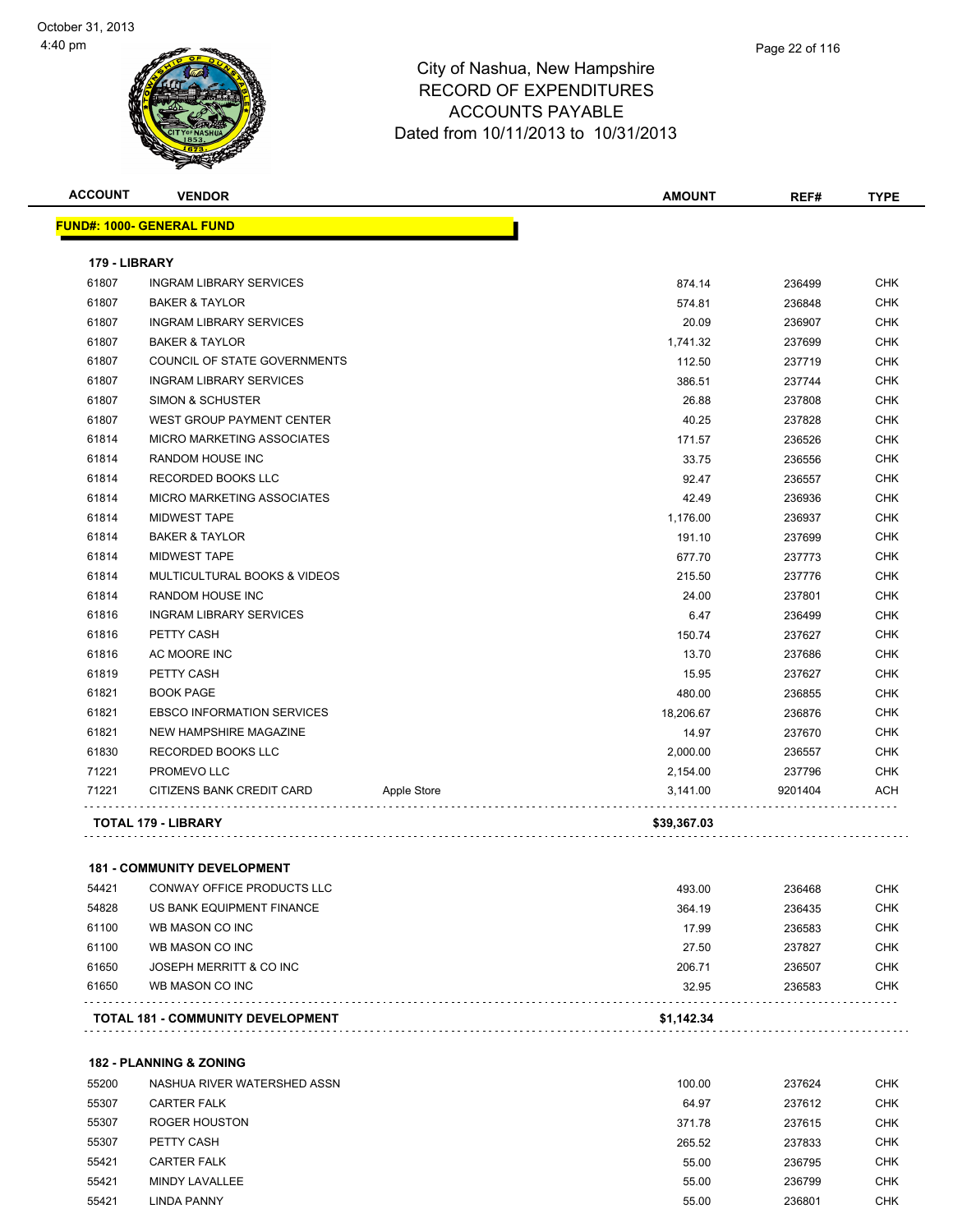

| <b>ACCOUNT</b>      | <b>VENDOR</b>                            |             | <b>AMOUNT</b> | REF#    | <b>TYPE</b> |
|---------------------|------------------------------------------|-------------|---------------|---------|-------------|
|                     | <b>FUND#: 1000- GENERAL FUND</b>         |             |               |         |             |
|                     | <b>182 - PLANNING &amp; ZONING</b>       |             |               |         |             |
| 55421               | ROGER HOUSTON                            |             | 95.00         | 237615  | <b>CHK</b>  |
| 55421               | <b>MATT TAYLOR</b>                       |             | 55.00         | 237637  | <b>CHK</b>  |
| 55421               | <b>CHRISTINE WEBBER</b>                  |             | 165.00        | 237639  | CHK         |
|                     | <b>TOTAL 182 - PLANNING &amp; ZONING</b> |             | \$1,282.27    |         |             |
|                     | <b>183 - ECONOMIC DEVELOPMENT</b>        |             |               |         |             |
| 53400               | CITIZENS BANK CREDIT CARD                | godaddy.com | 96.39         | 9201404 | <b>ACH</b>  |
| 54421               | CONWAY OFFICE PRODUCTS LLC               |             | 68.75         | 236468  | <b>CHK</b>  |
|                     |                                          |             |               |         |             |
|                     | <b>TOTAL 183 - ECONOMIC DEVELOPMENT</b>  |             | \$165.14      |         |             |
| <b>191 - SCHOOL</b> |                                          |             |               |         |             |
| 44700               | <b>SCOTT SCRIBNER</b>                    |             | 130.00        | 236729  | CHK         |
| 44700               | <b>JESSICA SMITH</b>                     |             | 65.00         | 236733  | <b>CHK</b>  |
| 52300               | PLIC - SBD GRAND ISLAND                  |             | 4,310.15      | 237558  | <b>CHK</b>  |
| 52300               | UNUM LIFE INSURANCE                      |             | 1,401.00      | 237594  | CHK         |
| 52800               | <b>ALEXIS BAKER</b>                      |             | 1,080.00      | 237023  | <b>CHK</b>  |
| 52800               | <b>JULIA SANDERS</b>                     |             | 2,366.40      | 237179  | <b>CHK</b>  |
| 52800               | STEPHANIE AUCOIN                         |             | 1,080.00      | 237402  | <b>CHK</b>  |
| 52800               | <b>KELLY HOLMES</b>                      |             | 1,080.00      | 237491  | <b>CHK</b>  |
| 52800               | <b>BRANDI MACDONALD</b>                  |             | 2,304.00      | 237520  | <b>CHK</b>  |
| 53128               | GARY D ALTMAN ESQ.                       |             | 1,915.00      | 236655  | <b>CHK</b>  |
| 53128               | <b>JACKSON LEWIS LLP</b>                 |             | 1,420.00      | 236674  | <b>CHK</b>  |
| 53600               | ADULT LEARNING CENTER                    |             | 28,485.00     | 237397  | <b>CHK</b>  |
| 53614               | <b>CLARK ASSOC</b>                       |             | 35,336.50     | 236634  | <b>CHK</b>  |
| 53614               | FIRST STUDENT INC                        |             | 109.42        | 236650  | <b>CHK</b>  |
| 53614               | AMY MCCARTNEY                            |             | 7,827.60      | 236691  | <b>CHK</b>  |
| 53614               | <b>COMPASSIONATE STAFFING LLC</b>        |             | 1,743.75      | 237052  | <b>CHK</b>  |
| 53614               | <b>HEAR IN NEW HAMPSHIRE</b>             |             | 508.16        | 237100  | <b>CHK</b>  |
| 53614               | <b>CLARK ASSOC</b>                       |             | 32,458.00     | 237436  | <b>CHK</b>  |
| 53614               | AMY MCCARTNEY                            |             | 7,768.30      | 237529  | <b>CHK</b>  |
| 53614               | READYNURSE STAFFING SERVICES             |             | 747.42        | 237562  | CHK         |
| 53628               | AMERICAN SECURITY & FIRE PROTE           |             | 5,040.00      | 236605  | <b>CHK</b>  |
| 53628               | CEN-COM                                  |             | 96.00         | 236630  | <b>CHK</b>  |
| 53628               | WILLIAM R CLOSS III                      |             | 90.00         | 236635  | <b>CHK</b>  |
| 53628               | CUSTOM COMPUTER SPECIALIST INC           |             | 38,872.10     | 236642  | <b>CHK</b>  |
| 53628               | PRO AV SYSTEMS INC                       |             | 2,587.00      | 236715  | <b>CHK</b>  |
| 53628               | STATE OF NH CRIMINAL RECORDS             |             | 382.50        | 236735  | <b>CHK</b>  |
| 53628               | WILLIAM R CLOSS III                      |             | 90.00         | 237049  | <b>CHK</b>  |
| 53628               | NORTHEAST PRO-CON SOLUTIONS              |             | 575.00        | 237155  | <b>CHK</b>  |
| 53628               | STATE OF NH CRIMINAL RECORDS             |             | 813.50        | 237195  | <b>CHK</b>  |
| 53628               | UNIVERSAL RECYCLING TECH LLC             |             | 60.24         | 237205  | <b>CHK</b>  |
| 53628               | STATE OF NH CRIMINAL RECORDS             |             | 228.00        | 237391  | <b>CHK</b>  |
| 53628               | <b>BECKIE BRANNEN</b>                    |             | 240.00        | 237421  | <b>CHK</b>  |
| 53628               | WILLIAM R CLOSS III                      |             | 150.00        | 237439  | <b>CHK</b>  |
| 53628               | MULTI STATE BILLING SERVICES L           |             | 334.57        | 237536  | <b>CHK</b>  |
| 53628               | URBAN TREE SERVICE                       |             | 84.00         | 237595  | <b>CHK</b>  |
|                     |                                          |             |               |         |             |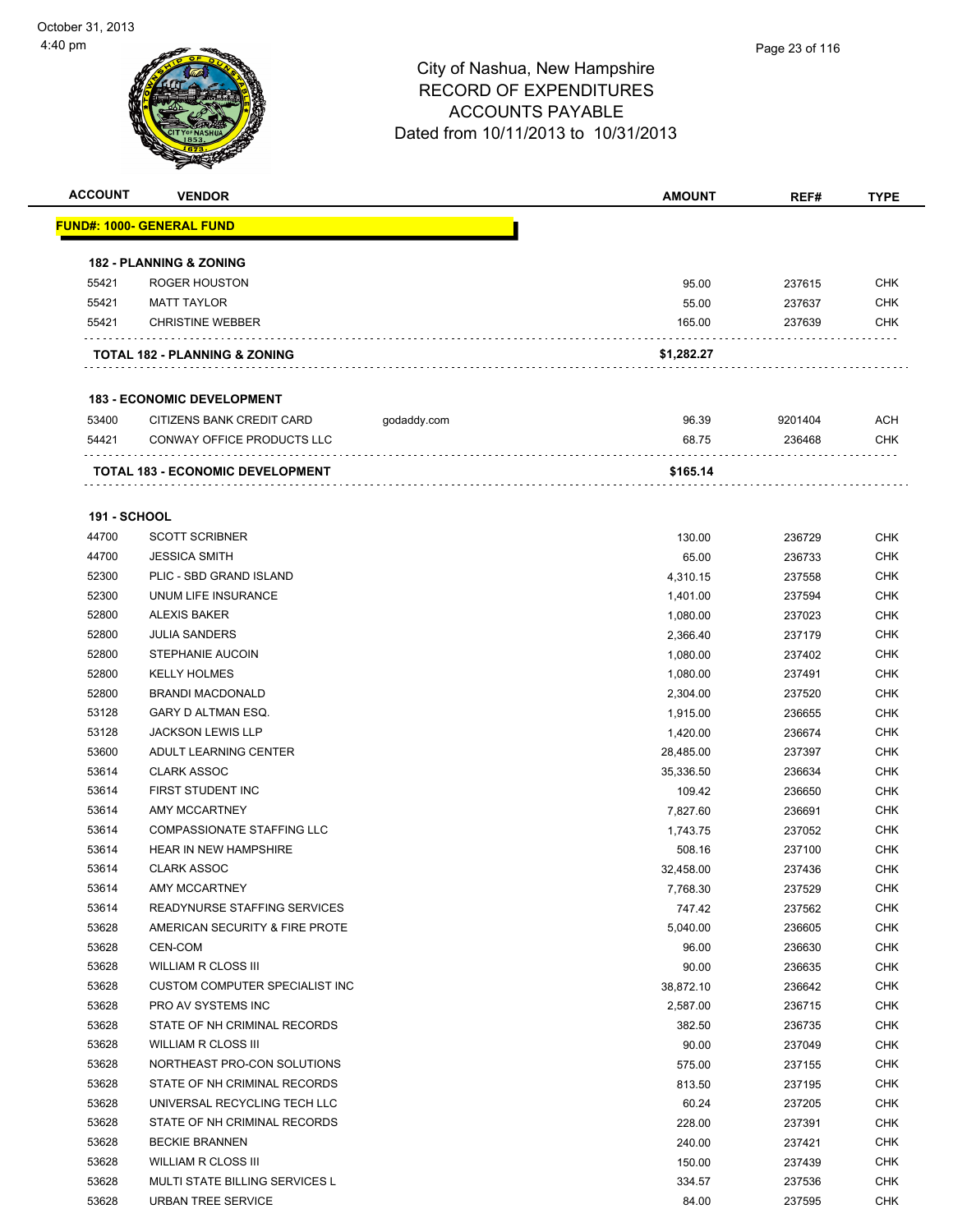



| <b>ACCOUNT</b>      | <b>VENDOR</b>                     | <b>AMOUNT</b> | REF#   | <b>TYPE</b> |
|---------------------|-----------------------------------|---------------|--------|-------------|
|                     | <b>FUND#: 1000- GENERAL FUND</b>  |               |        |             |
|                     |                                   |               |        |             |
| <b>191 - SCHOOL</b> |                                   |               |        |             |
| 54100               | <b>PSNH</b>                       | 12,282.37     | 236596 | <b>CHK</b>  |
| 54100               | PUBLIC SERVICE OF NH-LARGE POW    | 12,959.23     | 236716 | <b>CHK</b>  |
| 54100               | <b>PSNH</b>                       | 6,171.65      | 237006 | <b>CHK</b>  |
| 54100               | PUBLIC SERVICE OF NH-LARGE POW    | 94,793.24     | 237170 | <b>CHK</b>  |
| 54100               | <b>PSNH</b>                       | 8,886.47      | 237388 | <b>CHK</b>  |
| 54114               | <b>LIBERTY UTILITIES</b>          | 252.49        | 237004 | <b>CHK</b>  |
| 54114               | <b>LIBERTY UTILITIES</b>          | 1,923.13      | 237386 | <b>CHK</b>  |
| 54141               | PENNICHUCK WATER WORKS INC        | 5,513.64      | 236594 | <b>CHK</b>  |
| 54141               | PENNICHUCK WATER WORKS INC        | 2,557.15      | 237005 | <b>CHK</b>  |
| 54141               | PENNICHUCK WATER WORKS INC        | 5,290.62      | 237387 | <b>CHK</b>  |
| 54243               | METRO GROUP INC                   | 1,214.00      | 236601 | <b>CHK</b>  |
| 54243               | CONTROL TECHNOLOGIES INC          | 4,237.29      | 236638 | <b>CHK</b>  |
| 54243               | CONTROL TECHNOLOGIES INC          | 30,908.50     | 237055 | <b>CHK</b>  |
| 54280               | <b>B &amp; S LOCKSMITHS INC</b>   | 79.54         | 236610 | <b>CHK</b>  |
| 54280               | <b>HUSSEY SEATING COMPANY</b>     | 600.00        | 236672 | <b>CHK</b>  |
| 54280               | <b>KAMCO SUPPLY CORP</b>          | 1,366.32      | 236675 | <b>CHK</b>  |
| 54280               | <b>B &amp; S LOCKSMITHS INC</b>   | 1,281.21      | 237020 | <b>CHK</b>  |
| 54280               | <b>BLAINE WINDOW HARDWARE INC</b> | 75.26         | 237033 | <b>CHK</b>  |
| 54280               | DONALD M THERIAULT                | 250.00        | 237070 | <b>CHK</b>  |
| 54280               | NASHUA WALLPAPER & PAINT CO       | 31.99         | 237150 | <b>CHK</b>  |
| 54280               | <b>B &amp; S LOCKSMITHS INC</b>   | 125.73        | 237403 | <b>CHK</b>  |
| 54280               | <b>DECKER EQUIPMENT</b>           | 68.83         | 237456 | <b>CHK</b>  |
| 54280               | <b>FIMBEL PAUNET CORP</b>         | 660.00        | 237467 | <b>CHK</b>  |
| 54280               | <b>KAMCO SUPPLY CORP</b>          | 1,435.44      | 237504 | <b>CHK</b>  |
| 54280               | MARVELL PLATE GLASS INC           | 101.50        | 237526 | <b>CHK</b>  |
| 54280               | MERRIMACK BUILDING SUPPLY INC     | 1,221.90      | 237532 | <b>CHK</b>  |
| 54280               | NASHUA GLASS                      | 54.00         | 237540 | <b>CHK</b>  |
| 54280               | NASHUA WALLPAPER & PAINT CO       | 55.98         | 237541 | <b>CHK</b>  |
| 54450               | 3M                                | 1,000.00      | 237009 | <b>CHK</b>  |
| 54450               | <b>MAILFINANCE</b>                | 436.80        | 237521 | <b>CHK</b>  |
| 54487               | <b>BSN SPORTS</b>                 | 21,213.94     | 236622 | <b>CHK</b>  |
| 54487               | CUSTOM COMPUTER SPECIALIST INC    | 1,885.53      | 236642 | CHK         |
| 54487               | HILLYARD/MANCHESTER               | 1,496.60      | 236666 | <b>CHK</b>  |
| 54487               | RIDDELL/ALL AMERICAN SPORTS CO    | 1,723.10      | 236720 | <b>CHK</b>  |
| 54487               | ALLAN SAULNIER                    | 306.00        | 236725 | <b>CHK</b>  |
| 54487               | <b>TWIN STATE</b>                 | 105.00        | 236739 | <b>CHK</b>  |
| 54487               | DAVID BAILEY                      | 880.00        | 237022 | <b>CHK</b>  |
| 54487               | COMPUTER HUT dba IT INSIDERS      | 472.00        | 237053 | <b>CHK</b>  |
| 54487               | RIDDELL/ALL AMERICAN SPORTS CO    | 36.00         | 237175 | <b>CHK</b>  |
| 54487               | <b>WATTSTOPPER</b>                | 2,500.00      | 237212 | <b>CHK</b>  |
| 54487               | <b>BSN SPORTS</b>                 | 960.00        | 237422 | <b>CHK</b>  |
| 54487               | COMPUTER HUT dba IT INSIDERS      | 207.95        | 237443 | <b>CHK</b>  |
| 54600               | SANEL AUTO PARTS CO               | 214.79        | 236724 | <b>CHK</b>  |
| 54600               | MAYNARD & LESIEUR INC             | 118.95        | 237528 | <b>CHK</b>  |
| 54600               | SANEL AUTO PARTS CO               | 232.97        | 237569 | <b>CHK</b>  |
| 54899               | CHRISTIAN PARTY RENTAL            | 1,244.00      | 237435 | <b>CHK</b>  |
| 55109               | FAIRPOINT COMMUNICATIONS          | 819.82        | 236412 | <b>CHK</b>  |
| 55109               | BAYRING COMMUNICATIONS            | 2,234.02      | 236587 | <b>CHK</b>  |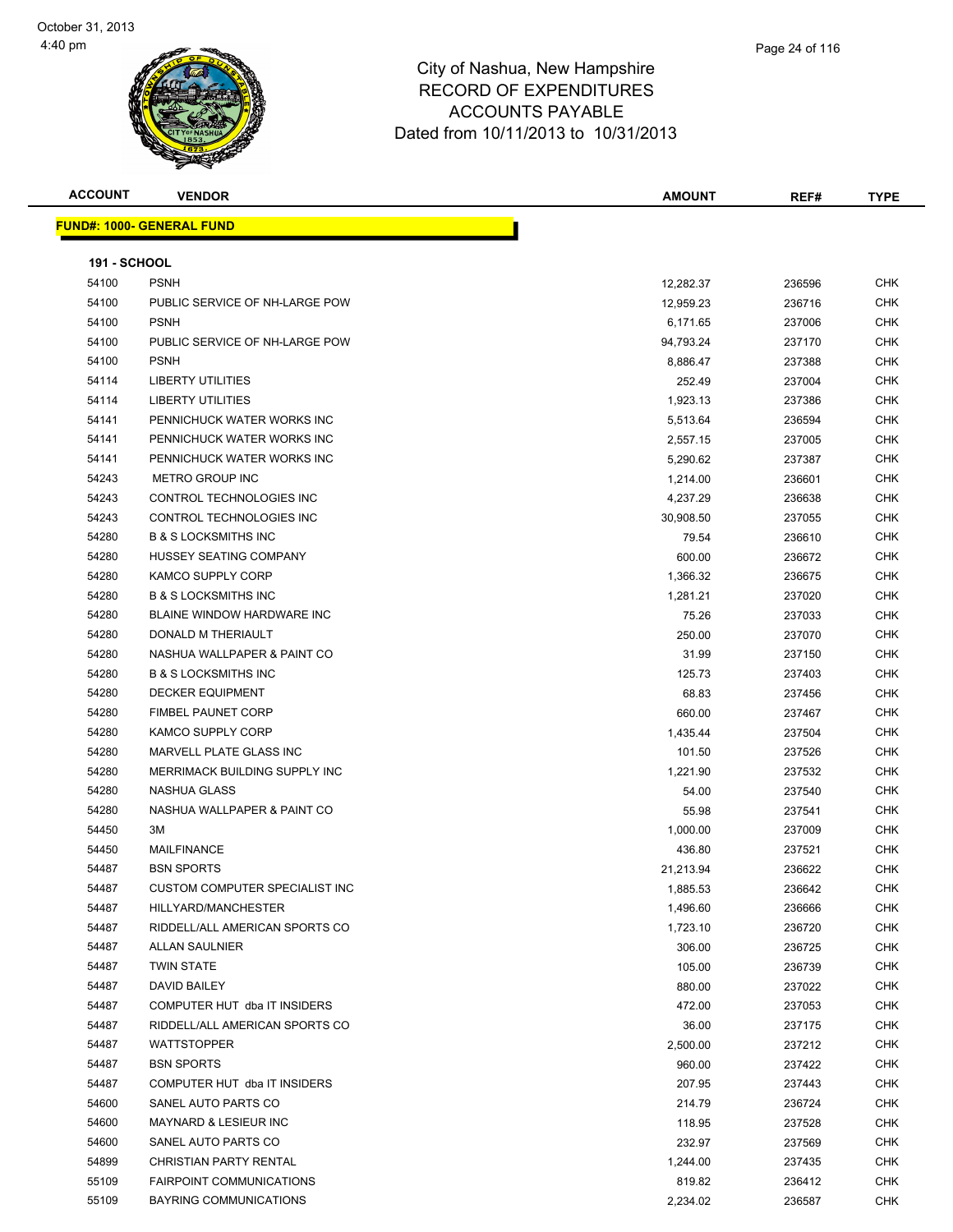

| <b>ACCOUNT</b>      | <b>VENDOR</b>                       | <b>AMOUNT</b> | REF#   | <b>TYPE</b> |
|---------------------|-------------------------------------|---------------|--------|-------------|
|                     | <b>FUND#: 1000- GENERAL FUND</b>    |               |        |             |
|                     |                                     |               |        |             |
| <b>191 - SCHOOL</b> |                                     |               |        |             |
| 55109               | <b>FAIRPOINT COMMUNICATIONS</b>     | 128.84        | 236588 | <b>CHK</b>  |
| 55109               | <b>FAIRPOINT COMMUNICATIONS</b>     | 32.43         | 237002 | <b>CHK</b>  |
| 55109               | VERIZON WIRELESS 742005979          | 478.65        | 237008 | <b>CHK</b>  |
| 55109               | <b>FAIRPOINT COMMUNICATIONS</b>     | 97.23         | 237385 | <b>CHK</b>  |
| 55200               | <b>NHSAA</b>                        | 1,412.12      | 236593 | <b>CHK</b>  |
| 55200               | <b>ASCD</b>                         | 885.00        | 236608 | <b>CHK</b>  |
| 55200               | ASCD                                | 114.00        | 237019 | CHK         |
| 55200               | NATIONAL ACADEMY FOUNDATION         | 1,000.00      | 237151 | CHK         |
| 55200               | <b>NHSAA</b>                        | 1,375.00      | 237153 | CHK         |
| 55200               | <b>ASCD</b>                         | 89.00         | 237384 | <b>CHK</b>  |
| 55200               | SOCIETY OF MFG ENGINEERS            | 414.00        | 237390 | CHK         |
| 55200               | NH TRACK & FIELD COACHES ASSN       | 60.00         | 237546 | <b>CHK</b>  |
| 55300               | SHELLEY COSTANTINI                  | 59.73         | 237057 | <b>CHK</b>  |
| 55300               | LUTHERAN COMMUNITY SERVICES SH      | 101.25        | 237518 | <b>CHK</b>  |
| 55307               | PETTY CASH SCHOOLS                  | 65.98         | 236595 | <b>CHK</b>  |
| 55307               | <b>MARIE ALSUP</b>                  | 22.88         | 236604 | <b>CHK</b>  |
| 55307               | <b>KATHLEEN BERRY</b>               | 45.25         | 236615 | <b>CHK</b>  |
| 55307               | <b>DANIEL DONOVAN</b>               | 15.59         | 236644 | <b>CHK</b>  |
| 55307               | <b>JANICE MARTIN</b>                | 121.91        | 236690 | <b>CHK</b>  |
| 55307               | <b>LORI MCINTOSH</b>                | 6.21          | 236693 | <b>CHK</b>  |
| 55307               | <b>MAUREEN ODEA</b>                 | 247.47        | 236705 | <b>CHK</b>  |
| 55307               | <b>DENISE PETZ</b>                  | 32.09         | 236714 | <b>CHK</b>  |
| 55307               | DAVID RAUSEO                        | 9.60          | 236718 | <b>CHK</b>  |
| 55307               | <b>LORNE SWINDELL</b>               | 134.92        | 236736 | CHK         |
| 55307               | <b>JANICE ARCARO</b>                | 112.72        | 237018 | <b>CHK</b>  |
| 55307               | <b>KELLIE GABRIEL</b>               | 18.93         | 237087 | <b>CHK</b>  |
| 55307               | <b>ELLEN GREENBERG</b>              | 591.49        | 237096 | <b>CHK</b>  |
| 55307               | <b>CHRISTOPHER SAUNDERS</b>         | 41.25         | 237180 | <b>CHK</b>  |
| 55307               | <b>SHARON SAUNDERS</b>              | 87.01         | 237181 | CHK         |
| 55307               | <b>MARIANNE BUSTEED</b>             | 52.09         | 237427 | <b>CHK</b>  |
| 55307               | <b>KAREN CREBASE</b>                | 65.60         | 237448 | <b>CHK</b>  |
| 55307               | JUDITH DIAZ                         | 63.28         | 237458 | <b>CHK</b>  |
| 55307               | <b>JULIA OLIVER</b>                 | 81.36         | 237551 | CHK         |
| 55307               | MARGARET REYNOLDS                   | 96.46         | 237564 | CHK         |
| 55307               | <b>CLAUDIA CASTANO VELEZ</b>        | 20.04         | 237596 | <b>CHK</b>  |
| 55400               | <b>HELEN MORRIS</b>                 | 35.00         | 236694 | CHK         |
| 55400               | <b>HEATHER O'CONNOR</b>             | 125.00        | 237157 | <b>CHK</b>  |
| 55400               | PATRICIA O'MARA                     | 159.00        | 237158 | <b>CHK</b>  |
| 55400               | <b>KATHY SPEIDEL</b>                | 75.00         | 237193 | CHK         |
| 55400               | <b>BOOTHBY THERAPY SERVICES LLC</b> | 507.00        | 237416 | CHK         |
| 55400               | <b>MAIDA LATVIS</b>                 | 60.00         | 237511 | CHK         |
| 55600               | THE COPY SHOP                       | 719.29        | 236639 | CHK         |
| 55600               | JEROME ZACCONE                      | 261.66        | 236745 | CHK         |
| 55600               | PAPERGRAPHICS PRINT & COPY INC      | 250.00        | 237161 | CHK         |
| 55600               | INCANDESCENT STUDIOS                | 660.00        | 237496 | CHK         |
| 55607               | <b>FEDEX</b>                        | 99.10         | 236589 | CHK         |
| 55607               | FAIRGROUNDS MIDDLE SCH PETTY C      | 11.22         | 237001 | <b>CHK</b>  |
| 55607               | LEDGE ST SCH PETTY CASH             | 19.65         | 237003 | <b>CHK</b>  |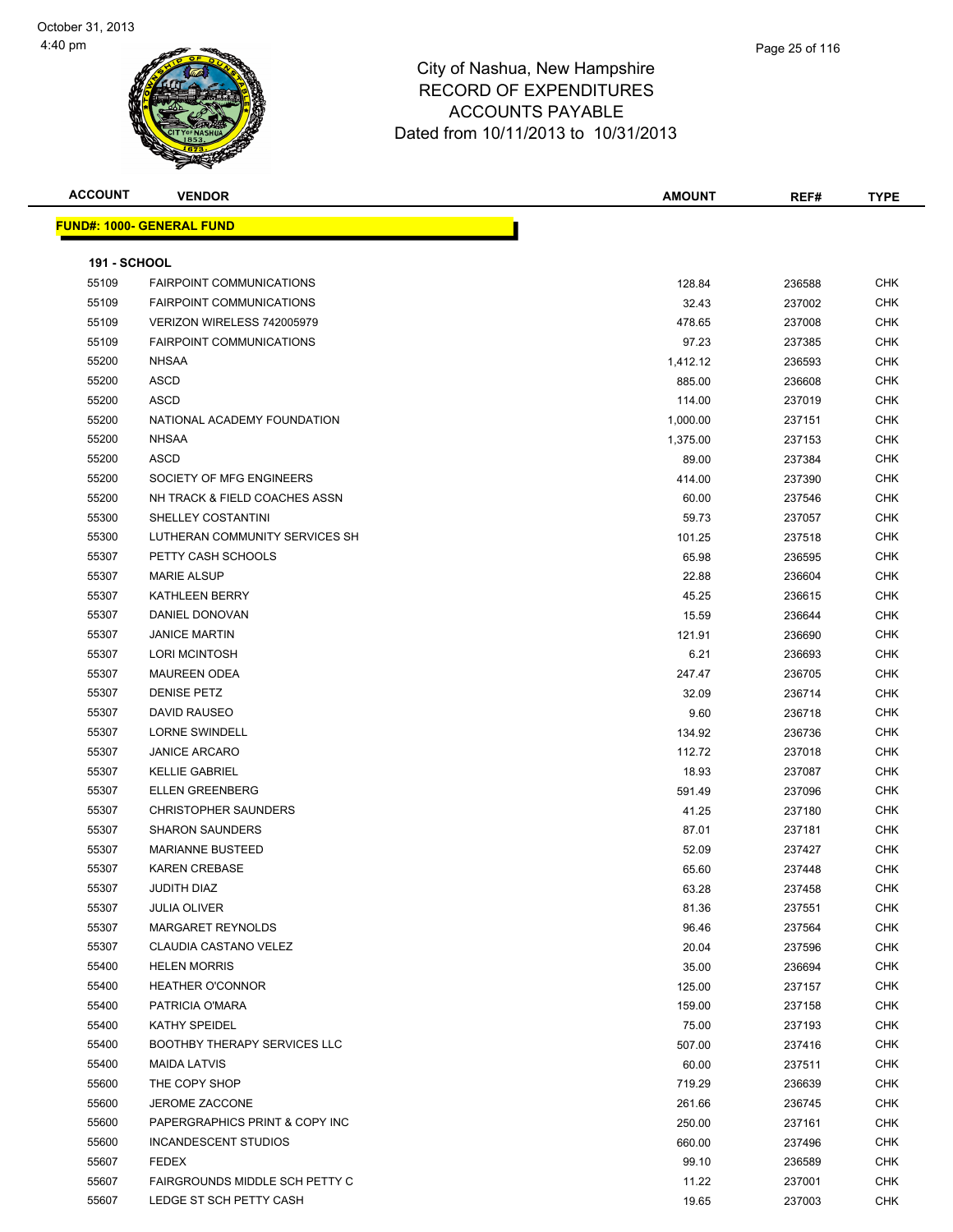



| <b>ACCOUNT</b>      | <b>VENDOR</b>                    | <b>AMOUNT</b> | REF#   | <b>TYPE</b> |
|---------------------|----------------------------------|---------------|--------|-------------|
|                     | <b>FUND#: 1000- GENERAL FUND</b> |               |        |             |
|                     |                                  |               |        |             |
| <b>191 - SCHOOL</b> |                                  |               |        |             |
| 55607               | BICENTENNIAL SCHOOL PETTY CASH   | 11.69         | 237030 | <b>CHK</b>  |
| 55607               | MAILFINANCE                      | 413.82        | 237131 | <b>CHK</b>  |
| 55607               | RESERVE ACCOUNT                  | 2,000.00      | 237389 | <b>CHK</b>  |
| 55607               | PITNEY BOWES INC                 | 128.55        | 237557 | <b>CHK</b>  |
| 55635               | NASHUA SCHOOL DISTRICT 42        | 740.00        | 14333  | <b>ACH</b>  |
| 55642               | <b>WILLIAM BENSON</b>            | 76.00         | 236614 | <b>CHK</b>  |
| 55642               | <b>JONATHAN CALEY</b>            | 134.00        | 236624 | <b>CHK</b>  |
| 55642               | <b>MARK CHAGNON</b>              | 82.00         | 236633 | <b>CHK</b>  |
| 55642               | DOWLING DOUGLAS                  | 62.00         | 236645 | <b>CHK</b>  |
| 55642               | ROBERT A EARL                    | 62.00         | 236646 | <b>CHK</b>  |
| 55642               | <b>KEITH FRONK</b>               | 82.00         | 236653 | <b>CHK</b>  |
| 55642               | MICHAEL HENDERSON                | 134.00        | 236665 | <b>CHK</b>  |
| 55642               | <b>CRAIG HOEMKE</b>              | 62.00         | 236667 | <b>CHK</b>  |
| 55642               | <b>JOSEPH KURTA</b>              | 62.00         | 236678 | <b>CHK</b>  |
| 55642               | <b>FREDERICK LATHAM</b>          | 62.00         | 236680 | <b>CHK</b>  |
| 55642               | <b>TIMOTHY LEAFE</b>             | 82.00         | 236682 | <b>CHK</b>  |
| 55642               | <b>WAGNER LEAO</b>               | 62.00         | 236683 | <b>CHK</b>  |
| 55642               | NICOLE LEDOUX                    | 62.00         | 236684 | <b>CHK</b>  |
| 55642               | <b>JOY M MANNING</b>             | 134.00        | 236688 | <b>CHK</b>  |
| 55642               | JOACHIM S. MUSEKIWA              | 124.00        | 236696 | <b>CHK</b>  |
| 55642               | <b>WILLIAM NEVERETT</b>          | 62.00         | 236700 | <b>CHK</b>  |
| 55642               | <b>CHRISTINE PELKEY</b>          | 134.00        | 236713 | <b>CHK</b>  |
| 55642               | <b>CAROL RIVARD</b>              | 134.00        | 236721 | CHK         |
| 55642               | <b>GEORGE ROY</b>                | 82.00         | 236722 | <b>CHK</b>  |
| 55642               | <b>TRICIA J SEYMOUR</b>          | 62.00         | 236730 | <b>CHK</b>  |
| 55642               | DAVE ZWICKER                     | 82.00         | 236746 | <b>CHK</b>  |
| 55642               | <b>WILLIAM L ANDRUS</b>          | 124.00        | 237015 | <b>CHK</b>  |
| 55642               | <b>GREGORY ANDRUSKEVICH</b>      | 134.00        | 237016 | <b>CHK</b>  |
| 55642               | ROBERT BARBARISI                 | 41.00         | 237024 | <b>CHK</b>  |
| 55642               | <b>TIMOTHY BEGLEY</b>            | 82.00         | 237027 | <b>CHK</b>  |
| 55642               | PIERRE BELANGER                  | 134.00        | 237028 | CHK         |
| 55642               | <b>MAURICE BILODEAU</b>          | 42.00         | 237031 | CHK         |
| 55642               | DANA BOURASSA                    | 268.00        | 237035 | <b>CHK</b>  |
| 55642               | <b>OLEG BROVIN</b>               | 62.00         | 237036 | <b>CHK</b>  |
| 55642               | CANDANCE F ROCHA                 | 134.00        | 237039 | <b>CHK</b>  |
| 55642               | <b>JOSEPH CERRA</b>              | 42.00         | 237047 | <b>CHK</b>  |
| 55642               | <b>CINDY T MARCIN</b>            | 134.00        | 237048 | <b>CHK</b>  |
| 55642               | <b>GLENN COLBURN</b>             | 82.00         | 237051 | <b>CHK</b>  |
| 55642               | MICHAEL CROSBY                   | 62.00         | 237059 | <b>CHK</b>  |
| 55642               | <b>FRANK DEPINTO</b>             | 134.00        | 237065 | <b>CHK</b>  |
| 55642               | DAVID DICKSON                    | 82.00         | 237066 | <b>CHK</b>  |
| 55642               | ANTHONY M DINARDO                | 134.00        | 237067 | <b>CHK</b>  |
| 55642               | MICHAEL DUBISZ                   | 134.00        | 237072 | <b>CHK</b>  |
| 55642               | ROBERT A EARL                    | 124.00        | 237075 | <b>CHK</b>  |
| 55642               | JOHN EGAN                        | 82.00         | 237076 | <b>CHK</b>  |
| 55642               | <b>FILOMENO FARIA</b>            | 82.00         | 237081 | <b>CHK</b>  |
| 55642               | <b>CRAIG HOEMKE</b>              |               |        | <b>CHK</b>  |
| 55642               | <b>JASINSKI FREDERICK</b>        | 62.00         | 237103 |             |
|                     |                                  | 62.00         | 237110 | <b>CHK</b>  |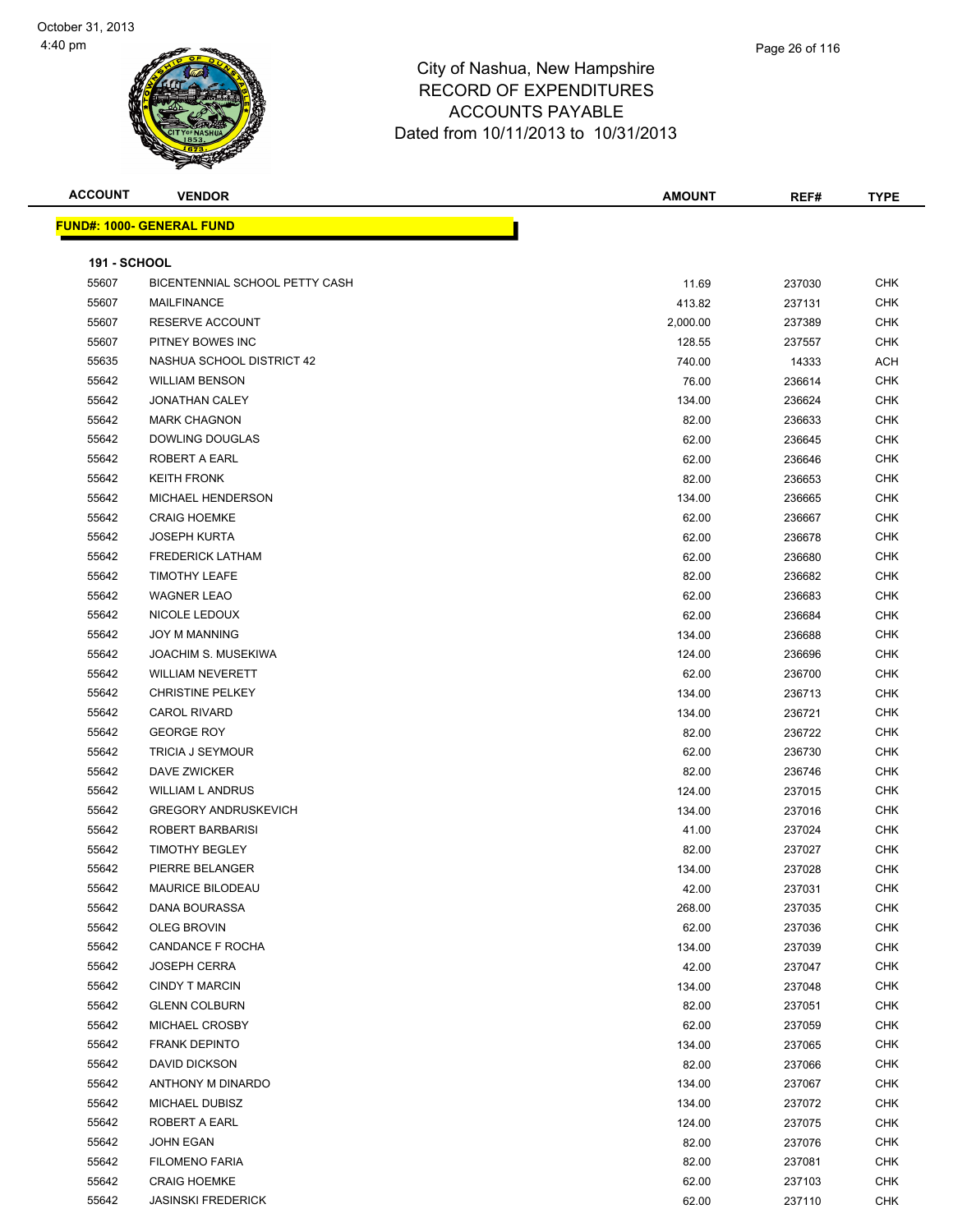

| Page 27 of 116 |  |
|----------------|--|
|                |  |
|                |  |

| <b>ACCOUNT</b>      | <b>VENDOR</b>                    | <b>AMOUNT</b> | REF#   | <b>TYPE</b> |
|---------------------|----------------------------------|---------------|--------|-------------|
|                     | <b>FUND#: 1000- GENERAL FUND</b> |               |        |             |
|                     |                                  |               |        |             |
| <b>191 - SCHOOL</b> |                                  |               |        |             |
| 55642               | <b>JASON DEMEROTO</b>            | 62.00         | 237111 | <b>CHK</b>  |
| 55642               | <b>JEREMEY LAVIGNE</b>           | 62.00         | 237112 | <b>CHK</b>  |
| 55642               | EDWARD JONSON                    | 104.00        | 237113 | <b>CHK</b>  |
| 55642               | <b>CHARLES KAJEN</b>             | 124.00        | 237115 | <b>CHK</b>  |
| 55642               | <b>KEN HALL</b>                  | 62.00         | 237116 | <b>CHK</b>  |
| 55642               | ROGER KONSTANT                   | 134.00        | 237117 | <b>CHK</b>  |
| 55642               | ROBERT KRUPICKA                  | 82.00         | 237118 | <b>CHK</b>  |
| 55642               | MICHAEL LAROCQUE                 | 134.00        | 237119 | <b>CHK</b>  |
| 55642               | <b>WAGNER LEAO</b>               | 93.00         | 237121 | <b>CHK</b>  |
| 55642               | NICOLE LEDOUX                    | 134.00        | 237122 | <b>CHK</b>  |
| 55642               | PHILIP LEVESQUE                  | 84.00         | 237123 | <b>CHK</b>  |
| 55642               | ROBERT LEVEY                     | 268.00        | 237124 | <b>CHK</b>  |
| 55642               | <b>MARK LISS</b>                 | 42.00         | 237125 | <b>CHK</b>  |
| 55642               | <b>BRIAN LUSIGNAN</b>            | 164.00        | 237126 | <b>CHK</b>  |
| 55642               | NADIRE LUTAS                     | 82.00         | 237127 | <b>CHK</b>  |
| 55642               | <b>WILLIAM MAKARAWICZ</b>        | 62.00         | 237132 | <b>CHK</b>  |
| 55642               | <b>NICK MANDRAVELIS</b>          | 62.00         | 237133 | <b>CHK</b>  |
| 55642               | <b>MATTHEW MATSIS</b>            | 62.00         | 237137 | <b>CHK</b>  |
| 55642               | DONALD MCGUIGAN                  | 124.00        | 237138 | <b>CHK</b>  |
| 55642               | <b>DENNIS MELANSON</b>           | 144.00        | 237140 | <b>CHK</b>  |
| 55642               | <b>JOHN W MERRIKEN</b>           | 62.00         | 237141 | <b>CHK</b>  |
| 55642               | RICHARD MILBURN                  | 62.00         | 237142 | <b>CHK</b>  |
| 55642               | <b>SEAN T MURPHY</b>             | 82.00         | 237146 | <b>CHK</b>  |
| 55642               | GARY MURTAGH                     | 62.00         | 237147 | <b>CHK</b>  |
| 55642               | JOACHIM S. MUSEKIWA              | 124.00        | 237148 | <b>CHK</b>  |
| 55642               | <b>WILLIAM NEVERETT</b>          | 62.00         | 237152 | <b>CHK</b>  |
| 55642               | <b>WILLIAM NUNNALLY</b>          | 134.00        | 237156 | <b>CHK</b>  |
| 55642               | <b>CHRISTINE PELKEY</b>          | 196.00        | 237163 | CHK         |
| 55642               | PETER GAGYI                      | 82.00         | 237164 | <b>CHK</b>  |
| 55642               | <b>RICHARD PRESHER</b>           | 82.00         | 237168 | <b>CHK</b>  |
| 55642               | <b>CHRISTIANE RAABE</b>          | 196.00        | 237171 | <b>CHK</b>  |
| 55642               | <b>HARRY ROSENSTEIN</b>          | 62.00         | 237176 | <b>CHK</b>  |
| 55642               | NATHAN ROSENSTEIN                | 82.00         | 237177 | <b>CHK</b>  |
| 55642               | <b>GEORGE RUPPEL</b>             | 82.00         | 237178 | <b>CHK</b>  |
| 55642               | <b>SEAN PATTEN</b>               | 62.00         | 237190 | <b>CHK</b>  |
| 55642               | <b>TRICIA J SEYMOUR</b>          | 62.00         | 237191 | CHK         |
| 55642               | DEBRA STOLL                      | 258.00        | 237197 | CHK         |
| 55642               | <b>BRUCE C TAGGART</b>           | 268.00        | 237199 | CHK         |
| 55642               | PETER TANGUAY                    | 82.00         | 237200 | CHK         |
| 55642               | <b>TYLER KIMBAR</b>              | 80.00         | 237204 | <b>CHK</b>  |
| 55642               | <b>DENNIS VAN ERON</b>           | 62.00         | 237208 | CHK         |
| 55642               | <b>MICHAEL VIVEIROS</b>          | 42.00         | 237210 | CHK         |
| 55642               | <b>FREDERICK ZECHA</b>           | 94.00         | 237219 | CHK         |
| 55642               | <b>KAREN ZIELINSKI</b>           | 268.00        | 237220 | CHK         |
| 55642               | <b>WILLIAM L ANDRUS</b>          | 124.00        | 237400 | CHK         |
| 55642               | MICHAEL BARBERIAN                | 42.00         | 237406 | CHK         |
| 55642               | PIERRE BELANGER                  | 134.00        | 237409 | CHK         |
| 55642               | <b>KEVIN J BEMIS</b>             | 42.00         | 237411 | <b>CHK</b>  |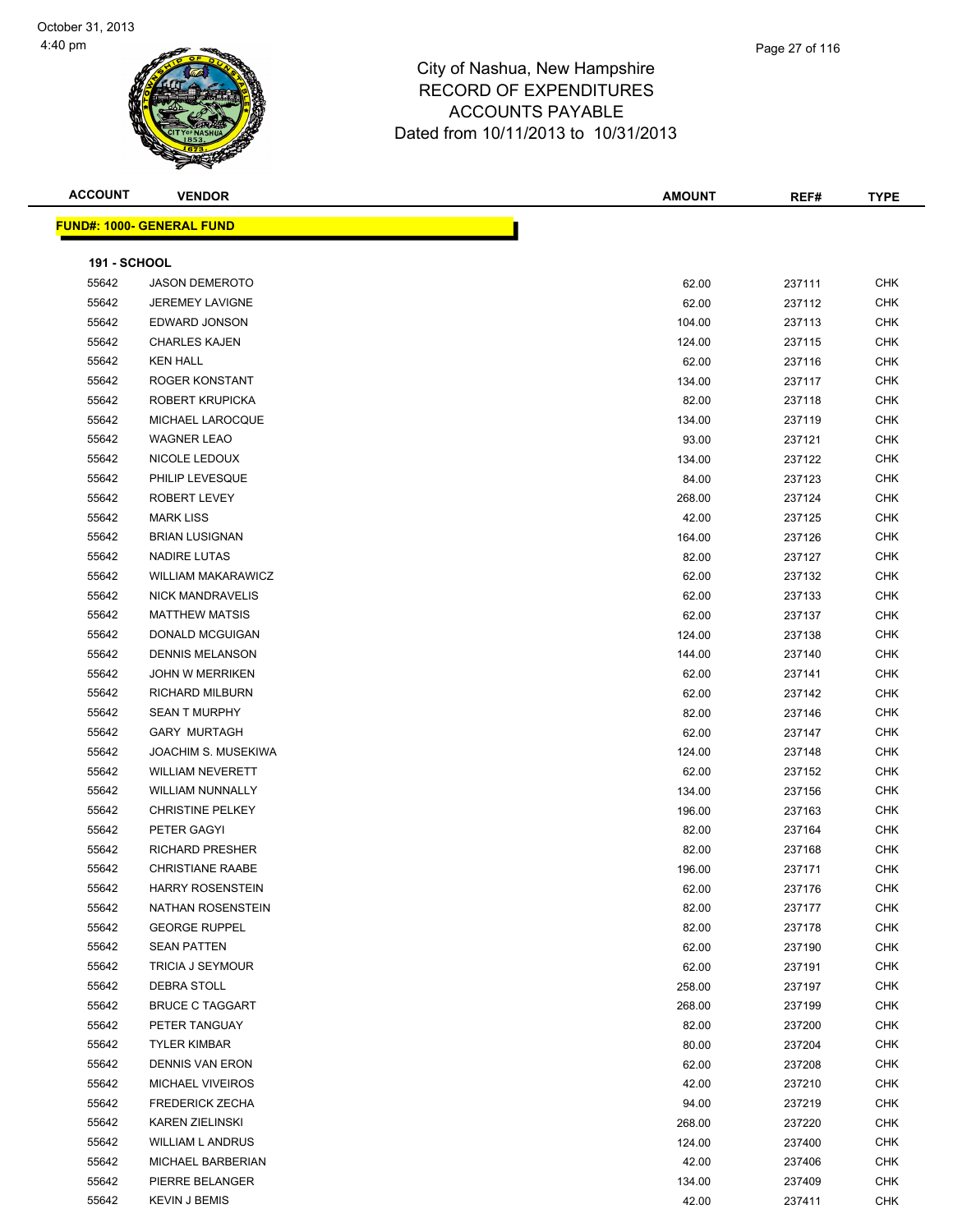

T

| Page 28 of 116 |
|----------------|
|                |

**ACCOUNT VENDOR AMOUNT REF# TYPE FUND#: 1000- GENERAL FUND**

| <b>191 - SCHOOL</b> |                         |        |        |            |
|---------------------|-------------------------|--------|--------|------------|
| 55642               | MAURICE BILODEAU        | 42.00  | 237412 | <b>CHK</b> |
| 55642               | <b>KEVIN BOLDUC</b>     | 124.00 | 237415 | <b>CHK</b> |
| 55642               | ROBERT CAMIRAND         | 82.00  | 237428 | <b>CHK</b> |
| 55642               | <b>JOSEPH CERRA</b>     | 42.00  | 237434 | <b>CHK</b> |
| 55642               | PHILIP CLINTON          | 62.00  | 237438 | <b>CHK</b> |
| 55642               | MICHAEL CROSBY          | 82.00  | 237449 | <b>CHK</b> |
| 55642               | <b>EDDIE CURRIER</b>    | 82.00  | 237451 | <b>CHK</b> |
| 55642               | MICHAEL DANEAU          | 42.00  | 237454 | <b>CHK</b> |
| 55642               | BENJAMIN W DAVIS        | 113.00 | 237455 | <b>CHK</b> |
| 55642               | <b>JEFFREY DELOIS</b>   | 94.00  | 237457 | <b>CHK</b> |
| 55642               | WILLIAM J DONOVAN       | 42.00  | 237459 | <b>CHK</b> |
| 55642               | DANIEL DUPRANT          | 42.00  | 237460 | CHK        |
| 55642               | <b>KEITH FRONK</b>      | 82.00  | 237474 | CHK        |
| 55642               | <b>THOMAS GIBSON</b>    | 42.00  | 237476 | <b>CHK</b> |
| 55642               | ROBERT GIDARI           | 80.00  | 237477 | <b>CHK</b> |
| 55642               | <b>RICHARD HIGGINS</b>  | 42.00  | 237489 | <b>CHK</b> |
| 55642               | <b>CRAIG HOEMKE</b>     | 82.00  | 237490 | <b>CHK</b> |
| 55642               | <b>JOHN JASKOLKA</b>    | 42.00  | 237501 | <b>CHK</b> |
| 55642               | EDWARD JONSON           | 62.00  | 237502 | <b>CHK</b> |
| 55642               | <b>CHARLES KAJEN</b>    | 248.00 | 237503 | <b>CHK</b> |
| 55642               | <b>THEODORE KITSIS</b>  | 113.00 | 237506 | <b>CHK</b> |
| 55642               | <b>GARY KUBA</b>        | 82.00  | 237507 | <b>CHK</b> |
| 55642               | <b>JOSEPH KURTA</b>     | 124.00 | 237508 | CHK        |
| 55642               | MICHAEL LAROCQUE        | 196.00 | 237510 | <b>CHK</b> |
| 55642               | <b>TIMOTHY LEAFE</b>    | 104.00 | 237513 | <b>CHK</b> |
| 55642               | <b>WAGNER LEAO</b>      | 62.00  | 237514 | <b>CHK</b> |
| 55642               | <b>BRIAN LUSIGNAN</b>   | 62.00  | 237517 | <b>CHK</b> |
| 55642               | NICK MANDRAVELIS        | 196.00 | 237522 | <b>CHK</b> |
| 55642               | <b>JOY M MANNING</b>    | 13.00  | 237523 | <b>CHK</b> |
| 55642               | <b>STANLEY MARRO</b>    | 104.00 | 237525 | <b>CHK</b> |
| 55642               | <b>JAMES MOYLAN</b>     | 82.00  | 237535 | <b>CHK</b> |
| 55642               | <b>WILLIAM NEVERETT</b> | 42.00  | 237544 | <b>CHK</b> |
| 55642               | DANIEL O'NEIL           | 82.00  | 237550 | <b>CHK</b> |
| 55642               | <b>GEOFF OSBORNE</b>    | 268.00 | 237553 | <b>CHK</b> |
| 55642               | <b>MILAN PETROVIC</b>   | 62.00  | 237556 | <b>CHK</b> |
| 55642               | <b>BARRY REDDICK</b>    | 52.00  | 237563 | <b>CHK</b> |
| 55642               | <b>GEORGE ROY</b>       | 42.00  | 237567 | <b>CHK</b> |
| 55642               | <b>GREG SARETTE</b>     | 82.00  | 237570 | <b>CHK</b> |
| 55642               | RONALD SEVIGNY          | 42.00  | 237579 | <b>CHK</b> |
| 55642               | ROLAND F ST GERMAN JR   | 42.00  | 237582 | <b>CHK</b> |
| 55642               | PETER TANGUAY           | 82.00  | 237587 | CHK        |
| 55642               | <b>KEVIN THEODORE</b>   | 124.00 | 237588 | <b>CHK</b> |
| 55642               | <b>MICHAEL VIVEIROS</b> | 52.00  | 237598 | CHK        |
| 55642               | <b>KAREN ZIELINSKI</b>  | 124.00 | 237602 | CHK        |
| 55642               | ROBERT ZUCCARO          | 42.00  | 237603 | CHK        |
| 55690               | TONY COUROUNIS          | 128.95 | 236641 | CHK        |
| 55690               | FIRST STUDENT INC       | 708.30 | 236650 | <b>CHK</b> |
| 55690               | U-HAUL                  | 167.36 | 236740 | <b>CHK</b> |
|                     |                         |        |        |            |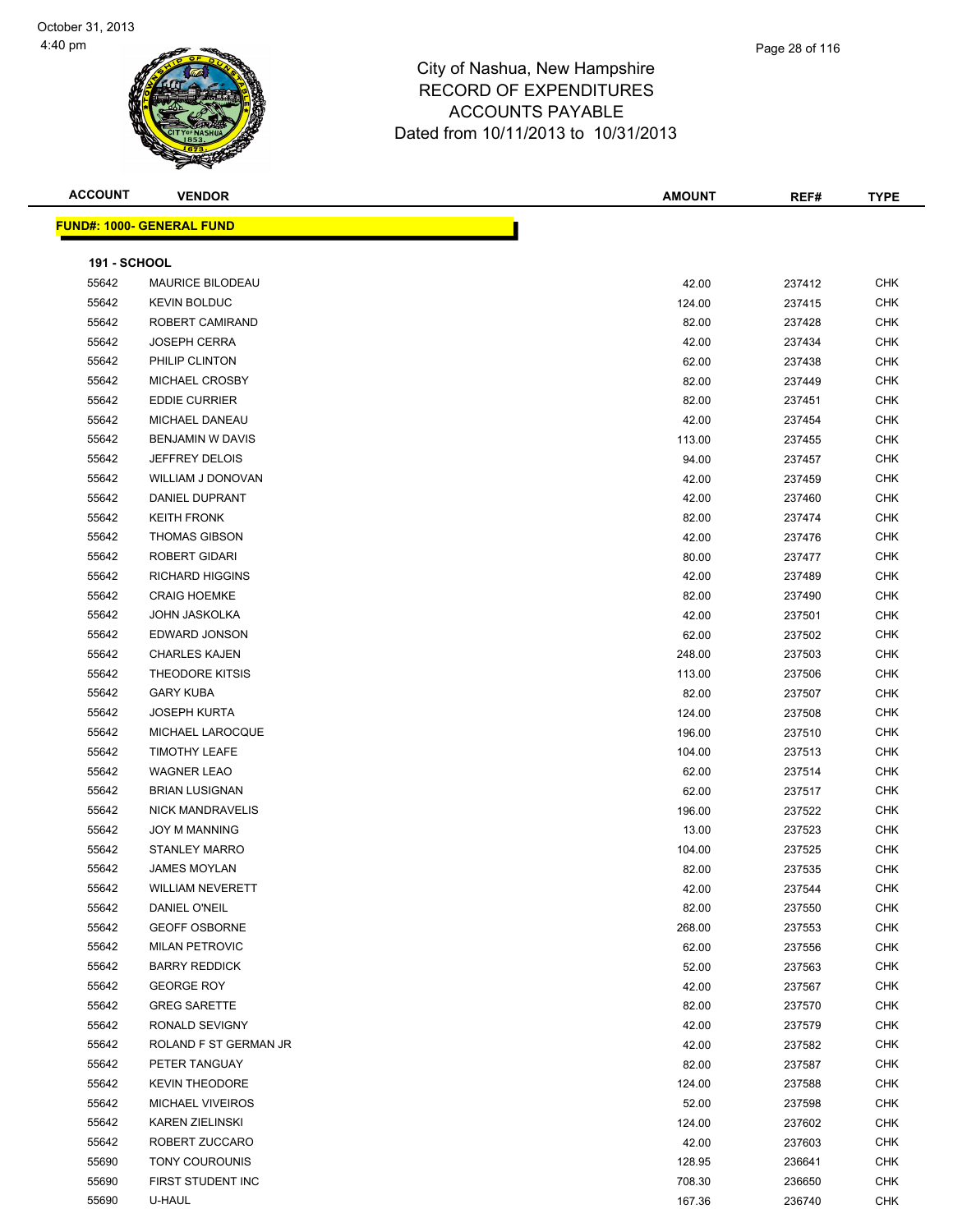| <b>ACCOUNT</b>                   | <b>VENDOR</b> |  | <b>AMOUNT</b> | REF# | TYPE |
|----------------------------------|---------------|--|---------------|------|------|
| <b>FUND#: 1000- GENERAL FUND</b> |               |  |               |      |      |
|                                  |               |  |               |      |      |

| <b>191 - SCHOOL</b> |                                       |           |        |            |
|---------------------|---------------------------------------|-----------|--------|------------|
| 55690               | FIRST STUDENT INC                     | 2,381.22  | 237084 | <b>CHK</b> |
| 55690               | <b>TONY COUROUNIS</b>                 | 220.34    | 237446 | <b>CHK</b> |
| 55690               | FIRST STUDENT INC                     | 947.78    | 237468 | <b>CHK</b> |
| 55690               | U-HAUL                                | 146.59    | 237593 | <b>CHK</b> |
| 55691               | <b>FIRST STUDENT INC</b>              | 59,953.36 | 236650 | <b>CHK</b> |
| 55691               | CARING HANDS TRANSPORTATION LL        | 12,420.00 | 237431 | <b>CHK</b> |
| 55691               | THE PROVIDER ENTERPRISES INC          | 2,112.00  | 237561 | <b>CHK</b> |
| 55694               | MOUNT PROSPECT ACADEMY INC            | 4,236.81  | 236695 | <b>CHK</b> |
| 55694               | NFI NORTH INC                         | 2,492.25  | 236703 | <b>CHK</b> |
| 55694               | THE WHITNEY ACADEMY INC               | 19,668.60 | 236743 | CHK        |
| 55694               | YOUTH VILLAGES                        | 16,115.66 | 236744 | <b>CHK</b> |
| 55694               | <b>CEDARCREST INC</b>                 | 987.10    | 237433 | <b>CHK</b> |
| 55694               | CROTCHED MOUNTAIN REHAB CTR           | 10,676.77 | 237450 | <b>CHK</b> |
| 55694               | <b>EASTER SEALS OF NEW HAMPSHIRE</b>  | 21,554.76 | 237461 | <b>CHK</b> |
| 55694               | LEARNING CENTER FOR THE DEAF          | 13,950.40 | 237515 | CHK        |
| 55694               | MERRIMACK SPEC ED COLLABORATIV        | 20,140.00 | 237533 | CHK        |
| 55694               | <b>SERESC</b>                         | 17,462.40 | 237578 | <b>CHK</b> |
| 55694               | ST ANNS HOME INC                      | 10,290.40 | 237581 | <b>CHK</b> |
| 55694               | TREASURER, STATE OF NH                | 9,672.00  | 237592 | <b>CHK</b> |
| 55694               | YOUTH VILLAGES                        | 15,595.80 | 237601 | <b>CHK</b> |
| 61100               | MAIN DUNSTABLE PETTY CASH             | 172.83    | 236590 | <b>CHK</b> |
| 61100               | PETTY CASH SCHOOLS                    | 11.99     | 236595 | <b>CHK</b> |
| 61100               | <b>TARA KINSELLA</b>                  | 28.79     | 236676 | <b>CHK</b> |
| 61100               | WB MASON CO INC                       | 2,004.17  | 236742 | CHK        |
| 61100               | FAIRGROUNDS MIDDLE SCH PETTY C        | 22.97     | 237001 | <b>CHK</b> |
| 61100               | LEDGE ST SCH PETTY CASH               | 39.18     | 237003 | CHK        |
| 61100               | <b>CANON SOLUTIONS AMERICA</b>        | 470.00    | 237040 | <b>CHK</b> |
| 61100               | DEE DEMPSTER                          | 41.92     | 237064 | <b>CHK</b> |
| 61100               | PITNEY BOWES INC                      | 78.18     | 237165 | <b>CHK</b> |
| 61100               | WB MASON CO INC                       | 4,759.51  | 237213 | <b>CHK</b> |
| 61100               | LAWRANCE DIRECT, LLC                  | 1,843.00  | 237512 | <b>CHK</b> |
| 61100               | <b>JULIE SCHULTZ</b>                  | 16.59     | 237576 | <b>CHK</b> |
| 61100               | WB MASON CO INC                       | 42.95     | 237600 | <b>CHK</b> |
| 61135               | <b>BELLETETES INC</b>                 | 63.92     | 236613 | <b>CHK</b> |
| 61135               | <b>BLICK ART MATERIALS</b>            | 483.17    | 236617 | <b>CHK</b> |
| 61135               | BURMAX CO INC                         | 196.76    | 236623 | <b>CHK</b> |
| 61135               | <b>CARPARTS OF NASHUA</b>             | 448.22    | 236626 | <b>CHK</b> |
| 61135               | CARTRIDGE WORLD NASHUA                | 248.99    | 236628 | <b>CHK</b> |
| 61135               | ENCHANTED LEARNING LLC                | 125.00    | 236647 | <b>CHK</b> |
| 61135               | <b>HANNAFORD</b>                      | 10.27     | 236662 | <b>CHK</b> |
| 61135               | HOME DEPOT CREDIT SERVICE             | 309.12    | 236668 | <b>CHK</b> |
| 61135               | <b>HOUGHTON MIFFLIN HARCOURT PUB.</b> | 469.12    | 236669 | <b>CHK</b> |
| 61135               | <b>IXL LEARNING INC</b>               | 1,750.00  | 236673 | <b>CHK</b> |
| 61135               | MAINE OXY                             | 205.29    | 236687 | <b>CHK</b> |
| 61135               | MARKET BASKET ACCT 2589096            | 412.31    | 236689 | <b>CHK</b> |
| 61135               | MCGRAW-HILL SCHOOL EDUCATION          | 268.99    | 236692 | <b>CHK</b> |
| 61135               | <b>NELSON PIANO SERVICE</b>           | 105.00    | 236699 | <b>CHK</b> |
| 61135               | NEWEGG.COM                            | 145.60    | 236702 | <b>CHK</b> |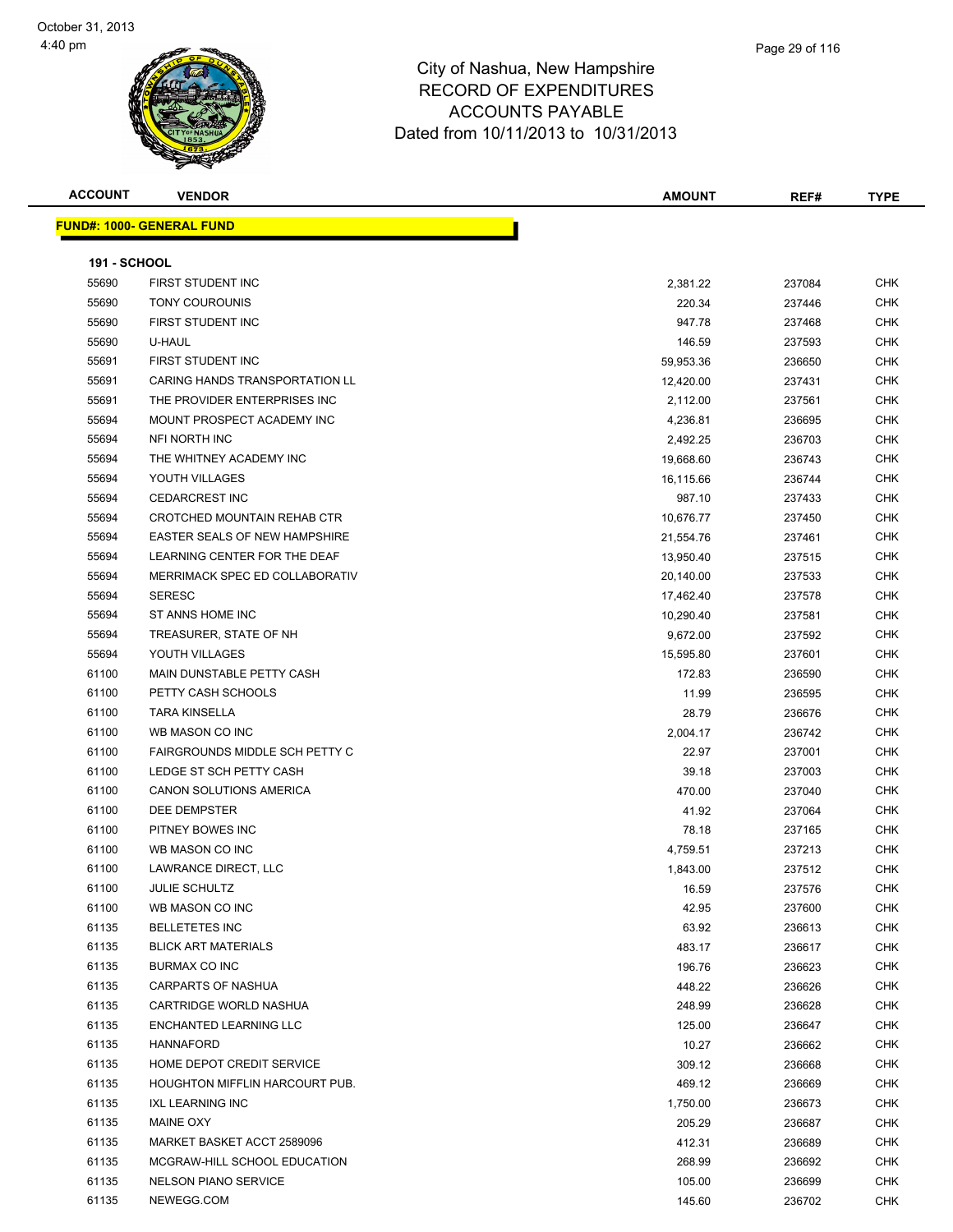

| <b>ACCOUNT</b>      | <b>VENDOR</b>                    | <b>AMOUNT</b> | REF#   | <b>TYPE</b> |
|---------------------|----------------------------------|---------------|--------|-------------|
|                     | <b>FUND#: 1000- GENERAL FUND</b> |               |        |             |
|                     |                                  |               |        |             |
| <b>191 - SCHOOL</b> |                                  |               |        |             |
| 61135               | PEARSON EDUCATION INC            | 82.34         | 236712 | <b>CHK</b>  |
| 61135               | <b>KEITH RICHARD</b>             | 122.50        | 236719 | <b>CHK</b>  |
| 61135               | <b>SCHOOL HEALTH CORP</b>        | 161.29        | 236726 | <b>CHK</b>  |
| 61135               | <b>SCHOOL OUTFITTERS</b>         | 596.11        | 236727 | <b>CHK</b>  |
| 61135               | <b>SCHOOL SPECIALTY</b>          | 2,940.98      | 236728 | <b>CHK</b>  |
| 61135               | TASKS GALORE PUBLISHING INC      | 94.49         | 236737 | <b>CHK</b>  |
| 61135               | <b>WAL-MART</b>                  | 55.67         | 236741 | CHK         |
| 61135               | WB MASON CO INC                  | 1,503.70      | 236742 | CHK         |
| 61135               | ACE EDUCATIONAL SUPPLIES INC     | 134.95        | 237010 | <b>CHK</b>  |
| 61135               | DAVID BAILEY                     | 40.00         | 237022 | <b>CHK</b>  |
| 61135               | <b>BARNES &amp; NOBLE INC</b>    | 335.40        | 237025 | CHK         |
| 61135               | <b>BELLETETES INC</b>            | 376.42        | 237029 | <b>CHK</b>  |
| 61135               | BICENTENNIAL SCHOOL PETTY CASH   | 181.30        | 237030 | <b>CHK</b>  |
| 61135               | <b>LYNNE BROWN</b>               | 30.00         | 237037 | <b>CHK</b>  |
| 61135               | CANON SOLUTIONS AMERICA          | 120.00        | 237040 | <b>CHK</b>  |
| 61135               | <b>SUSAN CAREY</b>               | 81.06         | 237042 | <b>CHK</b>  |
| 61135               | CARTRIDGE WORLD NASHUA           | 90.00         | 237043 | <b>CHK</b>  |
| 61135               | <b>CONTINENTAL PRESS</b>         | 592.35        | 237054 | CHK         |
| 61135               | <b>DEMCO</b>                     | 562.25        | 237063 | <b>CHK</b>  |
| 61135               | DISNEY EDUCATIONAL PRODUCTIONS   | 52.47         | 237068 | <b>CHK</b>  |
| 61135               | DJ JEFF HAMILTON                 | 250.00        | 237069 | <b>CHK</b>  |
| 61135               | <b>JULIE DONOVAN</b>             | 45.49         | 237071 | <b>CHK</b>  |
| 61135               | <b>WILLIAM DUBOIS</b>            | 69.00         | 237073 | <b>CHK</b>  |
| 61135               | <b>MARIANNE DUSTIN</b>           | 23.84         | 237074 | <b>CHK</b>  |
| 61135               | ELLISON EDUCATIONAL EQUIPMENT    | 438.84        | 237077 | <b>CHK</b>  |
| 61135               | <b>ELSEVIER INC</b>              | 46.44         | 237078 | CHK         |
| 61135               | <b>MARIANN FARRELL</b>           | 73.49         | 237082 | <b>CHK</b>  |
| 61135               | <b>ROBERT GRACE</b>              | 200.00        | 237093 | <b>CHK</b>  |
| 61135               | LINDSAY HANNAFORD                | 47.21         | 237098 | CHK         |
| 61135               | HOME DEPOT CREDIT SERVICE        | 199.84        | 237104 | CHK         |
| 61135               | HOUGHTON MIFFLIN HARCOURT PUB.   | 50.30         | 237105 | <b>CHK</b>  |
| 61135               | J W PEPPER & SON INC             | 43.99         | 237108 | <b>CHK</b>  |
| 61135               | <b>JW PEPPER &amp; SONS INC</b>  | 135.98        | 237109 | <b>CHK</b>  |
| 61135               | <b>JOSEF LAMBERT</b>             | 13.47         | 237114 | <b>CHK</b>  |
| 61135               | M & M ELECTRICAL SUPPLY CO INC   | 1,120.42      | 237128 | <b>CHK</b>  |
| 61135               | <b>MARK C TENNEY</b>             | 164.09        | 237135 | <b>CHK</b>  |
| 61135               | MARKET BASKET ACCT 2589096       | 136.97        | 237136 | <b>CHK</b>  |
| 61135               | MODERN SCHOOL SUPPLIES INC       | 431.35        | 237143 | <b>CHK</b>  |
| 61135               | MSC INDUSTRIAL SUPPLY CO INC     | 457.20        | 237145 | <b>CHK</b>  |
| 61135               | <b>NASCO</b>                     | 315.80        | 237149 | <b>CHK</b>  |
| 61135               | <b>KAREN NICHOLS</b>             | 54.59         | 237154 | <b>CHK</b>  |
| 61135               | KATHY PAETZOLD                   | 57.66         | 237159 | <b>CHK</b>  |
| 61135               | <b>IRENE PITSILLIDES</b>         | 51.47         | 237166 | <b>CHK</b>  |
| 61135               | POSITIVE ACTION INC              | 495.00        | 237167 | <b>CHK</b>  |
| 61135               | PRO AV SYSTEMS INC               | 204.00        | 237169 | <b>CHK</b>  |
| 61135               | REALITYWORKS INC                 | 182.00        | 237173 | <b>CHK</b>  |
| 61135               | <b>SCHOLASTIC INC</b>            | 192.23        | 237184 | <b>CHK</b>  |
| 61135               | SCHOOL SPECIALTY/CLASSROOM DIR   | 49.14         | 237188 | <b>CHK</b>  |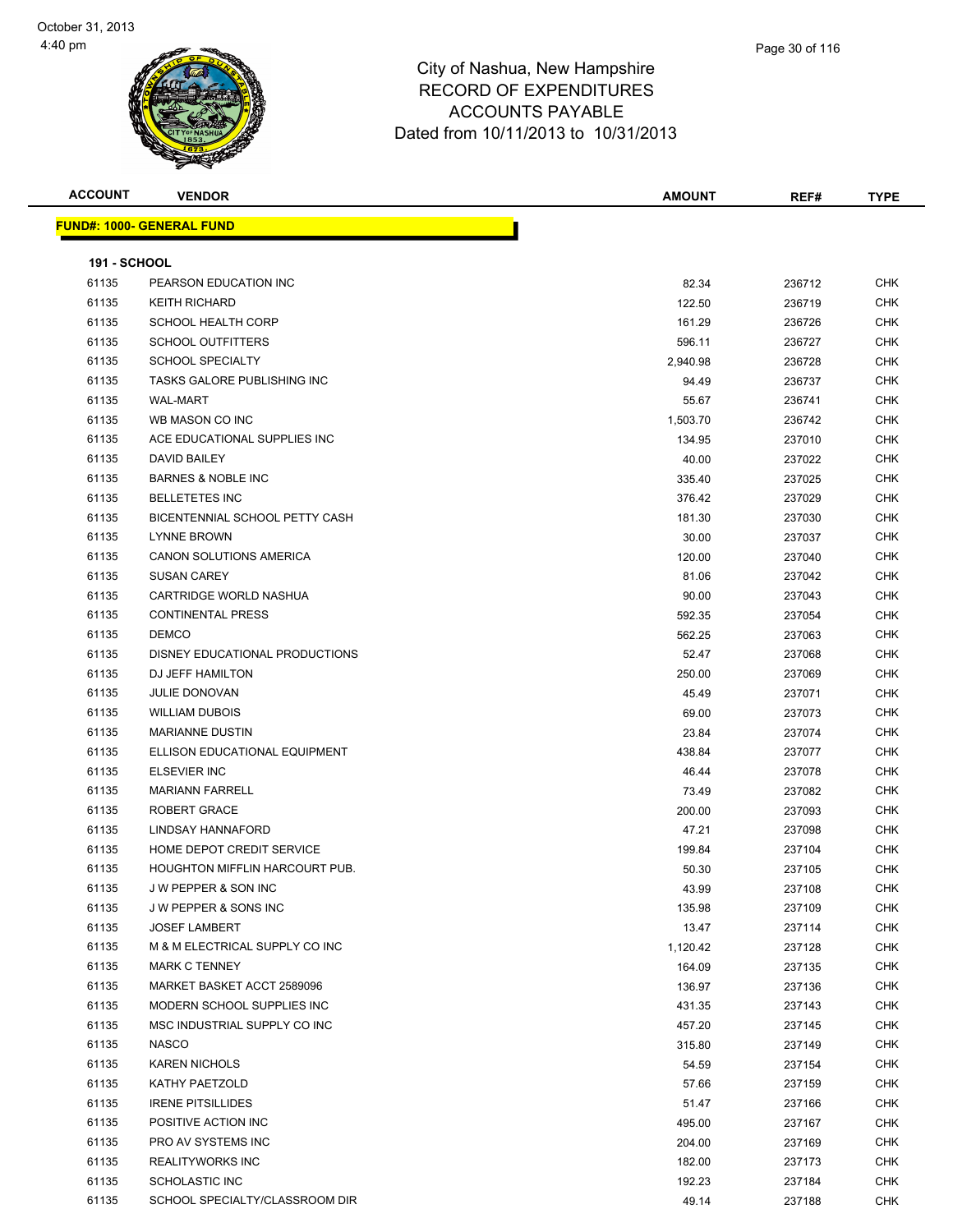

| <b>ACCOUNT</b>      | <b>VENDOR</b>                     | <b>AMOUNT</b> | REF#   | <b>TYPE</b> |
|---------------------|-----------------------------------|---------------|--------|-------------|
|                     | <u> FUND#: 1000- GENERAL FUND</u> |               |        |             |
|                     |                                   |               |        |             |
| <b>191 - SCHOOL</b> |                                   |               |        |             |
| 61135               | <b>SCHOOL SPECIALTY</b>           | 6,452.65      | 237189 | <b>CHK</b>  |
| 61135               | SYSCO BOSTON LLC                  | 612.55        | 237198 | <b>CHK</b>  |
| 61135               | <b>TEACHERS DISCOVERY</b>         | 65.93         | 237201 | <b>CHK</b>  |
| 61135               | <b>WAL-MART</b>                   | 434.66        | 237211 | CHK         |
| 61135               | WB MASON CO INC                   | 4,612.98      | 237213 | <b>CHK</b>  |
| 61135               | <b>WILSON LANGUAGE</b>            | 168.48        | 237215 | <b>CHK</b>  |
| 61135               | ANN WINANS                        | 37.52         | 237216 | <b>CHK</b>  |
| 61135               | ZAHOUREK SYSTEMS INC              | 537.79        | 237218 | <b>CHK</b>  |
| 61135               | TREASURER STATE OF NH             | 75.00         | 237393 | CHK         |
| 61135               | AC MOORE                          | 85.63         | 237394 | CHK         |
| 61135               | <b>BAILEY POTTERY EQUIP CORP</b>  | 2,315.63      | 237404 | CHK         |
| 61135               | <b>CYNTHIA BANNON</b>             | 124.20        | 237405 | CHK         |
| 61135               | <b>BELLETETES INC</b>             | 286.04        | 237410 | CHK         |
| 61135               | <b>BLICK ART MATERIALS</b>        | 1,641.49      | 237413 | <b>CHK</b>  |
| 61135               | <b>BURMAX CO INC</b>              | 713.96        | 237425 | CHK         |
| 61135               | CANON SOLUTIONS AMERICA           | 240.00        | 237429 | <b>CHK</b>  |
| 61135               | RIANA CLEVELAND                   | 70.95         | 237437 | <b>CHK</b>  |
| 61135               | COMPUTER HUT dba IT INSIDERS      | 531.00        | 237443 | <b>CHK</b>  |
| 61135               | <b>JULIE COTE</b>                 | 19.78         | 237445 | <b>CHK</b>  |
| 61135               | EVAN-MOOR                         | 57.97         | 237463 | CHK         |
| 61135               | F W WEBB CO                       | (77.00)       | 237464 | CHK         |
| 61135               | FLINN SCIENTIFIC INC              | 200.40        | 237470 | <b>CHK</b>  |
| 61135               | HANDWRITING WITHOUT TEARS         | 47.20         | 237485 | CHK         |
| 61135               | <b>HANNAFORD</b>                  | 205.89        | 237486 | <b>CHK</b>  |
| 61135               | RICHARD HEUSLEIN                  | 29.13         | 237488 | <b>CHK</b>  |
| 61135               | HOME DEPOT CREDIT SERVICES        | 140.59        | 237492 | CHK         |
| 61135               | HOME DEPOT CREDIT SERVICE         | 528.45        | 237493 | <b>CHK</b>  |
| 61135               | J W PEPPER & SON INC              | 277.99        | 237499 | <b>CHK</b>  |
| 61135               | <b>JW PEPPER &amp; SONS INC</b>   | 99.94         | 237500 | <b>CHK</b>  |
| 61135               | LAKESHORE LEARNING MATERIALS      | 264.42        | 237509 | CHK         |
| 61135               | MARKET BASKET ACCT 2589096        | 478.83        | 237524 | <b>CHK</b>  |
| 61135               | MONOPRICE INC                     | 46.31         | 237534 | CHK         |
| 61135               | <b>MUSIC AND ARTS CTR</b>         | 28.95         | 237537 | <b>CHK</b>  |
| 61135               | <b>NASCO</b>                      | 204.20        | 237539 | <b>CHK</b>  |
| 61135               | <b>SUSAN PORTER</b>               | 68.66         | 237559 | <b>CHK</b>  |
| 61135               | STEPHANIE ROSS-SAURI              | 20.00         | 237566 | <b>CHK</b>  |
| 61135               | <b>SCANTRON CORP</b>              | 138.51        | 237571 | CHK         |
| 61135               | <b>JENNIFER SCARPATI</b>          | 126.32        | 237572 | <b>CHK</b>  |
| 61135               | SCHOOL SPECIALTY                  | 17.04         | 237575 | <b>CHK</b>  |
| 61135               | STAPLES BUSINESS ADVANTAGE        | 186.86        | 237583 | CHK         |
| 61135               | <b>GARY STONCIUS</b>              | 26.76         | 237585 | CHK         |
| 61135               | WAL-MART                          | 47.56         | 237599 | CHK         |
| 61135               | WB MASON CO INC                   | 709.71        | 237600 | CHK         |
| 61142               | UNITED PARCEL SERVICE             | 11.12         | 237007 | <b>CHK</b>  |
| 61142               | SCHOOL HEALTH CORP                | 460.38        | 237185 | CHK         |
| 61142               | SCHOOL NURSE SUPPLY INC           | 563.12        | 237186 | CHK         |
| 61142               | SCHOOL HEALTH CORP                | 31.06         | 237573 | <b>CHK</b>  |
| 61142               | SCHOOL NURSE SUPPLY INC           | 751.22        | 237574 | <b>CHK</b>  |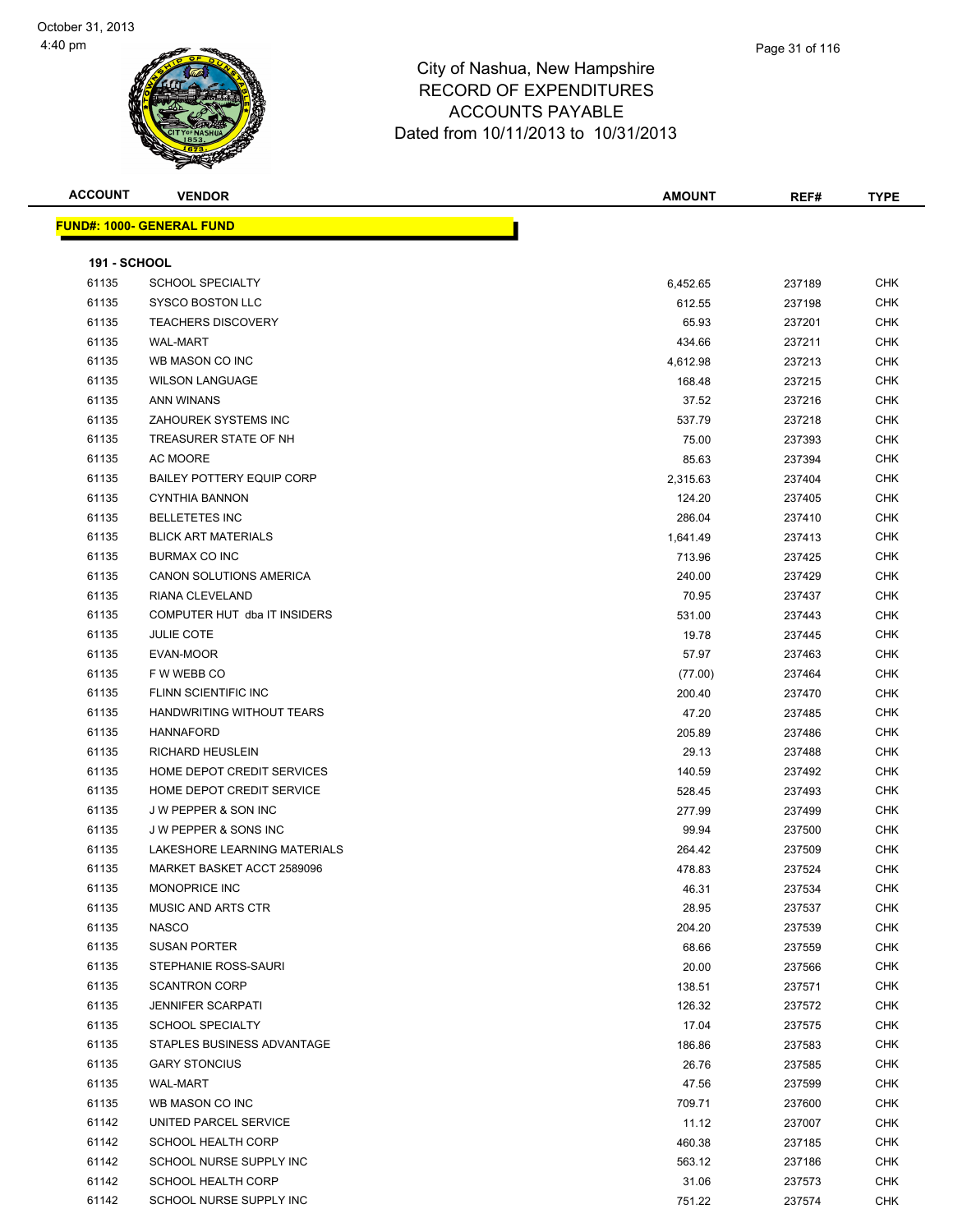

| <b>ACCOUNT</b>      | <b>VENDOR</b>                    | <b>AMOUNT</b> | REF#   | <b>TYPE</b> |
|---------------------|----------------------------------|---------------|--------|-------------|
|                     | <b>FUND#: 1000- GENERAL FUND</b> |               |        |             |
|                     |                                  |               |        |             |
| <b>191 - SCHOOL</b> |                                  |               |        |             |
| 61249               | <b>NCS PEARSON</b>               | 464.48        | 237543 | CHK         |
| 61299               | PETTY CASH SCHOOLS               | 14.36         | 236595 | <b>CHK</b>  |
| 61299               | TREASURER STATE OF NH            | 50.67         | 236600 | <b>CHK</b>  |
| 61299               | <b>BELLETETES INC</b>            | 215.81        | 236613 | <b>CHK</b>  |
| 61299               | <b>BLUE TARP FINANCIAL</b>       | 109.85        | 236618 | <b>CHK</b>  |
| 61299               | <b>PASEK CORP</b>                | 61.54         | 236709 | <b>CHK</b>  |
| 61299               | <b>BELLETETES INC</b>            | 365.18        | 237029 | CHK         |
| 61299               | COMPUTER HUT dba IT INSIDERS     | 79.95         | 237053 | <b>CHK</b>  |
| 61299               | <b>FASTENAL CO</b>               | 14.76         | 237083 | <b>CHK</b>  |
| 61299               | <b>PASEK CORP</b>                | 3,452.71      | 237162 | CHK         |
| 61299               | <b>SCHOOL SPECIALTY</b>          | 71.19         | 237189 | <b>CHK</b>  |
| 61299               | WB MASON CO INC                  | 75.95         | 237213 | <b>CHK</b>  |
| 61299               | <b>BELLETETES INC</b>            | 236.62        | 237410 | <b>CHK</b>  |
| 61299               | <b>CRISTA BURRELL</b>            | 115.44        | 237426 | <b>CHK</b>  |
| 61299               | <b>CARD TECH ID</b>              | 783.22        | 237430 | <b>CHK</b>  |
| 61299               | <b>FASTENAL CO</b>               | 84.06         | 237465 | <b>CHK</b>  |
| 61299               | <b>MEGAN FLANDERS</b>            | 50.00         | 237469 | CHK         |
| 61299               | <b>GLOBAL TRADEQUEST INC</b>     | 258.00        | 237479 | <b>CHK</b>  |
| 61299               | HOME DEPOT CREDIT SERVICES       | 156.95        | 237494 | <b>CHK</b>  |
| 61299               | LINEN & SHADE BIN INC            | 120.00        | 237516 | CHK         |
| 61407               | BATTERY SPECIALISTS OF NH LLC    | 60.95         | 237107 | CHK         |
| 61407               | M & M ELECTRICAL SUPPLY CO INC   | 8,023.74      | 237128 | <b>CHK</b>  |
| 61407               | WILLIAMS COMMUNICATIONS SERVIC   | 1,081.35      | 237214 | <b>CHK</b>  |
| 61407               | ALLIED ELECTRONICS INC           | 16.98         | 237398 | <b>CHK</b>  |
| 61407               | BATTERY SPECIALISTS OF NH LLC    | 111.80        | 237498 | <b>CHK</b>  |
| 61414               | F W WEBB CO                      | 1,661.74      | 236649 | <b>CHK</b>  |
| 61414               | PEABODY SUPPLY CO                | 127.72        | 236710 | CHK         |
| 61414               | TOTAL AIR SUPPLY INC             | 82.44         | 236738 | <b>CHK</b>  |
| 61414               | F W WEBB CO                      | 448.60        | 237080 | CHK         |
| 61414               | TOTAL AIR SUPPLY INC             | 150.00        | 237203 | CHK         |
| 61414               | F W WEBB CO                      | 408.84        | 237464 | CHK         |
| 61414               | <b>GRANITE GROUP</b>             | 343.50        |        | CHK         |
| 61414               | PEABODY SUPPLY CO                |               | 237482 |             |
|                     |                                  | 373.63        | 237555 | CHK         |
| 61414               | TOTAL AIR SUPPLY INC             | 302.04        | 237591 | <b>CHK</b>  |
| 61421               | BEARINGS SPECIALTY CO INC        | 110.41        | 236612 | <b>CHK</b>  |
| 61421               | CAPP INC                         | 550.00        | 236625 | <b>CHK</b>  |
| 61421               | <b>GRAINGER</b>                  | 939.09        | 236659 | CHK         |
| 61421               | <b>CAPP INC</b>                  | 725.00        | 237041 | <b>CHK</b>  |
| 61421               | BEARINGS SPECIALTY CO INC        | 30.92         | 237408 | CHK         |
| 61421               | <b>BUCKLEY ASSOCIATES INC</b>    | 277.86        | 237423 | <b>CHK</b>  |
| 61421               | <b>GRAINGER</b>                  | 113.17        | 237480 | <b>CHK</b>  |
| 61421               | <b>GRAINGER</b>                  | 550.68        | 237481 | <b>CHK</b>  |
| 61428               | CENTRAL PAPER PRODUCTS CO        | 890.85        | 236632 | CHK         |
| 61428               | NATIONWIDE SALES & SERVICE       | 198.16        | 236698 | CHK         |
| 61428               | CENTRAL PAPER PRODUCTS CO        | 6,217.82      | 237046 | CHK         |
| 61428               | MARKET BASKET ACCT 2589096       | 35.64         | 237136 | <b>CHK</b>  |
| 61428               | KARCHER NORTH AMERICA            | 94.24         | 237505 | <b>CHK</b>  |
| 61428               | NATIONWIDE SALES & SERVICE       | 377.59        | 237542 | <b>CHK</b>  |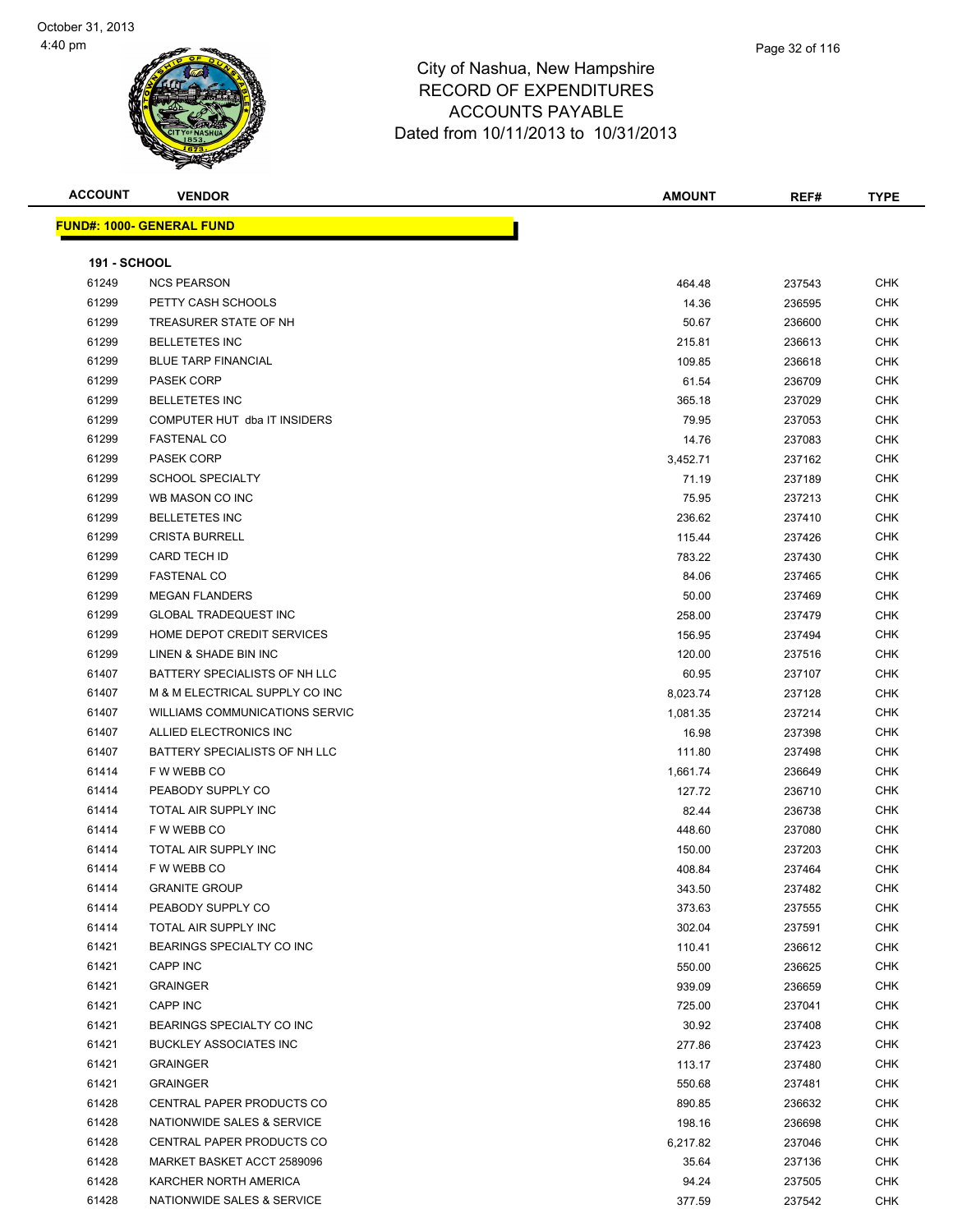

| <b>ACCOUNT</b>      | <b>VENDOR</b>                     | <b>AMOUNT</b> | REF#   | <b>TYPE</b> |
|---------------------|-----------------------------------|---------------|--------|-------------|
|                     | <u> FUND#: 1000- GENERAL FUND</u> |               |        |             |
| <b>191 - SCHOOL</b> |                                   |               |        |             |
| 61599               | <b>BROX INDUSTRIES INC</b>        | 114.95        | 237038 | <b>CHK</b>  |
| 61599               | <b>CUES INC</b>                   | 196.00        | 237060 | <b>CHK</b>  |
| 61599               | GATE CITY FENCE CO INC            | 3.00          | 237089 | CHK         |
| 61599               | FRANKLIN PAINT CO INC             | 750.65        | 237473 | <b>CHK</b>  |
| 61607               | APPLE INC                         | 59.95         | 237401 | CHK         |
| 61814               | <b>FOLLETT LIBRARY RESOURCES</b>  | 941.06        | 236652 | CHK         |
| 61814               | <b>FOLLETT LIBRARY RESOURCES</b>  | 1,778.96      | 237086 | <b>CHK</b>  |
| 61814               | SCHOLASTIC INC                    | 171.43        | 237182 | CHK         |
| 61814               | <b>BARNES &amp; NOBLE INC</b>     | 167.29        | 237407 | <b>CHK</b>  |
| 61814               | <b>FOLLETT LIBRARY RESOURCES</b>  | 1,745.40      | 237472 | <b>CHK</b>  |
| 61830               | SCHOLASTIC INC                    | 1,331.44      | 237183 | CHK         |
| 61875               | <b>BARNES &amp; NOBLE INC</b>     | 456.50        | 236611 | CHK         |
| 61875               | <b>EVERBIND BOOKS</b>             | 156.24        | 236648 | <b>CHK</b>  |
| 61875               | FOLLETT EDUCATIONAL SERVICES      | 996.32        | 236651 | <b>CHK</b>  |
| 61875               | GOODHEART WILCOX PUBLISHER        | 388.16        | 236658 | <b>CHK</b>  |
| 61875               | PEARSON EDUCATION                 | 108.51        | 236711 | CHK         |
| 61875               | <b>DANIELLE CATABIA</b>           | 39.71         | 237045 | CHK         |
| 61875               | COUNCIL FOR EXCEPTIONAL CHILDR    | 260.69        | 237058 | <b>CHK</b>  |
| 61875               | <b>EVERBIND BOOKS</b>             | 463.11        | 237079 | CHK         |
| 61875               | FOLLETT EDUCATIONAL SERVICES      | 4,127.49      | 237085 | <b>CHK</b>  |
| 61875               | DAVID GOLDSMITH                   | 410.53        | 237092 | CHK         |
| 61875               | <b>SCHOLASTIC INC</b>             | 346.12        | 237183 | CHK         |
| 61875               | <b>BARNES &amp; NOBLE INC</b>     | 375.15        | 237407 | CHK         |
| 61875               | FOLLETT EDUCATIONAL SERVICES      | 314.82        | 237471 | <b>CHK</b>  |
| 71221               | APPLE INC                         | 499.00        | 236606 | CHK         |
| 71221               | CUSTOM COMPUTER SPECIALIST INC    | 5,505.88      | 236642 | <b>CHK</b>  |
| 71221               | <b>APPLE INC</b>                  | 5,987.00      | 237017 | <b>CHK</b>  |
| 71221               | CUSTOM COMPUTER SPECIALIST INC    | 46.24         | 237062 | CHK         |
| 71221               | <b>HEWLETT PACKARD COMPANY</b>    | 2,946.00      | 237101 | <b>CHK</b>  |
| 71221               | <b>UZIBULL</b>                    | 239.50        | 237207 | CHK         |
| 71221               | <b>APPLE INC</b>                  | 59.95         | 237401 | <b>CHK</b>  |
| 71221               | COMPUTER HUT dba IT INSIDERS      | 769.90        | 237443 | <b>CHK</b>  |
| 71221               | CUSTOM COMPUTER SPECIALIST INC    | 10,289.20     | 237452 | CHK         |
| 71800               | WB MASON CO INC                   | (129.00)      | 236742 | <b>CHK</b>  |
| 71800               | WB MASON CO INC                   | 258.00        | 237213 | <b>CHK</b>  |
| 71999               | COMPUTER HUT dba IT INSIDERS      | 679.95        | 237053 | <b>CHK</b>  |
| 71999               | CUSTOM COMPUTER SPECIALIST INC    | 2,412.10      | 237061 | <b>CHK</b>  |
| 71999               | STELLOS ELECTRICAL SUPPLY CO I    | 888.00        | 237196 | <b>CHK</b>  |
| 71999               | <b>GLOBAL TRADEQUEST INC</b>      | 714.00        | 237479 | <b>CHK</b>  |

#### **193 - DEBT SERVICE**

| 75100 | US BANK N.A. (091000022) | 1.015.000.00 | 14263 | ACH |
|-------|--------------------------|--------------|-------|-----|
| 75100 | US BANK N.A. (091000022) | 675.000.00   | 14362 | ACH |
| 75200 | US BANK N.A. (091000022) | 188.350.01   | 14263 | ACH |
| 75200 | US BANK N.A. (091000022) | 49.565.63    | 14362 | ACH |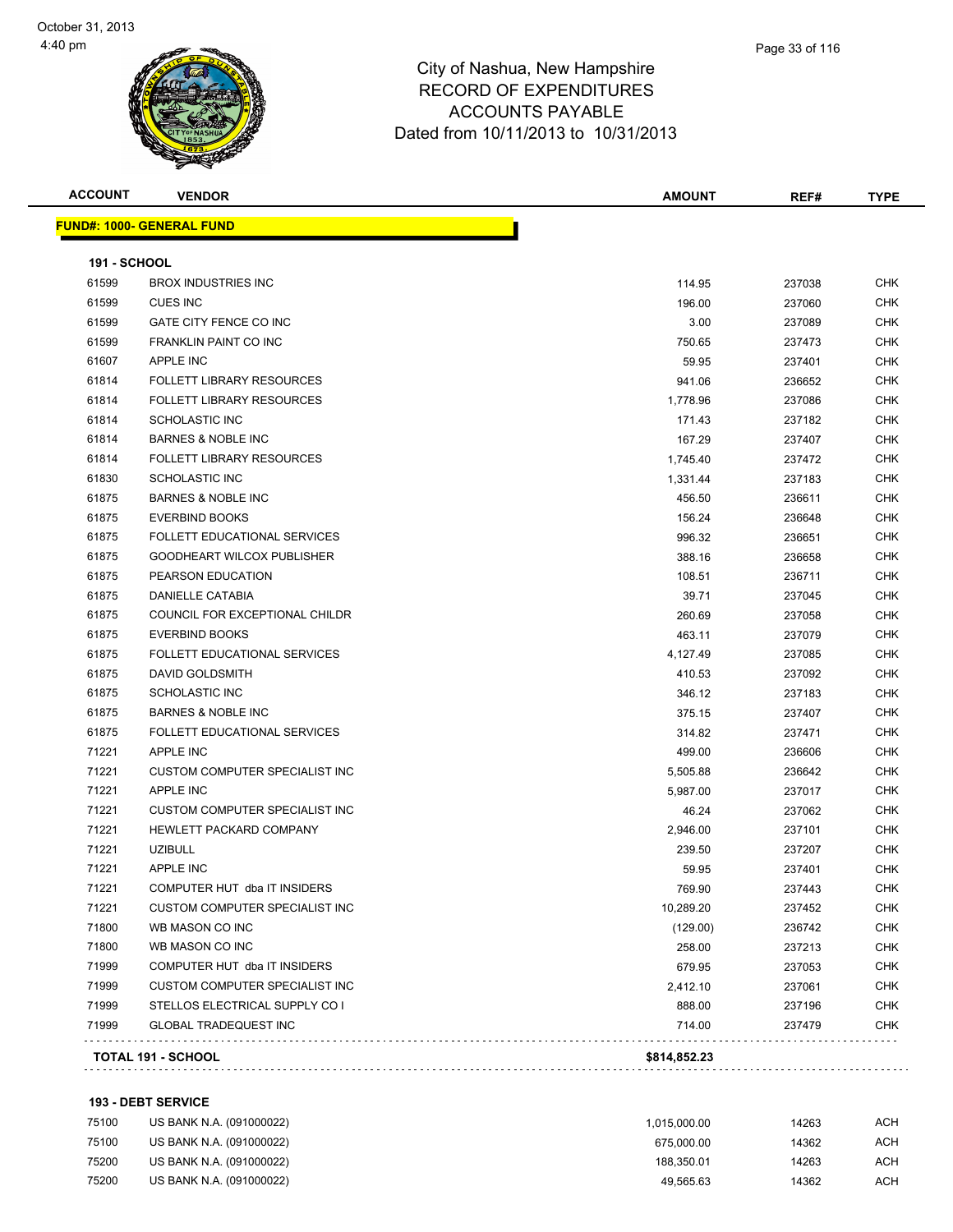| October 31, 2013<br>4:40 pm              |                                                  | City of Nashua, New Hampshire<br><b>RECORD OF EXPENDITURES</b><br><b>ACCOUNTS PAYABLE</b><br>Dated from 10/11/2013 to 10/31/2013 | Page 34 of 116 |             |
|------------------------------------------|--------------------------------------------------|----------------------------------------------------------------------------------------------------------------------------------|----------------|-------------|
| <b>ACCOUNT</b>                           | <b>VENDOR</b>                                    | <b>AMOUNT</b>                                                                                                                    | REF#           | <b>TYPE</b> |
| <b>FUND#: 1000- GENERAL FUND</b>         |                                                  |                                                                                                                                  |                |             |
|                                          | <b>TOTAL 193 - DEBT SERVICE</b>                  | \$1,927,915.64                                                                                                                   |                |             |
|                                          | TOTAL FUND 1000 - GENERAL FUND                   | \$5,940,225.42                                                                                                                   |                |             |
|                                          | <b>FUND#: 1001- GF-CAPITAL IMPROVEMENTS</b>      |                                                                                                                                  |                |             |
| 161 - STREETS-CAP IMP                    |                                                  |                                                                                                                                  |                |             |
| 81100                                    | A H HARRIS & SONS INC                            | 160.00                                                                                                                           | 236438         | <b>CHK</b>  |
| 81100                                    | JOHNSONS ELECTRIC INC                            | 727.42                                                                                                                           | 236506         | <b>CHK</b>  |
| 81100                                    | M & M ELECTRICAL SUPPLY CO INC                   | 1,359.63                                                                                                                         | 236512         | <b>CHK</b>  |
| 81100                                    | <b>CLASSIC CURB INC</b>                          | 15,993.00                                                                                                                        | 236866         | <b>CHK</b>  |
| 81100                                    | GRANITE STATE CONCRETE CO INC                    | 2,958.00                                                                                                                         | 236891         | <b>CHK</b>  |
| 81100                                    | <b>BROX INDUSTRIES INC</b>                       | 41.57                                                                                                                            | 237708         | <b>CHK</b>  |
| 81100                                    | <b>RAPID FINISHING CORP</b>                      | 925.00                                                                                                                           | 236966         | <b>CHK</b>  |
| 81100                                    | <b>MICHIE CORP</b>                               | 2,083.20                                                                                                                         | 237772         | <b>CHK</b>  |
|                                          | TOTAL 161 - STREETS-CAP IMP                      | \$24,247.82                                                                                                                      |                |             |
| 166 - PARKING-CAP IMP<br>81100           | <b>CALE AMERICA</b>                              | 396.77                                                                                                                           | 236459         | CHK         |
|                                          | <b>TOTAL 166 - PARKING-CAP IMP</b>               | \$396.77                                                                                                                         |                |             |
|                                          | <b>TOTAL FUND 1001 - GF-CAPITAL IMPROVEMENTS</b> | \$24,644.59                                                                                                                      |                |             |
|                                          | <b>FUND#: 1010- GF-PRIOR YEAR ESCROWS</b>        |                                                                                                                                  |                |             |
| <b>103 - LEGAL-PRIOR YEAR</b><br>53128   | MITCHELL MUNICIPAL GROUP PA                      | 4,004.09                                                                                                                         | 236529         | <b>CHK</b>  |
|                                          | TOTAL 103 - LEGAL-PRIOR YEAR                     | \$4,004.09                                                                                                                       |                |             |
|                                          |                                                  |                                                                                                                                  |                |             |
| <b>126 - FINANCIAL SERVICES</b><br>53452 | KROLL, BECKER & WING LLC                         | 1,484.64                                                                                                                         | 236918         | <b>CHK</b>  |
|                                          | <b>TOTAL 126 - FINANCIAL SERVICES</b>            | \$1,484.64                                                                                                                       |                |             |
| 134 - GIS-PRIOR YEAR                     |                                                  |                                                                                                                                  |                |             |
| <b>ESRI INC</b><br>53142                 |                                                  | 1,045.00                                                                                                                         | 237728         | <b>CHK</b>  |
| 53500                                    | PICTOMETRY INTL CORP                             | 500.00                                                                                                                           | 237791         | <b>CHK</b>  |
|                                          | TOTAL 134 - GIS-PRIOR YEAR                       | \$1,545.00                                                                                                                       |                |             |
|                                          |                                                  |                                                                                                                                  |                |             |
| <b>150 - POLICE-PRIOR YEAR</b><br>55421  | UNITED STATES TREASURER                          | 200.00                                                                                                                           | 237684         | <b>CHK</b>  |
|                                          |                                                  |                                                                                                                                  |                |             |

-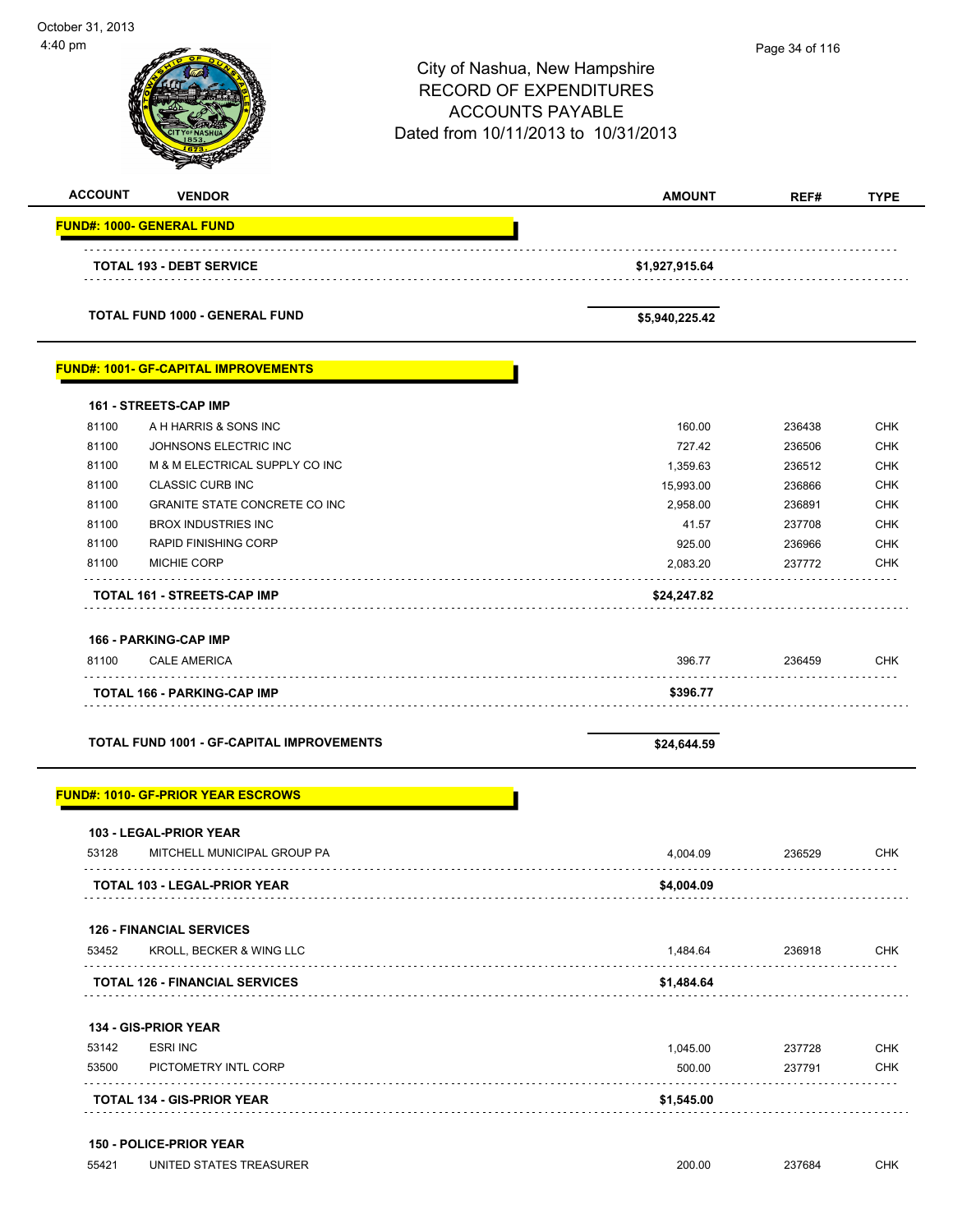|                     | <b>FUND#: 1010- GF-PRIOR YEAR ESCROWS</b>      |             |        |            |
|---------------------|------------------------------------------------|-------------|--------|------------|
|                     |                                                |             |        |            |
|                     | <b>TOTAL 150 - POLICE-PRIOR YEAR</b>           | \$200.00    |        |            |
|                     |                                                |             |        |            |
|                     | <b>161 - STREETS-PRIOR YEAR</b>                |             |        |            |
| 61560               | <b>GRANITE STATE CONCRETE CO INC</b>           | 1,938.00    | 236891 | <b>CHK</b> |
| 81100               | HOYLE TANNER & ASSOCIATES INC                  | 1,017.94    | 236904 | <b>CHK</b> |
| 81100               | JOHNSONS ELECTRIC INC                          | 285.60      | 237752 | <b>CHK</b> |
| 81100               | WSP USA CORP.                                  | 1,135.00    | 236586 | <b>CHK</b> |
| 81100               | <b>CLASSIC CURB INC</b>                        | 1,315.00    | 236866 | <b>CHK</b> |
| 81100               | WSP USA CORP.                                  | 1,190.00    | 236999 | <b>CHK</b> |
|                     | TOTAL 161 - STREETS-PRIOR YEAR                 | \$6,881.54  |        |            |
|                     | <b>172 - COMMUNITY HEALTH-PRIOR YEAR</b>       |             |        |            |
| 61144               | SANOFI PASTEUR INC<br>.                        | 6,981.70    | 236974 | CHK        |
|                     | <b>TOTAL 172 - COMMUNITY HEALTH-PRIOR YEAR</b> | \$6,981.70  |        |            |
|                     | <b>177 - PARKS &amp; RECREATION-PRIOR YEAR</b> |             |        |            |
| 81650               | <b>GREEN THUMB FARMS INC</b>                   | 3,720.00    | 237736 | <b>CHK</b> |
|                     | TOTAL 177 - PARKS & RECREATION-PRIOR YEAR      | \$3,720.00  |        |            |
|                     | 179 - LIBRARY-PRIOR YEAR                       |             |        |            |
| 54280               | TUCKER LIBRARY INTERIORS LLC                   | 4,511.00    | 236572 | <b>CHK</b> |
|                     | TOTAL 179 - LIBRARY-PRIOR YEAR                 | \$4,511.00  |        |            |
|                     | <b>183 - ECONOMIC DEV-PRIOR YEAR</b>           |             |        |            |
| 54285               | RELIABLE CONSTRUCTION                          | 5,000.00    | 236356 | <b>CHK</b> |
| 54285               | RELIABLE CONSTRUCTION                          | 5,000.00    | 236803 | CHK        |
|                     | <b>TOTAL 183 - ECONOMIC DEV-PRIOR YEAR</b>     | \$10,000.00 |        |            |
| <b>191 - SCHOOL</b> |                                                |             |        |            |
| 71999               | <b>VIRCO INC</b>                               | 6,490.47    | 237597 | <b>CHK</b> |
| 81500               | <b>GRAPPONE AUTOMOTIVE GROUP</b>               | 25,973.00   | 237094 | CHK        |
|                     | TOTAL 191 - SCHOOL                             | \$32,463.47 |        |            |
|                     | <b>TOTAL FUND 1010 - GF-PRIOR YEAR ESCROWS</b> | \$71,791.44 |        |            |
|                     |                                                |             |        |            |
|                     | <b>FUND#: 2100- FOOD SERVICES</b>              |             |        |            |

| 44503 | BARBARA AMARAL          | 39.90  | 237014 | <b>CHK</b> |
|-------|-------------------------|--------|--------|------------|
| 44503 | <b>MAGALENA LAMBERT</b> | 104.30 | 237130 | <b>CHK</b> |
| 44503 | <b>MARIA GUTIERREZ</b>  | 14.60  | 237134 | CHK        |
| 44503 | RACHAEL IANNOLI         | 39.75  | 237172 | CHK        |
| 44503 | NINA WITTBRODT          | 53.70  | 237217 | <b>CHK</b> |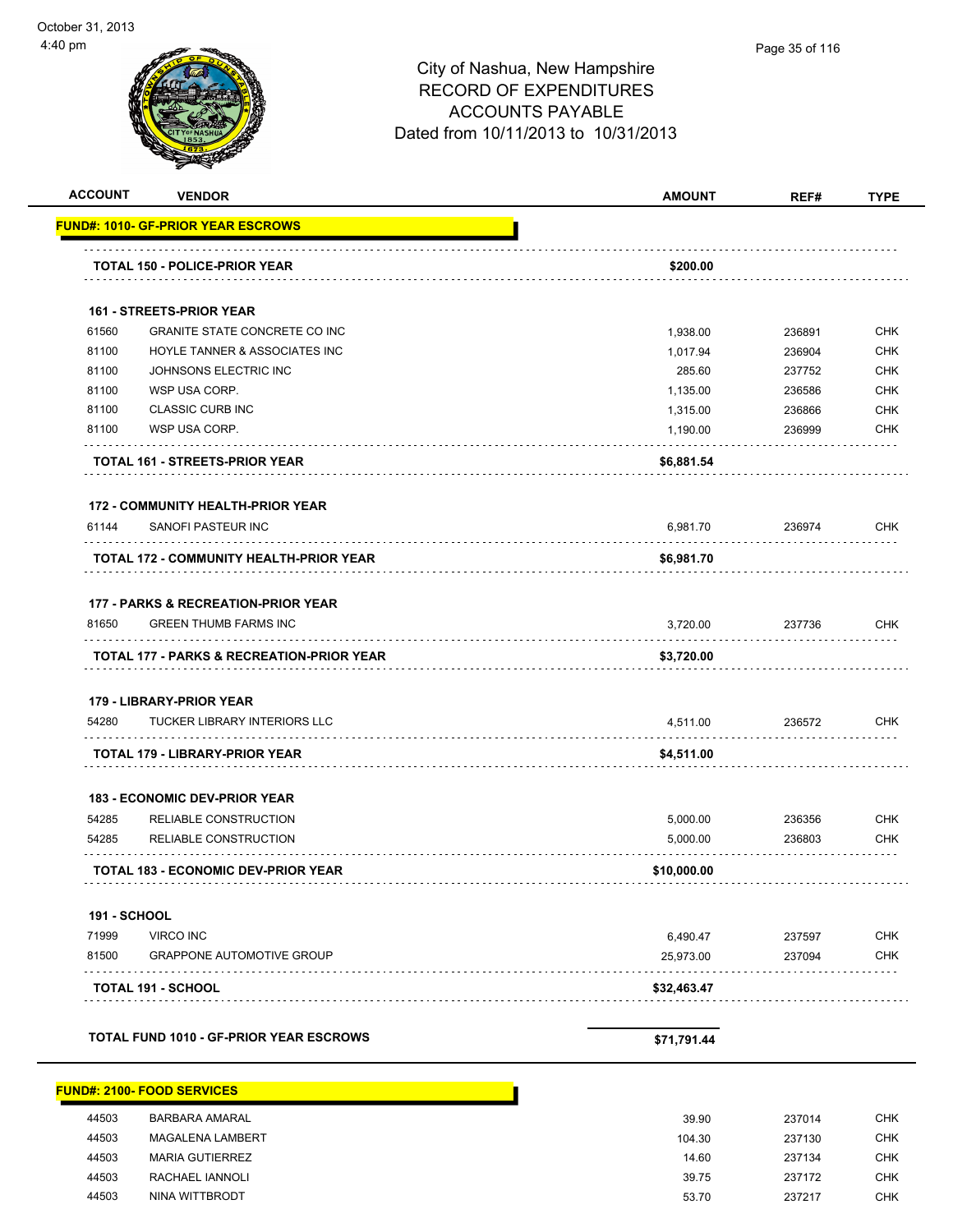

| <b>ACCOUNT</b>                             | <b>VENDOR</b>                          | <b>AMOUNT</b> | REF#   | <b>TYPE</b> |
|--------------------------------------------|----------------------------------------|---------------|--------|-------------|
|                                            | <b>FUND#: 2100- FOOD SERVICES</b>      |               |        |             |
| 44503                                      | MICHAEL ADAMS                          | 118.45        | 237396 | <b>CHK</b>  |
| 44503                                      | <b>JENNIFER BOWLEY</b>                 | 19.50         | 237420 | <b>CHK</b>  |
| 44503                                      | <b>BRYAN GRIGAS</b>                    | 350.25        | 237483 | <b>CHK</b>  |
| 54487                                      | CASCO                                  | 557.26        | 236629 | <b>CHK</b>  |
| 54487                                      | ACE WELDING CO INC                     | 175.00        | 237012 | <b>CHK</b>  |
| 54487                                      | AFFILIATED HVAC SERVICES LLC           | 501.00        | 237013 | <b>CHK</b>  |
| 54487                                      | <b>BASSETT SERVICES CORPORATION</b>    | 533.95        | 237026 | <b>CHK</b>  |
| 54487                                      | CASCO                                  | 246.20        | 237044 | <b>CHK</b>  |
| 54487                                      | <b>HOBART SERVICE</b>                  | 343.44        | 237102 | CHK         |
| 55307                                      | <b>KARYN LAWLESS</b>                   | 78.82         | 236681 | CHK         |
| 55307                                      | PAULE RALPH                            | 69.35         | 236717 | <b>CHK</b>  |
| 55307                                      | <b>ODETTE SLOSEK</b>                   | 119.78        | 236732 | CHK         |
| 55307                                      | <b>KAREN GUSTIN</b>                    | 149.30        | 237484 | <b>CHK</b>  |
| 55400                                      | AMY CASSIDY                            | 100.00        | 237432 | <b>CHK</b>  |
| 55600                                      | ACE PRINTING CO                        | 455.00        | 237011 | <b>CHK</b>  |
| 61100                                      | WB MASON CO INC                        | 2,685.39      | 237213 | <b>CHK</b>  |
| 61214                                      | TREASURER ST OF NH - SURPLUS D         | 3,202.50      | 236598 | <b>CHK</b>  |
| 61214                                      | TREASURER STATE OF NH                  | 281.25        | 236599 | <b>CHK</b>  |
| 61214                                      | <b>BIMBO FOODS BAKERIES INC</b>        | 2,086.35      | 236616 | <b>CHK</b>  |
| 61214                                      | COCA COLA BOTTLING CO                  | 1,748.40      | 236636 | <b>CHK</b>  |
| 61214                                      | COSTA FRUIT & PRODUCE CO INC           | 26,437.05     | 236640 | <b>CHK</b>  |
| 61214                                      | GILLS PIZZA CO                         | 3,299.30      | 236657 | <b>CHK</b>  |
| 61214                                      | <b>GREAT STATE BEVERAGES INC</b>       | 187.30        | 236660 | <b>CHK</b>  |
| 61214                                      | <b>M SAUNDERS INC</b>                  | 7,131.20      | 236685 | <b>CHK</b>  |
| 61214                                      | <b>BIMBO FOODS BAKERIES INC</b>        | 1,608.80      | 237032 | <b>CHK</b>  |
| 61214                                      | <b>BOSTON PIE INC</b>                  | 1,664.40      | 237034 | <b>CHK</b>  |
| 61214                                      | COCA COLA BOTTLING CO                  | 2,820.50      | 237050 | <b>CHK</b>  |
| 61214                                      | COSTA FRUIT & PRODUCE CO INC           | 29,569.61     | 237056 | <b>CHK</b>  |
| 61214                                      | <b>GARELICK FARMS LYNN</b>             | 30,899.06     | 237088 | <b>CHK</b>  |
| 61214                                      | GILLS PIZZA CO                         | 2,219.20      | 237091 | <b>CHK</b>  |
| 61214                                      | <b>GREAT STATE BEVERAGES INC</b>       | 1,002.67      | 237095 | CHK         |
| 61214                                      | <b>M SAUNDERS INC</b>                  | 7,252.26      | 237129 | <b>CHK</b>  |
| 61214                                      | <b>BOSTON PIE INC</b>                  | 1,191.30      | 237418 | <b>CHK</b>  |
| 61214                                      | COCA COLA BOTTLING CO                  | 1,001.50      | 237441 | <b>CHK</b>  |
| 61214                                      | COSTA FRUIT & PRODUCE CO INC           | 20,339.74     | 237444 | <b>CHK</b>  |
| 61214                                      | GILLS PIZZA CO                         | 1,309.30      | 237478 | <b>CHK</b>  |
| 61214                                      | M SAUNDERS INC                         | 6,761.01      | 237519 | <b>CHK</b>  |
| 61299                                      | CENTRAL PAPER PRODUCTS CO              | 11,045.47     | 236632 | <b>CHK</b>  |
|                                            | <b>TOTAL FUND 2100 - FOOD SERVICES</b> | \$169,813.11  |        |             |
|                                            | <b>FUND#: 2201- DRIVERS EDUCATION</b>  |               |        |             |
| 55300                                      | RICHARD LANCOURT                       | 95.00         | 236679 | <b>CHK</b>  |
| <b>TOTAL FUND 2201 - DRIVERS EDUCATION</b> |                                        | \$95.00       |        |             |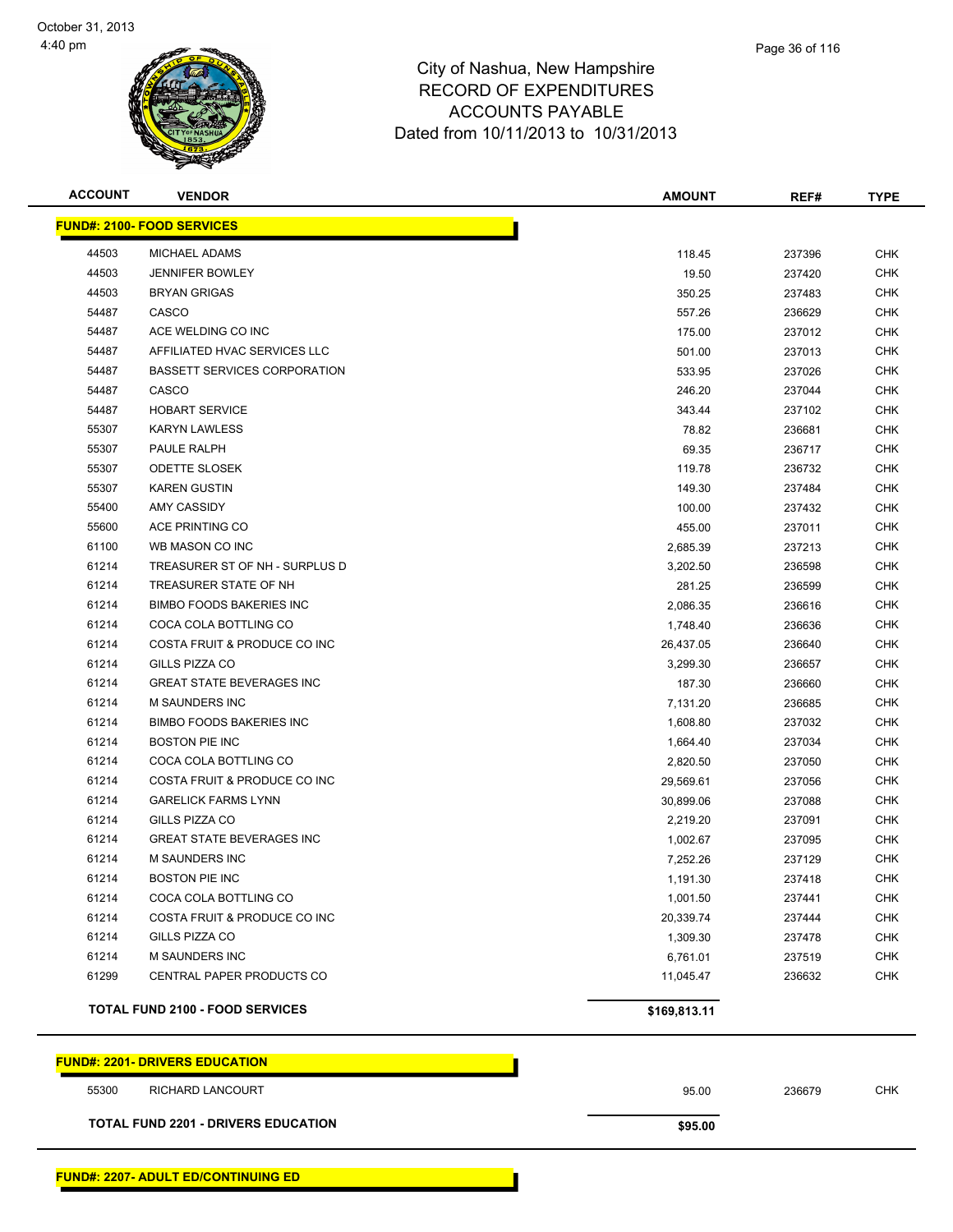

| <b>ACCOUNT</b> | <b>VENDOR</b>                                   | <b>AMOUNT</b> | REF#   | <b>TYPE</b> |
|----------------|-------------------------------------------------|---------------|--------|-------------|
|                | <b>FUND#: 2207- ADULT ED/CONTINUING ED</b>      |               |        |             |
| 44600          | <b>CHRISTOPHER RUSSELL</b>                      | 305.00        | 236723 | <b>CHK</b>  |
| 55500          | THE TELEGRAPH                                   | 1,250.00      | 237202 | <b>CHK</b>  |
| 61135          | NHS NORTH - SAF - POTTERY ACCT                  | 1,440.00      | 236592 | <b>CHK</b>  |
|                | <b>TOTAL FUND 2207 - ADULT ED/CONTINUING ED</b> | \$2,995.00    |        |             |
|                |                                                 |               |        |             |
|                | <b>FUND#: 2212- ATHLETICS REVENUE FUND</b>      |               |        |             |
| 44563          | NASHUA SCHOOL DISTRICT 42                       | 700.00        | 14333  | <b>ACH</b>  |
| 54487          | <b>HAMPDEN ENGINEERING CORP</b>                 | 294.86        | 236661 | <b>CHK</b>  |
| 61107          | ATHLETICA, INC                                  | 965.69        | 236609 | <b>CHK</b>  |
| 61299          | NORTHEAST EQUIPMENT DIST                        | 85.32         | 237549 | <b>CHK</b>  |
|                | <b>TOTAL FUND 2212 - ATHLETICS REVENUE FUND</b> | \$2,045.87    |        |             |
|                |                                                 |               |        |             |
|                | <b>FUND#: 2222- AFTER SCHOOL PROGRAM</b>        |               |        |             |
|                |                                                 |               |        |             |
| 55300          | SUSAN ALMEIDA                                   | 275.66        | 236603 | <b>CHK</b>  |
| 55300          | <b>SUSAN ALMEIDA</b>                            | 383.50        | 237399 | CHK         |
| 55300          | <b>HEATHER BOUCHER</b>                          | 22.03         | 237419 | <b>CHK</b>  |
| 55300          | CATHERINE COGSWELL                              | 88.75         | 237442 | <b>CHK</b>  |
| 55300          | <b>AMY CREAR</b>                                | 49.20         | 237447 | <b>CHK</b>  |
| 55690          | FIRST STUDENT INC                               | 83.71         | 236650 | <b>CHK</b>  |
| 61299          | AC MOORE INC                                    | 20.31         | 236602 | <b>CHK</b>  |
| 61299          | <b>HEATHER BOUCHER</b>                          | 22.63         | 236620 | <b>CHK</b>  |
| 61299          | CATHERINE COGSWELL                              | 112.99        | 236637 | <b>CHK</b>  |
| 61299          | <b>GARELICK FARMS LYNN</b>                      | 114.46        | 236654 | <b>CHK</b>  |
| 61299          | <b>DEBRA KUDALIS</b>                            | 19.93         | 236677 | <b>CHK</b>  |
| 61299          | MARKET BASKET ACCT 2589096                      | 200.71        | 236689 | <b>CHK</b>  |
| 61299          | SABRINA NADEAU                                  | 29.39         | 236697 | <b>CHK</b>  |
| 61299          | NEW ENGLAND ICE CREAM                           | 1,635.35      | 236701 | <b>CHK</b>  |
| 61299          | <b>ALAN PARADISE</b>                            | 93.66         | 236708 | <b>CHK</b>  |
| 61299          | <b>GARELICK FARMS LYNN</b>                      | 648.45        | 237088 | <b>CHK</b>  |
| 61299          | STATE OF NH CRIMINAL RECORDS                    | 51.50         | 237391 | <b>CHK</b>  |
| 61299          | AC MOORE INC                                    | 459.83        | 237395 | CHK         |
| 61299          | <b>HEATHER BOUCHER</b>                          | 29.98         | 237419 | <b>CHK</b>  |
| 61299          | <b>SHERRI BULLUCK</b>                           | 39.28         | 237424 | <b>CHK</b>  |
| 61299          | <b>M SAUNDERS INC</b>                           | 87.85         | 237519 | <b>CHK</b>  |
| 61299          | MARKET BASKET ACCT 2589096                      | 174.47        | 237524 | <b>CHK</b>  |
| 61299          | SABRINA NADEAU                                  | 13.59         | 237538 | <b>CHK</b>  |
| 61299          | NEW ENGLAND ICE CREAM                           | 774.17        | 237545 | <b>CHK</b>  |
| 61299          | RICOH USA INC                                   | 561.95        | 237565 | <b>CHK</b>  |
| 61299          | SAMS CLUB/GECRB (21ST)                          | 43.82         | 237568 | <b>CHK</b>  |
|                | <b>TOTAL FUND 2222 - AFTER SCHOOL PROGRAM</b>   | \$6,037.17    |        |             |

**FUND#: 2247- CULINARY ARTS**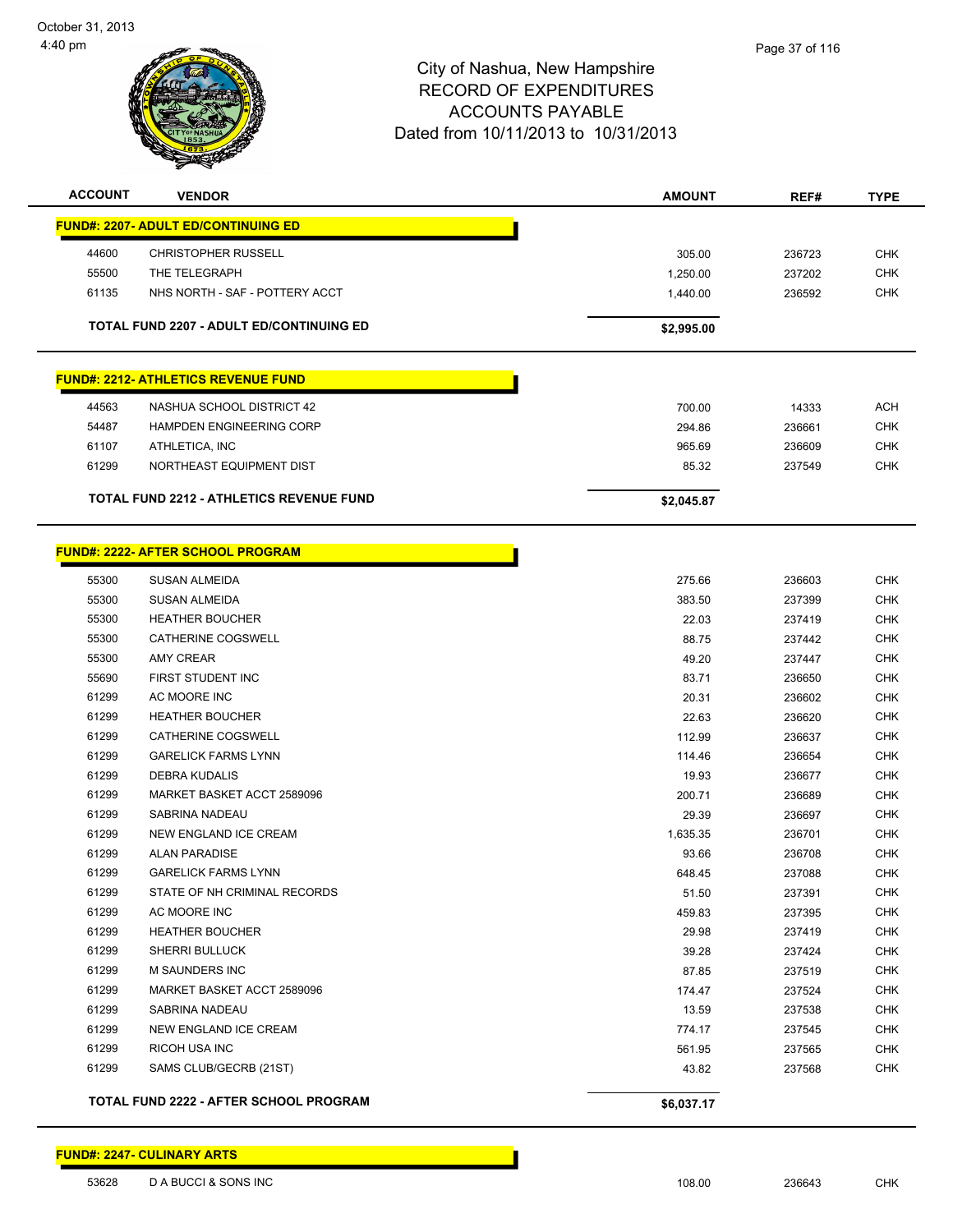

| <b>ACCOUNT</b> | <b>VENDOR</b>                                           | <b>AMOUNT</b> | REF#    | <b>TYPE</b> |
|----------------|---------------------------------------------------------|---------------|---------|-------------|
|                | <b>FUND#: 2247- CULINARY ARTS</b>                       |               |         |             |
| 53628          | D A BUCCI & SONS INC                                    | 54.00         | 237453  | <b>CHK</b>  |
| 61135          | <b>CENTRAL PAPER PRODUCTS CO</b>                        | 448.63        | 236632  | <b>CHK</b>  |
| 61135          | <b>GENERAL LINEN SERVICE INC</b>                        | 76.98         | 236656  | CHK         |
| 61135          | NORTH CENTER FOOD SERVICE                               | 1,237.02      | 236704  | <b>CHK</b>  |
| 61135          | <b>GENERAL LINEN SERVICE INC</b>                        | 202.62        | 237090  | <b>CHK</b>  |
| 61135          | <b>GENERAL LINEN SERVICE INC</b>                        | 207.90        | 237475  | CHK         |
| 61135          | NORTH CENTER FOOD SERVICE                               | 398.93        | 237548  | <b>CHK</b>  |
|                | <b>TOTAL FUND 2247 - CULINARY ARTS</b>                  | \$2,734.08    |         |             |
|                | <b>FUND#: 2501- PUBLIC HEALTH CLIENT FEES FUND</b>      |               |         |             |
| 54600          | <b>CARPARTS OF NASHUA</b>                               | 76.87         | 237710  | <b>CHK</b>  |
| 55845          | TREASURER STATE OF NH                                   | 250.00        | 236429  | <b>CHK</b>  |
| 55845          | TREASURER STATE OF NH                                   | 330.00        | 236830  | <b>CHK</b>  |
|                | <b>TOTAL FUND 2501 - PUBLIC HEALTH CLIENT FEES FUND</b> | \$656.87      |         |             |
|                | <b>FUND#: 2502- LAW ENFORCEMENT TRAINING FUND</b>       |               |         |             |
| 53999          | <b>CHARLES C HEMP</b>                                   | 9,000.00      | 237608  | <b>CHK</b>  |
|                | <b>TOTAL FUND 2502 - LAW ENFORCEMENT TRAINING FUND</b>  | \$9,000.00    |         |             |
|                |                                                         |               |         |             |
|                | <b>FUND#: 2504- HOLMAN STADIUM EVENTS FUND</b>          |               |         |             |
| 55658          | CITIZENS BANK CREDIT CARD<br><b>Webstaurante Store</b>  | 431.16        | 9201404 | <b>ACH</b>  |
|                | TOTAL FUND 2504 - HOLMAN STADIUM EVENTS FUND            | \$431.16      |         |             |
|                | <b>FUND#: 2505- GOVT &amp; EDUCATION CHANNELS FUND</b>  |               |         |             |
| 53470          | <b>JOHN COLLINS</b>                                     | 550.00        | 236465  | <b>CHK</b>  |
| 53470          | MIKE JEYNES                                             | 250.00        | 236503  | <b>CHK</b>  |
| 53470          | <b>THOMAS KING</b>                                      | 400.00        | 236508  | <b>CHK</b>  |
| 53470          | <b>JIM MCLEAN</b>                                       | 250.00        | 236520  | <b>CHK</b>  |
| 53470          | TIM O'NEIL                                              | 475.00        | 236541  | <b>CHK</b>  |
| 53470          | FRANK J WALLENT                                         | 475.00        | 236581  | <b>CHK</b>  |
| 53470          | LOUISE WALLENT                                          | 50.00         | 236582  | <b>CHK</b>  |
| 53470          | RON WELLIVER                                            | 50.00         | 236584  | <b>CHK</b>  |
| 53470          | JOHN COLLINS                                            | 100.00        | 237714  | <b>CHK</b>  |
| 53470          | MIKE JEYNES                                             | 325.00        | 237751  | <b>CHK</b>  |
| 53470          | <b>THOMAS KING</b>                                      | 100.00        | 237753  | <b>CHK</b>  |
| 53470          | <b>JIM MCLEAN</b>                                       | 250.00        | 237769  | <b>CHK</b>  |
| 53470          | TIM O'NEIL                                              | 200.00        | 237785  | <b>CHK</b>  |
| 53470          | FRANK J WALLENT                                         | 237.50        | 237826  | <b>CHK</b>  |
| 54100          | <b>PSNH</b>                                             | 180.34        | 237835  | <b>CHK</b>  |
| 54114          | <b>LIBERTY UTILITIES</b>                                | 4.49          | 237649  | <b>CHK</b>  |
| 54114          | <b>HESS CORPORATION</b>                                 | 1.41          | 237738  | <b>CHK</b>  |
| 54141          | PENNICHUCK WATER WORKS INC                              | 16.57         | 236823  | <b>CHK</b>  |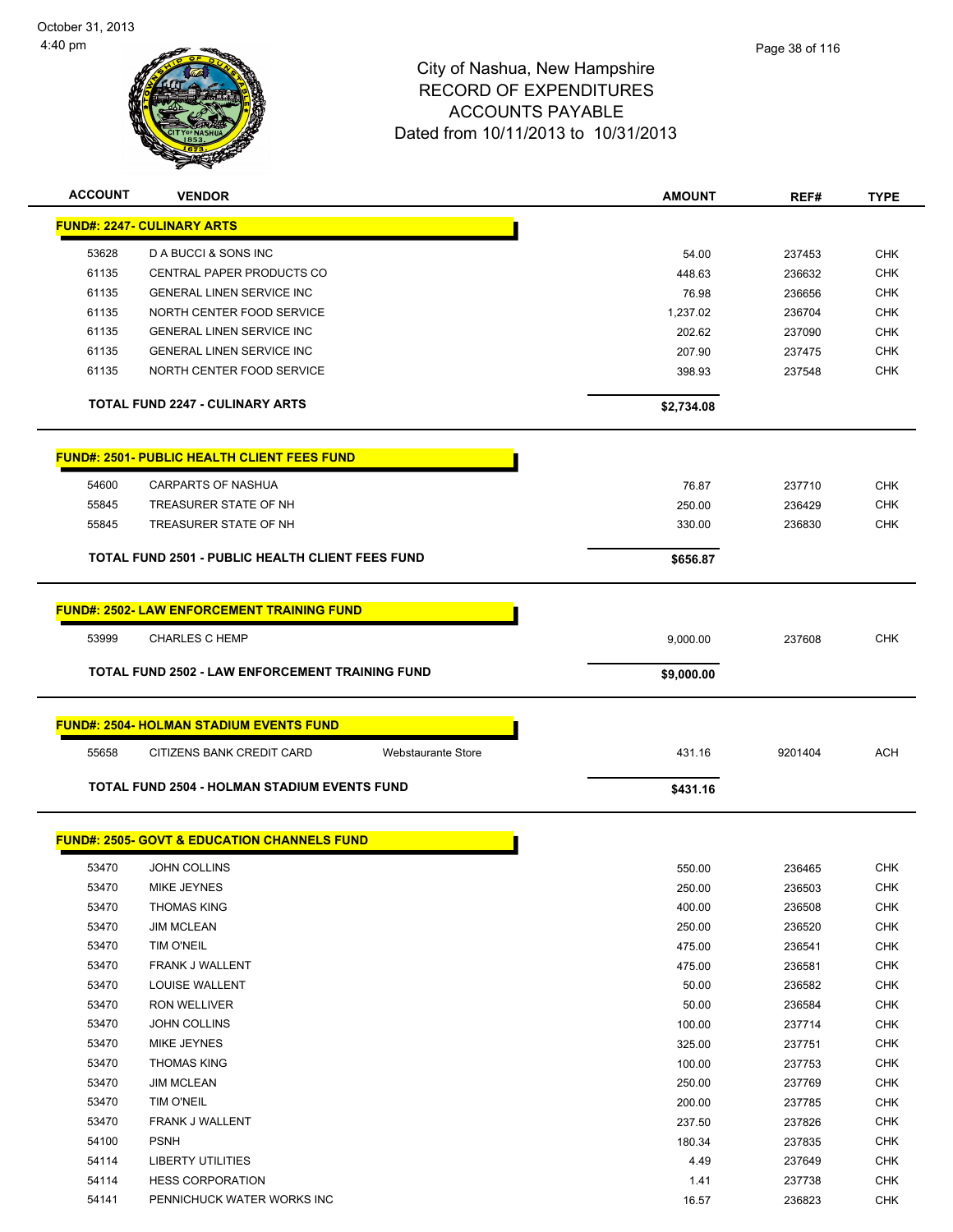

| <b>ACCOUNT</b> | <b>VENDOR</b>                                               |                    | <b>AMOUNT</b> | REF#    | <b>TYPE</b> |
|----------------|-------------------------------------------------------------|--------------------|---------------|---------|-------------|
|                | <b>FUND#: 2505- GOVT &amp; EDUCATION CHANNELS FUND</b>      |                    |               |         |             |
| 55200          | <b>JADA EVENTS LLC</b>                                      |                    | 50.00         | 236415  | <b>CHK</b>  |
| 55300          | PETER JOHNSON                                               |                    | 90.40         | 236390  | <b>CHK</b>  |
| 55300          | <b>JEFF POEHNERT</b>                                        |                    | 331.04        | 236397  | <b>CHK</b>  |
| 55400          | PETER JOHNSON                                               |                    | 557.00        | 236390  | <b>CHK</b>  |
| 55400          | <b>JEFF POEHNERT</b>                                        |                    | 70.00         | 236397  | <b>CHK</b>  |
| 55400          | <b>JADA EVENTS LLC</b>                                      |                    | 35.00         | 236415  | <b>CHK</b>  |
| 55699          | AARDVARK THE DEAN OF CLEAN                                  |                    | 195.00        | 236440  | <b>CHK</b>  |
| 55699          | <b>JP PEST SERVICES</b>                                     |                    | 70.76         | 236910  | <b>CHK</b>  |
| 61299          | PETTY CASH                                                  |                    | 14.98         | 237833  | <b>CHK</b>  |
| 61299          | CITIZENS BANK CREDIT CARD                                   | <b>IT Insiders</b> | 19.99         | 9201406 | <b>ACH</b>  |
| 81100          | <b>RED THREAD SPACES LLC</b>                                |                    | 5,966.54      | 237802  | <b>CHK</b>  |
| 81100          | CITIZENS BANK CREDIT CARD                                   | Paypal Tofervision | 250.00        | 9201406 | <b>ACH</b>  |
|                |                                                             |                    |               |         |             |
|                | <b>TOTAL FUND 2505 - GOVT &amp; EDUCATION CHANNELS FUND</b> |                    | \$11,566.02   |         |             |
|                |                                                             |                    |               |         |             |
|                | <b>FUND#: 2506- HUNT BLDG FACILITY RENTALS</b>              |                    |               |         |             |
| 54100          | <b>PSNH</b>                                                 |                    | 667.16        | 236425  | <b>CHK</b>  |
| 54114          | <b>HESS CORPORATION</b>                                     |                    | (1.21)        | 237738  | <b>CHK</b>  |
| 54141          | PENNICHUCK WATER WORKS INC                                  |                    | 439.86        | 236823  | <b>CHK</b>  |
| 54200          | ERICKSON CLEANING SERVICES LLC                              |                    | 200.00        | 236879  | <b>CHK</b>  |
|                | <b>TOTAL FUND 2506 - HUNT BLDG FACILITY RENTALS</b>         |                    | \$1,305.81    |         |             |
|                |                                                             |                    |               |         |             |
|                | <b>FUND#: 3050- POLICE GRANTS FUND</b>                      |                    |               |         |             |
| 61110          | RILEYS SPORT SHOP INC                                       |                    | 312.50        | 237803  | <b>CHK</b>  |
| 71450          | <b>MHQ MUNICIPAL VEHICLES</b>                               |                    | 1,053.00      | 236525  | <b>CHK</b>  |
|                |                                                             |                    |               |         |             |
|                | <b>TOTAL FUND 3050 - POLICE GRANTS FUND</b>                 |                    | \$1,365.50    |         |             |
|                |                                                             |                    |               |         |             |
|                | <b>FUND#: 3068- COMMUNITY SERVICES GRANTS</b>               |                    |               |         |             |
| 53999          | GREATER NASHUA MENTAL HEALTH C                              |                    | 1,415.80      | 236893  | CHK         |
| 55100          | AT & T MOBILITY                                             |                    | 75.20         | 236813  | <b>CHK</b>  |
| 55100          | PATRICIA CROOKER                                            |                    | 18.00         | 237609  | <b>CHK</b>  |
| 55300          | THERESA CALOPE-YAKLIN                                       |                    | 20.90         | 236380  | <b>CHK</b>  |
| 55300          | <b>ASHLEY CONLEY</b>                                        |                    | 210.83        | 236791  | <b>CHK</b>  |
| 55300          | <b>MELISSA WHALEN</b>                                       |                    | 121.90        | 236809  | <b>CHK</b>  |
| 55300          | PATRICIA CROOKER                                            |                    | 34.47         | 237609  | <b>CHK</b>  |
| 55300          | PATRICIA CROOKER                                            |                    | 61.56         | 236793  | <b>CHK</b>  |
| 55300          | PATRICIA CROOKER                                            |                    | 105.61        | 237609  | <b>CHK</b>  |
| 55421          | <b>NHICEP</b>                                               |                    | 80.00         | 237604  | <b>CHK</b>  |
| 61100          | WB MASON CO INC                                             |                    | 120.27        | 236583  | <b>CHK</b>  |
| 61917          | LUIS PORRES                                                 |                    | 16.96         | 236802  | <b>CHK</b>  |
| 61917          | 4IMPRINT INC                                                |                    | 329.38        | 236436  | <b>CHK</b>  |
| 61917          | <b>BOYS &amp; GIRLS CLUB OF</b>                             |                    | 81.96         | 237706  | <b>CHK</b>  |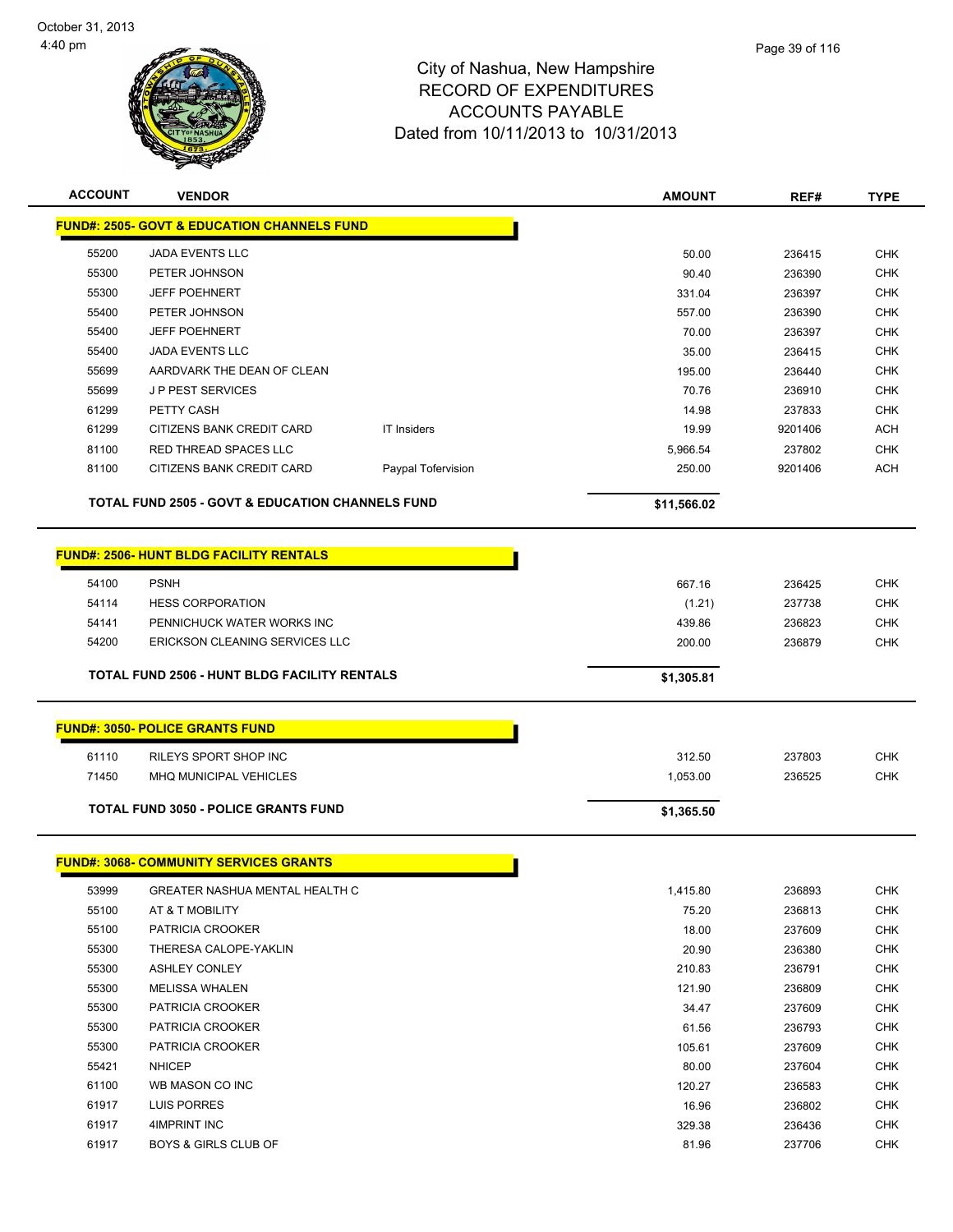$$29,047.94$ 

# City of Nashua, New Hampshire RECORD OF EXPENDITURES ACCOUNTS PAYABLE Dated from 10/11/2013 to 10/31/2013 **ACCOUNT VENDOR AMOUNT REF# TYPE TOTAL FUND 3068 - COMMUNITY SERVICES GRANTS \$2,692.84**

|       | <b>FUND#: 3070- COMMUNITY HEALTH GRANTS FUND</b>      |           |        |            |
|-------|-------------------------------------------------------|-----------|--------|------------|
| 54221 | <b>STERICYCLE INC</b>                                 | 16.52     | 236567 | <b>CHK</b> |
| 55300 | THERESA CALOPE-YAKLIN                                 | 52.78     | 236380 | <b>CHK</b> |
| 55300 | THERESA CALOPE-YAKLIN                                 | 31.13     | 236380 | <b>CHK</b> |
| 55300 | LUIS PORRES                                           | 8.47      | 236802 | <b>CHK</b> |
| 61142 | NH MEDICAL DENTAL SUPPLY LLC                          | 85.00     | 236952 | <b>CHK</b> |
| 61142 | ORASURE TECHNOLOGIES INC                              | 489.53    | 236542 | <b>CHK</b> |
|       |                                                       |           |        |            |
|       | <b>TOTAL FUND 3070 - COMMUNITY HEALTH GRANTS FUND</b> | \$683.43  |        |            |
|       | <b>FUND#: 3080- COMMUNITY DEVELOPMENT GRANTS</b>      |           |        |            |
| 53628 | CAPITAL REGIONAL DEVELOPMENT C                        | 1,380.00  | 236460 | <b>CHK</b> |
| 54210 | PENNICHUCK WATER WORKS INC                            | 26.94     | 237675 | <b>CHK</b> |
| 81700 | GATE CITY FENCE CO INC                                | 25,870.00 | 236886 | <b>CHK</b> |

| <b>TOTAL FUND 3080 - COMMUNITY DEVELOPMENT GRANTS</b> |  |
|-------------------------------------------------------|--|
|-------------------------------------------------------|--|

|       | <u> FUND#: 3090- URBAN PROGRAM GRANTS</u>     |             |        |            |
|-------|-----------------------------------------------|-------------|--------|------------|
| 54210 | JOSEPH & CHERI NATALINO & DADS                | 15,000.00   | 237625 | <b>CHK</b> |
| 54225 | ALCHEMY LEAD MANAGMENT                        | 4,753.00    | 236839 | <b>CHK</b> |
| 55118 | AT & T MOBILITY                               | 31.21       | 236813 | <b>CHK</b> |
| 55307 | DAVID SULLIVAN                                | 235.61      | 236805 | <b>CHK</b> |
| 55307 | PETTY CASH                                    | 48.64       | 237833 | <b>CHK</b> |
| 55307 | SHAWNASEY MADISON                             | 209.62      | 236804 | <b>CHK</b> |
| 55307 | AACE                                          | 75.00       | 236811 | <b>CHK</b> |
| 55400 | PETTY CASH                                    | 40.00       | 237833 | <b>CHK</b> |
| 55500 | THE TELEGRAPH                                 | 311.95      | 237680 | <b>CHK</b> |
| 55614 | <b>HILLSBOROUGH COUNTY REGISTRY</b>           | 14.00       | 236489 | <b>CHK</b> |
| 55614 | <b>HILLSBOROUGH COUNTY REGISTRY</b>           | 6.00        | 236489 | <b>CHK</b> |
| 55699 | <b>FINEPOINT ASSOCIATES LLC</b>               | 4,290.00    | 236479 | <b>CHK</b> |
| 61100 | WB MASON CO INC                               | 19.99       | 236583 | <b>CHK</b> |
|       | <b>TOTAL FUND 3090 - URBAN PROGRAM GRANTS</b> | \$25,035.02 |        |            |

|       | <b>FUND#: 3120- TRANSIT GRANTS</b> |        |        |            |
|-------|------------------------------------|--------|--------|------------|
| 54100 | <b>PSNH</b>                        | 667.26 | 237835 | <b>CHK</b> |
| 54100 | <b>PSNH</b>                        | 789.10 | 236425 | <b>CHK</b> |
| 54100 | <b>PSNH</b>                        | 373.88 | 236425 | <b>CHK</b> |
| 54114 | LIBERTY UTILITIES                  | 16.62  | 237649 | <b>CHK</b> |
| 54114 | <b>HESS CORPORATION</b>            | 5.21   | 237738 | <b>CHK</b> |
| 54114 | <b>LIBERTY UTILITIES</b>           | 58.09  | 237650 | <b>CHK</b> |
| 54114 | <b>HESS CORPORATION</b>            | 56.48  | 237738 | <b>CHK</b> |
| 54114 | <b>HESS CORPORATION</b>            | 1.21   | 237738 | <b>CHK</b> |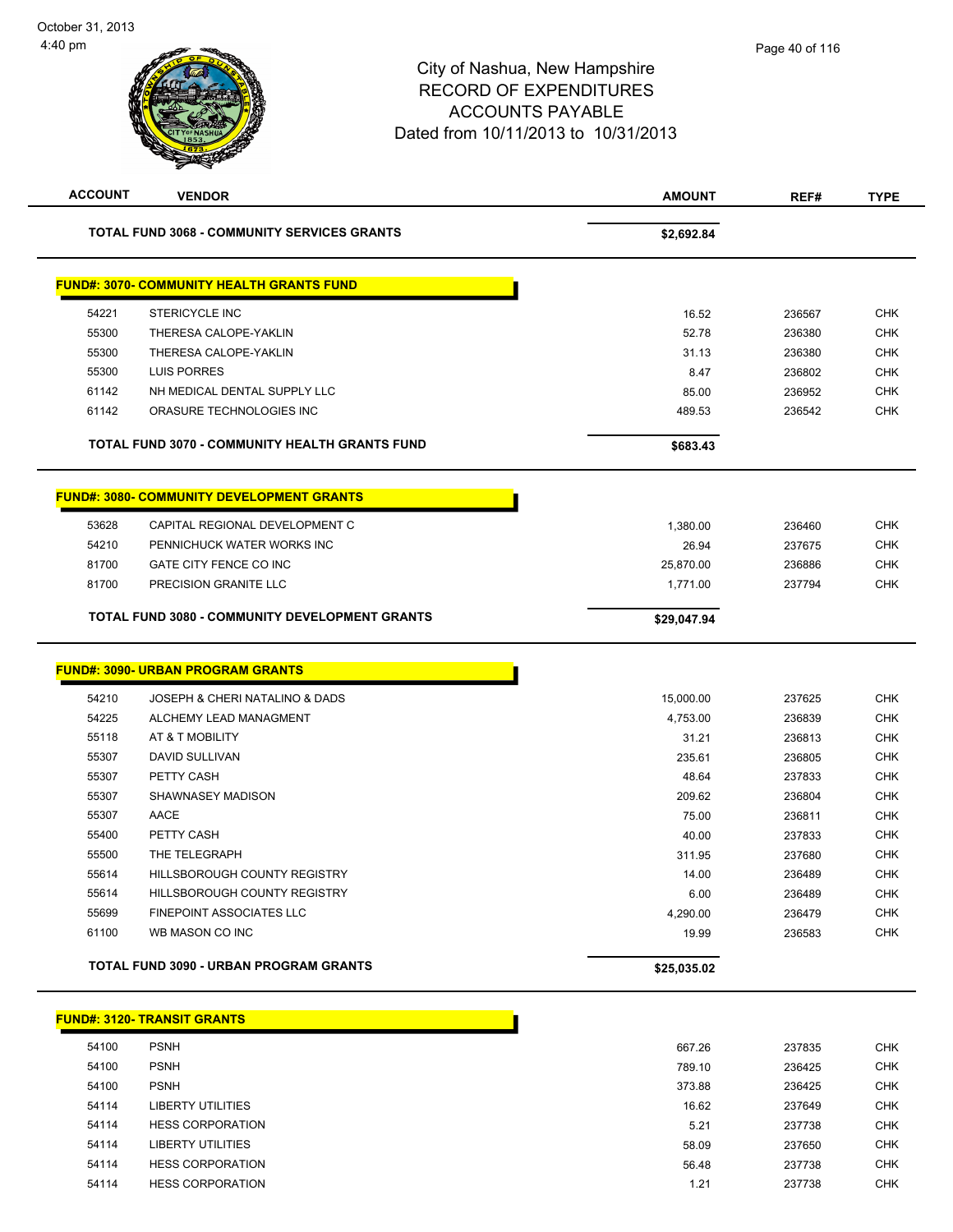

| <b>ACCOUNT</b> | <b>VENDOR</b>                       | <b>AMOUNT</b> | REF#   | <b>TYPE</b> |
|----------------|-------------------------------------|---------------|--------|-------------|
|                | <u> FUND#: 3120- TRANSIT GRANTS</u> |               |        |             |
| 54141          | PENNICHUCK WATER WORKS INC          | 60.75         | 236823 | <b>CHK</b>  |
| 54141          | PENNICHUCK WATER WORKS INC          | 49.08         | 237675 | <b>CHK</b>  |
| 54421          | CONWAY OFFICE PRODUCTS LLC          | 119.00        | 236869 | <b>CHK</b>  |
| 54600          | <b>CUMMINS NORTHEAST LLC</b>        | 525.00        | 237720 | <b>CHK</b>  |
| 55109          | <b>FAIRPOINT COMMUNICATIONS</b>     | 285.40        | 236413 | <b>CHK</b>  |
| 55118          | AT & T MOBILITY                     | 204.72        | 236813 | <b>CHK</b>  |
| 55699          | <b>CINTAS UNIFORMS</b>              | 45.44         | 236865 | <b>CHK</b>  |
| 55699          | <b>JP PEST SERVICES</b>             | 63.83         | 236910 | <b>CHK</b>  |
| 55699          | <b>CINTAS UNIFORMS</b>              | 38.91         | 237713 | <b>CHK</b>  |
| 61299          | PURE WATERS OF NEW ENGLAND LLC      | 31.50         | 236964 | CHK         |
| 61299          | WB MASON CO INC                     | 39.47         | 236995 | <b>CHK</b>  |
| 61299          | WB MASON CO INC                     | 62.07         | 237827 | <b>CHK</b>  |
| 61299          | PREMIER SOUTHERN TICKET CO          | 560.10        | 236549 | <b>CHK</b>  |
| 61299          | <b>FASTENAL CO</b>                  | 23.35         | 236478 | <b>CHK</b>  |
| 61299          | HOME DEPOT CREDIT SERVICE 3065      | 89.91         | 236490 | <b>CHK</b>  |
| 61299          | CENTRAL PAPER PRODUCTS CO           | 169.59        | 237712 | <b>CHK</b>  |
| 61299          | HOME DEPOT CREDIT SERVICE 3065      | 79.36         | 237740 | <b>CHK</b>  |
| 61300          | CITY OF NASHUA/TAX COLLECTORS       | 140.35        | 236382 | <b>CHK</b>  |
| 61307          | <b>EAST RIVER ENERGY INC</b>        | 32,969.00     | 236475 | <b>CHK</b>  |
| 61705          | PETE'S TIRE BARNS INC               | 5,355.46      | 236959 | <b>CHK</b>  |
| 61709          | PETRO CANADA AMERICA                | 393.42        | 236960 | <b>CHK</b>  |
| 61799          | ALLIANCE BUS GROUP INC              | 575.32        | 236443 | <b>CHK</b>  |
| 61799          | <b>GILLIG LLC</b>                   | 2,799.23      | 236482 | <b>CHK</b>  |
| 61799          | NAPA AUTO PARTS                     | 46.97         | 236532 | <b>CHK</b>  |
| 61799          | <b>GILLIG LLC</b>                   | 145.28        | 236888 | <b>CHK</b>  |
| 61799          | NAPA AUTO PARTS                     | (158.64)      | 236943 | <b>CHK</b>  |
| 61799          | <b>CUMMINS NORTHEAST LLC</b>        | 1,018.55      | 237720 | <b>CHK</b>  |
| 61799          | <b>FASTENAL CO</b>                  | 4.50          | 237729 | <b>CHK</b>  |
| 61799          | <b>GILLIG LLC</b>                   | 2,114.18      | 237733 | <b>CHK</b>  |
| 61799          | RYDER FLEET PRODUCTS COM INC        | 42.74         | 237804 | <b>CHK</b>  |
| 61799          | <b>QUIRK GM PARTS DEPOT</b>         | 161.90        | 236553 | <b>CHK</b>  |
| 61799          | <b>NAPA AUTO PARTS</b>              | 299.13        | 237780 | <b>CHK</b>  |
| 61799          | ALLIANCE BUS GROUP INC              | 149.14        | 236443 | <b>CHK</b>  |
| 61799          | NAPA AUTO PARTS                     | 119.18        | 236532 | <b>CHK</b>  |
| 61799          | ALLIANCE BUS GROUP INC              | 241.04        | 236841 | <b>CHK</b>  |
| 61799          | <b>MOLLY CORPORATION</b>            | 292.64        | 236939 | <b>CHK</b>  |
| 61799          | NAPA AUTO PARTS                     | (89.90)       | 236943 | <b>CHK</b>  |
| 61799          | <b>CUMMINS NORTHEAST LLC</b>        | 338.63        | 237720 | <b>CHK</b>  |
| 61799          | <b>NAPA AUTO PARTS</b>              | 16.48         | 237780 | <b>CHK</b>  |
| 61799          | RYDER FLEET PRODUCTS COM INC        | 40.00         | 237804 | <b>CHK</b>  |
| 61799          | <b>FASTENAL CO</b>                  | 13.20         | 236478 | <b>CHK</b>  |
| 61799          | <b>NAPA AUTO PARTS</b>              | 196.01        | 236532 | <b>CHK</b>  |
| 61799          | NAPA AUTO PARTS                     | 58.92         | 236943 | <b>CHK</b>  |
| 61799          | <b>CUMMINS NORTHEAST LLC</b>        | 376.05        | 237720 | <b>CHK</b>  |
| 61799          | RYDER FLEET PRODUCTS COM INC        | 87.88         | 237804 | CHK         |
| 61799          | NAPA AUTO PARTS                     | 199.00        | 236943 | CHK         |
| 61799          | NAPA AUTO PARTS                     | 144.64        | 237780 | <b>CHK</b>  |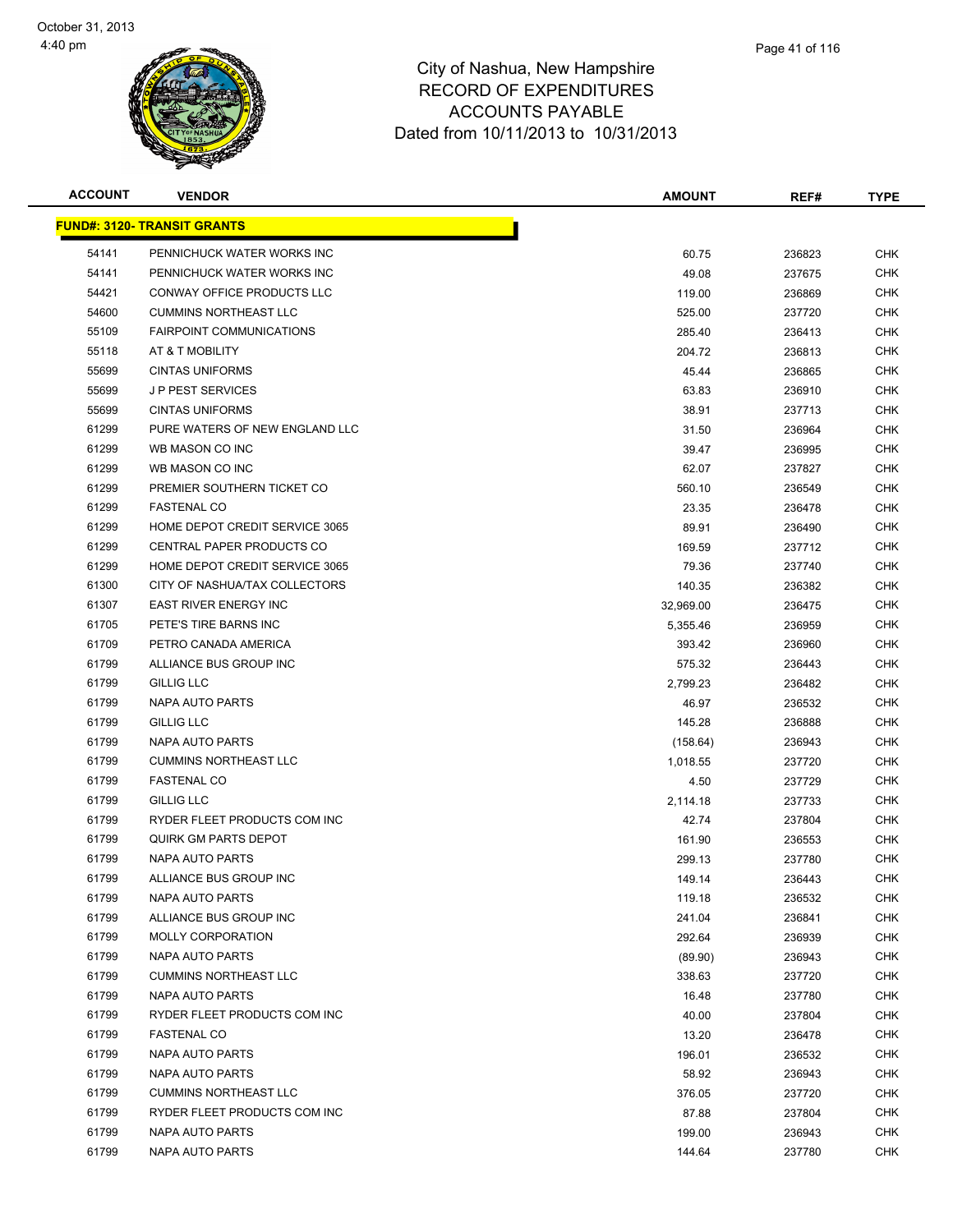**TOTAL FUND 3120 - TRANSIT GRANTS \$52,505.63** 

# City of Nashua, New Hampshire RECORD OF EXPENDITURES ACCOUNTS PAYABLE Dated from 10/11/2013 to 10/31/2013 **ACCOUNT VENDOR AMOUNT REF# TYPE**

Т

|  |  |  |  | <b>TOTAL FUND 3120 - TRANSIT GRANTS</b> |  |
|--|--|--|--|-----------------------------------------|--|
|--|--|--|--|-----------------------------------------|--|

#### **FUND#: 3200- PARKS & RECREATION GRANTS**

|       | <b>TOTAL FUND 3200 - PARKS &amp; RECREATION GRANTS</b> | \$309.22 |        |     |
|-------|--------------------------------------------------------|----------|--------|-----|
| 61299 | <b>BOB'S PIZZARIA</b>                                  | 309.22   | 236789 | СНК |

# **FUND#: 3800- SCHOOL GRANTS FUND**

|       | <u>UND#. 3000- SCHOOL GRANTS FUND</u> |                               |          |         |            |
|-------|---------------------------------------|-------------------------------|----------|---------|------------|
| 53600 | <b>STEVE BLUNT</b>                    |                               | 200.00   | 237414  | <b>CHK</b> |
| 53607 | <b>TARA L HASBROUCK</b>               |                               | 87.50    | 236663  | <b>CHK</b> |
| 53607 | <b>TARA L HASBROUCK</b>               |                               | 262.50   | 237099  | <b>CHK</b> |
| 53607 | <b>AUDREY VARGA</b>                   |                               | 350.00   | 237209  | <b>CHK</b> |
| 53607 | <b>TARA L HASBROUCK</b>               |                               | 262.50   | 237487  | <b>CHK</b> |
| 53607 | <b>MARK PROULX</b>                    |                               | 105.00   | 237560  | <b>CHK</b> |
| 53607 | <b>MARGARET M THERIAULT</b>           |                               | 385.00   | 237590  | <b>CHK</b> |
| 53628 | <b>JULIE OTA</b>                      |                               | 200.00   | 236707  | <b>CHK</b> |
| 53628 | <b>JEANNA HAMILTON</b>                |                               | 50.00    | 237097  | <b>CHK</b> |
| 53628 | <b>HOLLY LAVINE</b>                   |                               | 100.00   | 237120  | <b>CHK</b> |
| 53628 | <b>TIMOTHY BOSCH</b>                  |                               | 200.00   | 237417  | <b>CHK</b> |
| 53628 | <b>JULIE OTA</b>                      |                               | 100.00   | 237554  | <b>CHK</b> |
| 53628 | <b>BOOTHBY THERAPY SERVICES LLC</b>   |                               | 701.36   | 236619  | <b>CHK</b> |
| 53628 | THE CARROLL CENTER FOR THE BLI        |                               | 2,931.00 | 236627  | <b>CHK</b> |
| 53628 | SILVER TOUCH HHC                      |                               | 1,260.00 | 236731  | <b>CHK</b> |
| 53628 | <b>INTERIM HEALTH CARE</b>            |                               | 6,339.50 | 237106  | <b>CHK</b> |
| 53628 | SILVER TOUCH HHC                      |                               | 2,156.25 | 237192  | <b>CHK</b> |
| 53628 | <b>BOOTHBY THERAPY SERVICES LLC</b>   |                               | 1,402.72 | 237416  | <b>CHK</b> |
| 53628 | <b>INTERIM HEALTH CARE</b>            |                               | 4,001.75 | 237497  | <b>CHK</b> |
| 53628 | SILVER TOUCH HHC                      |                               | 1,260.00 | 237580  | <b>CHK</b> |
| 54450 | MCINTIRE BUSINESS PRODUCTS INC        |                               | 139.00   | 237531  | <b>CHK</b> |
| 55109 | FAIRPOINT COMMUNICATIONS              |                               | 162.80   | 236412  | <b>CHK</b> |
| 55300 | <b>ASCD</b>                           |                               | 6,207.00 | 236608  | <b>CHK</b> |
| 55300 | <b>MARGARET REYNOLDS</b>              |                               | 2,829.10 | 237174  | <b>CHK</b> |
| 55300 | <b>NHSTA</b>                          |                               | 880.00   | 237547  | <b>CHK</b> |
| 55300 | CITIZENS BANK CREDIT CARD             | <b>TRAVELOCITY PACKAGE</b>    | 1,807.40 | 9201406 | <b>ACH</b> |
| 55300 | CITIZENS BANK CREDIT CARD             | <b>TRAVELOCITY PACKAGE</b>    | 1,048.46 | 9201406 | <b>ACH</b> |
| 55300 | CITIZENS BANK CREDIT CARD             | UNITED 10/30/13-11/03/13      | 523.60   | 9201406 | <b>ACH</b> |
| 55300 | CITIZENS BANK CREDIT CARD             | UNITED 10/30/13-11/03/13      | 523.60   | 9201406 | <b>ACH</b> |
| 55300 | CITIZENS BANK CREDIT CARD             | UNITED 10/30/13-11/03/13      | 523.60   | 9201406 | <b>ACH</b> |
| 55300 | CITIZENS BANK CREDIT CARD             | UNITED 10/30/13-11/03/13      | 559.60   | 9201406 | <b>ACH</b> |
| 55300 | CITIZENS BANK CREDIT CARD             | US AIRWAYS 10/30/13 - 11/03/1 | 505.60   | 9201406 | <b>ACH</b> |
| 55300 | CITIZENS BANK CREDIT CARD             | <b>TRAVELOCITY PACKAGE</b>    | 903.70   | 9201406 | <b>ACH</b> |
| 55300 | CITIZENS BANK CREDIT CARD             | <b>TRAVELOCITY PACKAGE</b>    | 489.04   | 9201406 | <b>ACH</b> |
| 55300 | CITIZENS BANK CREDIT CARD             | UNITED 10/30/13-11/03/13      | 425.60   | 9201406 | <b>ACH</b> |
| 55300 | CITIZENS BANK CREDIT CARD             | UNITED 10/30/13-11/03/13      | 523.60   | 9201406 | <b>ACH</b> |
| 55300 | CITIZENS BANK CREDIT CARD             | UNITED 10/30/13-11/03/13      | 559.60   | 9201406 | <b>ACH</b> |
| 55300 | CITIZENS BANK CREDIT CARD             | US AIRWAYS 10/30/13 - 11/03/1 | 505.60   | 9201406 | <b>ACH</b> |
| 55300 | CITIZENS BANK CREDIT CARD             | <b>TRAVELOCITY</b>            | 9.99     | 9201406 | <b>ACH</b> |
| 55300 | CITIZENS BANK CREDIT CARD             | UNITED 10/30/13-11/03/13      | 466.60   | 9201406 | ACH        |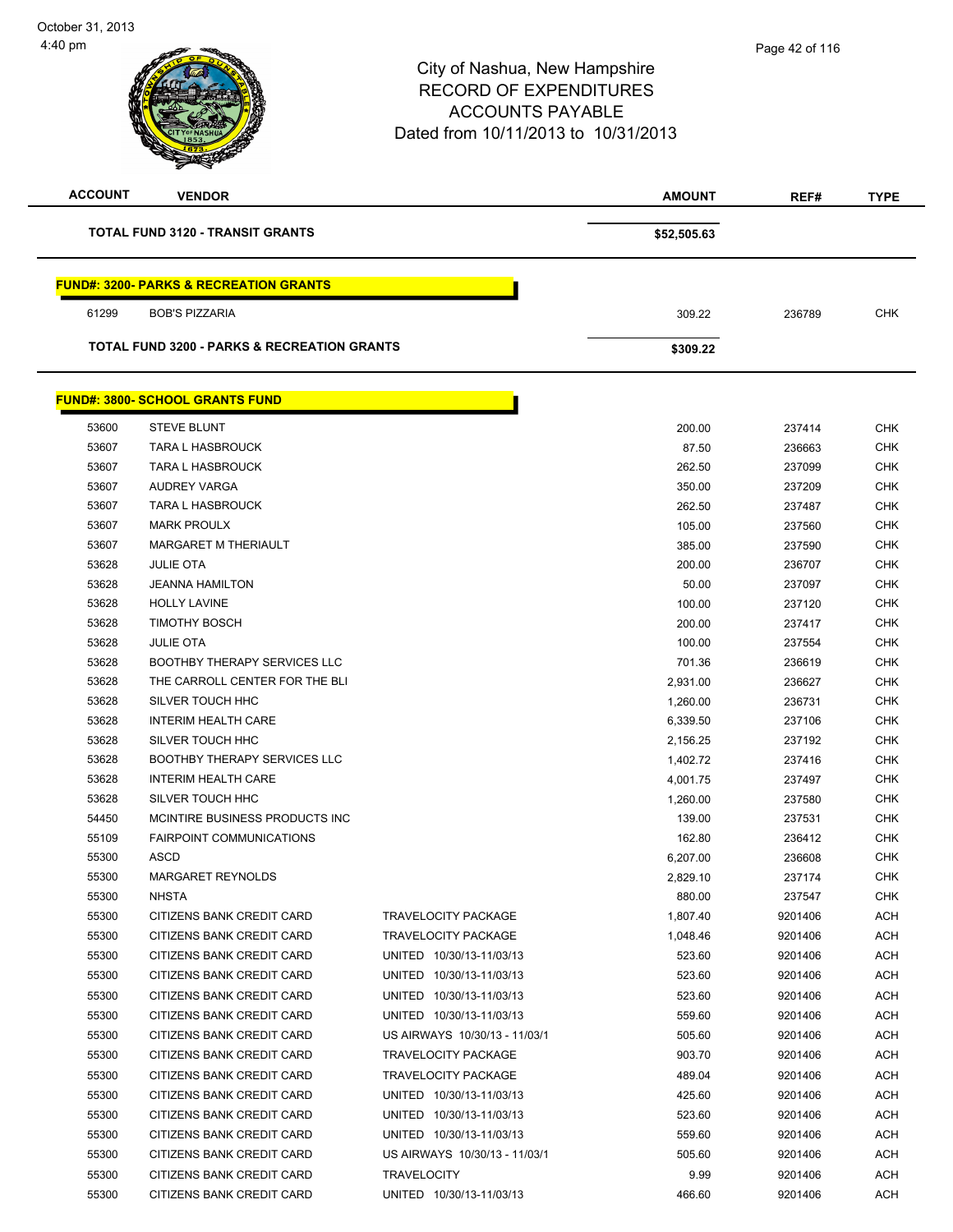**FUND#: 3** 



### City of Nashua, New Hampshire RECORD OF EXPENDITURES ACCOUNTS PAYABLE Dated from 10/11/2013 to 10/31/2013

| ACCOUNT | <b>VENDOR</b>                          |                               | <b>AMOUNT</b> | REF#    | <b>TYPE</b> |
|---------|----------------------------------------|-------------------------------|---------------|---------|-------------|
|         | <u> IND#: 3800- SCHOOL GRANTS FUND</u> |                               |               |         |             |
| 55300   | CITIZENS BANK CREDIT CARD              | UNITED 10/30/13-11/03/13      | (523.60)      | 9201406 | <b>ACH</b>  |
| 55300   | CITIZENS BANK CREDIT CARD              | US AIRWAYS 10/30/13 - 11/03/1 | (505.60)      | 9201406 | ACH         |
| 55300   | STACY BACHELDER-GILES                  |                               | 135.81        | 237021  | <b>CHK</b>  |
| 55300   | <b>LESA MCQUESTEN</b>                  |                               | 127.00        | 237139  | <b>CHK</b>  |
| 55300   | CITIZENS BANK CREDIT CARD              | <b>ORBITZ</b>                 | 21.98         | 9201406 | <b>ACH</b>  |
| 55300   | CITIZENS BANK CREDIT CARD              | DELTA CONNECTIONG THE DOTS HO | 458.10        | 9201406 | ACH         |
| 55300   | CITIZENS BANK CREDIT CARD              | DELTA CONNECTIONG THE DOTS HO | 458.10        | 9201406 | <b>ACH</b>  |
| 55300   | CITIZENS BANK CREDIT CARD              | <b>ORBITZ</b>                 | 10.99         | 9201406 | <b>ACH</b>  |
| 55300   | CITIZENS BANK CREDIT CARD              | UNITED ASCD LEADERSHIP        | 580.60        | 9201406 | <b>ACH</b>  |
| 55300   | NCTN/WORLD EDUCATION                   |                               | 598.00        | 236591  | CHK         |
| 55300   | DELESE HOVEY                           |                               | 112.02        | 236670  | <b>CHK</b>  |
| 55300   | <b>MARIANNE DUSTIN</b>                 |                               | 91.47         | 237074  | <b>CHK</b>  |
| 55300   | MICHELLE PAPANICOLAU                   |                               | 121.47        | 237160  | <b>CHK</b>  |
| 55300   | <b>MARTINE CLOUTIER</b>                |                               | 71.19         | 237440  | <b>CHK</b>  |
| 55400   | <b>MARIE ALSUP</b>                     |                               | 50.00         | 236604  | <b>CHK</b>  |
| 55400   | <b>JACQUELINE OKONAK</b>               |                               | 50.00         | 236706  | <b>CHK</b>  |
| 55400   | <b>JOTHAN MASSEY</b>                   |                               | 113.00        | 237527  | <b>CHK</b>  |
| 55400   | UNIVERSITY CONFERENCE SERVICES         |                               | 320.00        | 237206  | <b>CHK</b>  |
| 55400   | <b>KELLEY HOWARD</b>                   |                               | 159.00        | 237495  | <b>CHK</b>  |
| 55607   | TITLE ONE PETTY CASH                   |                               | 6.77          | 237392  | <b>CHK</b>  |
| 55690   | <b>FIRST STUDENT INC</b>               |                               | 464.73        | 237084  | <b>CHK</b>  |
| 61135   | <b>LISA STEMPLER</b>                   |                               | 90.14         | 237584  | <b>CHK</b>  |
| 61135   | TITLE ONE PETTY CASH                   |                               | 24.95         | 236597  | <b>CHK</b>  |
| 61135   | TITLE ONE PETTY CASH                   |                               | 39.97         | 236597  | <b>CHK</b>  |
| 61299   | CITIZENS BANK CREDIT CARD              | <b>TJ'S DELI</b>              | (196.56)      | 9201406 | <b>ACH</b>  |
| 61299   | <b>BRIAN GILBERT ASSOCIATES</b>        |                               | 478.00        | 236621  | CHK         |
| 61299   | <b>CENGAGE LEARNING</b>                |                               | 2,034.20      | 236631  | <b>CHK</b>  |
| 61299   | <b>JANICE ARCARO</b>                   |                               | 15.00         | 236607  | <b>CHK</b>  |
| 61299   | THERAPRO INC                           |                               | 1,175.30      | 237589  | <b>CHK</b>  |
| 61875   | ASCD                                   |                               | 130.70        | 236608  | CHK         |
| 61875   | <b>BARNES &amp; NOBLE INC</b>          |                               | (19.18)       | 237025  | <b>CHK</b>  |
| 61875   | <b>HEINEMANN</b>                       |                               | 357.50        | 236664  | <b>CHK</b>  |
| 61875   | MCGRAW-HILL EDUCATION LLC              |                               | 1,334.76      | 237530  | <b>CHK</b>  |

 71221 COMPUTER HUT dba IT INSIDERS 1,359.90 237053 CHK The State of the State of the State of the State of the State of the State of the State of the State of the CHK CHK 71221 MONOPRICE INC 33.62 237144 CHK 71228 ELECTUDE USA LLC 4,181.00 237462 CHK The Superintendial of the Superintendial Studies of the Superintendial Studies of the Superintendial Studies of the Superintendial Studies of the Superintendial Studies of the Superintendial Studies of the Superintendial S

| <b>FUND#: 3810- FOOD SERVICE GRANTS FUND</b> |        |        |     |
|----------------------------------------------|--------|--------|-----|
| CENTRAL PAPER PRODUCTS CO                    | 44.70  | 236632 | CHK |
| COSTA FRUIT & PRODUCE CO INC                 | 29.34  | 236640 | CHK |
| CENTRAL PAPER PRODUCTS CO                    | 321.60 | 236632 | CHK |
| COSTA FRUIT & PRODUCE CO INC                 | 88.02  | 236640 | CHK |
|                                              |        |        |     |

**TOTAL FUND 3800 - SCHOOL GRANTS FUND \$57,681.90** 

61299 CENTRAL PAPER PRODUCTS CO 200.70 236632 CENTRAL PAPER PRODUCTS CO 61299 COSTA FRUIT & PRODUCE CO INC

Page 43 of 116

| 44.70 | 236632 | <b>CHK</b> |
|-------|--------|------------|
| 29.34 | 236640 | <b>CHK</b> |
| 21.60 | 236632 | <b>CHK</b> |
| 88.02 | 236640 | <b>CHK</b> |
| 70.70 | 236632 | <b>CHK</b> |
| 29.34 | 236640 | <b>CHK</b> |
|       |        |            |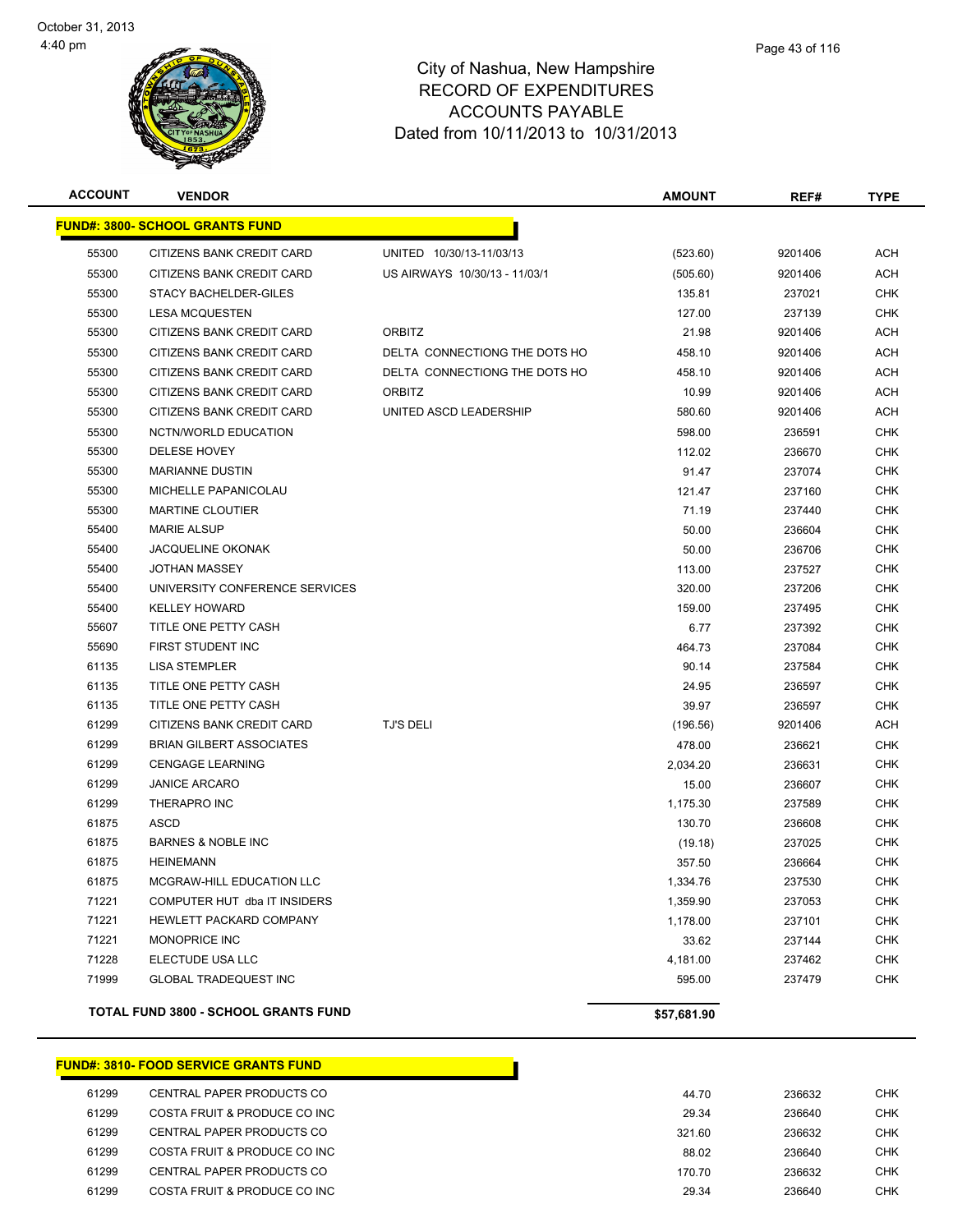L,



| <b>ACCOUNT</b> | <b>VENDOR</b>                                     | <b>AMOUNT</b> | REF#             | <b>TYPE</b> |
|----------------|---------------------------------------------------|---------------|------------------|-------------|
|                | <b>FUND#: 3810- FOOD SERVICE GRANTS FUND</b>      |               |                  |             |
| 61299          | COSTA FRUIT & PRODUCE CO INC                      | 58.68         | 236640           | <b>CHK</b>  |
| 61299          | <b>CENTRAL PAPER PRODUCTS CO</b>                  | 94.60         | 236632           | <b>CHK</b>  |
| 61299          | COSTA FRUIT & PRODUCE CO INC                      | 29.34         | 236640           | <b>CHK</b>  |
| 61299          | CENTRAL PAPER PRODUCTS CO                         | 112.10        | 236632           | <b>CHK</b>  |
| 61299          | COSTA FRUIT & PRODUCE CO INC                      | 146.70        | 236640           | <b>CHK</b>  |
| 61299          | CENTRAL PAPER PRODUCTS CO                         | 104.80        | 236632           | <b>CHK</b>  |
| 61299          | COSTA FRUIT & PRODUCE CO INC                      | 58.68         | 236640           | CHK         |
| 61299          | CENTRAL PAPER PRODUCTS CO                         | 183.36        | 236632           | <b>CHK</b>  |
| 61299          | COSTA FRUIT & PRODUCE CO INC                      | 58.68         | 236640           | <b>CHK</b>  |
| 61299          | CENTRAL PAPER PRODUCTS CO                         | 153.65        | 236632           | CHK         |
| 61299          | COSTA FRUIT & PRODUCE CO INC                      | 88.02         | 236640           | <b>CHK</b>  |
|                | <b>TOTAL FUND 3810 - FOOD SERVICE GRANTS FUND</b> | \$1,772.31    |                  |             |
|                | <b>FUND#: 4005- TRAFFIC VIOLATIONS FUND</b>       |               |                  |             |
| 45400          | <b>SPIRO J LINATSAS</b>                           | 10.00         |                  | <b>CHK</b>  |
| 45400          | <b>ANDREW MORIN</b>                               | 55.00         | 236401<br>237263 | <b>CHK</b>  |
| 45400          | <b>JAMES M BOLLENGIER</b>                         | 20.00         | 237287           | <b>CHK</b>  |
| 45400          | <b>ANTHONY MARSHBURN</b>                          | 25.00         | 237695           | <b>CHK</b>  |
| 45400          | <b>LINDA SOUCY</b>                                | 50.00         | 237758           | <b>CHK</b>  |
| 55607          | MAILINGS UNLIMITED - MVR                          | 875.00        | 14266            | <b>ACH</b>  |
| 55699          | D & R TOWING INC                                  | 95.00         | 236472           | <b>CHK</b>  |
| 55699          | STATEWIDE COLLISION LLC                           | 1,075.00      | 236980           | <b>CHK</b>  |
| 61799          | <b>CARPARTS OF NASHUA</b>                         | 1.44          | 236861           | <b>CHK</b>  |
| 61799          | NORTHERN FOREIGN CAR PARTS INC                    | 161.04        | 236954           | <b>CHK</b>  |
| 81342          | <b>T2 SYSTEMS INC</b>                             | 14,475.00     | 237636           | <b>CHK</b>  |
|                |                                                   |               |                  |             |
|                | <b>TOTAL FUND 4005 - TRAFFIC VIOLATIONS FUND</b>  | \$16,842.48   |                  |             |
|                | <b>FUND#: 4010- MOTOR VEHICLE ADMIN FUND</b>      |               |                  |             |
| 55699          | INTERWARE DEVELOPMENT CO INC                      | 600.00        | 237746           | <b>CHK</b>  |
|                | <b>TOTAL FUND 4010 - MOTOR VEHICLE ADMIN FUND</b> | \$600.00      |                  |             |
|                | <b>FUND#: 4020- POLICE DRUG ENFORCEMENT FUND</b>  |               |                  |             |
| 71000          | <b>BROWNELLS INC</b>                              | 1,119.98      | 237707           | <b>CHK</b>  |
|                | TOTAL FUND 4020 - POLICE DRUG ENFORCEMENT FUND    | \$1,119.98    |                  |             |
|                | <b>FUND#: 4025- DOJ DRUG FORFEITURE FUNDS</b>     |               |                  |             |
|                |                                                   |               |                  |             |
| 54100          | <b>PSNH</b>                                       | 229.48        | 236425           | <b>CHK</b>  |
| 54899          | LAW REALTY CO INC                                 | 416.67        | 236920           | <b>CHK</b>  |
| 54899          | LITCHFIELD VANTAGE LLC                            | 1,583.33      | 236921           | <b>CHK</b>  |
| 55400          | DAVID BAILEY                                      | 105.00        | 237606           | <b>CHK</b>  |
| 55400          | <b>CLARK GAPHARDT</b>                             | 105.00        | 237613           | <b>CHK</b>  |
| 55400          | TIMOTHY MACISAAC                                  | 105.00        | 237617           | <b>CHK</b>  |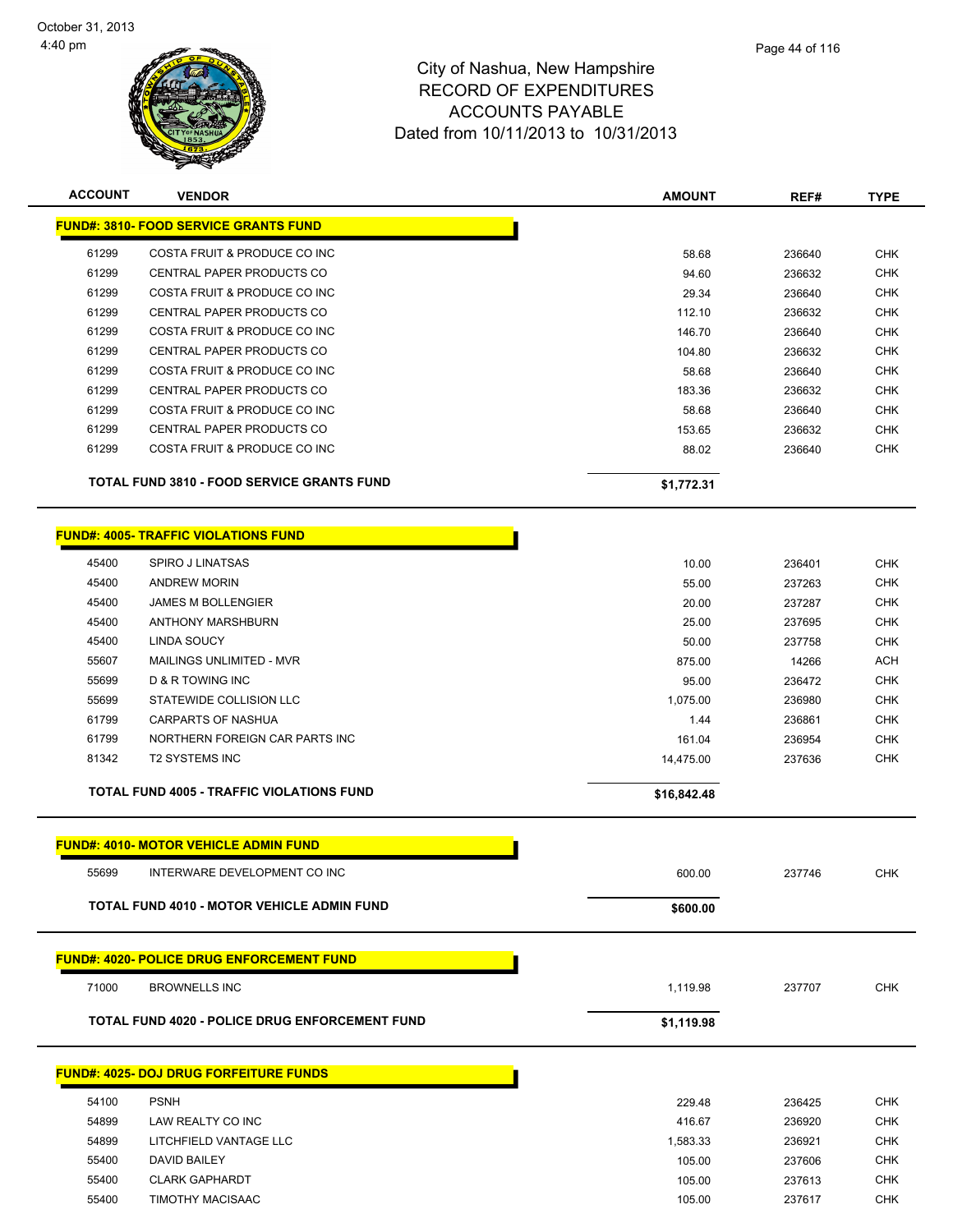

| <b>ACCOUNT</b> | <b>VENDOR</b>                                      | <b>AMOUNT</b> | REF#    | <b>TYPE</b> |
|----------------|----------------------------------------------------|---------------|---------|-------------|
|                | <b>FUND#: 4025- DOJ DRUG FORFEITURE FUNDS</b>      |               |         |             |
| 55400          | <b>KEVIN ROURKE</b>                                | 105.00        | 237629  | <b>CHK</b>  |
| 55400          | <b>NEOA</b>                                        | 1,180.00      | 237669  | <b>CHK</b>  |
| 56347          | THE YOUTH COUNCIL                                  | 1,500.00      | 237832  | <b>CHK</b>  |
| 61799          | FISHER AUTO PARTS INC                              | 79.35         | 236883  | <b>CHK</b>  |
|                | <b>TOTAL FUND 4025 - DOJ DRUG FORFEITURE FUNDS</b> | \$5,408.83    |         |             |
|                | <b>FUND#: 4090- LIB-LOST/DAMAGED BOOK FINES</b>    |               |         |             |
| 54280          | ANDY'S CARPENTRY INC                               | 1,367.00      | 236445  | <b>CHK</b>  |
| 54280          | <b>TUCKER LIBRARY INTERIORS LLC</b>                | 6,394.00      | 236572  | <b>CHK</b>  |
| 61807          | TELEVEND SERVICES INC                              | 308.35        | 237813  | <b>CHK</b>  |
| 61814          | <b>MIDWEST TAPE</b>                                | 51.72         | 236937  | <b>CHK</b>  |
| 61875          | <b>BAKER &amp; TAYLOR</b>                          | 134.32        | 236448  | <b>CHK</b>  |
| 61875          | <b>INGRAM LIBRARY SERVICES</b>                     | 143.63        | 236499  | <b>CHK</b>  |
| 61875          | <b>BAKER &amp; TAYLOR</b>                          | 84.28         | 236848  | <b>CHK</b>  |
| 61875          | <b>BAKER &amp; TAYLOR</b>                          | 145.27        | 237699  | <b>CHK</b>  |
| 61875          | <b>BEDFORD PUBLIC LIBRARY</b>                      | 5.99          | 237700  | <b>CHK</b>  |
| 61875          | <b>CONANT PUBLIC LIBRARY</b>                       | 2.00          | 237715  | <b>CHK</b>  |
| 61875          | <b>EAST KINGSTON PUBLIC LIBRARY</b>                | 16.00         | 237724  | <b>CHK</b>  |
| 61875          | <b>INGRAM LIBRARY SERVICES</b>                     | 76.86         | 237744  | <b>CHK</b>  |
| 61875          | <b>TREASURY SERVICES</b>                           | 15.00         | 237818  | <b>CHK</b>  |
| 61875          | UNIQUE MANAGEMENT SERVICES INC                     | 492.25        | 237823  | <b>CHK</b>  |
|                |                                                    |               |         |             |
|                | TOTAL FUND 4090 - LIB-LOST/DAMAGED BOOK FINES      | \$9,236.67    |         |             |
|                | <b>FUND#: 4600- ECON DEV-GREATER NASHUA RLF</b>    |               |         |             |
| 15100          | NH BAR FOUNDATION                                  | 100,000.00    | 14268   | <b>ACH</b>  |
|                | TOTAL FUND 4600 - ECON DEV-GREATER NASHUA RLF      | \$100,000.00  |         |             |
|                | FUND#: 4602- HUD SECTION 108 LOAN FUND             |               |         |             |
| 75200          | THE BANK OF NEW YORK MELLON                        | 2,927.07      | 9201405 | ACH         |
|                | <b>TOTAL FUND 4602 - HUD SECTION 108 LOAN FUND</b> | \$2,927.07    |         |             |
|                | <b>FUND#: 5000- CAP PROJECTS-GEN GOVT BLDGS</b>    |               |         |             |
| 81200          | THE GROUT GUY INC                                  | 4,100.00      | 237815  | <b>CHK</b>  |
|                | TOTAL FUND 5000 - CAP PROJECTS-GEN GOVT BLDGS      | \$4,100.00    |         |             |
|                |                                                    |               |         |             |
|                | <b>FUND#: 5010- CAP PROJECTS-INFO TECHNOLOGY</b>   |               |         |             |
| 81342          | COURTYARD BY MARRIOTT NASHUA                       | 348.00        | 236471  | <b>CHK</b>  |
| 81342          | INFOR (US) INC                                     | 48,002.60     | 236498  | <b>CHK</b>  |
| 81342          | <b>KRONOS INC</b>                                  | 46,073.51     | 236919  | CHK         |
| 81342          | <b>KRONOS INC</b>                                  | 1,972.74      | 237754  | CHK         |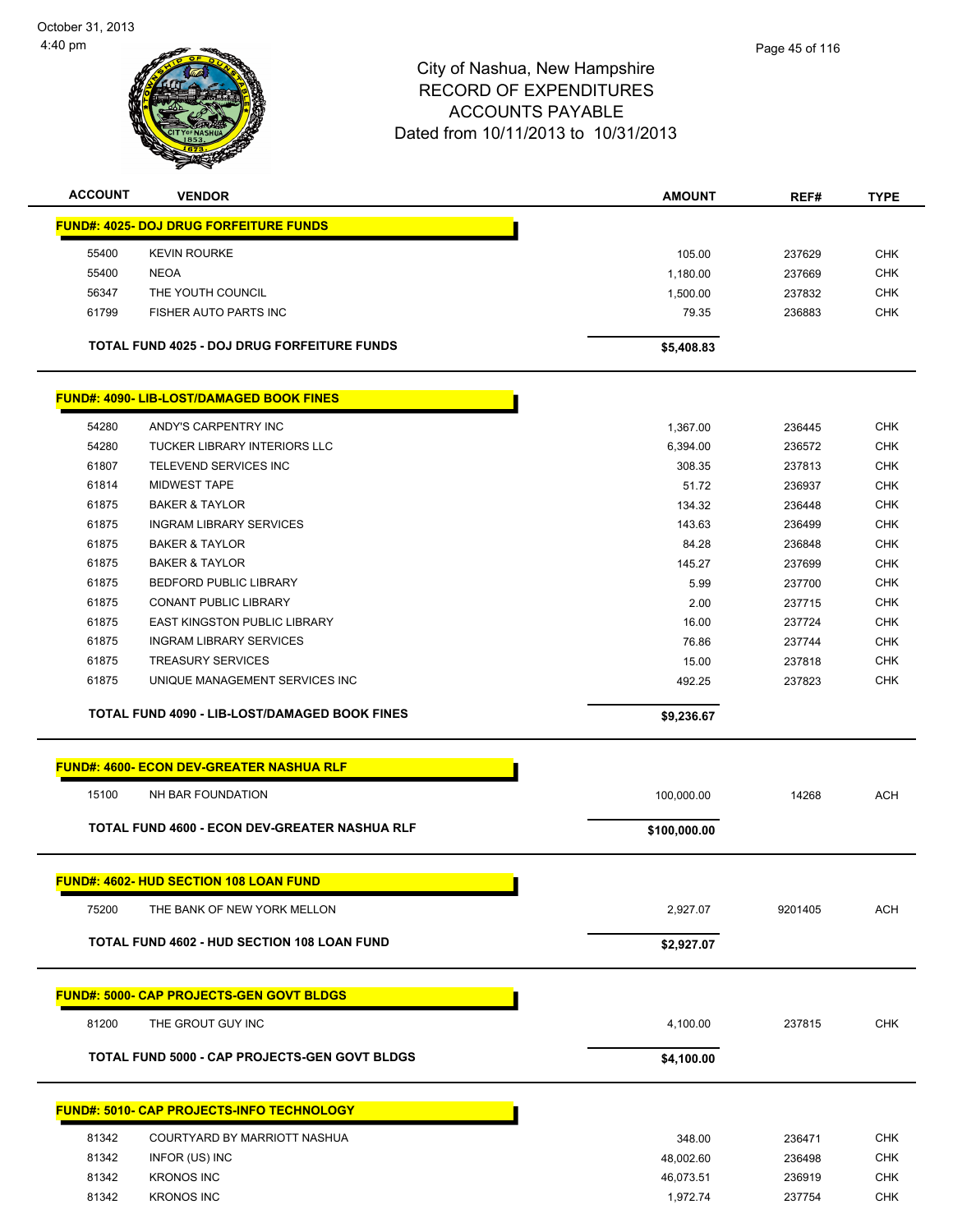# City of Nashua, New Hampshire RECORD OF EXPENDITURES ACCOUNTS PAYABLE Dated from 10/11/2013 to 10/31/2013 **ACCOUNT VENDOR AMOUNT REF# TYPE**

|       | TOTAL FUND 5010 - CAP PROJECTS-INFO TECHNOLOGY        | \$96,396.85  |        |            |
|-------|-------------------------------------------------------|--------------|--------|------------|
|       | <b>FUND#: 5050- CAPITAL PROJ-COMMUNICATIONS</b>       |              |        |            |
| 81300 | MOTOROLA SOLUTIONS INC                                | 66,393.00    | 236420 | <b>CHK</b> |
| 81300 | MOTOROLA SOLUTIONS INC                                | 38,370.90    | 236420 | <b>CHK</b> |
|       |                                                       |              |        |            |
|       | TOTAL FUND 5050 - CAPITAL PROJ-COMMUNICATIONS         | \$104,763.90 |        |            |
|       | <b>FUND#: 5200- CAPITAL PROJECTS-STREETS</b>          |              |        |            |
| 81700 | <b>IMTEK REPROGRAPHICS INC</b>                        | 1,299.15     | 236906 | <b>CHK</b> |
| 81700 | VANASSE HANGEN BRUSTLIN INC                           | 20,933.22    | 236994 | <b>CHK</b> |
|       | TOTAL FUND 5200 - CAPITAL PROJECTS-STREETS            | \$22,232.37  |        |            |
|       | <b>FUND#: 5700- CAP PROJECTS-BROAD ST PKWY</b>        |              |        |            |
| 81700 | HAYNER SWANSON INC                                    | 9,175.90     | 236896 | <b>CHK</b> |
| 81700 | <b>HAYNER SWANSON INC</b>                             | 27,499.05    | 236896 | <b>CHK</b> |
| 81700 | VANASSE HANGEN BRUSTLIN INC                           | 570.13       | 236994 | <b>CHK</b> |
|       | TOTAL FUND 5700 - CAP PROJECTS-BROAD ST PKWY          |              |        |            |
|       |                                                       | \$37,245.08  |        |            |
|       | <b>FUND#: 5800- SCHOOL CAPITAL PROJECTS FUND</b>      |              |        |            |
| 81200 | <b>SECURADYNE SYSTEMS</b>                             | 293,194.88   | 237577 | <b>CHK</b> |
| 81200 | SURVEILLANCE SPECIALTIES, LTD                         | 19,620.00    | 237586 | <b>CHK</b> |
| 81650 | HUDSON PAVING & EXCAVATION INC                        | 299,549.00   | 236671 | <b>CHK</b> |
| 81650 | <b>FIELDTURF</b>                                      | 56,524.91    | 237466 | <b>CHK</b> |
|       | <b>TOTAL FUND 5800 - SCHOOL CAPITAL PROJECTS FUND</b> | \$668,888.79 |        |            |
|       | <b>FUND#: 6000- SOLID WASTE FUND</b>                  |              |        |            |
| 53107 | SANBORN HEAD & ASSOC INC                              | 7,365.52     | 236560 | <b>CHK</b> |
| 53114 | MELANSON HEATH & CO PC                                | 5,450.00     | 236523 | <b>CHK</b> |
| 54100 | <b>PSNH</b>                                           | 211.12       | 236425 | CHK        |
| 54100 | <b>PSNH</b>                                           | 479.41       | 237835 | <b>CHK</b> |
| 54280 | <b>BELLETETES INC</b>                                 | 63.96        | 236851 | <b>CHK</b> |
| 54280 | <b>BEST FORD</b>                                      | 33.72        | 236853 | CHK        |
| 54421 | CONWAY OFFICE PRODUCTS LLC                            | 63.00        | 236468 | <b>CHK</b> |
| 54600 | <b>CARPARTS OF NASHUA</b>                             | 341.11       | 236861 | <b>CHK</b> |
| 54600 | EASTERN NE HYDRAULICS INC                             | 295.00       | 236875 | <b>CHK</b> |
| 54600 | FREIGHTLINER OF NH INC                                | 181.48       | 236884 | <b>CHK</b> |
| 54600 | G H BERLIN OIL CO                                     | 1,184.85     | 236885 | <b>CHK</b> |

 MACMULKIN CHEVROLET INC 60.90 236927 CHK 54600 MCDEVITT TRUCKS INC 236934 CHK MCNEILUS TRUCK & MANUFACTURING 1,698.75 236935 CHK SANEL AUTO PARTS CO 263.78 236971 CHK SOUTHWORTH MILTON INC 1,041.64 236976 CHK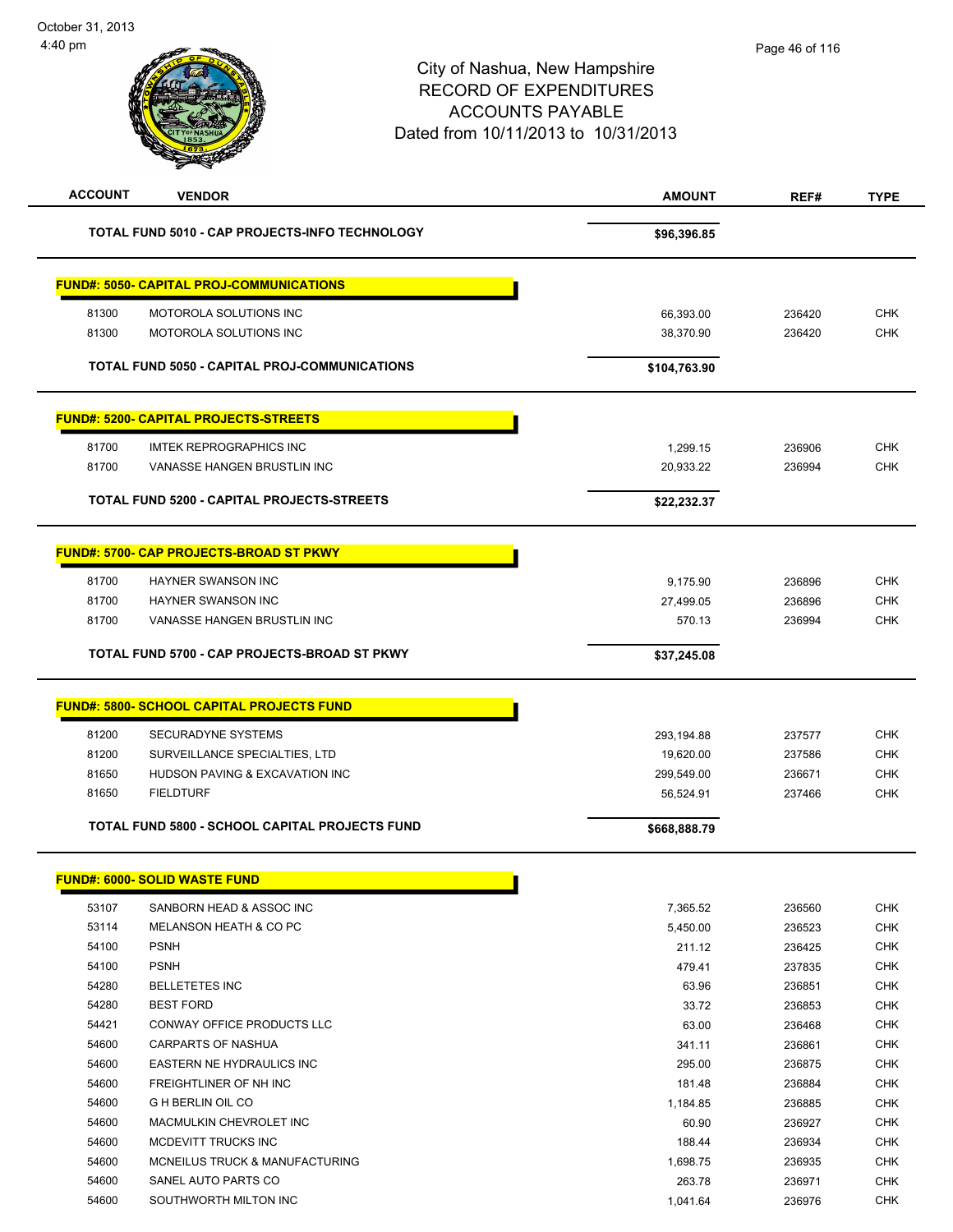

**ACCOUNT VENDOR AMOUNT REF# TYPE**

|       | <b>FUND#: 6000- SOLID WASTE FUND</b> |              |        |            |
|-------|--------------------------------------|--------------|--------|------------|
| 55109 | <b>FAIRPOINT COMMUNICATIONS</b>      | 30.44        | 236816 | <b>CHK</b> |
| 55109 | PAETEC COMMUNICATIONS INC            | 4.95         | 237673 | <b>CHK</b> |
| 55118 | AT & T MOBILITY                      | 121.15       | 236813 | <b>CHK</b> |
| 55200 | TREASURER STATE OF NH                | 150.00       | 236829 | <b>CHK</b> |
| 55600 | SIGNATURE MARKETING LLC              | 2,750.50     | 237807 | <b>CHK</b> |
| 55699 | BILLS WORLD CLASS CLEANING SER       | 780.00       | 236456 | <b>CHK</b> |
| 55699 | UNIVERSAL RECYCLING TECH             | 7,044.79     | 236577 | <b>CHK</b> |
| 55699 | AMHERST APPLIANCE REPAIR             | 1,057.00     | 236842 | <b>CHK</b> |
| 55699 | <b>ENVIRON. RESOURCE RETURN CORP</b> | 6,835.88     | 236878 | <b>CHK</b> |
| 55699 | NRRA (NORTHEAST RESOURCE RECOV       | 381.00       | 236956 | CHK        |
| 55699 | SANBORN HEAD & ASSOC INC             | 3,000.00     | 236969 | <b>CHK</b> |
| 55699 | UNIVERSAL RECYCLING TECH             | 7,981.11     | 236992 | <b>CHK</b> |
| 55699 | UNIVERSAL RECYCLING TECH             | 4,093.49     | 237824 | <b>CHK</b> |
| 61107 | <b>JOSEPH WILSON</b>                 | 110.00       | 236810 | <b>CHK</b> |
| 61107 | ALECS SHOE STORE INC                 | 99.95        | 236840 | <b>CHK</b> |
| 61110 | UNIFIRST CORPORATION                 | 512.37       | 236990 | <b>CHK</b> |
| 61192 | <b>CALLOGIX INC</b>                  | 106.67       | 236859 | <b>CHK</b> |
| 61307 | SHATTUCK MALONE OIL CO               | 2,214.14     | 236426 | <b>CHK</b> |
| 61307 | SHATTUCK MALONE OIL CO               | 1,644.48     | 236826 | <b>CHK</b> |
| 61307 | SHATTUCK MALONE OIL CO               | 25,230.68    | 237677 | <b>CHK</b> |
| 61705 | SULLIVAN TIRE COMPANY                | 4,100.00     | 236568 | <b>CHK</b> |
| 61705 | MAYNARD & LESIEUR INC                | 10,431.72    | 236931 | <b>CHK</b> |
| 61705 | NAPA AUTO PARTS                      | 803.38       | 236942 | <b>CHK</b> |
| 71900 | COMPUTER HUT dba IT INSIDERS         | 450.70       | 236466 | <b>CHK</b> |
|       |                                      |              |        |            |
| 75200 | US BANK N.A. (091000022)             | 77,884.38    | 14262  | ACH        |
|       | TOTAL FUND 6000 - SOLID WASTE FUND   | \$176,741.46 |        |            |
|       |                                      |              |        |            |
|       | <b>FUND#: 6200- WASTEWATER FUND</b>  |              |        |            |
| 21775 | ACCESS CLOSING TITLE SERVICES        | 24.15        | 237245 | <b>CHK</b> |
| 21775 | <b>1ST FRANKLIN-WELLS FARGO</b>      | 24.15        | 237260 | <b>CHK</b> |
| 21775 | <b>ABSOLUTE TITLE</b>                | 144.31       | 237261 | <b>CHK</b> |
| 21775 | ATTY JAMES KAKLAMANOS                | 4.35         | 237264 | <b>CHK</b> |
| 21775 | <b>BENJAMIN SHUR</b>                 | 20.18        | 237265 | <b>CHK</b> |
| 21775 | DANIEL HOCKADAY                      | 51.70        | 237269 | <b>CHK</b> |
| 21775 | DAVID BELBIN                         | 31.67        | 237270 | <b>CHK</b> |
| 21775 | DAVID LEWIS                          | 38.39        | 237271 | <b>CHK</b> |
| 21775 | DEBORAH GOLDSTEIN                    | 216.07       | 237272 | <b>CHK</b> |
| 21775 | DOWNTOWN REALTY INC                  | 500.77       | 237276 | <b>CHK</b> |
| 21775 | <b>FHLMC</b>                         | 124.26       | 237277 | <b>CHK</b> |
| 21775 | <b>FNMA</b>                          | 31.27        | 237278 | <b>CHK</b> |
| 21775 | <b>FRASCA &amp; FRASCA</b>           | 105.69       | 237279 | <b>CHK</b> |
| 21775 | <b>FREDERICK J LABRECQUE</b>         | 59.75        | 237280 | <b>CHK</b> |
| 21775 | <b>HANS RAEUFTLIN</b>                | 50.93        | 237282 | <b>CHK</b> |
| 21775 | <b>HELEN L MCPHIE</b>                | 25.93        | 237283 | <b>CHK</b> |
| 21775 | <b>J JEFFREY NUDLER</b>              | 22.49        | 237285 | <b>CHK</b> |
| 21775 | <b>JOHN K POITRAS</b>                | 65.09        | 237289 | CHK        |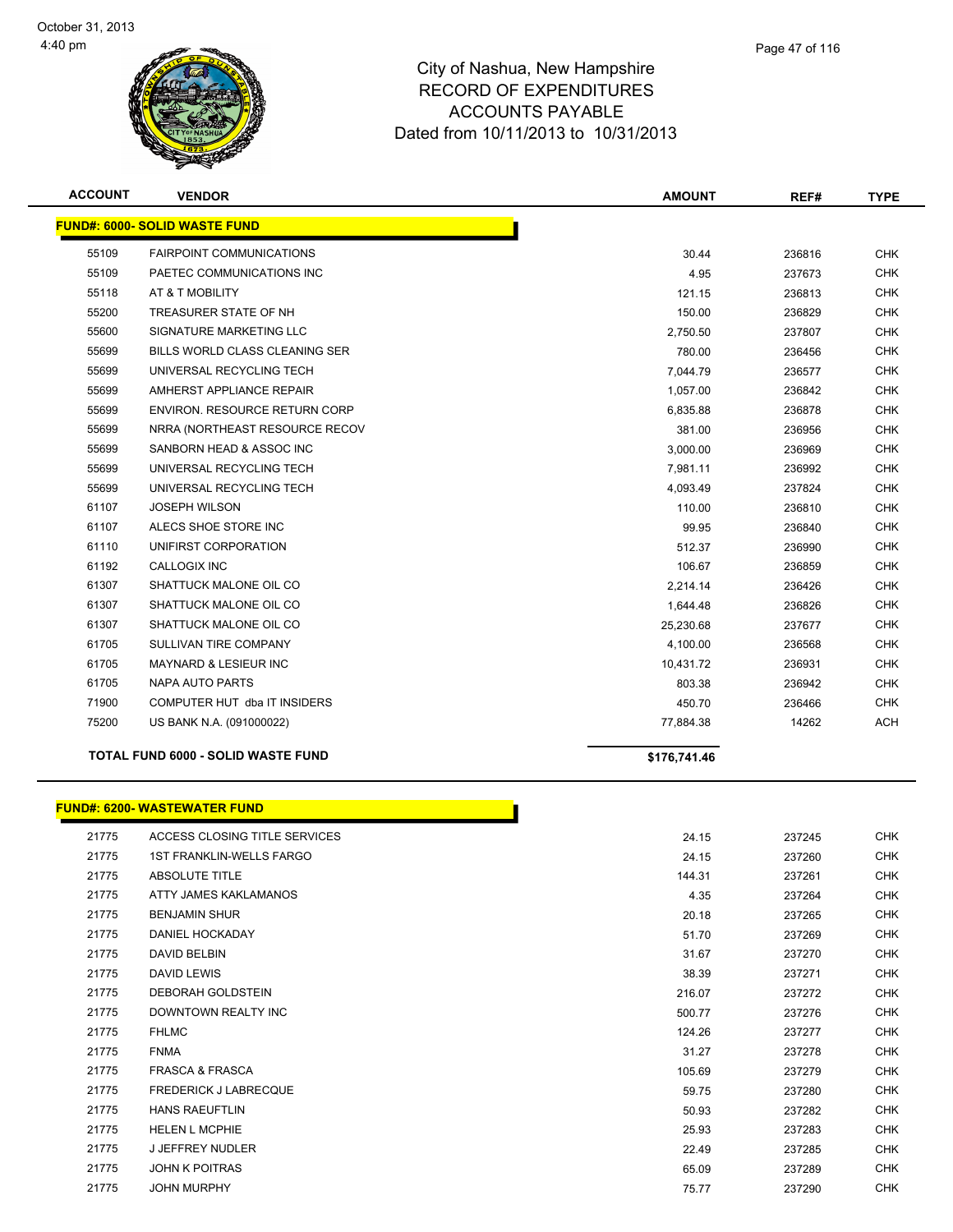

| <b>ACCOUNT</b> | <b>VENDOR</b>                        | <b>AMOUNT</b> | REF#   | <b>TYPE</b> |
|----------------|--------------------------------------|---------------|--------|-------------|
|                | <u> FUND#: 6200- WASTEWATER FUND</u> |               |        |             |
| 21775          | <b>JOHN RITCHIE</b>                  | 55.55         | 237291 | <b>CHK</b>  |
| 21775          | <b>KEVIN SLIECH</b>                  | 65.69         | 237295 | <b>CHK</b>  |
| 21775          | <b>KIN KWAN</b>                      | 50.85         | 237297 | <b>CHK</b>  |
| 21775          | KRISHNA BHAGHAYATH                   | 67.04         | 237298 | <b>CHK</b>  |
| 21775          | KURT STEINBRUECK                     | 52.63         | 237299 | <b>CHK</b>  |
| 21775          | LAURENCE D SPILLER                   | 9.46          | 237301 | <b>CHK</b>  |
| 21775          | LUCIEN A DESMARAIS                   | 50.85         | 237302 | <b>CHK</b>  |
| 21775          | <b>MARIANA SILVA</b>                 | 10.47         | 237303 | <b>CHK</b>  |
| 21775          | <b>MARK PIED</b>                     | 8.05          | 237305 | <b>CHK</b>  |
| 21775          | MICHAEL GOLDEN                       | 378.71        | 237308 | CHK         |
| 21775          | <b>MOREIRA &amp; ASSOCIATES</b>      | 68.36         | 237309 | <b>CHK</b>  |
| 21775          | <b>MOSES TIAN</b>                    | 282.97        | 237310 | <b>CHK</b>  |
| 21775          | PATRIOT TITLE                        | 27.71         | 237311 | <b>CHK</b>  |
| 21775          | PRUDENTIAL VERANI RE                 | 25.88         | 237313 | <b>CHK</b>  |
| 21775          | ROGER LOCHHEAD                       | 20.51         | 237316 | <b>CHK</b>  |
| 21775          | SETHURAMAN & KRISHNAN                | 91.02         | 237320 | <b>CHK</b>  |
| 21775          | ST. MARY'S BANK                      | 75.45         | 237322 | <b>CHK</b>  |
| 21775          | <b>VETERANS OF FOREIGN WARS</b>      | 69.80         | 237326 | <b>CHK</b>  |
| 21775          | <b>WATERWAY REALTY LLC</b>           | 45.69         | 237327 | <b>CHK</b>  |
| 21775          | WILLIAM M DAY                        | 3.47          | 237383 | <b>CHK</b>  |
| 53107          | EASTERN ANALYTICAL INC               | 321.75        | 236476 | <b>CHK</b>  |
| 53107          | CHEMSERVE ENVIRONMENTAL ANALYS       | 79.02         | 236863 | <b>CHK</b>  |
| 53107          | <b>ENVIROSYSTEMS INC</b>             | 1,050.00      | 237727 | <b>CHK</b>  |
| 53114          | MELANSON HEATH & CO PC               | 12,050.00     | 236523 | <b>CHK</b>  |
| 53467          | MAILINGS UNLIMITED - NWS             | 6,500.00      | 14260  | ACH         |
| 53467          | <b>MAILINGS UNLIMITED</b>            | 408.12        | 236516 | <b>CHK</b>  |
| 53467          | PENNICHUCK WATER WORKS INC           | 9,083.55      | 236822 | <b>CHK</b>  |
| 53467          | <b>MAILINGS UNLIMITED</b>            | 561.78        | 237762 | <b>CHK</b>  |
| 54100          | <b>PSNH</b>                          | 1,448.27      | 236425 | <b>CHK</b>  |
| 54100          | <b>PSNH-LARGE POWER</b>              | 57,133.51     | 236825 | <b>CHK</b>  |
| 54114          | LIBERTY UTILITIES                    | 603.79        | 237652 | <b>CHK</b>  |
| 54114          | LIBERTY UTILITIES                    | 119.48        | 237653 | <b>CHK</b>  |
| 54114          | <b>LIBERTY UTILITIES</b>             | 114.92        | 237654 | <b>CHK</b>  |
| 54114          | <b>LIBERTY UTILITIES</b>             | 38.21         | 237655 | <b>CHK</b>  |
| 54114          | <b>LIBERTY UTILITIES</b>             | 40.29         | 237656 | <b>CHK</b>  |
| 54114          | LIBERTY UTILITIES                    | 44.73         | 237657 | <b>CHK</b>  |
| 54114          | <b>LIBERTY UTILITIES</b>             | 41.52         | 237666 | <b>CHK</b>  |
| 54141          | PENNICHUCK WATER WORKS INC           | 202.79        | 236423 | <b>CHK</b>  |
| 54141          | PENNICHUCK WATER WORKS INC           | 47.16         | 236823 | <b>CHK</b>  |
| 54141          | PENNICHUCK WATER WORKS INC           | 4,738.49      | 237675 | <b>CHK</b>  |
| 54200          | ALL GREEN COMMERCIAL JANITORS        | 693.33        | 237691 | <b>CHK</b>  |
| 54221          | <b>CASELLA ORGANICS</b>              | 73,020.85     | 237711 | <b>CHK</b>  |
| 54280          | M & M ELECTRICAL SUPPLY CO INC       | 39.70         | 236512 | <b>CHK</b>  |
| 54280          | MCMASTER-CARR                        | 305.96        | 236521 | <b>CHK</b>  |
| 54280          | HOME DEPOT CREDIT SERVICE 3065       | 117.91        | 236901 | <b>CHK</b>  |
| 54280          | M & M ELECTRICAL SUPPLY CO INC       | 249.63        | 236925 | <b>CHK</b>  |
| 54300          | CRISP CONTRACTING LLC                | 5,600.00      | 236792 | <b>CHK</b>  |
| 54300          | HUDSON PAVING & EXCAVATION INC       | 5,200.00      | 236905 | <b>CHK</b>  |
| 54300          | OMEGA INDUSTRIAL SUPPLY INC          | 961.00        | 237787 | <b>CHK</b>  |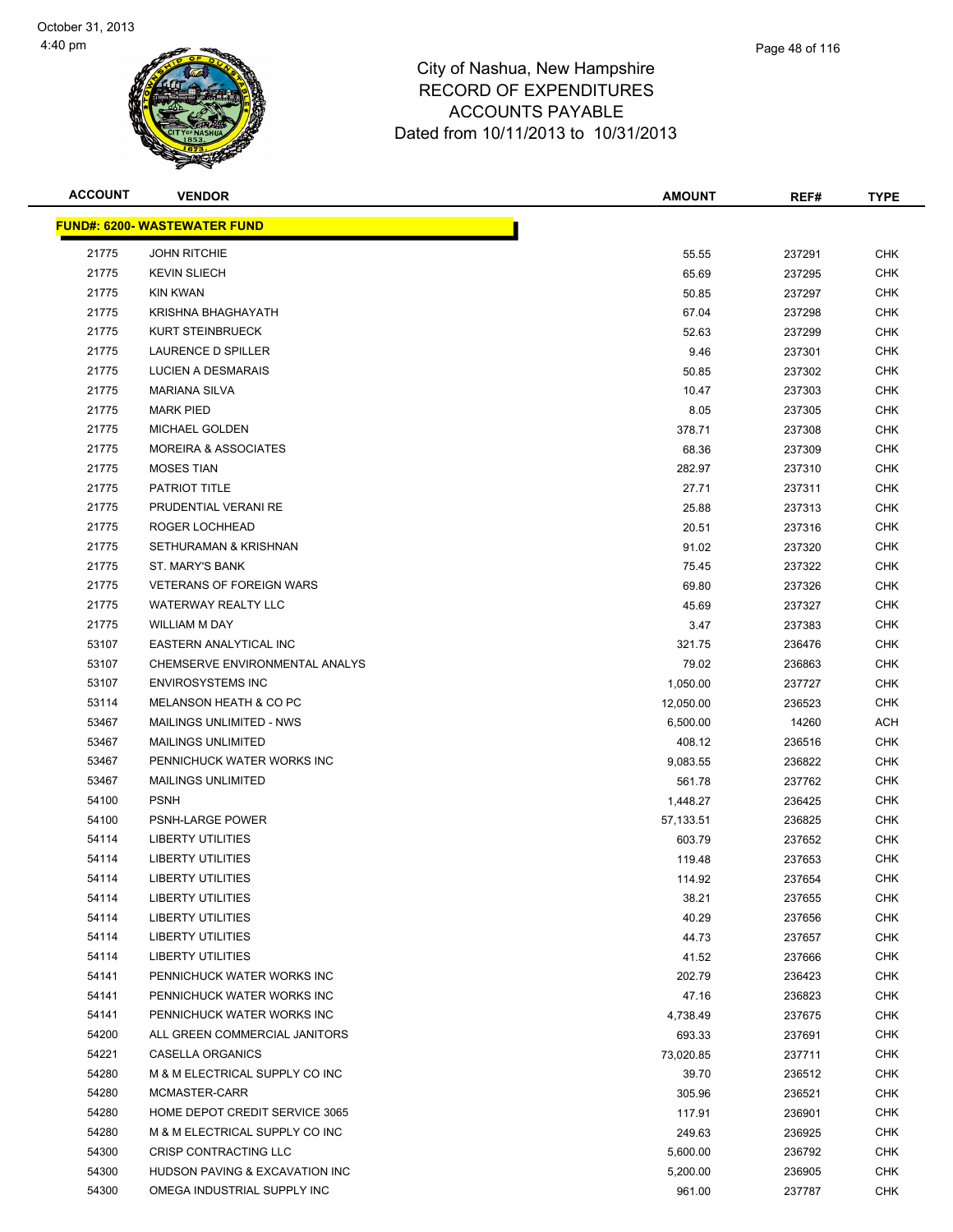

| <b>ACCOUNT</b> | <b>VENDOR</b>                            | <b>AMOUNT</b> | REF#   | <b>TYPE</b> |
|----------------|------------------------------------------|---------------|--------|-------------|
|                | <u> FUND#: 6200- WASTEWATER FUND</u>     |               |        |             |
| 54421          | CONWAY OFFICE PRODUCTS LLC               | 90.00         | 236468 | <b>CHK</b>  |
| 54487          | F W WEBB CO                              | 40.26         | 236477 | <b>CHK</b>  |
| 54487          | <b>FASTENAL CO</b>                       | 65.63         | 236478 | <b>CHK</b>  |
| 54487          | <b>HIGHLAND POWER</b>                    | 8,406.63      | 236488 | <b>CHK</b>  |
| 54487          | HOME DEPOT CREDIT SERVICE 3065           | 139.82        | 236490 | <b>CHK</b>  |
| 54487          | <b>JOHNSON PACKINGS &amp; INDUSTRIAL</b> | 3,421.97      | 236505 | CHK         |
| 54487          | M & M ELECTRICAL SUPPLY CO INC           | 117.11        | 236512 | <b>CHK</b>  |
| 54487          | PEABODY SUPPLY CO                        | 1,222.75      | 236544 | CHK         |
| 54487          | PINE MOTOR PARTS                         | 51.97         | 236546 | CHK         |
| 54487          | PROGRESSIVE ALARM SERVICES INC           | 2,215.00      | 236550 | <b>CHK</b>  |
| 54487          | FEDEX                                    | 90.76         | 236817 | <b>CHK</b>  |
| 54487          | <b>FASTENAL CO</b>                       | 591.09        | 236881 | <b>CHK</b>  |
| 54487          | <b>GRAINGER</b>                          | 365.72        | 236889 | <b>CHK</b>  |
| 54487          | <b>HIGHLAND POWER</b>                    | 1,497.00      | 236900 | <b>CHK</b>  |
| 54487          | M & M ELECTRICAL SUPPLY CO INC           | 139.80        | 236925 | <b>CHK</b>  |
| 54487          | PINE MOTOR PARTS                         | 38.26         | 236961 | <b>CHK</b>  |
| 54487          | PROGRESSIVE ALARM SERVICES INC           | 810.00        | 236962 | <b>CHK</b>  |
| 54487          | PROGRESSIVE ELECTRICAL SERVICE           | 354.50        | 236963 | <b>CHK</b>  |
| 54487          | <b>GRAINGER</b>                          | 1,313.65      | 237734 | <b>CHK</b>  |
| 54487          | <b>HIGHLAND POWER</b>                    | 1,949.00      | 237739 | CHK         |
| 54487          | HOME DEPOT CREDIT SERVICE 3065           | 50.91         | 237740 | <b>CHK</b>  |
| 54487          | <b>JENFITCH LLC</b>                      | 285.60        | 237750 | <b>CHK</b>  |
| 54487          | MCMASTER-CARR                            | 116.27        | 237770 | <b>CHK</b>  |
| 54487          | PEABODY SUPPLY CO                        | 25.93         | 237789 | <b>CHK</b>  |
| 54487          | PINE MOTOR PARTS                         | 16.59         | 237792 | <b>CHK</b>  |
| 54487          | PROGRESSIVE ALARM SERVICES INC           | 860.00        | 237795 | <b>CHK</b>  |
| 54600          | CARPARTS OF NASHUA                       | 50.13         | 236461 | <b>CHK</b>  |
| 54600          | CN WOOD CO INC                           | 81.37         | 236867 | CHK         |
| 54600          | CARPARTS OF NASHUA                       | 31.55         | 237710 | <b>CHK</b>  |
| 54600          | NAPA AUTO PARTS                          | 31.22         | 237779 | CHK         |
| 54600          | PINE MOTOR PARTS                         | 49.98         | 237792 | <b>CHK</b>  |
| 55109          | BAYRING COMMUNICATIONS                   | 60.21         | 236407 | <b>CHK</b>  |
| 55109          | <b>FAIRPOINT COMMUNICATIONS</b>          | 709.40        | 236412 | <b>CHK</b>  |
| 55109          | <b>FAIRPOINT COMMUNICATIONS</b>          | 70.82         | 236413 | <b>CHK</b>  |
| 55109          | PAETEC COMMUNICATIONS INC                | 4.27          | 237673 | <b>CHK</b>  |
| 55118          | AT & T MOBILITY                          | 331.94        | 236813 | <b>CHK</b>  |
| 55400          | <b>NHWPCA</b>                            | 120.00        | 236821 | <b>CHK</b>  |
| 55400          | <b>NEWWTA INC</b>                        | 75.00         | 237671 | <b>CHK</b>  |
| 55500          | THE TELEGRAPH                            | 294.26        | 237680 | <b>CHK</b>  |
| 55500          | UNION LEADER CORP -- 19828               | 206.09        | 237682 | <b>CHK</b>  |
| 55607          | PETTY CASH                               | 35.85         | 237833 | <b>CHK</b>  |
| 55618          | <b>CITIZENS BANK</b>                     | 1,294.49      | 14270  | ACH         |
| 55618          | <b>CITIZENS BANK</b>                     | 1,128.86      | 14271  | ACH         |
| 55699          | STANLEY ELEVATOR CO INC                  | 258.00        | 237810 | CHK         |
| 61100          | <b>CENVEO ENVELOPE</b>                   | 164.59        | 236463 | <b>CHK</b>  |
| 61100          | WB MASON CO INC                          | 887.30        | 236583 | <b>CHK</b>  |
| 61107          | UNIFIRST CORPORATION                     | 1,187.47      | 236575 | <b>CHK</b>  |
| 61107          | UNIFIRST CORPORATION                     | 317.94        | 236990 | <b>CHK</b>  |
| 61107          | ALECS SHOE STORE INC                     | 822.80        | 237690 | <b>CHK</b>  |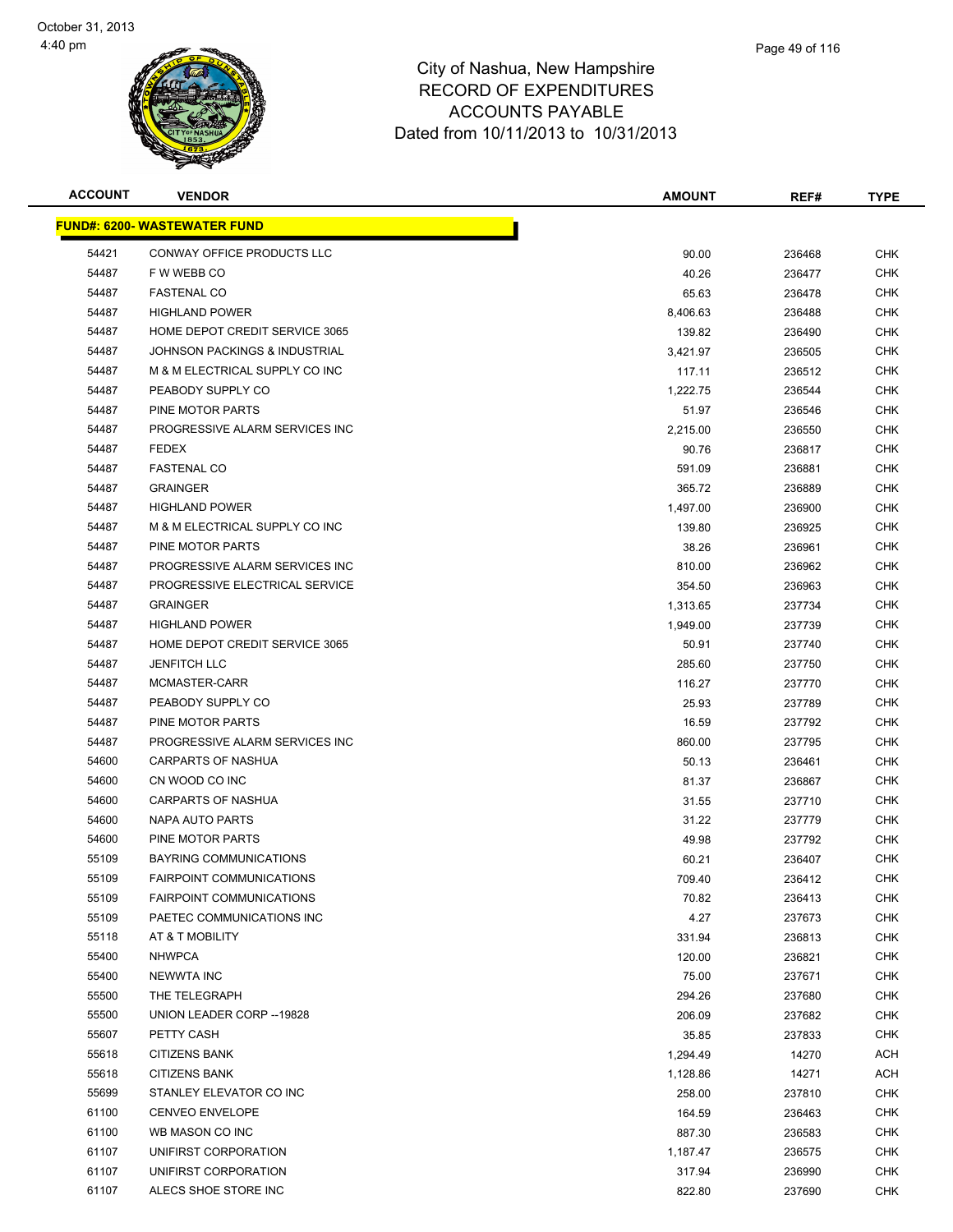

| <b>ACCOUNT</b> | <b>VENDOR</b>                       | <b>AMOUNT</b> | REF#   | <b>TYPE</b> |
|----------------|-------------------------------------|---------------|--------|-------------|
|                | <b>FUND#: 6200- WASTEWATER FUND</b> |               |        |             |
| 61107          | UNIFIRST CORPORATION                | 331.89        | 237822 | <b>CHK</b>  |
| 61149          | <b>IDEXX DISTRIBUTION INC</b>       | 1,116.05      | 236496 | <b>CHK</b>  |
| 61149          | <b><i>VWR INTERNATIONAL</i></b>     | 603.51        | 236579 | <b>CHK</b>  |
| 61149          | <b><i>VWR INTERNATIONAL</i></b>     | 83.18         | 236580 | <b>CHK</b>  |
| 61149          | <b>EMD MILLIPORE CORPORATION</b>    | 980.65        | 237726 | <b>CHK</b>  |
| 61156          | <b>BASF CORP</b>                    | 4,739.04      | 236450 | <b>CHK</b>  |
| 61156          | JCI JONES CHEMICALS INC             | 2,472.62      | 236502 | <b>CHK</b>  |
| 61156          | <b>BASF CORP</b>                    | 4,739.04      | 236849 | <b>CHK</b>  |
| 61156          | <b>JCI JONES CHEMICALS INC</b>      | 2,475.09      | 236913 | <b>CHK</b>  |
| 61156          | JCI JONES CHEMICALS INC             | 2,471.39      | 237748 | <b>CHK</b>  |
| 61299          | <b>FASTENAL CO</b>                  | 78.62         | 236478 | <b>CHK</b>  |
| 61299          | <b>G H BERLIN OIL CO</b>            | 894.22        | 236480 | <b>CHK</b>  |
| 61299          | MCMASTER-CARR                       | 33.03         | 236521 | <b>CHK</b>  |
| 61299          | PINE MOTOR PARTS                    | 60.75         | 236546 | <b>CHK</b>  |
| 61299          | <b>GRAINGER</b>                     | 144.48        | 236889 | <b>CHK</b>  |
| 61299          | NASHUA FARMERS EXCHANGE INC         | 12.50         | 236944 | <b>CHK</b>  |
| 61299          | <b>MOORE MEDICAL LLC</b>            | 156.70        | 237775 | <b>CHK</b>  |
| 81200          | OCECO INC                           | 714.54        | 236957 | <b>CHK</b>  |
| 81200          | YEOMANS CHICAGO CORP                | 6,996.00      | 237831 | <b>CHK</b>  |
| 81700          | <b>HAZEN &amp; SAWYER PC</b>        | 998.25        | 236897 | <b>CHK</b>  |
| 81700          | PENTA CORP                          | 208,914.27    | 236958 | <b>CHK</b>  |
| 81700          | <b>WOODARD &amp; CURRAN INC</b>     | 11,748.86     | 236997 | <b>CHK</b>  |
| 81700          | <b>HAYNER SWANSON INC</b>           | 10,948.45     | 236896 | <b>CHK</b>  |
| 81700          | CRISP CONTRACTING LLC               | 35,100.00     | 236792 | <b>CHK</b>  |
| 81700          | ALBANESE D & S INC                  | 114,443.61    | 236838 | <b>CHK</b>  |
| 81700          | T BUCK CONSTRUCTION INC             | 233,029.53    | 236982 | <b>CHK</b>  |
|                | TOTAL FUND 6200 - WASTEWATER FUND   | \$860,668.87  |        |             |

#### **FUND#: 6500- PROPERTY & CASUALTY FUND**

| 54267 | STANLEY ELEVATOR CO INC        | 4,473.40  | 236565 | <b>CHK</b> |
|-------|--------------------------------|-----------|--------|------------|
| 54267 | TREASURER STATE OF NH          | 200.00    | 236828 | <b>CHK</b> |
| 54421 | CONWAY OFFICE PRODUCTS LLC     | 130.00    | 236468 | <b>CHK</b> |
| 55118 | AT & T MOBILITY                | 31.41     | 236813 | CHK        |
| 59207 | <b>PATRICIA FONG</b>           | 10,533.98 | 237246 | <b>CHK</b> |
| 59207 | APPLE NASHUA LLC               | 362.00    | 237247 | <b>CHK</b> |
| 59207 | ASSOCIATED RADIOLOGISTS PA     | 49.00     | 237248 | <b>CHK</b> |
| 59207 | CULLENCOLLIMORE PLLC           | 878.50    | 237249 | <b>CHK</b> |
| 59207 | DEVINE MILLIMET & BRANCH PA    | 2,818.65  | 237250 | <b>CHK</b> |
| 59207 | DYNASPLINT SYSTEMS INC         | 700.00    | 237251 | CHK        |
| 59207 | FOUNDATION MEDICAL PARTNERS    | 959.00    | 237252 | <b>CHK</b> |
| 59207 | FOUR SEASONS ORTHOPEDIC CENTER | 342.00    | 237253 | <b>CHK</b> |
| 59207 | NASHUA ANESTHESIA PARTNERS     | 3,220.00  | 237254 | <b>CHK</b> |
| 59207 | OCCUPATIONAL HEALTH CTRS SOUTH | 2,588.46  | 237255 | <b>CHK</b> |
| 59207 | PINNACLE REHABILITATION        | 1,925.00  | 237256 | <b>CHK</b> |
| 59207 | <b>ROGER PARKER</b>            | 272.00    | 237257 | CHK        |
| 59207 | SO NH REGIONAL MEDICAL CENTER  | 3,799.16  | 237258 | <b>CHK</b> |
| 59207 | ST JOSEPHS HOSPITAL            | 2.208.00  | 237259 | <b>CHK</b> |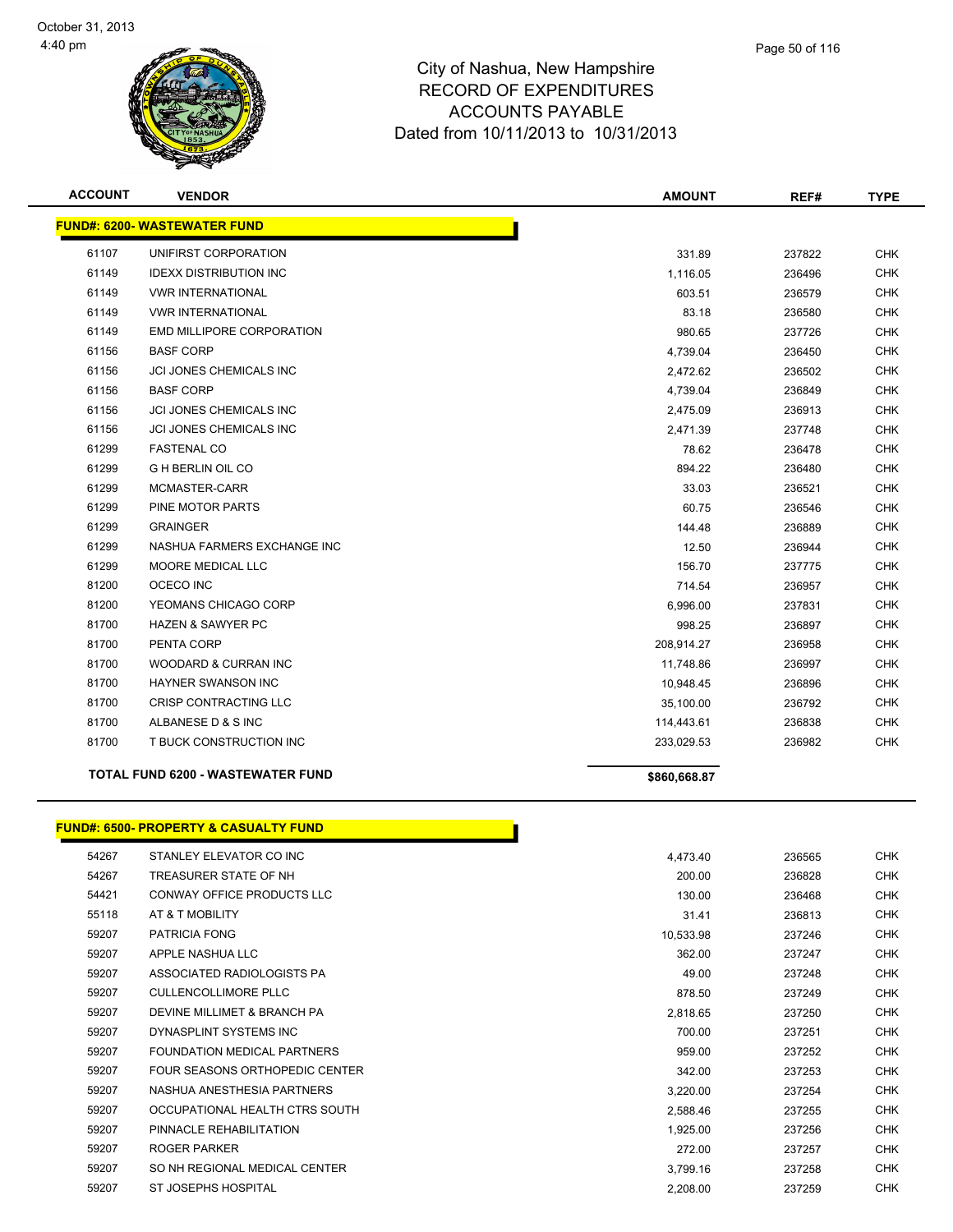

| <b>ACCOUNT</b> | <b>VENDOR</b>                                         | <b>AMOUNT</b> | REF#   | <b>TYPE</b> |
|----------------|-------------------------------------------------------|---------------|--------|-------------|
|                | <b>FUND#: 6500- PROPERTY &amp; CASUALTY FUND</b>      |               |        |             |
| 59207          | DEANNA GRINGRAS                                       | 144.00        | 237346 | <b>CHK</b>  |
| 59207          | FIRELANDS REGIONAL MED CENTER                         | 1,880.58      | 237347 | <b>CHK</b>  |
| 59207          | NASHUA EYE ASSOC PA                                   | 130.00        | 237348 | <b>CHK</b>  |
| 59207          | OCCUPATIONAL HEALTH CTRS SOUTH                        | 1.794.21      | 237349 | <b>CHK</b>  |
| 59207          | SO NH REGIONAL MEDICAL CENTER                         | 2.695.25      | 237350 | <b>CHK</b>  |
| 59225          | CULLENCOLLIMORE PLLC                                  | 105.00        | 237249 | <b>CHK</b>  |
| 59275          | CULLENCOLLIMORE PLLC                                  | 17.50         | 237249 | <b>CHK</b>  |
| 59275          | BROTHERHOOD MUTUAL INSURANCE                          | 1.918.94      | 237345 | <b>CHK</b>  |
|                | <b>TOTAL FUND 6500 - PROPERTY &amp; CASUALTY FUND</b> | \$44,176.04   |        |             |

h

# **FUND#: 6600- BENEFITS SELF INSURANCE FUND**

| 21500 | <b>ITT HARTFORD</b>              |               | 35,345.72  | 14298   | <b>ACH</b> |
|-------|----------------------------------|---------------|------------|---------|------------|
| 21505 | PROTECTIVE LIFE INSURANCE CO     |               | 47.08      | 14301   | <b>ACH</b> |
| 21516 | BOSTON MUTUAL LIFE INSURANCE     |               | 9,333.08   | 14295   | <b>ACH</b> |
| 21520 | SUN LIFE ASSURANCE CO OF CANAD   |               | 4,149.39   | 14302   | <b>ACH</b> |
| 21545 | NORTHERN NEW ENGLAND BENEFIT     |               | 40,001.00  | 14300   | <b>ACH</b> |
| 21545 | NORTHERN NEW ENGLAND BENEFIT     |               | 38,364.00  | 14341   | <b>ACH</b> |
| 21553 | ANTHEM BLUE CROSS /BLUE SHIELD   |               | 285,471.78 | 14293   | <b>ACH</b> |
| 21575 | NORTHEAST DELTA DENTAL           |               | 162,836.33 | 14299   | <b>ACH</b> |
| 21585 | <b>VISION SERVICE PLAN</b>       |               | 2,776.80   | 236578  | <b>CHK</b> |
| 45607 | <b>KERRY CALDWELL</b>            |               | 3,592.56   | 237368  | <b>CHK</b> |
| 45607 | <b>MELISSA NEILSEN</b>           |               | 685.88     | 237369  | <b>CHK</b> |
| 45607 | PATRICIA KING                    |               | 583.25     | 237371  | <b>CHK</b> |
| 45607 | RACHEL QUIQLEY                   |               | 752.60     | 237372  | <b>CHK</b> |
| 45607 | SHERYL LALIBERTE                 |               | 365.70     | 237373  | <b>CHK</b> |
| 45607 | SHYLA FRANCOEUR                  |               | 148.07     | 237374  | <b>CHK</b> |
| 45607 | ANNE AULENBACH                   |               | 84.32      | 237367  | <b>CHK</b> |
| 45607 | MONIQUE AUBRY                    |               | 341.94     | 237370  | <b>CHK</b> |
| 52809 | SANOFI PASTEUR INC               |               | 3,651.97   | 236974  | <b>CHK</b> |
| 52809 | CITIZENS BANK CREDIT CARD        | Bass Pro Shop | 75.00      | 9201406 | <b>ACH</b> |
| 52809 | <b>CITIZENS BANK CREDIT CARD</b> | Ticketmaster  | 163.15     | 9201406 | <b>ACH</b> |
| 52809 | CITIZENS BANK CREDIT CARD        | Overstock.com | 114.39     | 9201406 | <b>ACH</b> |
| 59165 | HM LIFE INSURANCE CO             |               | 106,432.96 | 14297   | <b>ACH</b> |
| 59500 | ANTHEM BCBS OF NE                |               | 86,108.91  | 14292   | <b>ACH</b> |
| 59500 | HARVARD PILGRIM HEALTH CARE      |               | 22,410.17  | 14296   | <b>ACH</b> |
| 59507 | ANTHEM BCBS OF NE                |               | 71.09      | 14292   | <b>ACH</b> |
| 59507 | ANTHEM BCBS OF NE                |               | 367.30     | 14308   | <b>ACH</b> |
| 59507 | ANTHEM BCBS OF NE                |               | 95.90      | 14337   | <b>ACH</b> |
| 59507 | ANTHEM BCBS OF NE                |               | 320,926.15 | 14292   | <b>ACH</b> |
| 59507 | ANTHEM BCBS OF NE                |               | 579,094.92 | 14308   | <b>ACH</b> |
| 59507 | ANTHEM BCBS OF NE                |               | 373,739.42 | 14337   | <b>ACH</b> |
| 59507 | ANTHEM BCBS OF NE                |               | 2,604.93   | 14292   | <b>ACH</b> |
| 59507 | ANTHEM BCBS OF NE                |               | 48,968.44  | 14308   | <b>ACH</b> |
| 59507 | ANTHEM BCBS OF NE                |               | 19,223.17  | 14337   | <b>ACH</b> |
| 59507 | ANTHEM BCBS OF NE                |               | 8,830.87   | 14292   | <b>ACH</b> |
| 59507 | HARVARD PILGRIM HEALTH CARE      |               | 94,214.14  | 14296   | <b>ACH</b> |
| 59507 | ANTHEM BCBS OF NE                |               | 33,032.65  | 14308   | <b>ACH</b> |
|       |                                  |               |            |         |            |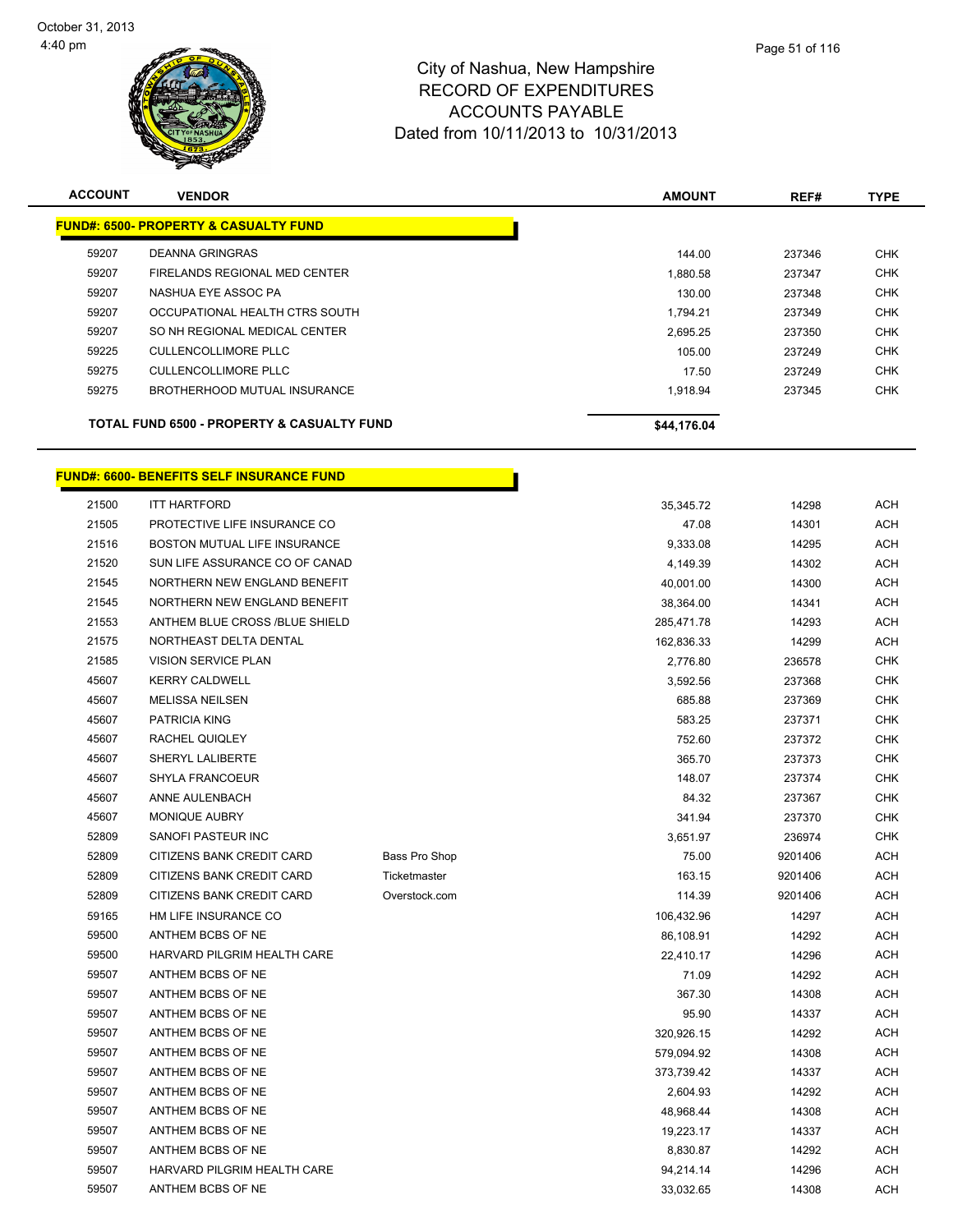

| <b>ACCOUNT</b> | <b>VENDOR</b>                                         | <b>AMOUNT</b>  | REF#   | <b>TYPE</b> |
|----------------|-------------------------------------------------------|----------------|--------|-------------|
|                | <b>FUND#: 6600- BENEFITS SELF INSURANCE FUND</b>      |                |        |             |
| 59507          | HARVARD PILGRIM HEALTH CARE                           | 94,369.19      | 14309  | <b>ACH</b>  |
| 59507          | ANTHEM BCBS OF NE                                     | 32,986.26      | 14337  | <b>ACH</b>  |
| 59507          | HARVARD PILGRIM HEALTH CARE                           | 128,558.65     | 14339  | <b>ACH</b>  |
| 59525          | NORTHEAST DELTA DENTAL                                | 29,970.46      | 14299  | <b>ACH</b>  |
| 59525          | NORTHEAST DELTA DENTAL                                | 26,746.90      | 14310  | <b>ACH</b>  |
| 59525          | NORTHEAST DELTA DENTAL                                | 26,063.69      | 14340  | <b>ACH</b>  |
|                | <b>TOTAL FUND 6600 - BENEFITS SELF INSURANCE FUND</b> | \$2,623,700.18 |        |             |
|                | <b>FUND#: 7020- UAW EDUCATIONAL ASSISTANCE</b>        |                |        |             |
| 51607          | SHAWNASEY MADISON                                     | 1,335.00       | 236515 | <b>CHK</b>  |
| 51607          | <b>JILL STANSFIELD</b>                                | 720.00         | 237633 | CHK         |
|                | <b>TOTAL FUND 7020 - UAW EDUCATIONAL ASSISTANCE</b>   | \$2,055.00     |        |             |
|                | <b>FUND#: 7050- HOLMAN STADIUM IMPROVEMNTS ETF</b>    |                |        |             |
| 54280          | <b>GREEN THUMB FARMS INC</b>                          | 8,200.00       | 236894 | <b>CHK</b>  |
| 61299          | UNITED SITE SERVICES NORTHEAST                        | 109.94         | 236991 | <b>CHK</b>  |
|                | TOTAL FUND 7050 - HOLMAN STADIUM IMPROVEMNTS ETF      | \$8,309.94     |        |             |
|                | <b>FUND#: 7052- MINE FALLS PARK ETF</b>               |                |        |             |
| 54280          | HOME DEPOT CREDIT SERVICE 3065                        | 77.65          | 236490 | <b>CHK</b>  |
| 54280          | UNITED SITE SERVICES NORTHEAST                        | 164.91         | 236991 | <b>CHK</b>  |
| 54280          | HOME DEPOT CREDIT SERVICE 3065                        | 79.55          | 237740 | <b>CHK</b>  |
|                | TOTAL FUND 7052 - MINE FALLS PARK ETF                 | \$322.11       |        |             |
|                | FUND#: 7504- ETF CONTRIB EDGEWOOD-DEED FUND           |                |        |             |
| 54280          | HUDSON PAVING & EXCAVATION INC                        | 16,715.00      | 237742 | <b>CHK</b>  |
|                | TOTAL FUND 7504 - ETF CONTRIB EDGEWOOD-DEED FUND      | \$16,715.00    |        |             |
|                | <b>FUND#: 7506- ETF CONTRIB-WOODLAWN CEMETERY</b>     |                |        |             |
| 54280          | VAN TASSELL CONSTRUCTION                              | 850.00         | 236404 | <b>CHK</b>  |
| 54280          | HUFF & GAUTHIER INC                                   | 2,360.00       | 236493 | <b>CHK</b>  |
| 54280          | VAN TASSELL CONSTRUCTION                              | 9,500.00       | 236807 | <b>CHK</b>  |
| 61299          | <b>HARDY DORIC INC</b>                                | 585.00         | 236895 | <b>CHK</b>  |
|                | TOTAL FUND 7506 - ETF CONTRIB-WOODLAWN CEMETERY       | \$13,295.00    |        |             |
|                | <b>FUND#: 7546- LIB-VIRGINIA CARR BLOOMFIELD</b>      |                |        |             |
| 51607          | <b>MARK R KING</b>                                    | 1,672.00       | 236917 | <b>CHK</b>  |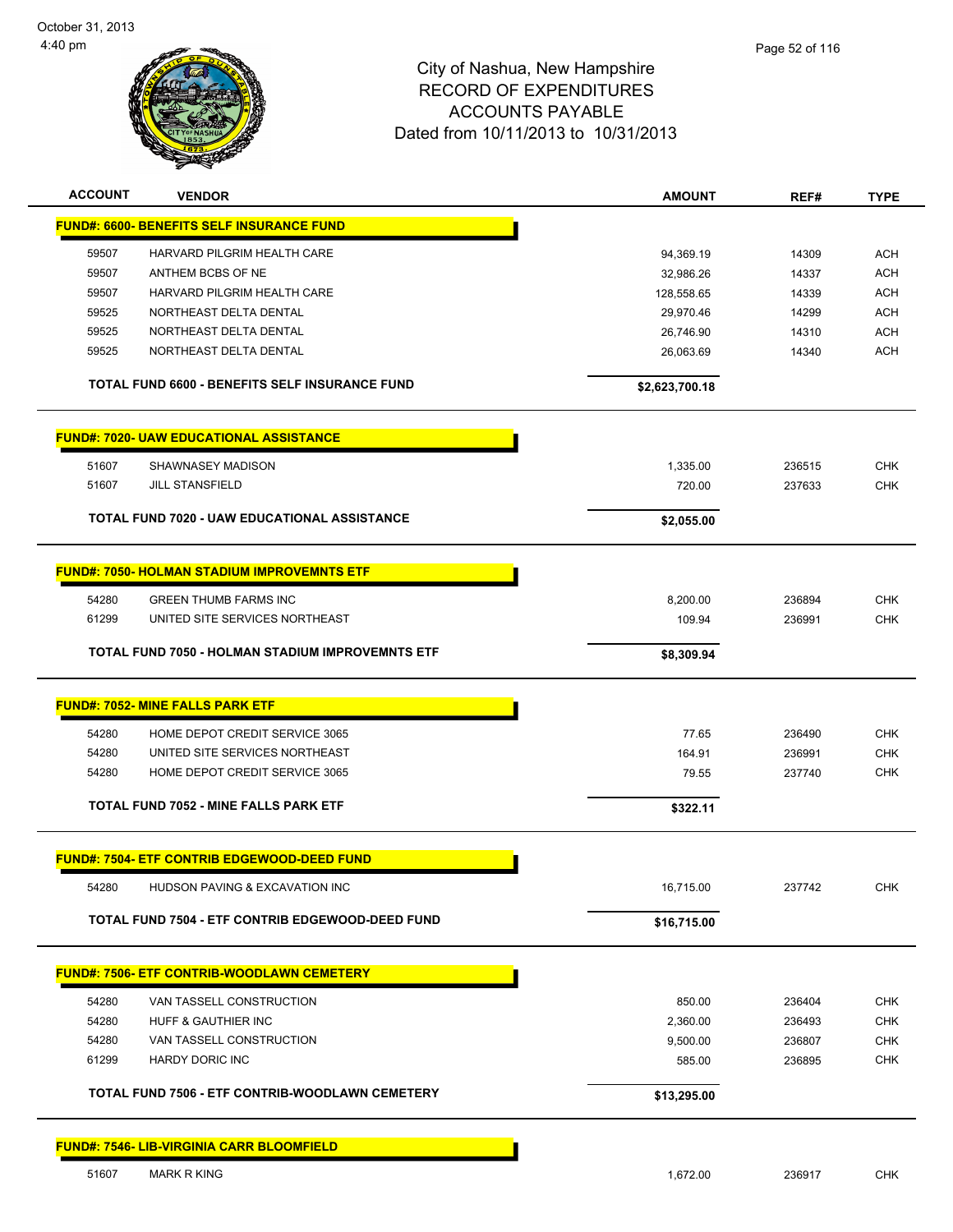# City of Nashua, New Hampshire RECORD OF EXPENDITURES ACCOUNTS PAYABLE Dated from 10/11/2013 to 10/31/2013 **ACCOUNT VENDOR AMOUNT REF# TYPE TOTAL FUND 7546 - LIB-VIRGINIA CARR BLOOMFIELD \$1,672.00 FUND#: 7563- SCHOOL ATHLETIC ETF** 71999 BSN SPORTS 8,201.22 236622 CHK 71999 M-F ATHLETIC COMPANY INC 906.50 236686 CHK

### **TOTAL FUND 7563 - SCHOOL ATHLETIC ETF \$9,107.72**

|       | <b>FUND#: 7565- SCHOOL RELATED PROGRAMS-ETF</b> |            |        |            |
|-------|-------------------------------------------------|------------|--------|------------|
| 55642 | <b>CHARLES KAJEN</b>                            | 62.00      | 237503 | <b>CHK</b> |
| 55642 | <b>JOSEPH KURTA</b>                             | 62.00      | 237508 | <b>CHK</b> |
| 55642 | <b>BRIAN OSBORNE</b>                            | 62.00      | 237552 | <b>CHK</b> |
| 55690 | FIRST STUDENT INC                               | 214.03     | 237468 | <b>CHK</b> |
| 61135 | SOUTHWEST STRINGS                               | 179.00     | 236734 | <b>CHK</b> |
| 61135 | WB MASON CO INC                                 | 186.92     | 237213 | <b>CHK</b> |
| 61135 | <b>BARNES &amp; NOBLE INC</b>                   | 211.70     | 237407 | <b>CHK</b> |
| 61299 | <b>MEGHAN STAPLES</b>                           | 31.98      | 237194 | <b>CHK</b> |
| 71999 | <b>SCHOOL OUTFITTERS</b>                        | 325.05     | 237187 | <b>CHK</b> |
|       | TOTAL FUND 7565 - SCHOOL RELATED PROGRAMS-ETF   | \$1,334.68 |        |            |

| <b>TOTAL FUND 8007 - EDGEWOOD CEMETERY PERP-CARE</b> | \$23,380.00 |        |            |
|------------------------------------------------------|-------------|--------|------------|
| 10640<br>TD BANK ACCT#664854015                      | 23,380.00   | 236984 | <b>CHK</b> |
| <b>FUND#: 8007-EDGEWOOD CEMETERY PERP-CARE</b>       |             |        |            |
| TOTAL FUND 7572 - JEFF MORIN-ROBY PARK ETF           | \$918.00    |        |            |
| 55658<br><b>JEAN'S EXPRESS DOGS</b>                  | 918.00      | 237749 | <b>CHK</b> |
| <b>FUND#: 7572- JEFF MORIN-ROBY PARK ETF</b>         |             |        |            |

### **FUND#: 8010- EDGEWOOD CEMETERY FLOWER FUND**

| 10644<br>TD BANK ACCT#664855012                        | 300.00   | 236985 | <b>CHK</b> |
|--------------------------------------------------------|----------|--------|------------|
| <b>TOTAL FUND 8010 - EDGEWOOD CEMETERY FLOWER FUND</b> | \$300.00 |        |            |

## **FUND#: 8014- SUBURBAN CEMETERY PERP-CARE** 10628 TD BANK ACCT#663492015 1,000.00 236983 CHK **TOTAL FUND 8014 - SUBURBAN CEMETERY PERP-CARE** \$1,000.00

|       | <b>FUND#: 8063- LIBRARY-HENRY STEARNS FUND</b> |        |        |            |
|-------|------------------------------------------------|--------|--------|------------|
| 61807 | <b>BAKER &amp; TAYLOR</b>                      | 353.15 | 236448 | <b>CHK</b> |
| 61807 | <b>BAKER &amp; TAYLOR</b>                      | 273.76 | 236848 | <b>CHK</b> |
|       |                                                |        |        |            |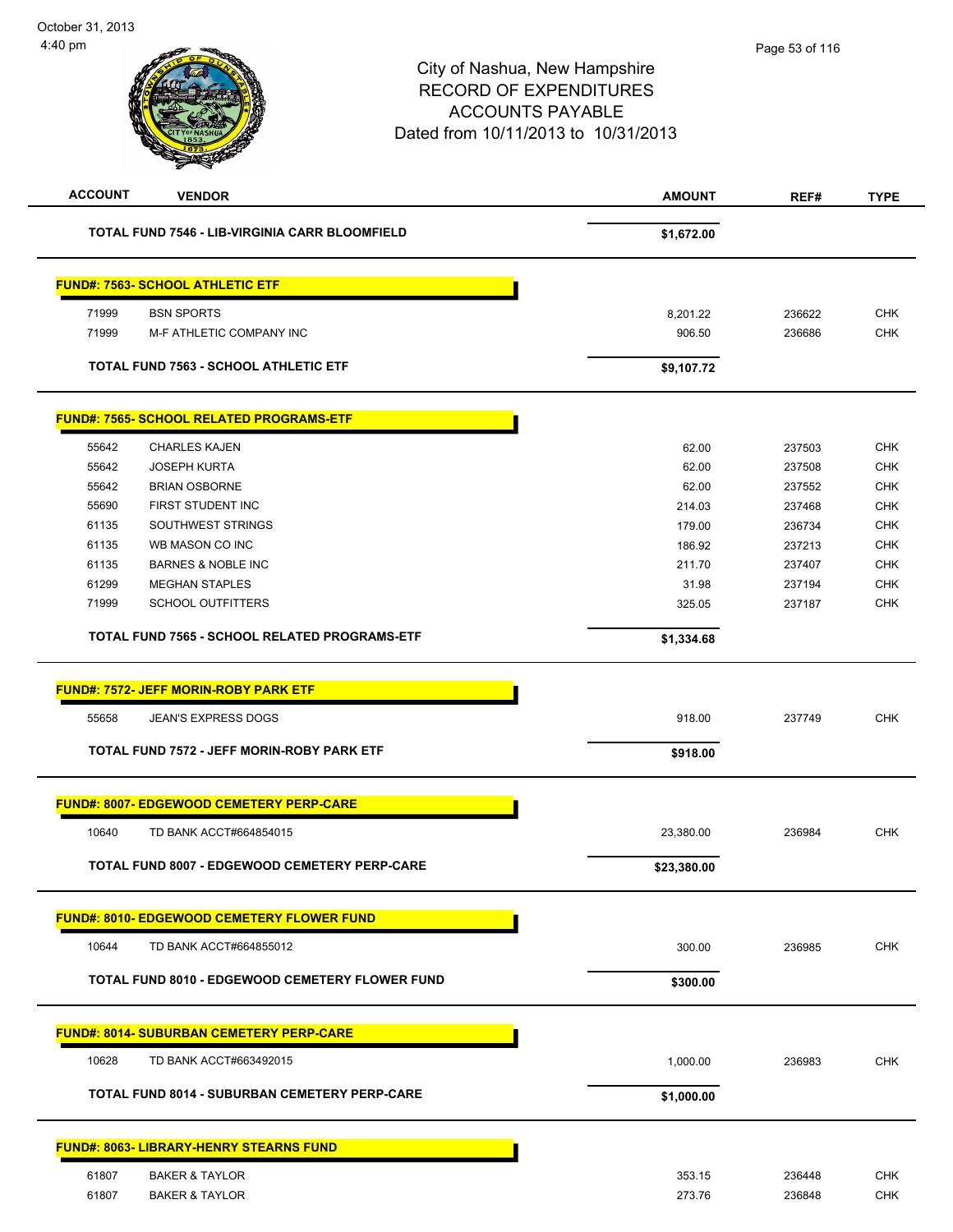

|       | <b>FUND#: 8063- LIBRARY-HENRY STEARNS FUND</b>      |             |        |            |
|-------|-----------------------------------------------------|-------------|--------|------------|
| 61807 | <b>BAKER &amp; TAYLOR</b>                           | 381.39      | 237699 | <b>CHK</b> |
| 61807 | RANDOM HOUSE INC                                    | 67.50       | 237801 | <b>CHK</b> |
| 61807 | <b>BAKER &amp; TAYLOR</b>                           | 21.98       | 237834 | <b>CHK</b> |
|       | <b>TOTAL FUND 8063 - LIBRARY-HENRY STEARNS FUND</b> | \$1,097.78  |        |            |
|       | <b>FUND#: 8400- AGENCY-DEVELOPER ESCROWS</b>        |             |        |            |
| 21730 | WINDHAM REALTY II LLC                               | 1,078.00    | 237642 | <b>CHK</b> |
| 21730 | <b>IMTEK REPROGRAPHICS INC</b>                      | 130.86      | 236906 | <b>CHK</b> |
| 21730 | <b>COLIN BROOKE HOMES LLC</b>                       | 36,704.40   | 236790 | <b>CHK</b> |
|       | <b>TOTAL FUND 8400 - AGENCY-DEVELOPER ESCROWS</b>   | \$37,913.26 |        |            |
|       | <b>FUND#: 8619- S.BULLEYPARKS CLRTL ENR</b>         |             |        |            |
| 55650 | CHARLOTTE AVENUE SCHOOL PTO                         | 162.00      | 236408 | <b>CHK</b> |
|       | <b>TOTAL FUND 8619 - S.BULLEYPARKS CLRTL ENR</b>    | \$162.00    |        |            |

**Grand Total:**

**\$11,307,066.39**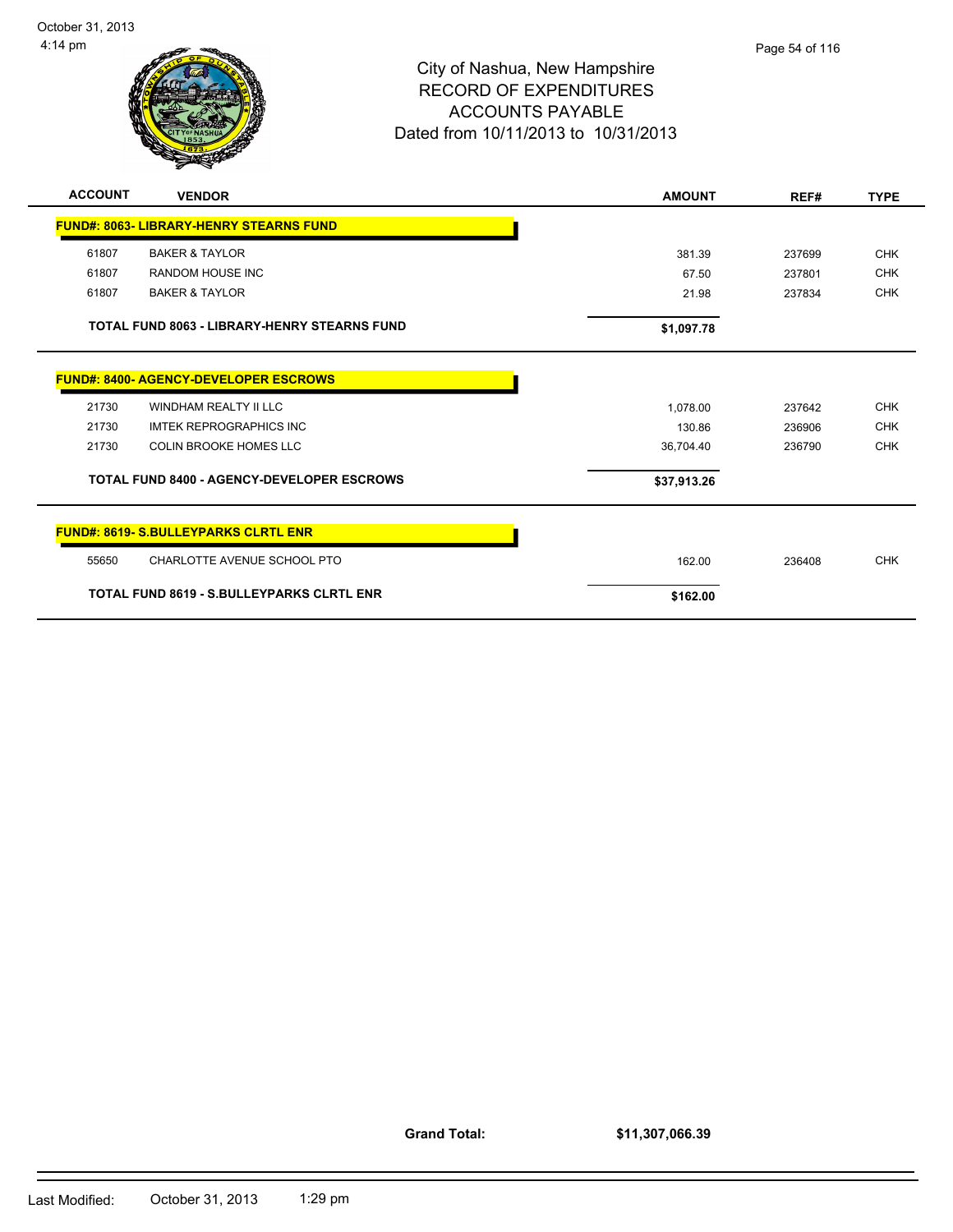l,



### City of Nashua, New Hampshire RECORD OF EXPENDITURES PAYROLL-GROSS WAGES Dated from 10/11/2013 - 10/31/2013

|                                   | <b>PAY DATE</b>          | <b>ACCOUNT</b>                | <b>DESCRIPTION</b>                     | <b>AMOUNT</b> |
|-----------------------------------|--------------------------|-------------------------------|----------------------------------------|---------------|
| <b>FUND#: 1000 - GENERAL FUND</b> |                          |                               |                                        |               |
| 101                               | <b>MAYOR</b>             |                               |                                        |               |
|                                   | 10/17/13                 | 51100                         | CITIZEN SERVICES DIRECTOR              | 903.15        |
|                                   | 10/24/13                 | 51100                         | CITIZEN SERVICES DIRECTOR              | 903.15        |
|                                   | 10/31/13                 | 51100                         | CITIZEN SERVICES DIRECTOR              | 903.15        |
|                                   | 10/17/13                 | 51100                         | <b>EXECUTIVE SECRETARY AA</b>          | 877.25        |
|                                   | 10/24/13                 | 51100                         | EXECUTIVE SECRETARY AA                 | 877.25        |
|                                   | 10/31/13                 | 51100                         | EXECUTIVE SECRETARY AA                 | 877.25        |
|                                   | 10/17/13                 | 51100                         | HUNT BUILDING ADMINISTRATOR            | 413.87        |
|                                   | 10/24/13                 | 51100                         | HUNT BUILDING ADMINISTRATOR            | 403.53        |
|                                   | 10/31/13                 | 51100                         | HUNT BUILDING ADMINISTRATOR            | 631.16        |
|                                   | 10/17/13                 | 51100                         | <b>RESOURCE COORDINATOR</b>            | 452.45        |
|                                   | 10/24/13                 | 51100                         | <b>RESOURCE COORDINATOR</b>            | 452.45        |
|                                   | 10/31/13                 | 51100                         | RESOURCE COORDINATOR                   | 452.45        |
|                                   | 10/17/13                 | 51100                         | SECRETARY RECEPTIONIST                 | 565.55        |
|                                   | 10/24/13                 | 51100                         | <b>SECRETARY RECEPTIONIST</b>          | 565.55        |
|                                   | 10/31/13                 | 51100                         | SECRETARY RECEPTIONIST                 | 565.55        |
|                                   | 10/17/13                 | 51200                         | <b>COMMUNICATIONS DIRECTOR</b>         | 426.07        |
|                                   | 10/24/13                 | 51200                         | <b>COMMUNICATIONS DIRECTOR</b>         | 426.07        |
|                                   | 10/17/13                 | 51300                         | OVERTIME-REGULAR                       | 2.76          |
|                                   | 10/17/13                 | 51500                         | <b>MAYOR</b>                           | 2,115.95      |
|                                   | 10/24/13                 | 51500                         | <b>MAYOR</b>                           | 2,115.95      |
|                                   | 10/31/13                 | 51500                         | <b>MAYOR</b>                           | 2,115.95      |
|                                   | 10/24/13                 | 51750                         | <b>RETIREMENT &amp; SEPARATION PAY</b> | 1,908.78      |
|                                   | 10/31/13                 | 55118                         | TELEPHONE-CELLULAR                     | 50.00         |
|                                   | <b>TOTAL 101 - MAYOR</b> |                               |                                        | \$19,005.29   |
|                                   |                          |                               |                                        |               |
| 102                               |                          | <b>BOARD OF ALDERMEN</b>      |                                        |               |
|                                   | 10/17/13                 | 51100                         | ALDERMANIC LEGISLATION MANAGER         | 1,404.70      |
|                                   | 10/24/13                 | 51100                         | ALDERMANIC LEGISLATION MANAGER         | 1,404.70      |
|                                   | 10/31/13                 | 51100                         | ALDERMANIC LEGISLATION MANAGER         | 1,404.70      |
|                                   |                          | TOTAL 102 - BOARD OF ALDERMEN |                                        | \$4,214.10    |
| 103                               | <b>LEGAL</b>             |                               |                                        |               |
|                                   |                          |                               |                                        |               |
|                                   | 10/17/13                 | 51100                         | ASSISTANT CORP COUNSEL                 | 1,324.90      |
|                                   | 10/24/13                 | 51100                         | ASSISTANT CORP COUNSEL                 | 1,324.90      |
|                                   | 10/31/13                 | 51100                         | ASSISTANT CORP COUNSEL                 | 1,324.90      |
|                                   | 10/17/13                 | 51100                         | <b>CORPORATION COUNSEL</b>             | 2,183.75      |
|                                   | 10/24/13                 | 51100                         | <b>CORPORATION COUNSEL</b>             | 2,183.75      |
|                                   | 10/31/13                 | 51100                         | <b>CORPORATION COUNSEL</b>             | 2,183.75      |
|                                   | 10/17/13                 | 51100                         | DEPUTY CORPORATION COUNSEL             | 1,986.70      |
|                                   | 10/24/13                 | 51100                         | DEPUTY CORPORATION COUNSEL             | 1,986.70      |
|                                   | 10/31/13                 | 51100                         | DEPUTY CORPORATION COUNSEL             | 1,986.70      |
|                                   | 10/17/13                 | 51100                         | <b>LEGAL ASSISTANT</b>                 | 1,846.55      |

10/24/13 51100 LEGAL ASSISTANT 1,845.41 10/31/13 51100 LEGAL ASSISTANT 1,846.55 10/17/13 51300 OVERTIME-REGULAR 5.27 10/24/13 51300 OVERTIME-REGULAR 3.51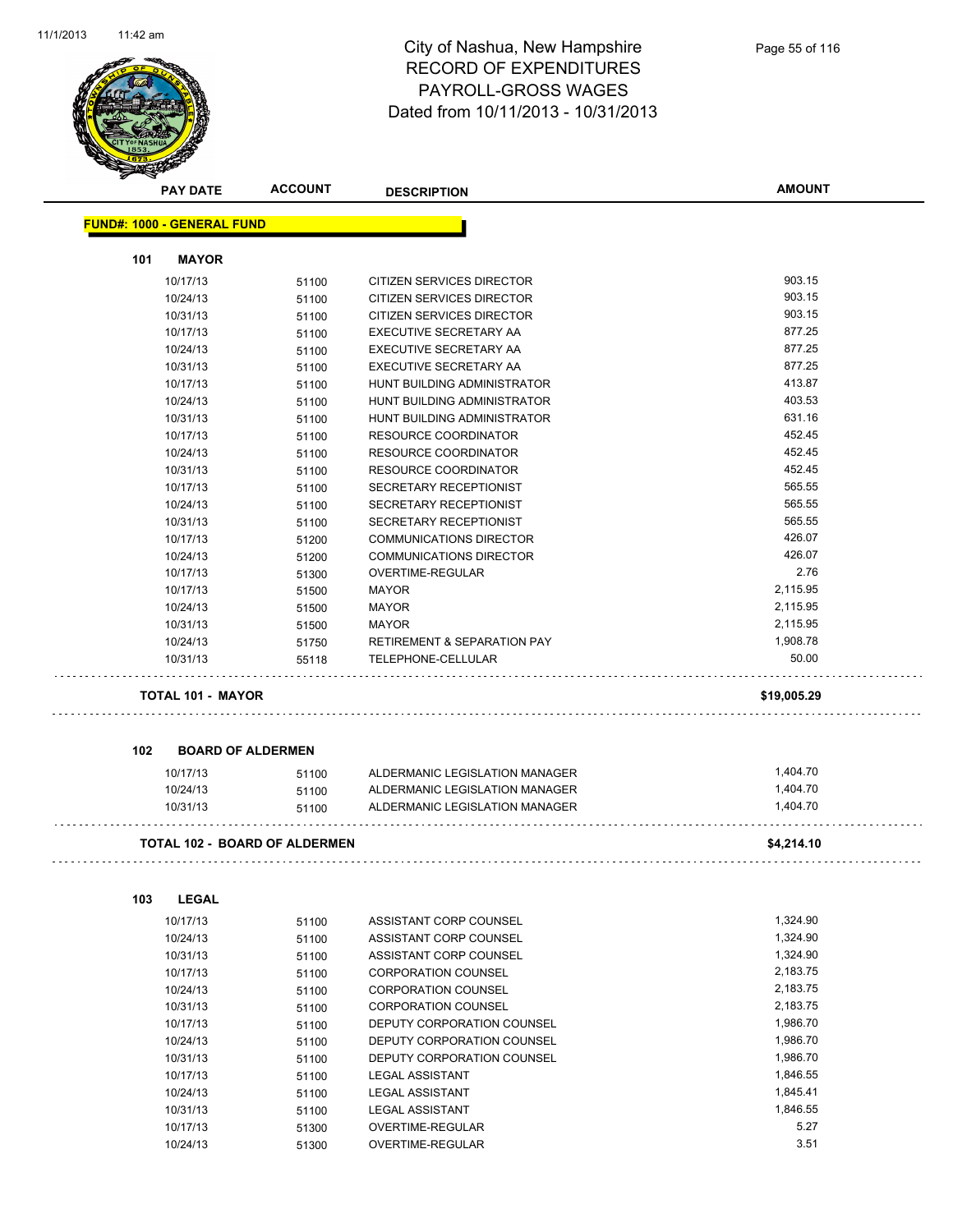

|     | <b>PAY DATE</b>                   | <b>ACCOUNT</b> | <b>DESCRIPTION</b>                       | <b>AMOUNT</b>        |
|-----|-----------------------------------|----------------|------------------------------------------|----------------------|
|     | <b>FUND#: 1000 - GENERAL FUND</b> |                |                                          |                      |
| 103 | <b>LEGAL</b>                      |                |                                          |                      |
|     | 10/31/13                          | 51300          | OVERTIME-REGULAR                         | 2.81                 |
|     | 10/31/13                          | 55118          | TELEPHONE-CELLULAR                       | 100.00               |
|     | TOTAL 103 - LEGAL                 |                | .                                        | \$22,136.15          |
| 105 | <b>CITI-STAT</b>                  |                |                                          |                      |
|     |                                   |                |                                          |                      |
|     | 10/17/13                          | 51100          | DIRECTOR CITISTAT                        | 1,529.80<br>1,529.80 |
|     | 10/24/13<br>10/31/13              | 51100          | DIRECTOR CITISTAT                        | 1,529.80             |
|     | 10/17/13                          | 51100          | DIRECTOR CITISTAT                        | 690.85               |
|     | 10/24/13                          | 51100          | OPERATIONS ANALYST<br>OPERATIONS ANALYST | 690.85               |
|     | 10/31/13                          | 51100<br>51100 | OPERATIONS ANALYST                       | 690.85               |
|     | <b>TOTAL 105 - CITI-STAT</b>      |                |                                          | \$6,661.95           |
|     |                                   |                |                                          |                      |
| 107 | <b>CITY CLERK</b>                 |                |                                          |                      |
|     | 10/17/13                          | 51100          | <b>CITY CLERK</b>                        | 1,771.20             |
|     | 10/24/13                          | 51100          | <b>CITY CLERK</b>                        | 1,771.20             |
|     | 10/31/13                          | 51100          | <b>CITY CLERK</b>                        | 1,771.20             |
|     | 10/17/13                          | 51100          | <b>CLERK VITAL RECORDS II</b>            | 1,322.20             |
|     | 10/24/13                          | 51100          | <b>CLERK VITAL RECORDS II</b>            | 2,089.95             |
|     | 10/31/13                          | 51100          | CLERK VITAL RECORDS II                   | 2,089.95             |
|     | 10/17/13                          | 51100          | DEPARTMENT COORDINATOR, CC               | 791.45               |
|     | 10/24/13                          | 51100          | DEPARTMENT COORDINATOR, CC               | 791.45               |
|     | 10/31/13                          | 51100          | DEPARTMENT COORDINATOR, CC               | 791.45               |
|     | 10/17/13                          | 51100          | DEPUTY CITY CLERK                        | 1,371.00             |
|     | 10/24/13                          | 51100          | DEPUTY CITY CLERK                        | 1,371.00             |
|     | 10/31/13                          | 51100          | <b>DEPUTY CITY CLERK</b>                 | 1,371.00<br>14.84    |
|     | 10/17/13                          | 51300          | OVERTIME-REGULAR<br>OVERTIME-REGULAR     | 22.26                |
|     | 10/24/13<br>10/31/13              | 51300<br>51300 | <b>OVERTIME-REGULAR</b>                  | 22.26                |
|     | <b>TOTAL 107 - CITY CLERK</b>     |                |                                          | \$17,362.41          |
| 111 | <b>HUMAN RESOURCES</b>            |                |                                          |                      |
|     | 10/17/13                          | 51100          | <b>HR ANALYST</b>                        | 1,014.70             |
|     | 10/24/13                          | 51100          | HR ANALYST                               | 1,014.70             |
|     | 10/31/13                          | 51100          | HR ANALYST                               | 1,014.70             |
|     | 10/17/13                          | 51100          | HR SPEC                                  | 833.85               |
|     | 10/24/13                          | 51100          | HR SPEC                                  | 833.85               |
|     | 10/31/13                          | 51100          | HR SPEC                                  | 833.85               |
|     | 10/17/13                          | 51100          | HUMAN RESOURCES DIRECTOR                 | 1,546.45             |
|     | 10/24/13                          | 51100          | HUMAN RESOURCES DIRECTOR                 | 1,546.45             |
|     | 10/31/13                          | 51100          | HUMAN RESOURCES DIRECTOR                 | 1,546.45             |
|     | 10/17/13                          | 51200          | ADMINISTRATIVE ASSISTANT I               | 255.60               |
|     | 10/24/13                          | 51200          | ADMINISTRATIVE ASSISTANT I               | 255.60               |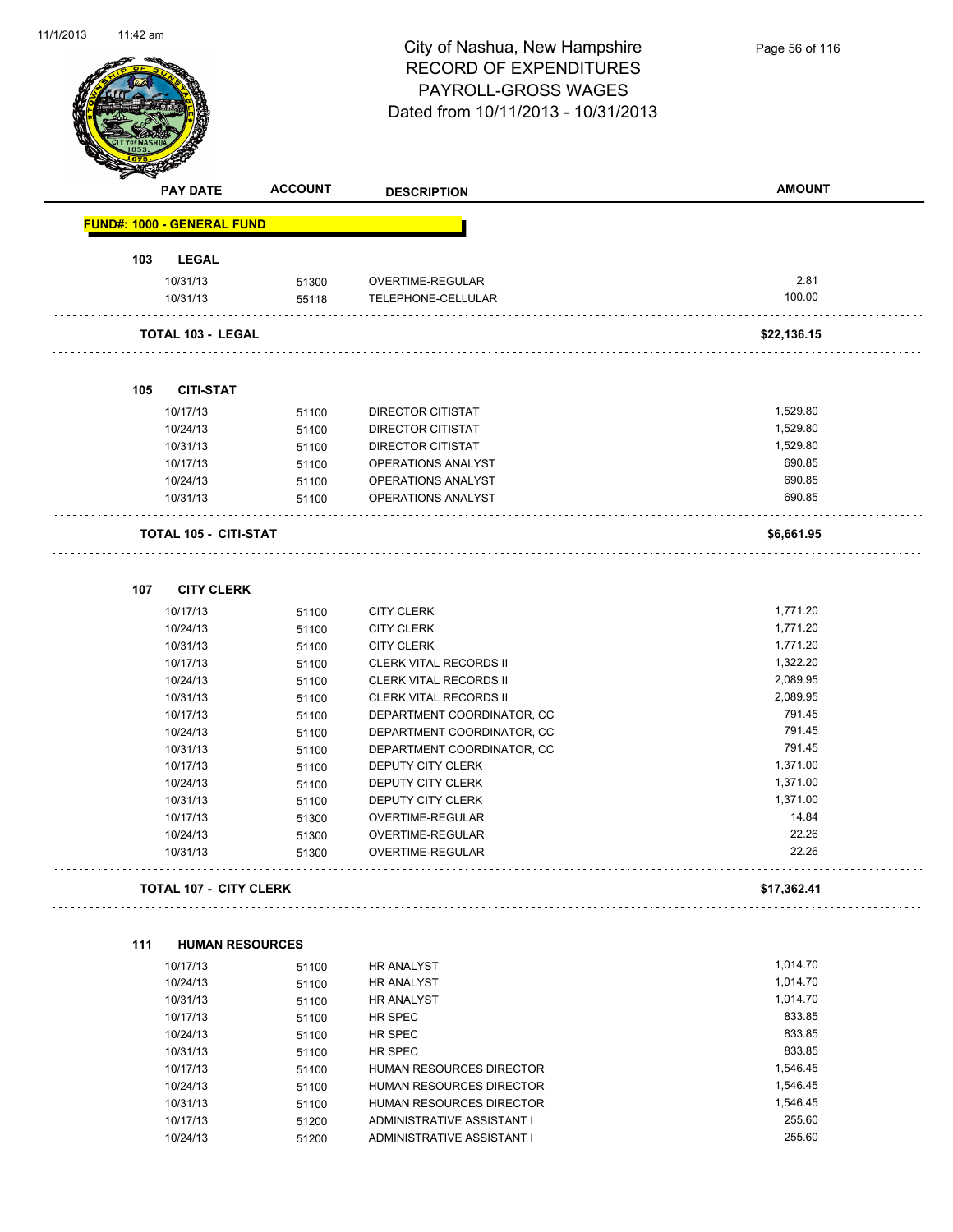

| ⊲   | <b>PAY DATE</b>                   | <b>ACCOUNT</b>                       | <b>DESCRIPTION</b>            | <b>AMOUNT</b> |
|-----|-----------------------------------|--------------------------------------|-------------------------------|---------------|
|     | <b>FUND#: 1000 - GENERAL FUND</b> |                                      |                               |               |
| 111 |                                   | <b>HUMAN RESOURCES</b>               |                               |               |
|     | 10/31/13                          | 51200                                | ADMINISTRATIVE ASSISTANT I    | 275.66        |
|     | 10/31/13                          | 55118                                | TELEPHONE-CELLULAR            | 50.00         |
|     |                                   | <b>TOTAL 111 - HUMAN RESOURCES</b>   |                               | \$11,021.86   |
|     |                                   |                                      |                               |               |
| 115 |                                   | <b>CITYWIDE PENSIONS</b>             |                               |               |
|     | 10/31/13                          | 52120                                | PENSION DISTRIBUTIONS         | 50.00         |
|     |                                   | <b>TOTAL 115 - CITYWIDE PENSIONS</b> |                               | \$50.00       |
|     |                                   |                                      |                               |               |
| 122 |                                   | <b>INFORMATION TECHNOLOGY</b>        |                               |               |
|     | 10/17/13                          | 51100                                | ADMIN ASSISTANT II            | 665.60        |
|     | 10/24/13                          | 51100                                | ADMIN ASSISTANT II            | 665.60        |
|     | 10/31/13                          | 51100                                | ADMIN ASSISTANT II            | 665.60        |
|     | 10/17/13                          | 51100                                | ERP SYSTEM ADMIN DBA          | 1,622.10      |
|     | 10/24/13                          | 51100                                | ERP SYSTEM ADMIN DBA          | 1,622.10      |
|     | 10/31/13                          | 51100                                | ERP SYSTEM ADMIN DBA          | 1,622.11      |
|     | 10/17/13                          | 51100                                | INTER INTRA APPL DEV PROJ LDR | 1,579.20      |
|     | 10/24/13                          | 51100                                | INTER INTRA APPL DEV PROJ LDR | 1,579.20      |
|     | 10/31/13                          | 51100                                | INTER INTRA APPL DEV PROJ LDR | 1,579.20      |
|     | 10/17/13                          | 51100                                | INTERNET INTRANET APPL DEV    | 1,459.20      |
|     | 10/24/13                          | 51100                                | INTERNET INTRANET APPL DEV    | 1,459.20      |
|     | 10/31/13                          | 51100                                | INTERNET INTRANET APPL DEV    | 1,459.20      |
|     | 10/17/13                          | 51100                                | IT APPLICATIONS ANALYST       | 1,143.65      |
|     | 10/24/13                          | 51100                                | IT APPLICATIONS ANALYST       | 1,143.65      |
|     | 10/31/13                          | 51100                                | IT APPLICATIONS ANALYST       | 1,143.65      |
|     | 10/17/13                          | 51100                                | IT DIVISION DIRECTOR          | 1,986.70      |
|     | 10/24/13                          | 51100                                | IT DIVISION DIRECTOR          | 1,986.70      |
|     | 10/31/13                          | 51100                                | IT DIVISION DIRECTOR          | 1,986.70      |
|     | 10/17/13                          | 51100                                | IT INFRASTRUCTURE TEAM LEADER | 1,771.20      |
|     | 10/24/13                          | 51100                                | IT INFRASTRUCTURE TEAM LEADER | 1,771.20      |
|     | 10/31/13                          | 51100                                | IT INFRASTRUCTURE TEAM LEADER | 1,771.20      |
|     | 10/17/13                          | 51100                                | SYSTEMS ADM DATABASE ADM      | 1,611.15      |
|     | 10/24/13                          | 51100                                | SYSTEMS ADM DATABASE ADM      | 1,611.15      |
|     | 10/31/13                          | 51100                                | SYSTEMS ADM DATABASE ADM      | 1,611.15      |
|     | 10/17/13                          | 51100                                | TECHNICAL SPEC II NET SUPPORT | 2,310.90      |
|     | 10/24/13                          | 51100                                | TECHNICAL SPEC II NET SUPPORT | 2,310.91      |
|     | 10/31/13                          | 51100                                | TECHNICAL SPEC II NET SUPPORT | 2,310.89      |
|     | 10/17/13                          | 51100                                | <b>TECHNICAL SPEC III</b>     | 1,444.15      |
|     | 10/24/13                          | 51100                                | TECHNICAL SPEC III            | 1,444.15      |
|     | 10/31/13                          | 51100                                | TECHNICAL SPEC III            | 1,444.15      |
|     | 10/17/13                          | 51100                                | <b>WEB DESIGNER</b>           | 633.45        |
|     | 10/24/13                          | 51100                                | <b>WEB DESIGNER</b>           | 633.45        |
|     | 10/31/13                          | 51100                                | <b>WEB DESIGNER</b>           | 633.45        |
|     | 10/24/13                          | 51300                                | OVERTIME-REGULAR              | 15.31         |
|     | 10/31/13                          | 55118                                | TELEPHONE-CELLULAR            | 200.00        |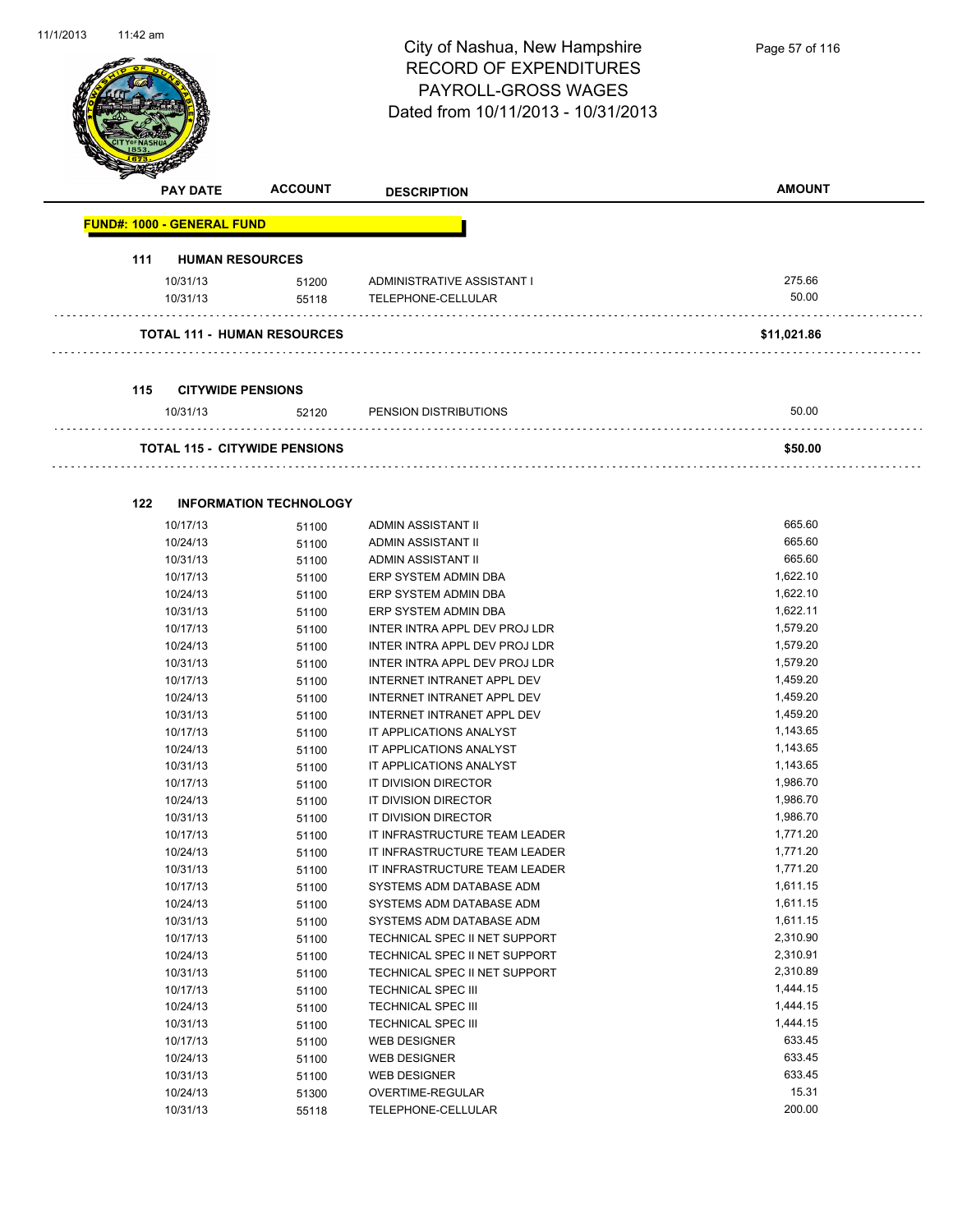

|     | <b>PAY DATE</b>                   | <b>ACCOUNT</b>                     | <b>DESCRIPTION</b>             | <b>AMOUNT</b> |
|-----|-----------------------------------|------------------------------------|--------------------------------|---------------|
|     | <b>FUND#: 1000 - GENERAL FUND</b> |                                    |                                |               |
|     |                                   |                                    |                                |               |
|     |                                   | TOTAL 122 - INFORMATION TECHNOLOGY |                                | \$48,897.22   |
|     |                                   |                                    |                                |               |
| 126 |                                   | <b>FINANCIAL SERVICES</b>          |                                |               |
|     | 10/17/13                          | 51100                              | <b>ACCOUNTANT</b>              | 898.10        |
|     | 10/24/13                          | 51100                              | <b>ACCOUNTANT</b>              | 898.10        |
|     | 10/31/13                          | 51100                              | <b>ACCOUNTANT</b>              | 898.09        |
|     | 10/17/13                          | 51100                              | ACCOUNTING COMPLIANCE MGR      | 1,073.50      |
|     | 10/24/13                          | 51100                              | ACCOUNTING COMPLIANCE MGR      | 1,073.50      |
|     | 10/31/13                          | 51100                              | ACCOUNTING COMPLIANCE MGR      | 1,073.50      |
|     | 10/17/13                          | 51100                              | ACCOUNTS PAYABLE COORDINATOR   | 1,506.54      |
|     | 10/24/13                          | 51100                              | ACCOUNTS PAYABLE COORDINATOR   | 1,505.36      |
|     | 10/31/13                          | 51100                              | ACCOUNTS PAYABLE COORDINATOR   | 1,510.60      |
|     | 10/17/13                          | 51100                              | <b>ACCOUNTS PAYABLE SUPV</b>   | 929.80        |
|     | 10/24/13                          | 51100                              | ACCOUNTS PAYABLE SUPV          | 929.80        |
|     | 10/31/13                          | 51100                              | <b>ACCOUNTS PAYABLE SUPV</b>   | 929.80        |
|     | 10/17/13                          | 51100                              | ADMINISTRATIVE ASSISTANT I     | 646.80        |
|     | 10/24/13                          | 51100                              | ADMINISTRATIVE ASSISTANT I     | 646.80        |
|     | 10/31/13                          | 51100                              | ADMINISTRATIVE ASSISTANT I     | 646.80        |
|     | 10/17/13                          | 51100                              | <b>CFO COMPTROLLER</b>         | 1,999.70      |
|     | 10/24/13                          | 51100                              | CFO COMPTROLLER                | 1,999.70      |
|     | 10/31/13                          | 51100                              | <b>CFO COMPTROLLER</b>         | 1,999.70      |
|     | 10/17/13                          | 51100                              | <b>COMPENSATION MANAGER</b>    | 1,533.60      |
|     | 10/24/13                          | 51100                              | <b>COMPENSATION MANAGER</b>    | 1,533.60      |
|     | 10/31/13                          | 51100                              | <b>COMPENSATION MANAGER</b>    | 1,533.61      |
|     | 10/17/13                          | 51100                              | DEP TREASURER TAX COLLECTOR    | 1,076.20      |
|     | 10/24/13                          | 51100                              | DEP TREASURER TAX COLLECTOR    | 1,076.19      |
|     | 10/31/13                          | 51100                              | DEP TREASURER TAX COLLECTOR    | 1,076.20      |
|     | 10/17/13                          | 51100                              | FINANCE AND ADMIN MANAGER      | 744.65        |
|     | 10/24/13                          | 51100                              | FINANCE AND ADMIN MANAGER      | 744.65        |
|     | 10/31/13                          | 51100                              | FINANCE AND ADMIN MANAGER      | 744.65        |
|     | 10/17/13                          | 51100                              | FINANCIAL MANAGER GENERAL GOVT | 1,367.60      |
|     | 10/24/13                          | 51100                              | FINANCIAL MANAGER GENERAL GOVT | 1,367.60      |
|     | 10/31/13                          | 51100                              | FINANCIAL MANAGER GENERAL GOVT | 1,367.60      |
|     | 10/17/13                          | 51100                              | FINANCIAL SERVICES COORDINATOR | 936.70        |
|     | 10/24/13                          | 51100                              | FINANCIAL SERVICES COORDINATOR | 936.70        |
|     | 10/31/13                          | 51100                              | FINANCIAL SERVICES COORDINATOR | 936.70        |
|     | 10/17/13                          | 51100                              | MOTOR VEHICLE COORDINATOR      | 646.80        |
|     | 10/24/13                          | 51100                              | MOTOR VEHICLE COORDINATOR      | 646.80        |
|     | 10/31/13                          | 51100                              | MOTOR VEHICLE COORDINATOR      | 646.80        |
|     | 10/17/13                          | 51100                              | MV CLERK II REGISTRATION       | 632.00        |
|     | 10/24/13                          | 51100                              | MV CLERK II REGISTRATION       | 632.00        |
|     | 10/31/13                          | 51100                              | MV CLERK II REGISTRATION       | 632.00        |
|     | 10/17/13                          | 51100                              | PAYROLL ANALYST II             | 1,770.55      |
|     | 10/24/13                          | 51100                              | PAYROLL ANALYST II             | 1,770.56      |
|     | 10/31/13                          | 51100                              | PAYROLL ANALYST II             | 1,770.35      |
|     | 10/17/13                          | 51100                              | REVENUE ACCOUNTS SPEC          | 829.85        |
|     | 10/24/13                          | 51100                              | REVENUE ACCOUNTS SPEC          | 829.85        |
|     | 10/31/13                          | 51100                              | REVENUE ACCOUNTS SPEC          | 829.85        |
|     | 10/17/13                          | 51100                              | REVENUE COORDINATOR            | 1,040.85      |
|     | 10/24/13                          | 51100                              | REVENUE COORDINATOR            | 1,040.85      |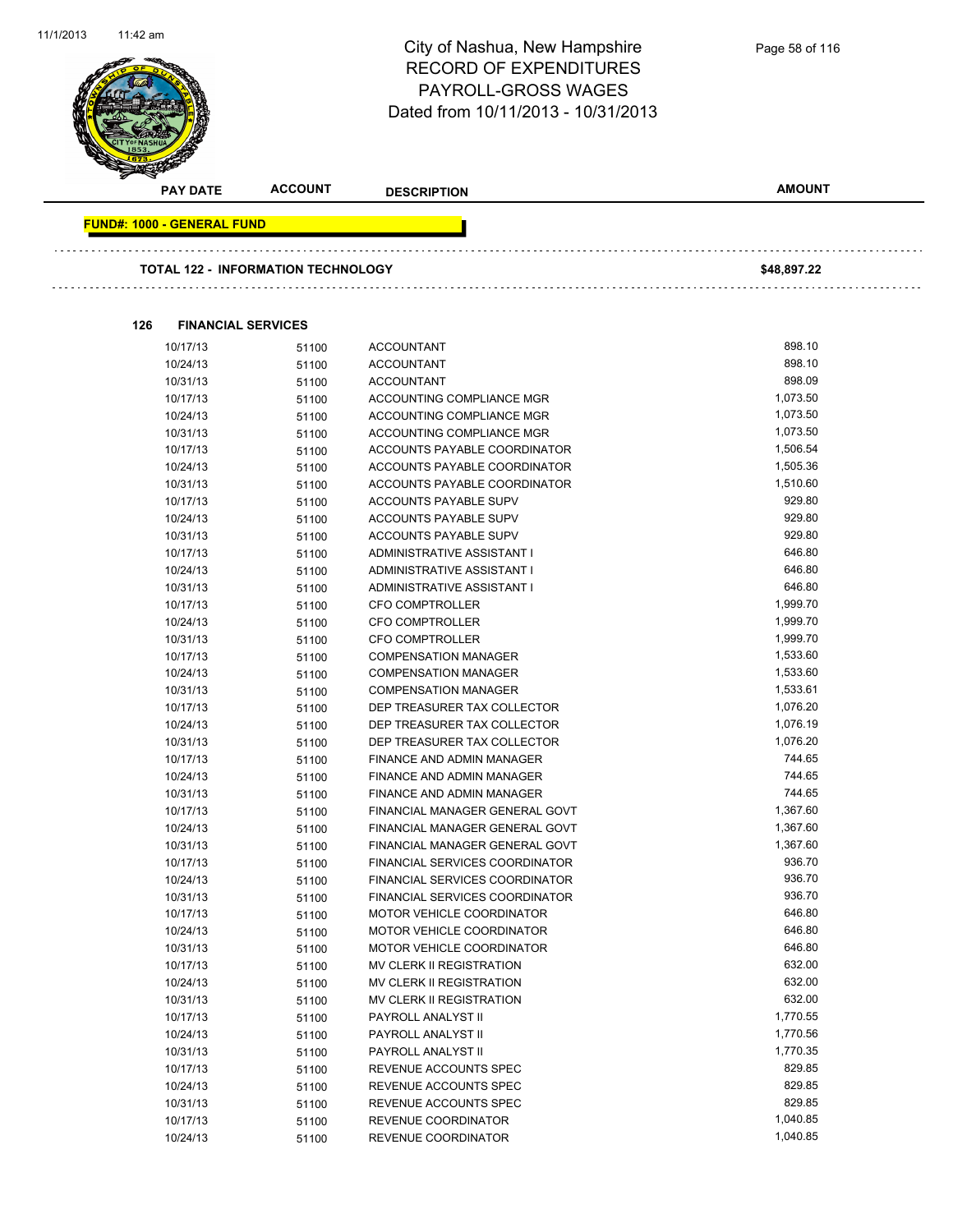$\hat{\mathbb{Z}}$  .

 $\Box$ 



| <b>PAY DATE</b>                   | <b>ACCOUNT</b>                        | <b>DESCRIPTION</b>                | <b>AMOUNT</b> |
|-----------------------------------|---------------------------------------|-----------------------------------|---------------|
| <b>FUND#: 1000 - GENERAL FUND</b> |                                       |                                   |               |
| 126                               | <b>FINANCIAL SERVICES</b>             |                                   |               |
| 10/31/13                          | 51100                                 | REVENUE COORDINATOR               | 1,040.86      |
| 10/17/13                          | 51100                                 | SENIOR FINANCIAL ANALYST          | 1,100.45      |
| 10/24/13                          | 51100                                 | SENIOR FINANCIAL ANALYST          | 1,100.45      |
| 10/31/13                          | 51100                                 | SENIOR FINANCIAL ANALYST          | 1,100.45      |
| 10/17/13                          | 51100                                 | SUPV VEHICLE REGISTRATION         | 1,014.70      |
| 10/24/13                          | 51100                                 | SUPV VEHICLE REGISTRATION         | 1,014.70      |
| 10/31/13                          | 51100                                 | SUPV VEHICLE REGISTRATION         | 1,014.70      |
| 10/17/13                          | 51100                                 | <b>TREASURER TAX COLLECTOR</b>    | 1,771.20      |
| 10/24/13                          | 51100                                 | TREASURER TAX COLLECTOR           | 1,771.20      |
| 10/31/13                          | 51100                                 | TREASURER TAX COLLECTOR           | 1,771.20      |
| 10/17/13                          | 51100                                 | <b>VEHICLE REGISTRATION CLERK</b> | 1,629.95      |
| 10/24/13                          | 51100                                 | <b>VEHICLE REGISTRATION CLERK</b> | 1,629.95      |
| 10/31/13                          | 51100                                 | <b>VEHICLE REGISTRATION CLERK</b> | 1,629.95      |
| 10/17/13                          | 51200                                 | <b>ACCOUNTING TEMP</b>            | 626.40        |
| 10/24/13                          | 51200                                 | <b>ACCOUNTING TEMP</b>            | 564.20        |
| 10/31/13                          | 51200                                 | <b>ACCOUNTING TEMP</b>            | 553.00        |
| 10/17/13                          | 51300                                 | OVERTIME-REGULAR                  | 71.17         |
| 10/24/13                          | 51300                                 | OVERTIME-REGULAR                  | 80.53         |
| 10/31/13                          | 51300                                 | OVERTIME-REGULAR                  | 72.20         |
|                                   | <b>TOTAL 126 - FINANCIAL SERVICES</b> |                                   | \$71,418.81   |
| 129<br><b>CITY BUILDINGS</b>      |                                       |                                   |               |
| 10/17/13                          | 51100                                 | <b>BUILDING MANAGER</b>           | 788.60        |
| 10/24/13                          | 51100                                 | <b>BUILDING MANAGER</b>           | 788.60        |
| 10/31/13                          | 51100                                 | <b>BUILDING MANAGER</b>           | 788.60        |
| 10/17/13                          | 51100                                 | <b>CUSTODIAN I</b>                | 1,166.85      |
| 10/24/13                          | 51100                                 | <b>CUSTODIAN I</b>                | 1,166.85      |
| 10/31/13                          | 51100                                 | <b>CUSTODIAN I</b>                | 1,166.85      |
| 10/17/13                          | 51100                                 | <b>MAINTENANCE SPEC</b>           | 663.85        |
| 10/24/13                          | 51100                                 | MAINTENANCE SPEC                  | 663.85        |
| 10/31/13                          | 51100                                 | <b>MAINTENANCE SPEC</b>           | 663.85        |
| 10/17/13                          | 51200                                 | <b>CUSTODIAN I</b>                | 306.75        |
| 10/24/13                          | 51200                                 | <b>CUSTODIAN I</b>                | 306.75        |
| 10/31/13                          | 51200                                 | <b>CUSTODIAN I</b>                | 323.06        |
| 10/31/13                          | 51300                                 | OVERTIME-REGULAR                  | 13.31         |
|                                   | <b>TOTAL 129 - CITY BUILDINGS</b>     |                                   | \$8,807.77    |

| 130 | <b>PURCHASING</b> |
|-----|-------------------|
|     |                   |

| 10/17/13 | 51100 | PRINTING TECH MAIL DIST   | 972.30   |
|----------|-------|---------------------------|----------|
| 10/24/13 | 51100 | PRINTING TECH MAIL DIST   | 972.31   |
| 10/31/13 | 51100 | PRINTING TECH MAIL DIST   | 972.30   |
| 10/17/13 | 51100 | <b>PURCHASING AGENT I</b> | 661.95   |
| 10/24/13 | 51100 | <b>PURCHASING AGENT I</b> | 661.94   |
| 10/31/13 | 51100 | <b>PURCHASING AGENT I</b> | 661.95   |
| 10/17/13 | 51100 | PURCHASING AGENT II       | 1.020.45 |
| 10/24/13 | 51100 | PURCHASING AGENT II       | 1.020.45 |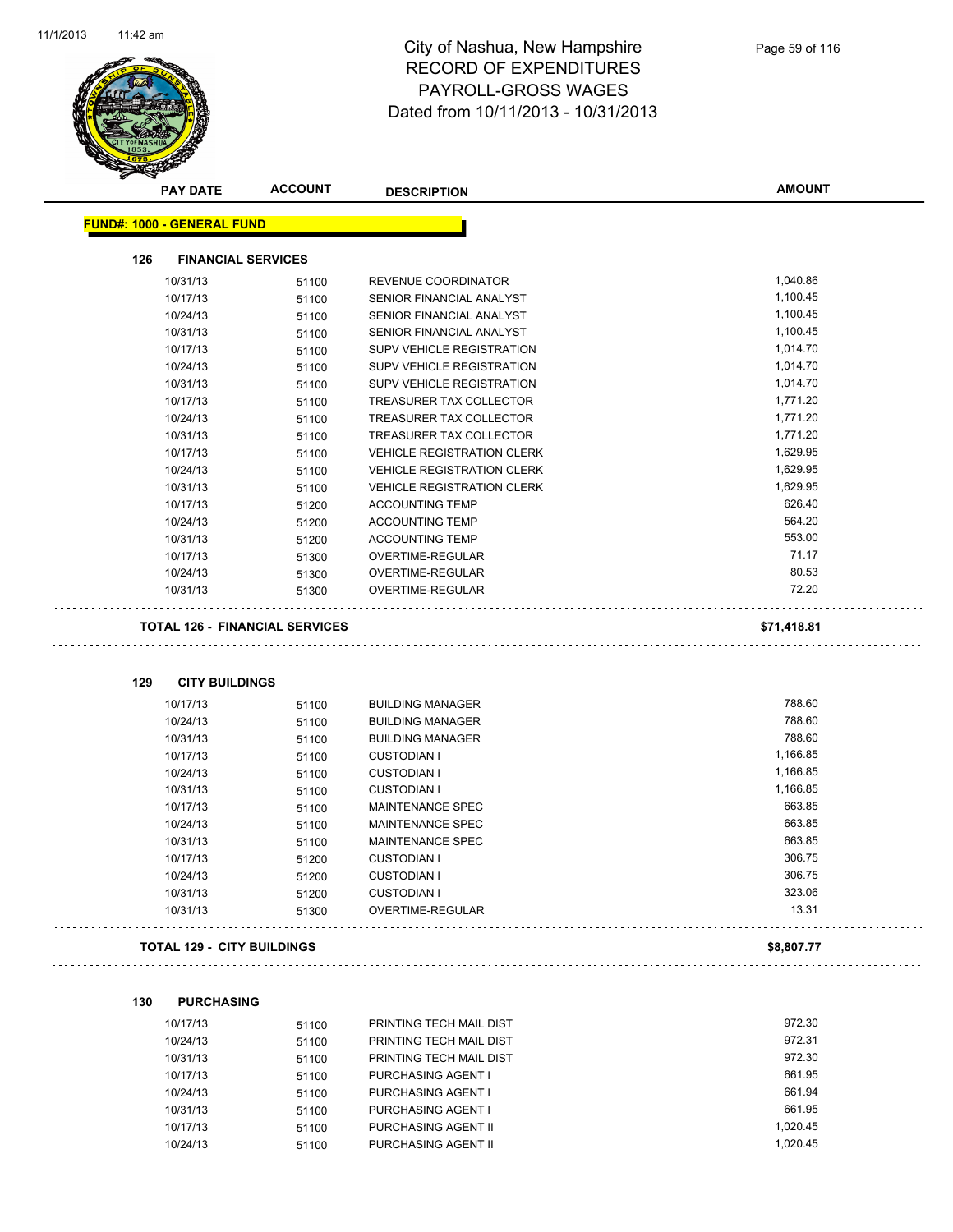

|     | <b>PAY DATE</b>                   | <b>ACCOUNT</b> | <b>DESCRIPTION</b>          | <b>AMOUNT</b> |
|-----|-----------------------------------|----------------|-----------------------------|---------------|
|     | <b>FUND#: 1000 - GENERAL FUND</b> |                |                             |               |
| 130 | <b>PURCHASING</b>                 |                |                             |               |
|     | 10/31/13                          | 51100          | PURCHASING AGENT II         | 1,020.45      |
|     | 10/17/13                          | 51100          | PURCHASING MANAGER          | 1,364.20      |
|     | 10/24/13                          | 51100          | PURCHASING MANAGER          | 1,364.20      |
|     | 10/31/13                          | 51100          | PURCHASING MANAGER          | 1,364.20      |
|     | 10/17/13                          | 51300          | <b>OVERTIME-REGULAR</b>     | 28.54         |
|     | 10/24/13                          | 51300          | OVERTIME-REGULAR            | 2.48          |
|     | 10/31/13                          | 51300          | OVERTIME-REGULAR            | 8.19          |
|     | <b>TOTAL 130 - PURCHASING</b>     |                |                             | \$12,095.91   |
| 131 | <b>HUNT BUILDING</b>              |                |                             |               |
|     | 10/17/13                          | 51100          | HUNT BUILDING ADMINISTRATOR | 319.05        |
|     | 10/24/13                          | 51100          | HUNT BUILDING ADMINISTRATOR | 311.07        |
|     | 10/31/13                          | 51100          | HUNT BUILDING ADMINISTRATOR | 167.51        |
|     | <b>TOTAL 131 - HUNT BUILDING</b>  |                |                             | \$797.63      |
| 132 | <b>ASSESSING</b>                  |                |                             |               |
|     | 10/17/13                          | 51100          | APPRAISER I                 | 853.70        |
|     | 10/24/13                          | 51100          | <b>APPRAISER I</b>          | 853.70        |
|     | 10/31/13                          | 51100          | <b>APPRAISER I</b>          | 853.70        |
|     | 10/17/13                          | 51100          | <b>APPRAISER II</b>         | 1,020.45      |
|     | 10/24/13                          | 51100          | <b>APPRAISER II</b>         | 1,020.45      |
|     | 10/31/13                          | 51100          | <b>APPRAISER II</b>         | 1,020.45      |
|     | 10/17/13                          | 51100          | <b>APPRAISER III</b>        | 1,162.45      |
|     | 10/24/13                          | 51100          | <b>APPRAISER III</b>        | 1,162.45      |
|     | 10/31/13                          | 51100          | <b>APPRAISER III</b>        | 1,162.45      |
|     | 10/17/13                          | 51100          | ASSESSING ADMIN SPEC I CSR  | 603.40        |

| 10/31/13 | 51100 | <b>APPRAISER III</b>             | 1,162.45 |
|----------|-------|----------------------------------|----------|
| 10/17/13 | 51100 | ASSESSING ADMIN SPEC LCSR        | 603.40   |
| 10/24/13 | 51100 | ASSESSING ADMIN SPEC LCSR        | 603.40   |
| 10/31/13 | 51100 | ASSESSING ADMIN SPEC LCSR        | 603.39   |
| 10/17/13 | 51100 | ASSESSING ADMIN SPEC II CSR      | 699.35   |
| 10/24/13 | 51100 | ASSESSING ADMIN SPEC II CSR      | 699.35   |
| 10/31/13 | 51100 | ASSESSING ADMIN SPEC II CSR      | 699.35   |
| 10/17/13 | 51100 | ASSESSING ADMIN SPEC III CSR     | 888.76   |
| 10/24/13 | 51100 | ASSESSING ADMIN SPEC III CSR     | 888.76   |
| 10/31/13 | 51100 | ASSESSING ADMIN SPEC III CSR     | 888.76   |
| 10/17/13 | 51100 | CHIEF ASSESSOR GIS MANAGER       | 2,077.25 |
| 10/24/13 | 51100 | CHIEF ASSESSOR GIS MANAGER       | 2,077.25 |
| 10/31/13 | 51100 | CHIEF ASSESSOR GIS MANAGER       | 2,077.25 |
| 10/17/13 | 51100 | DEPARTMENT COORDINATOR           | 844.05   |
| 10/24/13 | 51100 | DEPARTMENT COORDINATOR           | 844.05   |
| 10/31/13 | 51100 | DEPARTMENT COORDINATOR           | 844.05   |
| 10/17/13 | 51100 | DEPUTY MANAGER APPRAISER IV      | 1,450.00 |
| 10/24/13 | 51100 | DEPUTY MANAGER APPRAISER IV      | 1,450.00 |
| 10/31/13 | 51100 | DEPUTY MANAGER APPRAISER IV      | 1,450.00 |
| 10/31/13 | 51500 | ELECTED BOARD MEMBER             | 250.00   |
| 10/31/13 | 51512 | <b>WAGES APPOINTED OFFICIALS</b> | 187.50   |
|          |       |                                  |          |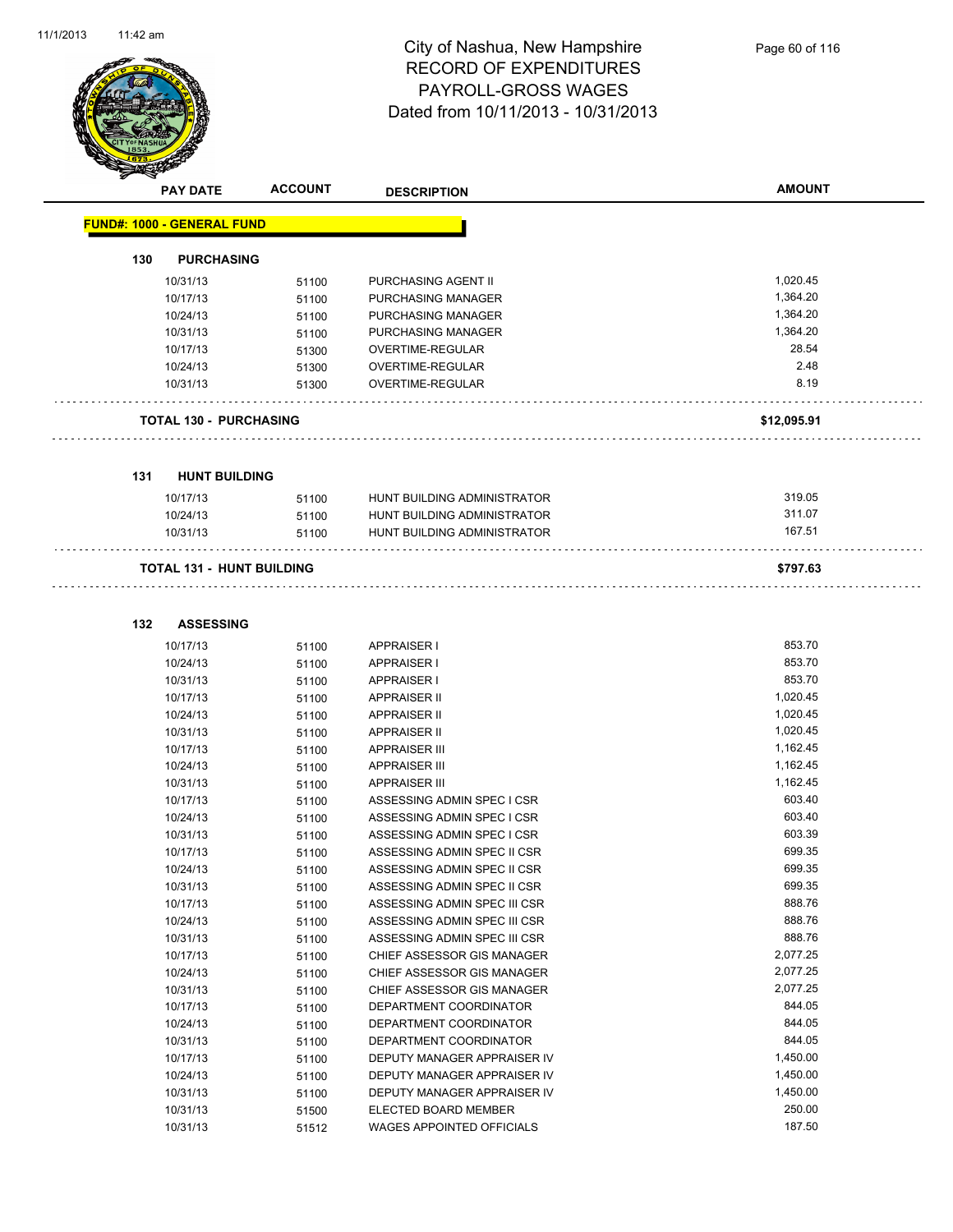

Page 61 of 116

| <b>PAY DATE</b>                   | <b>ACCOUNT</b>                       | <b>DESCRIPTION</b>                                      | <b>AMOUNT</b>    |
|-----------------------------------|--------------------------------------|---------------------------------------------------------|------------------|
| <b>FUND#: 1000 - GENERAL FUND</b> |                                      |                                                         |                  |
|                                   | <b>TOTAL 132 - ASSESSING</b>         |                                                         | \$29,235.72      |
|                                   |                                      |                                                         |                  |
| 134<br>GIS                        |                                      |                                                         |                  |
| 10/17/13                          | 51100                                | <b>GIS TECHNICIAN II</b>                                | 1,042.60         |
| 10/24/13                          | 51100                                | <b>GIS TECHNICIAN II</b>                                | 1,042.60         |
| 10/31/13                          | 51100                                | <b>GIS TECHNICIAN II</b>                                | 1,042.60         |
| <b>TOTAL 134 - GIS</b>            |                                      |                                                         | \$3,127.80       |
| 140                               | <b>PINEWOOD CEMETERY</b>             |                                                         |                  |
| 10/31/13                          | 51400                                | WAGES TEMP-SEASONAL                                     | 120.00           |
|                                   | <b>TOTAL 140 - PINEWOOD CEMETERY</b> |                                                         | \$120.00         |
|                                   |                                      |                                                         |                  |
| 142                               | <b>WOODLAWN CEMETERY</b>             |                                                         |                  |
| 10/17/13                          | 51100                                | <b>GROUNDSKEEPER CEMETERY</b>                           | 627.31           |
| 10/24/13                          | 51100                                | <b>GROUNDSKEEPER CEMETERY</b>                           | 1,264.41         |
| 10/31/13                          | 51100                                | <b>GROUNDSKEEPER CEMETERY</b>                           | 1,264.40         |
| 10/17/13                          | 51100                                | SUBFOREMAN CEMETERY                                     | 722.90           |
| 10/24/13                          | 51100                                | SUBFOREMAN CEMETERY                                     | 721.27           |
| 10/31/13                          | 51100                                | SUBFOREMAN CEMETERY                                     | 722.90           |
| 10/17/13                          | 51100                                | SUPERINTENDENT CEMETERY I                               | 1,014.70         |
| 10/24/13                          | 51100                                | SUPERINTENDENT CEMETERY I                               | 1,014.70         |
| 10/31/13                          | 51100                                | SUPERINTENDENT CEMETERY I                               | 1,014.70<br>1.19 |
| 10/24/13<br>10/17/13              | 51300                                | OVERTIME-REGULAR<br>WAGES TEMP-SEASONAL                 | 400.00           |
| 10/24/13                          | 51400<br>51400                       | <b>WAGES TEMP-SEASONAL</b>                              | 320.00           |
|                                   | <b>TOTAL 142 - WOODLAWN CEMETERY</b> |                                                         | \$9,088.48       |
|                                   |                                      |                                                         |                  |
| 144                               | <b>EDGEWOOD CEMETERY</b>             |                                                         | 1,094.45         |
| 10/17/13<br>10/24/13              | 51100                                | GROUNDSKEEPER CEMETERY<br><b>GROUNDSKEEPER CEMETERY</b> | 1,093.26         |
|                                   | 51100                                | <b>GROUNDSKEEPER CEMETERY</b>                           | 1,094.45         |
| 10/31/13<br>10/17/13              | 51100                                | SUBFOREMAN CEMETERY                                     | 783.65           |
| 10/24/13                          | 51100<br>51100                       | SUBFOREMAN CEMETERY                                     | 783.65           |
| 10/31/13                          | 51100                                | SUBFOREMAN CEMETERY                                     | 783.65           |
| 10/17/13                          | 51100                                | SUPERINTENDENT CEMETERY II                              | 1,124.65         |
| 10/24/13                          | 51100                                | SUPERINTENDENT CEMETERY II                              | 1,124.65         |
| 10/31/13                          | 51100                                | SUPERINTENDENT CEMETERY II                              | 1,124.65         |
| 10/31/13                          | 51300                                | OVERTIME-REGULAR                                        | 63.37            |
| 10/17/13                          | 51400                                | WAGES TEMP-SEASONAL                                     | 400.00           |
| 10/24/13                          | 51400                                | WAGES TEMP-SEASONAL                                     | 385.00           |
| 10/31/13                          | 51400                                | WAGES TEMP-SEASONAL                                     | 320.00           |
| 10/31/13                          | 55314                                | FIXED RATE MILEAGE ALLOWANCE                            | 200.00           |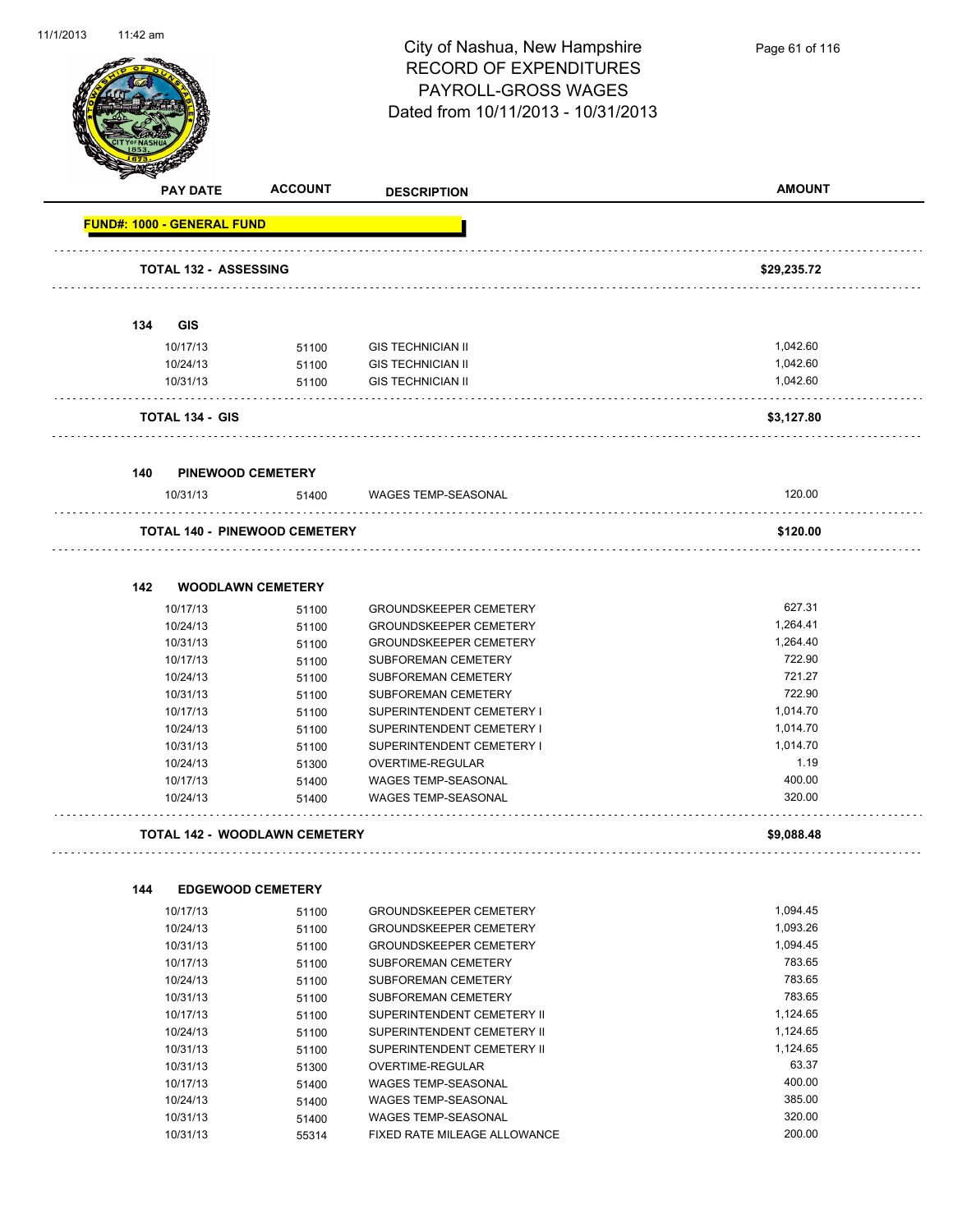

Page 62 of 116

|     | <b>PAY DATE</b>                   | <b>ACCOUNT</b>                       | <b>DESCRIPTION</b>                                               | <b>AMOUNT</b>        |
|-----|-----------------------------------|--------------------------------------|------------------------------------------------------------------|----------------------|
|     | <b>FUND#: 1000 - GENERAL FUND</b> |                                      |                                                                  |                      |
|     |                                   |                                      |                                                                  |                      |
|     |                                   | <b>TOTAL 144 - EDGEWOOD CEMETERY</b> |                                                                  | \$10,375.43          |
| 150 | <b>POLICE</b>                     |                                      |                                                                  |                      |
|     |                                   |                                      |                                                                  |                      |
|     | 10/17/13                          | 51100                                | <b>1ST YEAR OFFICERS</b>                                         | 7,677.15             |
|     | 10/24/13                          | 51100                                | <b>1ST YEAR OFFICERS</b>                                         | 7,512.81             |
|     | 10/31/13<br>10/17/13              | 51100                                | <b>1ST YEAR OFFICERS</b>                                         | 7,348.48<br>1,962.92 |
|     |                                   | 51100                                | 1ST YR OFFICERS CERTIFIED SPEC                                   | 1,962.92             |
|     | 10/24/13                          | 51100                                | 1ST YR OFFICERS CERTIFIED SPEC<br>1ST YR OFFICERS CERTIFIED SPEC | 1,962.91             |
|     | 10/31/13                          | 51100                                |                                                                  | 2,091.01             |
|     | 10/17/13<br>10/24/13              | 51100                                | <b>ACCOUNT CLERK III</b><br><b>ACCOUNT CLERK III</b>             | 2,091.00             |
|     | 10/31/13                          | 51100                                | <b>ACCOUNT CLERK III</b>                                         | 2,091.00             |
|     | 10/17/13                          | 51100<br>51100                       | ADMINISTRATIVE PROJECT SPEC                                      | 1,212.05             |
|     | 10/24/13                          | 51100                                | ADMINISTRATIVE PROJECT SPEC                                      | 1,212.05             |
|     | 10/31/13                          | 51100                                | ADMINISTRATIVE PROJECT SPEC                                      | 1,212.05             |
|     | 10/17/13                          | 51100                                | ANIMAL CONTROL OFFICER                                           | 904.75               |
|     | 10/24/13                          | 51100                                | ANIMAL CONTROL OFFICER                                           | 904.75               |
|     | 10/31/13                          | 51100                                | ANIMAL CONTROL OFFICER                                           | 904.75               |
|     | 10/17/13                          | 51100                                | AUTO MECHANIC 1ST CLASS                                          | 781.34               |
|     | 10/24/13                          | 51100                                | AUTO MECHANIC 1ST CLASS                                          | 781.34               |
|     | 10/31/13                          | 51100                                | AUTO MECHANIC 1ST CLASS                                          | 781.35               |
|     | 10/17/13                          | 51100                                | AUTO MECHANIC 2ND CLASS                                          | 776.55               |
|     | 10/24/13                          | 51100                                | AUTO MECHANIC 2ND CLASS                                          | 776.55               |
|     | 10/31/13                          | 51100                                | AUTO MECHANIC 2ND CLASS                                          | 776.55               |
|     | 10/17/13                          | 51100                                | <b>BUILDING MAINTENANCE SUPV</b>                                 | 922.05               |
|     | 10/24/13                          | 51100                                | <b>BUILDING MAINTENANCE SUPV</b>                                 | 922.05               |
|     | 10/31/13                          | 51100                                | <b>BUILDING MAINTENANCE SUPV</b>                                 | 922.05               |
|     | 10/17/13                          | 51100                                | <b>CAPTAIN</b>                                                   | 13,991.25            |
|     | 10/24/13                          | 51100                                | <b>CAPTAIN</b>                                                   | 13,991.25            |
|     | 10/31/13                          | 51100                                | <b>CAPTAIN</b>                                                   | 13,991.25            |
|     | 10/17/13                          | 51100                                | CHIEF OF POLICE                                                  | 2,462.75             |
|     | 10/24/13                          | 51100                                | CHIEF OF POLICE                                                  | 2,462.75             |
|     | 10/31/13                          | 51100                                | CHIEF OF POLICE                                                  | 2,462.75             |
|     | 10/17/13                          | 51100                                | COMM TECH ALL DESIGNATIONS                                       | 8,493.90             |
|     | 10/24/13                          | 51100                                | COMM TECH ALL DESIGNATIONS                                       | 8,371.53             |
|     | 10/31/13                          | 51100                                | COMM TECH ALL DESIGNATIONS                                       | 8,493.90             |
|     | 10/17/13                          | 51100                                | COMMUNITY POLICE COORD CEMD                                      | 1,214.00             |
|     | 10/24/13                          | 51100                                | COMMUNITY POLICE COORD CEMD                                      | 1,214.00             |
|     | 10/31/13                          | 51100                                | COMMUNITY POLICE COORD CEMD                                      | 1,214.00             |
|     | 10/17/13                          | 51100                                | <b>CRIME ANALYST</b>                                             | 1,199.75             |
|     | 10/24/13                          | 51100                                | <b>CRIME ANALYST</b>                                             | 1,199.75             |
|     | 10/31/13                          | 51100                                | <b>CRIME ANALYST</b>                                             | 1,199.75             |
|     | 10/17/13                          | 51100                                | <b>CUSTODIAN II</b>                                              | 723.40               |
|     | 10/24/13                          | 51100                                | <b>CUSTODIAN II</b>                                              | 723.40               |
|     | 10/31/13                          | 51100                                | <b>CUSTODIAN II</b>                                              | 723.40               |
|     | 10/17/13                          | 51100                                | <b>CUSTODIAN III</b>                                             | 1,414.00             |
|     | 10/24/13                          | 51100                                | <b>CUSTODIAN III</b>                                             | 1,414.00             |
|     | 10/31/13                          | 51100                                | <b>CUSTODIAN III</b>                                             | 1,414.00             |
|     | 10/17/13                          | 51100                                | DEPUTY CHIEF OF POLICE                                           | 2,231.70             |
|     | 10/24/13                          | 51100                                | DEPUTY CHIEF OF POLICE                                           | 2,231.70             |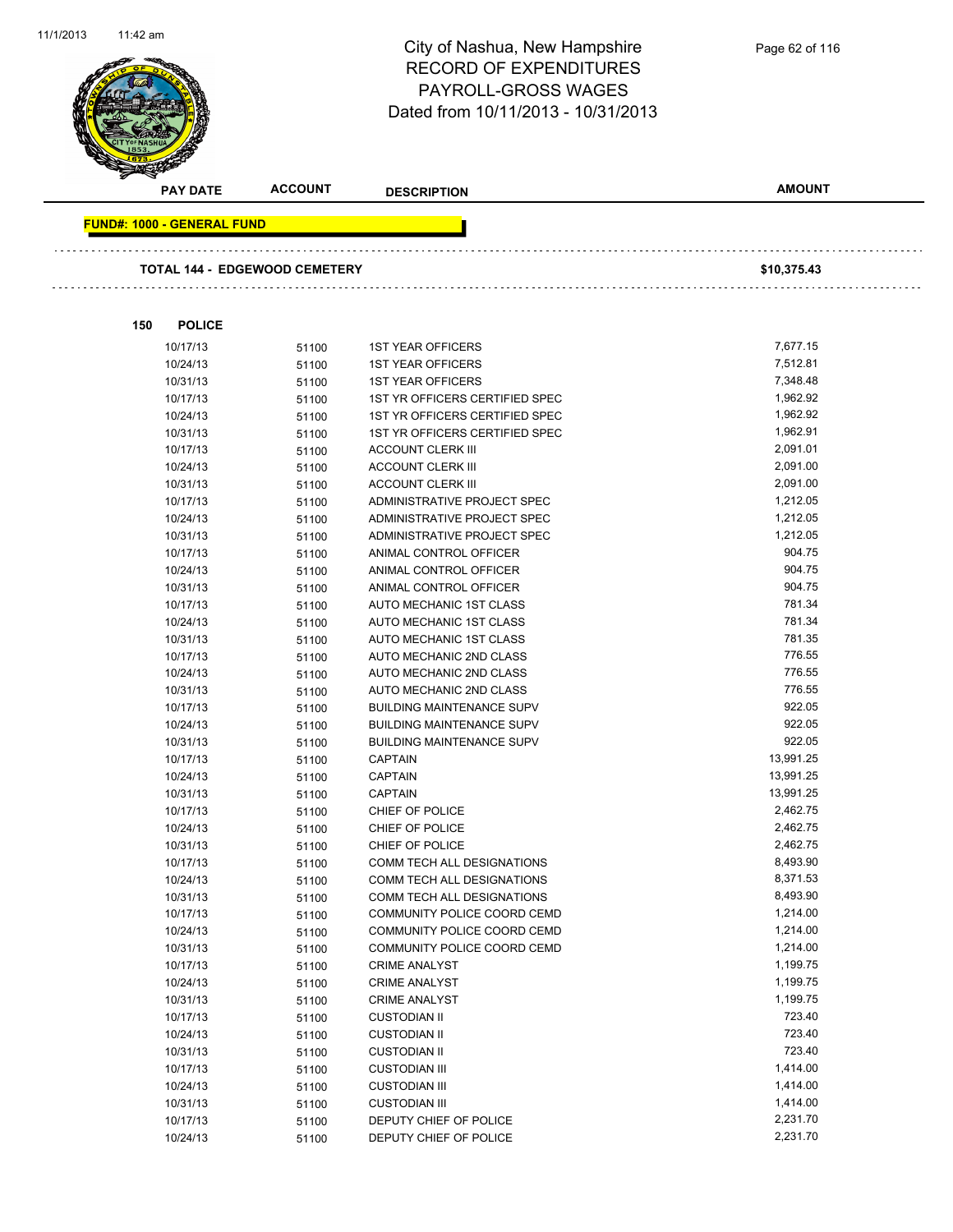

|     | <b>PAY DATE</b>                   | <b>ACCOUNT</b> | <b>DESCRIPTION</b>                                         | <b>AMOUNT</b>        |
|-----|-----------------------------------|----------------|------------------------------------------------------------|----------------------|
|     | <b>FUND#: 1000 - GENERAL FUND</b> |                |                                                            |                      |
|     |                                   |                |                                                            |                      |
| 150 | <b>POLICE</b>                     |                |                                                            |                      |
|     | 10/31/13                          | 51100          | DEPUTY CHIEF OF POLICE                                     | 2,231.70             |
|     | 10/17/13                          | 51100          | DETENTION SPEC                                             | 817.20               |
|     | 10/24/13                          | 51100          | <b>DETENTION SPEC</b>                                      | 817.20               |
|     | 10/31/13                          | 51100          | <b>DETENTION SPEC</b>                                      | 817.20               |
|     | 10/17/13                          | 51100          | DISPATCHERS ALL DESIGNATIONS                               | 8,214.46             |
|     | 10/24/13                          | 51100          | DISPATCHERS ALL DESIGNATIONS                               | 6,812.41             |
|     | 10/31/13                          | 51100          | DISPATCHERS ALL DESIGNATIONS                               | 6,812.41             |
|     | 10/17/13                          | 51100          | FLEET MAINTENANCE ASST SUPV                                | 863.25               |
|     | 10/24/13                          | 51100          | FLEET MAINTENANCE ASST SUPV                                | 863.25               |
|     | 10/31/13                          | 51100          | FLEET MAINTENANCE ASST SUPV                                | 863.25               |
|     | 10/17/13                          | 51100          | IT SYSTEM SUPPORT SPEC                                     | 996.71               |
|     | 10/24/13                          | 51100          | IT SYSTEM SUPPORT SPEC                                     | 996.71               |
|     | 10/31/13                          | 51100          | IT SYSTEM SUPPORT SPEC                                     | 996.71               |
|     | 10/17/13                          | 51100          | <b>LEGAL SECRETARY</b>                                     | 661.85               |
|     | 10/24/13                          | 51100          | <b>LEGAL SECRETARY</b>                                     | 661.85               |
|     | 10/31/13                          | 51100          | <b>LEGAL SECRETARY</b>                                     | 661.85               |
|     | 10/17/13                          | 51100          | LIEUTENANT                                                 | 14,485.49            |
|     | 10/24/13                          | 51100          | LIEUTENANT                                                 | 14,485.50            |
|     | 10/31/13                          | 51100          | LIEUTENANT                                                 | 14,485.50            |
|     | 10/17/13                          | 51100          | NPD BUSINESS COORDINATOR                                   | 922.05               |
|     | 10/24/13                          | 51100          | NPD BUSINESS COORDINATOR                                   | 922.05               |
|     | 10/31/13                          | 51100          | NPD BUSINESS COORDINATOR                                   | 922.05               |
|     | 10/17/13                          | 51100          | NPD BUSINESS MANAGER                                       | 1,674.50             |
|     | 10/24/13                          | 51100          | NPD BUSINESS MANAGER                                       | 1,674.50             |
|     | 10/31/13                          | 51100          | NPD BUSINESS MANAGER                                       | 1,674.50             |
|     | 10/17/13                          | 51100          | PARALEGAL                                                  | 925.55               |
|     | 10/24/13                          | 51100          | PARALEGAL                                                  | 925.55               |
|     | 10/31/13                          | 51100          | PARALEGAL                                                  | 925.55               |
|     | 10/3/13                           | 51100          | PATROLMAN ALL RANKS                                        | (1, 165.00)          |
|     | 10/10/13                          | 51100          | PATROLMAN ALL RANKS                                        | (825.01)             |
|     | 10/17/13                          | 51100          | PATROLMAN ALL RANKS                                        | 148,268.67           |
|     | 10/24/13                          | 51100          | PATROLMAN ALL RANKS                                        | 148,116.62           |
|     | 10/31/13                          | 51100          | PATROLMAN ALL RANKS                                        | 148,557.03           |
|     | 10/17/13                          | 51100          | POLICE ATTORNEY                                            | 1,496.60             |
|     | 10/24/13                          | 51100          | POLICE ATTORNEY                                            | 1,496.60             |
|     | 10/31/13                          | 51100          | POLICE ATTORNEY                                            | 1,496.60             |
|     | 10/17/13                          | 51100          | <b>RECORDS MANAGER</b>                                     | 1,178.65<br>1,178.65 |
|     | 10/24/13                          | 51100          | <b>RECORDS MANAGER</b>                                     |                      |
|     | 10/31/13                          | 51100          | <b>RECORDS MANAGER</b>                                     | 1,178.65<br>1,872.05 |
|     | 10/17/13                          | 51100          | <b>RECORDS TECHNICIAN I</b><br><b>RECORDS TECHNICIAN I</b> | 1,872.05             |
|     | 10/24/13                          | 51100          |                                                            | 1,872.05             |
|     | 10/31/13                          | 51100          | <b>RECORDS TECHNICIAN I</b>                                | 1,608.00             |
|     | 10/17/13<br>10/24/13              | 51100          | RECORDS TECHNICIAN II<br>RECORDS TECHNICIAN II             | 1,608.00             |
|     | 10/31/13                          | 51100          | RECORDS TECHNICIAN II                                      | 1,608.00             |
|     | 10/17/13                          | 51100          | SEC DOMESTIC VIOLENCE UNIT                                 | 683.95               |
|     | 10/24/13                          | 51100          | SEC DOMESTIC VIOLENCE UNIT                                 | 683.95               |
|     | 10/31/13                          | 51100<br>51100 | SEC DOMESTIC VIOLENCE UNIT                                 | 683.95               |
|     | 10/17/13                          | 51100          | SECRETARIAL SUPV DET BUREAU                                | 846.15               |
|     | 10/24/13                          | 51100          | SECRETARIAL SUPV DET BUREAU                                | 846.15               |
|     | 10/31/13                          | 51100          | SECRETARIAL SUPV DET BUREAU                                | 846.15               |
|     |                                   |                |                                                            |                      |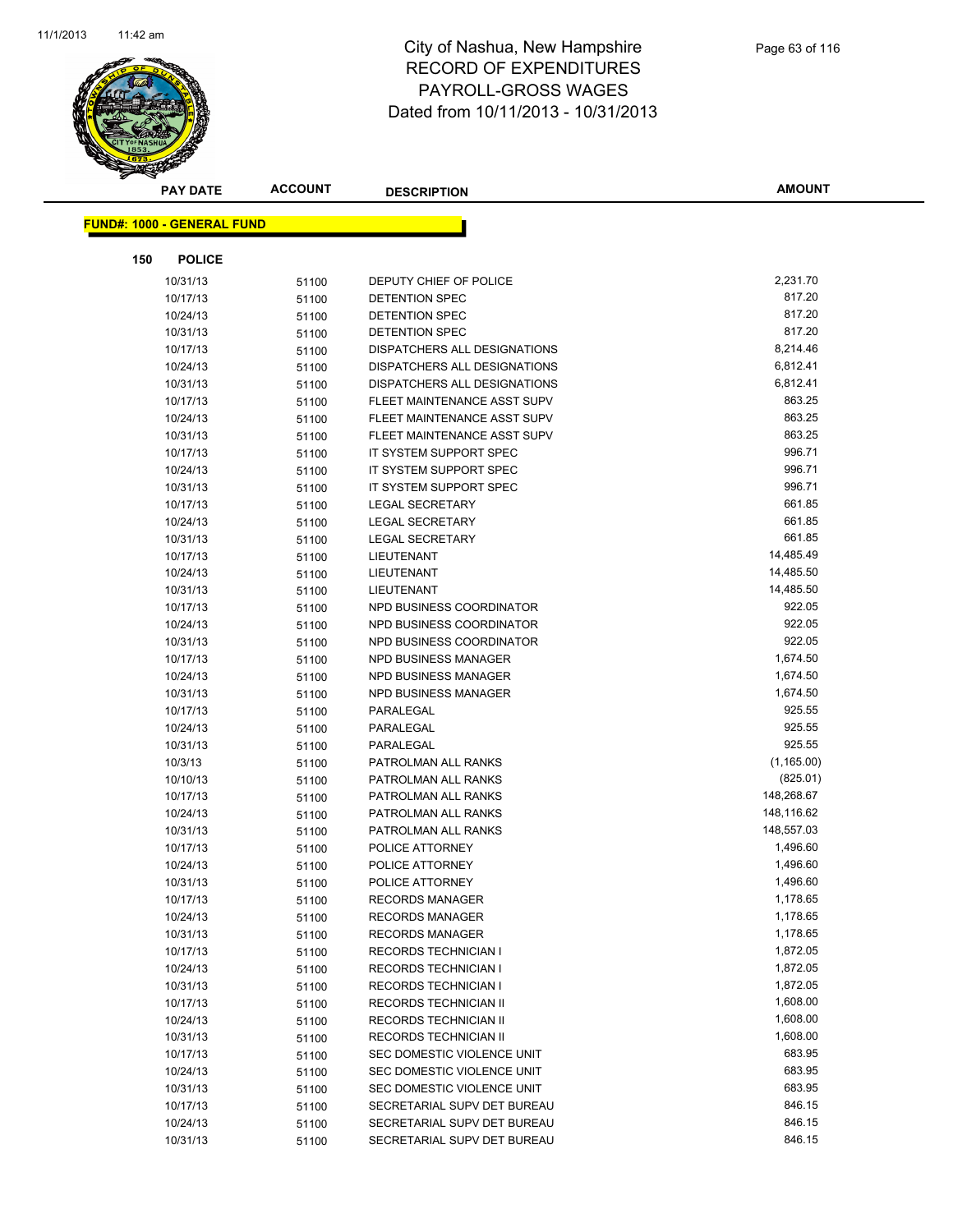

**AMOUNT**

|     | <u> FUND#: 1000 - GENERAL FUND</u> |       |                                        |           |
|-----|------------------------------------|-------|----------------------------------------|-----------|
| 150 | <b>POLICE</b>                      |       |                                        |           |
|     | 10/17/13                           | 51100 | <b>SECRETARY III</b>                   | 2,008.54  |
|     | 10/24/13                           | 51100 | <b>SECRETARY III</b>                   | 2,008.55  |
|     | 10/31/13                           | 51100 | <b>SECRETARY III</b>                   | 2,008.55  |
|     | 10/17/13                           | 51100 | <b>SECRETARY V</b>                     | 3,159.20  |
|     | 10/24/13                           | 51100 | <b>SECRETARY V</b>                     | 3,159.20  |
|     | 10/31/13                           | 51100 | <b>SECRETARY V</b>                     | 3,159.20  |
|     | 10/17/13                           | 51100 | <b>SERGEANT</b>                        | 33,648.38 |
|     | 10/24/13                           | 51100 | <b>SERGEANT</b>                        | 34,484.48 |
|     | 10/31/13                           | 51100 | <b>SERGEANT</b>                        | 34,187.18 |
|     | 10/17/13                           | 51100 | <b>SUPV POLICE FLEET</b>               | 1,171.16  |
|     | 10/24/13                           | 51100 | <b>SUPV POLICE FLEET</b>               | 1,171.16  |
|     | 10/31/13                           | 51100 | <b>SUPV POLICE FLEET</b>               | 1,171.16  |
|     | 10/17/13                           | 51200 | <b>ACCREDITATION MANAGER</b>           | 1,017.76  |
|     | 10/24/13                           | 51200 | <b>ACCREDITATION MANAGER</b>           | 1,017.76  |
|     | 10/31/13                           | 51200 | <b>ACCREDITATION MANAGER</b>           | 1,017.76  |
|     | 10/17/13                           | 51200 | DETENTION SPEC                         | 699.16    |
|     | 10/24/13                           | 51200 | DETENTION SPEC                         | 699.16    |
|     | 10/31/13                           | 51200 | DETENTION SPEC                         | 699.16    |
|     | 10/17/13                           | 51200 | POLICE ATTORNEY PT                     | 1,158.52  |
|     | 10/24/13                           | 51200 | POLICE ATTORNEY PT                     | 1,158.52  |
|     | 10/31/13                           | 51200 | POLICE ATTORNEY PT                     | 1,158.52  |
|     | 10/17/13                           | 51200 | PRISONER TRANSPORT OFFICER             | 726.00    |
|     | 10/24/13                           | 51200 | PRISONER TRANSPORT OFFICER             | 726.00    |
|     | 10/31/13                           | 51200 | PRISONER TRANSPORT OFFICER             | 726.00    |
|     | 9/26/13                            | 51300 | OVERTIME-REGULAR                       | 9.19      |
|     | 10/10/13                           | 51300 | OVERTIME-REGULAR                       | 541.53    |
|     | 10/17/13                           | 51300 | OVERTIME-REGULAR                       | 1,966.41  |
|     | 10/24/13                           | 51300 | OVERTIME-REGULAR                       | 3,050.54  |
|     | 10/31/13                           | 51300 | OVERTIME-REGULAR                       | 4,923.66  |
|     | 10/17/13                           | 51309 | <b>OVERTIME-TRAINING</b>               | 374.50    |
|     | 10/24/13                           | 51309 | <b>OVERTIME-TRAINING</b>               | 141.35    |
|     | 10/31/13                           | 51309 | <b>OVERTIME-TRAINING</b>               | 378.67    |
|     | 10/17/13                           | 51315 | <b>OVERTIME-WITNESS</b>                | 5,836.86  |
|     | 10/24/13                           | 51315 | <b>OVERTIME-WITNESS</b>                | 2,403.39  |
|     | 10/31/13                           | 51315 | <b>OVERTIME-WITNESS</b>                | 4,165.78  |
|     | 10/17/13                           | 51322 | OVERTIME-INVESTIGATIVE                 | 3,057.76  |
|     | 10/24/13                           | 51322 | OVERTIME-INVESTIGATIVE                 | 5,502.80  |
|     | 10/31/13                           | 51322 | OVERTIME-INVESTIGATIVE                 | 5,694.41  |
|     | 10/17/13                           | 51330 | OVERTIME-COVERAGE                      | 4,237.98  |
|     | 10/24/13                           | 51330 | OVERTIME-COVERAGE                      | 4,933.73  |
|     | 10/31/13                           | 51330 | OVERTIME-COVERAGE                      | 7,109.53  |
|     | 10/17/13                           | 51412 | <b>WAGES PER DIEM</b>                  | 1,441.60  |
|     | 10/24/13                           | 51412 | <b>WAGES PER DIEM</b>                  | 1,698.70  |
|     | 10/31/13                           | 51412 | WAGES PER DIEM                         | 1,381.00  |
|     | 10/17/13                           | 51600 | <b>LONGEVITY</b>                       | 2,750.00  |
|     | 10/24/13                           | 51628 | <b>EXTRA HOLIDAY</b>                   | 45,026.03 |
|     | 10/10/13                           | 51712 | <b>SPECIAL DETAIL</b>                  | (387.50)  |
|     | 10/31/13                           | 51750 | <b>RETIREMENT &amp; SEPARATION PAY</b> | 141.55    |
|     | 10/31/13                           | 55118 | TELEPHONE-CELLULAR                     | 67.00     |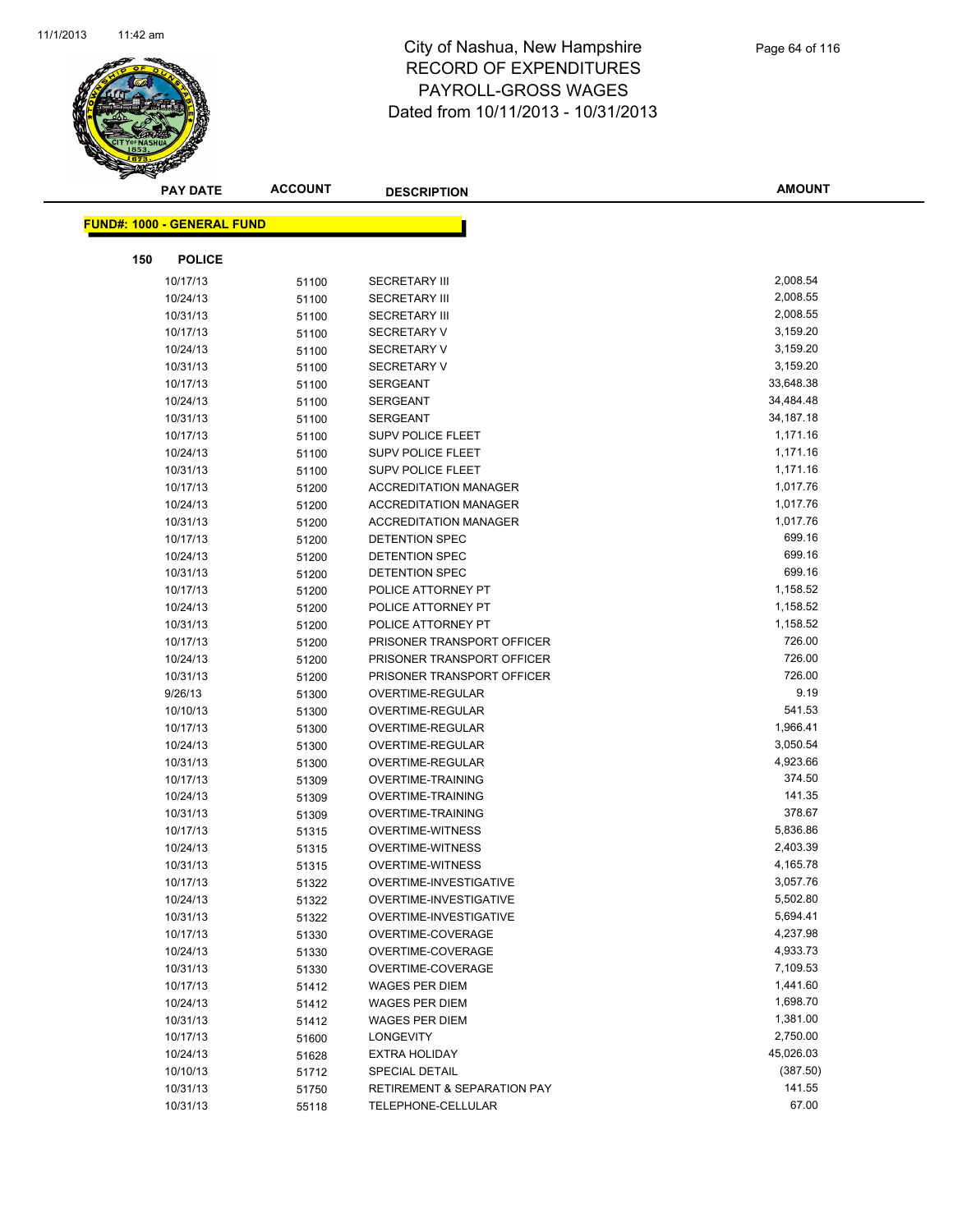

| <b>PAY DATE</b>                   | <b>ACCOUNT</b> | <b>DESCRIPTION</b>              | <b>AMOUNT</b> |  |
|-----------------------------------|----------------|---------------------------------|---------------|--|
| <b>FUND#: 1000 - GENERAL FUND</b> |                |                                 |               |  |
|                                   |                |                                 |               |  |
| <b>TOTAL 150 - POLICE</b>         |                |                                 | \$934,035.47  |  |
|                                   |                |                                 |               |  |
| 152<br><b>FIRE</b>                |                |                                 |               |  |
| 10/17/13                          | 51100          | ADMINISTRATIVE ASSISTANT II     | 2,206.25      |  |
| 10/24/13                          | 51100          | ADMINISTRATIVE ASSISTANT II     | 2,206.25      |  |
| 10/31/13                          | 51100          | ADMINISTRATIVE ASSISTANT II     | 2,206.26      |  |
| 10/17/13                          | 51100          | <b>ASST FIRE CHIEF</b>          | 2,032.40      |  |
| 10/24/13                          | 51100          | <b>ASST FIRE CHIEF</b>          | 2,032.40      |  |
| 10/31/13                          | 51100          | <b>ASST FIRE CHIEF</b>          | 2,032.40      |  |
| 10/17/13                          | 51100          | ASST SUPERINTENDENT FIRE ALARM  | 1,425.60      |  |
| 10/24/13                          | 51100          | ASST SUPERINTENDENT FIRE ALARM  | 1,425.60      |  |
| 10/31/13                          | 51100          | ASST SUPERINTENDENT FIRE ALARM  | 1,425.60      |  |
| 10/17/13                          | 51100          | ASST SUPERINTENDENT FIRE FLEET  | 1,411.48      |  |
| 10/24/13                          | 51100          | ASST SUPERINTENDENT FIRE FLEET  | 1,411.48      |  |
| 10/31/13                          | 51100          | ASST SUPERINTENDENT FIRE FLEET  | 1,411.48      |  |
| 10/17/13                          | 51100          | ASST SUPERINTENDENT PREVENTION  | 2,802.64      |  |
| 10/24/13                          | 51100          | ASST SUPERINTENDENT PREVENTION  | 2,802.64      |  |
| 10/31/13                          | 51100          | ASST SUPERINTENDENT PREVENTION  | 2,802.64      |  |
| 10/17/13                          | 51100          | <b>CAPTAIN</b>                  | 11,520.67     |  |
| 10/24/13                          | 51100          | <b>CAPTAIN</b>                  | 11,520.66     |  |
| 10/31/13                          | 51100          | <b>CAPTAIN</b>                  | 11,520.67     |  |
| 10/17/13                          | 51100          | CAPTAIN FIRE TRAINING SAFETY    | 1,605.92      |  |
| 10/24/13                          | 51100          | CAPTAIN FIRE TRAINING SAFETY    | 1,605.92      |  |
| 10/31/13                          | 51100          | CAPTAIN FIRE TRAINING SAFETY    | 1,605.92      |  |
| 10/17/13                          | 51100          | <b>DEPUTY FIRE CHIEF</b>        | 7,002.23      |  |
| 10/24/13                          | 51100          | <b>DEPUTY FIRE CHIEF</b>        | 7,018.56      |  |
| 10/31/13                          | 51100          | DEPUTY FIRE CHIEF               | 7,002.22      |  |
| 10/17/13                          | 51100          | <b>EXEC ASST BUSINESS COORD</b> | 1,041.35      |  |
| 10/24/13                          | 51100          | <b>EXEC ASST BUSINESS COORD</b> | 1,041.35      |  |
| 10/31/13                          | 51100          | <b>EXEC ASST BUSINESS COORD</b> | 1,041.35      |  |
| 10/17/13                          | 51100          | <b>FIRE CHIEF</b>               | 2,331.28      |  |
| 10/24/13                          | 51100          | <b>FIRE CHIEF</b>               | 2,331.28      |  |
| 10/31/13                          | 51100          | <b>FIRE CHIEF</b>               | 2,331.28      |  |
| 10/17/13                          | 51100          | FIRE DISPATCH ALL RANKS         | 7,984.87      |  |
| 10/24/13                          | 51100          | FIRE DISPATCH ALL RANKS         | 7,879.25      |  |
| 10/31/13                          | 51100          | FIRE DISPATCH ALL RANKS         | 7,797.73      |  |
| 10/17/13                          | 51100          | FIRE LIEUTENANT                 | 34,943.71     |  |
| 10/24/13                          | 51100          | FIRE LIEUTENANT                 | 35,240.07     |  |
| 10/31/13                          | 51100          | FIRE LIEUTENANT                 | 35,010.78     |  |
| 10/17/13                          | 51100          | FIRE MECHANIC                   | 1,276.56      |  |
| 10/24/13                          | 51100          | <b>FIRE MECHANIC</b>            | 1,276.56      |  |
| 10/31/13                          | 51100          | <b>FIRE MECHANIC</b>            | 1,276.56      |  |
| 10/17/13                          | 51100          | FIRE TRAINING OFFICER           | 1,411.48      |  |
| 10/24/13                          | 51100          | FIRE TRAINING OFFICER           | 1,411.48      |  |
| 10/31/13                          | 51100          | FIRE TRAINING OFFICER           | 1,411.48      |  |
| 10/17/13                          | 51100          | FIREFIGHTERS ALL RANKS          | 110,503.07    |  |
| 10/24/13                          | 51100          | FIREFIGHTERS ALL RANKS          | 110,503.06    |  |
| 10/31/13                          | 51100          | FIREFIGHTERS ALL RANKS          | 110,503.10    |  |
| 10/17/13                          | 51100          | SUPERINTENDENT FIRE ALARM       | 1,590.04      |  |
| 10/24/13                          | 51100          | SUPERINTENDENT FIRE ALARM       | 1,590.04      |  |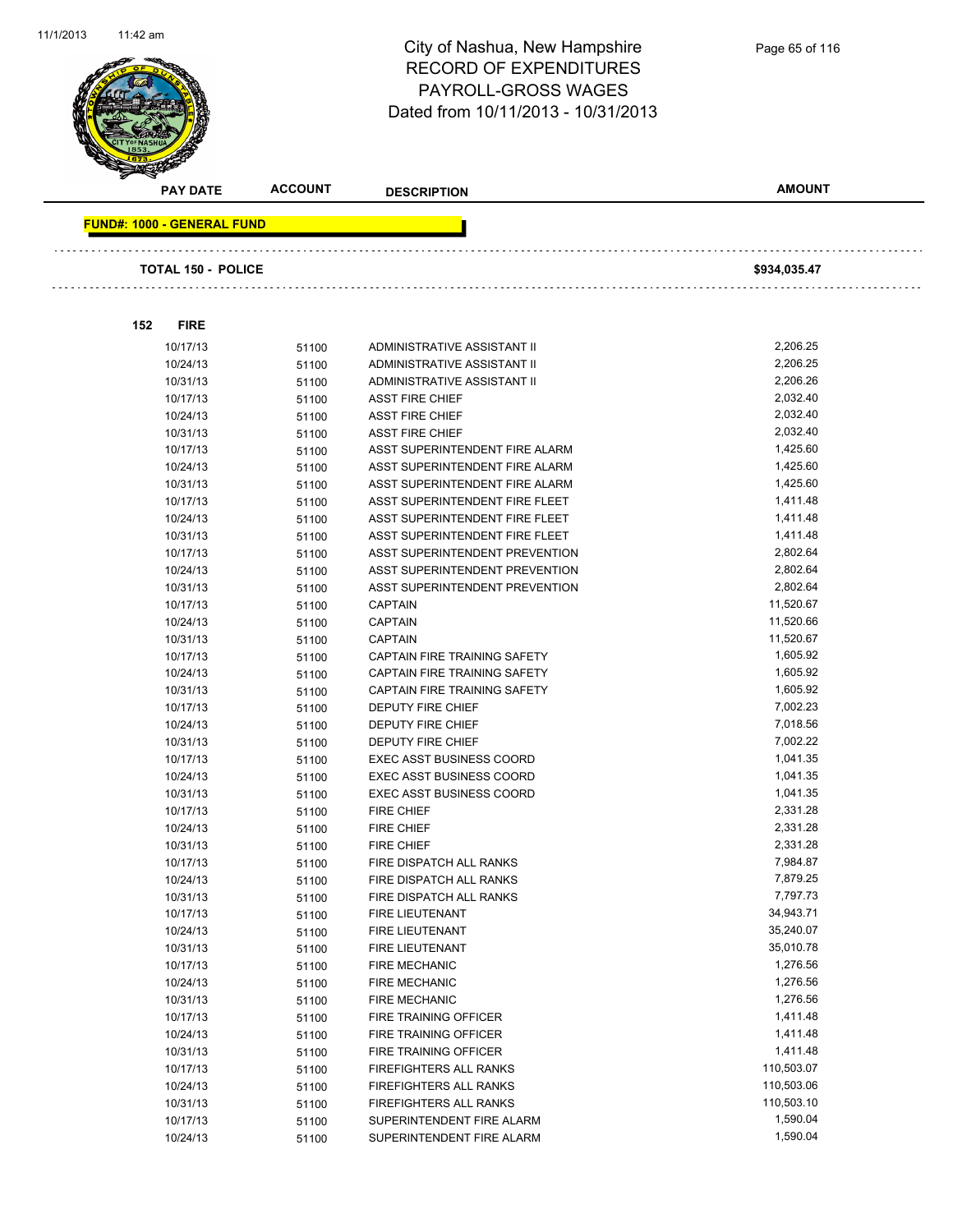

|     | <b>PAY DATE</b>                   | <b>ACCOUNT</b>             | <b>DESCRIPTION</b>                    | <b>AMOUNT</b> |
|-----|-----------------------------------|----------------------------|---------------------------------------|---------------|
|     | <b>FUND#: 1000 - GENERAL FUND</b> |                            |                                       |               |
|     |                                   |                            |                                       |               |
| 152 | <b>FIRE</b>                       |                            |                                       |               |
|     | 10/31/13                          | 51100                      | SUPERINTENDENT FIRE ALARM             | 1,590.04      |
|     | 10/17/13                          | 51100                      | SUPERINTENDENT FIRE FLEET             | 1,590.04      |
|     | 10/24/13                          | 51100                      | SUPERINTENDENT FIRE FLEET             | 1,590.04      |
|     | 10/31/13                          | 51100                      | SUPERINTENDENT FIRE FLEET             | 1,590.04      |
|     | 10/17/13                          | 51100                      | SUPERINTENDENT FIRE PREVENTION        | 1,535.92      |
|     | 10/24/13                          | 51100                      | SUPERINTENDENT FIRE PREVENTION        | 1,535.92      |
|     | 10/31/13                          | 51100                      | SUPERINTENDENT FIRE PREVENTION        | 1,535.92      |
|     | 10/17/13                          | 51300                      | OVERTIME-REGULAR                      | 2,247.30      |
|     | 10/24/13                          | 51300                      | <b>OVERTIME-REGULAR</b>               | 1,171.24      |
|     | 10/31/13                          | 51300                      | OVERTIME-REGULAR                      | 803.82        |
|     | 10/17/13                          | 51330                      | OVERTIME-COVERAGE                     | 7,873.69      |
|     | 10/24/13                          | 51330                      | OVERTIME-COVERAGE                     | 6,604.65      |
|     | 10/31/13                          | 51330                      | OVERTIME-COVERAGE                     | 10,055.77     |
|     | 10/24/13                          | 51628                      | <b>EXTRA HOLIDAY</b>                  | 48,032.92     |
|     | 10/17/13                          | 51650                      | ADDITIONAL HOURS                      | 24,069.37     |
|     | 10/24/13                          | 51650                      | ADDITIONAL HOURS                      | 20,426.42     |
|     | 10/31/13                          | 51650                      | <b>ADDITIONAL HOURS</b>               | 29,424.52     |
|     | 10/17/13                          | 51700                      | <b>STIPENDS</b>                       | 4,265.49      |
|     | 10/24/13                          | 51700                      | <b>STIPENDS</b>                       | 4,265.49      |
|     | 10/31/13                          | 51700                      | <b>STIPENDS</b>                       | 4,265.49      |
|     | 10/31/13                          | 55118                      | TELEPHONE-CELLULAR                    | 352.00        |
|     | <b>TOTAL 152 - FIRE</b>           |                            |                                       | \$746,591.71  |
| 153 |                                   | <b>BUILDING INSPECTION</b> |                                       |               |
|     | 10/17/13                          | 51100                      | <b>BUILDING AND UTILITIES INSPCTR</b> | 2,220.34      |
|     | 10/24/13                          | 51100                      | <b>BUILDING AND UTILITIES INSPCTR</b> | 3,224.40      |
|     | 10/31/13                          | 51100                      | <b>BUILDING AND UTILITIES INSPCTR</b> | 3,224.39      |
|     | 10/17/13                          | 51100                      | <b>BUILDING DEPARTMENT MANAGER</b>    | 1,367.60      |
|     | 10/24/13                          | 51100                      | <b>BUILDING DEPARTMENT MANAGER</b>    | 1,367.60      |
|     | 10/31/13                          | 51100                      | <b>BUILDING DEPARTMENT MANAGER</b>    | 1,367.60      |
|     | 10/17/13                          | 51100                      | PERMIT TECHNICIAN I                   | 601.55        |
|     | 10/24/13                          | 51100                      | PERMIT TECHNICIAN I                   | 601.55        |
|     | 10/31/13                          | 51100                      | PERMIT TECHNICIAN I                   | 601.55        |
|     | 10/17/13                          | 51100                      | PERMIT TECHNICIAN III                 | 734.82        |
|     | 10/24/13                          | 51100                      | PERMIT TECHNICIAN III                 | 734.80        |
|     | 10/31/13                          | 51100                      | PERMIT TECHNICIAN III                 | 734.80        |
|     | 10/17/13                          | 51100                      | <b>PLANS EXAMINER</b>                 | 1,131.50      |
|     | 10/24/13                          | 51100                      | <b>PLANS EXAMINER</b>                 | 1,131.50      |
|     | 10/31/13                          | 51100                      | <b>PLANS EXAMINER</b>                 | 1,131.50      |
|     |                                   |                            |                                       |               |

#### **TOTAL 153 - BUILDING INSPECTION \$22,586.62**

**155 CODE ENFORCEMENT**

10/17/13 51100 CODE ENFORCEMENT OFFICER II 2,026.65

10/17/13 51200 BUILDING AND UTILITIES INSPCTR 778.60 10/24/13 51200 BUILDING AND UTILITIES INSPCTR 801.91 10/31/13 51200 BUILDING AND UTILITIES INSPCTR 830.61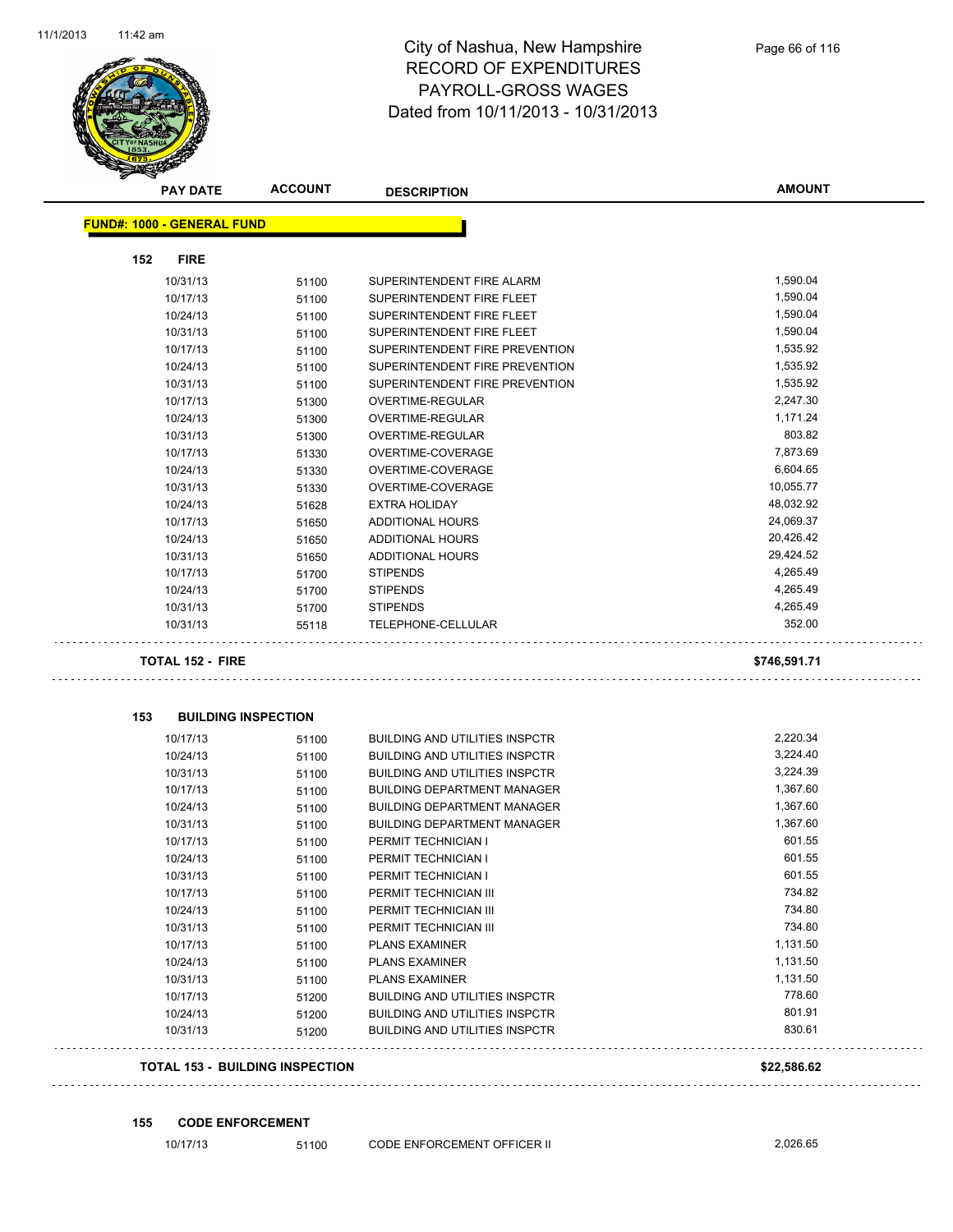

|     | <b>PAY DATE</b>                   | <b>ACCOUNT</b>                             | <b>DESCRIPTION</b>                   | <b>AMOUNT</b> |
|-----|-----------------------------------|--------------------------------------------|--------------------------------------|---------------|
|     | <b>FUND#: 1000 - GENERAL FUND</b> |                                            |                                      |               |
| 155 |                                   | <b>CODE ENFORCEMENT</b>                    |                                      |               |
|     | 10/24/13                          | 51100                                      | <b>CODE ENFORCEMENT OFFICER II</b>   | 2,026.65      |
|     | 10/31/13                          | 51100                                      | <b>CODE ENFORCEMENT OFFICER II</b>   | 2,026.65      |
|     | 10/17/13                          | 51100                                      | MGR CODE ENFORCEMENT DEPT            | 1,289.90      |
|     | 10/24/13                          | 51100                                      | MGR CODE ENFORCEMENT DEPT            | 1,289.90      |
|     | 10/31/13                          | 51100                                      | MGR CODE ENFORCEMENT DEPT            | 1,289.91      |
|     |                                   | <b>TOTAL 155 - CODE ENFORCEMENT</b>        |                                      | \$9,949.66    |
| 156 |                                   | <b>EMERGENCY MANAGEMENT</b>                |                                      |               |
|     | 10/17/13                          | 51100                                      | <b>EMERGENCY MANAGEMENT DIRECTOR</b> | 1,442.85      |
|     | 10/24/13                          | 51100                                      | <b>EMERGENCY MANAGEMENT DIRECTOR</b> | 1,442.85      |
|     | 10/31/13                          | 51100                                      | <b>EMERGENCY MANAGEMENT DIRECTOR</b> | 1,442.85      |
|     | 10/31/13                          | 55118                                      | TELEPHONE-CELLULAR                   | 50.00         |
|     |                                   | <b>TOTAL 156 - EMERGENCY MANAGEMENT</b>    |                                      | \$4,378.55    |
| 157 |                                   | <b>CITYWIDE COMMUNICATIONS</b>             |                                      |               |
|     | 10/17/13                          | 51100                                      | COMM SYS ENGR TECH 536               | 1,449.60      |
|     | 10/24/13                          | 51100                                      | COMM SYS ENGR TECH 536               | 1,449.60      |
|     | 10/31/13                          | 51100                                      | COMM SYS ENGR TECH 536               | 1,449.60      |
|     | 10/17/13                          | 51200                                      | RADIO SYSTEMS MANAGER 536            | 1,230.12      |
|     | 10/24/13                          | 51200                                      | RADIO SYSTEMS MANAGER 536            | 1,230.12      |
|     | 10/31/13                          | 51200                                      | RADIO SYSTEMS MANAGER 536            | 1,230.12      |
|     | 10/31/13                          | 55118                                      | TELEPHONE-CELLULAR                   | 100.00        |
|     |                                   | <b>TOTAL 157 - CITYWIDE COMMUNICATIONS</b> |                                      | \$8,139.16    |
| 160 |                                   | <b>PUBLIC WORKS-ADMIN/ENGINEERING</b>      |                                      |               |
|     | 10/17/13                          | 51100                                      | ADMINISTRATIVE ASSISTANT II          | 665.60        |
|     | 10/24/13                          | 51100                                      | ADMINISTRATIVE ASSISTANT II          | 665.60        |
|     | 10/31/13                          | 51100                                      | ADMINISTRATIVE ASSISTANT II          | 665.60        |
|     | 10/17/13                          | 51100                                      | <b>CITY ENGINEER</b>                 | 993.35        |
|     | 10/24/13                          | 51100                                      | <b>CITY ENGINEER</b>                 | 993.35        |
|     | 10/31/13                          | 51100                                      | <b>CITY ENGINEER</b>                 | 993.35        |
|     | 10/17/13                          | 51100                                      | DEPUTY MANAGER OF ENGINEERING        | 670.20        |
|     | 10/24/13                          | 51100                                      | DEPUTY MANAGER OF ENGINEERING        | 670.20        |
|     | 10/31/13                          | 51100                                      | DEPUTY MANAGER OF ENGINEERING        | 670.20        |

10/17/13 51100 DIRECTOR PUBLIC WORKS 1,441.50 10/24/13 51100 DIRECTOR PUBLIC WORKS 1,441.50 10/31/13 51100 DIRECTOR PUBLIC WORKS 1,441.50 10/17/13 51100 DIVISION OPERATIONS MANAGER 1,372.55 10/24/13 51100 DIVISION OPERATIONS MANAGER 1,372.55 10/31/13 51100 DIVISION OPERATIONS MANAGER 1,372.55 10/17/13 51100 DPW CONTRACT ADMINISTRATOR 324.85 10/24/13 51100 DPW CONTRACT ADMINISTRATOR 324.85 10/31/13 51100 DPW CONTRACT ADMINISTRATOR 324.86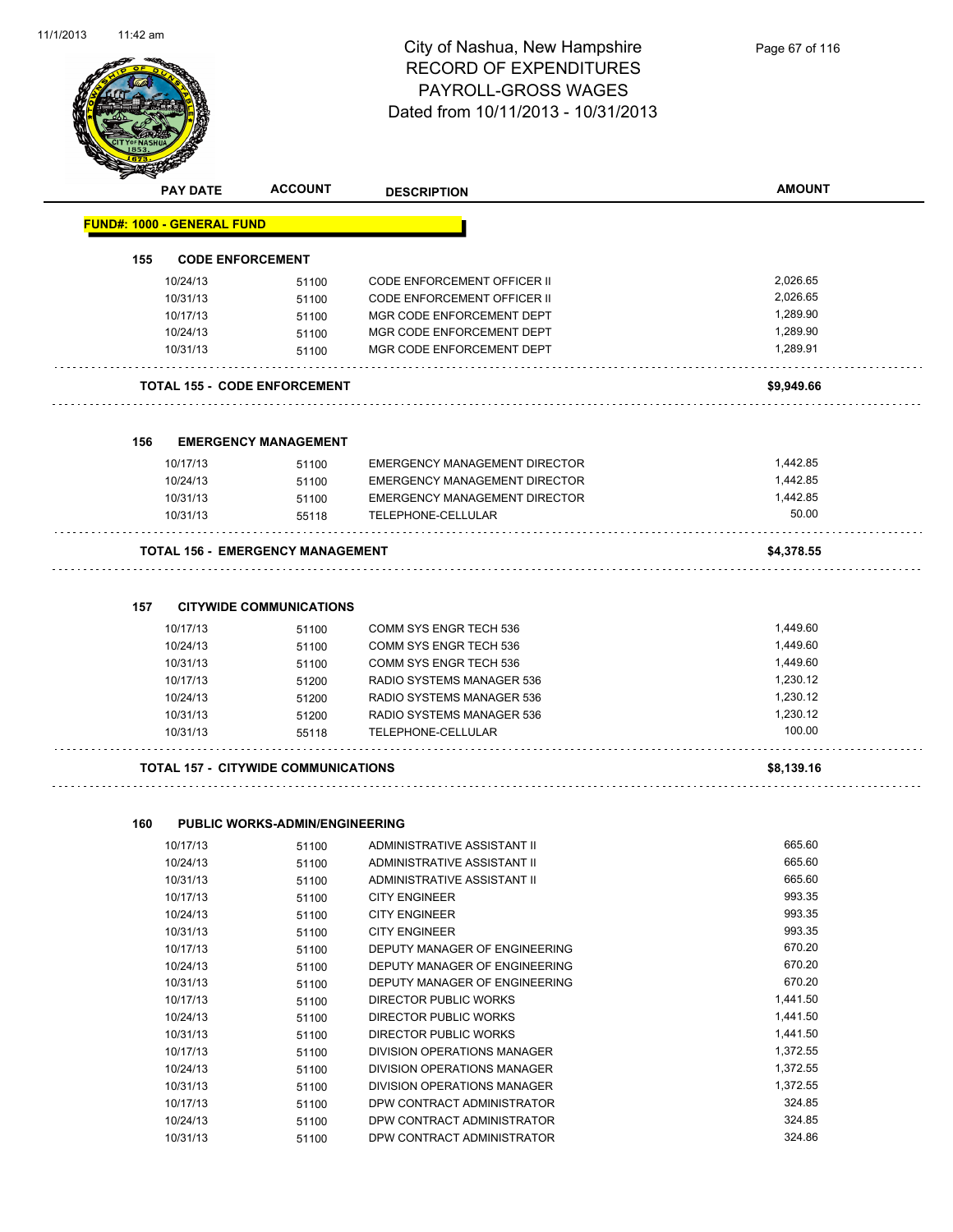

| <b>PAY DATE</b>                   | <b>ACCOUNT</b>                        | <b>DESCRIPTION</b>                  | <b>AMOUNT</b> |
|-----------------------------------|---------------------------------------|-------------------------------------|---------------|
| <b>FUND#: 1000 - GENERAL FUND</b> |                                       |                                     |               |
|                                   |                                       |                                     |               |
| 160                               | <b>PUBLIC WORKS-ADMIN/ENGINEERING</b> |                                     |               |
| 10/17/13                          | 51100                                 | <b>ENGINEERING DESIGNER INSP</b>    | 912.75        |
| 10/24/13                          | 51100                                 | <b>ENGINEERING DESIGNER INSP</b>    | 912.76        |
| 10/31/13                          | 51100                                 | <b>ENGINEERING DESIGNER INSP</b>    | 912.77        |
| 10/17/13                          | 51100                                 | <b>ENGINEERING INSPECTORS</b>       | 1,805.20      |
| 10/24/13                          | 51100                                 | <b>ENGINEERING INSPECTORS</b>       | 1,805.20      |
| 10/31/13                          | 51100                                 | <b>ENGINEERING INSPECTORS</b>       | 1,805.20      |
| 10/17/13                          | 51100                                 | <b>EXECUTIVE ADMINISTRATOR</b>      | 673.10        |
| 10/24/13                          | 51100                                 | EXECUTIVE ADMINISTRATOR             | 673.10        |
| 10/31/13                          | 51100                                 | <b>EXECUTIVE ADMINISTRATOR</b>      | 673.10        |
| 10/17/13                          | 51100                                 | <b>SENIOR STAFF ENGINEER</b>        | 1,219.70      |
| 10/24/13                          | 51100                                 | <b>SENIOR STAFF ENGINEER</b>        | 1,219.70      |
| 10/31/13                          | 51100                                 | <b>SENIOR STAFF ENGINEER</b>        | 1,219.70      |
| 10/17/13                          | 51100                                 | <b>SENIOR TRAFFIC ENGINEER</b>      | 1,533.60      |
| 10/24/13                          | 51100                                 | SENIOR TRAFFIC ENGINEER             | 1,533.60      |
| 10/31/13                          | 51100                                 | <b>SENIOR TRAFFIC ENGINEER</b>      | 1,533.60      |
| 10/17/13                          | 51100                                 | <b>STAFF ENGINEER</b>               | 400.15        |
| 10/24/13                          | 51100                                 | <b>STAFF ENGINEER</b>               | 400.15        |
| 10/31/13                          | 51100                                 | <b>STAFF ENGINEER</b>               | 400.15        |
| 10/17/13                          | 51100                                 | STREET CONSTRUCTION ENGINEER        | 1,285.00      |
| 10/24/13                          | 51100                                 | <b>STREET CONSTRUCTION ENGINEER</b> | 1,285.00      |
| 10/31/13                          | 51100                                 | <b>STREET CONSTRUCTION ENGINEER</b> | 1,285.00      |
| 10/17/13                          | 51100                                 | <b>SURVEY TECHNICIAN</b>            | 1,096.65      |
| 10/24/13                          | 51100                                 | <b>SURVEY TECHNICIAN</b>            | 1,096.65      |
| 10/31/13                          | 51100                                 | <b>SURVEY TECHNICIAN</b>            | 1,096.65      |
| 10/17/13                          | 51300                                 | OVERTIME-REGULAR                    | 146.44        |
| 10/24/13                          | 51300                                 | OVERTIME-REGULAR                    | 776.47        |
| 10/31/13                          | 51300                                 | OVERTIME-REGULAR                    | 163.79        |
| 10/31/13                          | 55118                                 | <b>TELEPHONE-CELLULAR</b>           | 201.00        |
|                                   |                                       |                                     |               |

#### **TOTAL 160 - PUBLIC WORKS-ADMIN/ENGINEERING \$44,470.34**

| 161 | <b>STREETS</b> |       |                                |          |
|-----|----------------|-------|--------------------------------|----------|
|     | 10/17/13       | 51100 | ADMINISTRATIVE ASSISTANT III   | 970.87   |
|     | 10/24/13       | 51100 | ADMINISTRATIVE ASSISTANT III   | 966.47   |
|     | 10/31/13       | 51100 | ADMINISTRATIVE ASSISTANT III   | 1,011.01 |
|     | 10/17/13       | 51100 | AUTO MECH 1ST CLASS NIGHTS     | 3,033.60 |
|     | 10/24/13       | 51100 | AUTO MECH 1ST CLASS NIGHTS     | 3,032.70 |
|     | 10/31/13       | 51100 | AUTO MECH 1ST CLASS NIGHTS     | 3,033.60 |
|     | 10/17/13       | 51100 | AUTO MECH 2ND CLASS            | 1,818.40 |
|     | 10/24/13       | 51100 | AUTO MECH 2ND CLASS            | 1,818.40 |
|     | 10/31/13       | 51100 | AUTO MECH 2ND CLASS            | 1,818.40 |
|     | 10/17/13       | 51100 | AUTO MECH 2ND CLASS NIGHTS     | 921.20   |
|     | 10/24/13       | 51100 | AUTO MECH 2ND CLASS NIGHTS     | 918.28   |
|     | 10/31/13       | 51100 | AUTO MECH 2ND CLASS NIGHTS     | 921.20   |
|     | 9/26/13        | 51100 | <b>EQUIP OPR STREET REPAIR</b> | 181.84   |
|     | 10/10/13       | 51100 | <b>EQUIP OPR STREET REPAIR</b> | 1,414.94 |
|     | 10/17/13       | 51100 | <b>EQUIP OPR STREET REPAIR</b> | 7,342.65 |
|     | 10/24/13       | 51100 | <b>EQUIP OPR STREET REPAIR</b> | 7,091.76 |
|     | 10/31/13       | 51100 | <b>EQUIP OPR STREET REPAIR</b> | 7,312.69 |
|     | 10/17/13       | 51100 | FLEET MANAGER STREET DEPT      | 1,056.15 |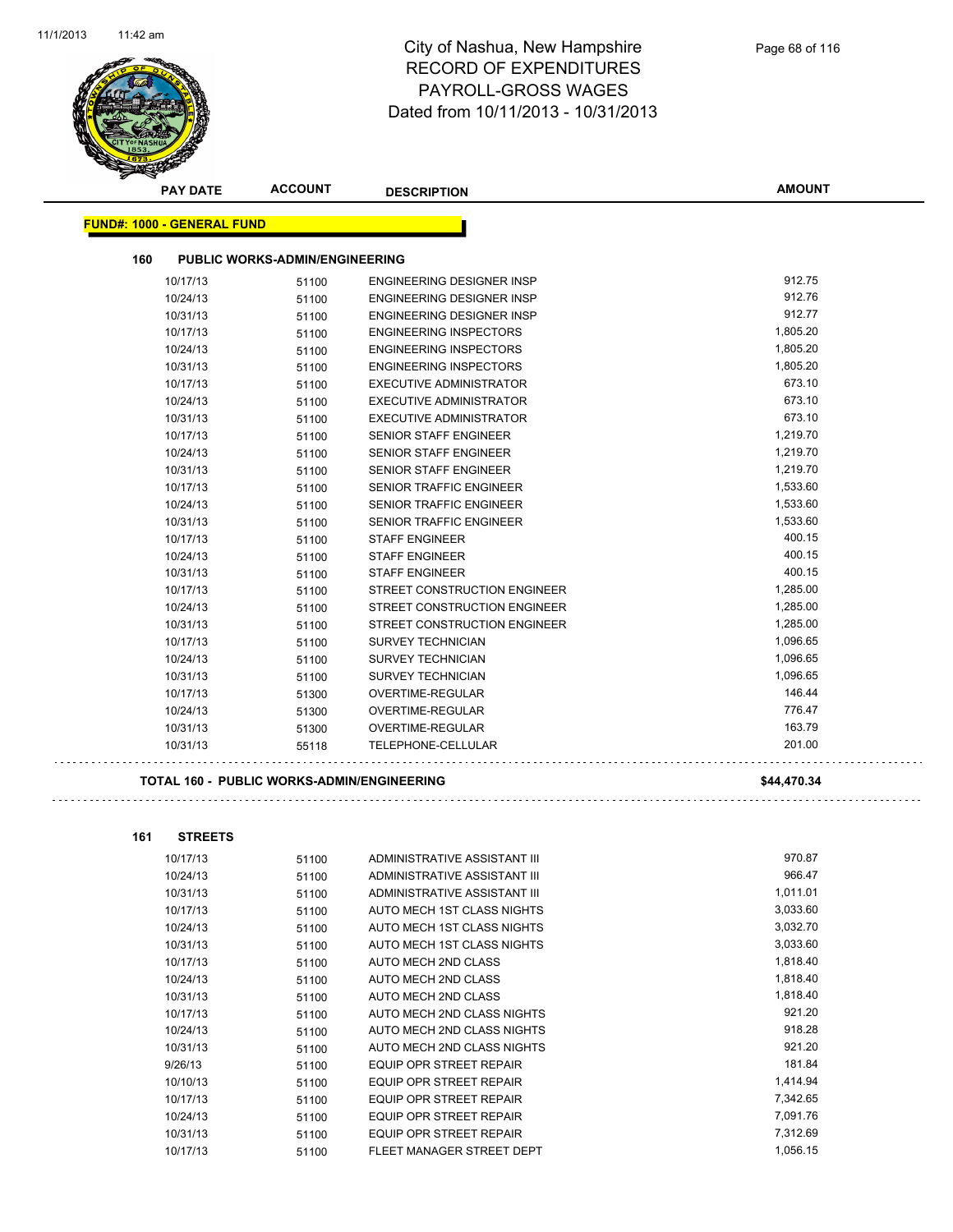

|     | <b>PAY DATE</b>                   | <b>ACCOUNT</b> | <b>DESCRIPTION</b>                | <b>AMOUNT</b> |
|-----|-----------------------------------|----------------|-----------------------------------|---------------|
|     | <b>FUND#: 1000 - GENERAL FUND</b> |                |                                   |               |
|     |                                   |                |                                   |               |
| 161 | <b>STREETS</b>                    |                |                                   |               |
|     | 10/24/13                          | 51100          | FLEET MANAGER STREET DEPT         | 1,056.15      |
|     | 10/31/13                          | 51100          | FLEET MANAGER STREET DEPT         | 1,056.15      |
|     | 10/17/13                          | 51100          | FOREMAN LABOR SHOP EQUIP          | 1,096.65      |
|     | 10/24/13                          | 51100          | FOREMAN LABOR SHOP EQUIP          | 1,096.65      |
|     | 10/31/13                          | 51100          | <b>FOREMAN LABOR SHOP EQUIP</b>   | 1,096.65      |
|     | 10/10/13                          | 51100          | <b>MASON PIPELAYER</b>            | 836.99        |
|     | 10/17/13                          | 51100          | <b>MASON PIPELAYER</b>            | 1,739.20      |
|     | 10/24/13                          | 51100          | <b>MASON PIPELAYER</b>            | 1,391.36      |
|     | 10/31/13                          | 51100          | <b>MASON PIPELAYER</b>            | 1,739.21      |
|     | 10/17/13                          | 51100          | MECHANIC AUTO 1ST CLASS           | 2,993.61      |
|     | 10/24/13                          | 51100          | <b>MECHANIC AUTO 1ST CLASS</b>    | 2,993.60      |
|     | 10/31/13                          | 51100          | MECHANIC AUTO 1ST CLASS           | 2,993.60      |
|     | 10/17/13                          | 51100          | OPERATIONS COORDINATOR            | 1,011.59      |
|     | 10/24/13                          | 51100          | OPERATIONS COORDINATOR            | 1,213.92      |
|     | 10/17/13                          | 51100          | <b>SIGN MAINTENANCE</b>           | 865.60        |
|     | 10/24/13                          | 51100          | <b>SIGN MAINTENANCE</b>           | 865.60        |
|     | 10/31/13                          | 51100          | <b>SIGN MAINTENANCE</b>           | 865.60        |
|     | 10/17/13                          | 51100          | SIGN MAINTENANCE ASSISTANT        | 807.20        |
|     | 10/24/13                          | 51100          | SIGN MAINTENANCE ASSISTANT        | 807.21        |
|     | 10/31/13                          | 51100          | SIGN MAINTENANCE ASSISTANT        | 807.20        |
|     | 10/17/13                          | 51100          | STOREKEEPER PWD                   | 895.65        |
|     | 10/24/13                          | 51100          | STOREKEEPER PWD                   | 895.65        |
|     | 10/31/13                          | 51100          | STOREKEEPER PWD                   | 895.65        |
|     | 10/17/13                          | 51100          | STR CONSTR RPR AND PERMT COORD    | 1,075.15      |
|     | 10/24/13                          | 51100          | STR CONSTR RPR AND PERMT COORD    | 1,075.15      |
|     | 10/31/13                          | 51100          | STR CONSTR RPR AND PERMT COORD    | 1,075.15      |
|     | 10/10/13                          | 51100          | <b>STREET FOREMAN</b>             | 2,077.47      |
|     | 10/17/13                          | 51100          | <b>STREET FOREMAN</b>             | 4,616.58      |
|     | 10/24/13                          | 51100          | <b>STREET FOREMAN</b>             | 4,587.74      |
|     | 10/31/13                          | 51100          | <b>STREET FOREMAN</b>             | 4,616.60      |
|     | 10/31/13                          | 51100          | SUPERINTENDENT OF STREETS         | 1,376.00      |
|     | 10/17/13                          | 51100          | TRAFFIC MAINTENANCE ASSISTANT     | 860.80        |
|     | 10/24/13                          | 51100          | TRAFFIC MAINTENANCE ASSISTANT     | 860.80        |
|     | 10/31/13                          | 51100          | TRAFFIC MAINTENANCE ASSISTANT     | 860.80        |
|     | 10/17/13                          | 51100          | <b>TRAFFIC MANAGER</b>            | 1,331.45      |
|     | 10/24/13                          | 51100          | <b>TRAFFIC MANAGER</b>            | 1,331.45      |
|     | 10/31/13                          | 51100          | <b>TRAFFIC MANAGER</b>            | 1,331.45      |
|     | 10/17/13                          | 51100          | <b>TRAFFIC TECHNICIAN I</b>       | 2,071.20      |
|     | 10/24/13                          | 51100          | <b>TRAFFIC TECHNICIAN I</b>       | 2,071.20      |
|     | 10/31/13                          | 51100          | <b>TRAFFIC TECHNICIAN I</b>       | 2,071.20      |
|     | 9/5/13                            | 51100          | TRUCK DRIVER STREET REPAIR        | 217.73        |
|     | 9/12/13                           | 51100          | TRUCK DRIVER STREET REPAIR        | 81.65         |
|     | 9/26/13                           | 51100          | TRUCK DRIVER STREET REPAIR        | 624.00        |
|     | 10/10/13                          | 51100          | <b>TRUCK DRIVER STREET REPAIR</b> | 4,913.37      |
|     | 10/17/13                          | 51100          | <b>TRUCK DRIVER STREET REPAIR</b> | 17,142.59     |
|     | 10/24/13                          | 51100          | TRUCK DRIVER STREET REPAIR        | 16,920.71     |
|     | 10/31/13                          | 51100          | <b>TRUCK DRIVER STREET REPAIR</b> | 16,359.53     |
|     | 10/17/13                          | 51100          | <b>WELDER FIRST CLASS</b>         | 1,968.80      |
|     | 10/24/13                          | 51100          | <b>WELDER FIRST CLASS</b>         | 1,968.80      |
|     | 10/31/13                          | 51100          | <b>WELDER FIRST CLASS</b>         | 1,968.80      |
|     | 10/17/13                          | 51300          | OVERTIME-REGULAR                  | 4,372.25      |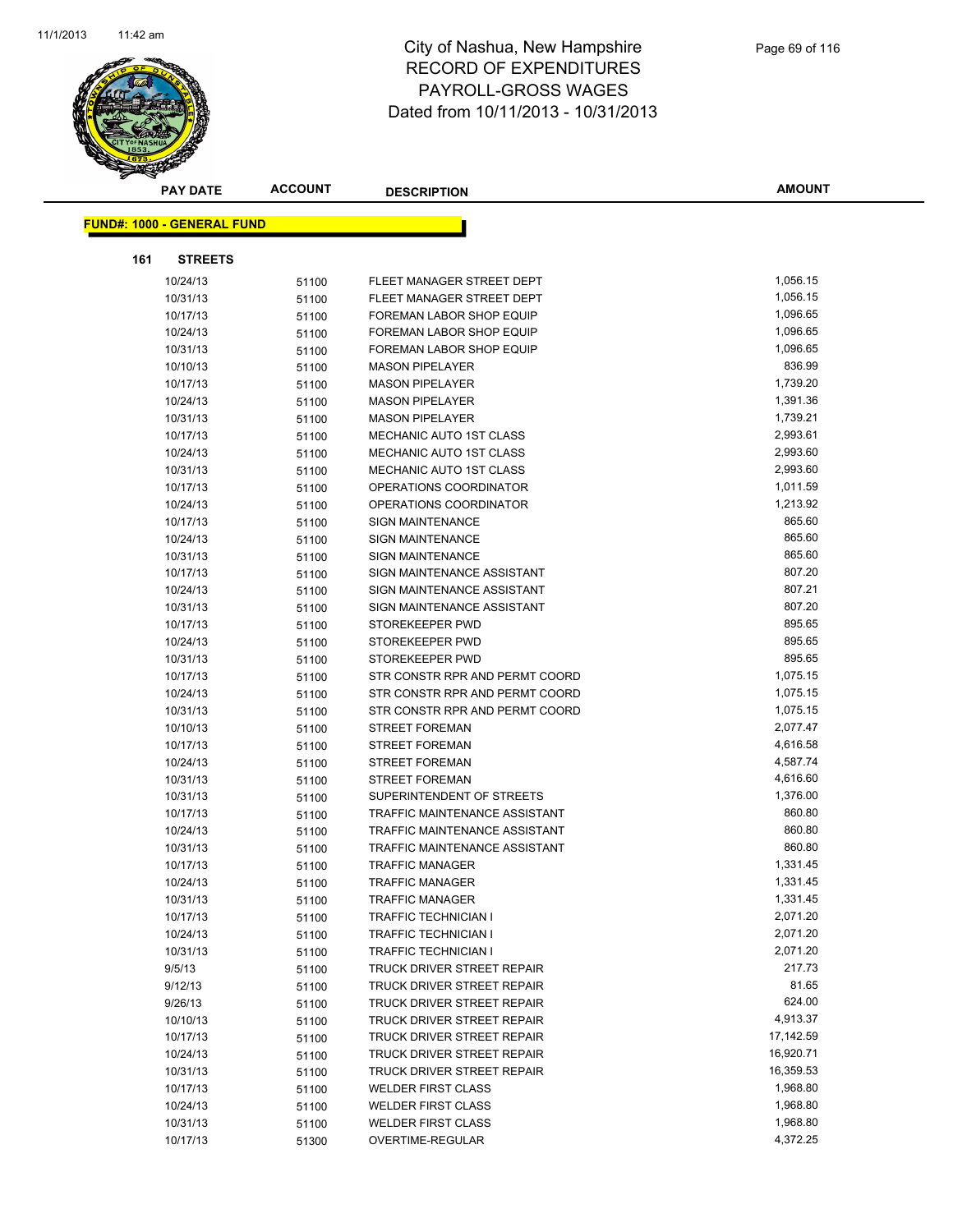

|     | <b>PAY DATE</b>                   | <b>ACCOUNT</b>                        | <b>DESCRIPTION</b>                     | <b>AMOUNT</b> |
|-----|-----------------------------------|---------------------------------------|----------------------------------------|---------------|
|     | <b>FUND#: 1000 - GENERAL FUND</b> |                                       |                                        |               |
| 161 | <b>STREETS</b>                    |                                       |                                        |               |
|     | 10/24/13                          | 51300                                 | OVERTIME-REGULAR                       | 9,846.31      |
|     | 10/31/13                          | 51300                                 | OVERTIME-REGULAR                       | 2,662.95      |
|     | 10/17/13                          | 51400                                 | <b>WAGES TEMP-SEASONAL</b>             | 400.00        |
|     | 10/24/13                          | 51400                                 | <b>WAGES TEMP-SEASONAL</b>             | 392.50        |
|     | 10/31/13                          | 51400                                 | WAGES TEMP-SEASONAL                    | 400.00        |
|     | 10/24/13                          | 51750                                 | <b>RETIREMENT &amp; SEPARATION PAY</b> | 5,988.65      |
|     | 10/31/13                          | 55118                                 | TELEPHONE-CELLULAR                     | 17.00         |
|     | <b>TOTAL 161 - STREETS</b>        |                                       |                                        | \$194,220.68  |
| 166 | <b>PARKING LOTS</b>               |                                       |                                        |               |
|     | 10/17/13                          | 51100                                 | ADMINISTRATIVE ASSISTANT II            | 665.60        |
|     | 10/24/13                          | 51100                                 | ADMINISTRATIVE ASSISTANT II            | 665.60        |
|     | 10/31/13                          | 51100                                 | ADMINISTRATIVE ASSISTANT II            | 665.60        |
|     | 10/17/13                          | 51100                                 | PARKING MAINTENANCE                    | 1,315.20      |
|     | 10/24/13                          | 51100                                 | PARKING MAINTENANCE                    | 1,315.20      |
|     | 10/31/13                          | 51100                                 | PARKING MAINTENANCE                    | 1,315.20      |
|     | 10/17/13                          | 51100                                 | <b>TRANSPORTATION DEPT MANAGER</b>     | 76.85         |
|     | 10/24/13                          | 51100                                 | TRANSPORTATION DEPT MANAGER            | 76.85         |
|     | 10/31/13                          | 51100                                 | TRANSPORTATION DEPT MANAGER            | 76.85         |
|     | 10/17/13                          | 51200                                 | TRANSIT UTILITY SERVICE WORKER         | 153.11        |
|     | 10/24/13                          | 51200                                 | TRANSIT UTILITY SERVICE WORKER         | 153.56        |
|     | 10/31/13                          | 51200                                 | <b>TRANSIT UTILITY SERVICE WORKER</b>  | 144.51        |
|     | 10/17/13                          | 51300                                 | OVERTIME-REGULAR                       | 37.44         |
|     | 10/31/13                          | 55118                                 | TELEPHONE-CELLULAR                     | 51.00         |
|     | <b>TOTAL 166 - PARKING LOTS</b>   |                                       |                                        | \$6,712.57    |
| 171 |                                   | <b>COMMUNITY SERVICES</b>             |                                        |               |
|     | 10/17/13                          | 51100                                 | DIRECTOR HEALTH AND COMM SVS           | 1,677.05      |
|     | 10/24/13                          | 51100                                 | DIRECTOR HEALTH AND COMM SVS           | 1,677.05      |
|     | 10/31/13                          | 51100                                 | DIRECTOR HEALTH AND COMM SVS           | 1,677.05      |
|     | 10/17/13                          | 51100                                 | PROGRAM COORDINATOR                    | 903.15        |
|     | 10/24/13                          | 51100                                 | PROGRAM COORDINATOR                    | 903.15        |
|     | 10/31/13                          | 51100                                 | PROGRAM COORDINATOR                    | 903.15        |
|     |                                   | <b>TOTAL 171 - COMMUNITY SERVICES</b> |                                        | \$7,740.60    |
| 172 | <b>COMMUNITY HEALTH</b>           |                                       |                                        |               |
|     | 10/17/13                          |                                       | ADMINISTRATIVE ASSISTANT II            | 696.75        |
|     | 10/24/13                          | 51100                                 | ADMINISTRATIVE ASSISTANT II            | 696.75        |
|     | 10/31/13                          | 51100<br>51100                        | ADMINISTRATIVE ASSISTANT II            | 696.75        |
|     |                                   |                                       |                                        |               |

| 10/31/13 | 51100 | ADMINISTRATIVE ASSISTANT II | 696.75   |
|----------|-------|-----------------------------|----------|
| 10/17/13 | 51100 | BILINGUAL OUTREACH WORKER   | 708.00   |
| 10/24/13 | 51100 | BILINGUAL OUTREACH WORKER   | 708.00   |
| 10/31/13 | 51100 | BILINGUAL OUTREACH WORKER   | 708.00   |
| 10/17/13 | 51100 | PUB HEALTH NURSE            | 3.342.60 |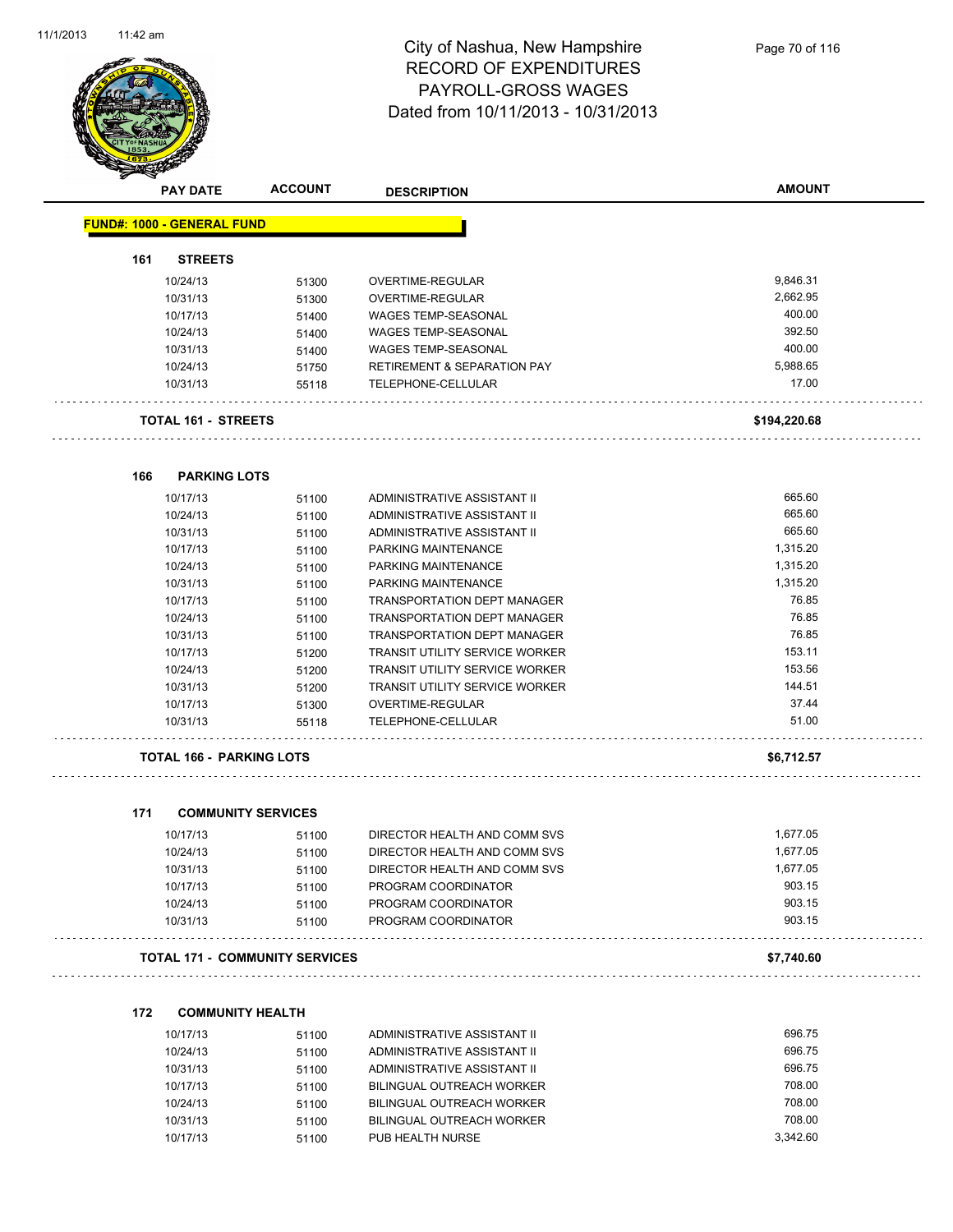

|                                   | <b>PAY DATE</b>         | <b>ACCOUNT</b>                          | <b>DESCRIPTION</b>                  | <b>AMOUNT</b> |
|-----------------------------------|-------------------------|-----------------------------------------|-------------------------------------|---------------|
| <b>FUND#: 1000 - GENERAL FUND</b> |                         |                                         |                                     |               |
| 172                               | <b>COMMUNITY HEALTH</b> |                                         |                                     |               |
|                                   | 10/24/13                | 51100                                   | PUB HEALTH NURSE                    | 3,342.60      |
|                                   | 10/31/13                | 51100                                   | PUB HEALTH NURSE                    | 3,342.60      |
|                                   | 10/17/13                | 51412                                   | <b>WAGES PER DIEM</b>               | 135.66        |
|                                   | 10/24/13                | 51412                                   | <b>WAGES PER DIEM</b>               | 101.46        |
|                                   | 10/31/13                | 51412                                   | <b>WAGES PER DIEM</b>               | 118.94        |
|                                   |                         | <b>TOTAL 172 - COMMUNITY HEALTH</b>     |                                     | \$14,598.11   |
| 173                               |                         | <b>ENVIRONMENTAL HEALTH</b>             |                                     |               |
|                                   | 10/17/13                | 51100                                   | ENVIRONMENTAL HEALTH SPEC I         | 1,598.15      |
|                                   | 10/24/13                | 51100                                   | ENVIRONMENTAL HEALTH SPEC I         | 1,598.15      |
|                                   | 10/31/13                | 51100                                   | <b>ENVIRONMENTAL HEALTH SPEC I</b>  | 1,598.17      |
|                                   | 10/17/13                | 51100                                   | ENVIRONMENTAL HEALTH SPEC II        | 1,044.25      |
|                                   | 10/24/13                | 51100                                   | <b>ENVIRONMENTAL HEALTH SPEC II</b> | 1,044.25      |
|                                   | 10/31/13                | 51100                                   | ENVIRONMENTAL HEALTH SPEC II        | 1,044.25      |
|                                   | 10/17/13                | 51100                                   | ENVIRONMENTAL TECH OFFICE MGR       | 964.36        |
|                                   | 10/24/13                | 51100                                   | ENVIRONMENTAL TECH OFFICE MGR       | 964.36        |
|                                   | 10/31/13                | 51100                                   | ENVIRONMENTAL TECH OFFICE MGR       | 964.35        |
|                                   | 10/17/13                | 51100                                   | MANAGER ENVIRONMENTAL HEALTH        | 1,404.69      |
|                                   | 10/24/13                | 51100                                   | MANAGER ENVIRONMENTAL HEALTH        | 1,404.70      |
|                                   | 10/31/13                | 51100                                   | MANAGER ENVIRONMENTAL HEALTH        | 1,404.70      |
|                                   | 10/24/13                | 51300                                   | OVERTIME-REGULAR                    | 5.43          |
|                                   | 10/31/13                | 55118                                   | TELEPHONE-CELLULAR                  | 84.00         |
|                                   |                         | <b>TOTAL 173 - ENVIRONMENTAL HEALTH</b> |                                     | \$15,123.81   |
| 174                               |                         | <b>WELFARE ADMINISTRATION</b>           |                                     |               |
|                                   | 10/17/13                | 51100                                   | ADMINISTRATIVE ASSISTANT I          | 812.25        |
|                                   | 10/24/13                | 51100                                   | ADMINISTRATIVE ASSISTANT I          | 812.25        |
|                                   | 10/31/13                | 51100                                   | ADMINISTRATIVE ASSISTANT I          | 812.25        |
|                                   | 10/17/13                | 51100                                   | CASE TECHNICIAN WELFARE             | 1,574.30      |
|                                   | 10/24/13                | 51100                                   | CASE TECHNICIAN WELFARE             | 1,392.05      |
|                                   | 10/31/13                | 51100                                   | CASE TECHNICIAN WELFARE             | 1,574.30      |
|                                   | 10/17/13                | 51100                                   | INTAKE WORKER ACCOUNTANT            | 909.85        |
|                                   | 10/24/13                | 51100                                   | INTAKE WORKER ACCOUNTANT            | 909.85        |
|                                   | 10/31/13                | 51100                                   | INTAKE WORKER ACCOUNTANT            | 909.85        |
|                                   | 10/17/13                | 51100                                   | SENIOR CASE TECHNICIAN              | 929.80        |
|                                   | 10/24/13                | 51100                                   | SENIOR CASE TECHNICIAN              | 929.80        |
|                                   | 10/31/13                | 51100                                   | SENIOR CASE TECHNICIAN              | 929.80        |
|                                   | 10/17/13                | 51100                                   | <b>WELFARE OFFICER</b>              | 1,408.19      |
|                                   | 10/24/13                | 51100                                   | <b>WELFARE OFFICER</b>              | 1,408.20      |
|                                   | 10/31/13                | 51100                                   | <b>WELFARE OFFICER</b>              | 1,408.19      |
|                                   | 10/31/13                | 55118                                   | TELEPHONE-CELLULAR                  | 50.00         |
|                                   |                         |                                         |                                     |               |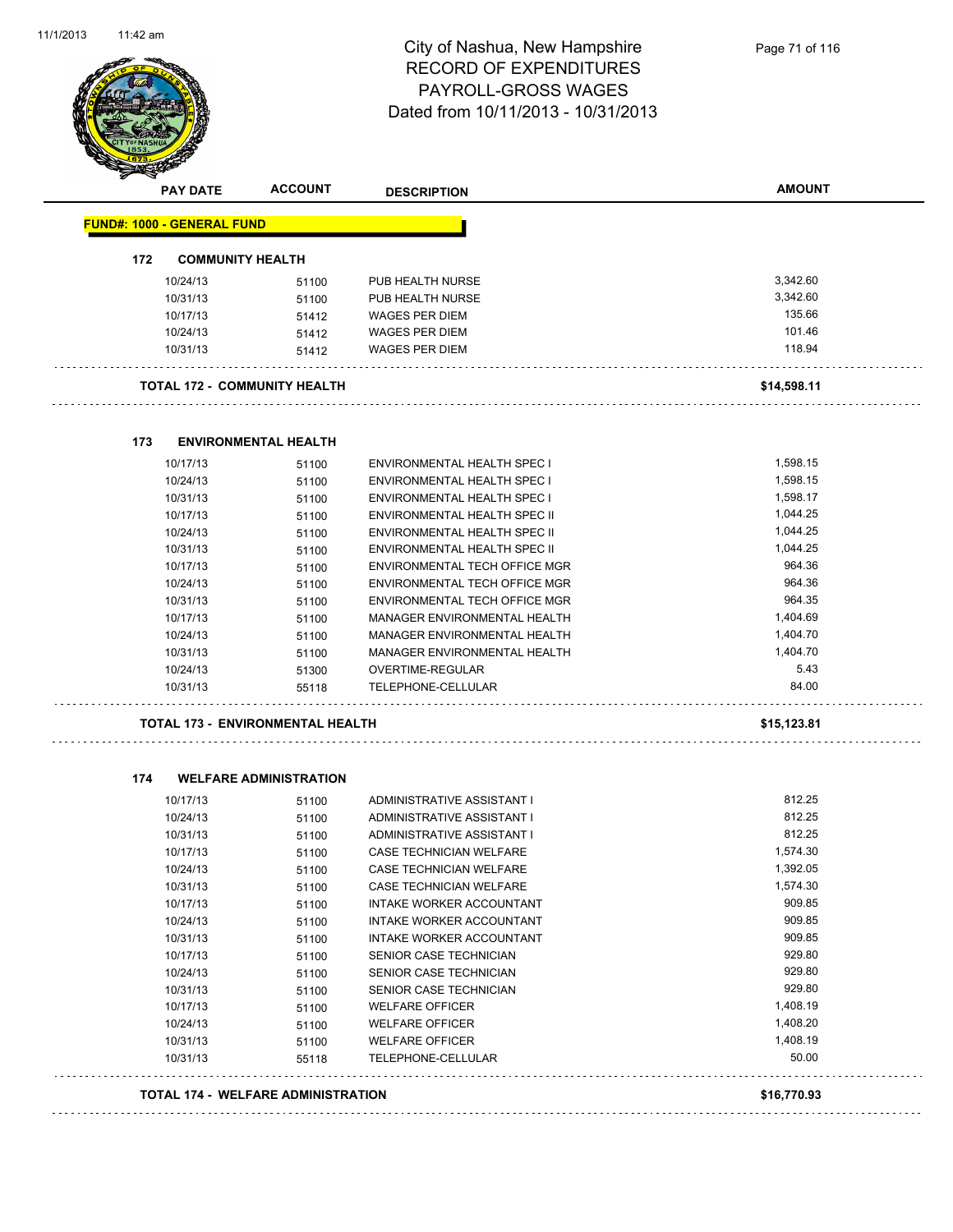

**AMOUNT**

| <b>FUND#: 1000 - GENERAL FUND</b>    |          |       |                                   |          |  |  |
|--------------------------------------|----------|-------|-----------------------------------|----------|--|--|
| 177<br><b>PARKS &amp; RECREATION</b> |          |       |                                   |          |  |  |
|                                      | 10/17/13 | 51100 | ADMINISTRATIVE ASSISTANT II       | 734.80   |  |  |
|                                      | 10/24/13 | 51100 | ADMINISTRATIVE ASSISTANT II       | 734.80   |  |  |
|                                      | 10/31/13 | 51100 | ADMINISTRATIVE ASSISTANT II       | 734.80   |  |  |
|                                      | 10/17/13 | 51100 | <b>EQUIPMENT OPERATOR, PARKS</b>  | 909.20   |  |  |
|                                      | 10/24/13 | 51100 | <b>EQUIPMENT OPERATOR, PARKS</b>  | 909.20   |  |  |
|                                      | 10/31/13 | 51100 | <b>EQUIPMENT OPERATOR, PARKS</b>  | 909.20   |  |  |
|                                      | 10/17/13 | 51100 | FOREMAN LABOR PARK                | 3,289.95 |  |  |
|                                      | 10/24/13 | 51100 | <b>FOREMAN LABOR PARK</b>         | 3,262.53 |  |  |
|                                      | 10/31/13 | 51100 | <b>FOREMAN LABOR PARK</b>         | 3,287.76 |  |  |
|                                      | 10/17/13 | 51100 | <b>GROUNDS KEEPER PARK MAINT</b>  | 6,605.21 |  |  |
|                                      | 10/24/13 | 51100 | <b>GROUNDS KEEPER PARK MAINT</b>  | 6,605.20 |  |  |
|                                      | 10/31/13 | 51100 | <b>GROUNDS KEEPER PARK MAINT</b>  | 6,605.21 |  |  |
|                                      | 10/17/13 | 51100 | <b>GROUNDSMAN I PARKS</b>         | 2,384.01 |  |  |
|                                      | 10/24/13 | 51100 | <b>GROUNDSMAN I PARKS</b>         | 2,390.64 |  |  |
|                                      | 10/31/13 | 51100 | <b>GROUNDSMAN I PARKS</b>         | 2,396.08 |  |  |
|                                      | 10/17/13 | 51100 | <b>GROUNDSMAN II PARKS</b>        | 818.80   |  |  |
|                                      | 10/24/13 | 51100 | <b>GROUNDSMAN II PARKS</b>        | 818.80   |  |  |
|                                      | 10/31/13 | 51100 | <b>GROUNDSMAN II PARKS</b>        | 818.80   |  |  |
|                                      | 10/17/13 | 51100 | <b>LEAD GROUNDSMAN</b>            | 2,758.80 |  |  |
|                                      | 10/24/13 | 51100 | <b>LEAD GROUNDSMAN</b>            | 2,758.80 |  |  |
|                                      | 10/31/13 | 51100 | <b>LEAD GROUNDSMAN</b>            | 2,758.80 |  |  |
|                                      | 10/17/13 | 51100 | NURSERY WORKER PARKS              | 865.60   |  |  |
|                                      | 10/24/13 | 51100 | NURSERY WORKER PARKS              | 865.60   |  |  |
|                                      | 10/31/13 | 51100 | NURSERY WORKER PARKS              | 865.60   |  |  |
|                                      | 10/17/13 | 51100 | PROGRAM COORDINATOR               | 347.85   |  |  |
|                                      | 10/24/13 | 51100 | PROGRAM COORDINATOR               | 347.85   |  |  |
|                                      | 10/31/13 | 51100 | PROGRAM COORDINATOR               | 347.85   |  |  |
|                                      | 10/17/13 | 51100 | <b>RECREATION PROGRAM MANAGER</b> | 1,075.60 |  |  |
|                                      | 10/24/13 | 51100 | RECREATION PROGRAM MANAGER        | 1,075.60 |  |  |
|                                      | 10/31/13 | 51100 | RECREATION PROGRAM MANAGER        | 1,075.60 |  |  |
|                                      | 10/17/13 | 51100 | STELLOS STADIUM ATTENDANT         | 909.20   |  |  |
|                                      | 10/24/13 | 51100 | STELLOS STADIUM ATTENDANT         | 909.20   |  |  |
|                                      | 10/31/13 | 51100 | STELLOS STADIUM ATTENDANT         | 909.21   |  |  |
|                                      | 10/17/13 | 51100 | SUPERINTENDENT OF PARKS RECR      | 1,670.35 |  |  |
|                                      | 10/24/13 | 51100 | SUPERINTENDENT OF PARKS RECR      | 1,670.35 |  |  |
|                                      | 10/31/13 | 51100 | SUPERINTENDENT OF PARKS RECR      | 1,670.35 |  |  |
|                                      | 10/17/13 | 51100 | TRUCK DRIVER PARKS RECR           | 861.29   |  |  |
|                                      | 10/24/13 | 51100 | TRUCK DRIVER PARKS RECR           | 848.00   |  |  |
|                                      | 10/31/13 | 51100 | <b>TRUCK DRIVER PARKS RECR</b>    | 678.40   |  |  |
|                                      | 10/17/13 | 51300 | OVERTIME-REGULAR                  | 2,784.73 |  |  |
|                                      | 10/24/13 | 51300 | OVERTIME-REGULAR                  | 2,804.60 |  |  |
|                                      | 10/31/13 | 51300 | OVERTIME-REGULAR                  | 3,935.31 |  |  |
|                                      | 10/10/13 | 51400 | <b>WAGES TEMP-SEASONAL</b>        | (240.00) |  |  |
|                                      | 10/17/13 | 51400 | <b>WAGES TEMP-SEASONAL</b>        | 800.00   |  |  |
|                                      | 10/24/13 | 51400 | WAGES TEMP-SEASONAL               | 342.50   |  |  |
|                                      | 10/31/13 | 51400 | <b>WAGES TEMP-SEASONAL</b>        | 395.00   |  |  |
|                                      | 10/17/13 | 51600 | <b>LONGEVITY</b>                  | 800.00   |  |  |
|                                      | 10/31/13 | 55118 | TELEPHONE-CELLULAR                | 67.00    |  |  |
|                                      | 10/24/13 | 55642 | <b>GAME OFFICIALS</b>             | 65.00    |  |  |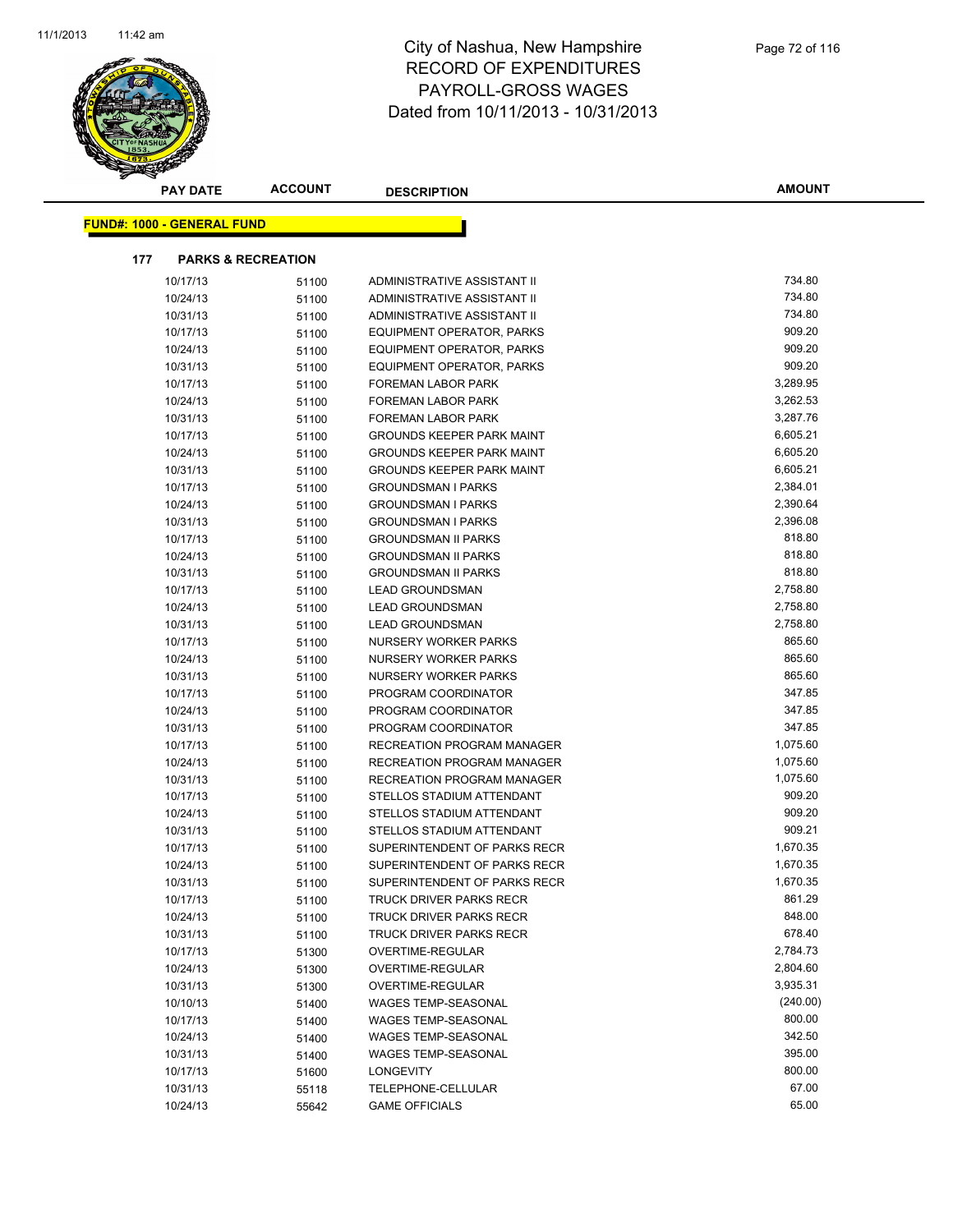| <u>,,,,,</u> ,,,, |                                           |                | City of Nashua, New Hampshire<br><b>RECORD OF EXPENDITURES</b><br>PAYROLL-GROSS WAGES<br>Dated from 10/11/2013 - 10/31/2013 | Page 73 of 116     |  |
|-------------------|-------------------------------------------|----------------|-----------------------------------------------------------------------------------------------------------------------------|--------------------|--|
|                   | <b>PAY DATE</b>                           | <b>ACCOUNT</b> | <b>DESCRIPTION</b>                                                                                                          | <b>AMOUNT</b>      |  |
|                   | <b>FUND#: 1000 - GENERAL FUND</b>         |                |                                                                                                                             |                    |  |
|                   | <b>TOTAL 177 - PARKS &amp; RECREATION</b> |                |                                                                                                                             | \$81,239.03        |  |
|                   | 179                                       |                |                                                                                                                             |                    |  |
|                   | <b>LIBRARY</b>                            |                |                                                                                                                             | 782.40             |  |
|                   | 10/17/13<br>10/24/13                      | 51100          | ADMIN ASST COST ACCOUNTANT<br>ADMIN ASST COST ACCOUNTANT                                                                    | 782.40             |  |
|                   | 10/31/13                                  | 51100<br>51100 | ADMIN ASST COST ACCOUNTANT                                                                                                  | 782.40             |  |
|                   | 10/17/13                                  | 51100          | ASSISTANT DIRECTOR LIBRARY                                                                                                  | 1,255.85           |  |
|                   | 10/24/13                                  | 51100          | ASSISTANT DIRECTOR LIBRARY                                                                                                  | 1,255.85           |  |
|                   | 10/31/13                                  | 51100          | ASSISTANT DIRECTOR LIBRARY                                                                                                  | 1,255.85           |  |
|                   | 10/17/13                                  | 51100          | ASSISTANT LIBRARIAN CIRCULATIO                                                                                              | 1,278.85           |  |
|                   | 10/24/13                                  | 51100          | ASSISTANT LIBRARIAN CIRCULATIO                                                                                              | 945.04             |  |
|                   | 10/31/13                                  | 51100          | ASSISTANT LIBRARIAN CIRCULATIO                                                                                              | 945.04             |  |
|                   | 10/17/13                                  | 51100          | ASSISTANT LIBRARIAN MEDIA SERV                                                                                              | 993.76             |  |
|                   | 10/24/13                                  | 51100          | ASSISTANT LIBRARIAN MEDIA SERV                                                                                              | 733.80             |  |
|                   | 10/31/13                                  | 51100          | ASSISTANT LIBRARIAN MEDIA SERV                                                                                              | 733.79             |  |
|                   | 10/17/13                                  | 51100          | ASSISTANT LIBRARIAN TECH SVS                                                                                                | 1,310.89           |  |
|                   | 10/24/13                                  | 51100          | ASSISTANT LIBRARIAN TECH SVS                                                                                                | 975.45             |  |
|                   | 10/31/13                                  | 51100          | ASSISTANT LIBRARIAN TECH SVS                                                                                                | 975.45             |  |
|                   | 10/17/13                                  | 51100          | ASSISTANT LIBRARIAN YOUTH SERV                                                                                              | 1,026.84           |  |
|                   | 10/24/13                                  | 51100          | ASSISTANT LIBRARIAN YOUTH SERV                                                                                              | 757.40             |  |
|                   | 10/31/13                                  | 51100          | ASSISTANT LIBRARIAN YOUTH SERV                                                                                              | 757.40             |  |
|                   | 10/17/13                                  | 51100          | <b>DIRECTOR LIBRARY</b>                                                                                                     | 1,831.20           |  |
|                   | 10/24/13                                  | 51100          | <b>DIRECTOR LIBRARY</b>                                                                                                     | 1,831.20           |  |
|                   | 10/31/13                                  | 51100          | <b>DIRECTOR LIBRARY</b>                                                                                                     | 1,831.20<br>833.85 |  |
|                   | 10/17/13                                  | 51100          | EXECUTIVE ASST OFFICE MANAGER                                                                                               | 833.85             |  |
|                   | 10/24/13<br>10/31/13                      | 51100          | EXECUTIVE ASST OFFICE MANAGER<br>EXECUTIVE ASST OFFICE MANAGER                                                              | 833.85             |  |
|                   | 10/17/13                                  | 51100          | <b>JANITOR</b>                                                                                                              | 640.71             |  |
|                   | 10/24/13                                  | 51100<br>51100 | <b>JANITOR</b>                                                                                                              | 476.20             |  |
|                   | 10/31/13                                  | 51100          | <b>JANITOR</b>                                                                                                              | 476.20             |  |
|                   | 10/17/13                                  | 51100          | LIBRARIAN ADULT SERVICES                                                                                                    | 1,256.16           |  |
|                   | 10/24/13                                  | 51100          | LIBRARIAN ADULT SERVICES                                                                                                    | 934.55             |  |
|                   | 10/31/13                                  | 51100          | <b>LIBRARIAN ADULT SERVICES</b>                                                                                             | 934.56             |  |
|                   | 10/17/13                                  | 51100          | LIBRARIAN CIRCULATION                                                                                                       | 1,099.51           |  |
|                   | 10/24/13                                  | 51100          | <b>LIBRARIAN CIRCULATION</b>                                                                                                | 974.00             |  |
|                   | 10/31/13                                  | 51100          | LIBRARIAN CIRCULATION                                                                                                       | 973.99             |  |
|                   | 10/17/13                                  | 51100          | LIBRARIAN MEDIA SERVICES                                                                                                    | 1,194.78           |  |
|                   | 10/24/13                                  | 51100          | LIBRARIAN MEDIA SERVICES                                                                                                    | 869.71             |  |
|                   | 10/31/13                                  | 51100          | LIBRARIAN MEDIA SERVICES                                                                                                    | 887.02             |  |
|                   | 10/17/13                                  | 51100          | <b>LIBRARIAN OUTREACH SVS</b>                                                                                               | 1,309.36           |  |
|                   | 10/24/13                                  | 51100          | <b>LIBRARIAN OUTREACH SVS</b>                                                                                               | 970.09             |  |
|                   | 10/31/13                                  | 51100          | LIBRARIAN OUTREACH SVS                                                                                                      | 970.09             |  |
|                   | 10/17/13                                  | 51100          | <b>LIBRARIAN TECH SERVICES</b>                                                                                              | 1,350.95           |  |
|                   | 10/24/13                                  | 51100          | <b>LIBRARIAN TECH SERVICES</b>                                                                                              | 1,006.95           |  |
|                   | 10/31/13                                  | 51100          | <b>LIBRARIAN TECH SERVICES</b>                                                                                              | 1,006.94           |  |
|                   | 10/17/13                                  | 51100          | LIBRARIAN YOUTH SERVICES                                                                                                    | 3,007.49           |  |
|                   | 10/24/13                                  | 51100          | LIBRARIAN YOUTH SERVICES                                                                                                    | 2,216.73           |  |
|                   | 10/31/13                                  | 51100          | LIBRARIAN YOUTH SERVICES                                                                                                    | 2,216.73           |  |
|                   | 10/17/13                                  | 51100          | LIBRARY ASSISTANT ADULT SERVIC                                                                                              | 866.15             |  |
|                   | 10/24/13                                  | 51100          | LIBRARY ASSISTANT ADULT SERVIC                                                                                              | 645.45             |  |

11/1/2013

11:42 am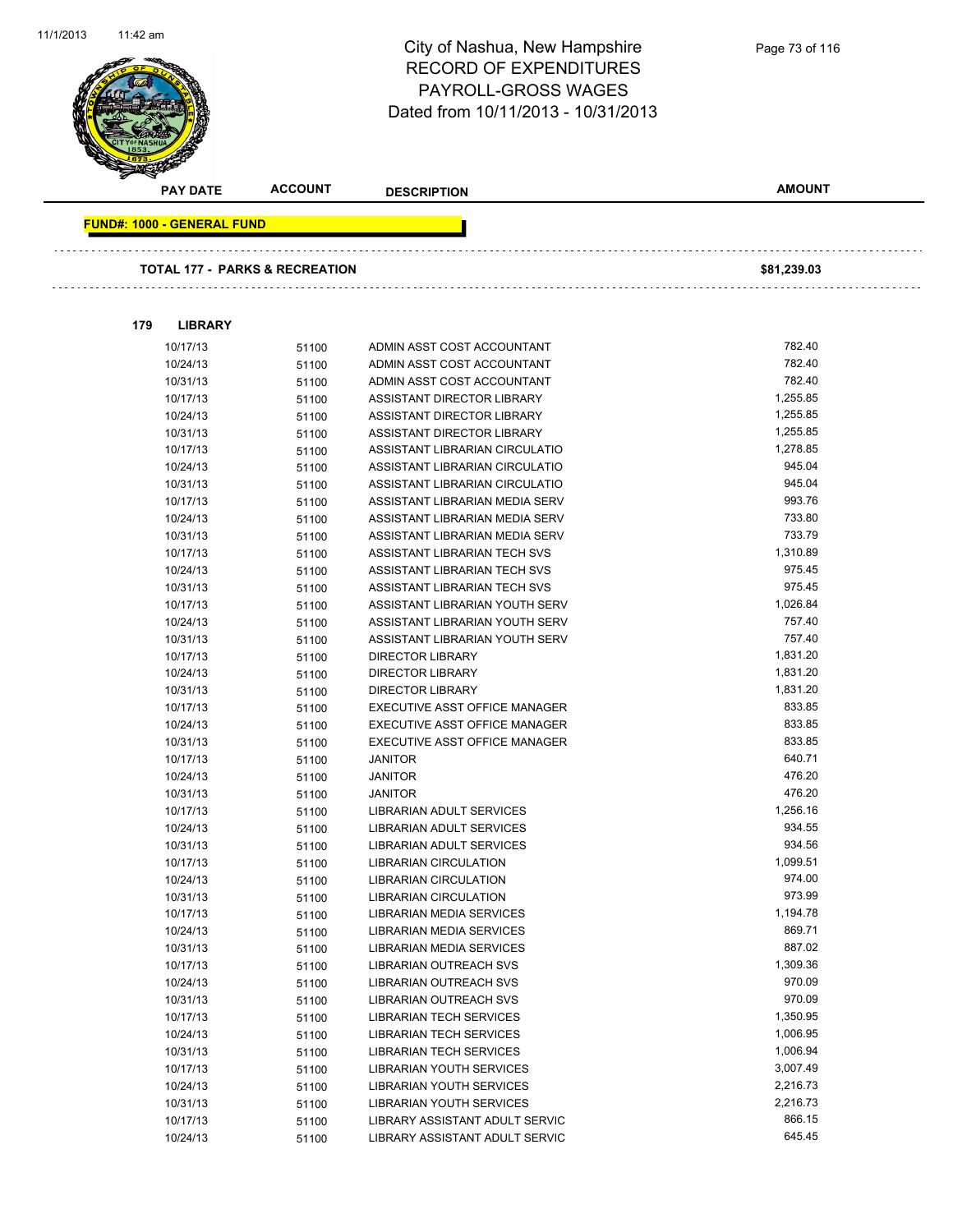

|     | <b>PAY DATE</b>                   | <b>ACCOUNT</b> | <b>DESCRIPTION</b>                     | <b>AMOUNT</b> |
|-----|-----------------------------------|----------------|----------------------------------------|---------------|
|     | <b>FUND#: 1000 - GENERAL FUND</b> |                |                                        |               |
|     |                                   |                |                                        |               |
| 179 | <b>LIBRARY</b>                    |                |                                        |               |
|     | 10/31/13                          | 51100          | LIBRARY ASSISTANT ADULT SERVIC         | 645.45        |
|     | 10/17/13                          | 51100          | LIBRARY ASSISTANT CIRCULATION          | 4,591.62      |
|     | 10/24/13                          | 51100          | LIBRARY ASSISTANT CIRCULATION          | 3,138.73      |
|     | 10/31/13                          | 51100          | LIBRARY ASSISTANT CIRCULATION          | 3,676.77      |
|     | 10/17/13                          | 51100          | LIBRARY ASSISTANT MEDIA SERVIC         | 2,674.94      |
|     | 10/24/13                          | 51100          | LIBRARY ASSISTANT MEDIA SERVIC         | 1,987.12      |
|     | 10/31/13                          | 51100          | LIBRARY ASSISTANT MEDIA SERVIC         | 1,990.56      |
|     | 10/17/13                          | 51100          | <b>LIBRARY ASSISTANT TECH SVS</b>      | 926.67        |
|     | 10/24/13                          | 51100          | LIBRARY ASSISTANT TECH SVS             | 686.30        |
|     | 10/31/13                          | 51100          | LIBRARY ASSISTANT TECH SVS             | 686.30        |
|     | 10/17/13                          | 51100          | LIBRARY ASSISTANT YOUTH SERVIC         | 1,758.03      |
|     | 10/24/13                          | 51100          | LIBRARY ASSISTANT YOUTH SERVIC         | 1,163.40      |
|     | 10/31/13                          | 51100          | <b>LIBRARY ASSISTANT YOUTH SERVIC</b>  | 1,415.70      |
|     | 10/17/13                          | 51100          | <b>MAINTENANCE SUPV</b>                | 1,110.26      |
|     | 10/24/13                          | 51100          | <b>MAINTENANCE SUPV</b>                | 806.59        |
|     | 10/31/13                          | 51100          | <b>MAINTENANCE SUPV</b>                | 827.70        |
|     | 10/17/13                          | 51100          | MEDIA SERVICES COORDINATOR             | 1,588.92      |
|     | 10/24/13                          | 51100          | <b>MEDIA SERVICES COORDINATOR</b>      | 1,169.95      |
|     | 10/31/13                          | 51100          | MEDIA SERVICES COORDINATOR             | 1,169.95      |
|     | 10/17/13                          | 51100          | REFERENCE LIBRARIAN ADULT SERV         | 2,825.70      |
|     | 10/24/13                          | 51100          | REFERENCE LIBRARIAN ADULT SERV         | 2,563.44      |
|     | 10/31/13                          | 51100          | REFERENCE LIBRARIAN ADULT SERV         | 2,251.09      |
|     | 10/17/13                          | 51100          | REFERENCE LIBRARIAN TECH SVS           | 985.12        |
|     | 10/24/13                          | 51100          | REFERENCE LIBRARIAN TECH SVS           | 734.40        |
|     | 10/31/13                          | 51100          | REFERENCE LIBRARIAN TECH SVS           | 734.40        |
|     | 10/17/13                          | 51100          | <b>SECURITY LIBRARY</b>                | 894.33        |
|     | 10/24/13                          | 51100          | <b>SECURITY LIBRARY</b>                | 657.54        |
|     | 10/31/13                          | 51100          | <b>SECURITY LIBRARY</b>                | 666.20        |
|     | 10/17/13                          | 51200          | <b>LIBRARY ASSISTANT CIRCULATION</b>   | 654.02        |
|     | 10/24/13                          | 51200          | LIBRARY ASSISTANT CIRCULATION          | 486.37        |
|     | 10/31/13                          | 51200          | <b>LIBRARY ASSISTANT CIRCULATION</b>   | 483.95        |
|     | 10/17/13                          | 51200          | <b>LIBRARY ASSISTANT TECH SVS</b>      | 543.86        |
|     | 10/24/13                          | 51200          | LIBRARY ASSISTANT TECH SVS             | 403.88        |
|     | 10/31/13                          | 51200          | <b>LIBRARY ASSISTANT TECH SVS</b>      | 402.59        |
|     | 10/17/13                          | 51200          | LIBRARY PAGE YOUTH SERVICES            | 273.91        |
|     | 10/24/13                          | 51200          | LIBRARY PAGE YOUTH SERVICES            | 229.25        |
|     | 10/31/13                          | 51200          | LIBRARY PAGE YOUTH SERVICES            | 275.48        |
|     | 10/17/13                          | 51200          | <b>LIBRARY PAGES CIRCULATION</b>       | 695.01        |
|     | 10/24/13                          | 51200          | LIBRARY PAGES CIRCULATION              | 706.32        |
|     | 10/31/13                          | 51200          | LIBRARY PAGES CIRCULATION              | 558.07        |
|     | 10/17/13                          | 51200          | LIBRARY PAGES MEDIA SERVICES           | 516.74        |
|     | 10/24/13                          | 51200          | LIBRARY PAGES MEDIA SERVICES           | 480.69        |
|     | 10/31/13                          | 51200          | LIBRARY PAGES MEDIA SERVICES           | 485.76        |
|     | 10/17/13                          | 51300          | OVERTIME-REGULAR                       | 1,202.36      |
|     | 10/24/13                          | 51300          | <b>OVERTIME-REGULAR</b>                | 851.28        |
|     | 10/31/13                          | 51300          | OVERTIME-REGULAR                       | 1,160.55      |
|     | 10/24/13                          | 51750          | <b>RETIREMENT &amp; SEPARATION PAY</b> | 10,527.94     |

#### **TOTAL 179 - LIBRARY \$117,093.14**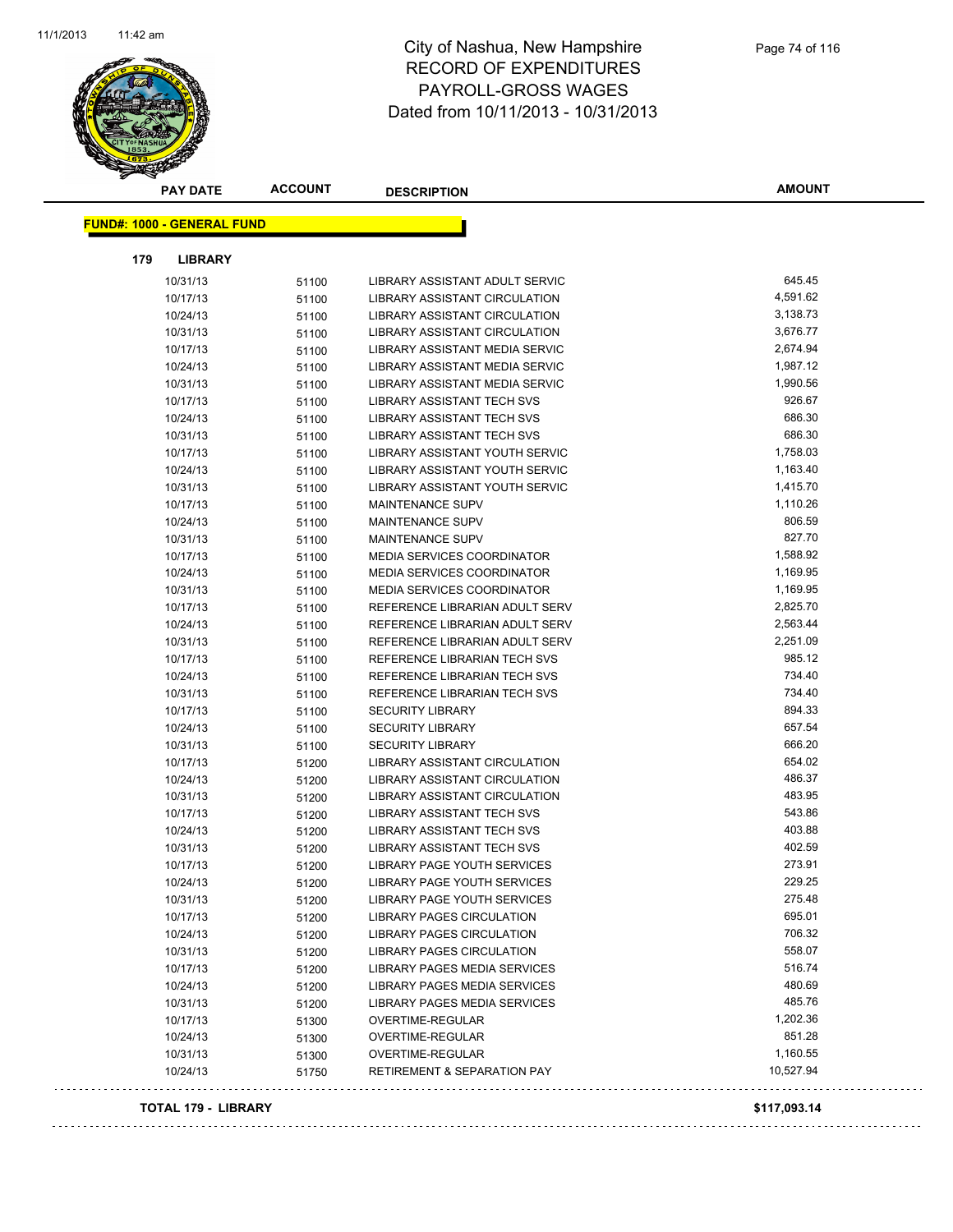

|     | <b>PAY DATE</b>                   | <b>ACCOUNT</b>                           | <b>DESCRIPTION</b>                                               | <b>AMOUNT</b>        |
|-----|-----------------------------------|------------------------------------------|------------------------------------------------------------------|----------------------|
|     | <b>FUND#: 1000 - GENERAL FUND</b> |                                          |                                                                  |                      |
| 181 |                                   | <b>COMMUNITY DEVELOPMENT</b>             |                                                                  |                      |
|     | 10/17/13                          | 51100                                    | ADMINISTRATIVE ASSISTANT II                                      | 665.60               |
|     | 10/24/13                          | 51100                                    | ADMINISTRATIVE ASSISTANT II                                      | 665.60               |
|     | 10/31/13                          | 51100                                    | ADMINISTRATIVE ASSISTANT II                                      | 665.60               |
|     | 10/17/13                          | 51200                                    | <b>CLERK TYPIST II PT</b>                                        | 315.02               |
|     | 10/24/13                          | 51200                                    | <b>CLERK TYPIST II PT</b>                                        | 348.18               |
|     | 10/31/13                          | 51200                                    | <b>CLERK TYPIST II PT</b>                                        | 339.90               |
|     | 10/17/13                          | 51400                                    | <b>WAGES TEMP-SEASONAL</b>                                       | 100.00               |
|     | 10/24/13                          | 51400                                    | <b>WAGES TEMP-SEASONAL</b>                                       | 100.00               |
|     | 10/31/13                          | 51400                                    | WAGES TEMP-SEASONAL                                              | 100.00               |
|     |                                   | <b>TOTAL 181 - COMMUNITY DEVELOPMENT</b> |                                                                  | \$3,299.90           |
|     |                                   |                                          |                                                                  |                      |
| 182 | <b>PLANNING &amp; ZONING</b>      |                                          |                                                                  |                      |
|     | 10/17/13                          | 51100                                    | DEPARTMENT COORDINATOR                                           | 913.60               |
|     | 10/24/13                          | 51100                                    | DEPARTMENT COORDINATOR                                           | 913.60               |
|     | 10/31/13                          | 51100                                    | DEPARTMENT COORDINATOR                                           | 913.60               |
|     | 10/17/13                          | 51100                                    | <b>DEPUTY PLANNING MANAGER</b><br><b>DEPUTY PLANNING MANAGER</b> | 2,589.60             |
|     | 10/24/13                          | 51100                                    |                                                                  | 2,589.60<br>2,589.60 |
|     | 10/31/13<br>10/17/13              | 51100                                    | DEPUTY PLANNING MANAGER                                          | 1,865.85             |
|     |                                   | 51100                                    | MANAGER PLANNING DEPT<br>MANAGER PLANNING DEPT                   | 1,865.85             |
|     | 10/24/13<br>10/31/13              | 51100                                    | MANAGER PLANNING DEPT                                            | 1,865.85             |
|     | 10/17/13                          | 51100                                    | PLANNER I                                                        | 1,675.35             |
|     | 10/24/13                          | 51100<br>51100                           | <b>PLANNER I</b>                                                 | 1,675.35             |
|     | 10/31/13                          | 51100                                    | PLANNER I                                                        | 1,675.35             |
|     | 10/17/13                          | 51100                                    | <b>PLANNER II</b>                                                | 1,095.40             |
|     | 10/24/13                          | 51100                                    | <b>PLANNER II</b>                                                | 1,095.40             |
|     | 10/31/13                          | 51100                                    | <b>PLANNER II</b>                                                | 1,095.40             |
|     | 10/17/13                          | 51100                                    | ZONING COORDINATOR                                               | 682.30               |
|     | 10/24/13                          | 51100                                    | ZONING COORDINATOR                                               | 682.30               |
|     | 10/31/13                          | 51100                                    | <b>ZONING COORDINATOR</b>                                        | 682.30               |
|     | 10/24/13                          | 53428                                    | STENOGRAPHIC SERVICES                                            | 450.00               |
|     | 10/31/13                          | 53428                                    | STENOGRAPHIC SERVICES                                            | 250.00               |
|     | 10/31/13                          | 55118                                    | TELEPHONE-CELLULAR                                               | 17.00                |
|     |                                   | <b>TOTAL 182 - PLANNING &amp; ZONING</b> |                                                                  | \$27,183.30          |
|     |                                   |                                          |                                                                  |                      |
| 183 |                                   | <b>ECONOMIC DEVELOPMENT</b>              |                                                                  |                      |
|     | 10/17/13                          | 51100                                    | <b>ECONOMIC DEV DIRECTOR</b>                                     | 1,819.35             |
|     | 10/24/13                          | 51100                                    | <b>ECONOMIC DEV DIRECTOR</b>                                     | 1,819.34             |
|     | 10/31/13                          | 51100                                    | ECONOMIC DEV DIRECTOR                                            | 1,819.35             |
|     | 10/17/13                          | 51100                                    | OED PROGRAM COORDINATOR                                          | 385.00               |
|     | 10/24/13                          | 51100                                    | OED PROGRAM COORDINATOR                                          | 385.00<br>385.00     |
|     | 10/31/13                          | 51100                                    | OED PROGRAM COORDINATOR                                          |                      |

#### **TOTAL 183 - ECONOMIC DEVELOPMENT \$6,613.04**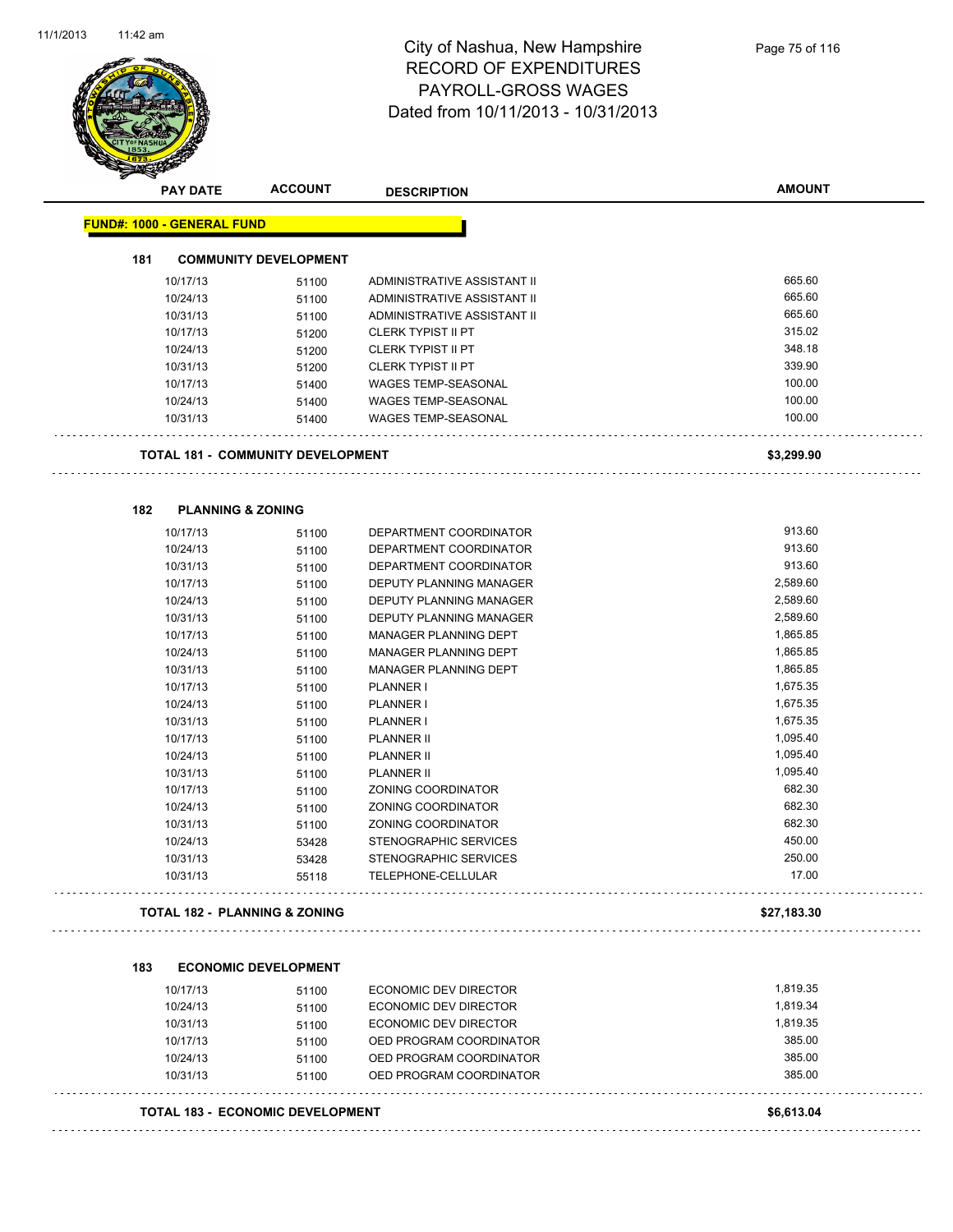

| <b>PAY DATE</b>                   | <b>ACCOUNT</b> | <b>DESCRIPTION</b>             | AMOUNT    |
|-----------------------------------|----------------|--------------------------------|-----------|
| <b>FUND#: 1000 - GENERAL FUND</b> |                |                                |           |
|                                   |                |                                |           |
| 191<br><b>SCHOOL</b>              |                |                                |           |
| 10/24/13                          | 51100          | 21 CENTURY ELEM MFAM RES COORD | 352.26    |
| 10/24/13                          | 51100          | 21 CENTURY MIDL FAM RES COORD  | 204.74    |
| 10/24/13                          | 51100          | ASSISTANT PRINCIPAL AMH        | 2,762.60  |
| 10/24/13                          | 51100          | ASSISTANT PRINCIPAL BIC        | 2,874.00  |
| 10/24/13                          | 51100          | ASSISTANT PRINCIPAL BRO        | 1,544.19  |
| 10/24/13                          | 51100          | ASSISTANT PRINCIPAL CHARL      | 2,915.10  |
| 10/24/13                          | 51100          | ASSISTANT PRINCIPAL DR CRSP    | 2,874.00  |
| 10/24/13                          | 51100          | ASSISTANT PRINCIPAL ELM        | 6,488.00  |
| 10/24/13                          | 51100          | ASSISTANT PRINCIPAL FES        | 2,915.10  |
| 10/24/13                          | 51100          | ASSISTANT PRINCIPAL FMS        | 3,411.10  |
| 10/24/13                          | 51100          | ASSISTANT PRINCIPAL LEDGE      | 2,762.60  |
| 10/24/13                          | 51100          | ASSISTANT PRINCIPAL MDE        | 1,519.43  |
| 10/24/13                          | 51100          | ASSISTANT PRINCIPAL MTP        | 2,892.50  |
| 10/24/13                          | 51100          | ASSISTANT PRINCIPAL NHN        | 12,898.91 |
| 10/24/13                          | 51100          | ASSISTANT PRINCIPAL NHS        | 12,407.30 |
| 10/24/13                          | 51100          | ASSISTANT PRINCIPAL PMS        | 3,214.80  |
| 10/24/13                          | 51100          | ASSISTANT PRINCIPAL SHE        | 2,807.70  |
| 10/24/13                          | 51100          | ASSISTANT SUPERINTENDENT       | 8,186.78  |
| 10/24/13                          | 51100          | ASST DIRECTOR PLANT OPS        | 4,219.71  |
| 10/24/13                          | 51100          | <b>ASST DIRECTOR SPED</b>      | 5,972.10  |
| 10/24/13                          | 51100          | ASST SYSTEMS ADMIN FULL YEAR   | 12,221.20 |
| 10/17/13                          | 51100          | ASST SYSTEMS ADMIN SCH YEAR    | 738.85    |
| 10/24/13                          | 51100          | ASST SYSTEMS ADMIN SCH YEAR    | 670.25    |
| 10/31/13                          | 51100          | ASST SYSTEMS ADMIN SCH YEAR    | 738.85    |
| 10/24/13                          | 51100          | ATTENDANCE OFFICER             | 2,225.70  |
| 10/24/13                          | 51100          | AYP FACILITATOR DRC            | 988.89    |
| 10/24/13                          | 51100          | AYP FACILITATOR FES            | 1,911.90  |
| 10/24/13                          | 51100          | AYP FACILITATOR LDG            | 331.40    |
| 10/24/13                          | 51100          | CAREER CENTER COORD NHN        | 1,449.40  |
| 10/24/13                          | 51100          | CAREER CENTER COORD NHS        | 1,449.40  |
| 10/24/13                          | 51100          | CHIEF OPERATING OFFICER        | 3,868.10  |
| 10/17/13                          | 51100          | CLERICAL ACADEMY NHN           | 2,644.21  |
| 10/24/13                          | 51100          | <b>CLERICAL ACADEMY NHN</b>    | 2,644.20  |
| 10/31/13                          | 51100          | CLERICAL ACADEMY NHN           | 2,684.93  |
| 10/17/13                          | 51100          | <b>CLERICAL ACADEMY NHS</b>    | 2,613.62  |
| 10/24/13                          | 51100          | CLERICAL ACADEMY NHS           | 2,612.30  |
| 10/31/13                          | 51100          | CLERICAL ACADEMY NHS           | 2,520.61  |
| 10/17/13                          | 51100          | <b>CLERICAL ASST SUPER SUP</b> | 1,982.95  |
| 10/24/13                          | 51100          | CLERICAL ASST SUPER SUP        | 1,978.25  |
| 10/31/13                          | 51100          | <b>CLERICAL ASST SUPER SUP</b> | 1,978.24  |
| 10/17/13                          | 51100          | CLERICAL ATHLETIC NHN          | 690.40    |
| 10/24/13                          | 51100          | CLERICAL ATHLETIC NHN          | 690.40    |
| 10/31/13                          | 51100          | CLERICAL ATHLETIC NHN          | 690.40    |
| 10/17/13                          | 51100          | <b>CLERICAL ATHLETIC NHS</b>   | 588.60    |
| 10/24/13                          | 51100          | <b>CLERICAL ATHLETIC NHS</b>   | 679.15    |
| 10/31/13                          | 51100          | <b>CLERICAL ATHLETIC NHS</b>   | 679.15    |
| 10/17/13                          | 51100          | CLERICAL BOARD OF ED SUP       | 759.55    |
| 10/24/13                          | 51100          | CLERICAL BOARD OF ED SUP       | 759.55    |
| 10/31/13                          | 51100          | CLERICAL BOARD OF ED SUP       | 759.55    |
| 10/17/13                          | 51100          | <b>CLERICAL BUSINESS</b>       | 3,453.27  |
| 10/24/13                          | 51100          | <b>CLERICAL BUSINESS</b>       | 3,479.97  |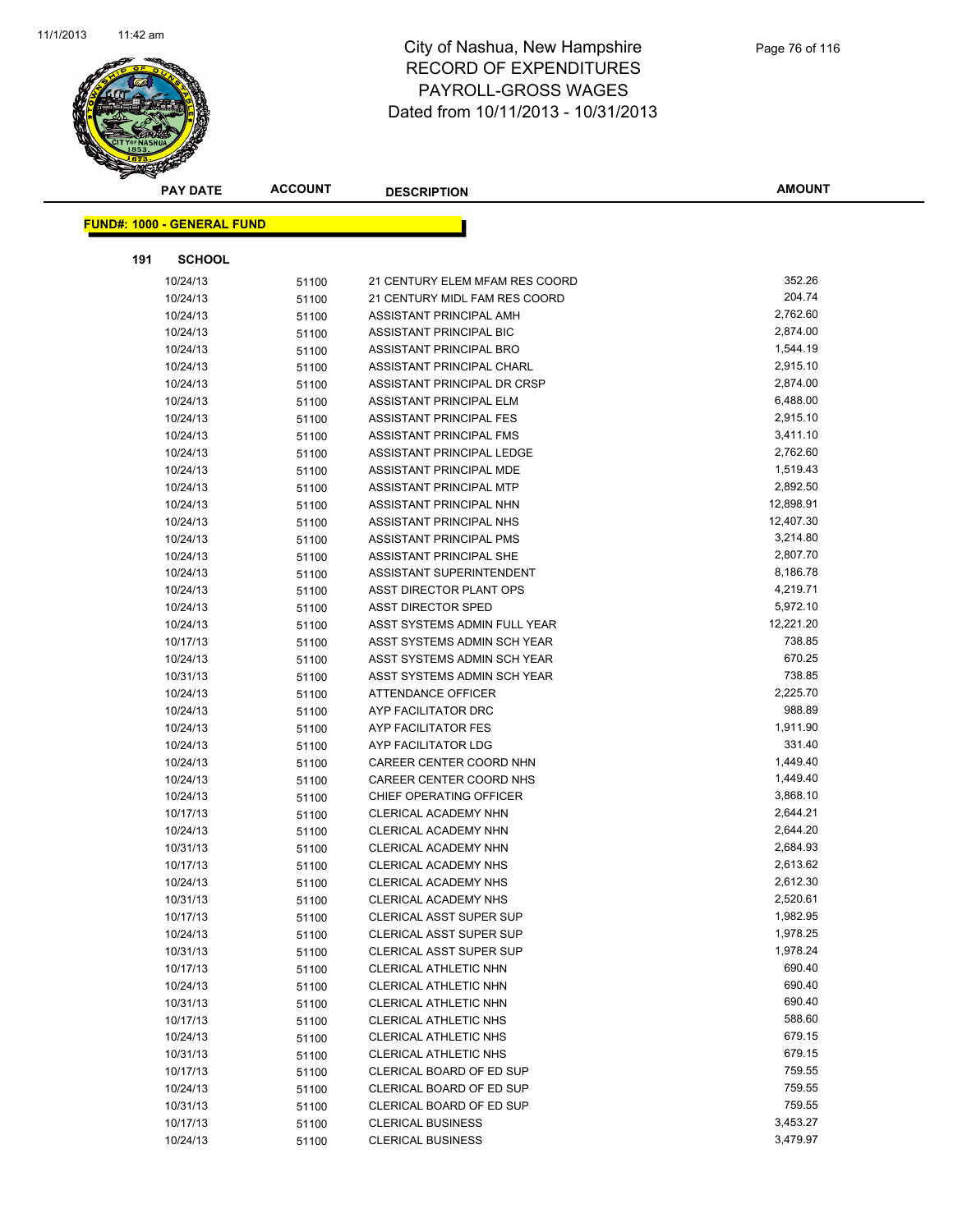

|     | <b>PAY DATE</b>                    | <b>ACCOUNT</b> | <b>DESCRIPTION</b>              | <b>AMOUNT</b> |
|-----|------------------------------------|----------------|---------------------------------|---------------|
|     | <u> FUND#: 1000 - GENERAL FUND</u> |                |                                 |               |
|     |                                    |                |                                 |               |
| 191 | <b>SCHOOL</b>                      |                |                                 |               |
|     | 10/31/13                           | 51100          | <b>CLERICAL BUSINESS</b>        | 3,453.10      |
|     | 10/17/13                           | 51100          | CLERICAL CHIEF OP OFFICER SUP   | 779.40        |
|     | 10/24/13                           | 51100          | CLERICAL CHIEF OP OFFICER SUP   | 779.39        |
|     | 10/31/13                           | 51100          | CLERICAL CHIEF OP OFFICER SUP   | 779.40        |
|     | 10/17/13                           | 51100          | <b>CLERICAL CTE NHN</b>         | 720.90        |
|     | 10/24/13                           | 51100          | <b>CLERICAL CTE NHN</b>         | 720.90        |
|     | 10/31/13                           | 51100          | <b>CLERICAL CTE NHN</b>         | 712.90        |
|     | 10/17/13                           | 51100          | <b>CLERICAL CTE NHS</b>         | 690.40        |
|     | 10/24/13                           | 51100          | <b>CLERICAL CTE NHS</b>         | 690.40        |
|     | 10/31/13                           | 51100          | <b>CLERICAL CTE NHS</b>         | 690.40        |
|     | 10/17/13                           | 51100          | <b>CLERICAL GUIDANCE ELM</b>    | 724.15        |
|     | 10/24/13                           | 51100          | <b>CLERICAL GUIDANCE ELM</b>    | 724.15        |
|     | 10/31/13                           | 51100          | <b>CLERICAL GUIDANCE ELM</b>    | 724.15        |
|     | 10/17/13                           | 51100          | CLERICAL GUIDANCE NHN           | 2,648.27      |
|     | 10/24/13                           | 51100          | CLERICAL GUIDANCE NHN           | 2,648.27      |
|     | 10/31/13                           | 51100          | <b>CLERICAL GUIDANCE NHN</b>    | 2,648.25      |
|     | 10/17/13                           | 51100          | <b>CLERICAL GUIDANCE NHS</b>    | 2,703.61      |
|     | 10/24/13                           | 51100          | <b>CLERICAL GUIDANCE NHS</b>    | 2,698.11      |
|     | 10/31/13                           | 51100          | <b>CLERICAL GUIDANCE NHS</b>    | 2,697.75      |
|     | 10/17/13                           | 51100          | <b>CLERICAL HUMAN RESOURCES</b> | 2,646.06      |
|     | 10/24/13                           | 51100          | <b>CLERICAL HUMAN RESOURCES</b> | 2,646.05      |
|     | 10/31/13                           | 51100          | <b>CLERICAL HUMAN RESOURCES</b> | 2,632.09      |
|     | 10/17/13                           | 51100          | <b>CLERICAL PAYROLL SUP</b>     | 647.65        |
|     | 10/24/13                           | 51100          | <b>CLERICAL PAYROLL SUP</b>     | 648.86        |
|     | 10/31/13                           | 51100          | <b>CLERICAL PAYROLL SUP</b>     | 647.65        |
|     | 10/17/13                           | 51100          | <b>CLERICAL PLANT OPS</b>       | 719.32        |
|     | 10/24/13                           | 51100          | <b>CLERICAL PLANT OPS</b>       | 724.15        |
|     | 10/31/13                           | 51100          | <b>CLERICAL PLANT OPS</b>       | 724.15        |
|     | 10/17/13                           | 51100          | <b>CLERICAL PRINCIPAL AMH</b>   | 1,231.50      |
|     | 10/24/13                           | 51100          | <b>CLERICAL PRINCIPAL AMH</b>   | 1,231.50      |
|     | 10/31/13                           | 51100          | <b>CLERICAL PRINCIPAL AMH</b>   | 1,231.50      |
|     | 10/17/13                           | 51100          | <b>CLERICAL PRINCIPAL BIC</b>   | 1,305.82      |
|     | 10/24/13                           | 51100          | <b>CLERICAL PRINCIPAL BIC</b>   | 1,281.52      |
|     | 10/31/13                           | 51100          | <b>CLERICAL PRINCIPAL BIC</b>   | 1,330.78      |
|     | 10/17/13                           | 51100          | <b>CLERICAL PRINCIPAL BIR</b>   | 1,380.80      |
|     | 10/24/13                           | 51100          | <b>CLERICAL PRINCIPAL BIR</b>   | 1,380.80      |
|     | 10/31/13                           | 51100          | <b>CLERICAL PRINCIPAL BIR</b>   | 1,380.80      |
|     | 10/17/13                           | 51100          | <b>CLERICAL PRINCIPAL BRO</b>   | 1,414.55      |
|     | 10/24/13                           | 51100          | <b>CLERICAL PRINCIPAL BRO</b>   | 1,414.86      |
|     | 10/31/13                           | 51100          | <b>CLERICAL PRINCIPAL BRO</b>   | 1,414.55      |
|     | 10/17/13                           | 51100          | CLERICAL PRINCIPAL CHA          | 1,295.30      |
|     | 10/24/13                           | 51100          | CLERICAL PRINCIPAL CHA          | 1,295.30      |
|     | 10/31/13                           | 51100          | <b>CLERICAL PRINCIPAL CHA</b>   | 1,295.30      |
|     | 10/17/13                           | 51100          | <b>CLERICAL PRINCIPAL DRC</b>   | 1,295.30      |
|     | 10/24/13                           | 51100          | <b>CLERICAL PRINCIPAL DRC</b>   | 1,295.30      |
|     | 10/31/13                           | 51100          | <b>CLERICAL PRINCIPAL DRC</b>   | 1,295.30      |
|     | 10/17/13                           | 51100          | <b>CLERICAL PRINCIPAL ELM</b>   | 3,124.16      |
|     | 10/24/13                           | 51100          | <b>CLERICAL PRINCIPAL ELM</b>   | 3,101.30      |
|     | 10/31/13                           | 51100          | <b>CLERICAL PRINCIPAL ELM</b>   | 3,128.36      |
|     | 10/17/13                           | 51100          | <b>CLERICAL PRINCIPAL FES</b>   | 1,326.80      |
|     | 10/24/13                           | 51100          | <b>CLERICAL PRINCIPAL FES</b>   | 1,326.80      |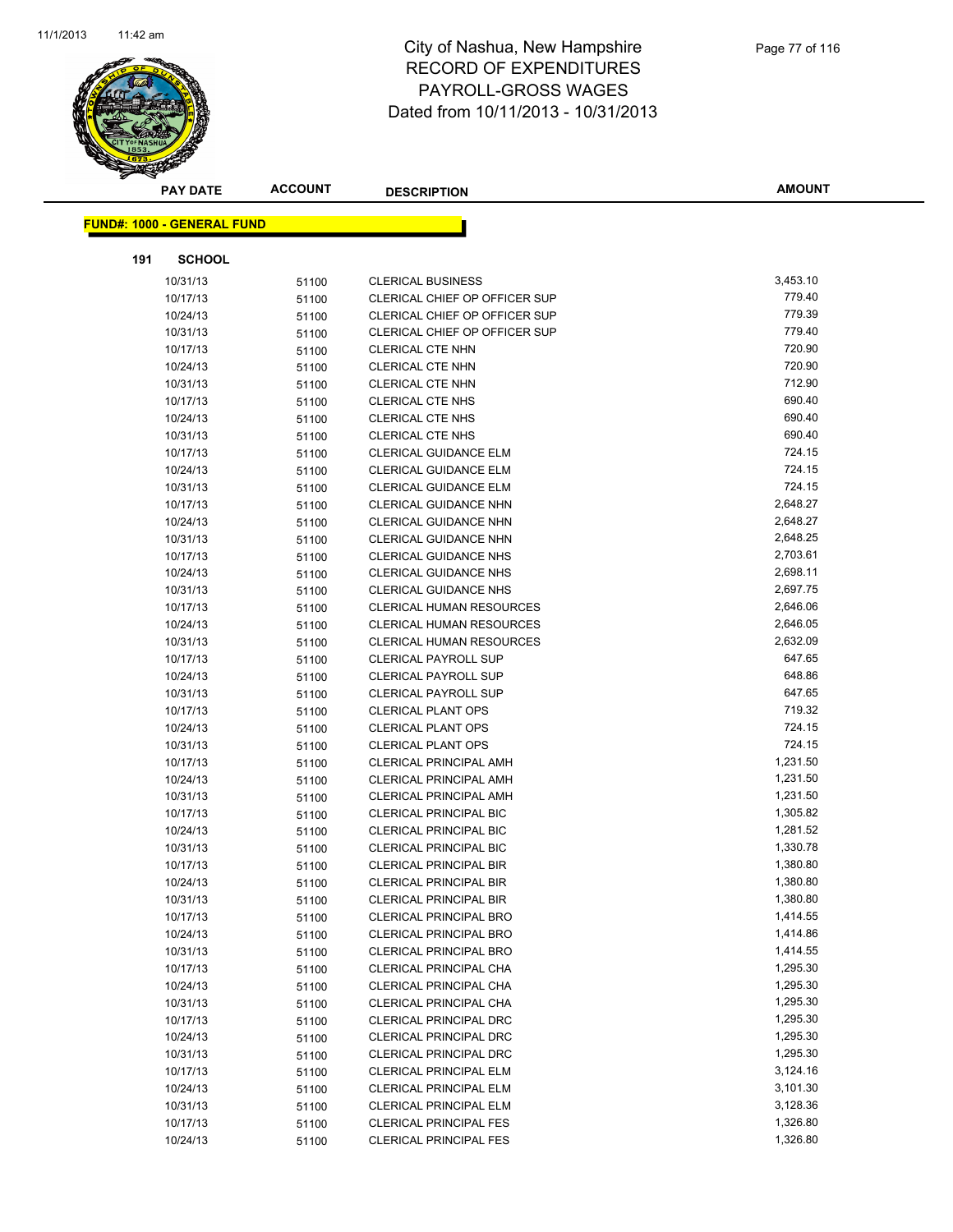

|     | <b>PAY DATE</b>                   | <b>ACCOUNT</b> | <b>DESCRIPTION</b>                 | <b>AMOUNT</b> |
|-----|-----------------------------------|----------------|------------------------------------|---------------|
|     | <b>FUND#: 1000 - GENERAL FUND</b> |                |                                    |               |
|     |                                   |                |                                    |               |
| 191 | <b>SCHOOL</b>                     |                |                                    |               |
|     | 10/31/13                          | 51100          | <b>CLERICAL PRINCIPAL FES</b>      | 1,326.80      |
|     | 10/17/13                          | 51100          | <b>CLERICAL PRINCIPAL FMS</b>      | 2,048.70      |
|     | 10/24/13                          | 51100          | <b>CLERICAL PRINCIPAL FMS</b>      | 2,048.70      |
|     | 10/31/13                          | 51100          | <b>CLERICAL PRINCIPAL FMS</b>      | 2,048.70      |
|     | 10/17/13                          | 51100          | <b>CLERICAL PRINCIPAL LDG</b>      | 1,263.40      |
|     | 10/24/13                          | 51100          | <b>CLERICAL PRINCIPAL LDG</b>      | 1,263.40      |
|     | 10/31/13                          | 51100          | <b>CLERICAL PRINCIPAL LDG</b>      | 1,261.32      |
|     | 10/17/13                          | 51100          | <b>CLERICAL PRINCIPAL MDE</b>      | 1,403.30      |
|     | 10/24/13                          | 51100          | CLERICAL PRINCIPAL MDE             | 1,403.30      |
|     | 10/31/13                          | 51100          | <b>CLERICAL PRINCIPAL MDE</b>      | 1,403.30      |
|     | 10/17/13                          | 51100          | <b>CLERICAL PRINCIPAL MTP</b>      | 1,338.05      |
|     | 10/24/13                          | 51100          | <b>CLERICAL PRINCIPAL MTP</b>      | 1,338.05      |
|     | 10/31/13                          | 51100          | <b>CLERICAL PRINCIPAL MTP</b>      | 1,338.05      |
|     | 10/17/13                          | 51100          | <b>CLERICAL PRINCIPAL NHN</b>      | 2,533.10      |
|     | 10/24/13                          | 51100          | CLERICAL PRINCIPAL NHN             | 2,533.10      |
|     | 10/31/13                          | 51100          | <b>CLERICAL PRINCIPAL NHN</b>      | 2,533.10      |
|     | 10/17/13                          | 51100          | <b>CLERICAL PRINCIPAL NHS</b>      | 1,299.44      |
|     | 10/24/13                          | 51100          | <b>CLERICAL PRINCIPAL NHS</b>      | 1,437.37      |
|     | 10/31/13                          | 51100          | <b>CLERICAL PRINCIPAL NHS</b>      | 1,368.46      |
|     | 10/17/13                          | 51100          | <b>CLERICAL PRINCIPAL NSE</b>      | 1,369.55      |
|     | 10/24/13                          | 51100          | <b>CLERICAL PRINCIPAL NSE</b>      | 1,369.55      |
|     | 10/31/13                          | 51100          | <b>CLERICAL PRINCIPAL NSE</b>      | 1,369.55      |
|     | 10/17/13                          | 51100          | CLERICAL PRINCIPAL PMS             | 2,019.05      |
|     | 10/24/13                          | 51100          | <b>CLERICAL PRINCIPAL PMS</b>      | 2,018.56      |
|     | 10/31/13                          | 51100          | <b>CLERICAL PRINCIPAL PMS</b>      | 1,873.90      |
|     | 10/17/13                          | 51100          | <b>CLERICAL PRINCIPAL SHE</b>      | 1,414.55      |
|     | 10/24/13                          | 51100          | <b>CLERICAL PRINCIPAL SHE</b>      | 1,414.55      |
|     | 10/31/13                          | 51100          | <b>CLERICAL PRINCIPAL SHE</b>      | 1,414.55      |
|     | 10/17/13                          | 51100          | CLERICAL RECEPTIONIST NHS          | 615.26        |
|     | 10/24/13                          | 51100          | CLERICAL RECEPTIONIST NHS          | 492.60        |
|     | 10/31/13                          | 51100          | CLERICAL RECEPTIONIST NHS          | 569.28        |
|     | 10/17/13                          | 51100          | CLERICAL SPECIAL ED NHS            | 724.15        |
|     | 10/24/13                          | 51100          | CLERICAL SPECIAL ED NHS            | 724.15        |
|     | 10/31/13                          | 51100          | CLERICAL SPECIAL ED NHS            | 724.15        |
|     | 10/17/13                          | 51100          | <b>CLERICAL SPECIAL ED SUP</b>     | 1,448.30      |
|     | 10/24/13                          | 51100          | CLERICAL SPECIAL ED SUP            | 1,448.30      |
|     | 10/31/13                          | 51100          | CLERICAL SPECIAL ED SUP            | 1,361.40      |
|     | 10/17/13                          | 51100          | CLERICAL STUDENT SERV SUP          | 768.70        |
|     | 10/24/13                          | 51100          | CLERICAL STUDENT SERV SUP          | 768.70        |
|     | 10/31/13                          | 51100          | CLERICAL STUDENT SERV SUP          | 768.70        |
|     | 10/17/13                          | 51100          | <b>CLERICAL SUB SERVICE SUP</b>    | 678.59        |
|     | 10/24/13                          | 51100          | <b>CLERICAL SUB SERVICE SUP</b>    | 545.94        |
|     | 10/31/13                          | 51100          | <b>CLERICAL SUB SERVICE SUP</b>    | 919.95        |
|     | 10/17/13                          | 51100          | CLERICAL SUPERINTENDANT SUP        | 907.65        |
|     | 10/24/13                          | 51100          | <b>CLERICAL SUPERINTENDANT SUP</b> | 907.65        |
|     | 10/31/13                          | 51100          | <b>CLERICAL SUPERINTENDANT SUP</b> | 907.64        |
|     | 10/17/13                          | 51100          | <b>CLERICAL TRANSPORTATION SUP</b> | 724.15        |
|     | 10/24/13                          | 51100          | CLERICAL TRANSPORTATION SUP        | 724.15        |
|     | 10/31/13                          | 51100          | CLERICAL TRANSPORTATION SUP        | 724.15        |
|     | 10/17/13                          | 51100          | CLERICAL VOCATIONAL NHN            | 724.15        |
|     | 10/24/13                          | 51100          | CLERICAL VOCATIONAL NHN            | 724.15        |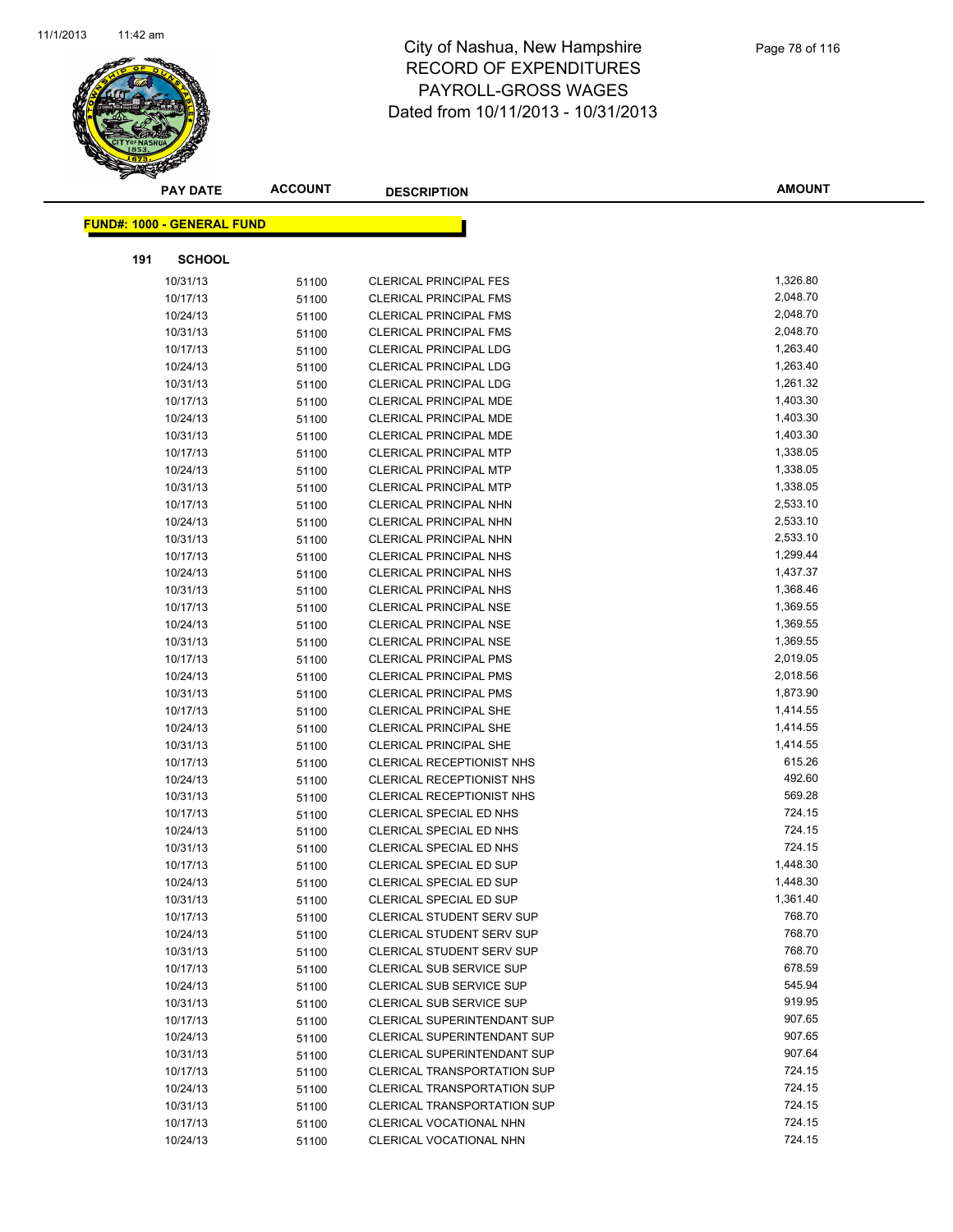

|     | <b>PAY DATE</b>                   | <b>ACCOUNT</b> | <b>DESCRIPTION</b>             | <b>AMOUNT</b> |
|-----|-----------------------------------|----------------|--------------------------------|---------------|
|     | <b>FUND#: 1000 - GENERAL FUND</b> |                |                                |               |
|     |                                   |                |                                |               |
| 191 | <b>SCHOOL</b>                     |                |                                |               |
|     | 10/31/13                          | 51100          | CLERICAL VOCATIONAL NHN        | 724.15        |
|     | 10/24/13                          | 51100          | <b>CURRICULUM SUPERVISOR</b>   | 5,797.30      |
|     | 10/17/13                          | 51100          | <b>CUSTODIAN AMH</b>           | 1,941.60      |
|     | 10/24/13                          | 51100          | <b>CUSTODIAN AMH</b>           | 2,084.96      |
|     | 10/31/13                          | 51100          | <b>CUSTODIAN AMH</b>           | 2,031.20      |
|     | 10/17/13                          | 51100          | <b>CUSTODIAN ASST HEAD ELM</b> | 736.80        |
|     | 10/24/13                          | 51100          | <b>CUSTODIAN ASST HEAD ELM</b> | 736.80        |
|     | 10/31/13                          | 51100          | <b>CUSTODIAN ASST HEAD ELM</b> | 736.80        |
|     | 10/17/13                          | 51100          | <b>CUSTODIAN ASST HEAD FMS</b> | 736.80        |
|     | 10/24/13                          | 51100          | <b>CUSTODIAN ASST HEAD FMS</b> | 736.80        |
|     | 10/31/13                          | 51100          | <b>CUSTODIAN ASST HEAD FMS</b> | 736.80        |
|     | 10/17/13                          | 51100          | <b>CUSTODIAN ASST HEAD NHN</b> | 1,468.21      |
|     | 10/24/13                          | 51100          | <b>CUSTODIAN ASST HEAD NHN</b> | 1,618.01      |
|     | 10/31/13                          | 51100          | <b>CUSTODIAN ASST HEAD NHN</b> | 1,618.03      |
|     | 10/17/13                          | 51100          | <b>CUSTODIAN ASST HEAD NHS</b> | 1,618.01      |
|     | 10/24/13                          | 51100          | <b>CUSTODIAN ASST HEAD NHS</b> | 1,617.56      |
|     | 10/31/13                          | 51100          | <b>CUSTODIAN ASST HEAD NHS</b> | 1,618.01      |
|     | 10/17/13                          | 51100          | <b>CUSTODIAN BIC</b>           | 1,294.40      |
|     | 10/24/13                          | 51100          | <b>CUSTODIAN BIC</b>           | 1,811.35      |
|     | 10/31/13                          | 51100          | <b>CUSTODIAN BIC</b>           | 1,941.60      |
|     | 10/17/13                          | 51100          | <b>CUSTODIAN BIR</b>           | 1,941.60      |
|     | 10/24/13                          | 51100          | <b>CUSTODIAN BIR</b>           | 1,941.60      |
|     | 10/31/13                          | 51100          | <b>CUSTODIAN BIR</b>           | 2,031.20      |
|     | 10/17/13                          | 51100          | <b>CUSTODIAN BRO</b>           | 1,291.97      |
|     | 10/24/13                          | 51100          | <b>CUSTODIAN BRO</b>           | 1,294.40      |
|     | 10/31/13                          | 51100          | <b>CUSTODIAN BRO</b>           | 1,294.40      |
|     | 10/17/13                          | 51100          | <b>CUSTODIAN CHA</b>           | 1,164.96      |
|     | 10/24/13                          | 51100          | <b>CUSTODIAN CHA</b>           | 1,423.84      |
|     | 10/31/13                          | 51100          | <b>CUSTODIAN CHA</b>           | 1,294.40      |
|     | 10/17/13                          | 51100          | <b>CUSTODIAN DRC</b>           | 1,294.40      |
|     | 10/24/13                          | 51100          | <b>CUSTODIAN DRC</b>           | 1,294.40      |
|     | 10/31/13                          | 51100          | <b>CUSTODIAN DRC</b>           | 1,294.40      |
|     | 10/17/13                          | 51100          | <b>CUSTODIAN ELM</b>           | 5,196.85      |
|     | 10/24/13                          | 51100          | <b>CUSTODIAN ELM</b>           | 5,224.84      |
|     | 10/31/13                          | 51100          | <b>CUSTODIAN ELM</b>           | 5,228.40      |
|     | 10/17/13                          | 51100          | <b>CUSTODIAN FES</b>           | 1,294.40      |
|     | 10/24/13                          | 51100          | <b>CUSTODIAN FES</b>           | 1,293.27      |
|     | 10/31/13                          | 51100          | <b>CUSTODIAN FES</b>           | 1,294.40      |
|     | 10/17/13                          | 51100          | <b>CUSTODIAN FMS</b>           | 2,588.80      |
|     | 10/24/13                          | 51100          | <b>CUSTODIAN FMS</b>           | 2,588.80      |
|     | 10/31/13                          | 51100          | <b>CUSTODIAN FMS</b>           | 2,588.80      |
|     | 10/17/13                          | 51100          | <b>CUSTODIAN HEAD AMH</b>      | 736.80        |
|     | 10/24/13                          | 51100          | <b>CUSTODIAN HEAD AMH</b>      | 736.80        |
|     | 10/31/13                          | 51100          | <b>CUSTODIAN HEAD AMH</b>      | 736.80        |
|     | 10/17/13                          | 51100          | <b>CUSTODIAN HEAD BIC</b>      | 736.80        |
|     | 10/24/13                          | 51100          | <b>CUSTODIAN HEAD BIC</b>      | 736.80        |
|     | 10/31/13                          | 51100          | <b>CUSTODIAN HEAD BIC</b>      | 736.80        |
|     | 10/17/13                          | 51100          | <b>CUSTODIAN HEAD BIR</b>      | 736.80        |
|     | 10/24/13                          | 51100          | <b>CUSTODIAN HEAD BIR</b>      | 736.80        |
|     | 10/31/13                          | 51100          | <b>CUSTODIAN HEAD BIR</b>      | 736.80        |
|     | 10/17/13                          | 51100          | <b>CUSTODIAN HEAD BRO</b>      | 736.80        |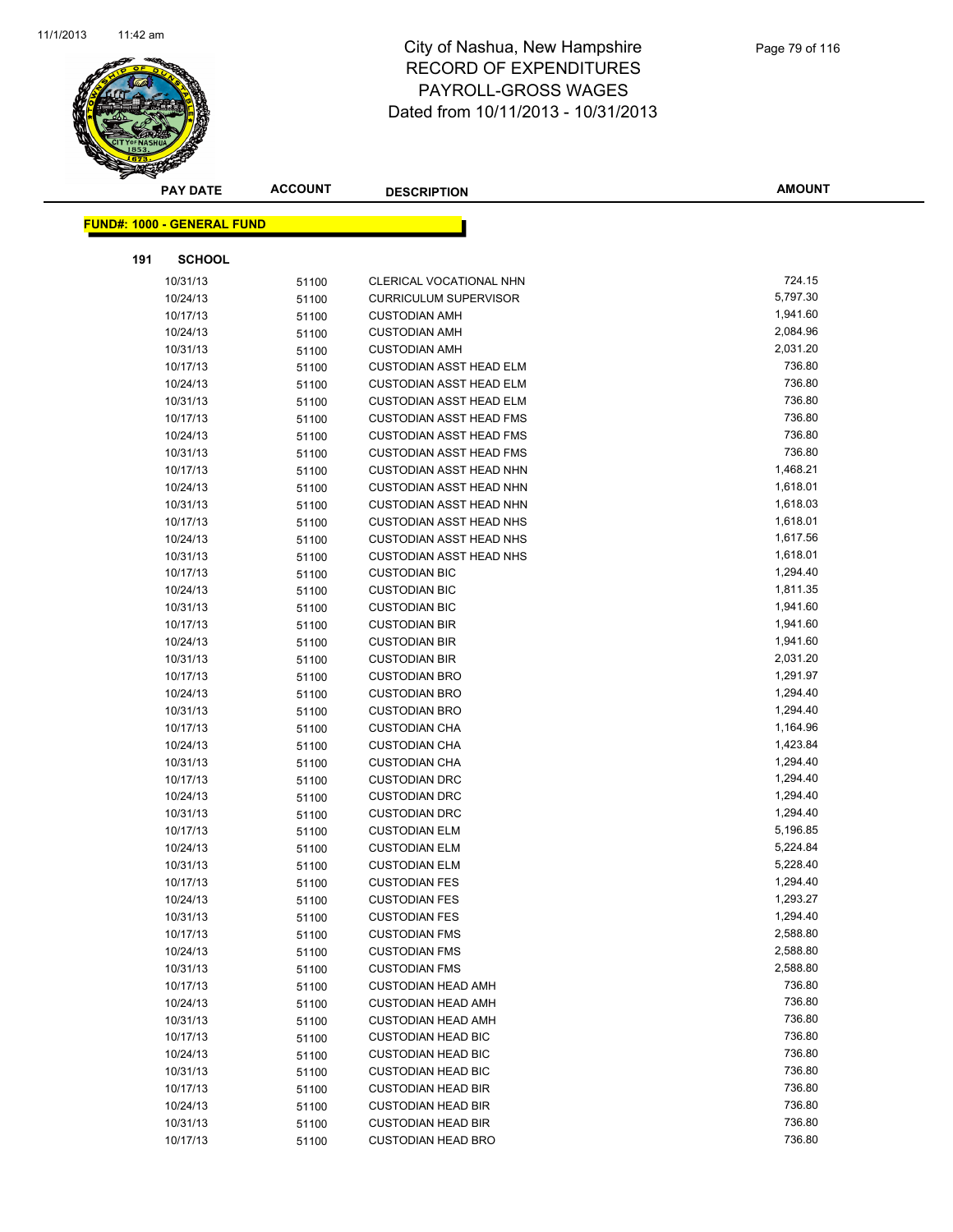

| <b>PAY DATE</b>                   | <b>ACCOUNT</b> | <b>DESCRIPTION</b>                           | <b>AMOUNT</b>        |
|-----------------------------------|----------------|----------------------------------------------|----------------------|
| <b>FUND#: 1000 - GENERAL FUND</b> |                |                                              |                      |
|                                   |                |                                              |                      |
| 191<br><b>SCHOOL</b>              |                |                                              |                      |
| 10/24/13                          | 51100          | <b>CUSTODIAN HEAD BRO</b>                    | 736.80               |
| 10/31/13                          | 51100          | <b>CUSTODIAN HEAD BRO</b>                    | 736.80               |
| 10/17/13                          | 51100          | <b>CUSTODIAN HEAD CHA</b>                    | 736.80               |
| 10/24/13                          | 51100          | <b>CUSTODIAN HEAD CHA</b>                    | 736.80               |
| 10/31/13                          | 51100          | <b>CUSTODIAN HEAD CHA</b>                    | 736.80               |
| 10/17/13                          | 51100          | <b>CUSTODIAN HEAD DRC</b>                    | 736.80               |
| 10/24/13                          | 51100          | <b>CUSTODIAN HEAD DRC</b>                    | 736.80               |
| 10/31/13                          | 51100          | <b>CUSTODIAN HEAD DRC</b>                    | 736.80               |
| 10/17/13                          | 51100          | <b>CUSTODIAN HEAD ELM</b>                    | 873.21               |
| 10/24/13                          | 51100          | <b>CUSTODIAN HEAD ELM</b>                    | 873.20               |
| 10/31/13                          | 51100          | <b>CUSTODIAN HEAD ELM</b>                    | 873.20               |
| 10/17/13                          | 51100          | <b>CUSTODIAN HEAD FES</b>                    | 736.80               |
| 10/24/13                          | 51100          | <b>CUSTODIAN HEAD FES</b>                    | 736.80               |
| 10/31/13                          | 51100          | <b>CUSTODIAN HEAD FES</b>                    | 734.59               |
| 10/17/13                          | 51100          | <b>CUSTODIAN HEAD FMS</b>                    | 873.20               |
| 10/24/13                          | 51100          | <b>CUSTODIAN HEAD FMS</b>                    | 873.20               |
| 10/31/13                          | 51100          | <b>CUSTODIAN HEAD FMS</b>                    | 873.20               |
| 10/17/13                          | 51100          | <b>CUSTODIAN HEAD LDG</b>                    | 736.80               |
| 10/24/13                          | 51100          | <b>CUSTODIAN HEAD LDG</b>                    | 736.80               |
| 10/31/13                          | 51100          | <b>CUSTODIAN HEAD LDG</b>                    | 736.80               |
| 10/17/13                          | 51100          | <b>CUSTODIAN HEAD MDE</b>                    | 736.80               |
| 10/24/13                          | 51100          | <b>CUSTODIAN HEAD MDE</b>                    | 733.48               |
| 10/31/13                          | 51100          | <b>CUSTODIAN HEAD MDE</b>                    | 736.80               |
| 10/17/13                          | 51100          | <b>CUSTODIAN HEAD MTP</b>                    | 735.51               |
| 10/24/13                          | 51100          | <b>CUSTODIAN HEAD MTP</b>                    | 736.80               |
| 10/31/13                          | 51100          | <b>CUSTODIAN HEAD MTP</b>                    | 736.80               |
| 10/17/13                          | 51100          | <b>CUSTODIAN HEAD NHN</b>                    | 878.40               |
| 10/24/13                          | 51100          | <b>CUSTODIAN HEAD NHN</b>                    | 878.40               |
| 10/31/13                          | 51100          | <b>CUSTODIAN HEAD NHN</b>                    | 878.40               |
| 10/17/13                          | 51100          | <b>CUSTODIAN HEAD NHS</b>                    | 878.40               |
| 10/24/13                          | 51100          | <b>CUSTODIAN HEAD NHS</b>                    | 878.40               |
| 10/31/13                          | 51100          | <b>CUSTODIAN HEAD NHS</b>                    | 877.30               |
| 10/17/13                          | 51100          | <b>CUSTODIAN HEAD NSE</b>                    | 1,473.60             |
| 10/24/13                          | 51100          | <b>CUSTODIAN HEAD NSE</b>                    | 736.80               |
| 10/17/13                          | 51100          | <b>CUSTODIAN HEAD PMS</b>                    | 1,610.00             |
| 10/24/13                          | 51100          | <b>CUSTODIAN HEAD PMS</b>                    | 1,610.00             |
| 10/31/13                          | 51100          | <b>CUSTODIAN HEAD PMS</b>                    | 1,610.00             |
| 10/17/13                          | 51100          | <b>CUSTODIAN HEAD SHE</b>                    | 734.04               |
| 10/24/13                          | 51100          | <b>CUSTODIAN HEAD SHE</b>                    | 736.80               |
| 10/17/13                          | 51100          | <b>CUSTODIAN LDG</b>                         | 1,422.71             |
| 10/24/13                          | 51100          | <b>CUSTODIAN LDG</b>                         | 1,423.84             |
| 10/31/13                          | 51100          | <b>CUSTODIAN LDG</b>                         | 1,423.84             |
| 10/17/13                          | 51100          | <b>CUSTODIAN MDE</b>                         | 1,294.40             |
| 10/24/13                          | 51100          | <b>CUSTODIAN MDE</b>                         | 1,294.40             |
| 10/31/13                          | 51100          | <b>CUSTODIAN MDE</b>                         | 1,294.40             |
| 10/17/13                          | 51100          | <b>CUSTODIAN MTP</b>                         | 1,293.59             |
| 10/24/13                          | 51100          | <b>CUSTODIAN MTP</b>                         | 1,294.40<br>1,292.30 |
| 10/31/13                          | 51100          | <b>CUSTODIAN MTP</b>                         | 10,288.81            |
| 10/17/13                          | 51100          | <b>CUSTODIAN NHN</b>                         | 10,406.31            |
| 10/24/13<br>10/31/13              | 51100<br>51100 | <b>CUSTODIAN NHN</b><br><b>CUSTODIAN NHN</b> | 10,341.98            |
|                                   |                |                                              |                      |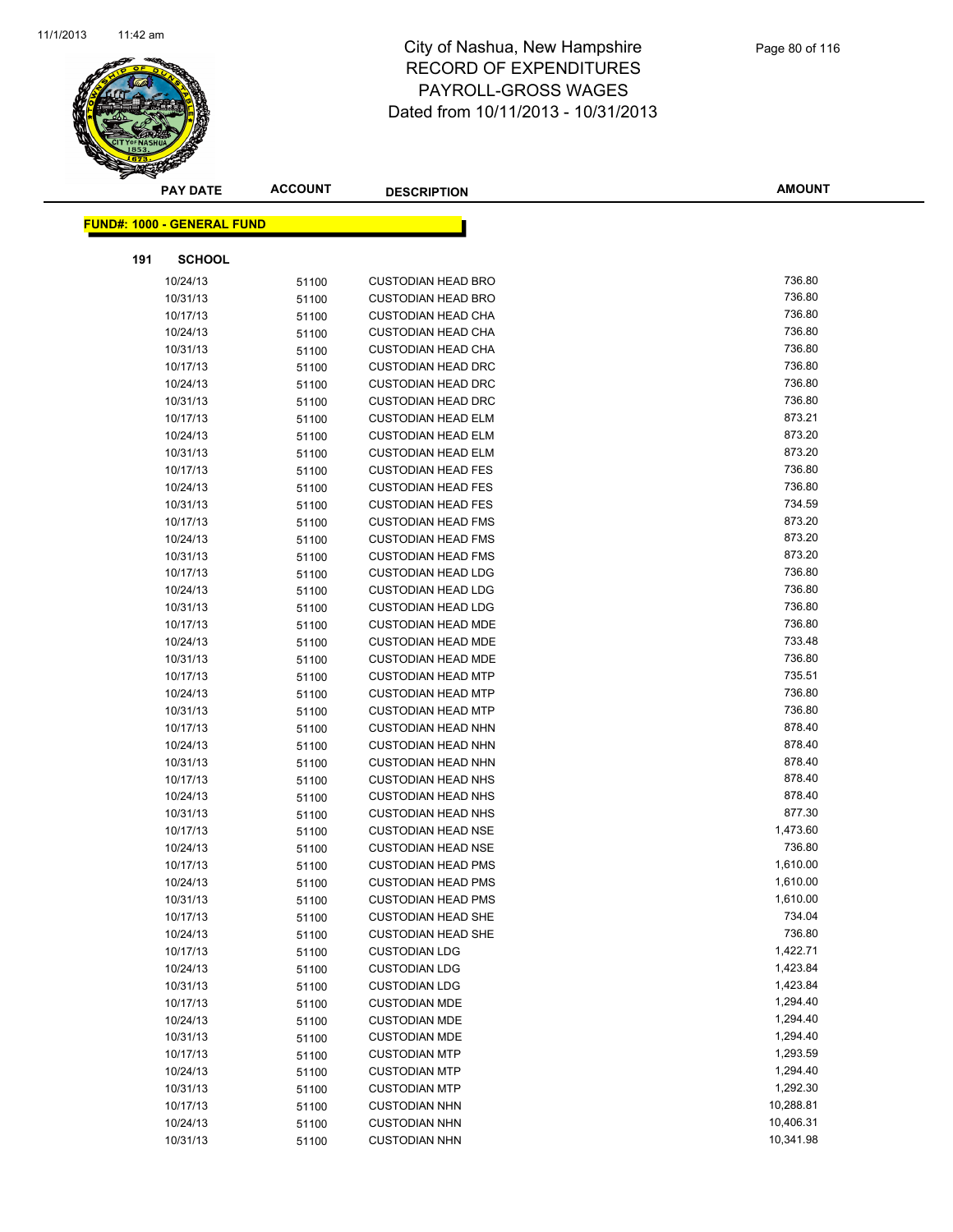

|     | <b>PAY DATE</b>                    | ACCOUNT        | <b>DESCRIPTION</b>                                     | <b>AMOUNT</b>        |
|-----|------------------------------------|----------------|--------------------------------------------------------|----------------------|
|     | <u> FUND#: 1000 - GENERAL FUND</u> |                |                                                        |                      |
|     |                                    |                |                                                        |                      |
| 191 | <b>SCHOOL</b>                      |                |                                                        |                      |
|     | 10/17/13                           | 51100          | <b>CUSTODIAN NHS</b>                                   | 10,322.45            |
|     | 10/24/13                           | 51100          | <b>CUSTODIAN NHS</b>                                   | 10,404.77            |
|     | 10/31/13                           | 51100          | <b>CUSTODIAN NHS</b>                                   | 10,036.92            |
|     | 10/17/13                           | 51100          | <b>CUSTODIAN NSE</b>                                   | 1,294.40             |
|     | 10/24/13                           | 51100          | <b>CUSTODIAN NSE</b>                                   | 1,294.40             |
|     | 10/31/13                           | 51100          | <b>CUSTODIAN NSE</b>                                   | 1,294.40             |
|     | 10/17/13                           | 51100          | <b>CUSTODIAN PMS</b>                                   | 1,554.41             |
|     | 10/24/13                           | 51100          | <b>CUSTODIAN PMS</b>                                   | 1,780.42             |
|     | 10/31/13                           | 51100          | <b>CUSTODIAN PMS</b>                                   | 1,554.41             |
|     | 10/17/13                           | 51100          | <b>CUSTODIAN SHE</b>                                   | 1,941.60             |
|     | 10/24/13                           | 51100          | <b>CUSTODIAN SHE</b>                                   | 2,027.97             |
|     | 10/31/13                           | 51100          | <b>CUSTODIAN SHE</b>                                   | 2,029.58             |
|     | 10/24/13                           | 51100          | <b>CUSTODIAN SUPERVISOR WPO</b>                        | 1,950.60             |
|     | 10/17/13                           | 51100          | <b>CUSTODIAN WID</b>                                   | 1,197.33             |
|     | 10/24/13                           | 51100          | <b>CUSTODIAN WID</b>                                   | 1,294.08             |
|     | 10/31/13                           | 51100          | <b>CUSTODIAN WID</b>                                   | 1,294.40             |
|     | 10/24/13                           | 51100          | DATA ANALYST                                           | 1,726.31             |
|     | 10/24/13                           | 51100          | DIRECTOR 21 CENTURY                                    | 215.79               |
|     | 10/24/13                           | 51100          | DIRECTOR ADULT ED                                      | 3,076.90             |
|     | 10/24/13                           | 51100          | <b>DIRECTOR ATHLETICS</b>                              | 3,342.30             |
|     | 10/24/13                           | 51100          | <b>DIRECTOR BUSINESS</b>                               | 2,841.80             |
|     | 10/24/13                           | 51100          | <b>DIRECTOR COM GRANTS</b><br><b>DIRECTOR GUIDANCE</b> | 2,955.70<br>3,214.80 |
|     | 10/24/13                           | 51100          |                                                        | 3,061.90             |
|     | 10/24/13                           | 51100          | DIRECTOR HUMAN RESOURCES                               | 3,451.20             |
|     | 10/24/13<br>10/24/13               | 51100          | DIRECTOR PLANT OPS<br>DIRECTOR PRE SCHOOL              | 2,470.00             |
|     | 10/24/13                           | 51100          | DIRECTOR SPECIAL ED                                    | 3,591.80             |
|     | 10/24/13                           | 51100<br>51100 | DIRECTOR STUDENT SERVICES                              | 3,081.80             |
|     | 10/24/13                           | 51100          | DIRECTOR TECHNOLOGY                                    | 3,881.70             |
|     | 10/24/13                           | 51100          | DIRECTOR TITLE 1                                       | 315.38               |
|     | 10/24/13                           | 51100          | DIRECTOR TRANSPORTATION                                | 2,933.71             |
|     | 10/24/13                           | 51100          | DIRECTOR VOCATIONAL                                    | 6,776.00             |
|     | 10/24/13                           | 51100          | DW TECHNOLOGY PEER COACH                               | 2,458.00             |
|     | 10/24/13                           | 51100          | ELL OUTREACH WORKER                                    | 1,802.30             |
|     | 10/24/13                           | 51100          | <b>GUIDANCE COUNSELOR AMH</b>                          | 1,650.70             |
|     | 10/24/13                           | 51100          | GUIDANCE COUNSELOR BIC                                 | 1,718.30             |
|     | 10/24/13                           | 51100          | <b>GUIDANCE COUNSELOR BIR</b>                          | 2,717.60             |
|     | 10/24/13                           | 51100          | <b>GUIDANCE COUNSELOR BRO</b>                          | 1,650.70             |
|     | 10/24/13                           | 51100          | <b>GUIDANCE COUNSELOR CHA</b>                          | 2,717.60             |
|     | 10/24/13                           | 51100          | GUIDANCE COUNSELOR DRC                                 | 2,631.00             |
|     | 10/24/13                           | 51100          | <b>GUIDANCE COUNSELOR ELM</b>                          | 10,528.90            |
|     | 10/24/13                           | 51100          | <b>GUIDANCE COUNSELOR FES</b>                          | 2,631.00             |
|     | 10/24/13                           | 51100          | <b>GUIDANCE COUNSELOR FMS</b>                          | 5,479.50             |
|     | 10/24/13                           | 51100          | <b>GUIDANCE COUNSELOR LDG</b>                          | 2,496.40             |
|     | 10/24/13                           | 51100          | GUIDANCE COUNSELOR MDE                                 | 2,075.50             |
|     | 10/24/13                           | 51100          | <b>GUIDANCE COUNSELOR MTP</b>                          | 2,631.00             |
|     | 10/17/13                           | 51100          | <b>GUIDANCE COUNSELOR NHN</b>                          | 1,841.90             |
|     | 10/24/13                           | 51100          | <b>GUIDANCE COUNSELOR NHN</b>                          | 18,553.02            |
|     | 10/24/13                           | 51100          | GUIDANCE COUNSELOR NHS                                 | 19,618.30            |
|     | 10/24/13                           | 51100          | GUIDANCE COUNSELOR NSE                                 | 2,631.00             |
|     | 10/24/13                           | 51100          | GUIDANCE COUNSELOR PMS                                 | 9,071.90             |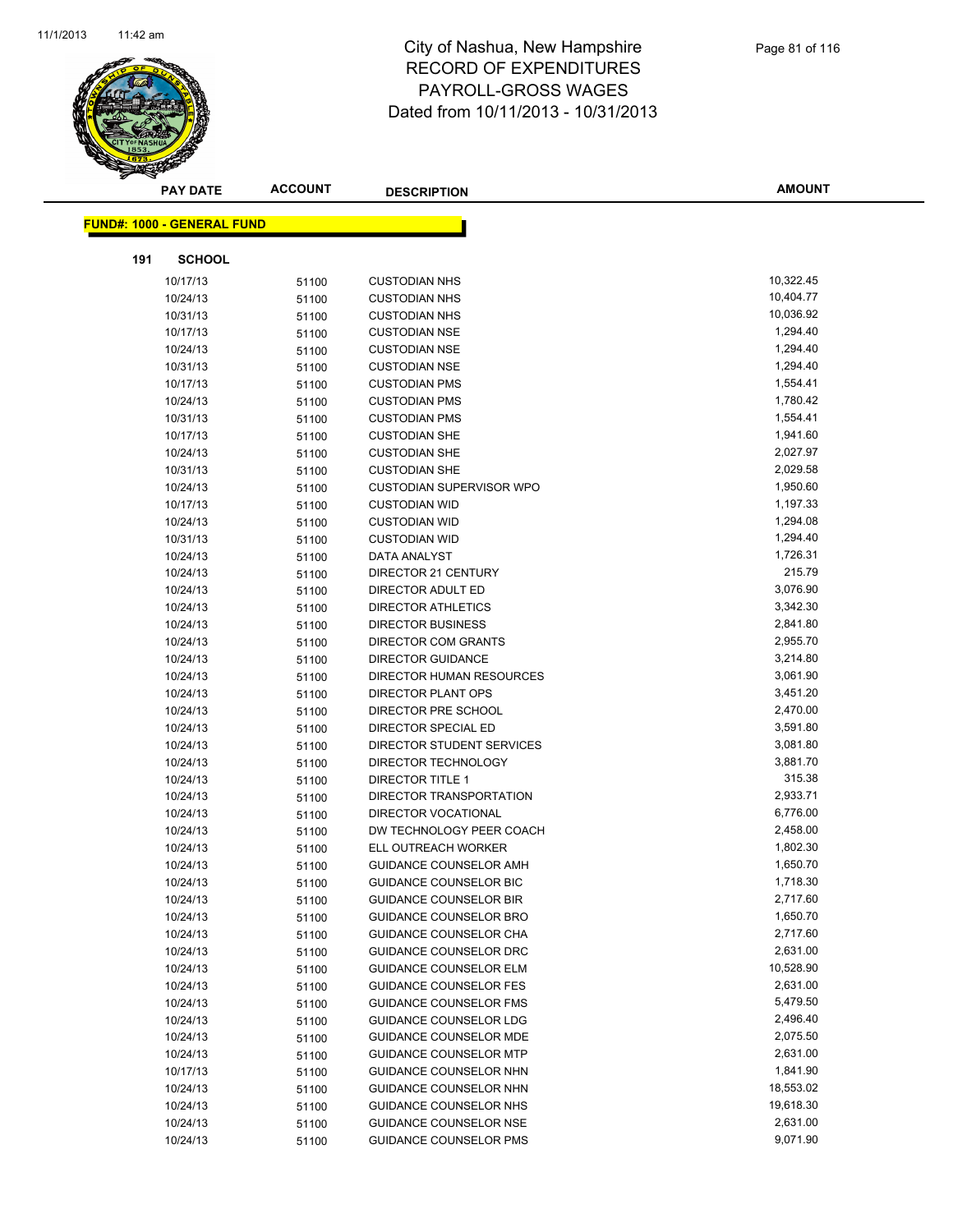

|     | <b>PAY DATE</b>                   | <b>ACCOUNT</b> | <b>DESCRIPTION</b>                 | <b>AMOUNT</b> |
|-----|-----------------------------------|----------------|------------------------------------|---------------|
|     | <b>FUND#: 1000 - GENERAL FUND</b> |                |                                    |               |
|     |                                   |                |                                    |               |
| 191 | <b>SCHOOL</b>                     |                |                                    |               |
|     | 10/24/13                          | 51100          | <b>GUIDANCE COUNSELOR SHE</b>      | 2,414.70      |
|     | 10/24/13                          | 51100          | JOB DEVELOPER SPED NHN             | 2,717.60      |
|     | 10/24/13                          | 51100          | JOB DEVELOPER SPED NHS             | 191.19        |
|     | 10/24/13                          | 51100          | <b>LIBRARIAN AMH</b>               | 2,414.70      |
|     | 10/24/13                          | 51100          | <b>LIBRARIAN BIC</b>               | 1,718.29      |
|     | 10/24/13                          | 51100          | <b>LIBRARIAN BIR</b>               | 1,779.20      |
|     | 10/24/13                          | 51100          | LIBRARIAN BRO                      | 1,639.60      |
|     | 10/24/13                          | 51100          | LIBRARIAN CHA                      | 2,717.60      |
|     | 10/24/13                          | 51100          | <b>LIBRARIAN DRC</b>               | 1,639.60      |
|     | 10/24/13                          | 51100          | <b>LIBRARIAN ELM</b>               | 1,510.90      |
|     | 10/24/13                          | 51100          | <b>LIBRARIAN FES</b>               | 2,102.70      |
|     | 10/24/13                          | 51100          | <b>LIBRARIAN FMS</b>               | 3,109.40      |
|     | 10/24/13                          | 51100          | <b>LIBRARIAN LDG</b>               | 1,779.21      |
|     | 10/24/13                          | 51100          | <b>LIBRARIAN MDE</b>               | 2,075.50      |
|     | 10/24/13                          | 51100          | <b>LIBRARIAN MTP</b>               | 2,252.10      |
|     | 10/24/13                          | 51100          | <b>LIBRARIAN NHN</b>               | 4,237.20      |
|     | 10/24/13                          | 51100          | <b>LIBRARIAN NHS</b>               | 4,494.50      |
|     | 10/24/13                          | 51100          | <b>LIBRARIAN NSE</b>               | 2,075.50      |
|     | 10/24/13                          | 51100          | <b>LIBRARIAN PMS</b>               | 2,717.60      |
|     | 10/24/13                          | 51100          | <b>LIBRARIAN SHE</b>               | 2,631.00      |
|     | 10/24/13                          | 51100          | LICENSED PRACTICAL NURSE AMH       | 1,104.20      |
|     | 10/24/13                          | 51100          | LICENSED PRACTICAL NURSE ELM       | 1,409.00      |
|     | 10/17/13                          | 51100          | MAINTENANCE ALARM WPO              | 930.40        |
|     | 10/24/13                          | 51100          | MAINTENANCE ALARM WPO              | 930.40        |
|     | 10/31/13                          | 51100          | MAINTENANCE ALARM WPO              | 930.40        |
|     | 10/17/13                          | 51100          | MAINTENANCE CARPENTER WPO          | 909.20        |
|     | 10/24/13                          | 51100          | MAINTENANCE CARPENTER WPO          | 909.20        |
|     | 10/31/13                          | 51100          | MAINTENANCE CARPENTER WPO          | 909.20        |
|     | 10/17/13                          | 51100          | MAINTENANCE ELECTRICIAN WPO        | 1,860.80      |
|     | 10/24/13                          | 51100          | MAINTENANCE ELECTRICIAN WPO        | 1,860.80      |
|     | 10/31/13                          | 51100          | <b>MAINTENANCE ELECTRICIAN WPO</b> | 1,860.80      |
|     | 10/17/13                          | 51100          | MAINTENANCE GRDS FORMEN WPO        | 909.20        |
|     | 10/24/13                          | 51100          | MAINTENANCE GRDS FORMEN WPO        | 909.20        |
|     | 10/31/13                          | 51100          | MAINTENANCE GRDS FORMEN WPO        | 909.20        |
|     | 10/17/13                          | 51100          | MAINTENANCE GROUNDS WPO            | 4,007.20      |
|     | 10/24/13                          | 51100          | MAINTENANCE GROUNDS WPO            | 4,007.20      |
|     | 10/31/13                          | 51100          | MAINTENANCE GROUNDS WPO            | 3,996.12      |
|     | 10/17/13                          | 51100          | MAINTENANCE HVAC WPO               | 4,500.54      |
|     | 10/24/13                          | 51100          | <b>MAINTENANCE HVAC WPO</b>        | 4,546.00      |
|     | 10/31/13                          | 51100          | MAINTENANCE HVAC WPO               | 4,542.59      |
|     | 10/17/13                          | 51100          | MAINTENANCE MESSENGER WPO          | 873.20        |
|     | 10/24/13                          | 51100          | MAINTENANCE MESSENGER WPO          | 873.20        |
|     | 10/31/13                          | 51100          | MAINTENANCE MESSENGER WPO          | 873.20        |
|     | 10/17/13                          | 51100          | MAINTENANCE PLUMBER WPO            | 1,860.80      |
|     | 10/24/13                          | 51100          | MAINTENANCE PLUMBER WPO            | 1,860.80      |
|     | 10/31/13                          | 51100          | MAINTENANCE PLUMBER WPO            | 1,860.80      |
|     | 10/17/13                          | 51100          | MAINTENANCE TRADES WPO             | 1,810.40      |
|     | 10/24/13                          | 51100          | MAINTENANCE TRADES WPO             | 2,711.60      |
|     | 10/31/13                          | 51100          | MAINTENANCE TRADES WPO             | 1,810.40      |
|     | 10/24/13                          | 51100          | <b>MARKETING TEACHER NHS</b>       | 2,075.50      |
|     | 10/24/13                          | 51100          | <b>NURSE AMH</b>                   | 2,288.30      |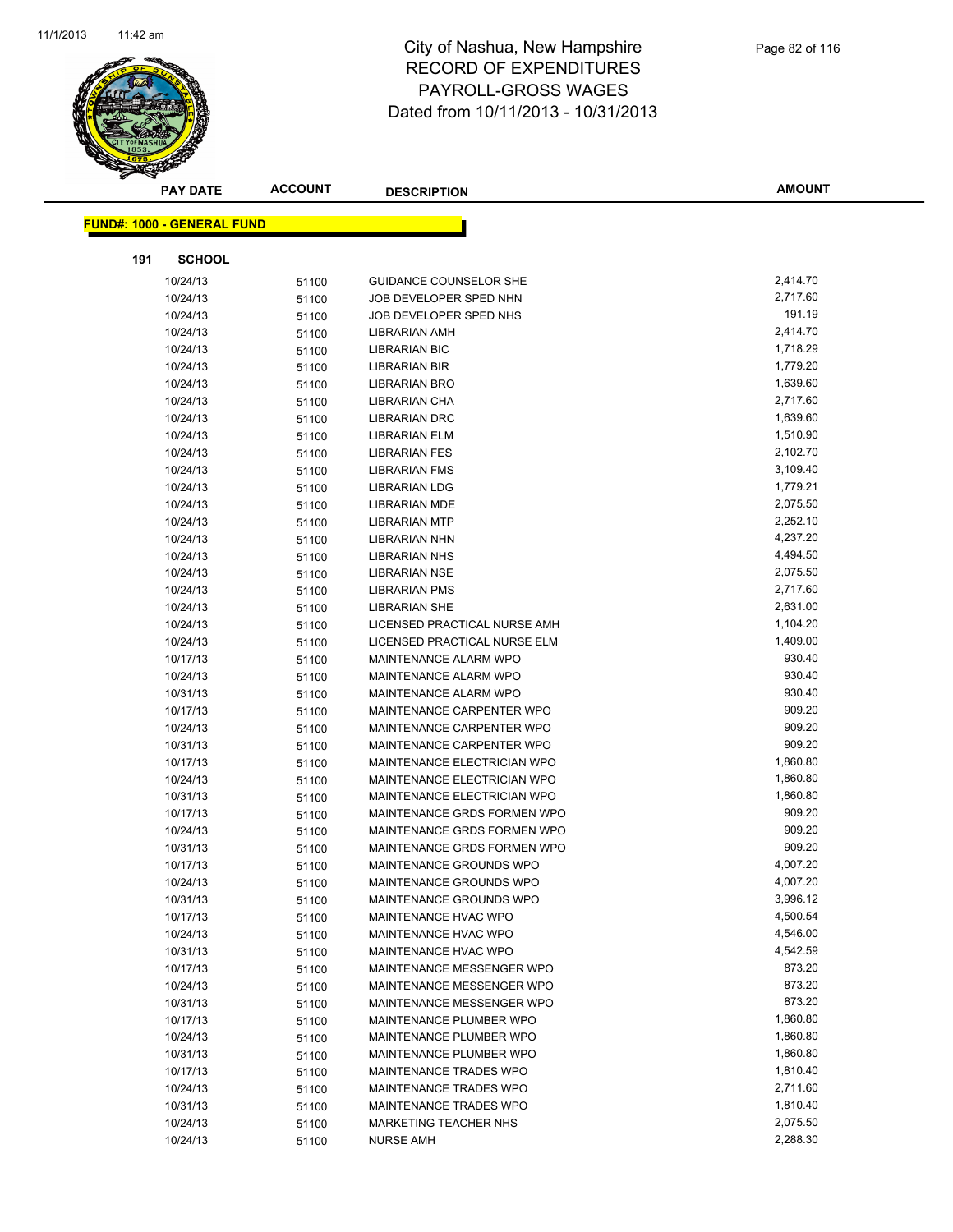

|     | <b>PAY DATE</b>                   | <b>ACCOUNT</b> | <b>DESCRIPTION</b>                  | <b>AMOUNT</b>      |  |
|-----|-----------------------------------|----------------|-------------------------------------|--------------------|--|
|     | <b>FUND#: 1000 - GENERAL FUND</b> |                |                                     |                    |  |
|     |                                   |                |                                     |                    |  |
| 191 | <b>SCHOOL</b>                     |                |                                     |                    |  |
|     | 10/24/13                          | 51100          | <b>NURSE BIC</b>                    | 2,020.49           |  |
|     | 10/24/13                          | 51100          | <b>NURSE BIR</b>                    | 1,795.70           |  |
|     | 10/24/13                          | 51100          | <b>NURSE BRO</b>                    | 1,946.20           |  |
|     | 10/24/13                          | 51100          | <b>NURSE CHA</b>                    | 2,288.30           |  |
|     | 10/24/13                          | 51100          | <b>NURSE DRC</b>                    | 2,288.30           |  |
|     | 10/24/13                          | 51100          | <b>NURSE ELM</b>                    | 2,704.40           |  |
|     | 10/24/13                          | 51100          | <b>NURSE FES</b>                    | 1,407.50           |  |
|     | 10/24/13                          | 51100          | <b>NURSE FMS</b>                    | 2,288.30           |  |
|     | 10/24/13                          | 51100          | <b>NURSE LDG</b>                    | 1,795.70           |  |
|     | 10/24/13                          | 51100          | <b>NURSE MDE</b>                    | 2,288.30           |  |
|     | 10/24/13                          | 51100          | <b>NURSE MTP</b>                    | 1,407.51           |  |
|     | 10/24/13                          | 51100          | <b>NURSE NHN</b>                    | 4,385.11           |  |
|     | 10/24/13                          | 51100          | <b>NURSE NHS</b>                    | 4,576.60           |  |
|     | 10/24/13                          | 51100          | <b>NURSE NSE</b>                    | 2,096.80           |  |
|     | 10/24/13                          | 51100          | <b>NURSE PMS</b>                    | 4,576.60           |  |
|     | 10/24/13                          | 51100          | <b>NURSE SHE</b>                    | 2,704.40           |  |
|     | 10/24/13                          | 51100          | OFFICE MANAGER BUSINESS             | 2,346.90           |  |
|     | 10/24/13                          | 51100          | OFFICE MANAGER PLANT OPS            | 1,829.29           |  |
|     | 10/24/13                          | 51100          | OFFICE MANAGER SPED                 | 1,795.50           |  |
|     | 10/24/13                          | 51100          | <b>OFFICE MANAGER TITLE 1</b>       | 149.46             |  |
|     | 10/24/13                          | 51100          | <b>OUT DISTRICT COORDINATOR</b>     | 2,925.00           |  |
|     | 10/17/13                          | 51100          | PARA ALT AMH                        | 537.19             |  |
|     | 10/24/13                          | 51100          | PARA ALT AMH                        | 437.29             |  |
|     | 10/31/13                          | 51100          | PARA ALT AMH                        | 554.78             |  |
|     | 10/11/13                          | 51100          | PARA ALT DRC                        | (432.52)           |  |
|     | 10/17/13                          | 51100          | PARA ALT DRC                        | 853.77             |  |
|     | 10/24/13                          | 51100          | PARA ALT DRC                        | 336.38             |  |
|     | 10/31/13                          | 51100          | PARA ALT DRC                        | 413.38             |  |
|     | 10/17/13                          | 51100          | PARA ALT FMS                        | 579.99             |  |
|     | 10/24/13                          | 51100          | PARA ALT FMS                        | 458.15<br>576.91   |  |
|     | 10/31/13                          | 51100          | PARA ALT FMS                        |                    |  |
|     | 10/17/13                          | 51100          | PARA ALT MTP                        | 407.40<br>324.97   |  |
|     | 10/24/13                          | 51100          | PARA ALT MTP                        | 410.12             |  |
|     | 10/31/13                          | 51100          | PARA ALT MTP<br>PARA ALT PMS        | 557.53             |  |
|     | 10/17/13                          | 51100          |                                     |                    |  |
|     | 10/24/13<br>10/31/13              | 51100          | PARA ALT PMS                        | 1,011.98<br>557.53 |  |
|     | 10/17/13                          | 51100          | PARA ALT PMS<br>PARA DW SPEC ED AMH | 9,274.39           |  |
|     | 10/24/13                          | 51100          | PARA DW SPEC ED AMH                 | 7,462.81           |  |
|     | 10/31/13                          | 51100          | PARA DW SPEC ED AMH                 | 9,122.99           |  |
|     | 10/17/13                          | 51100<br>51100 | PARA DW SPEC ED BIC                 | 572.95             |  |
|     | 10/24/13                          |                | PARA DW SPEC ED BIC                 | 457.88             |  |
|     | 10/31/13                          | 51100          | PARA DW SPEC ED BIC                 | 564.25             |  |
|     | 10/17/13                          | 51100<br>51100 | PARA DW SPEC ED BIR                 | 1,518.91           |  |
|     | 10/24/13                          | 51100          | PARA DW SPEC ED BIR                 | 1,132.00           |  |
|     | 10/31/13                          | 51100          | PARA DW SPEC ED BIR                 | 1,513.46           |  |
|     | 10/17/13                          | 51100          | PARA DW SPEC ED BRO                 | 3,822.91           |  |
|     | 10/24/13                          | 51100          | PARA DW SPEC ED BRO                 | 3,054.87           |  |
|     | 10/31/13                          | 51100          | PARA DW SPEC ED BRO                 | 3,877.71           |  |
|     | 10/10/13                          | 51100          | PARA DW SPEC ED CHA                 | (432.96)           |  |
|     | 10/17/13                          | 51100          | PARA DW SPEC ED CHA                 | 6,288.13           |  |
|     |                                   |                |                                     |                    |  |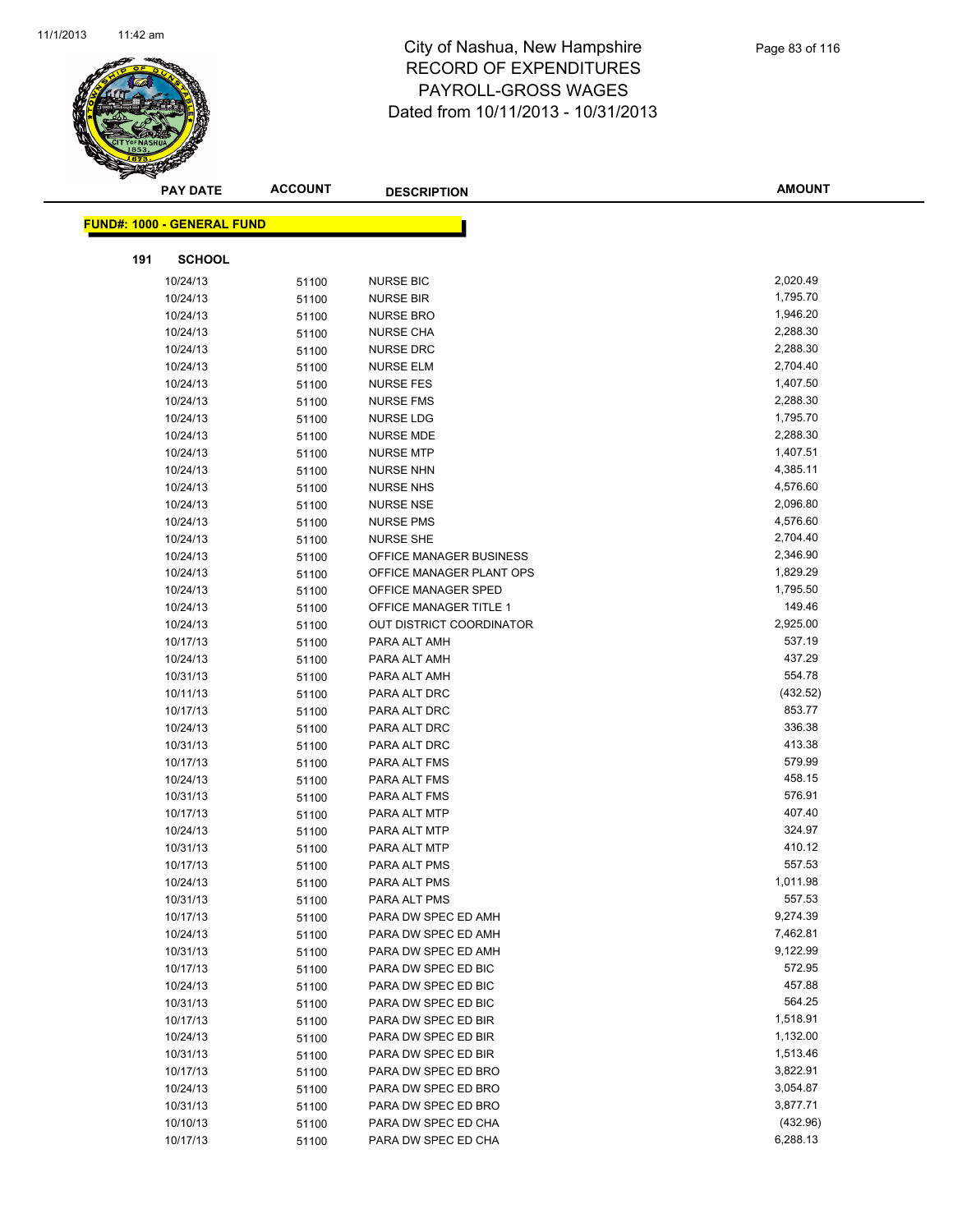

|     | <b>PAY DATE</b>                   | <b>ACCOUNT</b> | <b>DESCRIPTION</b>  | <b>AMOUNT</b> |
|-----|-----------------------------------|----------------|---------------------|---------------|
|     | <b>FUND#: 1000 - GENERAL FUND</b> |                |                     |               |
|     |                                   |                |                     |               |
| 191 | <b>SCHOOL</b>                     |                |                     |               |
|     | 10/24/13                          | 51100          | PARA DW SPEC ED CHA | 4,967.52      |
|     | 10/31/13                          | 51100          | PARA DW SPEC ED CHA | 6,258.47      |
|     | 10/17/13                          | 51100          | PARA DW SPEC ED DRC | 469.22        |
|     | 10/24/13                          | 51100          | PARA DW SPEC ED DRC | 376.21        |
|     | 10/31/13                          | 51100          | PARA DW SPEC ED DRC | 468.45        |
|     | 10/17/13                          | 51100          | PARA DW SPEC ED FMS | 1,611.76      |
|     | 10/24/13                          | 51100          | PARA DW SPEC ED FMS | 1,286.01      |
|     | 10/31/13                          | 51100          | PARA DW SPEC ED FMS | 1,608.22      |
|     | 10/17/13                          | 51100          | PARA DW SPEC ED LDG | 557.78        |
|     | 10/24/13                          | 51100          | PARA DW SPEC ED LDG | 449.37        |
|     | 10/31/13                          | 51100          | PARA DW SPEC ED LDG | 560.00        |
|     | 10/17/13                          | 51100          | PARA DW SPEC ED MDE | 8,298.81      |
|     | 10/24/13                          | 51100          | PARA DW SPEC ED MDE | 6,731.46      |
|     | 10/31/13                          | 51100          | PARA DW SPEC ED MDE | 8,466.20      |
|     | 10/17/13                          | 51100          | PARA DW SPEC ED NHN | 5,448.76      |
|     | 10/24/13                          | 51100          | PARA DW SPEC ED NHN | 3,952.20      |
|     | 10/31/13                          | 51100          | PARA DW SPEC ED NHN | 4,194.24      |
|     | 10/17/13                          | 51100          | PARA DW SPEC ED NHS | 7,010.25      |
|     | 10/24/13                          | 51100          | PARA DW SPEC ED NHS | 6,032.30      |
|     | 10/31/13                          | 51100          | PARA DW SPEC ED NHS | 7,576.68      |
|     | 10/17/13                          | 51100          | PARA DW SPEC ED NSE | 5,358.18      |
|     | 10/24/13                          | 51100          | PARA DW SPEC ED NSE | 4,268.38      |
|     | 10/31/13                          | 51100          | PARA DW SPEC ED NSE | 5,367.46      |
|     | 10/17/13                          | 51100          | PARA DW SPEC ED PMS | 5,826.18      |
|     | 10/24/13                          | 51100          | PARA DW SPEC ED PMS | 4,649.92      |
|     | 10/31/13                          | 51100          | PARA DW SPEC ED PMS | 5,880.22      |
|     | 10/17/13                          | 51100          | PARA DW SPEC ED SHE | 7,654.31      |
|     | 10/24/13                          | 51100          | PARA DW SPEC ED SHE | 6,104.81      |
|     | 10/31/13                          | 51100          | PARA DW SPEC ED SHE | 7,597.57      |
|     | 10/17/13                          | 51100          | PARA DW SPEC ED WID | 2,068.57      |
|     | 10/24/13                          | 51100          | PARA DW SPEC ED WID | 1,699.15      |
|     | 10/31/13                          | 51100          | PARA DW SPEC ED WID | 2,097.00      |
|     | 10/17/13                          | 51100          | PARA DW SPEC ELM    | 4,369.84      |
|     | 10/24/13                          | 51100          | PARA DW SPEC ELM    | 3,477.81      |
|     | 10/31/13                          | 51100          | PARA DW SPEC ELM    | 4,386.48      |
|     | 10/17/13                          | 51100          | PARA ELL BIR        | 519.52        |
|     | 10/24/13                          | 51100          | PARA ELL BIR        | 410.26        |
|     | 10/31/13                          | 51100          | PARA ELL BIR        | 522.27        |
|     | 10/17/13                          | 51100          | PARA ELL DRC        | 473.82        |
|     | 10/24/13                          | 51100          | PARA ELL DRC        | 154.62        |
|     | 10/31/13                          | 51100          | PARA ELL DRC        | 773.10        |
|     | 10/17/13                          | 51100          | PARA ELL ELM        | 956.84        |
|     | 10/24/13                          | 51100          | PARA ELL ELM        | 761.47        |
|     | 10/31/13                          | 51100          | PARA ELL ELM        | 949.70        |
|     | 10/17/13                          | 51100          | PARA ELL FES        | 441.30        |
|     | 10/24/13                          | 51100          | PARA ELL FES        | 353.04        |
|     | 10/31/13                          | 51100          | PARA ELL FES        | 441.30        |
|     | 10/17/13                          | 51100          | PARA ELL FMS        | 413.61        |
|     | 10/24/13                          | 51100          | PARA ELL FMS        | 339.76        |
|     | 10/31/13                          | 51100          | PARA ELL FMS        | 419.41        |
|     | 10/17/13                          | 51100          | PARA ELL LDG        | 515.40        |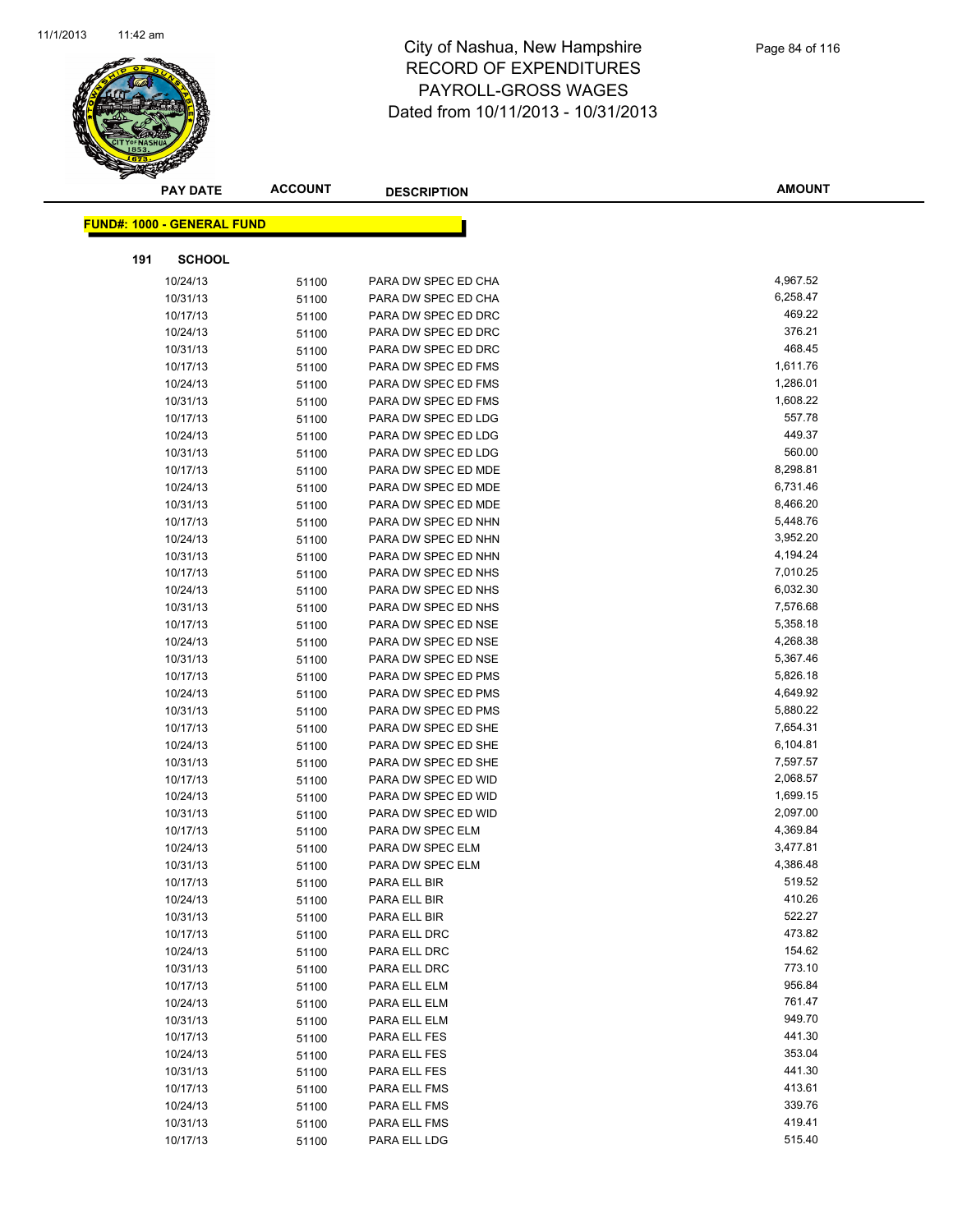

|     | <b>PAY DATE</b>                   | <b>ACCOUNT</b> | <b>DESCRIPTION</b>             | <b>AMOUNT</b>        |
|-----|-----------------------------------|----------------|--------------------------------|----------------------|
|     | <b>FUND#: 1000 - GENERAL FUND</b> |                |                                |                      |
|     |                                   |                |                                |                      |
| 191 | <b>SCHOOL</b>                     |                |                                |                      |
|     | 10/24/13                          | 51100          | PARA ELL LDG                   | 412.32               |
|     | 10/31/13                          | 51100          | PARA ELL LDG                   | 515.40               |
|     | 10/17/13                          | 51100          | PARA ELL MTP                   | 373.49               |
|     | 10/24/13                          | 51100          | PARA ELL MTP                   | 297.60               |
|     | 10/31/13                          | 51100          | PARA ELL MTP                   | 372.00               |
|     | 10/17/13                          | 51100          | PARA ELL NHS                   | 554.24               |
|     | 10/24/13                          | 51100          | PARA ELL NHS                   | 438.44               |
|     | 10/31/13                          | 51100          | PARA ELL NHS                   | 551.66               |
|     | 10/17/13                          | 51100          | PARA ELL PMS                   | 563.27               |
|     | 10/24/13                          | 51100          | PARA ELL PMS                   | 448.48               |
|     | 10/31/13                          | 51100          | PARA ELL PMS                   | 563.27               |
|     | 10/17/13                          | 51100          | PARA ELL SHE                   | 517.46               |
|     | 10/24/13                          | 51100          | PARA ELL SHE                   | 416.44               |
|     | 10/31/13                          | 51100          | PARA ELL SHE                   | 530.34               |
|     | 10/17/13                          | 51100          | PARA GRAPH NHN                 | 575.62               |
|     | 10/24/13                          | 51100          | PARA GRAPH NHN                 | 462.31               |
|     | 10/31/13                          | 51100          | PARA GRAPH NHN                 | 575.62               |
|     | 10/17/13                          | 51100          | PARA INST AMH                  | 2,419.75             |
|     | 10/24/13                          | 51100          | PARA INST AMH                  | 1,962.46             |
|     | 10/31/13                          | 51100          | PARA INST AMH                  | 2,458.92             |
|     | 10/17/13                          | 51100          | PARA INST BIC                  | 6,065.78             |
|     | 10/24/13                          | 51100          | PARA INST BIC                  | 4,907.52             |
|     | 10/31/13                          | 51100          | PARA INST BIC                  | 6,055.31             |
|     | 10/17/13                          | 51100          | PARA INST BIR                  | 3,961.10             |
|     | 10/24/13                          | 51100          | PARA INST BIR                  | 3,205.36             |
|     | 10/31/13                          | 51100          | PARA INST BIR                  | 4,015.53             |
|     | 10/17/13                          | 51100          | PARA INST BRO                  | 3,201.15             |
|     | 10/24/13                          | 51100          | PARA INST BRO                  | 2,565.93             |
|     | 10/31/13                          | 51100          | PARA INST BRO                  | 3,203.64             |
|     | 10/17/13                          | 51100          | PARA INST CHA                  | 5,799.49             |
|     | 10/24/13                          | 51100          | PARA INST CHA                  | 4,601.25             |
|     | 10/31/13                          | 51100          | PARA INST CHA                  | 5,744.19<br>4,499.28 |
|     | 10/17/13                          | 51100          | PARA INST DRC<br>PARA INST DRC | 3,569.73             |
|     | 10/24/13<br>10/31/13              | 51100          | PARA INST DRC                  | 4,494.34             |
|     | 10/17/13                          | 51100<br>51100 | PARA INST ELM                  | 5,565.56             |
|     | 10/24/13                          | 51100          | PARA INST ELM                  | 4,527.99             |
|     | 10/31/13                          | 51100          | PARA INST ELM                  | 5,850.98             |
|     | 10/17/13                          | 51100          | PARA INST FES                  | 5,534.75             |
|     | 10/24/13                          | 51100          | PARA INST FES                  | 4,517.76             |
|     | 10/31/13                          | 51100          | PARA INST FES                  | 5,616.98             |
|     | 10/17/13                          | 51100          | PARA INST FMS                  | 5,190.96             |
|     | 10/24/13                          | 51100          | PARA INST FMS                  | 4,167.62             |
|     | 10/31/13                          | 51100          | PARA INST FMS                  | 5,192.39             |
|     | 10/17/13                          | 51100          | PARA INST LDG                  | 7,594.06             |
|     | 10/24/13                          | 51100          | PARA INST LDG                  | 6,128.36             |
|     | 10/31/13                          | 51100          | PARA INST LDG                  | 7,587.57             |
|     | 10/17/13                          | 51100          | PARA INST MDE                  | 4,141.14             |
|     | 10/24/13                          | 51100          | PARA INST MDE                  | 3,324.44             |
|     | 10/31/13                          | 51100          | PARA INST MDE                  | 4,145.80             |
|     | 10/17/13                          | 51100          | PARA INST MTP                  | 2,644.73             |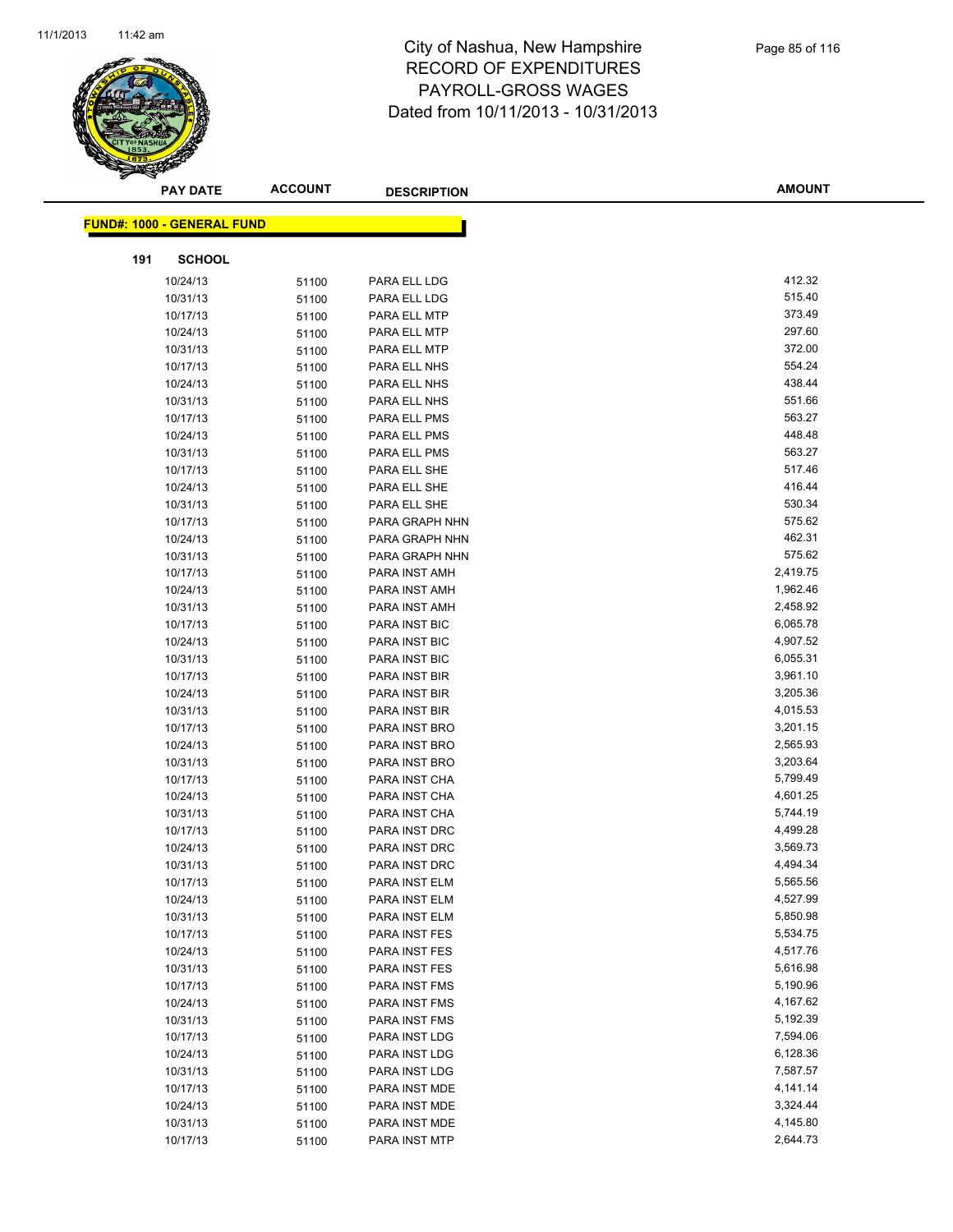

|     | <b>PAY DATE</b>                   | <b>ACCOUNT</b> | <b>DESCRIPTION</b>             | <b>AMOUNT</b>    |
|-----|-----------------------------------|----------------|--------------------------------|------------------|
|     | <b>FUND#: 1000 - GENERAL FUND</b> |                |                                |                  |
|     |                                   |                |                                |                  |
| 191 | <b>SCHOOL</b>                     |                |                                |                  |
|     | 10/24/13                          | 51100          | <b>PARA INST MTP</b>           | 2,125.47         |
|     | 10/31/13                          | 51100          | PARA INST MTP                  | 2,642.32         |
|     | 10/17/13                          | 51100          | PARA INST NHN                  | 2,606.58         |
|     | 10/24/13                          | 51100          | PARA INST NHN                  | 2,093.85         |
|     | 10/31/13                          | 51100          | PARA INST NHN                  | 2,605.90         |
|     | 10/17/13                          | 51100          | PARA INST NHS                  | 2,046.83         |
|     | 10/25/13                          | 51100          | PARA INST NHS                  | 1,229.85         |
|     | 10/31/13                          | 51100          | PARA INST NHS                  | 2,529.67         |
|     | 10/17/13                          | 51100          | PARA INST NSE                  | 951.76           |
|     | 10/24/13                          | 51100          | PARA INST NSE                  | 763.68           |
|     | 10/31/13                          | 51100          | PARA INST NSE                  | 952.35           |
|     | 10/17/13                          | 51100          | PARA INST PMS                  | 4,321.21         |
|     | 10/24/13                          | 51100          | PARA INST PMS                  | 3,455.47         |
|     | 10/31/13                          | 51100          | PARA INST PMS                  | 4,338.21         |
|     | 10/17/13                          | 51100          | PARA INST SHE                  | 3,718.65         |
|     | 10/24/13                          | 51100          | PARA INST SHE                  | 2,989.65         |
|     | 10/31/13                          | 51100          | PARA INST SHE                  | 3,728.15         |
|     | 10/17/13                          | 51100          | PARA JOB COACH                 | 471.25           |
|     | 10/24/13                          | 51100          | PARA JOB COACH                 | 383.48           |
|     | 10/31/13                          | 51100          | PARA JOB COACH                 | 481.51           |
|     | 10/17/13                          | 51100          | PARA KIND AMH                  | 545.15           |
|     | 10/24/13                          | 51100          | PARA KIND AMH                  | 963.18           |
|     | 10/31/13                          | 51100          | PARA KIND AMH                  | 937.72           |
|     | 10/17/13                          | 51100          | PARA KIND BIC                  | 542.84           |
|     | 10/24/13                          | 51100          | PARA KIND BIC                  | 433.21           |
|     | 10/31/13                          | 51100          | PARA KIND BIC                  | 541.07           |
|     | 10/17/13                          | 51100          | PARA KIND BIR                  | 524.51           |
|     | 10/24/13                          | 51100          | PARA KIND BIR                  | 417.99<br>522.79 |
|     | 10/31/13<br>10/17/13              | 51100          | PARA KIND BIR                  | 540.19           |
|     |                                   | 51100          | PARA KIND BRO                  | 428.95           |
|     | 10/24/13                          | 51100          | PARA KIND BRO<br>PARA KIND BRO | 539.47           |
|     | 10/31/13                          | 51100          | PARA KIND CHA                  | 444.98           |
|     | 10/17/13<br>10/24/13              | 51100          | PARA KIND CHA                  | 353.04           |
|     | 10/31/13                          | 51100<br>51100 | PARA KIND CHA                  | 441.30           |
|     | 10/17/13                          |                | PARA KIND DRC                  | 515.40           |
|     | 10/24/13                          | 51100<br>51100 | PARA KIND DRC                  | 412.32           |
|     | 10/31/13                          | 51100          | PARA KIND DRC                  | 515.40           |
|     | 10/17/13                          | 51100          | PARA KIND FES                  | 799.21           |
|     | 10/24/13                          | 51100          | PARA KIND FES                  | 895.90           |
|     | 10/31/13                          | 51100          | PARA KIND FES                  | 1,285.87         |
|     | 10/17/13                          | 51100          | PARA KIND LDG                  | 928.50           |
|     | 10/24/13                          | 51100          | PARA KIND LDG                  | 742.80           |
|     | 10/31/13                          | 51100          | PARA KIND LDG                  | 928.50           |
|     | 10/17/13                          | 51100          | PARA KIND MDE                  | 538.94           |
|     | 10/24/13                          | 51100          | PARA KIND MDE                  | 378.39           |
|     | 10/31/13                          | 51100          | PARA KIND MDE                  | 532.20           |
|     | 10/17/13                          | 51100          | PARA KIND MTP                  | 1,067.42         |
|     | 10/24/13                          | 51100          | PARA KIND MTP                  | 851.52           |
|     | 10/31/13                          | 51100          | PARA KIND MTP                  | 1,072.38         |
|     | 10/17/13                          | 51100          | PARA KIND NSE                  | 543.03           |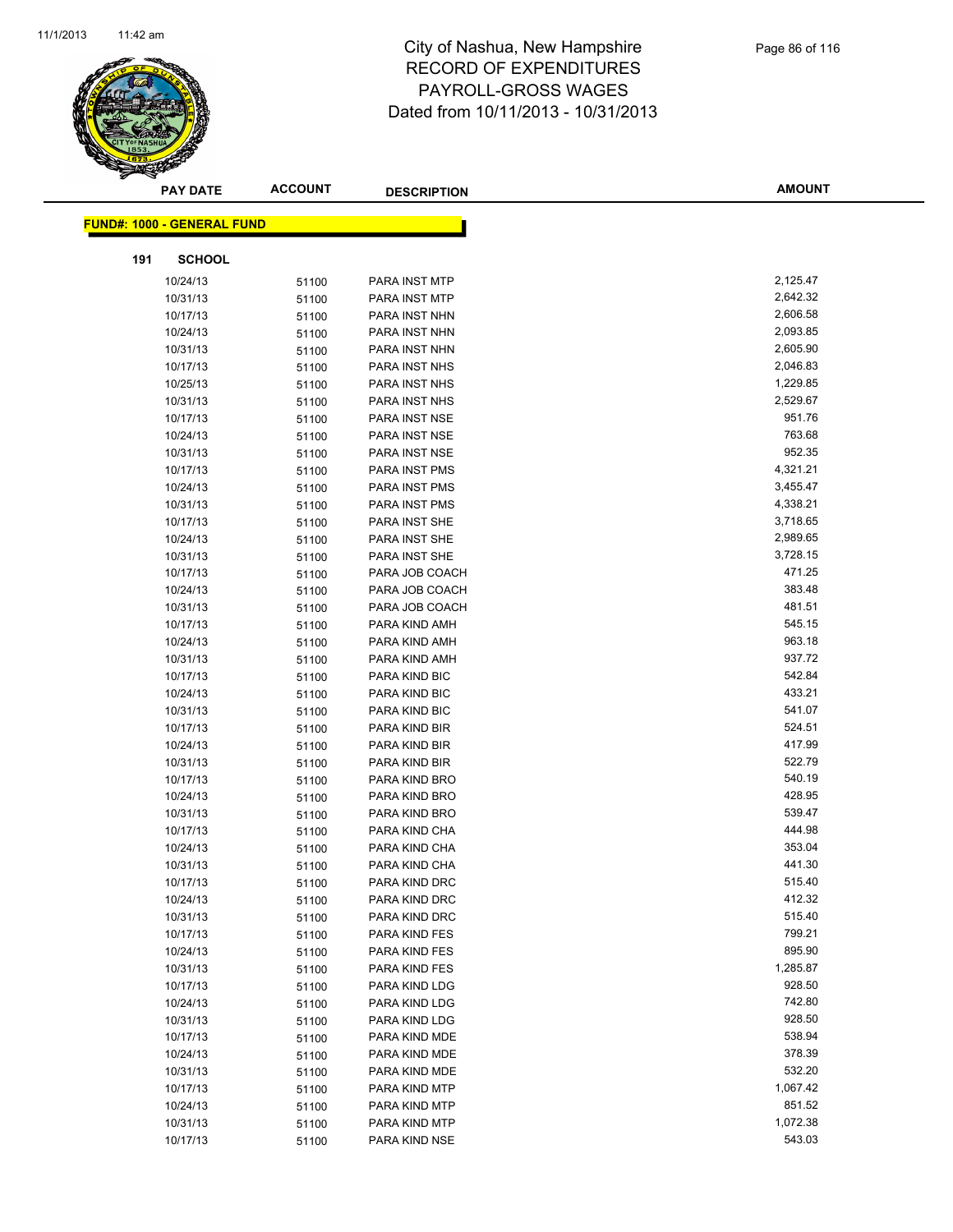

|     | <b>PAY DATE</b>                   | <b>ACCOUNT</b> | <b>DESCRIPTION</b> | <b>AMOUNT</b>        |
|-----|-----------------------------------|----------------|--------------------|----------------------|
|     |                                   |                |                    |                      |
|     | <b>FUND#: 1000 - GENERAL FUND</b> |                |                    |                      |
| 191 | <b>SCHOOL</b>                     |                |                    |                      |
|     | 10/24/13                          | 51100          | PARA KIND NSE      | 439.96               |
|     | 10/31/13                          | 51100          | PARA KIND NSE      | 542.31               |
|     | 10/17/13                          | 51100          | PARA KIND SHE      | 598.75               |
|     | 10/24/13                          | 51100          | PARA KIND SHE      | 479.00               |
|     | 10/31/13                          | 51100          | PARA KIND SHE      | 598.75               |
|     | 10/17/13                          | 51100          | PARA MEDIA NHN     | 611.90               |
|     | 10/24/13                          | 51100          | PARA MEDIA NHN     | 491.69               |
|     | 10/31/13                          | 51100          | PARA MEDIA NHN     | 611.90               |
|     | 10/17/13                          | 51100          | PARA MEDIA NHS     | 1,123.41             |
|     | 10/24/13                          | 51100          | PARA MEDIA NHS     | 915.54               |
|     | 10/31/13                          | 51100          | PARA MEDIA NHS     | 1,120.85             |
|     | 10/17/13                          | 51100          | PARA PRE SCH BIC   | 1,370.41             |
|     | 10/24/13                          | 51100          | PARA PRE SCH BIC   | 1,062.42             |
|     | 10/31/13                          | 51100          | PARA PRE SCH BIC   | 1,378.81             |
|     | 10/17/13                          | 51100          | PARA PRE SCH BRO   | 4,350.22             |
|     | 10/24/13                          | 51100          | PARA PRE SCH BRO   | 3,076.15             |
|     | 10/31/13                          | 51100          | PARA PRE SCH BRO   | 3,937.52             |
|     | 10/17/13                          | 51100          | PARA PRE SCH MTP   | 334.23               |
|     | 10/17/13                          | 51100          | PARA PRE SCH NSE   | 314.88               |
|     | 10/31/13                          | 51100          | PARA PRE SCH NSE   | 314.88               |
|     | 10/17/13                          | 51100          | PARA READ ELM      | 565.39               |
|     | 10/24/13                          | 51100          | PARA READ ELM      | 452.39               |
|     | 10/31/13                          | 51100          | PARA READ ELM      | 563.62               |
|     | 10/17/13                          | 51100          | PARA SCI NHN       | 566.55               |
|     | 10/24/13                          | 51100          | PARA SCI NHN       | 453.24               |
|     | 10/31/13                          | 51100          | PARA SCI NHN       | 566.55               |
|     | 10/17/13                          | 51100          | PARA SCI NHS       | 593.00               |
|     | 10/24/13                          | 51100          | PARA SCI NHS       | 436.02               |
|     | 10/31/13                          | 51100          | PARA SCI NHS       | 585.10               |
|     | 10/17/13                          | 51100          | PARA TTI AMH       | 380.93               |
|     | 10/24/13                          | 51100          | PARA TTI AMH       | 304.67               |
|     | 10/31/13                          | 51100          | PARA TTI AMH       | 372.00               |
|     | 10/17/13                          | 51100          | PARA TTI LDG       | 393.60               |
|     | 10/24/13                          | 51100          | PARA TTI LDG       | 314.88               |
|     | 10/31/13                          | 51100          | PARA TTI LDG       | 393.60               |
|     | 10/17/13                          | 51100          | PARA VOC NHS       | 967.33               |
|     | 10/24/13                          | 51100          | PARA VOC NHS       | 321.81               |
|     | 10/31/13                          | 51100          | PARA VOC NHS       | 848.52               |
|     | 10/24/13                          | 51100          | PEER COACH SCIENCE | 6,471.16             |
|     | 10/24/13                          | 51100          | PRINCIPAL AMH      | 3,365.40             |
|     | 10/24/13                          | 51100          | PRINCIPAL BIC      | 3,724.49             |
|     | 10/24/13                          | 51100          | PRINCIPAL BIR      | 3,469.20             |
|     | 10/24/13                          | 51100          | PRINCIPAL BRO      | 3,509.50             |
|     | 10/24/13                          | 51100          | PRINCIPAL CHA      | 3,413.40             |
|     | 10/24/13                          | 51100          | PRINCIPAL DRC      | 3,572.10             |
|     | 10/24/13                          | 51100          | PRINCIPAL ELM      | 3,630.60             |
|     | 10/24/13                          | 51100          | PRINCIPAL FES      | 3,365.40             |
|     | 10/24/13                          | 51100          | PRINCIPAL FMS      | 3,909.90             |
|     | 10/24/13                          | 51100          | PRINCIPAL LDG      | 3,727.90<br>3,413.40 |
|     | 10/24/13                          | 51100          | PRINCIPAL MDE      |                      |
|     | 10/24/13                          | 51100          | PRINCIPAL MTP      | 3,509.50             |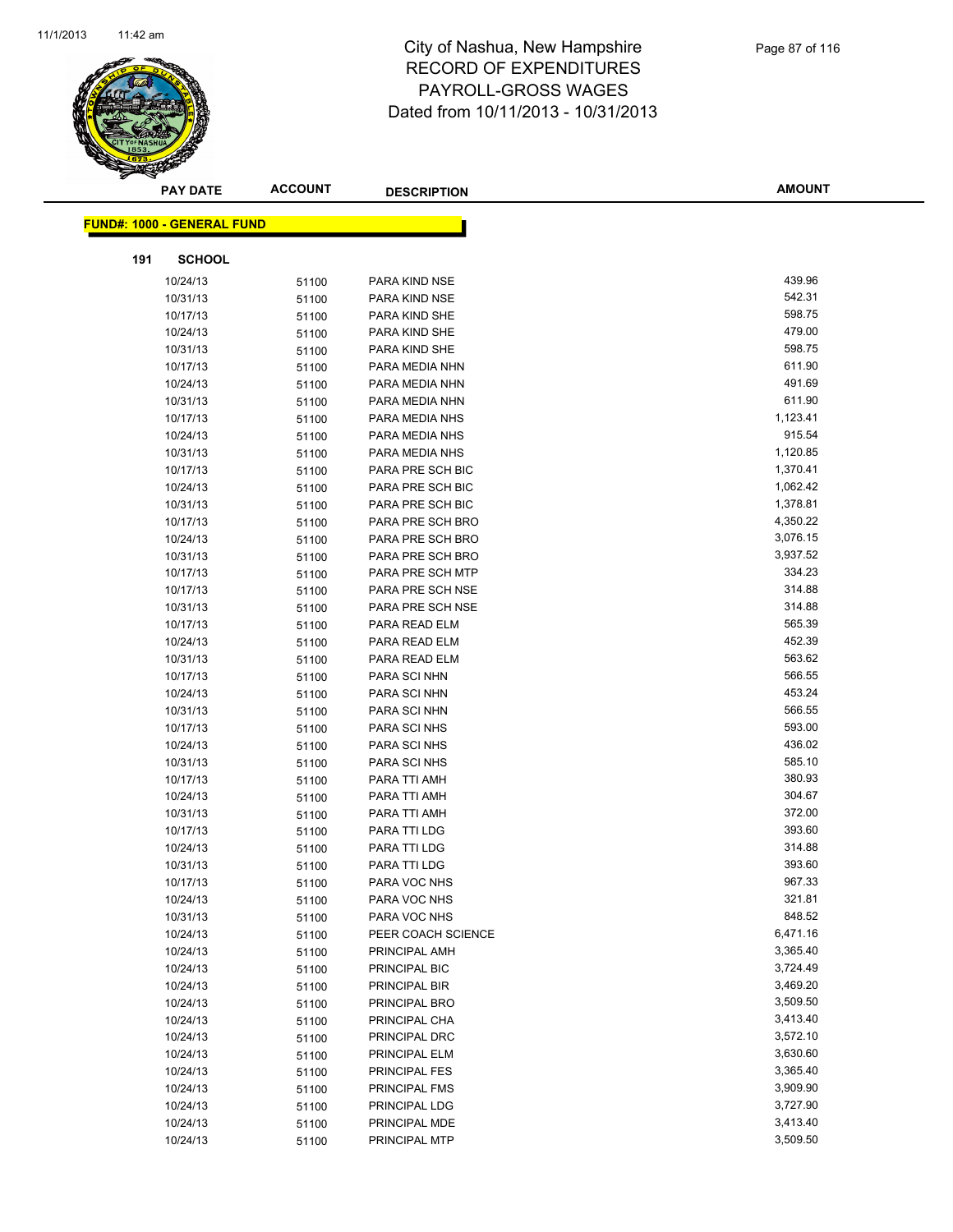

|     | <b>PAY DATE</b>                   | <b>ACCOUNT</b> | <b>DESCRIPTION</b>               | <b>AMOUNT</b>         |
|-----|-----------------------------------|----------------|----------------------------------|-----------------------|
|     |                                   |                |                                  |                       |
|     | <b>FUND#: 1000 - GENERAL FUND</b> |                |                                  |                       |
| 191 | <b>SCHOOL</b>                     |                |                                  |                       |
|     | 10/24/13                          | 51100          | PRINCIPAL NHN                    | 4,021.50              |
|     | 10/24/13                          | 51100          | PRINCIPAL NHS                    | 3,961.50              |
|     | 10/24/13                          | 51100          | PRINCIPAL NSE                    | 3,469.20              |
|     | 10/24/13                          | 51100          | PRINCIPAL PMS                    | 3,615.40              |
|     | 10/24/13                          | 51100          | PRINCIPAL SHE                    | 3,773.80              |
|     | 10/24/13                          | 51100          | SCHOOL PSYCHOLOGIST WID          | 36,208.00             |
|     | 10/17/13                          | 51100          | <b>SECURITY GUARD NHS</b>        | 1,384.00              |
|     | 10/24/13                          | 51100          | <b>SECURITY GUARD NHS</b>        | 1,384.00              |
|     | 10/31/13                          | 51100          | <b>SECURITY GUARD NHS</b>        | 1,384.00              |
|     | 10/17/13                          | 51100          | <b>SECURITY MONITOR NHN</b>      | 1,941.60              |
|     | 10/24/13                          | 51100          | <b>SECURITY MONITOR NHN</b>      | 1,812.17              |
|     | 10/31/13                          | 51100          | <b>SECURITY MONITOR NHN</b>      | 1,941.11              |
|     | 10/17/13                          | 51100          | SECURITY MONITOR NHS             | 1,294.40              |
|     | 10/24/13                          | 51100          | <b>SECURITY MONITOR NHS</b>      | 1,293.91              |
|     | 10/31/13                          | 51100          | <b>SECURITY MONITOR NHS</b>      | 1,294.40              |
|     | 10/17/13                          | 51100          | SIGN LANGUAGE INTERPRETER        | 3,242.22              |
|     | 10/24/13                          | 51100          | SIGN LANGUAGE INTERPRETER        | 2,206.18              |
|     | 10/31/13                          | 51100          | SIGN LANGUAGE INTERPRETER        | 2,762.34              |
|     | 10/24/13                          | 51100          | <b>SLC GRANT DIRECTOR</b>        | 3,310.30              |
|     | 10/24/13                          | 51100          | SOCIAL WORKER ELM                | 2,245.10              |
|     | 10/24/13                          | 51100          | SOCIAL WORKER FMS                | 2,496.40              |
|     | 10/24/13                          | 51100          | SPEECH LANG PATHOLOGIST WID      | 49,496.10             |
|     | 10/24/13                          | 51100          | STUDENT ACTIVITY COORD NHN       | 1,143.00              |
|     | 10/24/13                          | 51100          | STUDENT ACTIVITY COORD NHS       | 1,074.39              |
|     | 10/24/13                          | 51100          | <b>SUPERINTENDENT</b>            | 5,407.80              |
|     | 10/17/13                          | 51100          | SYSTEMS ADMIN FULL YEAR          | 2,569.72              |
|     | 10/24/13                          | 51100          | SYSTEMS ADMIN FULL YEAR          | 14,912.24             |
|     | 10/24/13                          | 51100          | SYSTEMS ADMIN SCH YEAR           | 210.56                |
|     | 10/24/13                          | 51100          | <b>TEACHER ART AMH</b>           | 2,458.00              |
|     | 10/24/13                          | 51100          | <b>TEACHER ART BIC</b>           | 1,779.20              |
|     | 10/24/13                          | 51100          | <b>TEACHER ART BIR</b>           | 2,458.00              |
|     | 10/24/13                          | 51100          | <b>TEACHER ART BRO</b>           | 2,336.06              |
|     | 10/24/13                          | 51100          | TEACHER ART CHA                  | 2,631.00              |
|     | 10/24/13                          | 51100          | TEACHER ART DRC                  | 1,718.30              |
|     | 10/24/13                          | 51100          | <b>TEACHER ART ELM</b>           | 4,807.00              |
|     | 10/24/13                          | 51100          | TEACHER ART FES                  | 2,631.00              |
|     | 10/24/13                          | 51100          | <b>TEACHER ART FMS</b>           | 4,548.20              |
|     | 10/24/13                          | 51100          | <b>TEACHER ART LDG</b>           | 1,928.30              |
|     | 10/24/13                          | 51100          | <b>TEACHER ART MDE</b>           | 1,718.30              |
|     | 10/24/13                          | 51100          | <b>TEACHER ART NHN</b>           | 9,737.90              |
|     | 10/24/13                          | 51100          | <b>TEACHER ART NHS</b>           | 11,239.11             |
|     | 10/24/13                          | 51100          | <b>TEACHER ART NSE</b>           | 2,717.60              |
|     | 10/24/13                          | 51100          | <b>TEACHER ART PMS</b>           | 3,298.21              |
|     | 10/24/13                          | 51100          | <b>TEACHER ART SHE</b>           | 1,765.30              |
|     | 10/24/13                          | 51100          | <b>TEACHER AUTO NHN</b>          | 4,916.00              |
|     | 10/24/13                          | 51100          | <b>TEACHER BEHAVIOR SPEC WID</b> | 5,262.00              |
|     | 10/24/13                          | 51100          | TEACHER BIO TEC NHN              | 2,047.30              |
|     | 10/24/13                          | 51100          | TEACHER BUILD CONST NHS          | 2,458.00              |
|     | 10/24/13                          | 51100          | <b>TEACHER BUSINESS NHN</b>      | 10,337.59<br>4,962.70 |
|     | 10/24/13                          | 51100          | TEACHER BUSINESS NHS             |                       |
|     | 10/24/13                          | 51100          | <b>TEACHER COMPUTER ELM</b>      | 4,133.00              |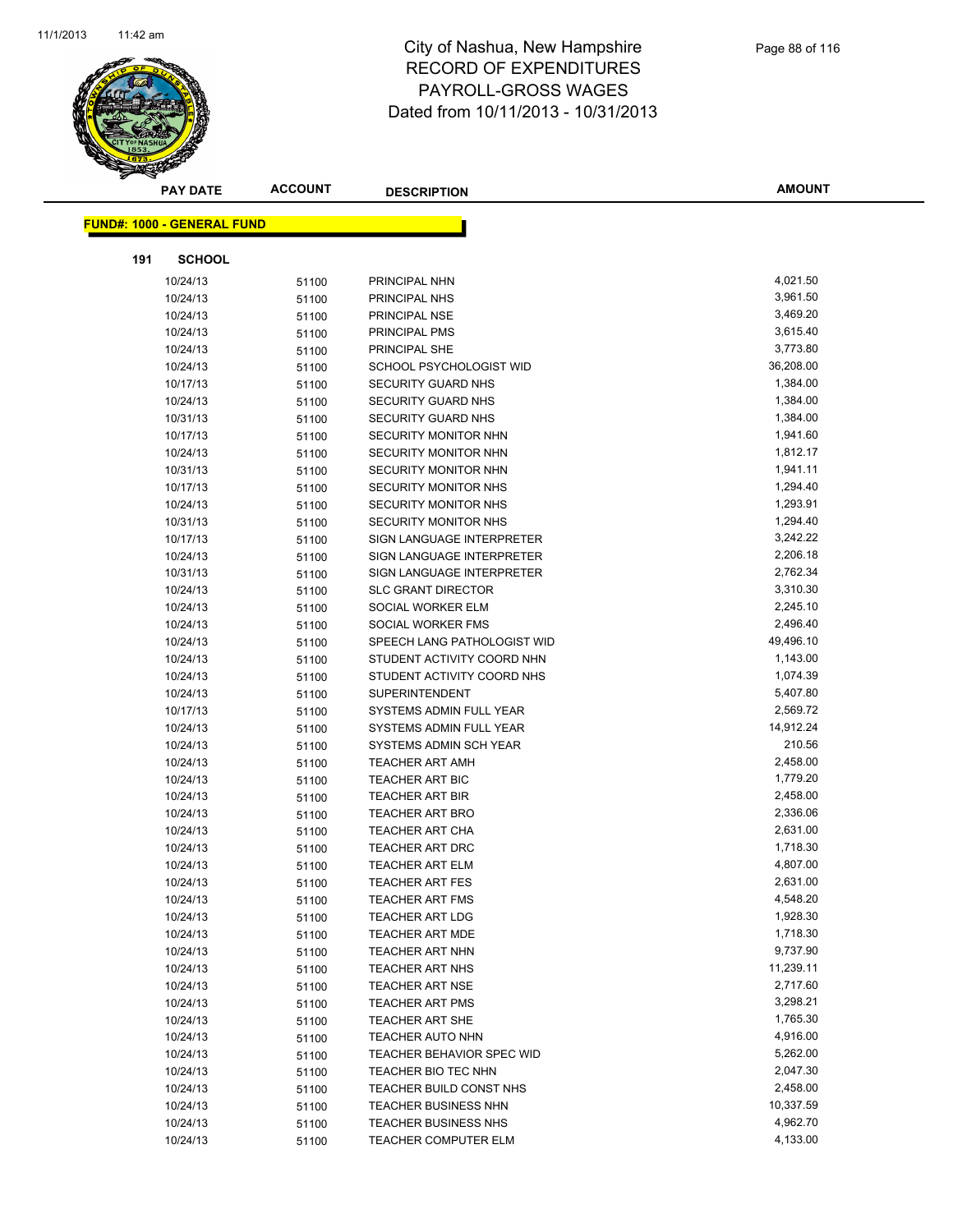

|     | <b>PAY DATE</b>                   | <b>ACCOUNT</b> | <b>DESCRIPTION</b>              | <b>AMOUNT</b> |
|-----|-----------------------------------|----------------|---------------------------------|---------------|
|     | <b>FUND#: 1000 - GENERAL FUND</b> |                |                                 |               |
|     |                                   |                |                                 |               |
| 191 | <b>SCHOOL</b>                     |                |                                 |               |
|     | 10/24/13                          | 51100          | <b>TEACHER COMPUTER FMS</b>     | 2,631.00      |
|     | 10/24/13                          | 51100          | TEACHER COMPUTER NHN            | 2,102.70      |
|     | 10/24/13                          | 51100          | TEACHER COMPUTER NHS            | 4,692.73      |
|     | 10/24/13                          | 51100          | <b>TEACHER COMPUTER PMS</b>     | 8,246.70      |
|     | 10/24/13                          | 51100          | TEACHER COSMETOLOGY NHN         | 5,311.80      |
|     | 10/24/13                          | 51100          | <b>TEACHER CULINARY NHN</b>     | 4,916.00      |
|     | 10/24/13                          | 51100          | <b>TEACHER DEAF NSE</b>         | 4,141.90      |
|     | 10/24/13                          | 51100          | <b>TEACHER DEAF WID</b>         | 1,721.49      |
|     | 10/24/13                          | 51100          | <b>TEACHER DWSE AMH</b>         | 6,696.40      |
|     | 10/24/13                          | 51100          | <b>TEACHER DWSE BIR</b>         | 3,902.80      |
|     | 10/24/13                          | 51100          | <b>TEACHER DWSE BRO</b>         | 5,397.30      |
|     | 10/24/13                          | 51100          | <b>TEACHER DWSE CHA</b>         | 2,245.10      |
|     | 10/24/13                          | 51100          | <b>TEACHER DWSE ELM</b>         | 10,036.49     |
|     | 10/24/13                          | 51100          | <b>TEACHER DWSE MDE</b>         | 2,586.53      |
|     | 10/24/13                          | 51100          | <b>TEACHER DWSE NSE</b>         | 1,779.20      |
|     | 10/24/13                          | 51100          | <b>TEACHER DWSE PMS</b>         | 6,844.00      |
|     | 10/24/13                          | 51100          | <b>TEACHER DWSE SHE</b>         | 4,216.49      |
|     | 10/24/13                          | 51100          | <b>TEACHER ECE NHS</b>          | 5,262.00      |
|     | 10/24/13                          | 51100          | TEACHER ELECTRICAL NHS          | 2,458.00      |
|     | 10/24/13                          | 51100          | <b>TEACHER ELL AMH</b>          | 1,639.60      |
|     | 10/24/13                          | 51100          | <b>TEACHER ELL BIR</b>          | 2,631.00      |
|     | 10/24/13                          | 51100          | <b>TEACHER ELL DRC</b>          | 5,442.50      |
|     | 10/24/13                          | 51100          | <b>TEACHER ELL ELM</b>          | 4,209.60      |
|     | 10/24/13                          | 51100          | <b>TEACHER ELL FES</b>          | 7,676.71      |
|     | 10/24/13                          | 51100          | <b>TEACHER ELL FMS</b>          | 1,905.80      |
|     | 10/24/13                          | 51100          | <b>TEACHER ELL LDG</b>          | 5,691.70      |
|     | 10/24/13                          | 51100          | <b>TEACHER ELL MTP</b>          | 2,631.00      |
|     | 10/24/13                          | 51100          | <b>TEACHER ELL NHN</b>          | 3,929.00      |
|     | 10/24/13                          | 51100          | TEACHER ELL NHS                 | 6,571.20      |
|     | 10/24/13                          | 51100          | <b>TEACHER ELL PMS</b>          | 1,779.20      |
|     | 10/24/13                          | 51100          | TEACHER ELL SHE                 | 1,911.90      |
|     | 10/24/13                          | 51100          | <b>TEACHER ENGINEER NHS</b>     | 2,149.80      |
|     | 10/24/13                          | 51100          | <b>TEACHER ENGLISH ELM</b>      | 22,067.81     |
|     | 10/24/13                          | 51100          | <b>TEACHER ENGLISH FMS</b>      | 16,626.70     |
|     | 10/24/13                          | 51100          | <b>TEACHER ENGLISH NHN</b>      | 35,511.31     |
|     | 10/24/13                          | 51100          | TEACHER ENGLISH NHS             | 39,654.70     |
|     | 10/24/13                          | 51100          | <b>TEACHER ENGLISH PMS</b>      | 15,149.10     |
|     | 10/24/13                          | 51100          | <b>TEACHER FACS ELM</b>         | 3,212.51      |
|     | 10/24/13                          | 51100          | <b>TEACHER FACS FMS</b>         | 4,326.61      |
|     | 10/24/13                          | 51100          | <b>TEACHER FACS NHN</b>         | 5,546.70      |
|     | 10/24/13                          | 51100          | TEACHER FACS NHS                | 1,928.30      |
|     | 10/24/13                          | 51100          | <b>TEACHER FACS PMS</b>         | 5,089.00      |
|     | 10/24/13                          | 51100          | TEACHER FOREIGN LANG ELM        | 5,348.60      |
|     | 10/24/13                          | 51100          | <b>TEACHER FOREIGN LANG FMS</b> | 2,631.00      |
|     | 10/24/13                          | 51100          | TEACHER FOREIGN LANG NHN        | 12,307.90     |
|     | 10/24/13                          | 51100          | <b>TEACHER FOREIGN LANG NHS</b> | 16,459.20     |
|     | 10/24/13                          | 51100          | <b>TEACHER FOREIGN LANG PMS</b> | 5,175.60      |
|     | 10/24/13                          | 51100          | <b>TEACHER GR1 AMH</b>          | 7,246.10      |
|     | 10/24/13                          | 51100          | <b>TEACHER GR1 BIC</b>          | 9,263.20      |
|     | 10/24/13                          | 51100          | <b>TEACHER GR1 BIR</b>          | 9,588.60      |
|     | 10/24/13                          | 51100          | <b>TEACHER GR1 BRO</b>          | 6,240.30      |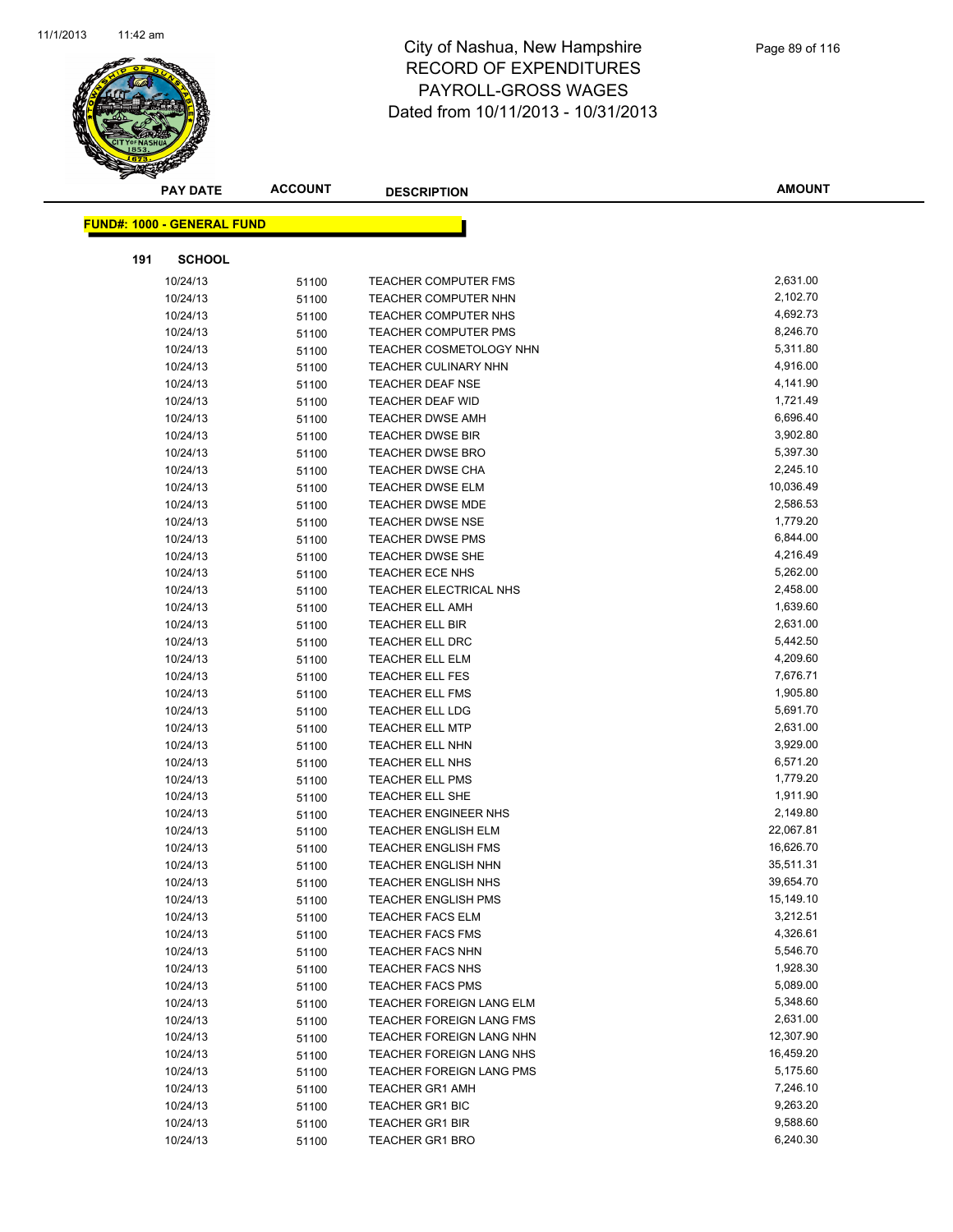

|     | <b>PAY DATE</b>                   | <b>ACCOUNT</b> | <b>DESCRIPTION</b>     | <b>AMOUNT</b> |
|-----|-----------------------------------|----------------|------------------------|---------------|
|     | <b>FUND#: 1000 - GENERAL FUND</b> |                |                        |               |
|     |                                   |                |                        |               |
| 191 | <b>SCHOOL</b>                     |                |                        |               |
|     | 10/24/13                          | 51100          | <b>TEACHER GR1 CHA</b> | 6,426.90      |
|     | 10/24/13                          | 51100          | <b>TEACHER GR1 DRC</b> | 8,037.70      |
|     | 10/24/13                          | 51100          | <b>TEACHER GR1 FES</b> | 9,686.49      |
|     | 10/24/13                          | 51100          | <b>TEACHER GR1 LDG</b> | 8,595.50      |
|     | 10/24/13                          | 51100          | <b>TEACHER GR1 MDE</b> | 9,336.30      |
|     | 10/24/13                          | 51100          | <b>TEACHER GR1 MTP</b> | 5,089.00      |
|     | 10/24/13                          | 51100          | <b>TEACHER GR1 NSE</b> | 5,262.00      |
|     | 10/24/13                          | 51100          | <b>TEACHER GR1 SHE</b> | 9,409.50      |
|     | 10/24/13                          | 51100          | <b>TEACHER GR2 AMH</b> | 5,608.50      |
|     | 10/24/13                          | 51100          | <b>TEACHER GR2 BIC</b> | 11,383.50     |
|     | 10/24/13                          | 51100          | <b>TEACHER GR2 BIR</b> | 9,327.40      |
|     | 10/24/13                          | 51100          | <b>TEACHER GR2 BRO</b> | 6,672.70      |
|     | 10/24/13                          | 51100          | <b>TEACHER GR2 CHA</b> | 7,846.80      |
|     | 10/24/13                          | 51100          | <b>TEACHER GR2 DRC</b> | 5,831.50      |
|     | 10/24/13                          | 51100          | <b>TEACHER GR2 FES</b> | 7,596.10      |
|     | 10/24/13                          | 51100          | <b>TEACHER GR2 LDG</b> | 9,327.40      |
|     | 10/24/13                          | 51100          | <b>TEACHER GR2 MDE</b> | 6,168.99      |
|     | 10/24/13                          | 51100          | <b>TEACHER GR2 MTP</b> | 8,759.50      |
|     | 10/24/13                          | 51100          | <b>TEACHER GR2 NSE</b> | 6,327.40      |
|     | 10/24/13                          | 51100          | <b>TEACHER GR2 SHE</b> | 5,643.90      |
|     | 10/24/13                          | 51100          | <b>TEACHER GR3 AMH</b> | 4,368.30      |
|     | 10/24/13                          | 51100          | <b>TEACHER GR3 BIC</b> | 6,847.16      |
|     | 10/24/13                          | 51100          | <b>TEACHER GR3 BIR</b> | 8,067.50      |
|     | 10/24/13                          | 51100          | <b>TEACHER GR3 BRO</b> | 7,495.70      |
|     | 10/24/13                          | 51100          | <b>TEACHER GR3 CHA</b> | 5,198.00      |
|     | 10/24/13                          | 51100          | <b>TEACHER GR3 DRC</b> | 5,209.10      |
|     | 10/24/13                          | 51100          | <b>TEACHER GR3 FES</b> | 8,279.91      |
|     | 10/24/13                          | 51100          | <b>TEACHER GR3 LDG</b> | 6,739.70      |
|     | 10/24/13                          | 51100          | <b>TEACHER GR3 MDE</b> | 13,332.91     |
|     | 10/24/13                          | 51100          | <b>TEACHER GR3 MTP</b> | 4,913.60      |
|     | 10/24/13                          | 51100          | <b>TEACHER GR3 NSE</b> | 3,780.30      |
|     | 10/24/13                          | 51100          | <b>TEACHER GR3 SHE</b> | 13,135.90     |
|     | 10/24/13                          | 51100          | <b>TEACHER GR4 AMH</b> | 3,730.00      |
|     | 10/24/13                          | 51100          | <b>TEACHER GR4 BIC</b> | 6,974.00      |
|     | 10/24/13                          | 51100          | <b>TEACHER GR4 BIR</b> | 6,048.00      |
|     | 10/24/13                          | 51100          | <b>TEACHER GR4 BRO</b> | 6,724.30      |
|     | 10/24/13                          | 51100          | <b>TEACHER GR4 CHA</b> | 11,777.80     |
|     | 10/24/13                          | 51100          | <b>TEACHER GR4 DRC</b> | 4,809.10      |
|     | 10/24/13                          | 51100          | <b>TEACHER GR4 FES</b> | 11,019.26     |
|     | 10/24/13                          | 51100          | <b>TEACHER GR4 LDG</b> | 8,541.00      |
|     | 10/24/13                          | 51100          | <b>TEACHER GR4 MDE</b> | 7,838.20      |
|     | 10/24/13                          | 51100          | <b>TEACHER GR4 MTP</b> | 7,126.40      |
|     | 10/24/13                          | 51100          | <b>TEACHER GR4 NSE</b> | 8,544.90      |
|     | 10/24/13                          | 51100          | <b>TEACHER GR4 SHE</b> | 5,604.20      |
|     | 10/24/13                          | 51100          | <b>TEACHER GR5 AMH</b> | 5,089.00      |
|     | 10/24/13                          | 51100          | <b>TEACHER GR5 BIC</b> | 10,932.50     |
|     | 10/24/13                          | 51100          | <b>TEACHER GR5 BIR</b> | 9,688.10      |
|     | 10/24/13                          | 51100          | <b>TEACHER GR5 BRO</b> | 9,916.80      |
|     | 10/24/13                          | 51100          | <b>TEACHER GR5 CHA</b> | 6,288.70      |
|     | 10/24/13                          | 51100          | <b>TEACHER GR5 DRC</b> | 5,118.60      |
|     | 10/24/13                          | 51100          | <b>TEACHER GR5 FES</b> | 7,567.60      |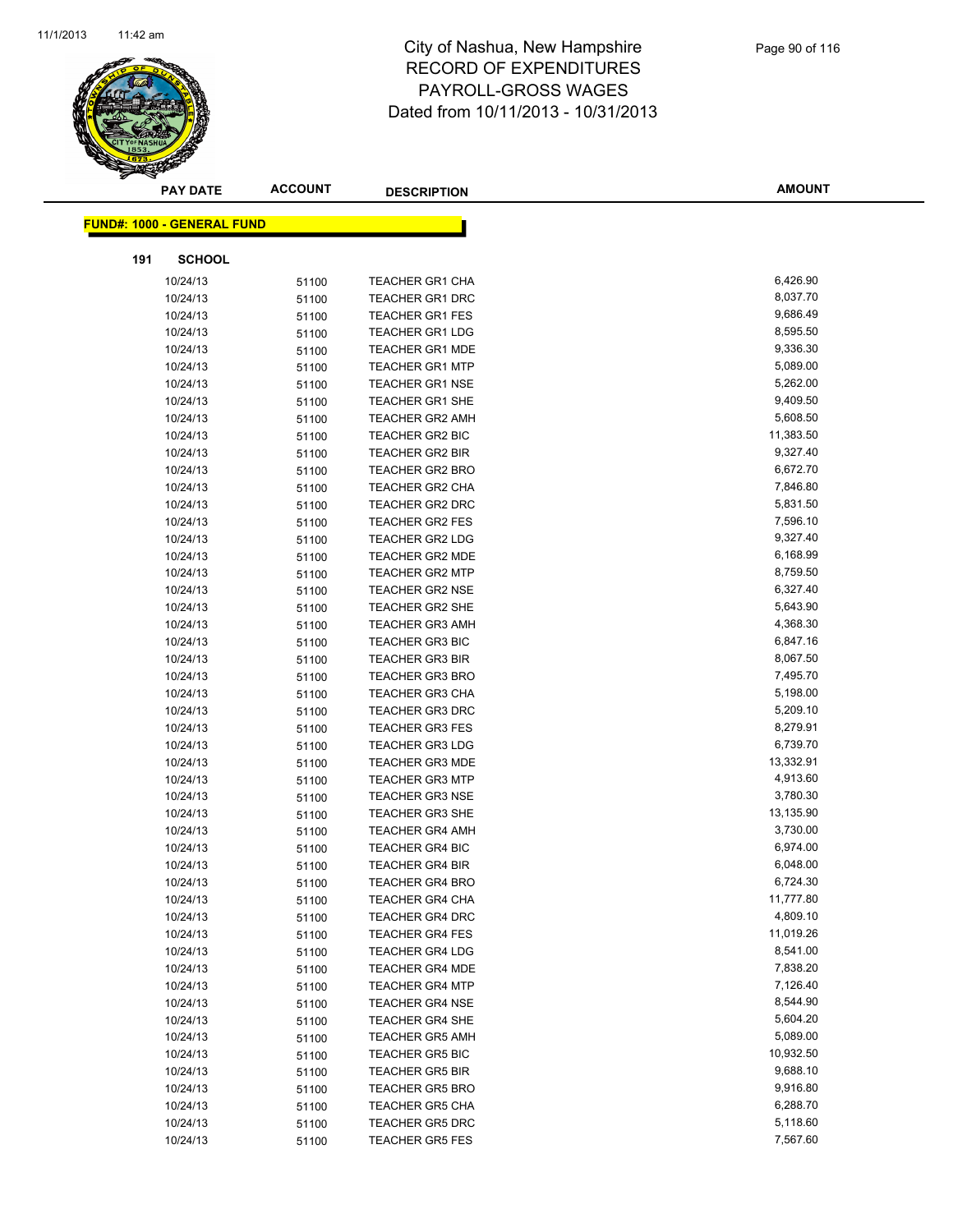

|     | <b>PAY DATE</b>                   | <b>ACCOUNT</b> | <b>DESCRIPTION</b>            | <b>AMOUNT</b>        |
|-----|-----------------------------------|----------------|-------------------------------|----------------------|
|     | <b>FUND#: 1000 - GENERAL FUND</b> |                |                               |                      |
|     |                                   |                |                               |                      |
| 191 | <b>SCHOOL</b>                     |                |                               |                      |
|     | 10/24/13                          | 51100          | <b>TEACHER GR5 LDG</b>        | 9,582.50             |
|     | 10/24/13                          | 51100          | <b>TEACHER GR5 MDE</b>        | 9,097.00             |
|     | 10/24/13                          | 51100          | <b>TEACHER GR5 MTP</b>        | 5,433.40             |
|     | 10/24/13                          | 51100          | <b>TEACHER GR5 NSE</b>        | 7,590.20             |
|     | 10/24/13                          | 51100          | <b>TEACHER GR5 SHE</b>        | 5,089.00             |
|     | 10/24/13                          | 51100          | <b>TEACHER GR6 ELM</b>        | 28,535.91            |
|     | 10/24/13                          | 51100          | <b>TEACHER GR6 FMS</b>        | 25,614.60            |
|     | 10/24/13                          | 51100          | <b>TEACHER GR6 PMS</b>        | 22,327.30            |
|     | 10/24/13                          | 51100          | <b>TEACHER GRAPH NHS</b>      | 8,954.20             |
|     | 10/24/13                          | 51100          | <b>TEACHER GRAPHICS NHN</b>   | 2,458.00             |
|     | 10/24/13                          | 51100          | <b>TEACHER HEALTH ELM</b>     | 2,333.10             |
|     | 10/24/13                          | 51100          | <b>TEACHER HEALTH NHN</b>     | 2,745.50             |
|     | 10/31/13                          | 51100          | <b>TEACHER HEALTH NHN</b>     | 614.31               |
|     | 10/24/13                          | 51100          | <b>TEACHER HEALTH NHS</b>     | 2,458.00             |
|     | 10/24/13                          | 51100          | <b>TEACHER HEALTHOC NHS</b>   | 7,720.00             |
|     | 10/24/13                          | 51100          | TEACHER IN SCH SUSPENSION ELM | 1,510.90             |
|     | 10/24/13                          | 51100          | TEACHER IN SCH SUSPENSION NHS | 2,414.70             |
|     | 10/24/13                          | 51100          | TEACHER INST SPED WID         | 4,076.39             |
|     | 10/24/13                          | 51100          | <b>TEACHER KIND AMH</b>       | 4,659.80             |
|     | 10/24/13                          | 51100          | <b>TEACHER KIND BIC</b>       | 3,860.00             |
|     | 10/24/13                          | 51100          | <b>TEACHER KIND BIR</b>       | 2,244.10             |
|     | 10/24/13                          | 51100          | <b>TEACHER KIND BRO</b>       | 2,458.00             |
|     | 10/24/13                          | 51100          | <b>TEACHER KIND CHA</b>       | 6,739.70             |
|     | 10/24/13                          | 51100          | <b>TEACHER KIND DRC</b>       | 6,225.97             |
|     | 10/24/13                          | 51100          | <b>TEACHER KIND FES</b>       | 7,356.06             |
|     | 10/24/13                          | 51100          | <b>TEACHER KIND LDG</b>       | 10,784.00            |
|     | 10/24/13                          | 51100          | <b>TEACHER KIND MDE</b>       | 4,398.60             |
|     | 10/24/13                          | 51100          | <b>TEACHER KIND MTP</b>       | 5,070.40             |
|     | 10/24/13                          | 51100          | <b>TEACHER KIND NSE</b>       | 3,586.40             |
|     | 10/24/13                          | 51100          | <b>TEACHER KIND SHE</b>       | 2,014.00             |
|     | 10/24/13                          | 51100          | <b>TEACHER MATH ELM</b>       | 19,154.30            |
|     | 10/24/13                          | 51100          | <b>TEACHER MATH FMS</b>       | 13,695.80            |
|     | 10/24/13                          | 51100          | <b>TEACHER MATH NHN</b>       | 35,154.59            |
|     | 10/24/13                          | 51100          | <b>TEACHER MATH NHS</b>       | 36,895.20            |
|     | 10/24/13                          | 51100          | <b>TEACHER MATH PMS</b>       | 10,015.40            |
|     | 10/24/13                          | 51100          | TEACHER MUSIC AMH             | 1,510.90             |
|     | 10/24/13                          | 51100          | <b>TEACHER MUSIC BIC</b>      | 2,458.00             |
|     | 10/24/13                          | 51100          | <b>TEACHER MUSIC BIR</b>      | 2,458.00             |
|     | 10/24/13                          | 51100          | <b>TEACHER MUSIC BRO</b>      | 2,631.00             |
|     | 10/24/13                          | 51100          | <b>TEACHER MUSIC CHA</b>      | 2,631.00             |
|     | 10/24/13                          | 51100          | <b>TEACHER MUSIC DRC</b>      | 2,458.00             |
|     | 10/24/13                          | 51100          | <b>TEACHER MUSIC ELM</b>      | 3,480.80             |
|     | 10/24/13                          | 51100          | <b>TEACHER MUSIC FMS</b>      | 4,659.80             |
|     | 10/24/13                          | 51100          | <b>TEACHER MUSIC LDG</b>      | 2,496.40             |
|     | 10/24/13                          | 51100          | <b>TEACHER MUSIC MDE</b>      | 1,779.20             |
|     | 10/24/13                          | 51100          | <b>TEACHER MUSIC NHN</b>      | 5,262.00             |
|     | 10/24/13                          | 51100          | <b>TEACHER MUSIC NHS</b>      | 4,710.10             |
|     | 10/24/13                          | 51100          | <b>TEACHER MUSIC NSE</b>      | 1,835.10             |
|     | 10/24/13                          | 51100          | <b>TEACHER MUSIC PMS</b>      | 4,037.90             |
|     | 10/24/13                          | 51100          | <b>TEACHER MUSIC SHE</b>      | 2,252.10<br>1,841.20 |
|     | 10/24/13                          | 51100          | TEACHER PE BIC                |                      |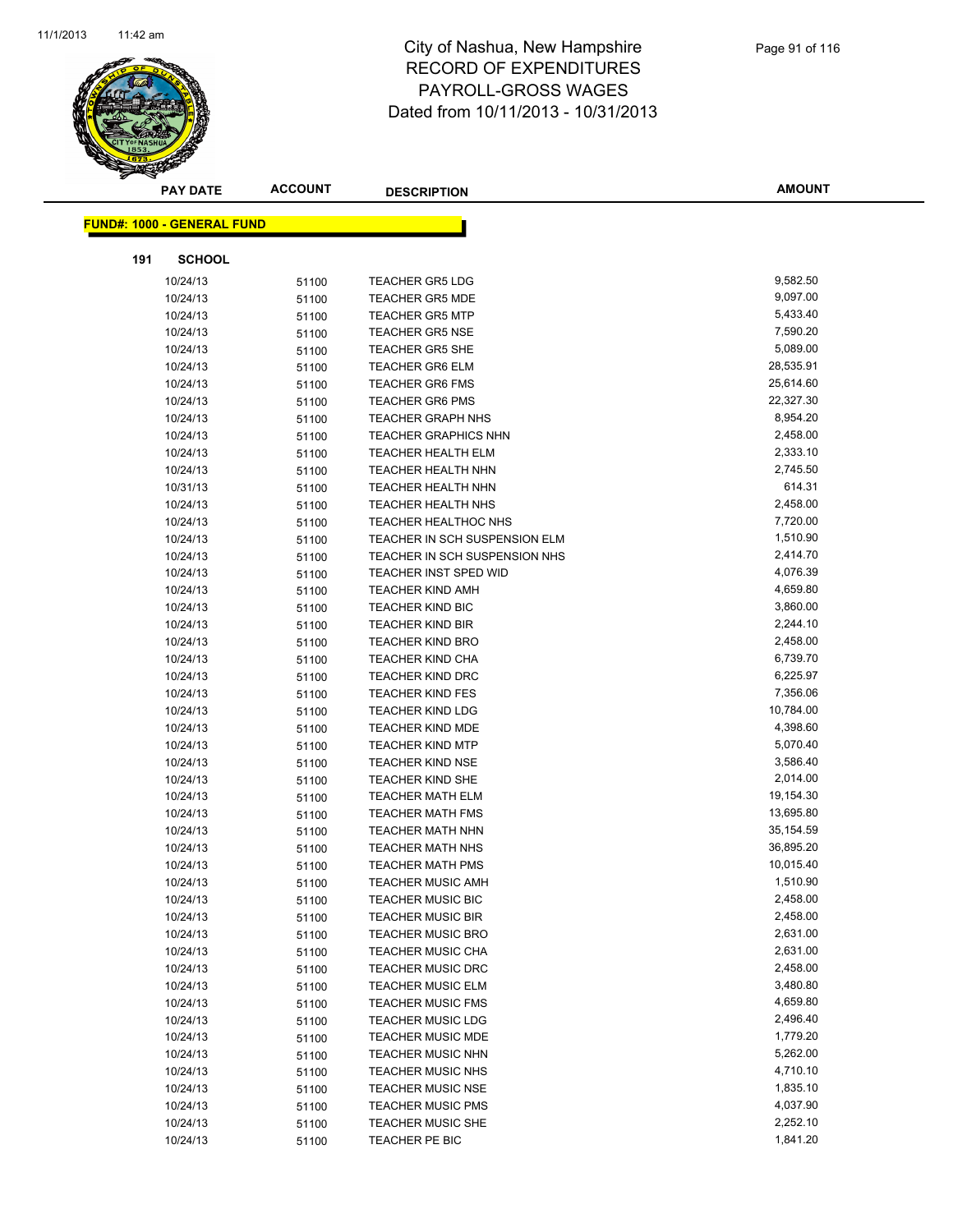

| <b>PAY DATE</b>                   | <b>ACCOUNT</b> | <b>DESCRIPTION</b>                                 | <b>AMOUNT</b>        |
|-----------------------------------|----------------|----------------------------------------------------|----------------------|
| <b>FUND#: 1000 - GENERAL FUND</b> |                |                                                    |                      |
|                                   |                |                                                    |                      |
| 191<br><b>SCHOOL</b>              |                |                                                    |                      |
| 10/24/13                          | 51100          | TEACHER PE BIR                                     | 2,496.40             |
| 10/24/13                          | 51100          | <b>TEACHER PE BRO</b>                              | 2,544.50             |
| 10/24/13                          | 51100          | <b>TEACHER PE CHA</b>                              | 2,458.00             |
| 10/24/13                          | 51100          | TEACHER PE DRC                                     | 2,631.00             |
| 10/24/13                          | 51100          | TEACHER PE ELM                                     | 7,277.71             |
| 10/24/13                          | 51100          | TEACHER PE FES                                     | 1,779.20             |
| 10/24/13                          | 51100          | <b>TEACHER PE FMS</b>                              | 4,916.00             |
| 10/24/13                          | 51100          | TEACHER PE LDG                                     | 1,639.60             |
| 10/24/13                          | 51100          | <b>TEACHER PE MDE</b>                              | 2,414.70             |
| 10/24/13                          | 51100          | <b>TEACHER PE MTP</b>                              | 1,777.48             |
| 10/24/13                          | 51100          | <b>TEACHER PE NHN</b>                              | 7,341.10             |
| 10/24/13                          | 51100          | TEACHER PE NHS                                     | 6,901.60             |
| 10/24/13                          | 51100          | <b>TEACHER PE NSE</b>                              | 2,252.30             |
| 10/24/13                          | 51100          | TEACHER PE PMS                                     | 5,089.00             |
| 10/24/13                          | 51100          | TEACHER PE SHE                                     | 1,928.30             |
| 10/17/13                          | 51100          | <b>TEACHER PRESCHOOL BIC</b>                       | 97.54                |
| 10/24/13                          | 51100          | TEACHER PRESCHOOL BIC                              | 7,299.40             |
| 10/24/13                          | 51100          | <b>TEACHER PRESCHOOL BRO</b>                       | 6,918.89             |
| 10/24/13                          | 51100          | <b>TEACHER PRESCHOOL DRC</b>                       | 2,458.00             |
| 10/24/13                          | 51100          | <b>TEACHER PRESCHOOL MTP</b>                       | 4,270.60             |
| 10/24/13                          | 51100          | <b>TEACHER PRESCHOOL NHS</b>                       | 2,631.00             |
| 10/24/13                          | 51100          | <b>TEACHER PRESCHOOL NSE</b>                       | 7,041.10             |
| 10/24/13                          | 51100          | <b>TEACHER PRESCHOOL WID</b>                       | 1,054.40             |
| 10/24/13                          | 51100          | <b>TEACHER READ AMH</b>                            | 2,717.60             |
| 10/24/13                          | 51100          | <b>TEACHER READ BIC</b>                            | 4,962.70             |
| 10/24/13                          | 51100          | <b>TEACHER READ BIR</b>                            | 2,631.00             |
| 10/24/13                          | 51100          | <b>TEACHER READ BRO</b>                            | 1,708.50             |
| 10/24/13                          | 51100          | <b>TEACHER READ ELM</b>                            | 5,827.00             |
| 10/24/13                          | 51100          | <b>TEACHER READ FMS</b>                            | 5,045.70             |
| 10/24/13                          | 51100          | <b>TEACHER READ LDG</b>                            | 2,245.10             |
| 10/24/13                          | 51100          | <b>TEACHER READ MDE</b>                            | 2,631.00             |
| 10/24/13                          | 51100          | <b>TEACHER READ NHN</b>                            | 1,510.90             |
| 10/24/13                          | 51100          | <b>TEACHER READ NSE</b>                            | 3,109.40             |
| 10/24/13<br>10/24/13              | 51100          | <b>TEACHER READ PMS</b><br><b>TEACHER READ SHE</b> | 4,133.00<br>2,414.70 |
| 10/24/13                          | 51100          | TEACHER READ WID                                   | 10,308.00            |
| 10/24/13                          | 51100<br>51100 | <b>TEACHER SCIENCE ELM</b>                         | 20,258.00            |
| 10/24/13                          | 51100          | <b>TEACHER SCIENCE FMS</b>                         | 10,026.40            |
| 10/24/13                          | 51100          | <b>TEACHER SCIENCE NHN</b>                         | 29,197.41            |
| 10/24/13                          | 51100          | TEACHER SCIENCE NHS                                | 38,388.31            |
| 10/24/13                          | 51100          | <b>TEACHER SCIENCE PMS</b>                         | 10,394.30            |
| 10/24/13                          | 51100          | TEACHER SOCIAL STUDIES ELM                         | 14,285.20            |
| 10/24/13                          | 51100          | TEACHER SOCIAL STUDIES FMS                         | 12,563.50            |
| 10/24/13                          | 51100          | TEACHER SOCIAL STUDIES NHN                         | 34,249.72            |
| 10/24/13                          | 51100          | TEACHER SOCIAL STUDIES NHS                         | 36,719.62            |
| 10/24/13                          | 51100          | TEACHER SOCIAL STUDIES PMS                         | 10,833.40            |
| 10/24/13                          | 51100          | <b>TEACHER SPED AMH</b>                            | 417.97               |
| 10/24/13                          | 51100          | <b>TEACHER SPED BIC</b>                            | 5,719.80             |
| 10/24/13                          | 51100          | <b>TEACHER SPED BIR</b>                            | 5,682.00             |
| 10/24/13                          | 51100          | <b>TEACHER SPED BRO</b>                            | 5,348.60             |
| 10/24/13                          | 51100          | <b>TEACHER SPED CHA</b>                            | 7,633.60             |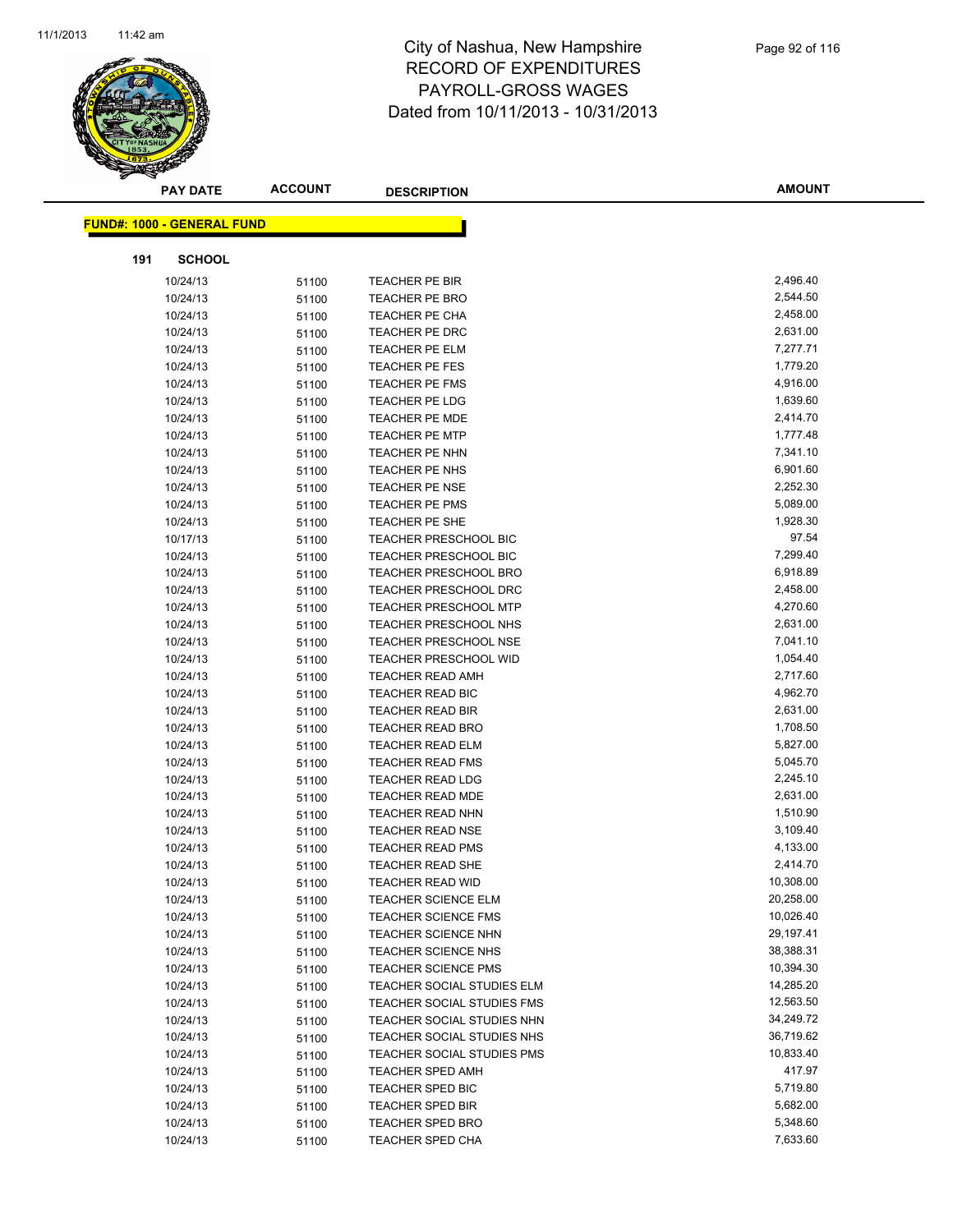

|     | <b>PAY DATE</b>                    | <b>ACCOUNT</b> | <b>DESCRIPTION</b>                          | <b>AMOUNT</b>         |
|-----|------------------------------------|----------------|---------------------------------------------|-----------------------|
|     | <u> FUND#: 1000 - GENERAL FUND</u> |                |                                             |                       |
| 191 | <b>SCHOOL</b>                      |                |                                             |                       |
|     |                                    |                |                                             | 2,907.69              |
|     | 10/24/13                           | 51100          | <b>TEACHER SPED DRC</b>                     |                       |
|     | 10/24/13                           | 51100          | <b>TEACHER SPED ELM</b>                     | 20,448.69<br>6,085.41 |
|     | 10/24/13                           | 51100          | <b>TEACHER SPED FES</b>                     |                       |
|     | 10/24/13                           | 51100          | <b>TEACHER SPED FMS</b>                     | 7,258.98<br>2,253.42  |
|     | 10/24/13                           | 51100          | <b>TEACHER SPED LDG</b>                     |                       |
|     | 10/24/13                           | 51100          | <b>TEACHER SPED MDE</b>                     | 6,055.90<br>5,089.00  |
|     | 10/24/13<br>10/24/13               | 51100          | <b>TEACHER SPED MTP</b>                     | 20,975.72             |
|     |                                    | 51100          | <b>TEACHER SPED NHN</b>                     | 25,313.87             |
|     | 10/24/13<br>10/24/13               | 51100          | TEACHER SPED NHS<br><b>TEACHER SPED NSE</b> | 1,992.96              |
|     | 10/24/13                           | 51100          | <b>TEACHER SPED PMS</b>                     | 9,560.35              |
|     | 10/24/13                           | 51100          | <b>TEACHER SPED SHE</b>                     | 5,266.92              |
|     | 10/24/13                           | 51100          | <b>TEACHER TEAM FACILITATOR MTP</b>         | 92.06                 |
|     | 10/24/13                           | 51100          | <b>TEACHER TEAM FACILITATOR NHS</b>         | 1,351.90              |
|     | 10/24/13                           | 51100          | <b>TEACHER TECHED ELM</b>                   | 7,932.90              |
|     | 10/24/13                           | 51100          | <b>TEACHER TECHED FMS</b>                   | 5,132.30              |
|     | 10/24/13                           | 51100          | TEACHER TECHED NHN                          | 7,884.13              |
|     | 10/24/13                           | 51100          | TEACHER TECHED NHS                          | 4,916.00              |
|     | 10/24/13                           | 51100          | <b>TEACHER TECHED PMS</b>                   | 2,631.00              |
|     | 10/24/13                           | 51100          | <b>TEACHER TV PROD NHS</b>                  | 2,414.70              |
|     | 10/24/13                           | 51100          | <b>TEACHER VISION WID</b>                   | 3,211.70              |
|     | 10/17/13                           | 51100<br>51100 | TECH INTERGRATION ASST AMH                  | 592.90                |
|     | 10/24/13                           | 51100          | TECH INTERGRATION ASST AMH                  | 474.32                |
|     | 10/31/13                           | 51100          | TECH INTERGRATION ASST AMH                  | 607.90                |
|     | 10/17/13                           | 51100          | TECH INTERGRATION ASST BIC                  | 581.25                |
|     | 10/24/13                           | 51100          | TECH INTERGRATION ASST BIC                  | 465.00                |
|     | 10/31/13                           | 51100          | TECH INTERGRATION ASST BIC                  | 581.25                |
|     | 10/17/13                           | 51100          | TECH INTERGRATION ASST CHA                  | 562.50                |
|     | 10/24/13                           | 51100          | TECH INTERGRATION ASST CHA                  | 459.38                |
|     | 10/31/13                           | 51100          | TECH INTERGRATION ASST CHA                  | 511.50                |
|     | 10/17/13                           | 51100          | TECH INTERGRATION ASST LDG                  | 455.06                |
|     | 10/24/13                           | 51100          | TECH INTERGRATION ASST LDG                  | 450.00                |
|     | 10/31/13                           | 51100          | TECH INTERGRATION ASST LDG                  | 562.50                |
|     | 10/17/13                           | 51100          | TECH INTERGRATION ASST MDE                  | 592.90                |
|     | 10/24/13                           | 51100          | TECH INTERGRATION ASST MDE                  | 474.32                |
|     | 10/31/13                           | 51100          | TECH INTERGRATION ASST MDE                  | 592.90                |
|     | 10/17/13                           | 51100          | <b>TECH INTERGRATION ASST NSE</b>           | 560.91                |
|     | 10/24/13                           | 51100          | TECH INTERGRATION ASST NSE                  | 447.61                |
|     | 10/31/13                           | 51100          | TECH INTERGRATION ASST NSE                  | 559.05                |
|     | 10/17/13                           | 51100          | TECH INTERGRATION ASST SHE                  | 547.80                |
|     | 10/24/13                           | 51100          | TECH INTERGRATION ASST SHE                  | 438.24                |
|     | 10/31/13                           | 51100          | TECH INTERGRATION ASST SHE                  | 547.80                |
|     | 10/24/13                           | 51200          | 21 CENTURY ELEM MFAM RES COORD              | 765.62                |
|     | 10/31/13                           | 51200          | ADULT ED INSTRUCTOR                         | 1,450.00              |
|     | 10/24/13                           | 51200          | ASSISTANT PRINCIPAL BIR                     | 1,516.41              |
|     | 10/17/13                           | 51200          | ATHLETIC EQUIPMENT MANAGER NHN              | 100.00                |
|     | 10/24/13                           | 51200          | ATHLETIC EQUIPMENT MANAGER NHN              | 40.00                 |
|     | 10/31/13                           | 51200          | ATHLETIC EQUIPMENT MANAGER NHN              | 220.00                |
|     | 10/17/13                           | 51200          | ATHLETIC EQUIPMENT MANAGER NHS              | 45.00                 |
|     | 10/24/13                           | 51200          | ATHLETIC EQUIPMENT MANAGER NHS              | 40.00                 |
|     | 10/31/13                           | 51200          | ATHLETIC EQUIPMENT MANAGER NHS              | 215.00                |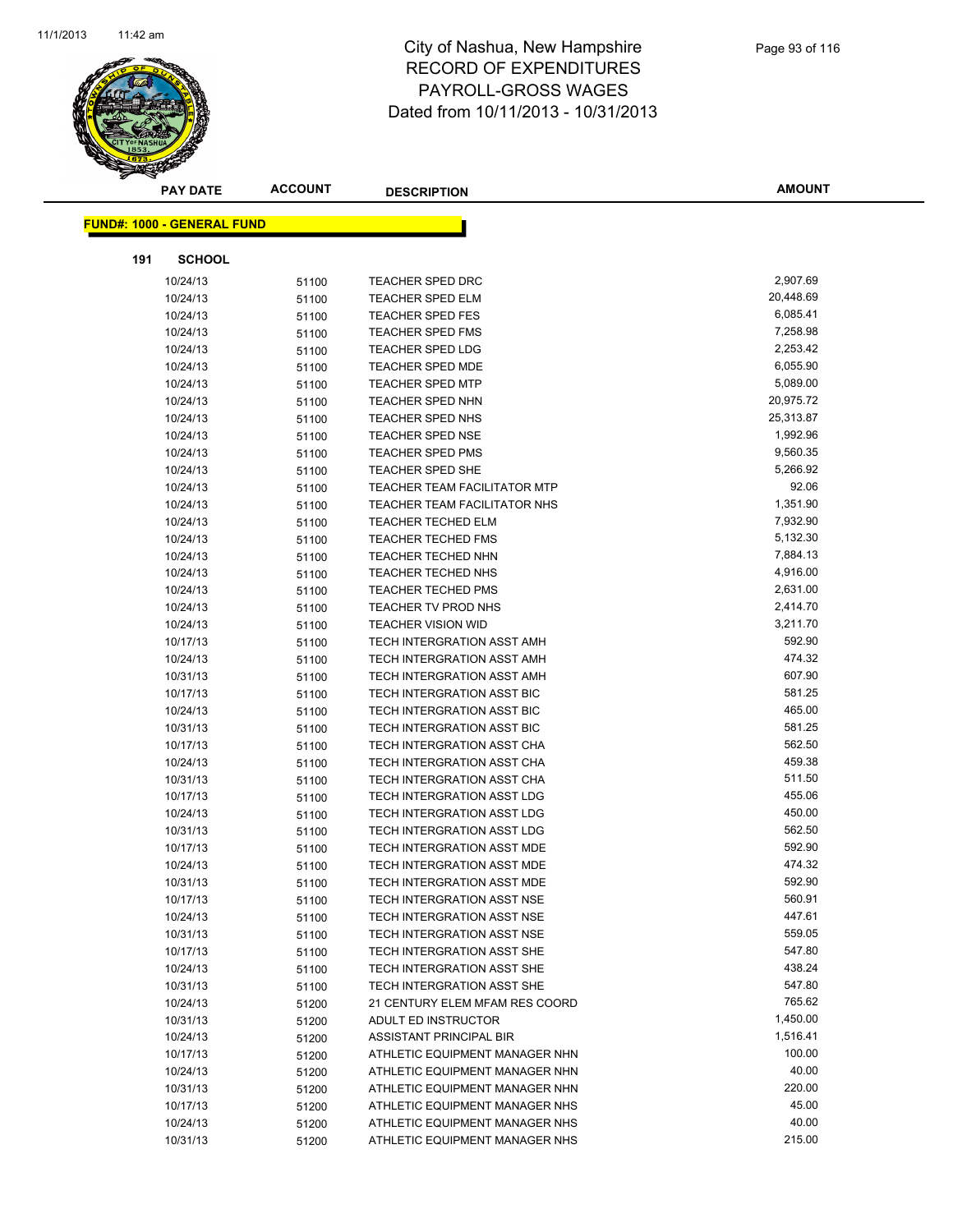

|     | <b>PAY DATE</b>                   | <b>ACCOUNT</b> | <b>DESCRIPTION</b>                     | <b>AMOUNT</b>    |
|-----|-----------------------------------|----------------|----------------------------------------|------------------|
|     |                                   |                |                                        |                  |
|     | <b>FUND#: 1000 - GENERAL FUND</b> |                |                                        |                  |
| 191 | <b>SCHOOL</b>                     |                |                                        |                  |
|     | 10/17/13                          | 51200          | <b>CLERICAL VOLUNTEER SUP</b>          | 336.78           |
|     | 10/24/13                          | 51200          | <b>CLERICAL VOLUNTEER SUP</b>          | 336.78           |
|     | 10/31/13                          | 51200          | <b>CLERICAL VOLUNTEER SUP</b>          | 336.78           |
|     | 10/17/13                          | 51200          | <b>CROSSING GUARD WPO</b>              | 1,722.91         |
|     | 10/24/13                          | 51200          | <b>CROSSING GUARD WPO</b>              | 1,936.28         |
|     | 10/31/13                          | 51200          | <b>CROSSING GUARD WPO</b>              | 2,131.40         |
|     | 10/17/13                          | 51200          | <b>CUSTODIAN CHA</b>                   | 323.60           |
|     | 10/24/13                          | 51200          | <b>CUSTODIAN CHA</b>                   | 258.88           |
|     | 10/31/13                          | 51200          | <b>CUSTODIAN CHA</b>                   | 323.60           |
|     | 10/24/13                          | 51200          | <b>CUSTODIAN HEAD MTP</b>              | 13.70            |
|     | 10/17/13                          | 51200          | <b>CUSTODIAN MTP</b>                   | 13.70            |
|     | 10/24/13                          | 51200          | <b>CUSTODIAN PMS</b>                   | 68.50            |
|     | 10/24/13                          | 51200          | DW TECHNOLOGY PEER COACH               | 1,243.74         |
|     | 10/24/13                          | 51200          | FOCUS MONITORING DATA ANALYST          | 112.73           |
|     | 10/24/13                          | 51200          | FOOD SERVICE COOK LDG                  | 54.80            |
|     | 10/31/13                          | 51200          | FOOD SERVICE COOK LDG                  | 68.50            |
|     | 10/24/13                          | 51200          | <b>FOOD SERVICE COOK PMS</b>           | 230.00           |
|     | 10/17/13                          | 51200          | HOME SCHOOL CORD TTI                   | 215.00           |
|     | 10/24/13                          | 51200          | HOME SCHOOL CORD TTI                   | 172.00           |
|     | 10/17/13                          | 51200          | <b>INSTRUMENTAL MUSIC</b>              | 1,625.00         |
|     | 10/24/13                          | 51200          | <b>INSTRUMENTAL MUSIC</b>              | 1,350.00         |
|     | 10/31/13                          | 51200          | <b>INSTRUMENTAL MUSIC</b>              | 1,650.00         |
|     | 10/17/13                          | 51200          | LUNCH MONITOR AMH                      | 425.63           |
|     | 10/24/13                          | 51200          | LUNCH MONITOR AMH                      | 322.12           |
|     | 10/31/13                          | 51200          | LUNCH MONITOR AMH                      | 453.02           |
|     | 10/17/13                          | 51200          | LUNCH MONITOR BIC                      | 754.70           |
|     | 10/24/13                          | 51200          | LUNCH MONITOR BIC                      | 478.47           |
|     | 10/31/13                          | 51200          | LUNCH MONITOR BIC                      | 622.65           |
|     | 10/17/13                          | 51200          | <b>LUNCH MONITOR BIR</b>               | 659.49           |
|     | 10/24/13                          | 51200          | LUNCH MONITOR BIR                      | 512.04           |
|     | 10/31/13                          | 51200          | <b>LUNCH MONITOR BIR</b>               | 694.90           |
|     | 10/17/13                          | 51200          | LUNCH MONITOR BRO                      | 388.08           |
|     | 10/24/13                          | 51200          | LUNCH MONITOR BRO                      | 344.96           |
|     | 10/31/13                          | 51200          | LUNCH MONITOR BRO                      | 431.20           |
|     | 10/17/13                          | 51200          | LUNCH MONITOR CHA                      | 646.80           |
|     | 10/24/13                          | 51200          | LUNCH MONITOR CHA                      | 539.00           |
|     | 10/31/13                          | 51200          | LUNCH MONITOR CHA                      | 646.80<br>508.94 |
|     | 10/17/13                          | 51200          | LUNCH MONITOR DRC                      | 388.13           |
|     | 10/24/13                          | 51200          | LUNCH MONITOR DRC<br>LUNCH MONITOR DRC | 511.74           |
|     | 10/31/13                          | 51200          |                                        | 352.65           |
|     | 10/17/13<br>10/24/13              | 51200          | LUNCH MONITOR ELM<br>LUNCH MONITOR ELM | 250.24           |
|     | 10/31/13                          | 51200          | LUNCH MONITOR ELM                      | 376.37           |
|     | 10/17/13                          | 51200<br>51200 | LUNCH MONITOR FES                      | 808.50           |
|     | 10/24/13                          | 51200          | LUNCH MONITOR FES                      | 619.85           |
|     | 10/31/13                          | 51200          | LUNCH MONITOR FES                      | 646.80           |
|     | 10/17/13                          | 51200          | LUNCH MONITOR FMS                      | 188.86           |
|     | 10/24/13                          | 51200          | <b>LUNCH MONITOR FMS</b>               | 197.07           |
|     | 10/31/13                          | 51200          | LUNCH MONITOR FMS                      | 156.54           |
|     | 10/17/13                          | 51200          | <b>LUNCH MONITOR LDG</b>               | 430.45           |
|     | 10/24/13                          | 51200          | LUNCH MONITOR LDG                      | 624.42           |
|     |                                   |                |                                        |                  |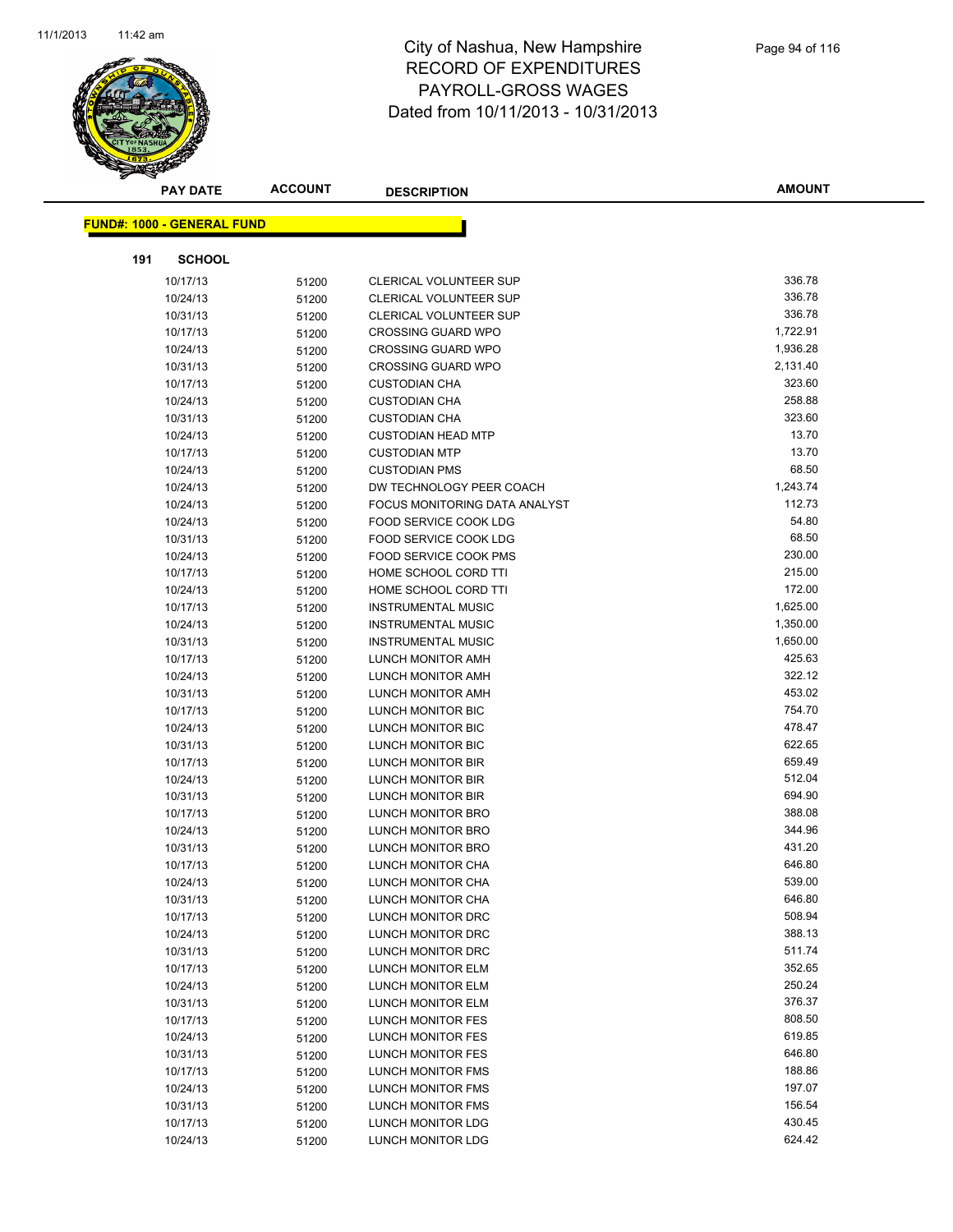

| <b>PAY DATE</b>                   | <b>ACCOUNT</b> | <b>DESCRIPTION</b>             | <b>AMOUNT</b>    |
|-----------------------------------|----------------|--------------------------------|------------------|
| <b>FUND#: 1000 - GENERAL FUND</b> |                |                                |                  |
|                                   |                |                                |                  |
| 191<br><b>SCHOOL</b>              |                |                                |                  |
| 10/31/13                          | 51200          | LUNCH MONITOR LDG              | 707.42           |
| 10/17/13                          | 51200          | LUNCH MONITOR MDE              | 695.25           |
| 10/24/13                          | 51200          | LUNCH MONITOR MDE              | 532.60           |
| 10/31/13                          | 51200          | LUNCH MONITOR MDE              | 695.25           |
| 10/17/13                          | 51200          | LUNCH MONITOR MTP              | 231.77           |
| 10/24/13                          | 51200          | <b>LUNCH MONITOR MTP</b>       | 190.66           |
| 10/31/13                          | 51200          | <b>LUNCH MONITOR MTP</b>       | 211.95           |
| 10/17/13                          | 51200          | LUNCH MONITOR NHN              | 369.72           |
| 10/24/13                          | 51200          | LUNCH MONITOR NHN              | 237.02           |
| 10/31/13                          | 51200          | LUNCH MONITOR NHN              | 393.67           |
| 10/17/13                          | 51200          | LUNCH MONITOR NHS              | 258.40           |
| 10/24/13                          | 51200          | LUNCH MONITOR NHS              | 239.10           |
| 10/31/13                          | 51200          | LUNCH MONITOR NHS              | 393.90           |
| 10/17/13                          | 51200          | LUNCH MONITOR NSE              | 431.20           |
| 10/24/13                          | 51200          | LUNCH MONITOR NSE              | 323.40           |
| 10/31/13                          | 51200          | LUNCH MONITOR NSE              | 431.20           |
| 10/17/13                          | 51200          | LUNCH MONITOR PMS              | 232.31           |
| 10/24/13                          | 51200          | <b>LUNCH MONITOR PMS</b>       | 109.95           |
| 10/31/13                          | 51200          | <b>LUNCH MONITOR PMS</b>       | 239.53           |
| 10/17/13                          | 51200          | LUNCH MONITOR SHE              | 589.80           |
| 10/24/13                          | 51200          | LUNCH MONITOR SHE              | 473.44           |
| 10/31/13                          | 51200          | LUNCH MONITOR SHE              | 599.18           |
| 10/17/13                          | 51200          | PARA DW SPEC ED BIR            | 241.93           |
| 10/24/13                          | 51200          | PARA DW SPEC ED BIR            | 157.44           |
| 10/31/13                          | 51200          | PARA DW SPEC ED BIR            | 240.09           |
| 10/24/13                          | 51200          | PARA DW SPEC ED NHN            | 200.00           |
| 10/31/13                          | 51200          | PARA DW SPEC ED NHN            | 200.00           |
| 10/17/13                          | 51200          | PARA DW SPEC ED PMS            | 80.85            |
| 10/24/13                          | 51200          | PARA DW SPEC ED PMS            | 48.51            |
| 10/31/13                          | 51200          | PARA DW SPEC ED PMS            | 64.68            |
| 10/17/13                          | 51200          | PARA INST AMH                  | 690.98           |
| 10/24/13                          | 51200          | PARA INST AMH                  | 581.17           |
| 10/31/13                          | 51200          | PARA INST AMH                  | 688.13           |
| 10/17/13                          | 51200          | PARA INST BIC                  | 600.65           |
| 10/24/13                          | 51200          | <b>PARA INST BIC</b>           | 464.54           |
| 10/31/13                          | 51200          | PARA INST BIC                  | 601.69           |
| 10/17/13                          | 51200          | PARA INST MTP                  | 336.37<br>266.29 |
| 10/24/13                          | 51200          | PARA INST MTP                  | 334.95           |
| 10/31/13<br>10/17/13              | 51200          | PARA INST MTP<br>PARA INST NHN | 481.75           |
| 10/24/13                          | 51200          | PARA INST NHN                  | 481.75           |
| 10/31/13                          | 51200          | PARA INST NHN                  | 481.75           |
| 10/24/13                          | 51200          | PARA INST PMS                  | 16.17            |
| 10/31/13                          | 51200<br>51200 | PARA INST PMS                  | 60.47            |
| 10/17/13                          |                | PARA INST SHE                  | 176.52           |
| 10/24/13                          | 51200<br>51200 | PARA INST SHE                  | 184.17           |
| 10/31/13                          | 51200          | PARA INST SHE                  | 184.17           |
| 10/17/13                          | 51200          | PARA LIB NHN                   | 266.10           |
| 10/24/13                          | 51200          | PARA LIB NHN                   | 266.10           |
| 10/31/13                          | 51200          | PARA LIB NHN                   | 266.10           |
| 10/17/13                          | 51200          | PARA LIB PMS                   | 198.14           |
|                                   |                |                                |                  |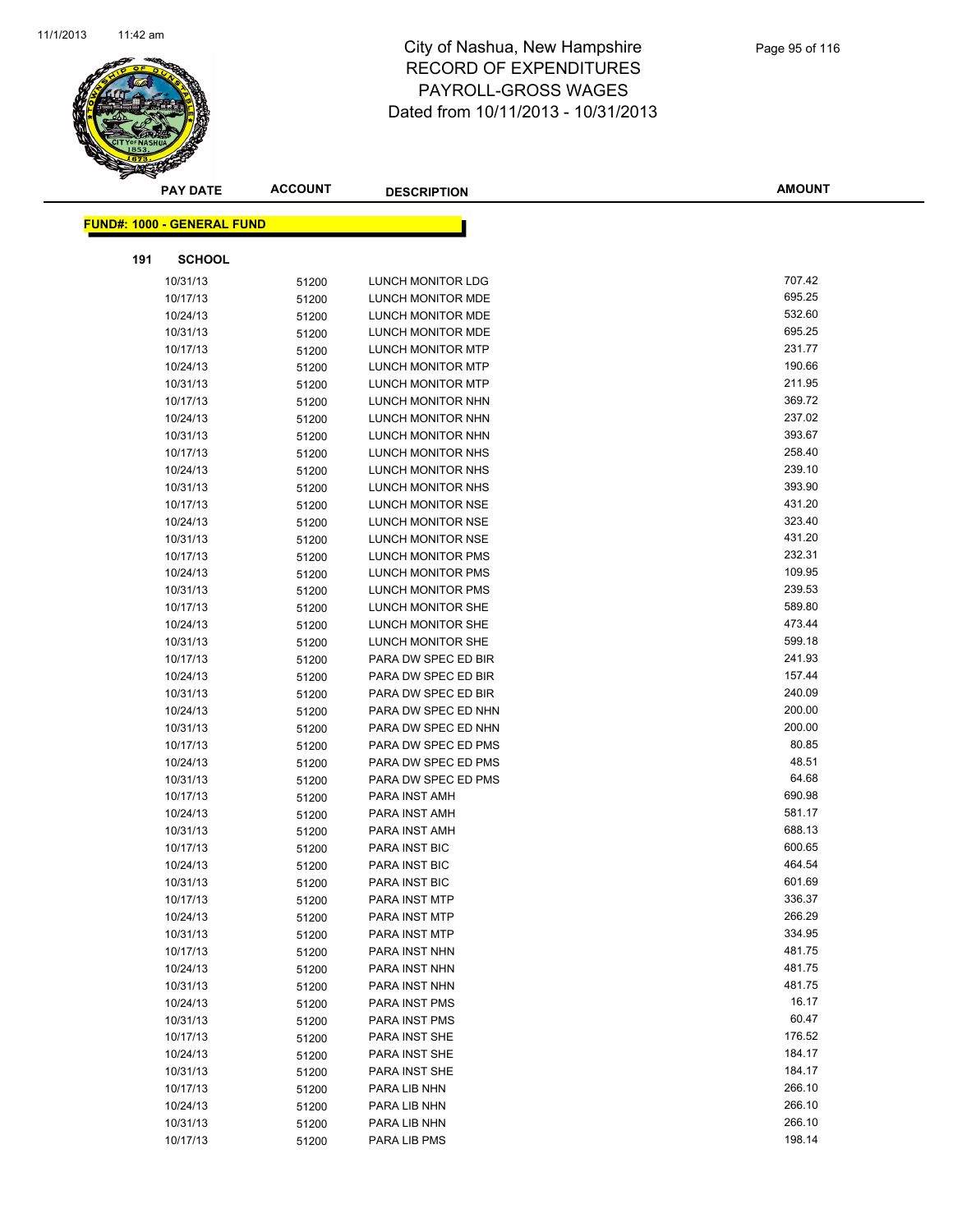

|     | <b>PAY DATE</b>                   | <b>ACCOUNT</b> | <b>DESCRIPTION</b>          | <b>AMOUNT</b> |
|-----|-----------------------------------|----------------|-----------------------------|---------------|
|     | <b>FUND#: 1000 - GENERAL FUND</b> |                |                             |               |
|     |                                   |                |                             |               |
| 191 | <b>SCHOOL</b>                     |                |                             |               |
|     | 10/24/13                          | 51200          | PARA LIB PMS                | 267.63        |
|     | 10/31/13                          | 51200          | PARA LIB PMS                | 198.14        |
|     | 10/24/13                          | 51200          | PARA MEDIA NHS              | 192.68        |
|     | 10/31/13                          | 51200          | PARA MEDIA NHS              | 194.59        |
|     | 10/17/13                          | 51200          | <b>PARA MUSIC FMS</b>       | 116.04        |
|     | 10/24/13                          | 51200          | PARA MUSIC FMS              | 210.45        |
|     | 10/31/13                          | 51200          | <b>PARA MUSIC FMS</b>       | 268.17        |
|     | 10/17/13                          | 51200          | PARA PRE SCH BIC            | 2,036.19      |
|     | 10/24/13                          | 51200          | PARA PRE SCH BIC            | 1,582.17      |
|     | 10/31/13                          | 51200          | PARA PRE SCH BIC            | 2,107.70      |
|     | 10/17/13                          | 51200          | PARA PRE SCH BRO            | 1,692.60      |
|     | 10/24/13                          | 51200          | PARA PRE SCH BRO            | 1,270.86      |
|     | 10/31/13                          | 51200          | PARA PRE SCH BRO            | 1,691.98      |
|     | 10/17/13                          | 51200          | PARA PRE SCH DRC            | 728.24        |
|     | 10/24/13                          | 51200          | PARA PRE SCH DRC            | 546.12        |
|     | 10/31/13                          | 51200          | PARA PRE SCH DRC            | 743.77        |
|     | 10/17/13                          | 51200          | PARA PRE SCH MTP            | 1,705.73      |
|     | 10/24/13                          | 51200          | PARA PRE SCH MTP            | 1,244.45      |
|     | 10/31/13                          | 51200          | PARA PRE SCH MTP            | 2,352.88      |
|     | 10/17/13                          | 51200          | PARA PRE SCH NSE            | 3,409.78      |
|     | 10/24/13                          | 51200          | PARA PRE SCH NSE            | 2,514.38      |
|     | 10/31/13                          | 51200          | PARA PRE SCH NSE            | 3,414.36      |
|     | 10/24/13                          | 51200          | PARA SCI NHS                | 100.00        |
|     | 10/31/13                          | 51200          | PARA SCI NHS                | 180.00        |
|     | 10/17/13                          | 51200          | PARA TECH ELM               | 278.81        |
|     | 10/24/13                          | 51200          | PARA TECH ELM               | 198.67        |
|     | 10/31/13                          | 51200          | PARA TECH ELM               | 196.51        |
|     | 10/17/13                          | 51200          | PARA TTI DRC                | 198.15        |
|     | 10/24/13                          | 51200          | PARA TTI DRC                | 158.52        |
|     | 10/31/13                          | 51200          | PARA TTI DRC                | 312.03        |
|     | 10/17/13                          | 51200          | PARA TTI LDG                | 112.34        |
|     | 10/24/13                          | 51200          | PARA TTI LDG                | 54.80         |
|     | 10/31/13                          | 51200          | PARA TTI LDG                | 54.80         |
|     | 10/17/13                          | 51200          | PARA TTI NURSERY            | 279.00        |
|     | 10/24/13                          | 51200          | <b>PARA TTI NURSERY</b>     | 223.20        |
|     | 10/24/13                          | 51200          | SCHOOL PSYCHOLOGIST WID     | 4,434.37      |
|     | 10/24/13                          | 51200          | <b>SCOREKEEPER NHS</b>      | 50.00         |
|     | 10/24/13                          | 51200          | SOFTBALL VARSITY NHN        | 231.09        |
|     | 10/24/13                          | 51200          | SPECIAL EDUCATION TUTOR     | 1,037.50      |
|     | 10/31/13                          | 51200          | SPECIAL EDUCATION TUTOR     | 400.00        |
|     | 10/24/13                          | 51200          | SPEECH LANG PATHOLOGIST WID | 11,236.74     |
|     | 10/17/13                          | 51200          | SPEECH LANGUAGE ASST        | 649.87        |
|     | 10/24/13                          | 51200          | SPEECH LANGUAGE ASST        | 521.98        |
|     | 10/31/13                          | 51200          | SPEECH LANGUAGE ASST        | 665.02        |
|     | 10/24/13                          | 51200          | <b>SUB FOOD SERVICE</b>     | 297.57        |
|     | 10/17/13                          | 51200          | <b>SUB TEACHER</b>          | 262.50        |
|     | 10/24/13                          | 51200          | <b>SUB TEACHER</b>          | 212.50        |
|     | 10/31/13                          | 51200          | <b>SUB TEACHER</b>          | 212.50        |
|     | 10/24/13                          | 51200          | <b>TEACHER ART NHS</b>      | 1,229.00      |
|     | 10/24/13                          | 51200          | TEACHER ENGINEER NHS        | 62.00         |
|     | 10/24/13                          | 51200          | <b>TEACHER ENGLISH NHN</b>  | 100.00        |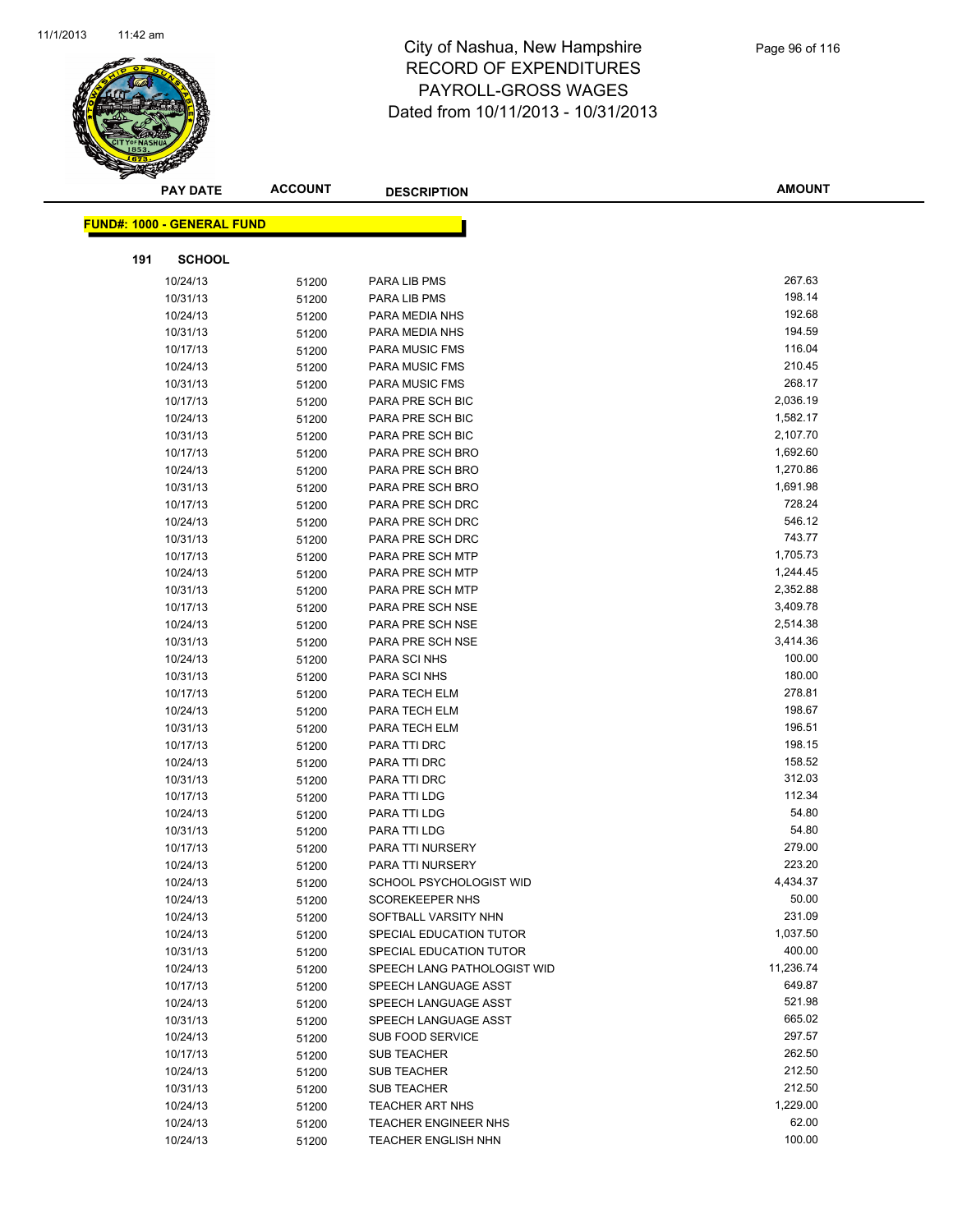

| <b>PAY DATE</b>                   | <b>ACCOUNT</b> | <b>DESCRIPTION</b>         |                             | <b>AMOUNT</b> |
|-----------------------------------|----------------|----------------------------|-----------------------------|---------------|
|                                   |                |                            |                             |               |
| <b>FUND#: 1000 - GENERAL FUND</b> |                |                            |                             |               |
| 191                               | <b>SCHOOL</b>  |                            |                             |               |
| 10/24/13                          | 51200          | <b>TEACHER ENGLISH NHS</b> |                             | 206.00        |
| 10/24/13                          | 51200          |                            | TEACHER FOREIGN LANG FMS    | 900.80        |
| 10/24/13                          | 51200          |                            | TEACHER FOREIGN LANG NHN    | 2,737.88      |
| 10/24/13                          | 51200          | <b>TEACHER HVAC NHS</b>    |                             | 1,166.60      |
| 10/24/13                          | 51200          | <b>TEACHER KIND BIC</b>    |                             | 131.55        |
| 10/24/13                          | 51200          | <b>TEACHER KIND BIR</b>    |                             | 825.30        |
| 10/24/13                          | 51200          | <b>TEACHER MUSIC AMH</b>   |                             | 325.00        |
| 10/24/13                          | 51200          | <b>TEACHER MUSIC DRC</b>   |                             | 300.00        |
| 10/24/13                          | 51200          | <b>TEACHER MUSIC ELM</b>   |                             | 906.60        |
| 10/24/13                          | 51200          | TEACHER PE NHN             |                             | 488.86        |
| 10/24/13                          | 51200          | TEACHER PE NHS             |                             | 615.00        |
| 10/24/13                          | 51200          | <b>TEACHER READ WID</b>    |                             | 1,554.70      |
| 10/24/13                          | 51200          |                            | TEACHER SOCIAL STUDIES NHN  | 350.00        |
| 10/24/13                          | 51200          |                            | TEACHER SOCIAL STUDIES NHS  | 40.00         |
| 10/24/13                          | 51200          | <b>TEACHER SPED NHN</b>    |                             | 1,670.54      |
| 10/24/13                          | 51200          | <b>TEACHER SPED PMS</b>    |                             | 150.00        |
| 10/24/13                          | 51200          | TEACHER TECHED NHS         |                             | 2,503.00      |
| 10/24/13                          | 51200          | <b>TEACHER TTI AMH</b>     |                             | 684.40        |
| 10/24/13                          | 51200          | <b>TEACHER TTI FES</b>     |                             | 1,425.38      |
| 10/24/13                          | 51200          | <b>TEACHER TTI LDG</b>     |                             | 2,170.04      |
| 10/24/13                          | 51200          | <b>TEACHER TTI MTP</b>     |                             | 3,117.23      |
| 10/24/13                          | 51200          | <b>TEACHER TTI NURSERY</b> |                             | 439.74        |
| 10/17/13                          | 51200          | <b>TEACHER TTIDRC</b>      |                             | 1,238.65      |
| 10/24/13                          | 51200          | <b>TEACHER TTIDRC</b>      |                             | 2,016.77      |
| 10/24/13                          | 51200          | <b>TEACHER VISION WIDE</b> |                             | 1,315.50      |
| 10/17/13                          | 51200          |                            | TECH INTERGRATION ASST NHN  | 314.50        |
| 10/24/13                          | 51200          |                            | TECH INTERGRATION ASST NHN  | 229.04        |
| 10/31/13                          | 51200          |                            | TECH INTERGRATION ASST NHN  | 271.41        |
| 10/17/13                          | 51200          | <b>TICKETSELLER</b>        |                             | 160.00        |
| 10/24/13                          | 51200          | <b>TICKETSELLER</b>        |                             | 120.00        |
| 10/31/13                          | 51200          | <b>TICKETSELLER</b>        |                             | 400.00        |
| 10/24/13                          | 51200          |                            | TRACK ASST VS INDR GRLS NHN | 420.00        |
| 10/17/13                          | 51300          | <b>OVERTIME-REGULAR</b>    |                             | 19,262.29     |
| 10/24/13                          | 51300          | OVERTIME-REGULAR           |                             | 5,223.19      |
| 10/31/13                          | 51300          | OVERTIME-REGULAR           |                             | 10,139.48     |
| 10/17/13                          | 51400          | <b>WAGES TEMP-SEASONAL</b> |                             | 999.36        |
| 10/24/13                          | 51400          | WAGES TEMP-SEASONAL        |                             | 621.03        |
| 10/31/13                          | 51400          | WAGES TEMP-SEASONAL        |                             | 494.76        |
| 10/10/13                          | 51412          | <b>WAGES PER DIEM</b>      |                             | (18.30)       |
| 10/17/13                          | 51412          | <b>WAGES PER DIEM</b>      |                             | 33,213.07     |
| 10/24/13                          | 51412          | WAGES PER DIEM             |                             | 28,019.81     |
| 10/31/13                          | 51412          | <b>WAGES PER DIEM</b>      |                             | 36,311.80     |
| 10/17/13                          | 51600          | <b>LONGEVITY</b>           |                             | 2,999.44      |
| 10/24/13                          | 51600          | <b>LONGEVITY</b>           |                             | 2,986.23      |
| 10/31/13                          | 51600          | <b>LONGEVITY</b>           |                             | 2,986.23      |
| 10/17/13                          | 51650          | ADDITIONAL HOURS           |                             | 19.68         |
| 10/24/13                          | 51650          | ADDITIONAL HOURS           |                             | 628.68        |
| 10/31/13                          | 51650          | ADDITIONAL HOURS           |                             | 137.72        |
| 10/24/13                          | 51700          | <b>STIPENDS</b>            |                             | 2,935.49      |
| 10/31/13                          | 51700          | <b>STIPENDS</b>            |                             | 1,272.00      |
| 10/24/13                          | 51750          |                            | RETIREMENT & SEPARATION PAY | 8,000.20      |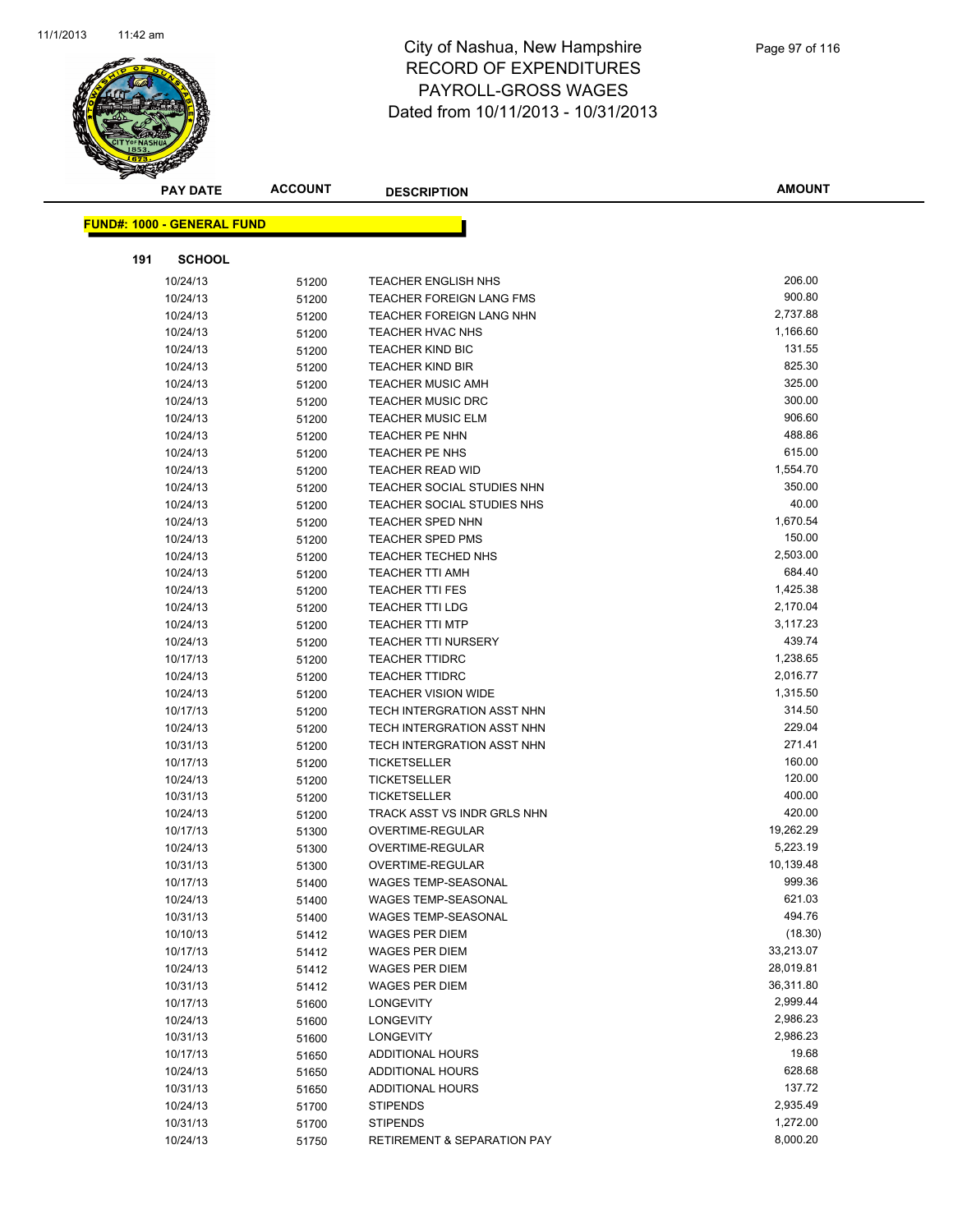| 11:42 am                                     |                | City of Nashua, New Hampshire<br><b>RECORD OF EXPENDITURES</b><br>PAYROLL-GROSS WAGES<br>Dated from 10/11/2013 - 10/31/2013 | Page 98 of 116         |
|----------------------------------------------|----------------|-----------------------------------------------------------------------------------------------------------------------------|------------------------|
| <b>PAY DATE</b>                              | <b>ACCOUNT</b> | <b>DESCRIPTION</b>                                                                                                          | <b>AMOUNT</b>          |
| <b>FUND#: 1000 - GENERAL FUND</b>            |                |                                                                                                                             |                        |
| <b>SCHOOL</b><br>191                         |                |                                                                                                                             |                        |
| 10/24/13                                     | 52800          | EDUCATIONAL ASSISTANCE                                                                                                      | 75.00                  |
| 10/24/13                                     | 55118          | TELEPHONE-CELLULAR                                                                                                          | 2,600.00               |
| <b>TOTAL 191 - SCHOOL</b>                    |                |                                                                                                                             | \$3,503,818.83         |
|                                              |                |                                                                                                                             |                        |
| <b>TOTAL FUND 1000 - GENERAL FUND</b>        |                |                                                                                                                             | \$6,038,981.98         |
| <b>FUND#: 1001 - GF-CAPITAL IMPROVEMENTS</b> |                |                                                                                                                             |                        |
| <b>STREETS-CAP IMP</b><br>161                |                |                                                                                                                             |                        |
| 9/26/13                                      | 51100          | <b>EQUIP OPR STREET REPAIR</b>                                                                                              | (181.84)               |
| 10/10/13                                     | 51100          | <b>EQUIP OPR STREET REPAIR</b>                                                                                              | (1,414.94)             |
| 10/10/13                                     | 51100          | <b>MASON PIPELAYER</b>                                                                                                      | (836.99)               |
| 10/10/13<br>9/5/13                           | 51100<br>51100 | <b>STREET FOREMAN</b><br>TRUCK DRIVER STREET REPAIR                                                                         | (2,077.47)<br>(217.73) |

9/26/13 51100 TRUCK DRIVER STREET REPAIR (624.00) 10/10/13 51100 TRUCK DRIVER STREET REPAIR (5,609.05) 9/5/13 51300 OVERTIME-REGULAR (1,302.58) 9/12/13 51300 OVERTIME-REGULAR (1,460.05)

| 9/19/13  | 51300 | OVERTIME-REGULAR            | (1,237.82) |
|----------|-------|-----------------------------|------------|
| 9/26/13  | 51300 | OVERTIME-REGULAR            | (1,445.52) |
| 10/3/13  | 51300 | OVERTIME-REGULAR            | (220.89)   |
| 10/10/13 | 51300 | OVERTIME-REGULAR            | (792.38)   |
| 9/5/13   | 81100 | CAPITAL IMPROVEMENTS        | 1.302.58   |
| 9/12/13  | 81100 | CAPITAL IMPROVEMENTS        | 1.460.05   |
| 9/19/13  | 81100 | CAPITAL IMPROVEMENTS        | 1.237.82   |
| 9/26/13  | 81100 | CAPITAL IMPROVEMENTS        | 1.445.52   |
| 10/3/13  | 81100 | CAPITAL IMPROVEMENTS        | 220.89     |
| 10/10/13 | 81100 | CAPITAL IMPROVEMENTS        | 1.488.06   |
| 10/17/13 | 81100 | <b>CAPITAL IMPROVEMENTS</b> | 0.63       |
| 10/24/13 | 81100 | CAPITAL IMPROVEMENTS        | 2.048.69   |
|          |       |                             |            |

**TOTAL 161 - STREETS-CAP IMP -\$8,298.67**

**TOTAL FUND 1001 - GF-CAPITAL IMPROVEMENTS (\$8,298.67)**

| <b>FUND#: 2100 - FOOD SERVICES</b> |       |                              |        |
|------------------------------------|-------|------------------------------|--------|
| 10/17/13                           | 51100 | CLERICAL FOOD SERVICE NHS    | 670.09 |
| 10/24/13                           | 51100 | CLERICAL FOOD SERVICE NHS    | 679.15 |
| 10/31/13                           | 51100 | CLERICAL FOOD SERVICE NHS    | 679.15 |
| 10/17/13                           | 51100 | DELIVERY DRIVER FOOD SERVICE | 775.90 |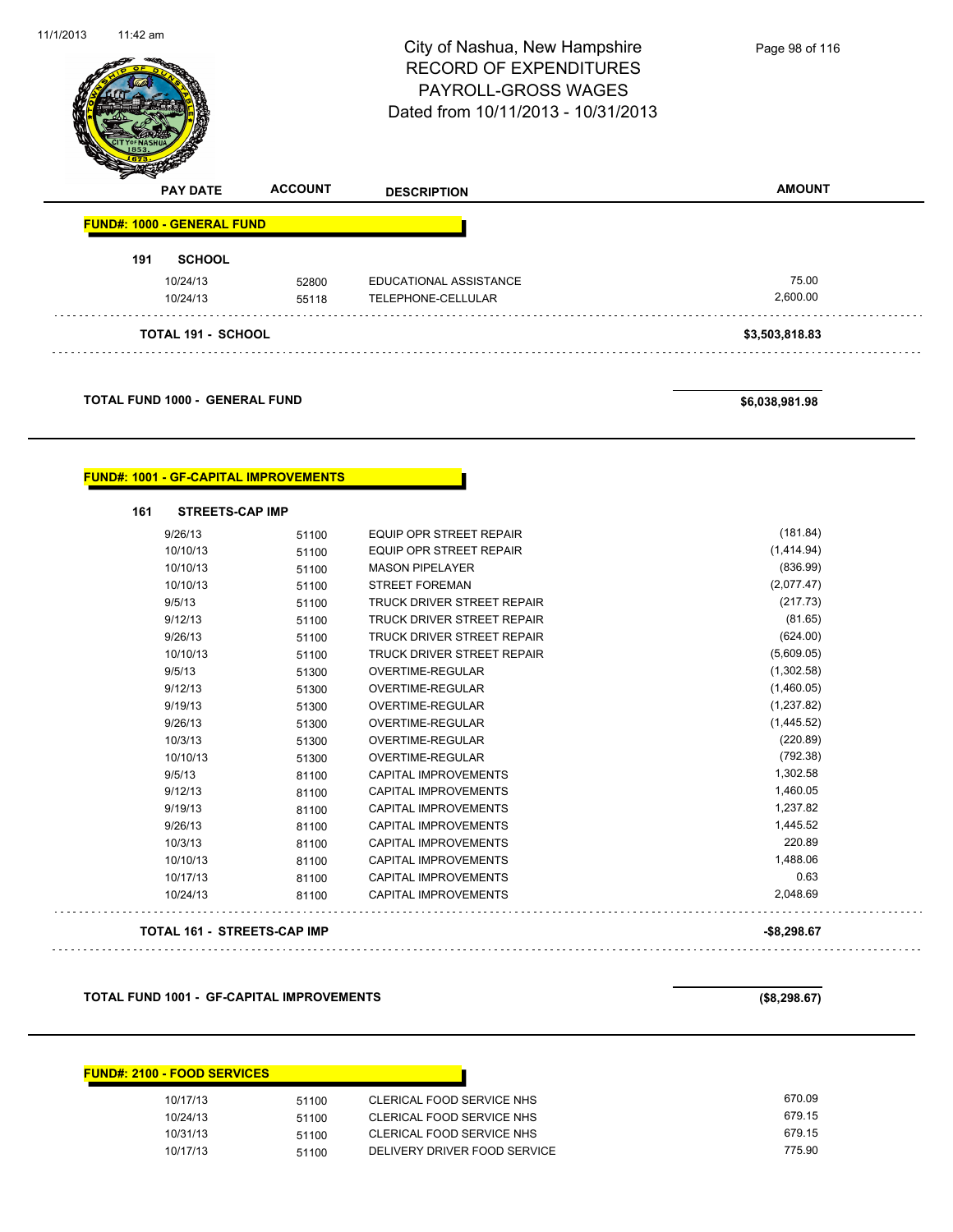

**AMOUNT**

| <u> FUND#: 2100 - FOOD SERVICES</u> |          |                |                                                               |           |
|-------------------------------------|----------|----------------|---------------------------------------------------------------|-----------|
|                                     |          |                | DELIVERY DRIVER FOOD SERVICE                                  | 582.29    |
| 10/24/13                            |          | 51100          |                                                               | 738.95    |
| 10/31/13                            |          | 51100          | DELIVERY DRIVER FOOD SERVICE<br>DIRECTOR FOOD SERVICE         | 2,972.70  |
| 10/24/13                            |          | 51100          |                                                               | 1,994.60  |
| 10/24/13                            |          | 51100          | <b>FOOD SERVICE BUSINESS MANAGER</b><br>FOOD SERVICE COOK AMH | 473.55    |
| 10/17/13                            |          | 51100          | FOOD SERVICE COOK AMH                                         | 378.84    |
| 10/24/13<br>10/31/13                |          | 51100          | FOOD SERVICE COOK AMH                                         | 473.55    |
| 10/17/13                            |          | 51100          | FOOD SERVICE COOK BIC                                         | 473.55    |
| 10/24/13                            |          | 51100          | <b>FOOD SERVICE COOK BIC</b>                                  | 378.84    |
| 10/31/13                            |          | 51100          | FOOD SERVICE COOK BIC                                         | 473.55    |
| 10/17/13                            |          | 51100          | FOOD SERVICE COOK BIR                                         | 473.55    |
| 10/24/13                            |          | 51100          | <b>FOOD SERVICE COOK BIR</b>                                  | 378.84    |
| 10/31/13                            |          | 51100<br>51100 | FOOD SERVICE COOK BIR                                         | 473.55    |
| 10/17/13                            |          | 51100          | FOOD SERVICE COOK BRO                                         | 435.75    |
| 10/24/13                            |          | 51100          | FOOD SERVICE COOK BRO                                         | 336.15    |
| 10/31/13                            |          | 51100          | FOOD SERVICE COOK BRO                                         | 435.75    |
| 10/17/13                            |          | 51100          | FOOD SERVICE COOK CHA                                         | 473.55    |
| 10/24/13                            |          | 51100          | FOOD SERVICE COOK CHA                                         | 372.08    |
| 10/31/13                            |          | 51100          | <b>FOOD SERVICE COOK CHA</b>                                  | 473.55    |
| 10/17/13                            |          | 51100          | FOOD SERVICE COOK DRC                                         | 456.05    |
| 10/24/13                            |          | 51100          | FOOD SERVICE COOK DRC                                         | 364.84    |
| 10/31/13                            |          | 51100          | FOOD SERVICE COOK DRC                                         | 456.05    |
| 10/17/13                            |          | 51100          | FOOD SERVICE COOK ELM                                         | 967.40    |
| 10/24/13                            |          | 51100          | <b>FOOD SERVICE COOK ELM</b>                                  | 798.53    |
| 10/31/13                            |          | 51100          | FOOD SERVICE COOK ELM                                         | 967.41    |
| 10/17/13                            |          | 51100          | <b>FOOD SERVICE COOK FES</b>                                  | 415.80    |
| 10/24/13                            |          | 51100          | <b>FOOD SERVICE COOK FES</b>                                  | 326.70    |
| 10/31/13                            |          | 51100          | <b>FOOD SERVICE COOK FES</b>                                  | 415.80    |
| 10/17/13                            |          | 51100          | <b>FOOD SERVICE COOK FMS</b>                                  | 483.70    |
| 10/24/13                            |          | 51100          | <b>FOOD SERVICE COOK FMS</b>                                  | 373.14    |
| 10/31/13                            |          | 51100          | FOOD SERVICE COOK FMS                                         | 483.70    |
| 10/17/13                            |          | 51100          | FOOD SERVICE COOK LDG                                         | 456.05    |
| 10/24/13                            |          | 51100          | FOOD SERVICE COOK LDG                                         | 364.84    |
| 10/31/13                            |          | 51100          | FOOD SERVICE COOK LDG                                         | 456.05    |
| 10/17/13                            |          | 51100          | FOOD SERVICE COOK MDE                                         | 473.55    |
| 10/24/13                            |          | 51100          | FOOD SERVICE COOK MDE                                         | 378.84    |
| 10/31/13                            |          | 51100          | FOOD SERVICE COOK MDE                                         | 473.55    |
|                                     | 10/17/13 | 51100          | FOOD SERVICE COOK NHN                                         | 997.85    |
|                                     | 10/24/13 | 51100          | FOOD SERVICE COOK NHN                                         | 787.26    |
|                                     | 10/31/13 | 51100          | FOOD SERVICE COOK NHN                                         | 995.78    |
|                                     | 10/17/13 | 51100          | FOOD SERVICE COOK NHS                                         | 998.20    |
|                                     | 10/24/13 | 51100          | FOOD SERVICE COOK NHS                                         | 783.33    |
| 10/31/13                            |          | 51100          | FOOD SERVICE COOK NHS                                         | 998.20    |
|                                     | 10/17/13 | 51100          | FOOD SERVICE COOK NSE                                         | 453.25    |
| 10/24/13                            |          | 51100          | FOOD SERVICE COOK NSE                                         | 362.60    |
| 10/31/13                            |          | 51100          | FOOD SERVICE COOK NSE                                         | 453.25    |
| 10/17/13                            |          | 51100          | FOOD SERVICE COOK PMS                                         | 483.70    |
| 10/24/13                            |          | 51100          | FOOD SERVICE COOK PMS                                         | 386.96    |
| 10/31/13                            |          | 51100          | <b>FOOD SERVICE COOK PMS</b>                                  | 483.70    |
|                                     | 10/17/13 | 51100          | FOOD SERVICE COOK SHE                                         | 456.05    |
|                                     | 10/24/13 | 51100          | FOOD SERVICE COOK SHE                                         | 400.67    |
| 10/31/13                            |          | 51100          | FOOD SERVICE COOK SHE                                         | 456.05    |
| 10/24/13                            |          | 51100          | FOOD SERVICE SITE CORD                                        | 11,176.90 |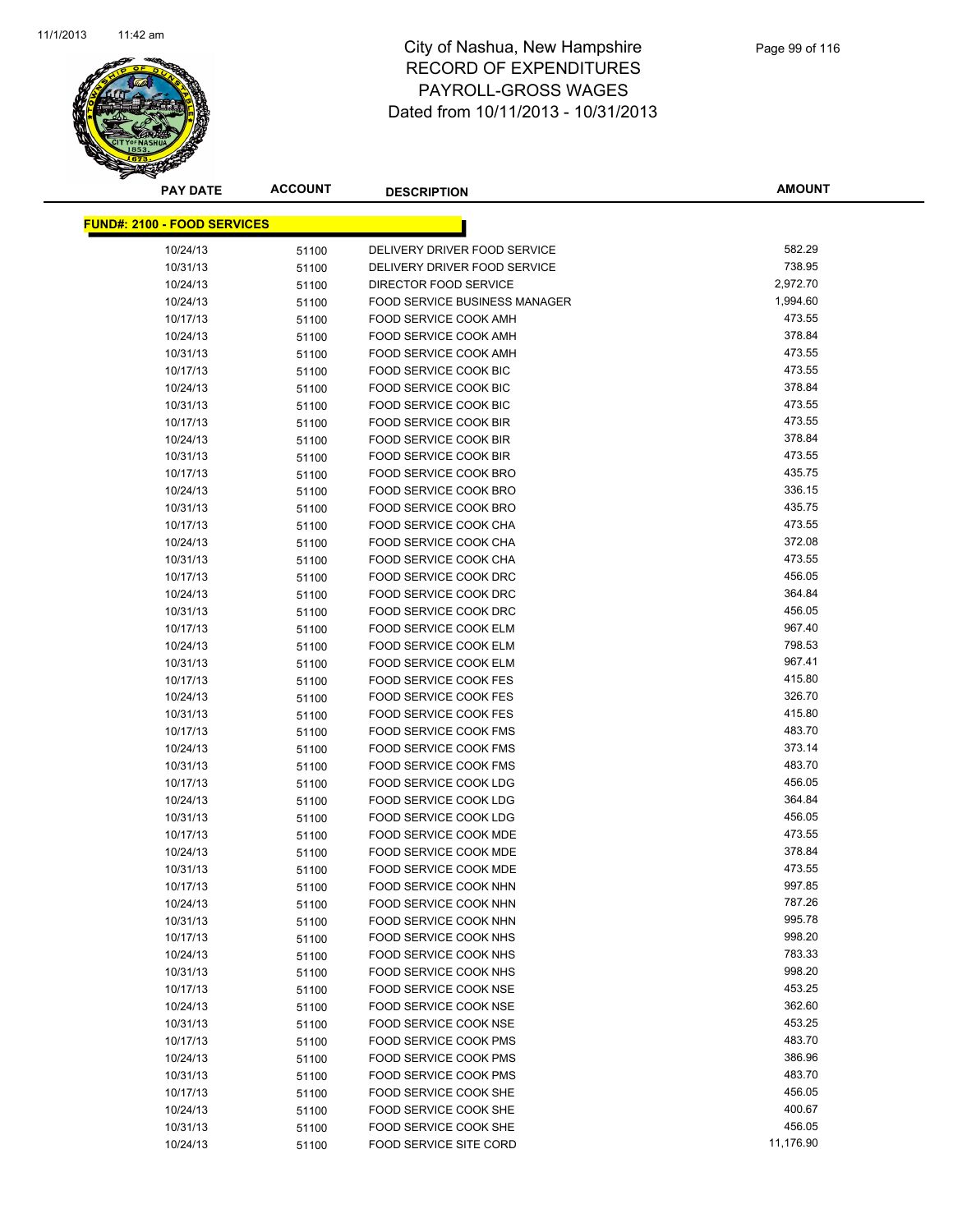

**AMOUNT**

| <u> FUND#: 2100 - FOOD SERVICES</u> |       |                                 |          |
|-------------------------------------|-------|---------------------------------|----------|
| 10/17/13                            | 51100 | <b>FOOD SERVICECOOK MTP</b>     | 415.80   |
| 10/24/13                            | 51100 | <b>FOOD SERVICECOOK MTP</b>     | 323.73   |
| 10/31/13                            | 51100 | <b>FOOD SERVICECOOK MTP</b>     | 415.80   |
| 10/17/13                            | 51200 | FOOD SERVICE ASST PT AMH        | 435.05   |
| 10/24/13                            | 51200 | FOOD SERVICE ASST PT AMH        | 531.83   |
| 10/31/13                            | 51200 | FOOD SERVICE ASST PT AMH        | 435.05   |
| 10/17/13                            | 51200 | FOOD SERVICE ASST PT BIC        | 514.65   |
| 10/24/13                            | 51200 | FOOD SERVICE ASST PT BIC        | 413.16   |
| 10/31/13                            | 51200 | FOOD SERVICE ASST PT BIC        | 514.65   |
| 10/17/13                            | 51200 | FOOD SERVICE ASST PT BIR        | 581.51   |
| 10/24/13                            | 51200 | FOOD SERVICE ASST PT BIR        | 468.09   |
| 10/31/13                            | 51200 | FOOD SERVICE ASST PT BIR        | 628.06   |
| 10/17/13                            | 51200 | FOOD SERVICE ASST PT BRO        | 333.90   |
| 10/24/13                            | 51200 | FOOD SERVICE ASST PT BRO        | 261.56   |
| 10/31/13                            | 51200 | FOOD SERVICE ASST PT BRO        | 340.36   |
| 10/17/13                            | 51200 | FOOD SERVICE ASST PT CHA        | 620.15   |
| 10/24/13                            | 51200 | FOOD SERVICE ASST PT CHA        | 484.60   |
| 10/31/13                            | 51200 | FOOD SERVICE ASST PT CHA        | 620.15   |
| 10/17/13                            | 51200 | FOOD SERVICE ASST PT DRC        | 837.51   |
| 10/24/13                            | 51200 | FOOD SERVICE ASST PT DRC        | 652.78   |
| 10/31/13                            | 51200 | FOOD SERVICE ASST PT DRC        | 825.57   |
| 10/17/13                            | 51200 | FOOD SERVICE ASST PT ELM        | 2,562.62 |
| 10/24/13                            | 51200 | FOOD SERVICE ASST PT ELM        | 1,986.18 |
| 10/31/13                            | 51200 | FOOD SERVICE ASST PT ELM        | 2,515.67 |
| 10/17/13                            | 51200 | FOOD SERVICE ASST PT FES        | 1,025.65 |
| 10/24/13                            | 51200 | FOOD SERVICE ASST PT FES        | 817.67   |
| 10/31/13                            | 51200 | FOOD SERVICE ASST PT FES        | 1,025.65 |
| 10/17/13                            | 51200 | FOOD SERVICE ASST PT FMS        | 2,235.25 |
| 10/24/13                            | 51200 | FOOD SERVICE ASST PT FMS        | 1,788.20 |
| 10/31/13                            | 51200 | FOOD SERVICE ASST PT FMS        | 2,235.25 |
| 10/17/13                            | 51200 | FOOD SERVICE ASST PT LDG        | 872.05   |
| 10/24/13                            | 51200 | FOOD SERVICE ASST PT LDG        | 675.80   |
| 10/31/13                            | 51200 | FOOD SERVICE ASST PT LDG        | 890.40   |
| 10/17/13                            | 51200 | FOOD SERVICE ASST PT MDE        | 646.00   |
| 10/24/13                            | 51200 | <b>FOOD SERVICE ASST PT MDE</b> | 516.79   |
| 10/31/13                            | 51200 | FOOD SERVICE ASST PT MDE        | 646.00   |
| 10/17/13                            | 51200 | FOOD SERVICE ASST PT MTP        | 460.55   |
| 10/24/13                            | 51200 | <b>FOOD SERVICE ASST PT MTP</b> | 370.07   |
| 10/31/13                            | 51200 | FOOD SERVICE ASST PT MTP        | 459.10   |
| 10/17/13                            | 51200 | FOOD SERVICE ASST PT NHN        | 4,654.21 |
| 10/24/13                            | 51200 | FOOD SERVICE ASST PT NHN        | 3,251.08 |
| 10/31/13                            | 51200 | FOOD SERVICE ASST PT NHN        | 4,624.25 |
| 10/17/13                            | 51200 | FOOD SERVICE ASST PT NHS        | 4,326.34 |
| 10/24/13                            | 51200 | FOOD SERVICE ASST PT NHS        | 3,065.92 |
| 10/31/13                            | 51200 | FOOD SERVICE ASST PT NHS        | 4,145.16 |
| 10/17/13                            | 51200 | FOOD SERVICE ASST PT PMS        | 2,185.76 |
| 10/24/13                            | 51200 | FOOD SERVICE ASST PT PMS        | 1,766.08 |
| 10/31/13                            | 51200 | FOOD SERVICE ASST PT PMS        | 2,254.66 |
| 10/17/13                            | 51200 | FOOD SERVICE ASST PT SHE        | 502.90   |
| 10/24/13                            | 51200 | FOOD SERVICE ASST PT SHE        | 402.32   |
| 10/31/13                            | 51200 | FOOD SERVICE ASST PT SHE        | 502.90   |
| 10/17/13                            | 51200 | <b>SUB FOOD SERVICE</b>         | 865.41   |
| 10/17/13                            | 51300 | OVERTIME-REGULAR                | 136.19   |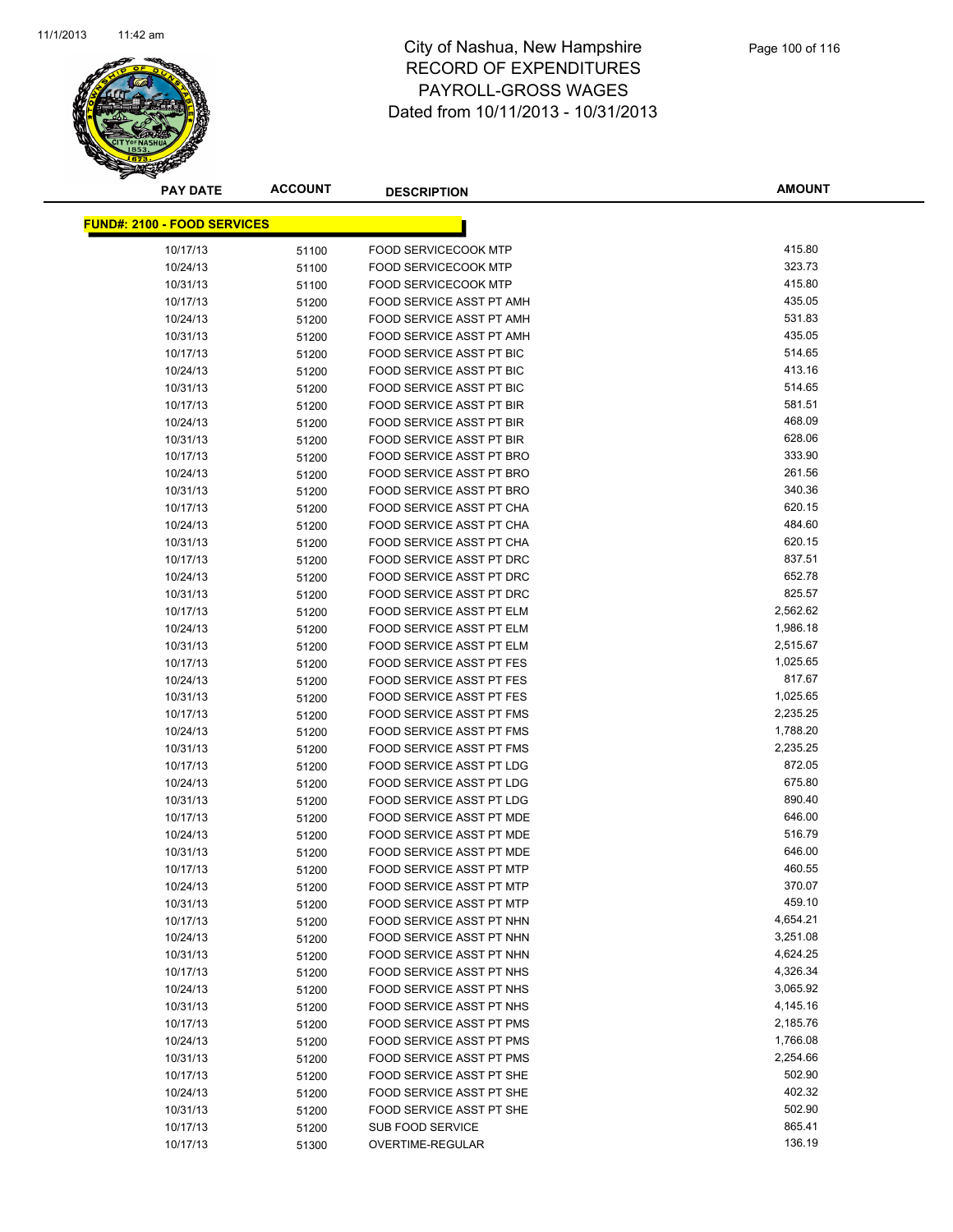

| <b>PAY DATE</b>                        | <b>ACCOUNT</b> | <b>DESCRIPTION</b>    | <b>AMOUNT</b> |
|----------------------------------------|----------------|-----------------------|---------------|
| <b>FUND#: 2100 - FOOD SERVICES</b>     |                |                       |               |
| 10/24/13                               | 51300          | OVERTIME-REGULAR      | 166.04        |
| 10/31/13                               | 51300          | OVERTIME-REGULAR      | 148.08        |
| 10/17/13                               | 51412          | <b>WAGES PER DIEM</b> | 1,867.32      |
| 10/24/13                               | 51412          | <b>WAGES PER DIEM</b> | 1,845.48      |
| 10/31/13                               | 51412          | <b>WAGES PER DIEM</b> | 2,568.93      |
| 10/24/13                               | 55118          | TELEPHONE-CELLULAR    | 80.00         |
| <b>TOTAL FUND 2100 - FOOD SERVICES</b> |                |                       | \$117,125.12  |

#### **FUND#: 2201 - DRIVERS EDUCATION**

| <b>TOTAL FUND 2201 - DRIVERS EDUCATION</b> | \$3,325,00 |                            |        |
|--------------------------------------------|------------|----------------------------|--------|
|                                            |            |                            |        |
| 10/24/13                                   | 51200      | TEACHER TECHED FMS         | 500.00 |
| 10/24/13                                   | 51200      | <b>TEACHER TECHED ELM</b>  | 400.00 |
| 10/31/13                                   | 51200      | ELL OUTREACH WORKER HOURLY | 100.00 |
| 10/17/13                                   | 51200      | ELL OUTREACH WORKER HOURLY | 50.00  |
| 10/31/13                                   | 51200      | DRIVER INSTRUCTOR          | 350.00 |
| 10/24/13                                   | 51200      | DRIVER INSTRUCTOR          | 375.00 |
| 10/17/13                                   | 51200      | DRIVER INSTRUCTOR          | 450.00 |
| 10/31/13                                   | 51200      | ADULT ED DRIVERS ED INST   | 325.00 |
| 10/24/13                                   | 51200      | ADULT ED DRIVERS ED INST   | 325.00 |
| 10/17/13                                   | 51200      | ADULT ED DRIVERS ED INST   | 450.00 |
|                                            |            |                            |        |

| <b>FUND#: 2207 - ADULT ED/CONTINUING ED</b> |       |                               |         |
|---------------------------------------------|-------|-------------------------------|---------|
| 10/11/13                                    | 51200 | ADULT ED DIPOLMA INST         | (75.00) |
| 10/17/13                                    | 51200 | ADULT ED DIPOLMA INST         | (75.00) |
| 10/24/13                                    | 51200 | ADULT ED DIPOLMA INST         | 150.00  |
| 10/31/13                                    | 51200 | ADULT ED DIPOLMA INST         | 75.00   |
| 10/17/13                                    | 51200 | ADULT ED ENRICHMENT INST      | 150.00  |
| 10/24/13                                    | 51200 | ADULT ED ENRICHMENT INST      | 150.00  |
| 10/31/13                                    | 51200 | ADULT ED ENRICHMENT INST      | 150.00  |
| 10/17/13                                    | 51200 | ADULT ED ENRICHMENT TEACHER   | 100.00  |
| 10/24/13                                    | 51200 | ADULT ED ENRICHMENT TEACHER   | 100.00  |
| 10/31/13                                    | 51200 | ADULT ED ENRICHMENT TEACHER   | 50.00   |
| 10/31/13                                    | 51200 | ADULT ED INSTRUCTOR           | 325.00  |
| 10/24/13                                    | 51200 | ASST SYSTEMS ADMIN FULL YEAR  | 25.00   |
| 10/17/13                                    | 51200 | <b>CLERICAL PRINCIPAL NHN</b> | 37.50   |
| 10/24/13                                    | 51200 | <b>CLERICAL PRINCIPAL NHN</b> | 37.50   |
| 10/31/13                                    | 51200 | <b>CLERICAL PRINCIPAL NHN</b> | 37.50   |
| 10/17/13                                    | 51200 | PARA INST BRO                 | 100.00  |
| 10/24/13                                    | 51200 | <b>PARA INST BRO</b>          | 100.00  |
| 10/31/13                                    | 51200 | <b>PARA INST BRO</b>          | 100.00  |
| 10/17/13                                    | 51200 | <b>SUB TEACHER</b>            | 50.00   |
| 10/24/13                                    | 51200 | <b>SUB TEACHER</b>            | 50.00   |
| 10/31/13                                    | 51200 | <b>SUB TEACHER</b>            | 50.00   |
| 10/24/13                                    | 51200 | <b>TEACHER ENGLISH NHS</b>    | 425.00  |
| 10/24/13                                    | 51200 | <b>TEACHER TECHED NHN</b>     | 150.00  |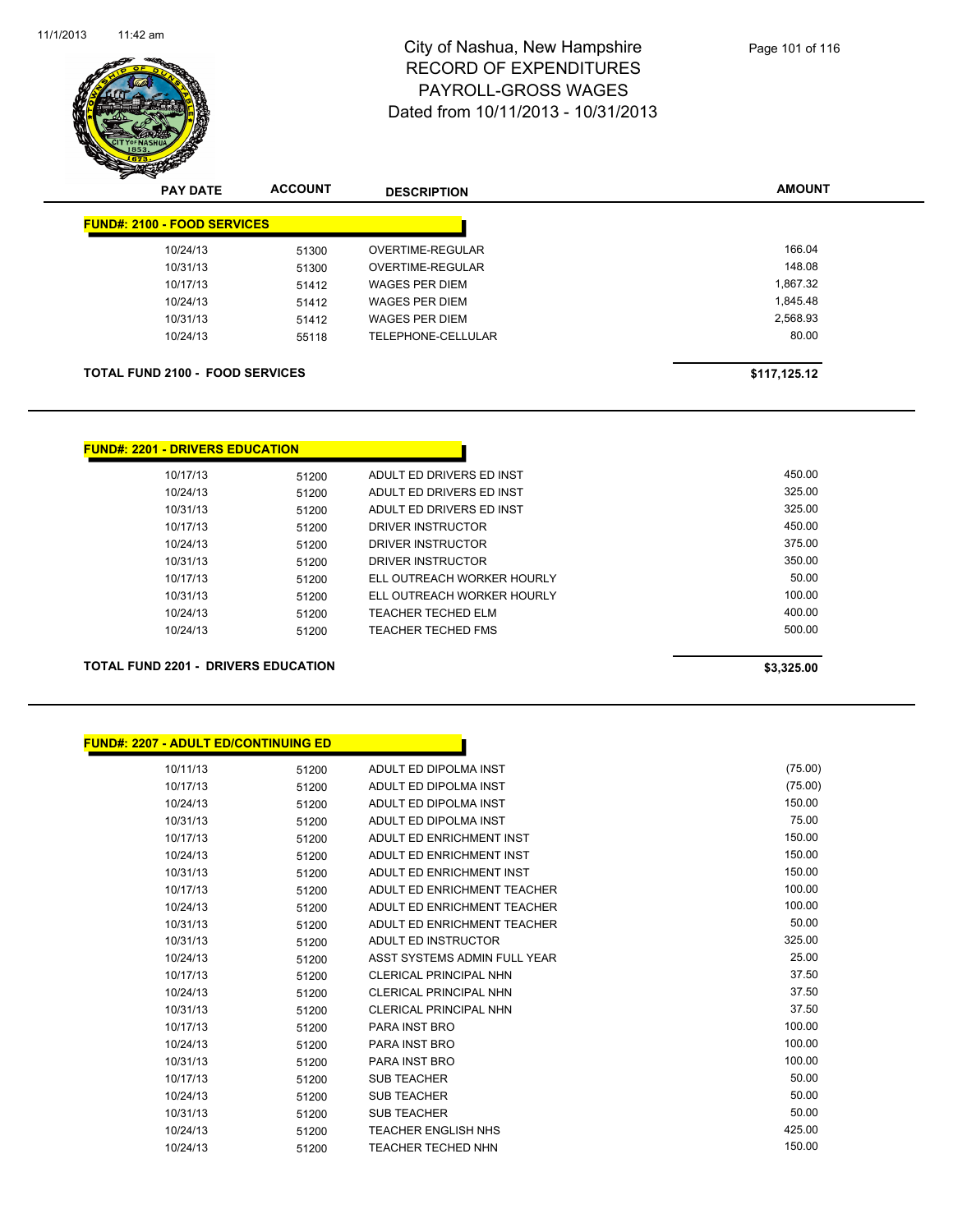**AMOUNT PAY DATE ACCOUNT DESCRIPTION TOTAL FUND 2207 - ADULT ED/CONTINUING ED \$2,262.50 FUND#: 2222 - AFTER SCHOOL PROGRAM** 10/24/13 51100 DIRECTOR 21 CENTURY 1,942.11 10/17/13 51200 21 CENTURY ELEM MFAM RES COORD 180.05 10/24/13 51200 21 CENTURY ELEM MFAM RES COORD 67.93 10/17/13 51200 21ST CENTURY INSTRUCTOR 2,177.99 10/24/13 51200 21ST CENTURY INSTRUCTOR 993.15 10/31/13 51200 21ST CENTURY INSTRUCTOR 1,381.09 10/24/13 51200 AYP FACILITATOR DRC 50.00 10/17/13 51200 CLERICAL PRINCIPAL AMH 65.86 10/31/13 51200 CUSTODIAN NHS 52.50 10/17/13 51200 FOOD SERVICE COOK LDG 10/17/13 51200 51200 10/31/13 51200 FOOD SERVICE COOK LDG 5000 FOOD SERVICE COOK LDG 5 10/24/13 51200 GUIDANCE COUNSELOR FES 98.78 10/24/13 51200 LIBRARIAN FMS 110.00 10/17/13 51200 LUNCH MONITOR DRC 155.06 10/24/13 51200 LUNCH MONITOR DRC 105.09 10/31/13 51200 LUNCH MONITOR DRC 168.41 10/17/13 51200 LUNCH MONITOR SHE 160.02 10/24/13 51200 LUNCH MONITOR SHE 42.13 10/31/13 51200 LUNCH MONITOR SHE 107.53 10/17/13 51200 PARA DW SPEC ED AMH 330.15 10/24/13 51200 PARA DW SPEC ED AMH 82.18 10/31/13 51200 PARA DW SPEC ED AMH 233.45 10/17/13 51200 PARA DW SPEC ED PMS 180.05 10/24/13 51200 PARA DW SPEC ED PMS 61.70 10/31/13 51200 PARA DW SPEC ED PMS 140.00 10/17/13 51200 PARA DW SPEC ED WID 41.68 10/24/13 51200 PARA DW SPEC ED WID 43.75 10/31/13 51200 PARA DW SPEC ED WID 15.43 10/17/13 51200 PARA DW SPEC ELM 297.50 10/24/13 51200 PARA DW SPEC ELM 186.73 10/31/13 51200 PARA DW SPEC ELM 223.35 10/17/13 51200 PARA ELL ELM 112.50 10/24/13 51200 PARA ELL ELM 42.50 10/31/13 51200 PARA ELL ELM 85.00 10/17/13 51200 PARA ELL MTP 81.73 10/24/13 51200 PARA ELL MTP 88.40 10/31/13 51200 PARA ELL MTP 6 120 120 120 120 121 13 14 120

> 10/17/13 51200 PARA INST AMH 78.82 10/31/13 51200 PARA INST AMH 35.00 SEPAND 10/31/13 55.00 10/17/13 51200 PARA INST DRC 51200 51200 PARA INST DRC 10/24/13 51200 PARA INST DRC 246.80 10/31/13 51200 PARA INST DRC 345.13 10/17/13 51200 PARA INST FES 306.70 10/24/13 51200 PARA INST FES 179.84 10/31/13 51200 PARA INST FES 306.70 10/17/13 51200 PARA INST FMS 105.00 51200 PARA INST FMS 10/31/13 51200 PARA INST FMS 92.55 10/17/13 51200 PARA INST LDG 212.53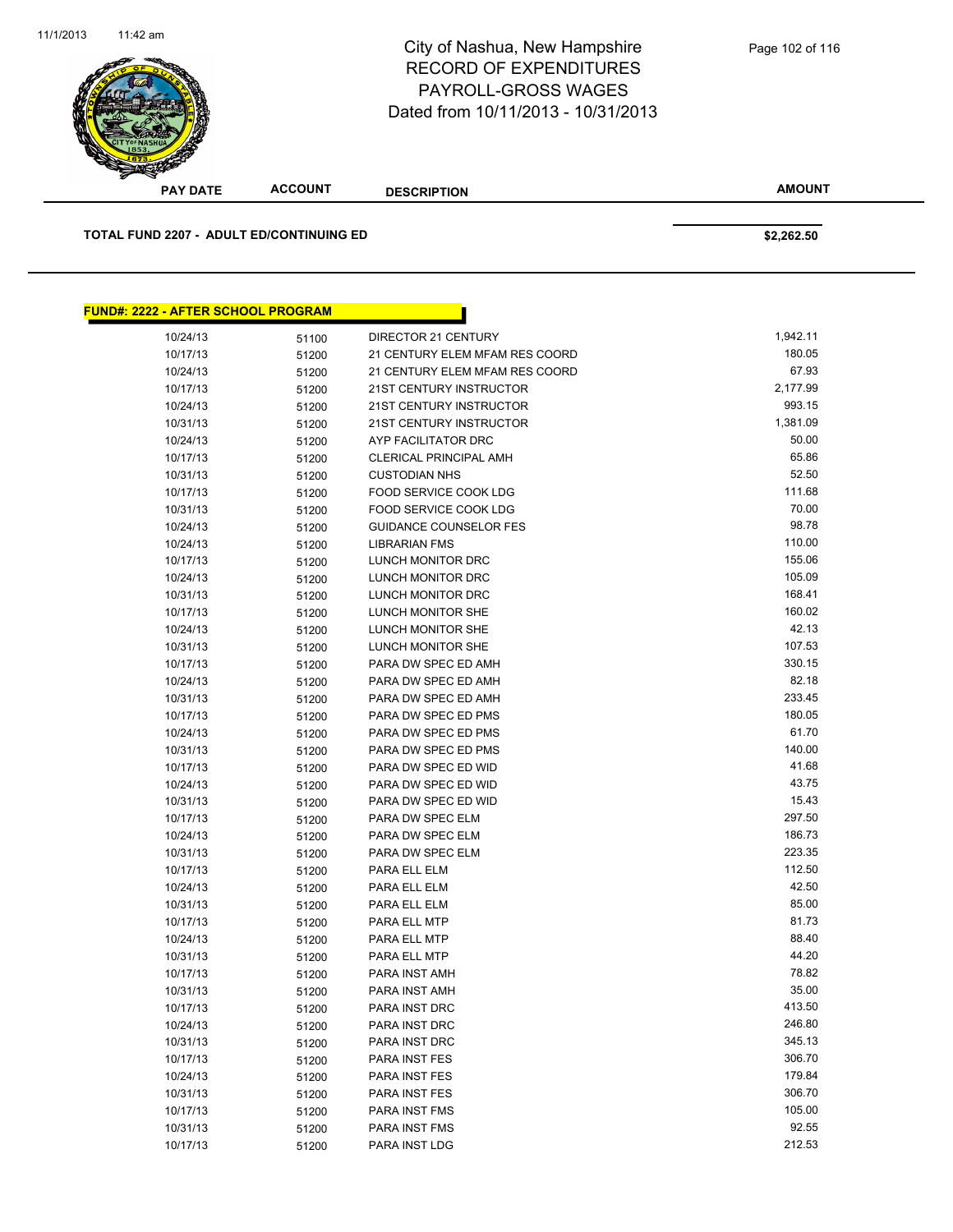

**AMOUNT**

| <u> FUND#: 2222 - AFTER SCHOOL PROGRAM</u> |       |                            |                 |
|--------------------------------------------|-------|----------------------------|-----------------|
| 10/24/13                                   | 51200 | PARA INST LDG              | 110.06          |
| 10/31/13                                   | 51200 | PARA INST LDG              | 230.03          |
| 10/17/13                                   | 51200 | PARA INST NHN              | 90.03           |
| 10/24/13                                   | 51200 | PARA INST NHN              | 100.04          |
| 10/31/13                                   | 51200 | PARA INST NHN              | 90.03           |
| 10/17/13                                   | 51200 | PARA INST PMS              | 205.85          |
| 10/24/13                                   | 51200 | PARA INST PMS              | 270.53          |
| 10/31/13                                   | 51200 | PARA INST PMS              | 205.85          |
| 10/17/13                                   | 51200 | PARA KIND AMH              | 236.70          |
| 10/24/13                                   | 51200 | PARA KIND AMH              | 33.38           |
| 10/31/13                                   | 51200 | PARA KIND AMH              | 78.75           |
| 10/17/13                                   | 51200 | PARA KIND LDG              | 35.00           |
| 10/24/13                                   |       | PARA KIND LDG              | 75.05           |
|                                            | 51200 |                            | 118.35          |
| 10/31/13                                   | 51200 | PARA KIND LDG              |                 |
| 10/17/13                                   | 51200 | PARA MEDIA NHN             | 123.40          |
| 10/24/13                                   | 51200 | PARA MEDIA NHN             | 96.70           |
| 10/31/13                                   | 51200 | PARA MEDIA NHN             | 125.03          |
| 10/17/13                                   | 51200 | PARA PRE SCH MTP           | 131.70          |
| 10/31/13                                   | 51200 | PARA PRE SCH MTP           | 296.78          |
| 10/24/13                                   | 51200 | PARA TECH ELM              | 30.63           |
| 10/31/13                                   | 51200 | PARA TECH ELM              | 17.50           |
| 10/17/13                                   | 51200 | PARA TTI DRC               | 70.00           |
| 10/24/13                                   | 51200 | PARA TTI DRC               | 35.00           |
| 10/31/13                                   | 51200 | PARA TTI DRC               | 70.00           |
| 10/17/13                                   | 51200 | PARA TTI LDG               | 70.00           |
| 10/24/13                                   | 51200 | PARA TTI LDG               | 35.00           |
| 10/31/13                                   | 51200 | PARA TTI LDG               | 70.00           |
| 10/24/13                                   | 51200 | SOCIAL WORKER FMS          | 140.00          |
| 10/17/13                                   | 51200 | <b>SUB TEACHER</b>         | 270.09          |
| 10/24/13                                   | 51200 | <b>SUB TEACHER</b>         | 80.06           |
| 10/31/13                                   | 51200 | <b>SUB TEACHER</b>         | 218.45          |
| 10/17/13                                   | 51200 | SUB TEACHER LONG TERM      | 732.30          |
| 10/24/13                                   | 51200 | SUB TEACHER LONG TERM      | 585.84          |
| 10/31/13                                   | 51200 | SUB TEACHER LONG TERM      | 732.30          |
| 10/24/13                                   | 51200 | <b>TEACHER DEAF WID</b>    | 17.50           |
| 10/24/13                                   | 51200 | <b>TEACHER ENGLISH ELM</b> | 50.00           |
| 10/24/13                                   | 51200 | <b>TEACHER ENGLISH FMS</b> | 220.00          |
| 10/24/13                                   | 51200 | <b>TEACHER ENGLISH PMS</b> | 85.00           |
| 10/24/13                                   | 51200 | TEACHER GR1 LDG            | 42.50           |
| 10/24/13                                   | 51200 | <b>TEACHER GR2 DRC</b>     | 100.00          |
| 10/24/13                                   | 51200 | <b>TEACHER GR3 DRC</b>     | 110.00          |
| 10/24/13                                   |       | TEACHER GR3 SHE            | 70.00           |
| 10/24/13                                   | 51200 |                            | 85.00           |
|                                            | 51200 | <b>TEACHER GR4 LDG</b>     |                 |
| 10/24/13                                   | 51200 | <b>TEACHER GR5 DRC</b>     | 76.68<br>120.00 |
| 10/24/13                                   | 51200 | <b>TEACHER GR5 MTP</b>     |                 |
| 10/24/13                                   | 51200 | <b>TEACHER GR6 ELM</b>     | 240.00          |
| 10/24/13                                   | 51200 | <b>TEACHER GR6 FMS</b>     | 135.03          |
| 10/24/13                                   | 51200 | <b>TEACHER GR6 PMS</b>     | 111.68          |
| 10/24/13                                   | 51200 | <b>TEACHER MATH ELM</b>    | 87.50           |
| 10/24/13                                   | 51200 | <b>TEACHER MATH PMS</b>    | 75.00           |
| 10/31/13                                   | 51200 | <b>TEACHER MATH PMS</b>    | 25.00           |
| 10/24/13                                   | 51200 | <b>TEACHER SCIENCE PMS</b> | 75.00           |
| 10/24/13                                   | 51200 | <b>TEACHER SPED FMS</b>    | 184.18          |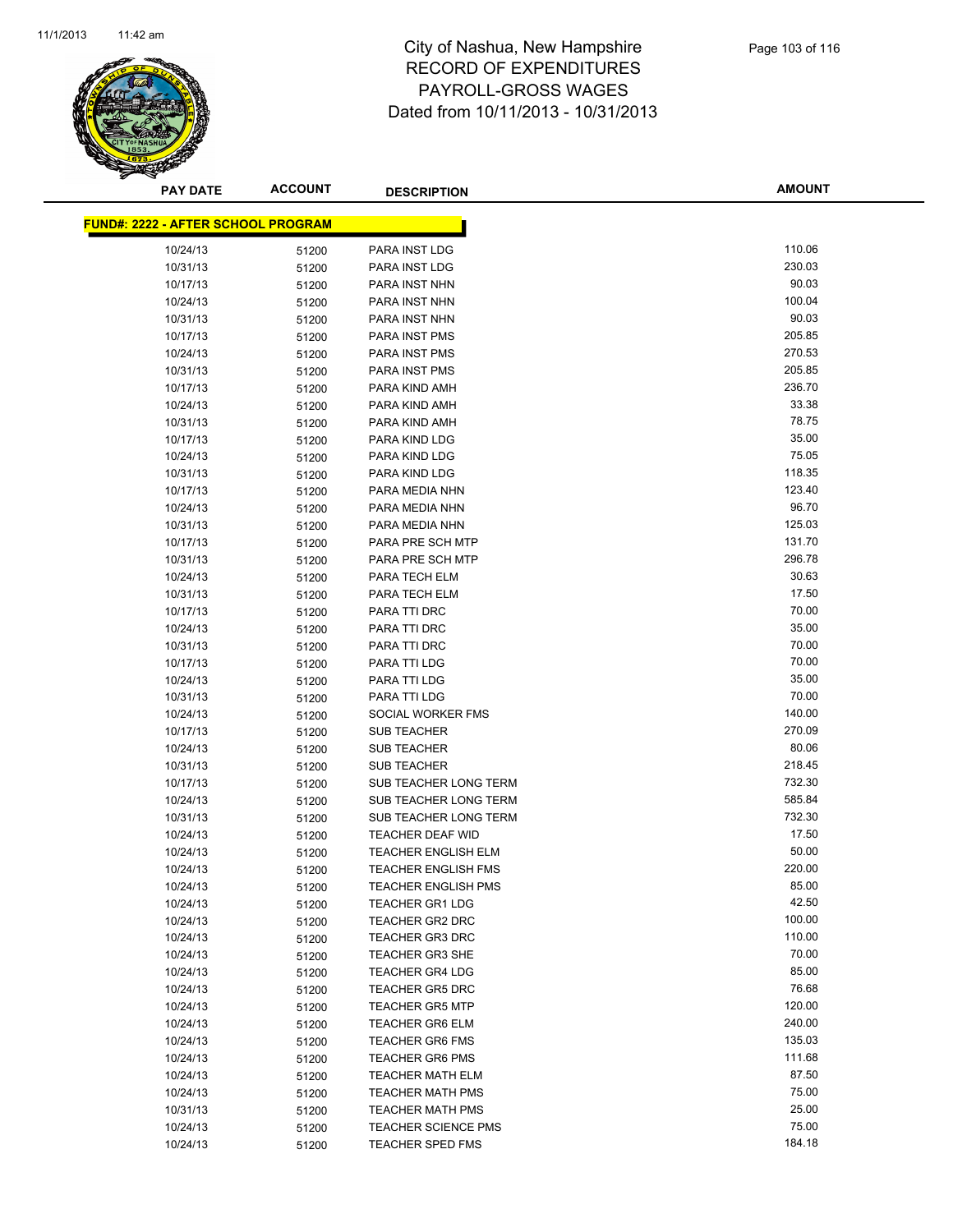

| <b>FUND#: 2222 - AFTER SCHOOL PROGRAM</b><br><b>TEACHER SPED LDG</b><br>10/24/13<br>51200<br><b>TEACHER TTI LDG</b><br>10/24/13<br>51200<br>TOTAL FUND 2222 - AFTER SCHOOL PROGRAM | 432.10      |
|------------------------------------------------------------------------------------------------------------------------------------------------------------------------------------|-------------|
|                                                                                                                                                                                    |             |
|                                                                                                                                                                                    |             |
|                                                                                                                                                                                    | 188.38      |
|                                                                                                                                                                                    | \$20,993.23 |
| <b>FUND#: 2252 - DAY CARE</b>                                                                                                                                                      |             |
| 10/24/13<br>PANTHER PRESCHOOL TEACHER<br>51100                                                                                                                                     | 846.20      |
| <b>TOTAL FUND 2252 - DAY CARE</b>                                                                                                                                                  | \$846.20    |
| <b>FUND#: 2503 - PARKS &amp; REC PROGRAMS FUND</b>                                                                                                                                 |             |
| 10/17/13<br>51100<br>PROGRAM COORDINATOR                                                                                                                                           | 347.90      |
| 10/24/13<br>PROGRAM COORDINATOR<br>51100                                                                                                                                           | 347.90      |
| PROGRAM COORDINATOR<br>10/31/13<br>51100                                                                                                                                           | 347.90      |
| <b>TOTAL FUND 2503 - PARKS &amp; REC PROGRAMS FUND</b>                                                                                                                             | \$1,043.70  |
|                                                                                                                                                                                    |             |
|                                                                                                                                                                                    |             |
| ECHANNEL ACCESS ADMINISTRATOR<br>10/17/13<br>51100                                                                                                                                 | 1,014.70    |
| <b>FUND#: 2505 - GOVT &amp; EDUCATION CHANNELS FUND</b><br>ECHANNEL ACCESS ADMINISTRATOR<br>10/24/13<br>51100                                                                      | 1,014.70    |
| 10/31/13<br>ECHANNEL ACCESS ADMINISTRATOR<br>51100                                                                                                                                 | 1,014.70    |
| PEG PROGRAM MANAGER<br>10/17/13<br>51100                                                                                                                                           | 1,139.75    |
| 10/24/13<br>PEG PROGRAM MANAGER<br>51100                                                                                                                                           | 1,139.75    |
| 10/31/13<br>51100<br>PEG PROGRAM MANAGER                                                                                                                                           | 1,139.75    |
| 10/31/13<br><b>TELEPHONE-CELLULAR</b><br>55118                                                                                                                                     | 100.00      |

| 10/3/13  | 51100 | PATROLMAN ALL RANKS | 1.165.00 |
|----------|-------|---------------------|----------|
| 10/17/13 | 51100 | PATROLMAN ALL RANKS | 1.165.00 |
| 10/24/13 | 51100 | PATROLMAN ALL RANKS | 1.165.00 |
| 10/31/13 | 51100 | PATROLMAN ALL RANKS | 1.165.00 |
| 10/10/13 | 51300 | OVERTIME-REGULAR    | 283.48   |
| 10/17/13 | 51300 | OVERTIME-REGULAR    | 1.766.31 |
| 10/24/13 | 51300 | OVERTIME-REGULAR    | 721.03   |
| 10/31/13 | 51300 | OVERTIME-REGULAR    | 1.992.87 |
| 10/24/13 | 51628 | EXTRA HOLIDAY       | 233.00   |
|          |       |                     |          |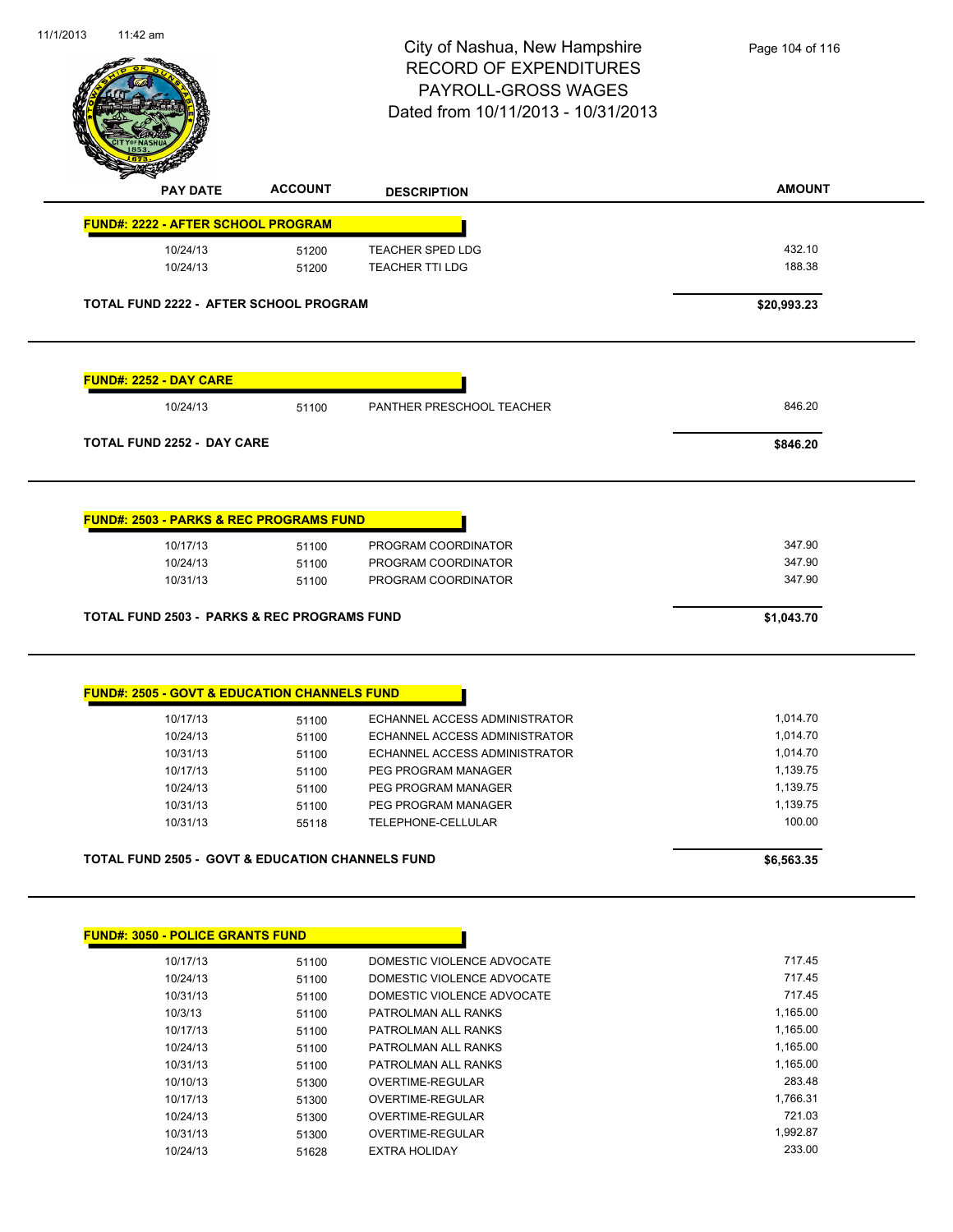

| <u> FUND#: 3068 - COMMUNITY SERVICES GRANTS</u> |       |                                       |             |
|-------------------------------------------------|-------|---------------------------------------|-------------|
| 10/17/13                                        | 51100 | <b>EPIDEMIOLOGIST</b>                 | 1,302.65    |
| 10/24/13                                        | 51100 | <b>EPIDEMIOLOGIST</b>                 | 1,302.65    |
| 10/31/13                                        | 51100 | <b>EPIDEMIOLOGIST</b>                 | 1,302.65    |
| 10/17/13                                        | 51100 | INTAKE SPECIALIST PROGRAM ASST        | 366.50      |
| 10/24/13                                        | 51100 | <b>INTAKE SPECIALIST PROGRAM ASST</b> | 366.50      |
| 10/31/13                                        | 51100 | INTAKE SPECIALIST PROGRAM ASST        | 366.50      |
| 10/17/13                                        | 51100 | PROGRAM ASSISTANT                     | 839.65      |
| 10/24/13                                        | 51100 | PROGRAM ASSISTANT                     | 839.65      |
| 10/31/13                                        | 51100 | PROGRAM ASSISTANT                     | 839.65      |
| 10/17/13                                        | 51100 | PUB HEALTH NURSE                      | 132.25      |
| 10/24/13                                        | 51100 | PUB HEALTH NURSE                      | 132.25      |
| 10/31/13                                        | 51100 | PUB HEALTH NURSE                      | 132.25      |
| 9/26/13                                         | 51100 | PUB HEALTH PREPAREDNESS COORD         | 2,234.90    |
| 10/17/13                                        | 51100 | PUB HEALTH PREPAREDNESS COORD         | 3,352.33    |
| 10/24/13                                        | 51100 | PUB HEALTH PREPAREDNESS COORD         | 1,117.45    |
| 10/31/13                                        | 51100 | PUB HEALTH PREPAREDNESS COORD         | 1,117.44    |
| 10/17/13                                        | 51300 | <b>OVERTIME-REGULAR</b>               |             |
| 9/26/13                                         | 55118 | <b>TELEPHONE-CELLULAR</b>             | (2, 184.90) |
| 10/17/13                                        | 55118 | <b>TELEPHONE-CELLULAR</b>             | (2,234.89)  |
| 10/31/13                                        | 55118 | <b>TELEPHONE-CELLULAR</b>             | 100.00      |

**TOTAL FUND 3068 - COMMUNITY SERVICES GRANTS \$11,427.13** 

| 10/17/13                                              | 51100 | PUB HEALTH NURSE | 885.15     |
|-------------------------------------------------------|-------|------------------|------------|
| 10/24/13                                              | 51100 | PUB HEALTH NURSE | 885.15     |
| 10/31/13                                              | 51100 | PUB HEALTH NURSE | 885.15     |
| <b>TOTAL FUND 3070 - COMMUNITY HEALTH GRANTS FUND</b> |       |                  | \$2,655.45 |

| 51100 | OED PROGRAM COORDINATOR | 154.00 |
|-------|-------------------------|--------|
| 51100 | OED PROGRAM COORDINATOR | 154.00 |
| 51100 | OED PROGRAM COORDINATOR | 154.00 |

**FUND#: 3090 - URBAN PROGRAM GRANTS**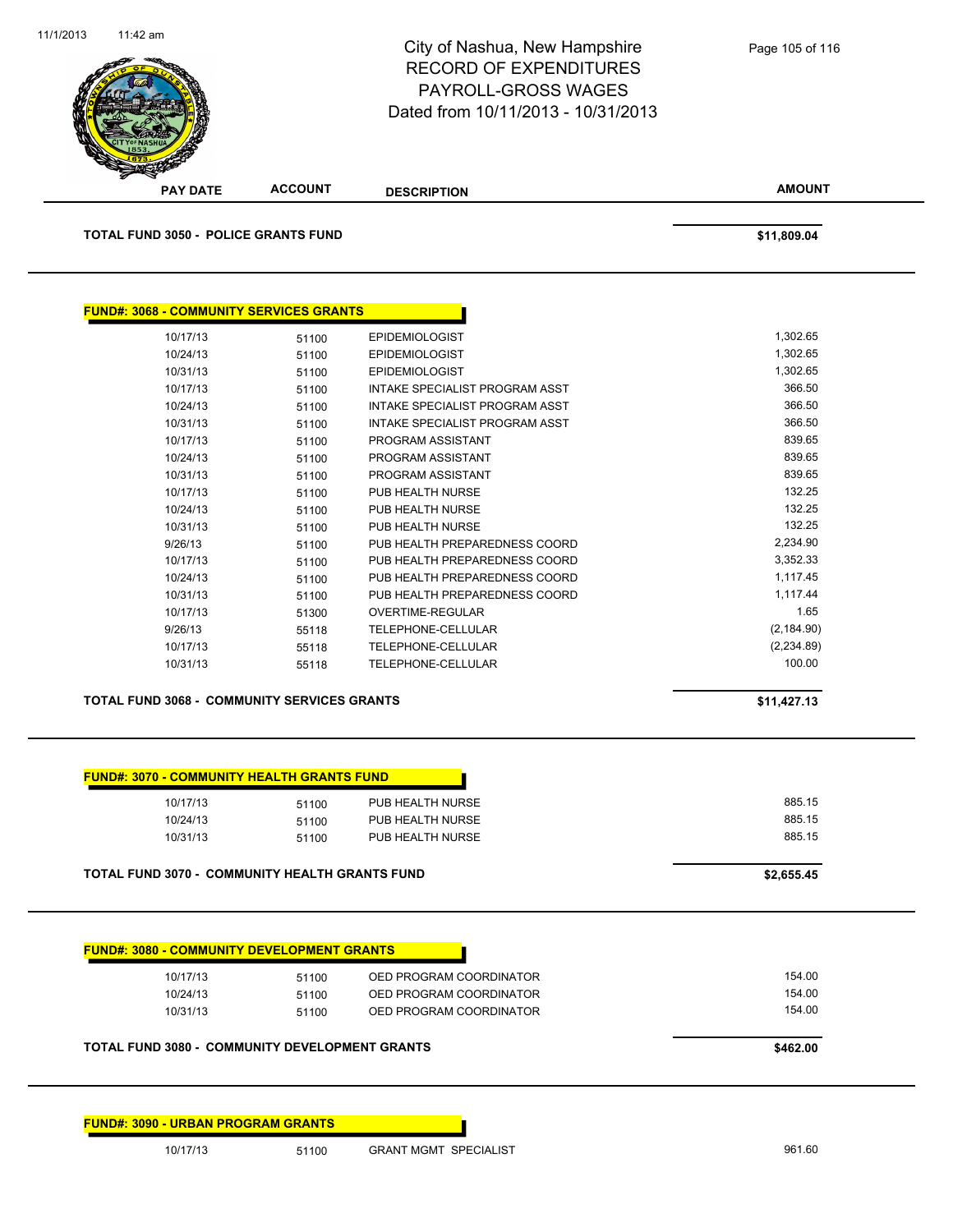

| <b>PAY DATE</b>                           | <b>ACCOUNT</b> | <b>DESCRIPTION</b>                    | <b>AMOUNT</b> |
|-------------------------------------------|----------------|---------------------------------------|---------------|
| <b>FUND#: 3090 - URBAN PROGRAM GRANTS</b> |                |                                       |               |
| 10/24/13                                  | 51100          | <b>GRANT MGMT SPECIALIST</b>          | 961.60        |
| 10/31/13                                  | 51100          | <b>GRANT MGMT SPECIALIST</b>          | 961.60        |
| 10/17/13                                  | 51100          | <b>INTAKE SPECIALIST PROGRAM ASST</b> | 549.70        |
| 10/24/13                                  | 51100          | INTAKE SPECIALIST PROGRAM ASST        | 549.71        |
| 10/31/13                                  | 51100          | <b>INTAKE SPECIALIST PROGRAM ASST</b> | 549.71        |
| 10/17/13                                  | 51100          | <b>MANAGER URBAN PROGRAMS</b>         | 1,408.20      |
| 10/24/13                                  | 51100          | <b>MANAGER URBAN PROGRAMS</b>         | 1,408.20      |
| 10/31/13                                  | 51100          | <b>MANAGER URBAN PROGRAMS</b>         | 1,408.20      |
| 10/17/13                                  | 51100          | PROGRAM COORDINATOR LP&HH             | 1,073.90      |
| 10/24/13                                  | 51100          | PROGRAM COORDINATOR LP&HH             | 1,073.90      |
| 10/31/13                                  | 51100          | PROGRAM COORDINATOR LP&HH             | 1,073.90      |
| 10/17/13                                  | 51100          | PROJECT ADMINISTRATOR                 | 1,162.45      |
| 10/24/13                                  | 51100          | PROJECT ADMINISTRATOR                 | 1,162.45      |
| 10/31/13                                  | 51100          | PROJECT ADMINISTRATOR                 | 1,162.45      |
| 10/17/13                                  | 51100          | PROJECT ADMINISTRATOR LP&HH           | 1,000.40      |
| 10/24/13                                  | 51100          | PROJECT ADMINISTRATOR LP&HH           | 1,000.40      |
| 10/31/13                                  | 51100          | PROJECT ADMINISTRATOR LP&HH           | 1,000.40      |
| 10/17/13                                  | 51200          | <b>CODE ENFORCEMENT OFFICER II</b>    | 559.68        |
| 10/24/13                                  | 51200          | <b>CODE ENFORCEMENT OFFICER II</b>    | 559.67        |
| 10/31/13                                  | 51200          | <b>CODE ENFORCEMENT OFFICER II</b>    | 532.92        |
| 10/17/13                                  | 51300          | <b>OVERTIME-REGULAR</b>               | 2.47          |
| 10/31/13                                  | 55118          | TELEPHONE-CELLULAR                    | 34.00         |

**TOTAL FUND 3090 - URBAN PROGRAM GRANTS \$20,157.51** 

#### **FUND#: 3120 - TRANSIT GRANTS**

| 10/17/13 | 51100 | OED PROGRAM COORDINATOR               | 154.00   |
|----------|-------|---------------------------------------|----------|
| 10/24/13 | 51100 | OED PROGRAM COORDINATOR               | 154.00   |
| 10/31/13 | 51100 | OED PROGRAM COORDINATOR               | 154.00   |
| 10/17/13 | 51100 | <b>TRANSIT FINANCE COORDINATOR</b>    | 1,139.65 |
| 10/24/13 | 51100 | <b>TRANSIT FINANCE COORDINATOR</b>    | 1,139.65 |
| 10/31/13 | 51100 | <b>TRANSIT FINANCE COORDINATOR</b>    | 1,139.65 |
| 10/17/13 | 51100 | <b>TRANSIT FLEET FACILITIES SUPV</b>  | 961.59   |
| 10/24/13 | 51100 | <b>TRANSIT FLEET FACILITIES SUPV</b>  | 961.60   |
| 10/31/13 | 51100 | <b>TRANSIT FLEET FACILITIES SUPV</b>  | 961.60   |
| 10/17/13 | 51100 | <b>TRANSIT MECHANICS</b>              | 1,744.00 |
| 10/24/13 | 51100 | <b>TRANSIT MECHANICS</b>              | 1,733.64 |
| 10/31/13 | 51100 | <b>TRANSIT MECHANICS</b>              | 1,744.00 |
| 10/17/13 | 51100 | <b>TRANSIT OPER MKTG SUPV</b>         | 985.15   |
| 10/24/13 | 51100 | <b>TRANSIT OPER MKTG SUPV</b>         | 985.15   |
| 10/31/13 | 51100 | <b>TRANSIT OPER MKTG SUPV</b>         | 985.15   |
| 10/17/13 | 51100 | <b>TRANSIT OPERATIONS COORDINATOR</b> | 863.35   |
| 10/24/13 | 51100 | <b>TRANSIT OPERATIONS COORDINATOR</b> | 863.35   |
| 10/31/13 | 51100 | <b>TRANSIT OPERATIONS COORDINATOR</b> | 863.35   |
| 10/17/13 | 51100 | <b>TRANSIT UTILITY SERVICE WORKER</b> | 643.65   |
| 10/24/13 | 51100 | <b>TRANSIT UTILITY SERVICE WORKER</b> | 643.65   |
| 10/31/13 | 51100 | <b>TRANSIT UTILITY SERVICE WORKER</b> | 643.65   |
| 10/17/13 | 51100 | <b>TRANSPORTATION DEPT MANAGER</b>    | 1,460.55 |
| 10/24/13 | 51100 | <b>TRANSPORTATION DEPT MANAGER</b>    | 1,460.55 |
| 10/31/13 | 51100 | <b>TRANSPORTATION DEPT MANAGER</b>    | 1,460.55 |

h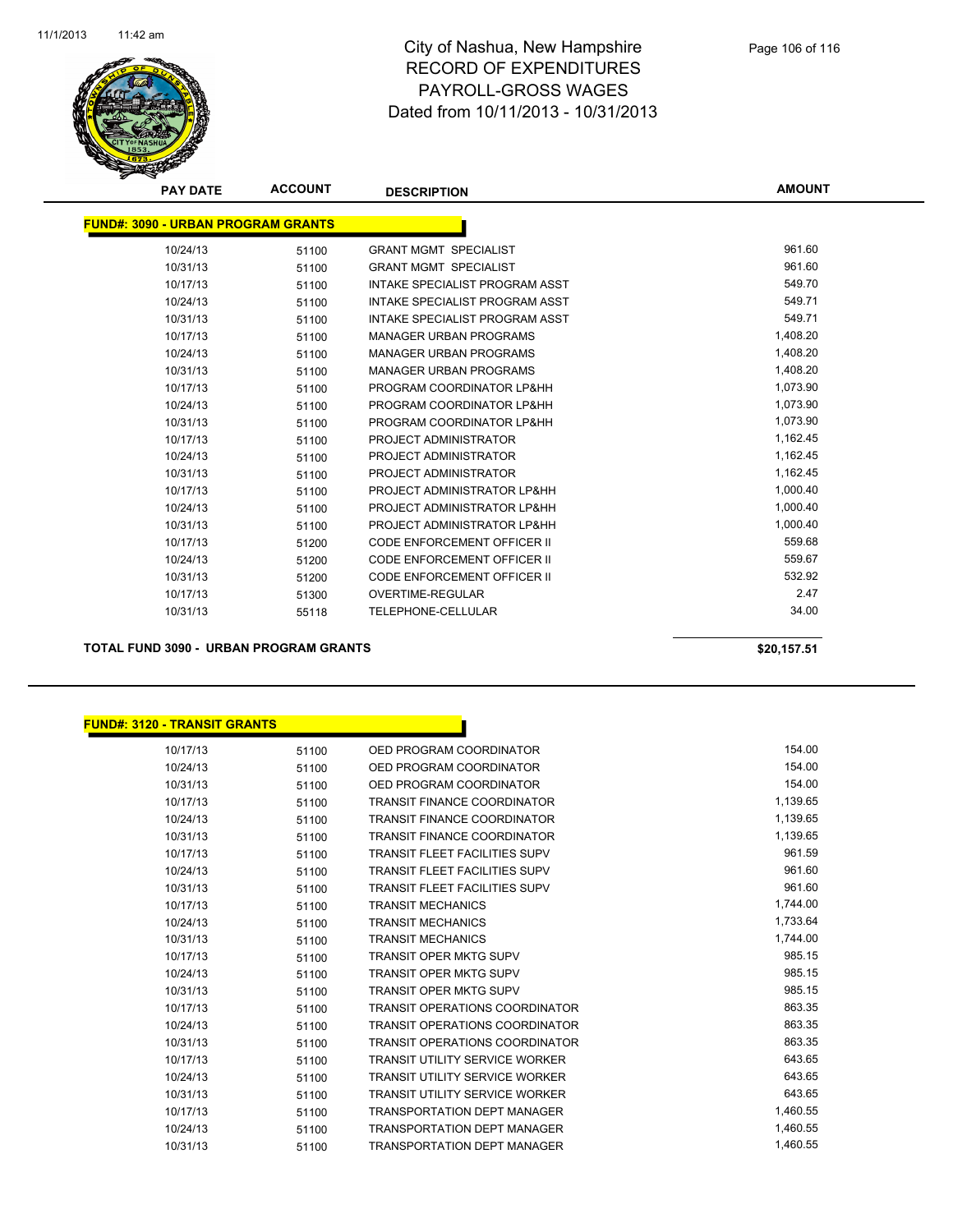

| <b>PAY DATE</b>                         | <b>ACCOUNT</b> | <b>DESCRIPTION</b>      | <b>AMOUNT</b> |
|-----------------------------------------|----------------|-------------------------|---------------|
| <b>FUND#: 3120 - TRANSIT GRANTS</b>     |                |                         |               |
| 10/17/13                                | 51300          | OVERTIME-REGULAR        | 77.00         |
| 10/24/13                                | 51300          | <b>OVERTIME-REGULAR</b> | 78.78         |
| 10/31/13                                | 51300          | OVERTIME-REGULAR        | 173.31        |
| <b>TOTAL FUND 3120 - TRANSIT GRANTS</b> |                |                         | \$24,174.57   |

Г

#### **FUND#: 3800 - SCHOOL GRANTS FUND**

| 10/24/13 | 51100 | 21 CENTURY ELEM MFAM RES COORD | 3,561.12  |
|----------|-------|--------------------------------|-----------|
| 10/24/13 | 51100 | 21 CENTURY MIDL FAM RES COORD  | 1,842.66  |
| 10/24/13 | 51100 | ASSISTANT PRINCIPAL BRO        | 1,263.51  |
| 10/24/13 | 51100 | ASSISTANT PRINCIPAL MDE        | 1,243.17  |
| 10/24/13 | 51100 | AYP FACILITATOR DRC            | 1,160.91  |
| 10/24/13 | 51100 | AYP FACILITATOR LDG            | 2,982.60  |
| 10/17/13 | 51100 | <b>CLERICAL 21 CENTURY</b>     | 712.90    |
| 10/24/13 | 51100 | CLERICAL 21 CENTURY            | 710.61    |
| 10/31/13 | 51100 | <b>CLERICAL 21 CENTURY</b>     | 723.36    |
| 10/24/13 | 51100 | <b>DIRECTOR TITLE 1</b>        | 2,838.42  |
| 10/24/13 | 51100 | JOB DEVELOPER SPED NHS         | 1,720.71  |
| 10/24/13 | 51100 | OFFICE MANAGER TITLE 1         | 1,345.14  |
| 10/17/13 | 51100 | PARA TTI AMH                   | 532.20    |
| 10/24/13 | 51100 | PARA TTI AMH                   | 425.76    |
| 10/31/13 | 51100 | PARA TTI AMH                   | 541.07    |
| 10/17/13 | 51100 | PARA TTI DRC                   | 854.14    |
| 10/24/13 | 51100 | PARA TTI DRC                   | 681.78    |
| 10/31/13 | 51100 | PARA TTI DRC                   | 853.99    |
| 10/17/13 | 51100 | PARA TTI LDG                   | 1,548.71  |
| 10/24/13 | 51100 | PARA TTI LDG                   | 1,258.27  |
| 10/31/13 | 51100 | PARA TTI LDG                   | 1,559.69  |
| 10/17/13 | 51100 | PARA TTI NURSERY               | 717.55    |
| 10/24/13 | 51100 | PARA TTI NURSERY               | 574.04    |
| 10/31/13 | 51100 | PARA TTI NURSERY               | 996.55    |
| 10/24/13 | 51100 | SYSTEMS ADMIN SCH YEAR         | 1,895.04  |
| 10/24/13 | 51100 | <b>TEACHER DWSE BRO</b>        | 1,610.10  |
| 10/24/13 | 51100 | <b>TEACHER DWSE CHA</b>        | 1,779.20  |
| 10/24/13 | 51100 | <b>TEACHER DWSE ELM</b>        | 1,359.81  |
| 10/24/13 | 51100 | <b>TEACHER DWSE MDE</b>        | 1,546.47  |
| 10/24/13 | 51100 | TEACHER DWSE SHE               | 1,359.81  |
| 10/24/13 | 51100 | <b>TEACHER GR3 BIC</b>         | 2,845.44  |
| 10/24/13 | 51100 | <b>TEACHER KIND BIC</b>        | 1,183.95  |
| 10/24/13 | 51100 | <b>TEACHER KIND FES</b>        | 1,420.74  |
| 10/24/13 | 51100 | <b>TEACHER PRESCHOOL WID</b>   | 1,663.20  |
| 10/24/13 | 51100 | <b>TEACHER SPED AMH</b>        | 2,872.13  |
| 10/24/13 | 51100 | TEACHER SPED DRC               | 2,797.31  |
| 10/24/13 | 51100 | TEACHER SPED ELM               | 1,359.81  |
| 10/24/13 | 51100 | <b>TEACHER SPED FES</b>        | 2,026.89  |
| 10/24/13 | 51100 | <b>TEACHER SPED FMS</b>        | 3,075.30  |
| 10/24/13 | 51100 | <b>TEACHER SPED LDG</b>        | 3,240.88  |
| 10/24/13 | 51100 | <b>TEACHER SPED MDE</b>        | 1,359.81  |
| 10/24/13 | 51100 | <b>TEACHER SPED NHN</b>        | 4,321.08  |
| 10/24/13 | 51100 | <b>TEACHER SPED NHS</b>        | 10,383.03 |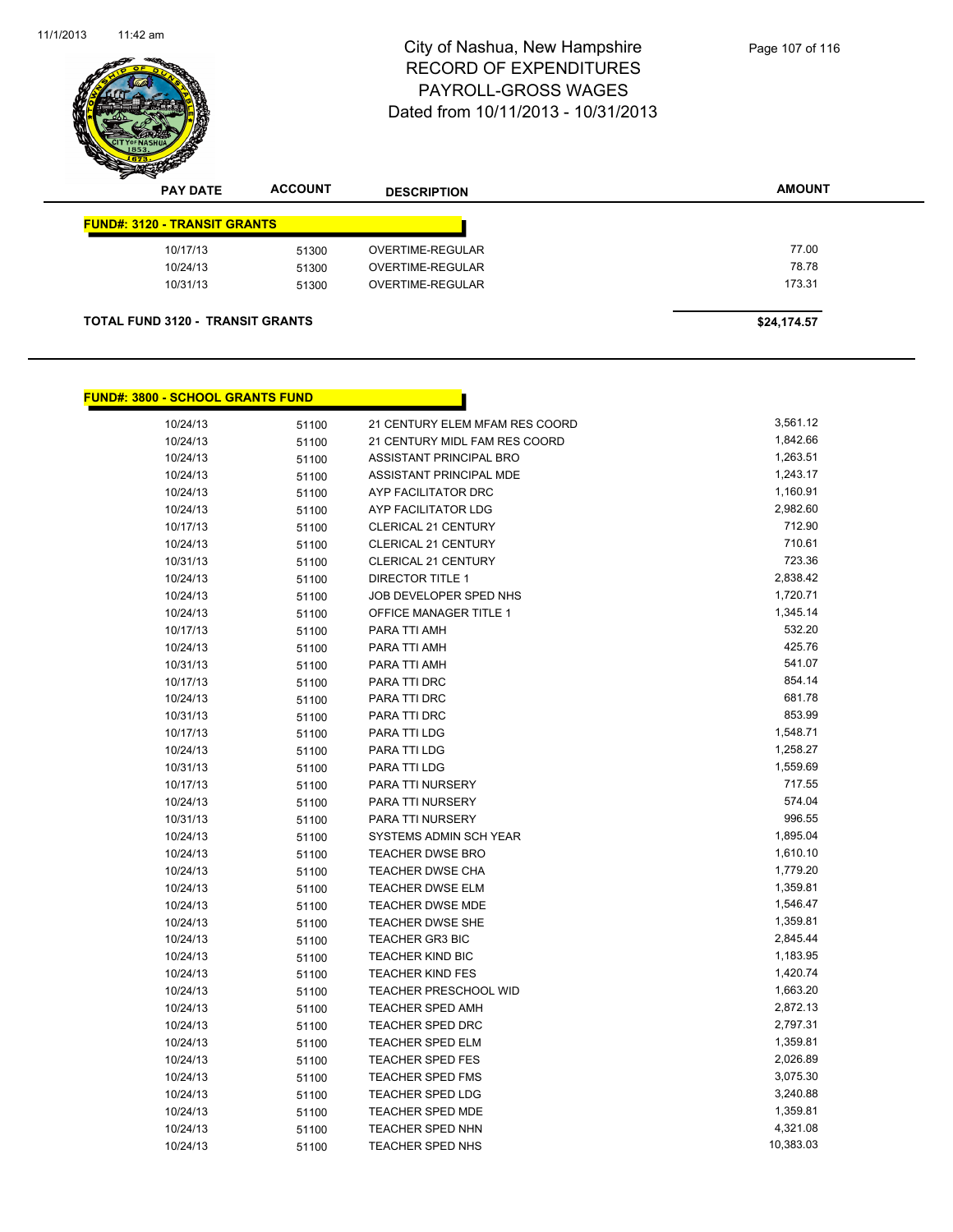

**AMOUNT**

| <u> FUND#: 3800 - SCHOOL GRANTS FUND</u> |       |                               |                |
|------------------------------------------|-------|-------------------------------|----------------|
| 10/24/13                                 | 51100 | <b>TEACHER SPED NSE</b>       | 1,420.74       |
| 10/24/13                                 | 51100 | <b>TEACHER SPED PMS</b>       | 1,435.36       |
| 10/24/13                                 | 51100 | TEACHER SPED SHE              | 1,601.28       |
| 10/24/13                                 | 51100 | TEACHER TEAM FACILITATOR MTP  | 1,749.14       |
| 10/24/13                                 | 51100 | TEACHER TEAM FACILITATOR NHS  | 1,106.10       |
| 10/17/13                                 | 51200 | 21ST CENTURY INSTRUCTOR       | 75.00          |
| 10/31/13                                 | 51200 | 21ST CENTURY INSTRUCTOR       | 75.00          |
| 10/11/13                                 | 51200 | ADULT ED DIPOLMA INST         | (537.50)       |
| 10/17/13                                 | 51200 | ADULT ED DIPOLMA INST         | 118.75         |
| 10/24/13                                 | 51200 | ADULT ED DIPOLMA INST         | 37.50          |
| 10/31/13                                 | 51200 | ADULT ED DIPOLMA INST         | 25.00          |
| 10/24/13                                 | 51200 | ADULT ED DIPOLMA TEACHER      | 75.00          |
| 10/17/13                                 | 51200 | ADULT ED ENRICHMENT INST      | 350.00         |
| 10/24/13                                 | 51200 | ADULT ED ENRICHMENT INST      | 162.50         |
| 10/31/13                                 | 51200 | ADULT ED ENRICHMENT INST      | 387.50         |
| 10/17/13                                 | 51200 | ADULT ED INSTRUCTOR           | 650.00         |
| 10/24/13                                 | 51200 | ADULT ED INSTRUCTOR           | 300.00         |
| 10/31/13                                 | 51200 | ADULT ED INSTRUCTOR           | 375.00         |
| 10/17/13                                 | 51200 | ELL OUTREACH WORKER HOURLY    | 600.00         |
| 10/24/13                                 | 51200 | ELL OUTREACH WORKER HOURLY    | 600.00         |
| 10/31/13                                 | 51200 | ELL OUTREACH WORKER HOURLY    | 600.00         |
| 10/24/13                                 | 51200 | <b>ELL TUTOR</b>              | 225.00         |
| 10/31/13                                 | 51200 | ELL TUTOR                     | 300.00         |
| 10/10/13                                 | 51200 | <b>FAMILY LIAISON</b>         | (450.00)       |
| 10/17/13                                 | 51200 | <b>FAMILY LIAISON</b>         | 850.00         |
| 10/24/13                                 | 51200 | <b>FAMILY LIAISON</b>         | 375.00         |
| 10/31/13                                 | 51200 | <b>FAMILY LIAISON</b>         | 600.00         |
| 10/24/13                                 | 51200 | FOCUS MONITORING DATA ANALYST | 4,396.35       |
| 10/17/13                                 | 51200 | HOME SCHOOL CORD TTI          | 3,101.27       |
| 10/24/13                                 | 51200 | HOME SCHOOL CORD TTI          | 2,360.97       |
| 10/31/13                                 | 51200 | HOME SCHOOL CORD TTI          | 3,397.54       |
| 10/24/13                                 | 51200 | <b>INTERPRETER</b>            | 312.50         |
| 10/31/13                                 | 51200 | <b>INTERPRETER</b>            | 712.50         |
| 10/24/13                                 | 51200 | LIBRARIAN NHN                 | 75.00          |
| 10/31/13                                 | 51200 | PARA DW SPEC ED BIR           | 17.50          |
| 10/17/13                                 | 51200 | PARA DW SPEC ED NHN           | 75.00          |
| 10/24/13                                 | 51200 | PARA DW SPEC ED NHN           | 75.00          |
| 10/31/13                                 | 51200 | PARA DW SPEC ED NHN           | 75.00          |
| 10/17/13                                 | 51200 | PARA DW SPEC ED NHS           | 75.00          |
| 10/31/13                                 | 51200 | PARA ELL ELM                  | 17.50          |
| 10/31/13                                 | 51200 | PARA ELL LDG                  | 140.00         |
| 10/31/13                                 | 51200 | PARA INST BIR                 | 87.50          |
| 10/31/13                                 | 51200 | PARA INST LDG                 | 70.00          |
| 10/31/13                                 | 51200 | PARA INST SHE                 | 105.00         |
| 10/24/13                                 | 51200 | SOCIAL WORKER FMS             | 50.00          |
| 10/17/13                                 | 51200 | SUB TEACHER                   | 75.00          |
| 10/24/13                                 | 51200 | SUB TEACHER                   | 75.00          |
| 10/31/13                                 | 51200 | SUB TEACHER                   | 150.00         |
| 10/24/13                                 | 51200 | <b>TEACHER BUSINESS NHN</b>   | 125.00         |
| 10/24/13                                 | 51200 | <b>TEACHER ELL AMH</b>        | 50.00          |
| 10/24/13                                 | 51200 | <b>TEACHER ELL ELM</b>        | 62.50<br>25.00 |
| 10/24/13                                 | 51200 | TEACHER ELL FMS               | 75.00          |
| 10/24/13                                 | 51200 | <b>TEACHER ENGLISH NHS</b>    |                |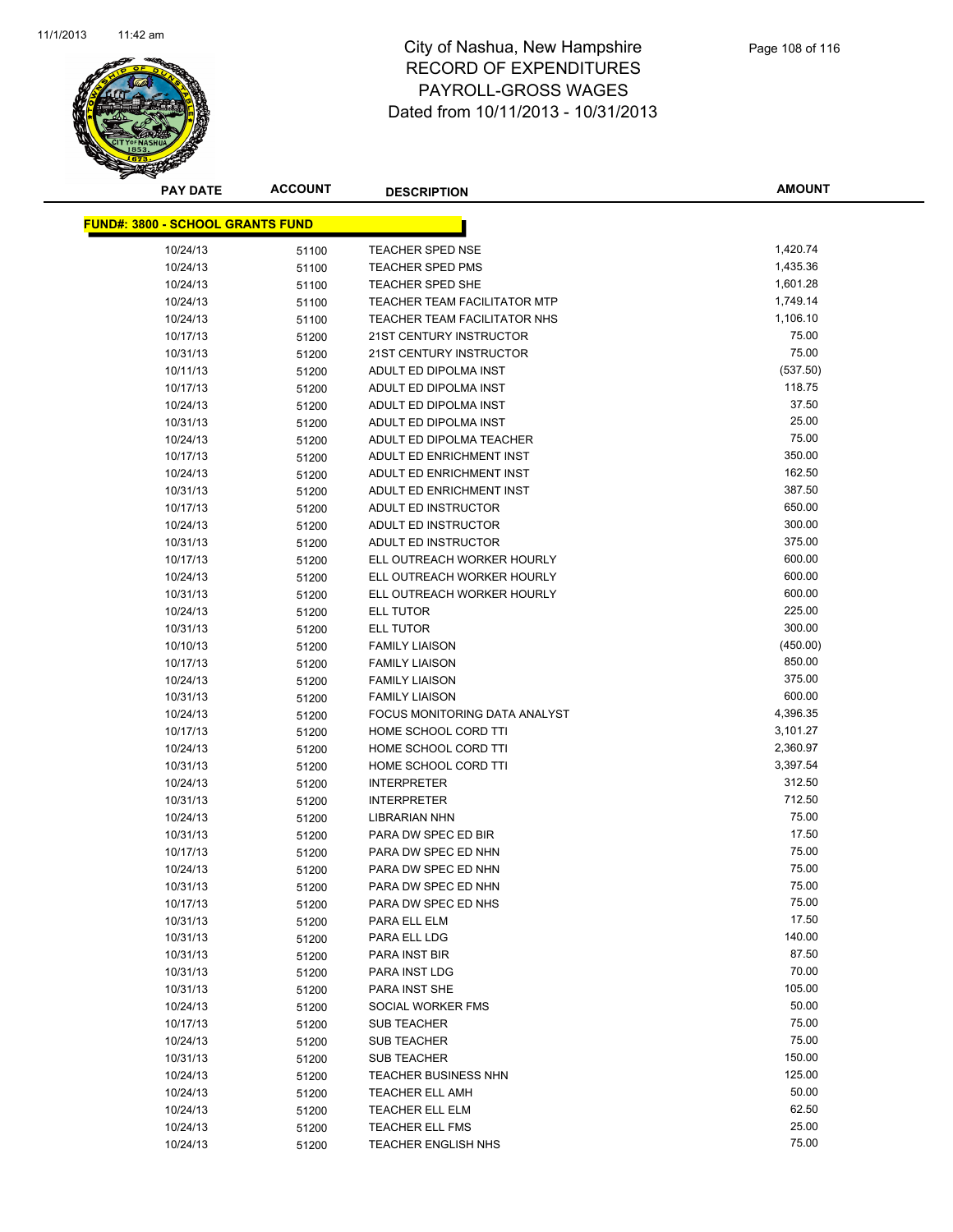

**AMOUNT**

| <b>FUND#: 3800 - SCHOOL GRANTS FUND</b> |       |                                     |           |
|-----------------------------------------|-------|-------------------------------------|-----------|
| 10/24/13                                | 51200 | <b>TEACHER GR2 AMH</b>              | 50.00     |
| 10/24/13                                | 51200 | <b>TEACHER GR6 ELM</b>              | 12.50     |
| 10/24/13                                | 51200 | <b>TEACHER KIND DRC</b>             | 1,485.63  |
| 10/24/13                                | 51200 | <b>TEACHER MATH NHN</b>             | 250.00    |
| 10/24/13                                | 51200 | <b>TEACHER MATH NHS</b>             | 225.00    |
| 10/24/13                                | 51200 | <b>TEACHER SCIENCE ELM</b>          | 250.00    |
| 10/24/13                                | 51200 | <b>TEACHER SCIENCE NHN</b>          | 487.50    |
| 10/24/13                                | 51200 | TEACHER SOCIAL STUDIES NHN          | 450.00    |
| 10/24/13                                | 51200 | TEACHER SOCIAL STUDIES NHS          | 225.00    |
| 10/24/13                                | 51200 | TEACHER SOCIAL STUDIES PMS          | 75.00     |
| 10/24/13                                | 51200 | <b>TEACHER SPED NHS</b>             | 150.00    |
| 10/24/13                                | 51200 | <b>TEACHER TEAM FACILITATOR NHS</b> | 50.00     |
| 10/17/13                                | 51200 | <b>TEACHER TTI AMH</b>              | 331.68    |
| 10/24/13                                | 51200 | <b>TEACHER TTI AMH</b>              | 6,159.60  |
| 10/24/13                                | 51200 | <b>TEACHER TTI FES</b>              | 12,828.42 |
| 10/24/13                                | 51200 | <b>TEACHER TTI LDG</b>              | 8,165.16  |
| 10/24/13                                | 51200 | <b>TEACHER TTI MTP</b>              | 4,439.97  |
| 10/24/13                                | 51200 | <b>TEACHER TTI NURSERY</b>          | 3,957.66  |
| 10/24/13                                | 51200 | <b>TEACHER TTIDRC</b>               | 7,302.72  |
| 10/31/13                                | 51412 | <b>WAGES PER DIEM</b>               | 25.00     |
| 10/17/13                                | 51650 | <b>ADDITIONAL HOURS</b>             | 25.00     |
| 10/24/13                                | 51650 | <b>ADDITIONAL HOURS</b>             | 2,925.00  |
| 10/24/13                                | 55118 | <b>TELEPHONE-CELLULAR</b>           | 80.00     |

**TOTAL FUND 3800 - SCHOOL GRANTS FUND \$157,587.20** 

|          | <b>FUND#: 3810 - FOOD SERVICE GRANTS FUND</b> |          |
|----------|-----------------------------------------------|----------|
| 10/24/13 | OVERTIME-REGULAR<br>51300                     | 2,043.95 |
| 10/31/13 | OVERTIME-REGULAR<br>51300                     | 750.78   |
|          |                                               |          |

| <b>FUND#: 4005 - TRAFFIC VIOLATIONS FUND</b> |       |                                   |          |
|----------------------------------------------|-------|-----------------------------------|----------|
| 10/17/13                                     | 51100 | PARKING ENFORCEMENT SPEC          | 3,055.61 |
| 10/24/13                                     | 51100 | PARKING ENFORCEMENT SPEC          | 3,055.61 |
| 10/31/13                                     | 51100 | PARKING ENFORCEMENT SPEC          | 3,055.62 |
| 10/17/13                                     | 51100 | <b>PV/MV COORDINATOR</b>          | 844.04   |
| 10/24/13                                     | 51100 | <b>PV/MV COORDINATOR</b>          | 844.05   |
| 10/31/13                                     | 51100 | <b>PV/MV COORDINATOR</b>          | 843.83   |
| 10/17/13                                     | 51100 | RESOURCE COORDINATOR              | 113.10   |
| 10/24/13                                     | 51100 | RESOURCE COORDINATOR              | 113.10   |
| 10/31/13                                     | 51100 | RESOURCE COORDINATOR              | 113.10   |
| 10/17/13                                     | 51100 | <b>VEHICLE REGISTRATION CLERK</b> | 843.51   |
| 10/24/13                                     | 51100 | <b>VEHICLE REGISTRATION CLERK</b> | 843.65   |
| 10/31/13                                     | 51100 | <b>VEHICLE REGISTRATION CLERK</b> | 843.50   |
| 10/17/13                                     | 51300 | OVERTIME-REGULAR                  | 295.90   |
| 10/24/13                                     | 51300 | OVERTIME-REGULAR                  | 20.83    |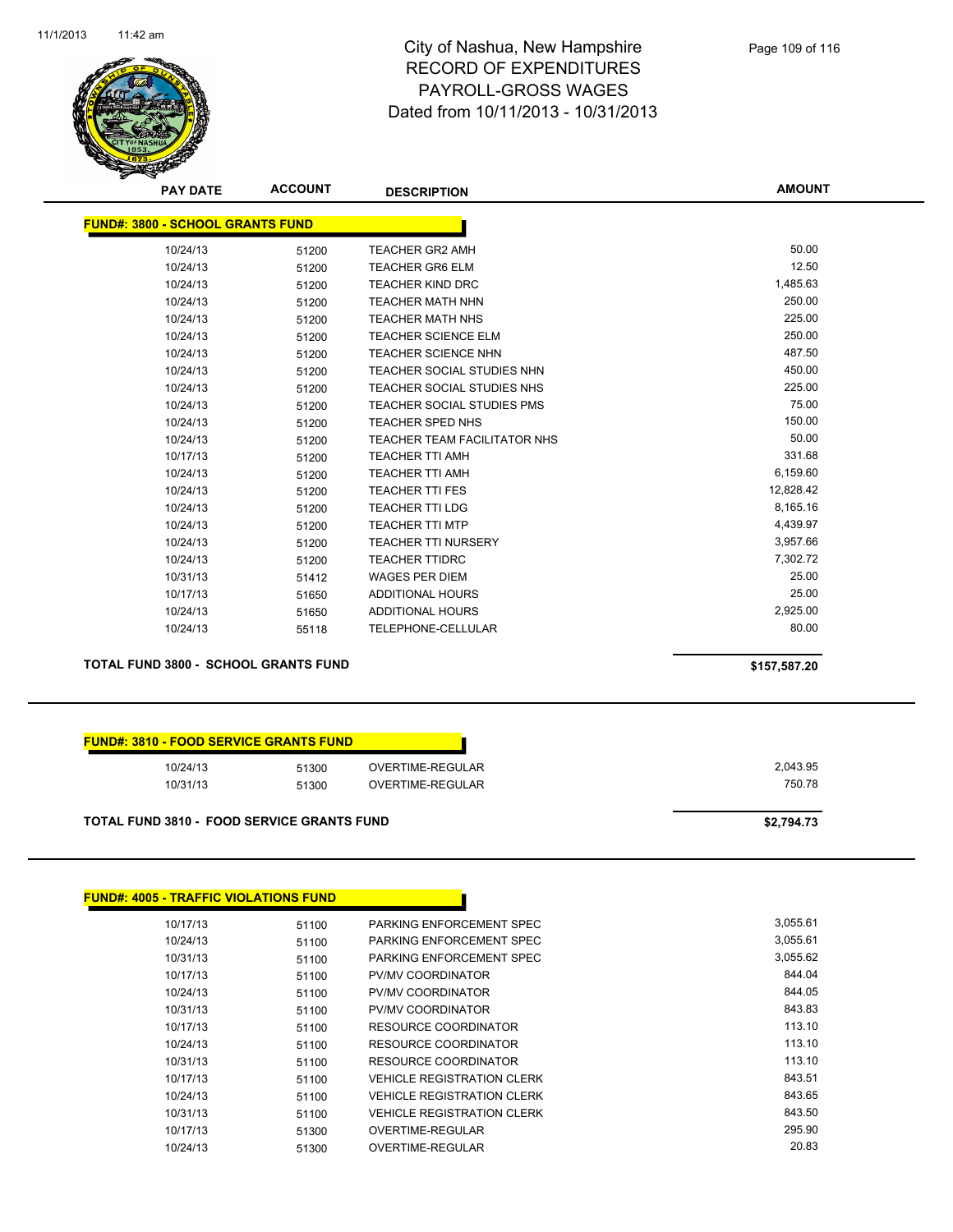

| <b>PAY DATE</b>                              | <b>ACCOUNT</b>                                   | <b>DESCRIPTION</b>    | <b>AMOUNT</b> |
|----------------------------------------------|--------------------------------------------------|-----------------------|---------------|
| <b>FUND#: 4005 - TRAFFIC VIOLATIONS FUND</b> |                                                  |                       |               |
| 10/31/13                                     | 51300                                            | OVERTIME-REGULAR      | 296.14        |
| 10/24/13                                     | 51390                                            | OVERTIME-OTHER        | 361.35        |
| 10/31/13                                     | 51390                                            | <b>OVERTIME-OTHER</b> | 115.16        |
| 10/24/13                                     | 51600                                            | <b>LONGEVITY</b>      | 200.00        |
|                                              | <b>TOTAL FUND 4005 - TRAFFIC VIOLATIONS FUND</b> |                       | \$15,858.10   |

| <b>FUND#: 4010 - MOTOR VEHICLE ADMIN FUND</b>     |       |                                   |            |
|---------------------------------------------------|-------|-----------------------------------|------------|
| 10/17/13                                          | 51100 | <b>VEHICLE REGISTRATION CLERK</b> | 266.05     |
| 10/24/13                                          | 51100 | <b>VEHICLE REGISTRATION CLERK</b> | 266.05     |
| 10/31/13                                          | 51100 | <b>VEHICLE REGISTRATION CLERK</b> | 266.05     |
| 10/17/13                                          | 51200 | <b>VEHICLE REGISTRATION CLERK</b> | 282.90     |
| 10/24/13                                          | 51200 | <b>VEHICLE REGISTRATION CLERK</b> | 294.48     |
| 10/31/13                                          | 51200 | <b>VEHICLE REGISTRATION CLERK</b> | 286.43     |
| 10/17/13                                          | 51300 | OVERTIME-REGULAR                  | 5.19       |
| 10/24/13                                          | 51300 | OVERTIME-REGULAR                  | 3.29       |
| 10/31/13                                          | 51300 | OVERTIME-REGULAR                  | 6.97       |
| <b>TOTAL FUND 4010 - MOTOR VEHICLE ADMIN FUND</b> |       |                                   | \$1.677.41 |

| 588.28    | <b>OUTSIDE DETAIL SPEC PT</b> | 51200 | 10/17/13 |
|-----------|-------------------------------|-------|----------|
| 588.28    | <b>OUTSIDE DETAIL SPEC PT</b> | 51200 | 10/24/13 |
| 588.28    | <b>OUTSIDE DETAIL SPEC PT</b> | 51200 | 10/31/13 |
| 387.50    | <b>SPECIAL DETAIL</b>         | 51712 | 10/10/13 |
| 21,892.45 | <b>SPECIAL DETAIL</b>         | 51712 | 10/17/13 |
| 15,650.53 | <b>SPECIAL DETAIL</b>         | 51712 | 10/24/13 |
| 16.635.84 | <b>SPECIAL DETAIL</b>         | 51712 | 10/31/13 |

| 9/26/13  | 51300 | OVERTIME-REGULAR | (9.19)   |
|----------|-------|------------------|----------|
| 10/17/13 | 51300 | OVERTIME-REGULAR | 898.58   |
| 10/24/13 | 51300 | OVERTIME-REGULAR | 1,922.95 |
| 10/31/13 | 51300 | OVERTIME-REGULAR | 4,106.58 |

**FUND#: 4600 - ECON DEV-GREATER NASHUA RLF**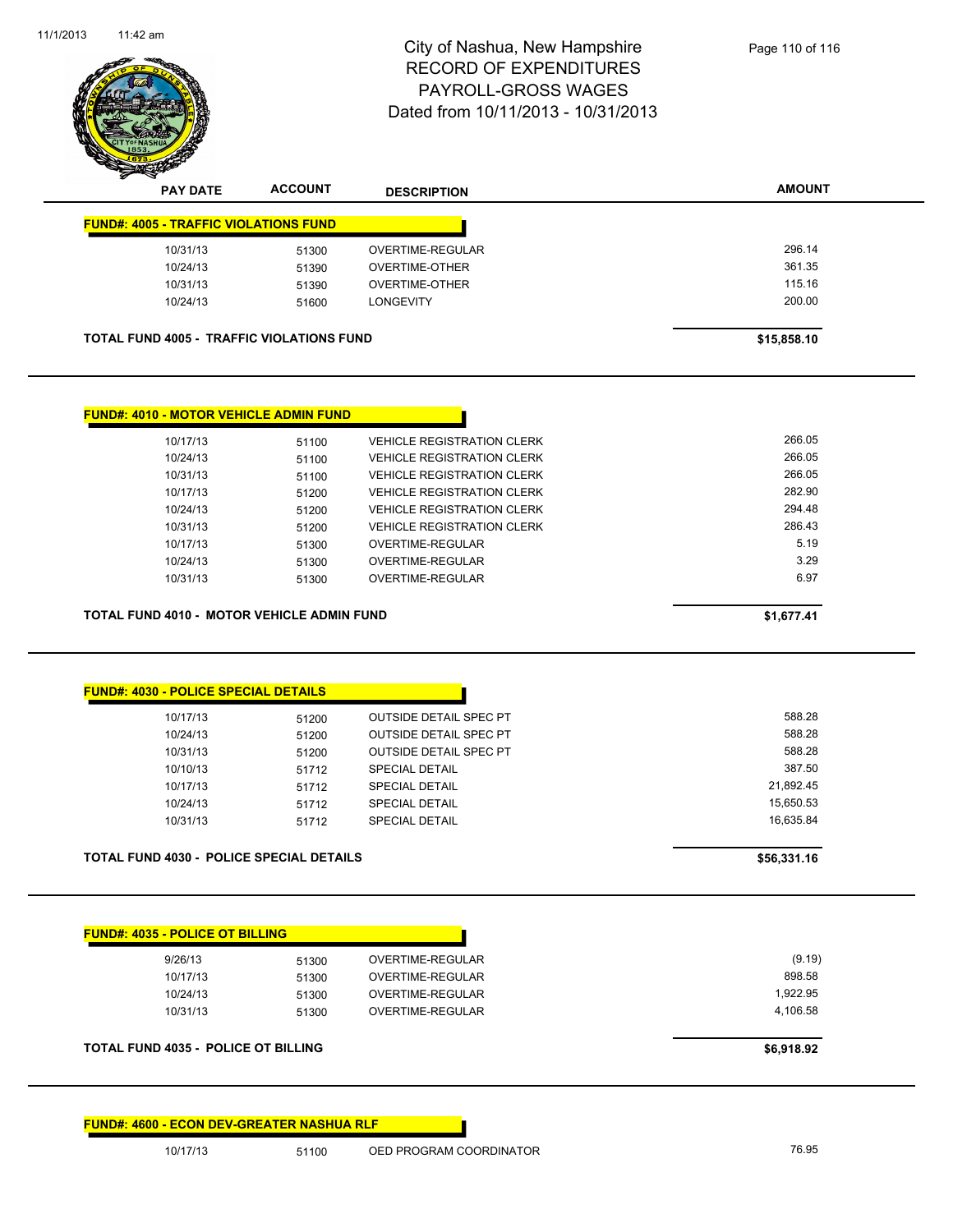|                                                   |                | City of Nashua, New Hampshire<br><b>RECORD OF EXPENDITURES</b><br>PAYROLL-GROSS WAGES<br>Dated from 10/11/2013 - 10/31/2013 | Page 111 of 116 |
|---------------------------------------------------|----------------|-----------------------------------------------------------------------------------------------------------------------------|-----------------|
| <b>PAY DATE</b>                                   | <b>ACCOUNT</b> | <b>DESCRIPTION</b>                                                                                                          | <b>AMOUNT</b>   |
| <b>FUND#: 4600 - ECON DEV-GREATER NASHUA RLF</b>  |                |                                                                                                                             |                 |
| 10/24/13                                          | 51100          | OED PROGRAM COORDINATOR                                                                                                     | 76.95           |
|                                                   |                |                                                                                                                             |                 |
| 10/31/13                                          | 51100          | OED PROGRAM COORDINATOR                                                                                                     | 76.95           |
| TOTAL FUND 4600 - ECON DEV-GREATER NASHUA RLF     |                |                                                                                                                             | \$230.85        |
| <b>FUND#: 5010 - CAP PROJECTS-INFO TECHNOLOGY</b> |                |                                                                                                                             |                 |
| 10/17/13                                          | 51300          | <b>OVERTIME-REGULAR</b>                                                                                                     | 216.07          |
| 10/24/13                                          | 51300          | OVERTIME-REGULAR                                                                                                            | 156.35          |
| 10/31/13                                          | 51300          | <b>OVERTIME-REGULAR</b>                                                                                                     | 73.49           |
| 10/17/13                                          | 51400          | <b>WAGES TEMP-SEASONAL</b>                                                                                                  | 286.88          |
| 10/24/13                                          | 51400          | <b>WAGES TEMP-SEASONAL</b>                                                                                                  | 203.63          |
| 10/31/13                                          | 51400          | WAGES TEMP-SEASONAL                                                                                                         | 342.64          |

| <b>FUND#: 6000 - SOLID WASTE FUND</b> |       |                                      |          |
|---------------------------------------|-------|--------------------------------------|----------|
| 10/17/13                              | 51100 | ACCOUNTING COMPLIANCE MGR            | 153.40   |
| 10/24/13                              | 51100 | ACCOUNTING COMPLIANCE MGR            | 153.40   |
| 10/31/13                              | 51100 | ACCOUNTING COMPLIANCE MGR            | 153.40   |
| 10/17/13                              | 51100 | ADMINISTRATIVE ASSISTANT I           | 632.00   |
| 10/24/13                              | 51100 | ADMINISTRATIVE ASSISTANT I           | 499.28   |
| 10/31/13                              | 51100 | ADMINISTRATIVE ASSISTANT I           | 449.83   |
| 10/17/13                              | 51100 | ADMINISTRATIVE ASSISTANT II          | 656.45   |
| 10/24/13                              | 51100 | ADMINISTRATIVE ASSISTANT II          | 664.77   |
| 10/31/13                              | 51100 | ADMINISTRATIVE ASSISTANT II          | 709.68   |
| 10/17/13                              | 51100 | AUTOMATIC COLLECTION EQUIP OPR       | 3,636.80 |
| 10/24/13                              | 51100 | AUTOMATIC COLLECTION EQUIP OPR       | 3,636.80 |
| 10/31/13                              | 51100 | AUTOMATIC COLLECTION EQUIP OPR       | 3,636.80 |
| 10/17/13                              | 51100 | <b>CITY ENGINEER</b>                 | 298.00   |
| 10/24/13                              | 51100 | <b>CITY ENGINEER</b>                 | 298.00   |
| 10/31/13                              | 51100 | <b>CITY ENGINEER</b>                 | 298.00   |
| 10/17/13                              | 51100 | <b>COLLECTION EQUIP OPR</b>          | 8,619.68 |
| 10/24/13                              | 51100 | <b>COLLECTION EQUIP OPR</b>          | 8,609.84 |
| 10/31/13                              | 51100 | <b>COLLECTION EQUIP OPR</b>          | 8,619.68 |
| 10/17/13                              | 51100 | <b>COLLECTION EQUIP OPR LANDFILL</b> | 900.80   |
| 10/24/13                              | 51100 | <b>COLLECTION EQUIP OPR LANDFILL</b> | 900.80   |
| 10/31/13                              | 51100 | <b>COLLECTION EQUIP OPR LANDFILL</b> | 896.97   |
| 10/17/13                              | 51100 | DEP TREASURER TAX COLLECTOR          | 230.60   |
| 10/24/13                              | 51100 | DEP TREASURER TAX COLLECTOR          | 230.61   |
| 10/31/13                              | 51100 | DEP TREASURER TAX COLLECTOR          | 230.60   |
| 10/17/13                              | 51100 | DEPUTY MANAGER OF ENGINEERING        | 74.50    |
| 10/24/13                              | 51100 | <b>DEPUTY MANAGER OF ENGINEERING</b> | 74.50    |
| 10/31/13                              | 51100 | DEPUTY MANAGER OF ENGINEERING        | 74.50    |
| 10/17/13                              | 51100 | <b>DIRECTOR PUBLIC WORKS</b>         | 205.85   |
| 10/24/13                              | 51100 | <b>DIRECTOR PUBLIC WORKS</b>         | 205.85   |
| 10/31/13                              | 51100 | <b>DIRECTOR PUBLIC WORKS</b>         | 205.85   |
| 10/17/13                              | 51100 | DIVISION OPERATIONS MANAGER          | 171.55   |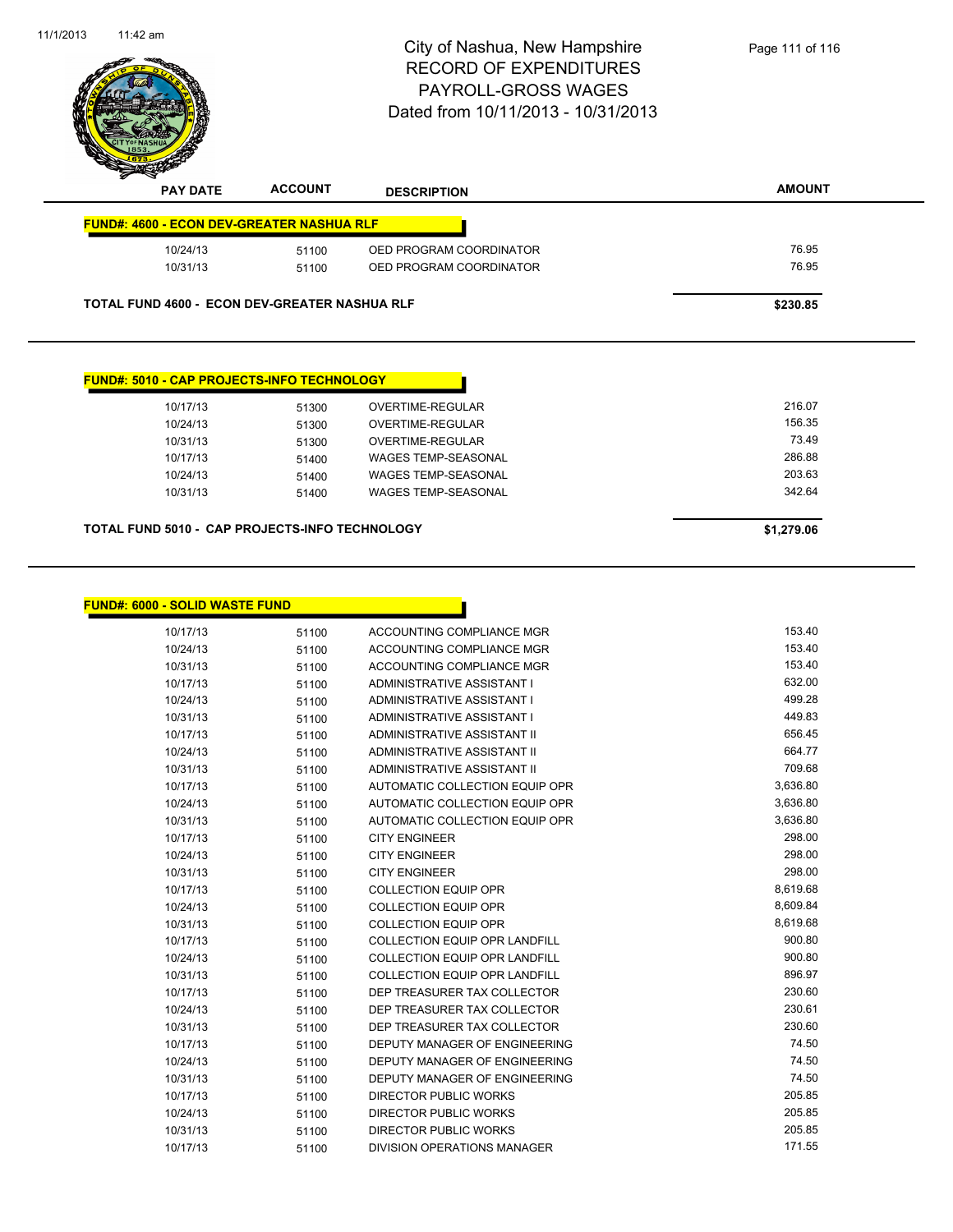

**AMOUNT**

| <u> FUND#: 6000 - SOLID WASTE FUND</u> |       |                                |          |
|----------------------------------------|-------|--------------------------------|----------|
| 10/24/13                               | 51100 | DIVISION OPERATIONS MANAGER    | 171.55   |
| 10/31/13                               | 51100 | DIVISION OPERATIONS MANAGER    | 171.55   |
| 10/17/13                               | 51100 | DPW BILLING ACCOUNTANT         | 438.30   |
| 10/24/13                               | 51100 | DPW BILLING ACCOUNTANT         | 438.30   |
| 10/31/13                               | 51100 | DPW BILLING ACCOUNTANT         | 438.30   |
| 10/17/13                               | 51100 | DPW COLLECTIONS SPEC III       | 364.60   |
| 10/24/13                               | 51100 | DPW COLLECTIONS SPEC III       | 364.60   |
| 10/31/13                               | 51100 | DPW COLLECTIONS SPEC III       | 364.60   |
| 10/17/13                               | 51100 | DPW CONTRACT ADMINISTRATOR     | 108.35   |
| 10/24/13                               | 51100 | DPW CONTRACT ADMINISTRATOR     | 108.35   |
| 10/31/13                               | 51100 | DPW CONTRACT ADMINISTRATOR     | 108.32   |
| 10/17/13                               | 51100 | <b>ENVIRONMENTAL ENGINEER</b>  | 1,255.85 |
| 10/24/13                               | 51100 | <b>ENVIRONMENTAL ENGINEER</b>  | 1,255.85 |
| 10/31/13                               | 51100 | <b>ENVIRONMENTAL ENGINEER</b>  | 1,255.85 |
| 10/24/13                               | 51100 | EQUIP OPR STREET REPAIR        | 181.84   |
| 10/17/13                               | 51100 | <b>EQUIPMENT OPR LANDFILL</b>  | 3,652.80 |
| 10/24/13                               | 51100 | <b>EQUIPMENT OPR LANDFILL</b>  | 3,652.80 |
| 10/31/13                               | 51100 | <b>EQUIPMENT OPR LANDFILL</b>  | 3,652.80 |
| 10/17/13                               | 51100 | <b>EXECUTIVE ADMINISTRATOR</b> | 144.25   |
| 10/24/13                               | 51100 | <b>EXECUTIVE ADMINISTRATOR</b> | 144.25   |
| 10/31/13                               | 51100 | <b>EXECUTIVE ADMINISTRATOR</b> | 144.25   |
| 10/17/13                               | 51100 | FINANCE AND ADMIN MANAGER      | 372.35   |
| 10/24/13                               | 51100 | FINANCE AND ADMIN MANAGER      | 372.35   |
| 10/31/13                               | 51100 | FINANCE AND ADMIN MANAGER      | 372.35   |
| 10/17/13                               | 51100 | LICENSED SCALE OPERATOR        | 680.10   |
| 10/24/13                               | 51100 | LICENSED SCALE OPERATOR        | 675.85   |
| 10/31/13                               | 51100 | LICENSED SCALE OPERATOR        | 680.10   |
| 10/24/13                               | 51100 | <b>MASON PIPELAYER</b>         | 363.68   |
| 10/17/13                               | 51100 | RECYCLING COORDINATOR          | 1,061.70 |
| 10/24/13                               | 51100 | RECYCLING COORDINATOR          | 1,061.70 |
| 10/31/13                               | 51100 | RECYCLING COORDINATOR          | 1,061.70 |
| 10/17/13                               | 51100 | SOLID WASTE FOREMAN            | 2,308.59 |
| 10/24/13                               | 51100 | SOLID WASTE FOREMAN            | 2,308.30 |
| 10/31/13                               | 51100 | <b>SOLID WASTE FOREMAN</b>     | 2,308.30 |
| 10/17/13                               | 51100 | <b>STAFF ENGINEER</b>          | 114.35   |
| 10/24/13                               | 51100 | <b>STAFF ENGINEER</b>          | 114.35   |
| 10/31/13                               | 51100 | <b>STAFF ENGINEER</b>          | 114.35   |
| 10/17/13                               | 51100 | SUPERINTENDENT OF SOLID WASTE  | 1,529.80 |
| 10/24/13                               | 51100 | SUPERINTENDENT OF SOLID WASTE  | 1,529.80 |
| 10/31/13                               | 51100 | SUPERINTENDENT OF SOLID WASTE  | 1,529.80 |
| 10/24/13                               | 51100 | TRUCK DRIVER STREET REPAIR     | 180.16   |
| 10/17/13                               | 51300 | OVERTIME-REGULAR               | 1,988.81 |
| 10/24/13                               | 51300 | OVERTIME-REGULAR               | 7,771.34 |
| 10/31/13                               | 51300 | OVERTIME-REGULAR               | 3,160.81 |
| 10/17/13                               | 51400 | <b>WAGES TEMP-SEASONAL</b>     | 5,980.00 |
| 10/24/13                               | 51400 | <b>WAGES TEMP-SEASONAL</b>     | 2,245.10 |
| 10/31/13                               | 51400 | WAGES TEMP-SEASONAL            | 2,694.25 |
| 10/24/13                               | 51600 | <b>LONGEVITY</b>               | 1,600.00 |
| 10/31/13                               | 51600 | <b>LONGEVITY</b>               | 1,400.00 |
| 10/31/13                               | 55118 | TELEPHONE-CELLULAR             | 67.00    |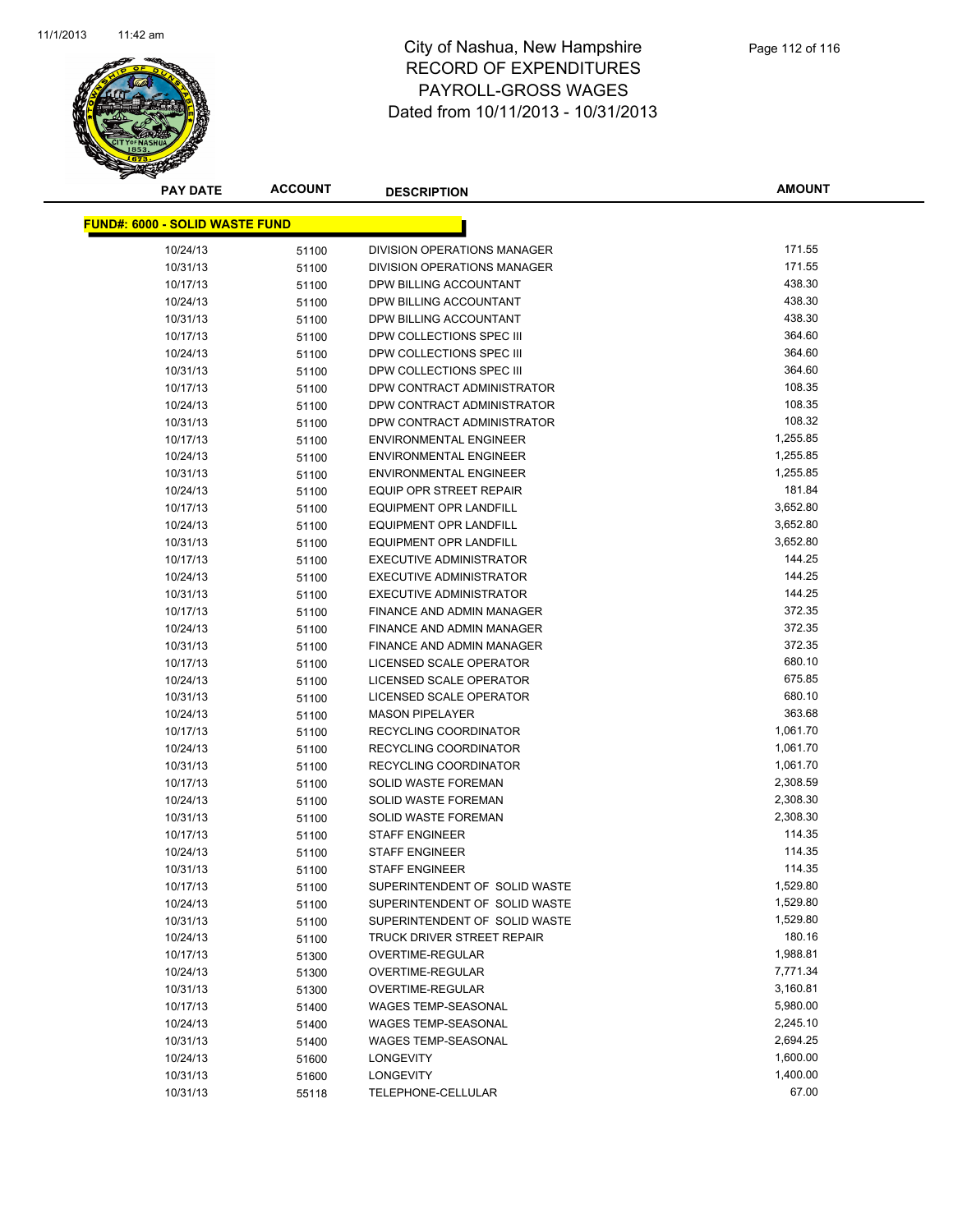

**AMOUNT PAY DATE ACCOUNT DESCRIPTION TOTAL FUND 6000 - SOLID WASTE FUND \$110,193.14 FUND#: 6200 - WASTEWATER FUND** 10/17/13 51100 ACCOUNTING COMPLIANCE MGR 306.70 10/24/13 51100 ACCOUNTING COMPLIANCE MGR 306.70 10/31/13 51100 ACCOUNTING COMPLIANCE MGR 306.70 10/17/13 51100 ADMINISTRATIVE ASSISTANT II 811.25 10/24/13 51100 ADMINISTRATIVE ASSISTANT II 811.25 10/31/13 51100 ADMINISTRATIVE ASSISTANT II 811.25 10/17/13 51100 ANALYTICAL CHEMIST 912.18 10/24/13 51100 ANALYTICAL CHEMIST 930.16 10/31/13 51100 ANALYTICAL CHEMIST 1,024.44 10/17/13 51100 CITY ENGINEER 695.35 10/24/13 51100 CITY ENGINEER 695.35 10/31/13 51100 CITY ENGINEER 695.35 10/17/13 51100 COLLECTION SYSTEM FOREMAN 1,087.56 10/24/13 51100 COLLECTION SYSTEM FOREMAN 1,087.55 10/31/13 51100 COLLECTION SYSTEM FOREMAN 1,087.55 10/17/13 51100 COLLECTION SYSTEMS OPERATOR 2,766.01 10/24/13 51100 COLLECTION SYSTEMS OPERATOR 2,737.62 10/31/13 51100 COLLECTION SYSTEMS OPERATOR 2,818.62 10/17/13 51100 COLLECTION SYSTEMS TECHNICIAN 1,647.00 10/24/13 51100 COLLECTION SYSTEMS TECHNICIAN 1,647.00 10/31/13 51100 COLLECTION SYSTEMS TECHNICIAN 551100 51100 1,647.00 10/17/13 51100 COLLECTIONS SPEC II 791.45 10/24/13 51100 COLLECTIONS SPEC II 791.45 10/31/13 51100 COLLECTIONS SPEC II 791.45 10/17/13 51100 CSO STORM WATER ENGINEER 1,200.50 10/24/13 51100 CSO STORM WATER ENGINEER 1,200.51 10/31/13 51100 CSO STORM WATER ENGINEER 1,200.50 10/17/13 51100 CSO TECHNICIAN INSPECTOR 993.74 10/24/13 51100 CSO TECHNICIAN INSPECTOR 993.75 10/31/13 51100 CSO TECHNICIAN INSPECTOR 993.75 10/17/13 51100 DEP TREASURER TAX COLLECTOR 230.60 10/24/13 51100 DEP TREASURER TAX COLLECTOR 230.61 10/31/13 51100 DEP TREASURER TAX COLLECTOR 230.60 10/17/13 51100 DEPUTY MANAGER OF ENGINEERING 744.65 10/24/13 51100 DEPUTY MANAGER OF ENGINEERING 744.65 10/31/13 51100 DEPUTY MANAGER OF ENGINEERING 744.65 10/17/13 51100 DIRECTOR PUBLIC WORKS 411.90 10/24/13 51100 DIRECTOR PUBLIC WORKS 411.90 10/31/13 51100 DIRECTOR PUBLIC WORKS 411.90 10/17/13 51100 DIVISION OPERATIONS MANAGER 171.60 10/24/13 51100 DIVISION OPERATIONS MANAGER 171.60 10/31/13 51100 DIVISION OPERATIONS MANAGER 171.60 10/17/13 51100 DPW BILLING ACCOUNTANT 438.25 10/24/13 51100 DPW BILLING ACCOUNTANT 438.25

10/31/13 51100 DPW BILLING ACCOUNTANT 438.25 10/17/13 51100 DPW COLLECTIONS SPEC III 364.60 10/24/13 51100 DPW COLLECTIONS SPEC III 364.60 10/31/13 51100 DPW COLLECTIONS SPEC III 364.60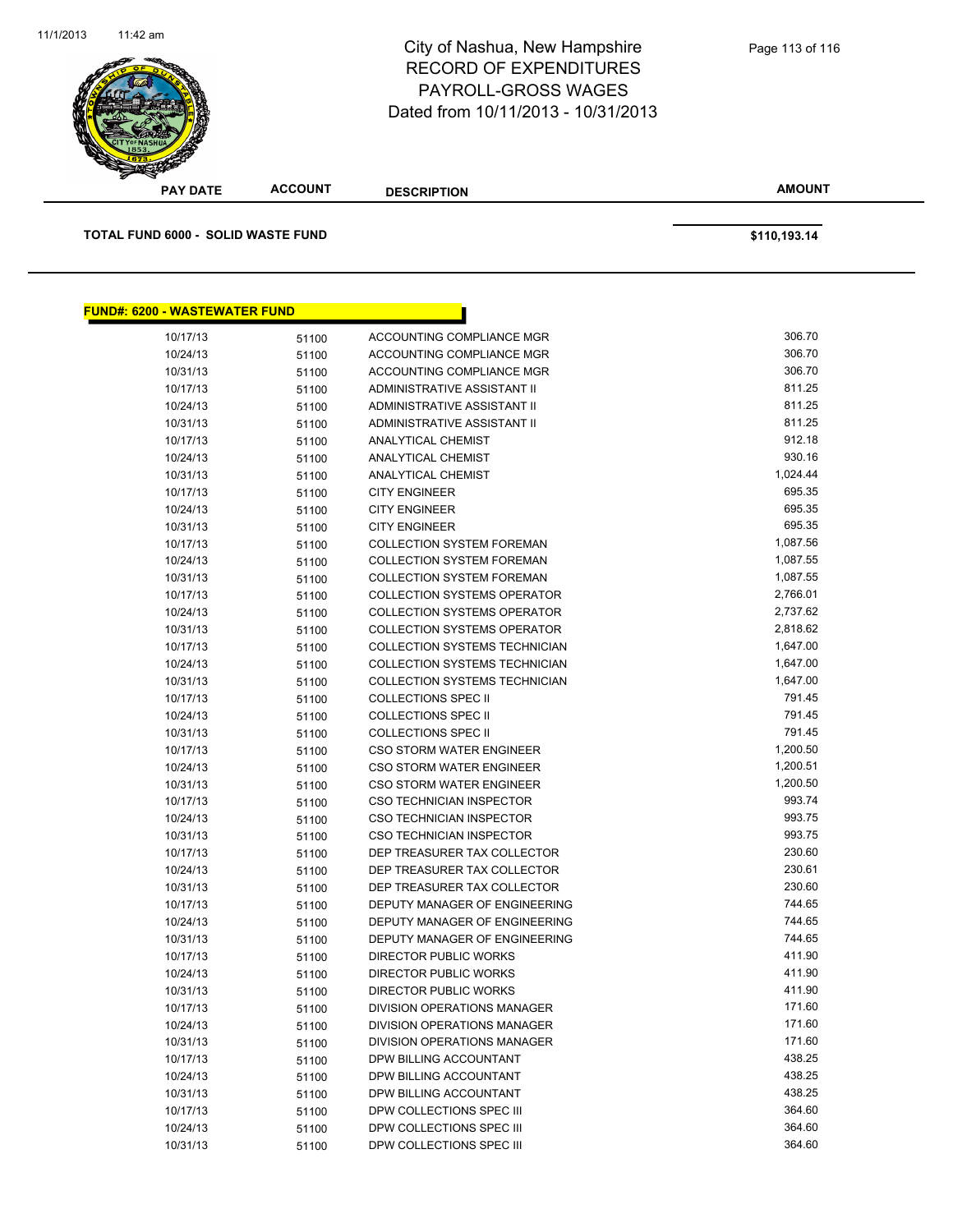

**AMOUNT**

| <u> FUND#: 6200 - WASTEWATER FUND</u> |       |                                |          |
|---------------------------------------|-------|--------------------------------|----------|
| 10/17/13                              | 51100 | DPW CONTRACT ADMINISTRATOR     | 649.70   |
| 10/24/13                              | 51100 | DPW CONTRACT ADMINISTRATOR     | 649.70   |
| 10/31/13                              | 51100 | DPW CONTRACT ADMINISTRATOR     | 649.72   |
| 10/17/13                              | 51100 | ELECTRICAL DIAGNOSTIC TECH I   | 2,079.20 |
| 10/24/13                              | 51100 | ELECTRICAL DIAGNOSTIC TECH I   | 2,079.20 |
| 10/31/13                              | 51100 | ELECTRICAL DIAGNOSTIC TECH I   | 2,079.20 |
| 10/17/13                              | 51100 | ENGINEERING DESIGNER INSP      | 228.20   |
| 10/24/13                              | 51100 | ENGINEERING DESIGNER INSP      | 228.19   |
| 10/31/13                              | 51100 | ENGINEERING DESIGNER INSP      | 228.19   |
| 10/17/13                              | 51100 | <b>EXECUTIVE ADMINISTRATOR</b> | 144.25   |
| 10/24/13                              | 51100 | <b>EXECUTIVE ADMINISTRATOR</b> | 144.25   |
| 10/31/13                              | 51100 | <b>EXECUTIVE ADMINISTRATOR</b> | 144.25   |
| 10/17/13                              | 51100 | FINANCE AND ADMIN MANAGER      | 372.35   |
| 10/24/13                              | 51100 | FINANCE AND ADMIN MANAGER      | 372.35   |
| 10/31/13                              | 51100 | FINANCE AND ADMIN MANAGER      | 372.35   |
| 10/17/13                              | 51100 | FLEET MANAGER STREET DEPT      | 352.05   |
| 10/24/13                              | 51100 | FLEET MANAGER STREET DEPT      | 352.05   |
| 10/31/13                              | 51100 | FLEET MANAGER STREET DEPT      | 352.05   |
| 10/17/13                              | 51100 | INDUSTRIAL PRETREATMENT COORD  | 1,154.10 |
| 10/24/13                              | 51100 | INDUSTRIAL PRETREATMENT COORD  | 1,154.10 |
| 10/31/13                              | 51100 | INDUSTRIAL PRETREATMENT COORD  | 1,154.10 |
| 10/17/13                              | 51100 | MECHANIC WWTP 1ST CLASS        | 4,004.81 |
| 10/24/13                              | 51100 | <b>MECHANIC WWTP 1ST CLASS</b> | 4,004.80 |
| 10/31/13                              | 51100 | MECHANIC WWTP 1ST CLASS        | 4,004.80 |
| 10/17/13                              | 51100 | OPERATOR II WWTP               | 3,976.80 |
| 10/24/13                              | 51100 | OPERATOR II WWTP               | 3,976.81 |
| 10/31/13                              | 51100 | OPERATOR II WWTP               | 3,976.80 |
| 10/17/13                              | 51100 | OPERATOR II WWTP 2nd           | 2,016.00 |
| 10/24/13                              | 51100 | OPERATOR II WWTP 2nd           | 2,006.40 |
| 10/31/13                              | 51100 | OPERATOR II WWTP 2nd           | 2,030.40 |
| 10/17/13                              | 51100 | OPERATOR II WWTP 3rd           | 1,014.82 |
| 10/24/13                              | 51100 | OPERATOR II WWTP 3rd           | 1,015.93 |
| 10/31/13                              | 51100 | OPERATOR II WWTP 3rd           | 1,013.20 |
| 10/17/13                              | 51100 | <b>OPERATOR III WWTP</b>       | 3,144.80 |
| 10/24/13                              | 51100 | OPERATOR III WWTP              | 3,147.20 |
| 10/31/13                              | 51100 | OPERATOR III WWTP              | 3,147.20 |
| 10/17/13                              | 51100 | PLANT OPERATIONS SUPERVISOR    | 1,405.05 |
| 10/24/13                              | 51100 | PLANT OPERATIONS SUPERVISOR    | 1,405.05 |
| 10/31/13                              | 51100 | PLANT OPERATIONS SUPERVISOR    | 1,405.05 |
| 10/17/13                              | 51100 | PROCESS CHEMIST                | 1,073.90 |
| 10/24/13                              | 51100 | PROCESS CHEMIST                | 1,073.90 |
| 10/31/13                              | 51100 | PROCESS CHEMIST                | 1,073.90 |
| 10/17/13                              | 51100 | <b>STAFF ENGINEER</b>          | 628.80   |
| 10/24/13                              | 51100 | <b>STAFF ENGINEER</b>          | 628.80   |
| 10/31/13                              | 51100 | <b>STAFF ENGINEER</b>          | 628.80   |
| 10/17/13                              | 51100 | SUPERINTENDENT OF WASTEWATER   | 1,720.00 |
| 10/24/13                              | 51100 | SUPERINTENDENT OF WASTEWATER   | 1,720.00 |
| 10/31/13                              | 51100 | SUPERINTENDENT OF WASTEWATER   | 1,720.00 |
| 10/17/13                              | 51100 | <b>SUPV LABORATORY</b>         | 1,154.10 |
| 10/24/13                              | 51100 | <b>SUPV LABORATORY</b>         | 1,154.09 |
| 10/31/13                              | 51100 | <b>SUPV LABORATORY</b>         | 1,154.10 |
| 10/17/13                              | 51100 | TRUCK DRIVER STREET REPAIR     | 854.00   |
| 10/24/13                              | 51100 | TRUCK DRIVER STREET REPAIR     | 842.80   |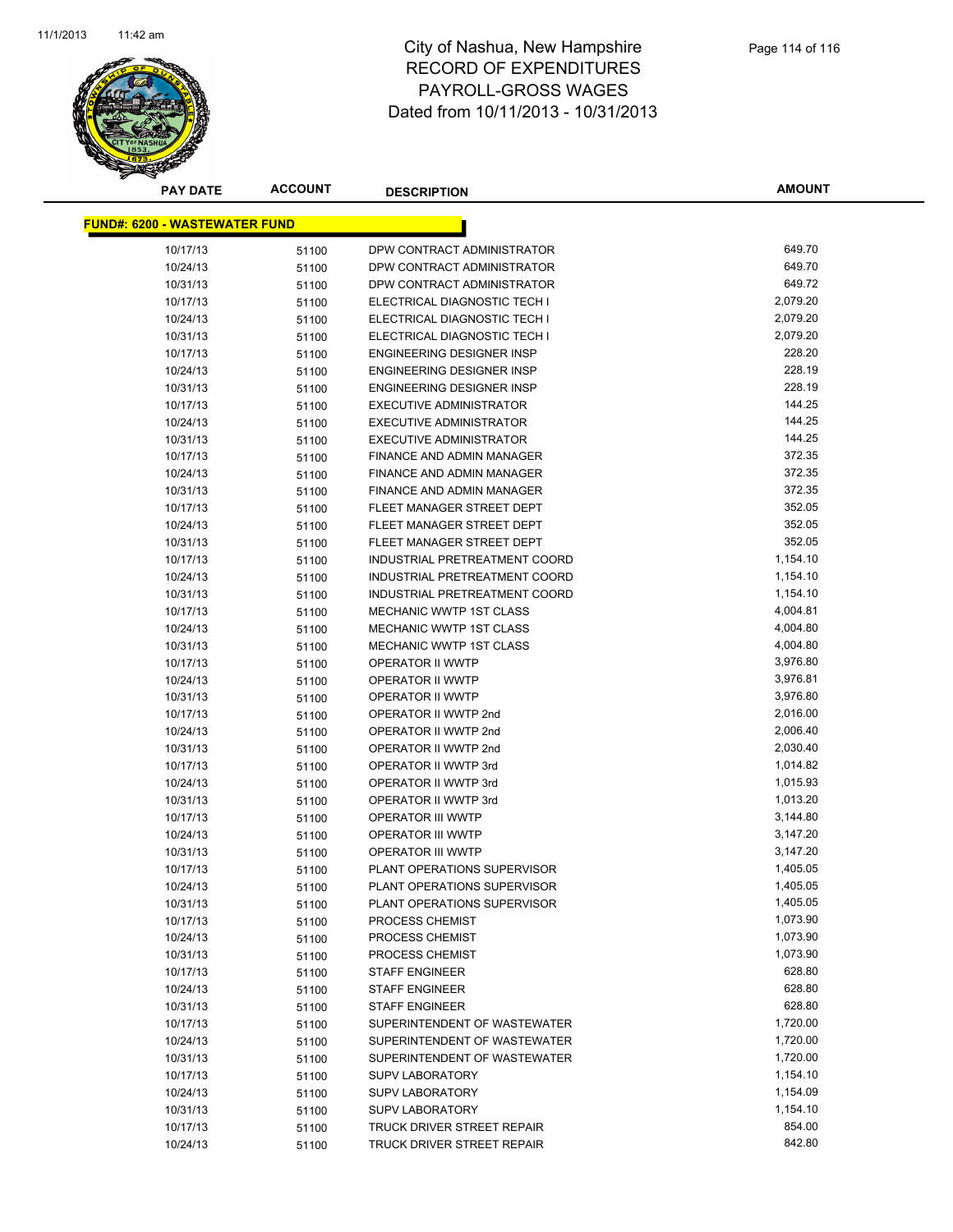

| <b>PAY DATE</b>                      | <b>ACCOUNT</b> | <b>DESCRIPTION</b>          | <b>AMOUNT</b> |
|--------------------------------------|----------------|-----------------------------|---------------|
| <b>FUND#: 6200 - WASTEWATER FUND</b> |                |                             |               |
| 10/31/13                             | 51100          | TRUCK DRIVER STREET REPAIR  | 1,424.60      |
| 10/17/13                             | 51100          | WASTEWATER PROJECT ENGINEER | 1,293.10      |
| 10/24/13                             | 51100          | WASTEWATER PROJECT ENGINEER | 1,293.10      |
| 10/31/13                             | 51100          | WASTEWATER PROJECT ENGINEER | 1,293.10      |
| 10/17/13                             | 51300          | OVERTIME-REGULAR            | 3,128.11      |
| 10/24/13                             | 51300          | OVERTIME-REGULAR            | 9,088.25      |
| 10/31/13                             | 51300          | OVERTIME-REGULAR            | 2,616.13      |
| 10/17/13                             | 51400          | <b>WAGES TEMP-SEASONAL</b>  | 600.00        |
| 10/31/13                             | 51600          | <b>LONGEVITY</b>            | 1,200.00      |
| 10/31/13                             | 55118          | TELEPHONE-CELLULAR          | 51.00         |
| 10/24/13                             | 81700          | <b>INFRASTRUCTURE</b>       | 433.50        |
| TOTAL FUND 6200 - WASTEWATER FUND    |                |                             | \$140,358.05  |

#### **FUND#: 6500 - PROPERTY & CASUALTY FUND**

| 10/17/13 | 51100 | <b>PROGRAM SUPV</b>                | 1,143.30 |
|----------|-------|------------------------------------|----------|
| 10/24/13 | 51100 | PROGRAM SUPV                       | 1,143.30 |
| 10/31/13 | 51100 | <b>PROGRAM SUPV</b>                | 1,143.30 |
| 10/17/13 | 51100 | PROPERTY AND CASUALTY ADJUSTER     | 992.85   |
| 10/24/13 | 51100 | PROPERTY AND CASUALTY ADJUSTER     | 992.85   |
| 10/31/13 | 51100 | PROPERTY AND CASUALTY ADJUSTER     | 992.85   |
| 10/17/13 | 51100 | <b>RISK MANAGER</b>                | 1,533.60 |
| 10/24/13 | 51100 | <b>RISK MANAGER</b>                | 1,533.60 |
| 10/31/13 | 51100 | <b>RISK MANAGER</b>                | 1,533.60 |
| 10/17/13 | 51100 | SAFETY LOSS PREVENTION SPEC        | 1,011.35 |
| 10/24/13 | 51100 | SAFETY LOSS PREVENTION SPEC        | 499.35   |
| 10/31/13 | 51100 | SAFETY LOSS PREVENTION SPEC        | 1,011.35 |
| 10/17/13 | 59207 | WORKERS COMPENSATION CLAIMS        | 6,828.95 |
| 10/24/13 | 59207 | WORKERS COMPENSATION CLAIMS        | 5,590.62 |
| 10/31/13 | 59207 | <b>WORKERS COMPENSATION CLAIMS</b> | 6,160.15 |
| 10/17/13 | 59290 | LONG TERM DISABILITY CLAIMS        | 1,879.12 |
| 10/24/13 | 59290 | LONG TERM DISABILITY CLAIMS        | 692.31   |
| 10/31/13 | 59290 | LONG TERM DISABILITY CLAIMS        | 692.31   |
|          |       |                                    |          |

#### **TOTAL FUND 6500 - PROPERTY & CASUALTY FUND \$35,374.76**

| <b>FUND#: 6600 - BENEFITS SELF INSURANCE FUND</b> |       |                                 |          |
|---------------------------------------------------|-------|---------------------------------|----------|
| 10/17/13                                          | 51100 | DEPUTY MGR HUMAN RESOURCES      | 1.219.70 |
| 10/24/13                                          | 51100 | DEPUTY MGR HUMAN RESOURCES      | 1.219.70 |
| 10/31/13                                          | 51100 | DEPUTY MGR HUMAN RESOURCES      | 1.219.70 |
| 10/17/13                                          | 51100 | EMPLOYEE BENEFITS ASSISTANT     | 561.41   |
| 10/24/13                                          | 51100 | EMPLOYEE BENEFITS ASSISTANT     | 561.40   |
| 10/31/13                                          | 51100 | EMPLOYEE BENEFITS ASSISTANT     | 561.41   |
| 10/17/13                                          | 51100 | <b>EMPLOYEE BENEFITS SPEC I</b> | 909.85   |
| 10/24/13                                          | 51100 | <b>EMPLOYEE BENEFITS SPEC I</b> | 909.85   |
| 10/31/13                                          | 51100 | <b>EMPLOYEE BENEFITS SPEC I</b> | 909.84   |
| 10/17/13                                          | 51100 | <b>HUMAN RESOURCES DIRECTOR</b> | 272.90   |